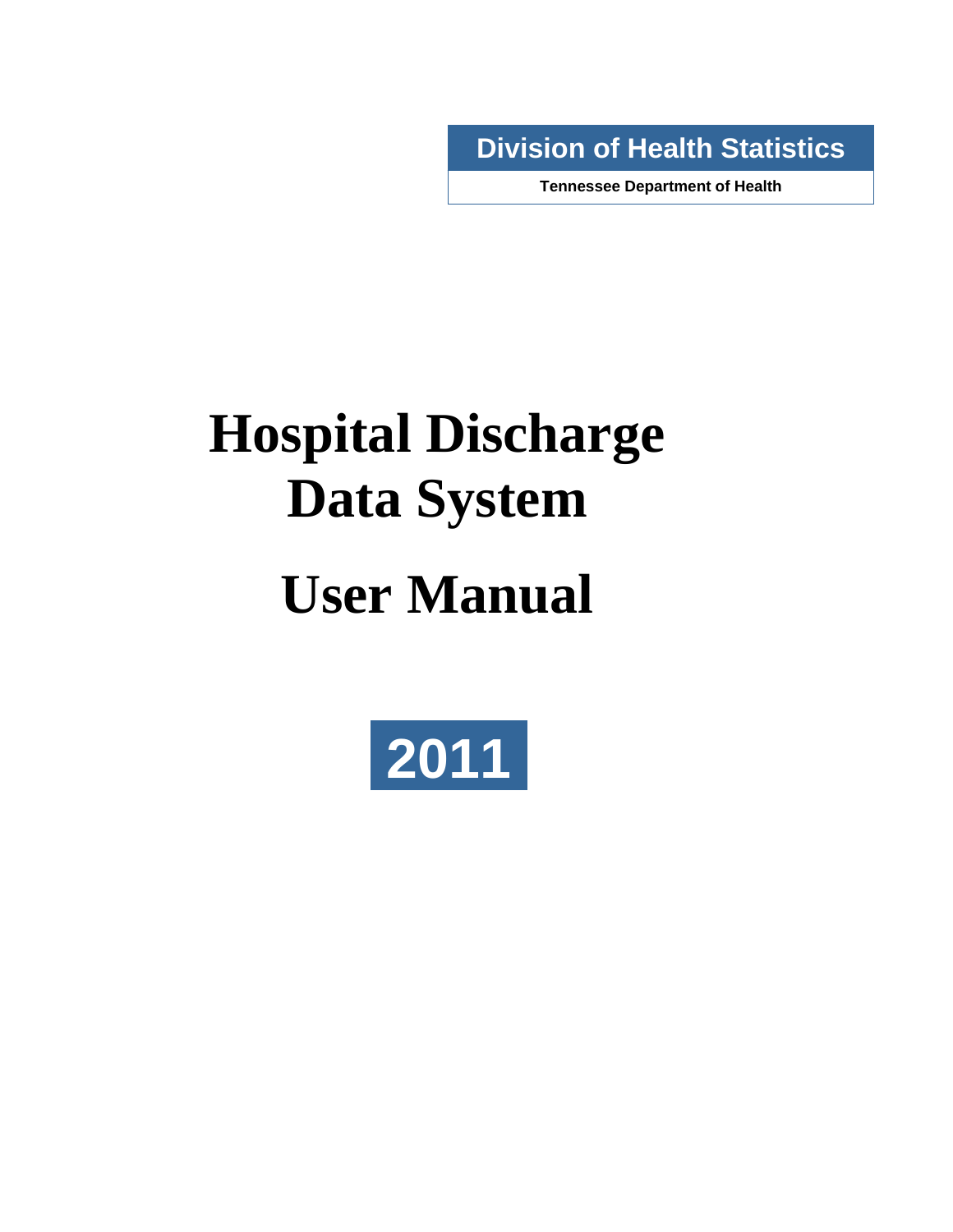# **Hospital Discharge Data System User Manual**

### **STATE OF TENNESSEE**

Department of Health Office of Policy, Planning and Assessment Division of Health Statistics Cordell Hull Building, **6<sup>t</sup>**<sup>h</sup> Floor 425 Fifth Avenue North Nashville, TN 37243 615-741-1954



Department of Health. Authorization No. 343381 05/13 Web site only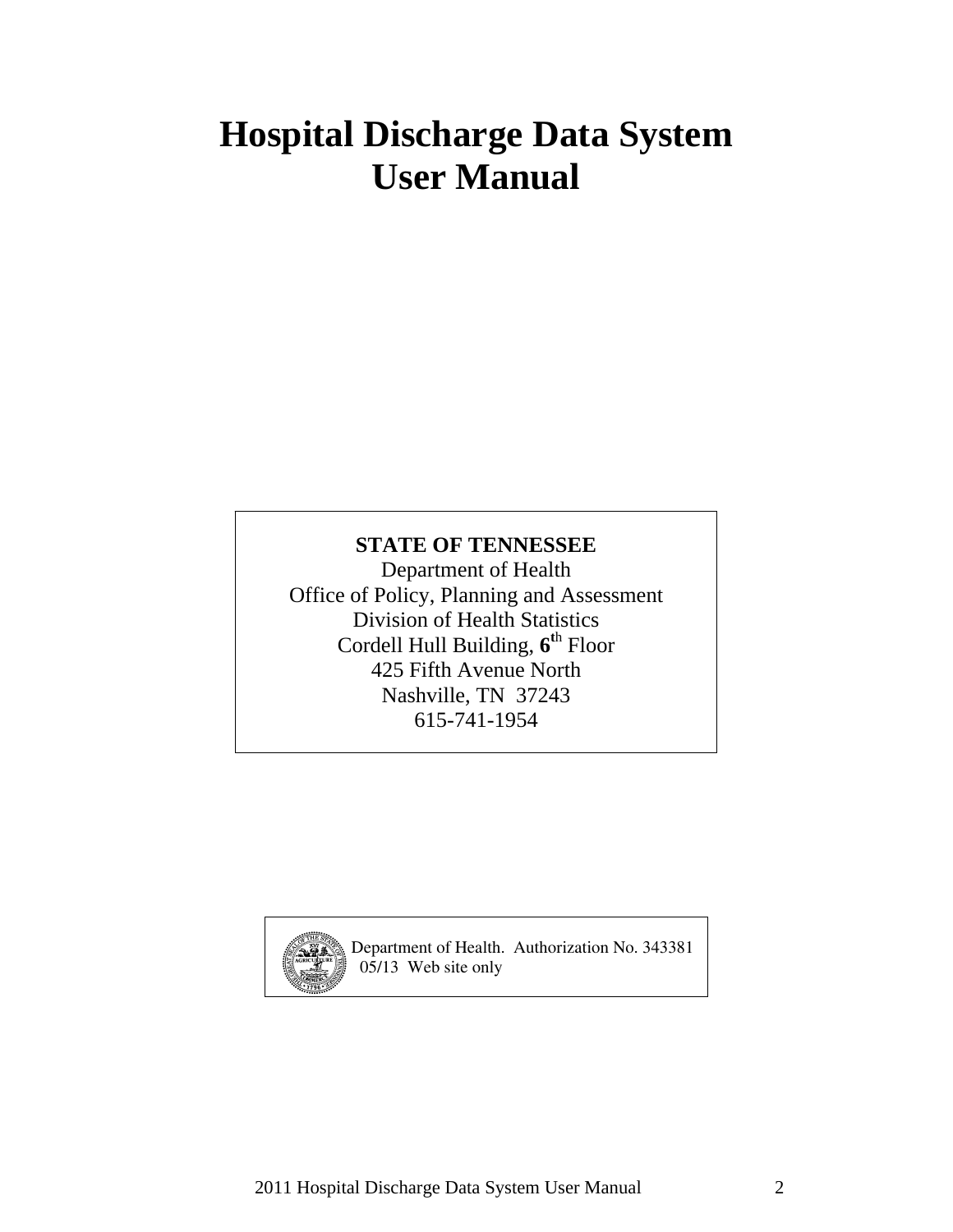# **Table of Contents**

#### **Section I**

#### **Section II**

### **Section III**

### **Section IV**

| 9. Payer Classification Codes (Primary, Secondary and Tertiary) – 2007159 |  |
|---------------------------------------------------------------------------|--|
|                                                                           |  |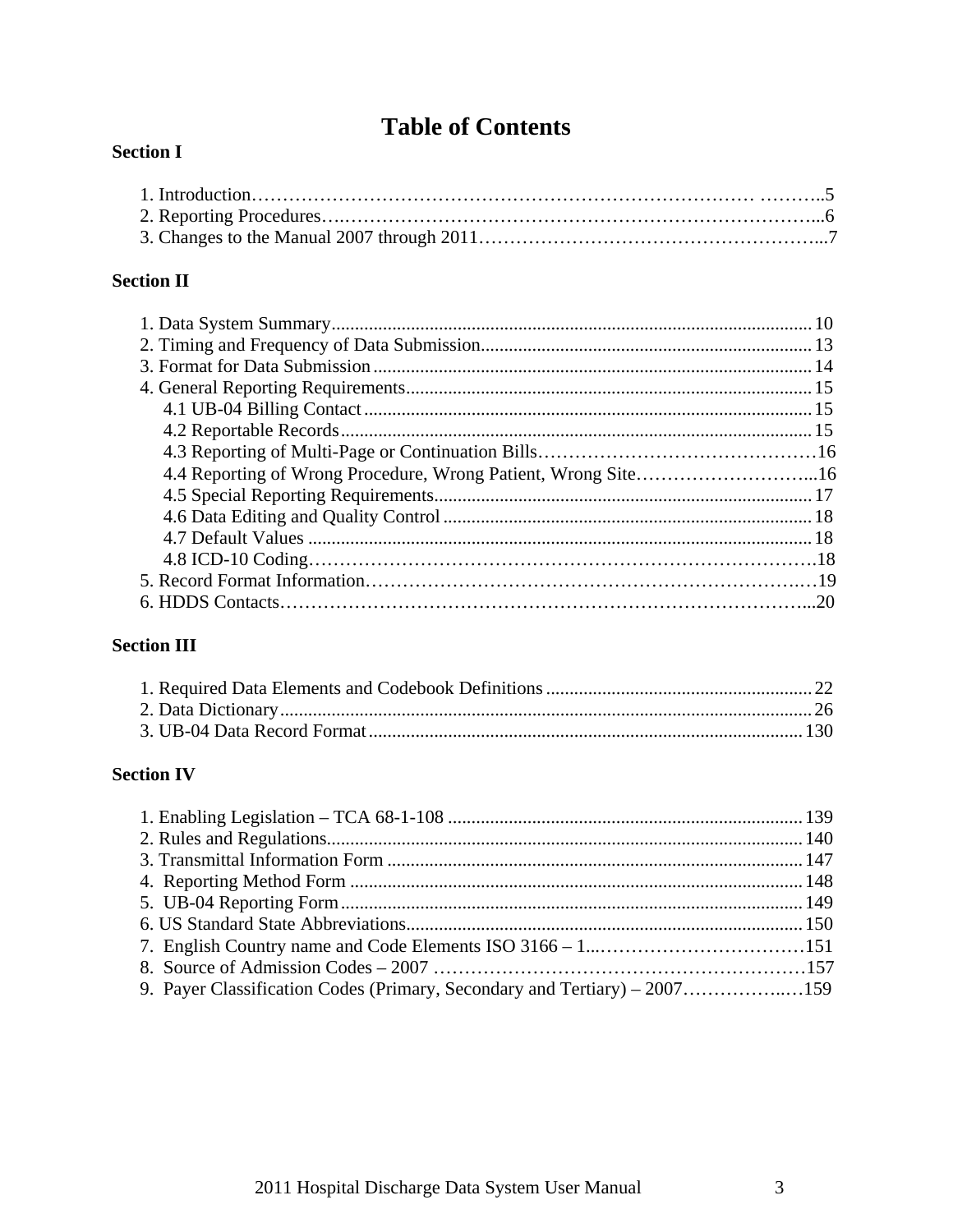# **SECTION I**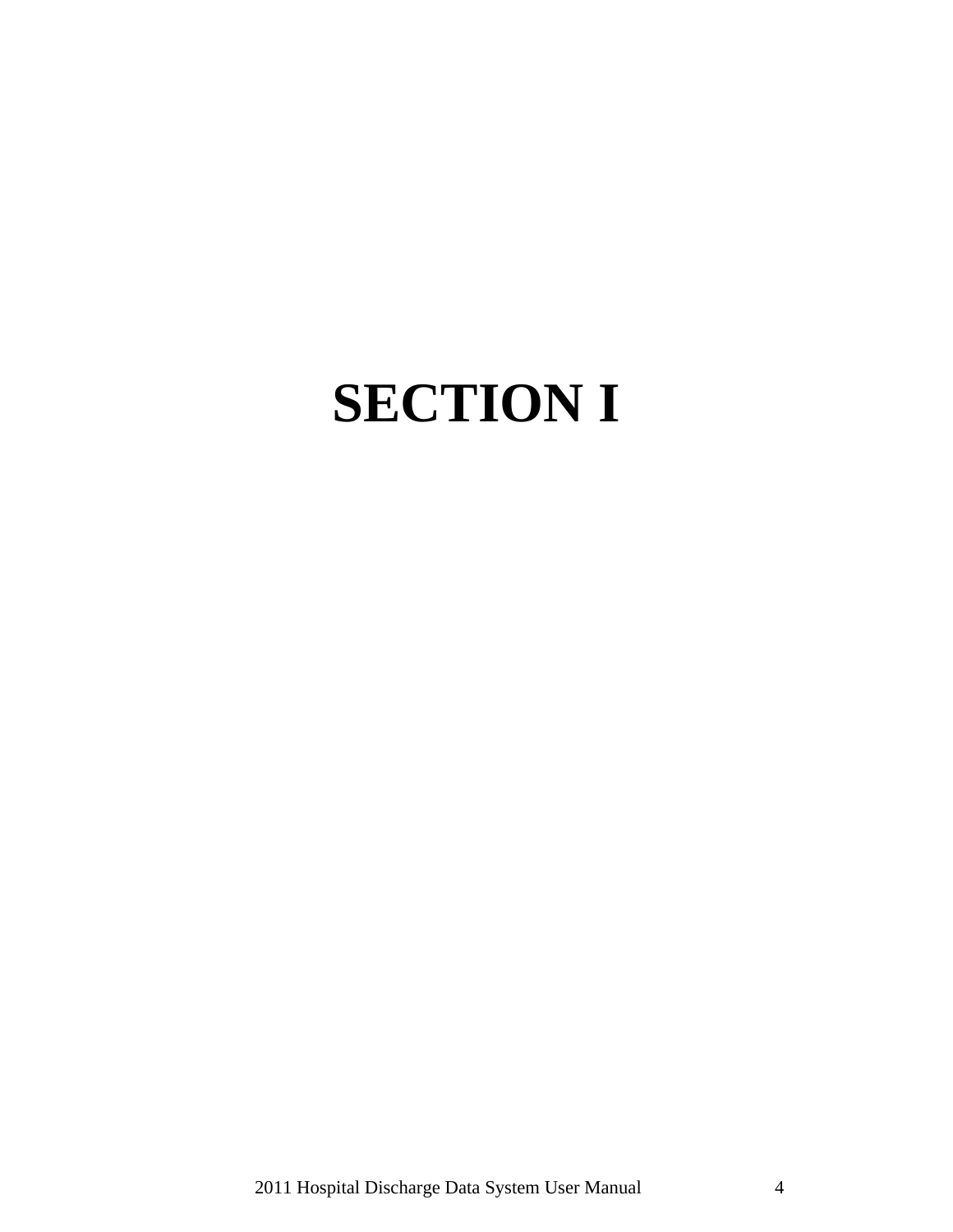### **Introduction**

#### **Background**

In 1975, the American Hospital Association brought the National Uniform Billing Committee (NUBC) together to develop a single *billing form* and standard data set that could be used nationwide by institutional providers and payers for handling health care claims. In 1982, the NUBC voted to accept the UB-82 and its associated data manual for implementation as a national uniform bill. Virtually all states adopted the use of the UB-82 data set.

When the NUBC established the UB-82 data set design and specifications, it also imposed an eight-year moratorium on changes to the structure of the data set design. Upon the expiration of the moratorium, the NUBC embarked on a process to evaluate how well the UB-82 data set performed and consequently, the UB-92 was created, incorporating the best of the UB-82 along with other changes that further improved on the previous data set design.

Tennessee Code Annotated (T.C.A.), Section 68-1-108, prior to July 1994 required insurance companies to submit UB-92 claims data to the Department of Health. However, in July 1994, the law was revised and T.C.A., Section 68-1-108 now requires each licensed hospital to report all claims data found on the UB-92 form or a successor form on every inpatient and outpatient discharge to the commissioner of health.

In 2007, a nationwide change from the UB-92 form for hospital claims billing to the UB-04 form occurred. The reporting of claims billing data from Tennessee hospitals to the Department of Health also changed at that time.

#### **Hospital Discharge Data System**

The purpose of the Hospital Discharge Data System (HDDS) is to collect and summarize hospital claims data so charges for similar types of services can be analyzed and compared in order to help promote a more price competitive environment in the medical marketplace. This data can also be used as a tool to gauge the delivery of health care services to patients and has broad policy implications for shaping the future of our health delivery system.

All hospitals licensed by the Tennessee Department of Health (TDH) are required by Tennessee law to report patient-level discharge information to the Department. Discharges from rehabilitation hospitals, from rehabilitation and psychiatric units within acute care hospitals, and from free-standing ambulatory surgical treatment centers that are part of a hospital, should all be reported if they are from a TDH licensed hospital and meet the requirements for "Reportable Records" as defined in Section II.4.2. Discharges for charity or free care are included in the reporting requirement and they are handled similarly.

The current system is based on the UB-04 form. This system has been revised in accordance with UB-04 definitions, layouts and standards. In addition an effort has also been made to define commonly used health claim data items into the UB-04 coding structure for those health care facilities whose data systems contain information which is not organized according to UB-04 definitions and standards.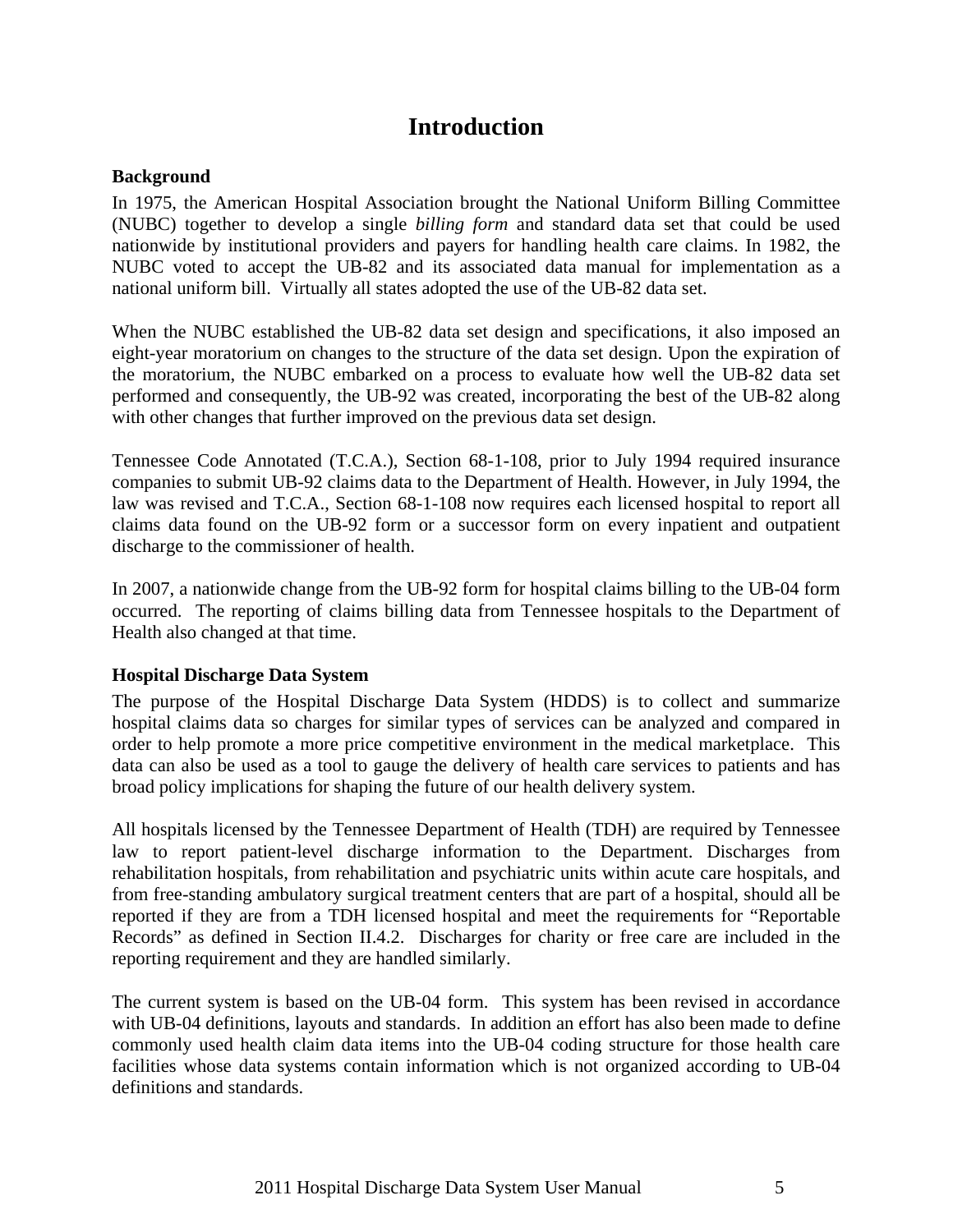#### **Reporting Procedures**

Hospitals may comply with the reporting requirements in T.C.A., Section 68-1-108 in one of two ways:

 1) Hospitals can participate in the Tennessee Hospital Association's Health Information Network (THA-HIN) and use its vendor to provide data reporting services. The vendor edits the data and provides a mechanism to hospitals for correcting data each quarter. The vendor also provides detailed reports to the hospitals based on the data and submits edited and corrected data to the Department's Hospital Discharge Data System staff each quarter. *Hospitals submitting data directly to the Tennessee Hospital Association are known as HIN hospitals.*

 2) Hospitals or their designated data vendor create data files in the UB-04 format with standard codes and submit them to the Tennessee Department of Health's Hospital Discharge Data System staff. Allowable data submission media are described in Section II of this manual*. Hospitals submitting data directly to the Tennessee Department of Health are known as Non-HIN hospitals*.

For HIN hospitals data submission 1) the THA-HIN and its vendor will be responsible for all data quality processes and procedures used to finalize data for their client hospitals each quarter provided the data submitted by the vendor to the Department does not exceed the allowed error margins. HIN hospitals should follow reporting instructions provided by the vendor or by the THA.

For Non-HIN hospitals data submission 2) above, the Department will coordinate quality control procedures and communicate with the hospitals in order to improve data quality. Respondents with non UB-04 standard computerized data systems or any other non-standard circumstances should check with the HDDS staff in advance of data reporting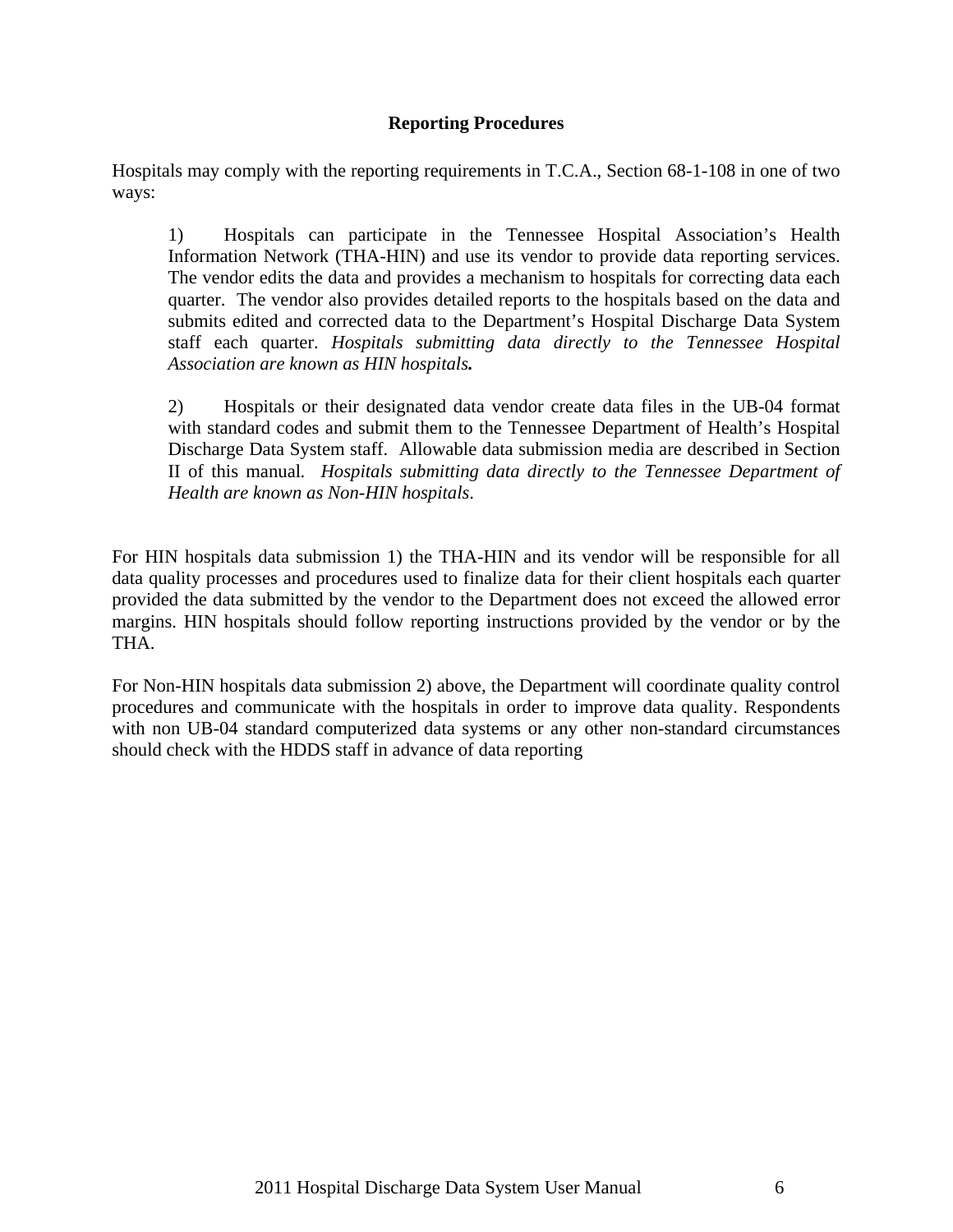#### **Changes to the Manual from 2007 through 2011**

Numerous and significant changes have been made to the UB-04 manual from 2007 through 2011. Some fields have been have been changed or codes have been added or deleted for existing fields. To reflect these changes please review the new reporting instructions needed for claims data reporting.

*Type of Bill* field has changed from a three digit code field to a four digit code field. The first digit is currently reported as a leading zero on *most* bill types. See Section III.2. Data Dictionary for further instructions on this field**.**

The Source of Admission field is now called the *Point of Origin/Visit* field. The point of origin is where the patient came from before presenting to this hospital. The following codes are no longer valid for this field:

 Code 7 – Emergency Room Code B – Transfer from another Home Health Agency Code C – Readmission to Same Home Health Agency

The reporting of **Wrong Procedure, Wrong Patient, Wrong Site** for inpatient claims can be handled according to current CMS reporting instructions. This is the preferred procedure. Facilities that would find the preferred procedure to be very difficult may use an alternate reporting procedure. This is based on the previous CMS instructions. The reporting of outpatient claims is the same for both procedures of inpatient reporting. See Section II 4.4 Reporting of Wrong Procedure, Wrong Patient, Wrong Site.

The *HCPCS/Rates/HIPPS Rates Codes* field is now a six position field. The sixth position should be left blank with the current five-digit HCPCS code. This will allow for possible future expansion to six digits. The two-digit modifiers should then begin in the seventh, ninth, eleventh, and thirteenth positions.

*Payer Code "T" (TennCare NOS) and "O" (Other, Unknown)*. Both are valid payer codes but no more than 10% of the inpatient or outpatient discharges should be flagged using either of these codes. Since an actual payer must be known in order to bill, use of these codes should be very rare.

*Payer Code "N" (Division of Health Services voc. Rehab).* Usage of this code has expanded and should be used if the payer for prisoners is not covered by an existing payer code.

*Patient Status Code "21" (Discharged/Transferred to Court/Law Enforcement).* This new patient discharge status code has been added at the national level for any prisoner from whom a facility provides heath care.

The former Medicare Provider Number field is now used to report the *Joint Annual Report ID (JAR)*. This is a required field for all records submitted by a HIN hospital. The facility National Provider ID (NPI) is a required field for every discharge record.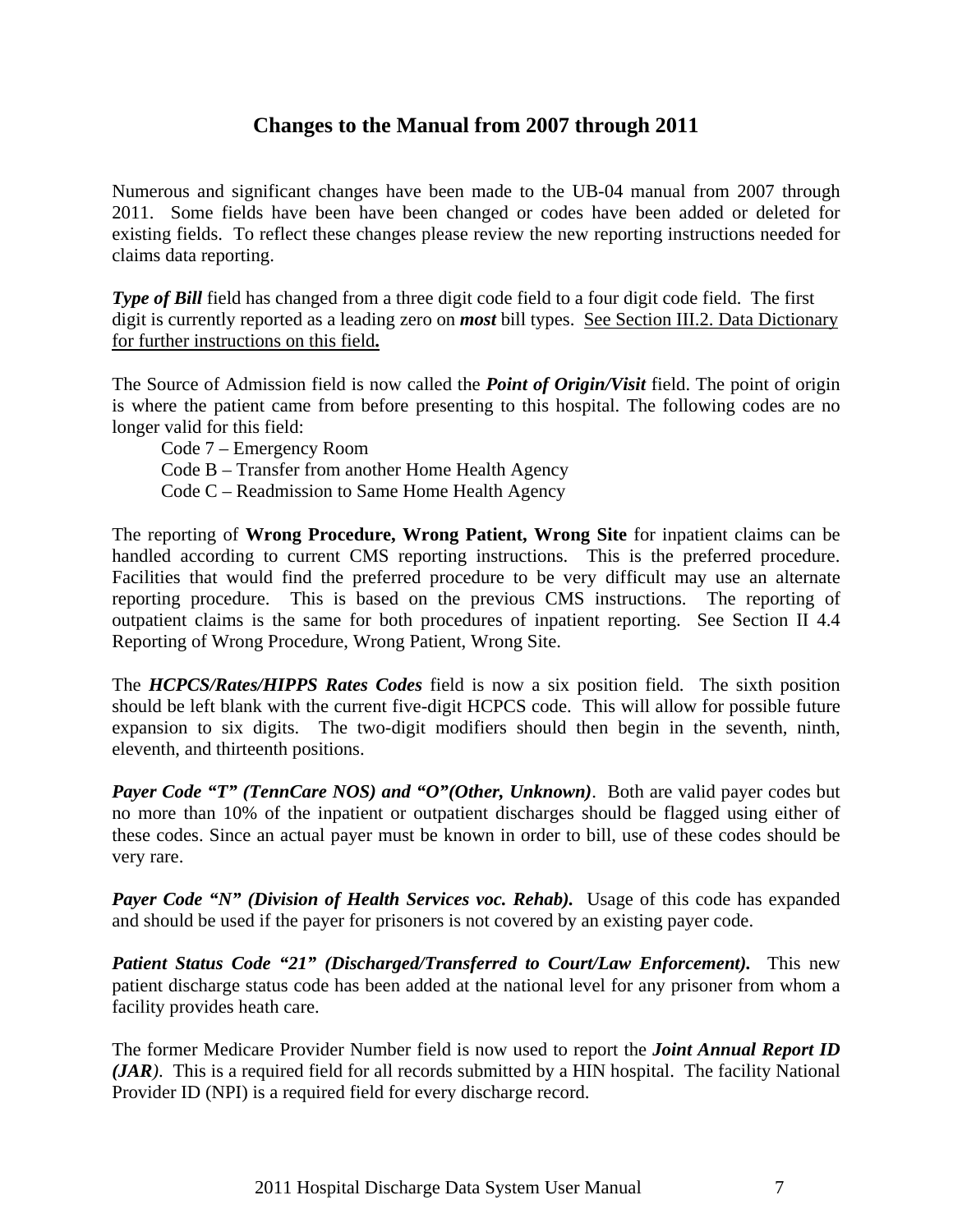# **Changes to the Manual from 2007 through 2011 (**continued)

**Admitted From ED Flag.** This is a new field (field number 262). If any Condition Code has a value of "P7" then report "Y" in this field. Otherwise report "N".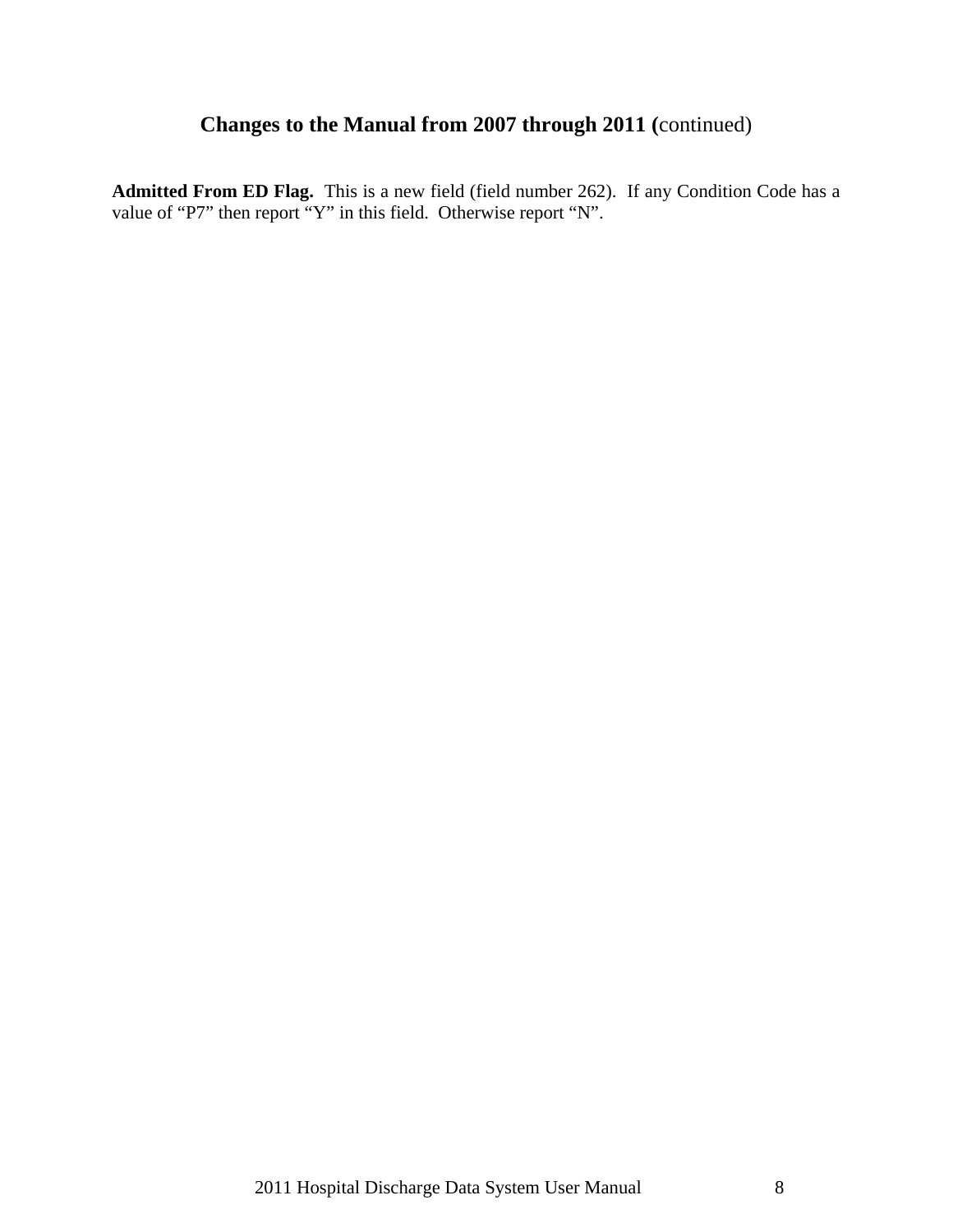# **SECTION II**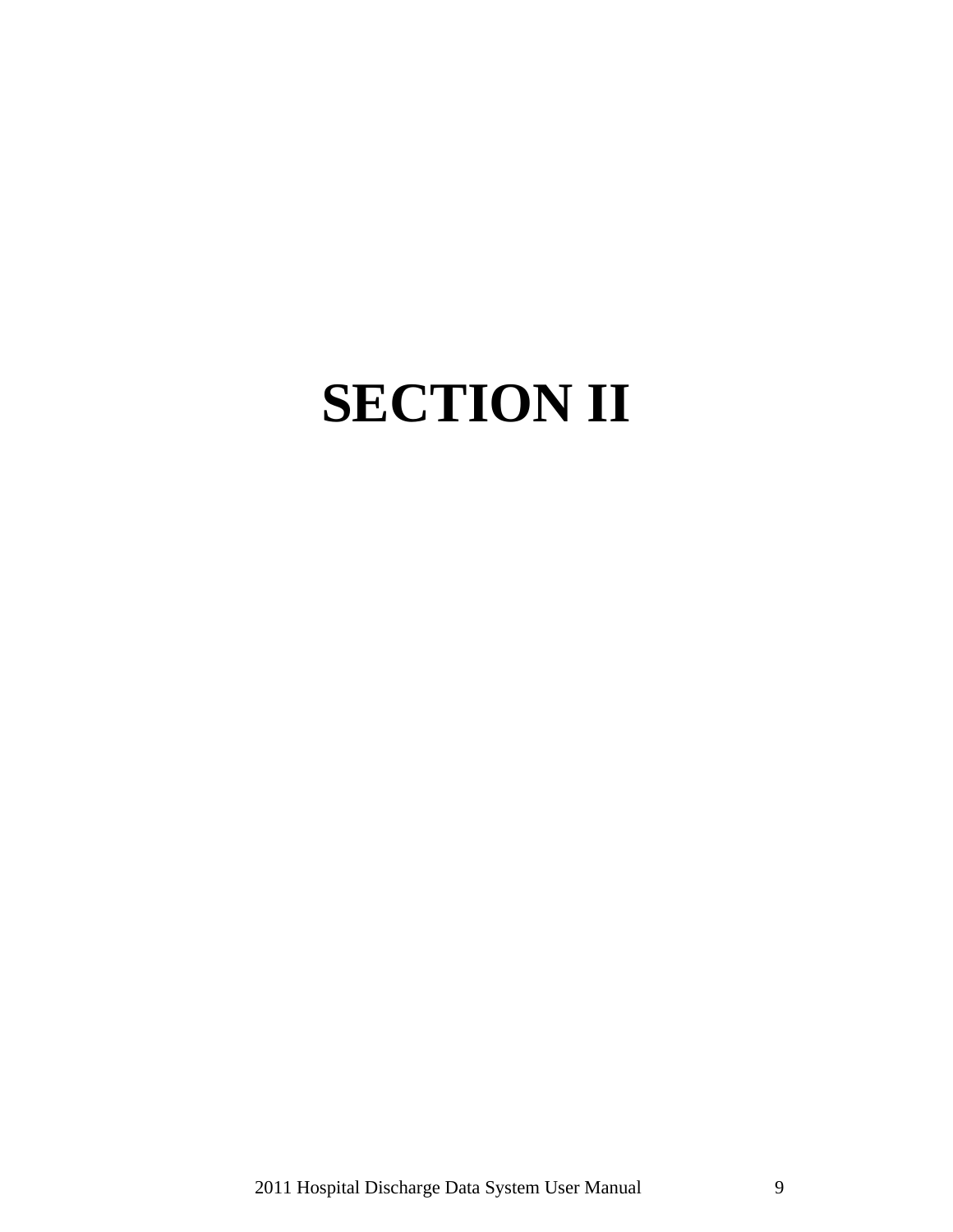# **Data System Summary**

**Data Set Name:** Hospital Discharge Data System (HDDS)

**Location/Owner of Data Set:** Tennessee Department of Health, Division of Health Statistics

**System Administrator:** George Wade (615) 532-7883

**Purpose for Which Data Collected:** This system collects and summarizes data so that charges for similar types of services may be analyzed and compared in order to help promote a more price competitive environment in the medical market place. This data also provides useful information for assessing the health status of Tennesseans.

**Restrictions on Data Use:** Confidential data is restricted and is accessible only for approved research projects. This data may not be sold, transferred, or used for any purpose or purposes other than those stated in the approved request.

**Process for Accessing Data:** Requests for data are handled by Statistical Services. Contact Statistical Services at (615) 741-4939 or HealthStatistics. Health@tn.gov.

**Description: Method of Data Collection:** UB-04 forms **Percent Return:** 95% - 99% **Frequency of Updating:** Annually **Years of Data:** UB-92: 1995 – 2007; UB-04: 2007 – Present

**Types of Data Output Available:** Fixed format text files on CDs

**Cost for Data Output:** Yes

**Standard Reports Generated:** Hospital Charge Reports

**UB – 04 Data Elements:**

Patient Control Number Medical/Health Record Number Type of Bill Federal Tax Number Sub ID Federal Tax Number Statement Covers Period From – Through Patient Address – City Patient Address – State Patient Address – Zip Code Patient Address – Country Code Birth Date of Patient Sex of Patient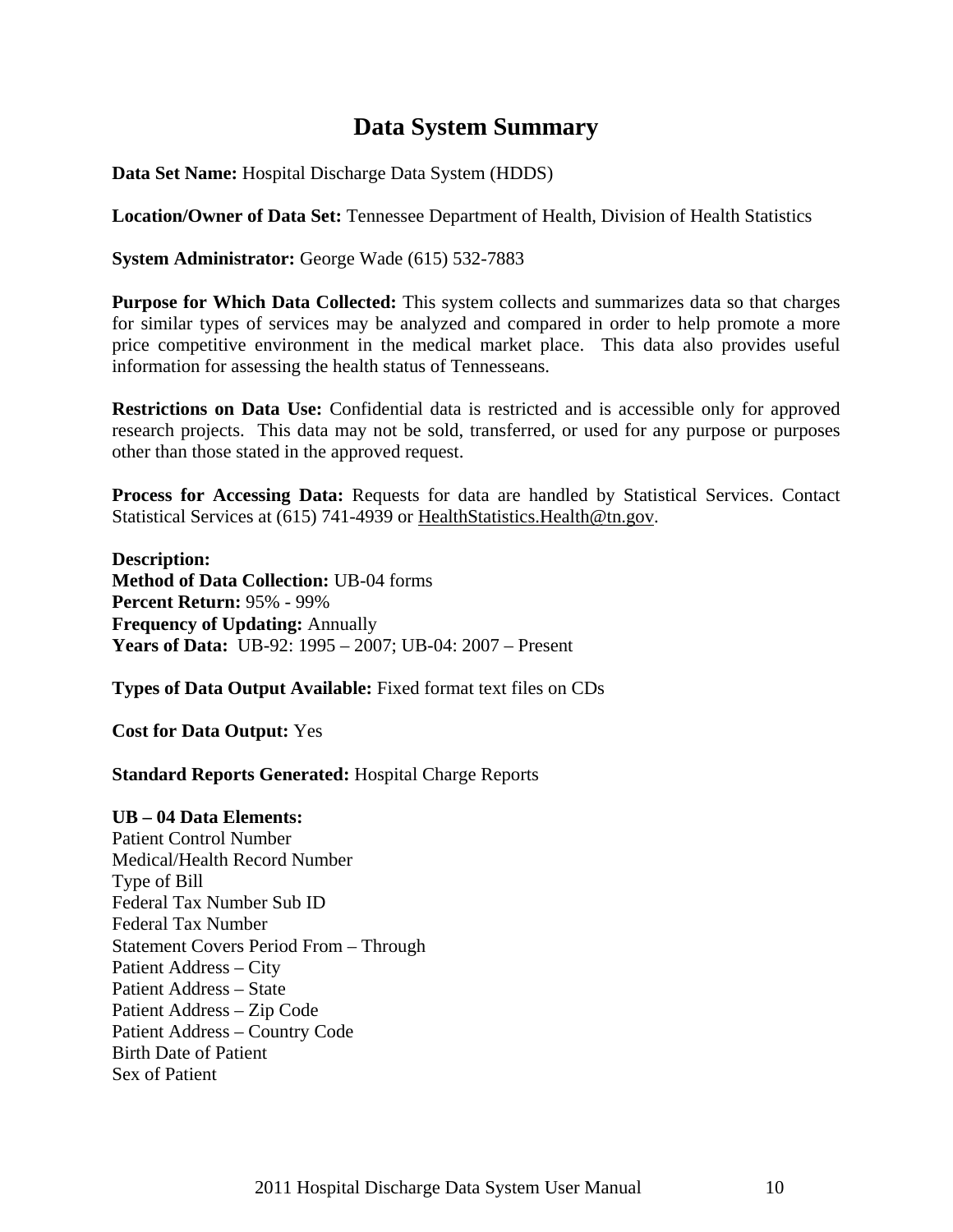#### **UB – 04 Data Elements: (continued)**

Admission Date Admission Hour Type of Admission/Visit Point of Origin Patient Discharge Status Do Not Resuscitate Flag Accident State Accident Code Accident Date Revenue Codes HCPCS/Rates/HIPPS Rates Codes Service Date(s) Creation Date Units of Service Total Charges by Revenue Code Category Non-Covered Charges Classification of Payer(s) Health Plan Identification Number Patient's Relationship to Insured(s) National Provider Identification (NPI) Patient Relationship to Insured Insured's Unique ID Number Insurance Group Number(s) Name of Insured's Employer Diagnosis and Procedure Version Qualifier Principal Diagnosis Code with POA Other Diagnosis Codes with POA Admitting Diagnosis Code Patient Reason for Visit Code Prospective Payment System (PPS) External Cause of Injury Code (E-Code) Principal Procedure Code Principal Procedure Date Other Procedure Codes and Dates Attending Provider ID Numbers Operating Provider ID Numbers Other Provider1 ID Numbers Other Provider2 ID Numbers Joint Annual Report of Hospitals ID (JAR) Social Security Number of Patient Race/Ethnicity of Patient Type of Emergency Department Visit Outcome of Emergency Department Visit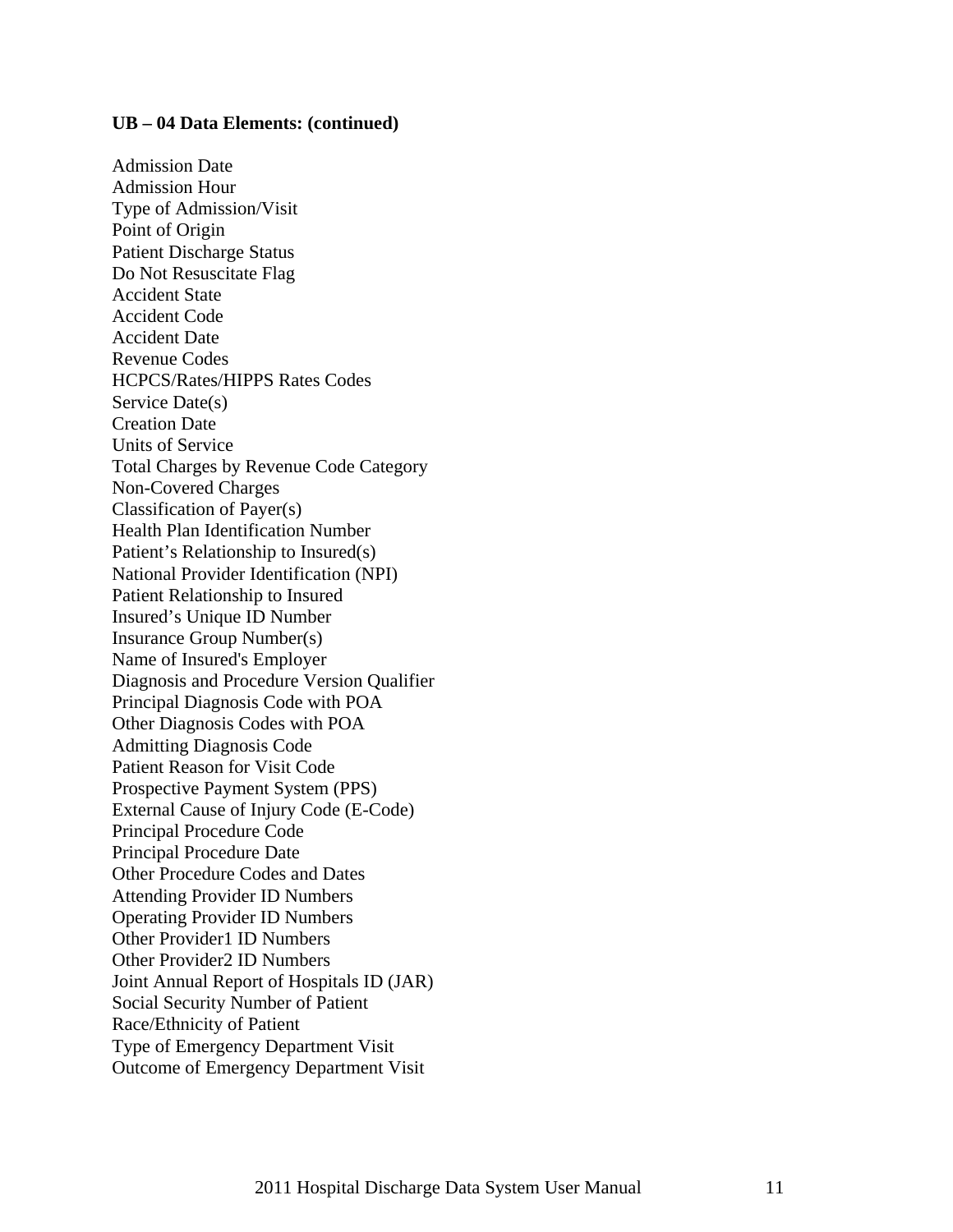#### **UB – 04 Data Elements: (continued)**

Patient Address – Street Patient Initials Primary Insured Initials Secondary Insured Initials Tertiary Insured Initials Patient Name – First and Last Primary Insured Name – First and Last Secondary Insured Name – First and Last Tertiary Insured Name – First and Last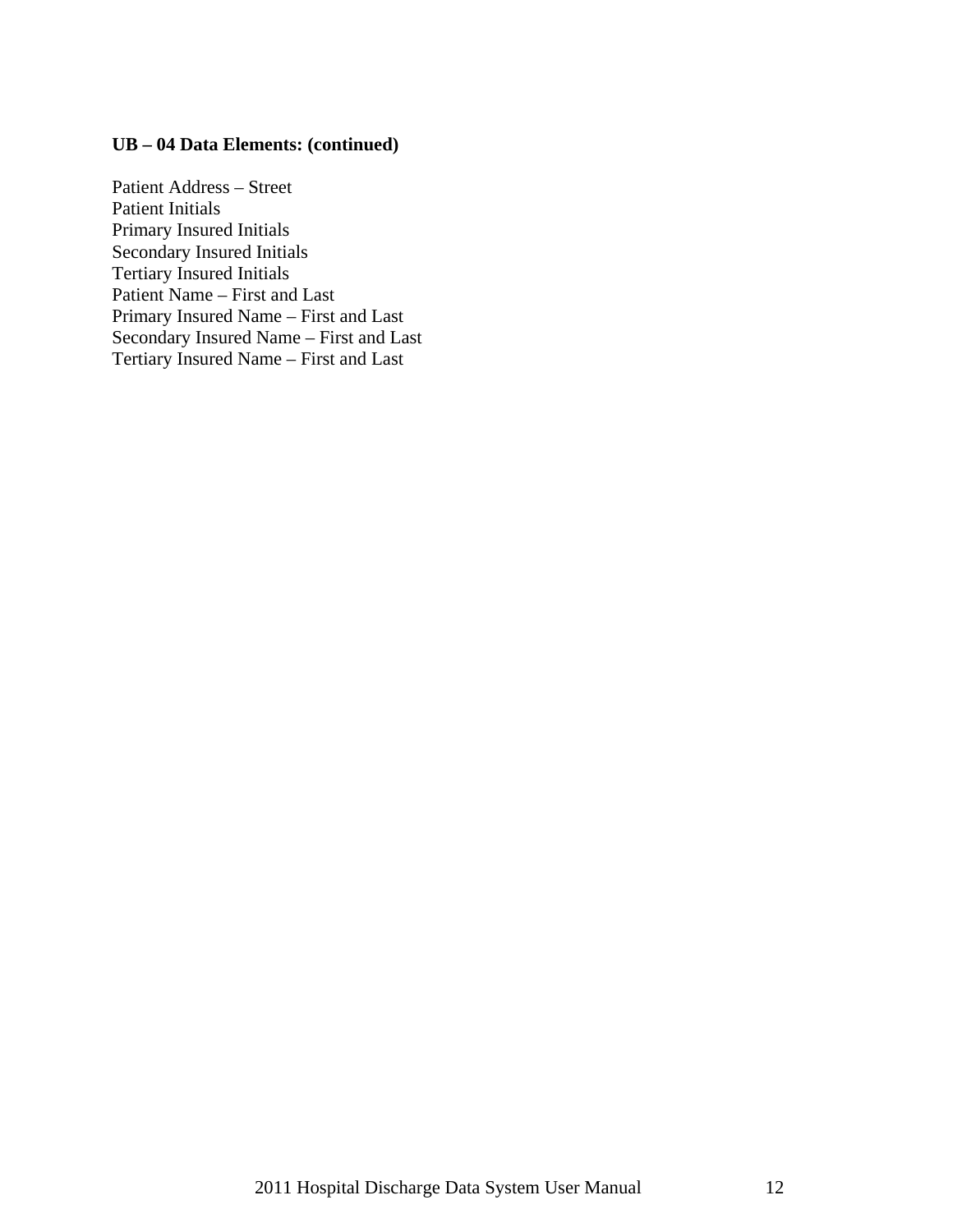# **Timing and Frequency of Data Submission**

All data must be received by the Department or the THA-HIN vendor within 60 days following the close of the period during which the hospital discharge occurred according to the following quarterly schedule:

| <b>Ouarter</b> | <b>Time Span</b>        | <b>Submission Deadline</b> |
|----------------|-------------------------|----------------------------|
| Q1             | January $1 - March 31$  | May 30                     |
| Q2             | April $1 -$ June 30     | August 29                  |
| Q3             | July $1 -$ September 30 | November 29                |
| Q4             | October 1 – December 31 | March 1                    |

After editing and correcting as necessary, the THA-HIN vendor will submit data on a regular schedule to the Department. The vendor must receive the hospital's data by the above submission due date in order to meet the agreed upon dates required by the Department for final quarterly data.

**Data reported directly to the Department should be sent to:** 

**Hospital Discharge Data System Division of Health Statistics Cordell Hull Building, 6<sup>th</sup> Floor 425 5th Avenue North Nashville, Tennessee 37243**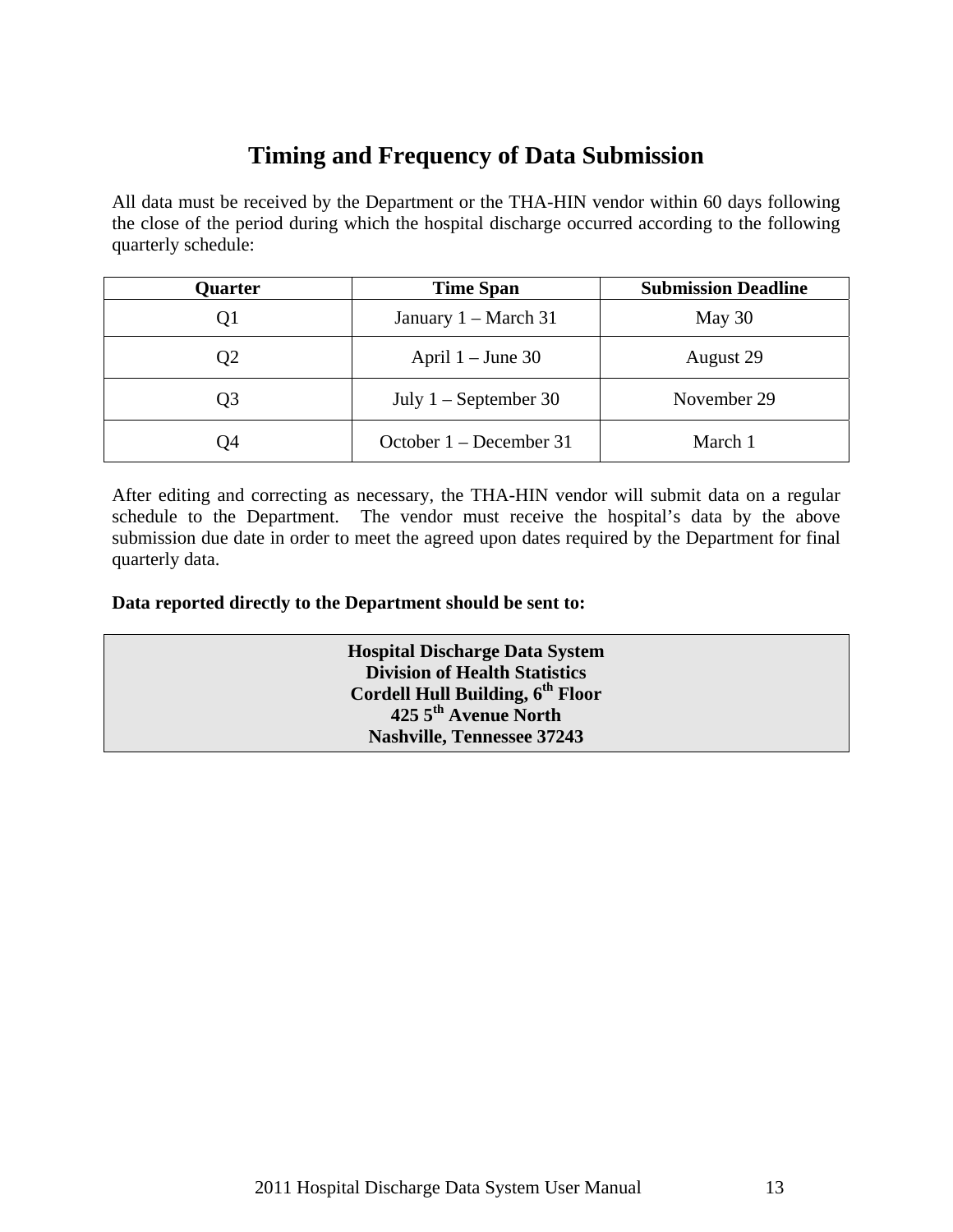# **Format for Data Submission**

#### **Data Submission Media**

Currently, data submitted directly to the Department should use one of the following media types:

- PC Compatible CD-ROM
- ASCII File E-Mail Attachment
- Secure Website

All data should be provided in display format with no packed fields.

All CD-ROMs must have an external label including the hospital name, address, number of records, and the reporting time frame for the data (i.e., 4th quarter, 2010).

Data sent via e-mail attachment *should* be accompanied with a Transmittal Information Form (see details below) that contains this information.

Hospitals submitting data through the THA-HIN vendor should follow instructions provided by the vendor or by THA.

#### **Data Submission Forms**

Reporting Method Form: This form is sent out as a reminder of the data submission due date to hospitals reporting directly to HDDS. It tells *how* the data will be reported to HDDS *or if the facility will submit their data through THA* for that quarter. This form is required for hospitals reporting directly to HDDS. A copy of the form is in Section IV.4. This form can be faxed, emailed or sent by regular mail on/before the date indicated on the form. This form has been revised and will be used starting with 2011 data.

Transmittal Information Form: This form is required for hospitals reporting directly to the HDDS and must be included with each data submission. A copy of the form is in Section IV.3. This form can be faxed, e-mailed or sent by regular mail *along* with the data. This form has been revised and will be used starting with 2011 data.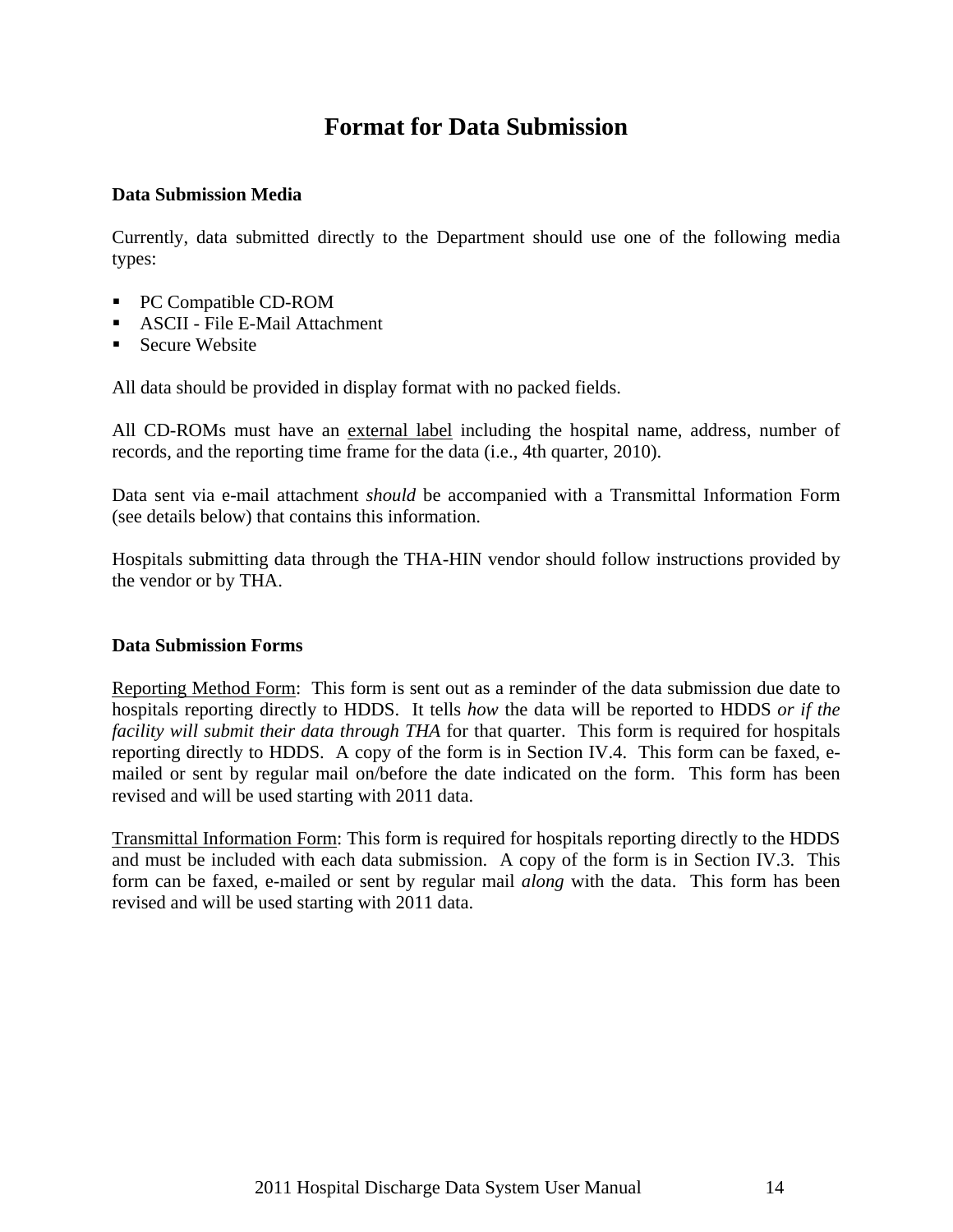# **General Reporting Requirements**

#### **UB-04 Billing Contact**

Additional information on the use of the UB-04 billing form is contained in the National Uniform Billing Committee's Official UB-04 Data Specifications Manual. This can be obtained by contacting:

American Hospital Association National Uniform Billing Committee – UB-04 P.O. Box 92247 Chicago, IL 60675-2247

For questions call 312-422-3390.

There is a charge for this publication. The Official UB-04 Data Specification Manual is not necessary, however, for data reporting. Tennessee's UB-04 format follows the national standard.

#### **Reportable Records**

Reporting of the following records is required:

- All inpatient records.
- All emergency room records. These are defined as having a revenue code in the range of 0450 through 0459 in any revenue code field.
- All outpatient observation records. These are defined as having a revenue code of 0760, 0762, or 0769 in any revenue code field. (These are also known as twenty-three hour observation records.)
- All ambulatory surgery records. These are defined as having a procedure code in the range 00.01 through 86.99. These records should be reported for the specified procedure codes whether found in the Principal Procedure Code field or in any of the Other Procedure Code fields.
- Selected Diagnostic Service records. These records require several new outpatient bill types (012X, 014X and 07XX) in addition to any discharges that would have met the previous definition for required reporting. However, the submission of discharges with these newly added bill types only apply to the reporting of five new selected diagnostic services that require certificate of need (CON) approval.

 Bill type 012X indicates "Hospital Inpatient – Medicare Part B"; bill type 014X indicates "Hospital – other (for hospital referenced diagnostic services)"; and bill type 07XX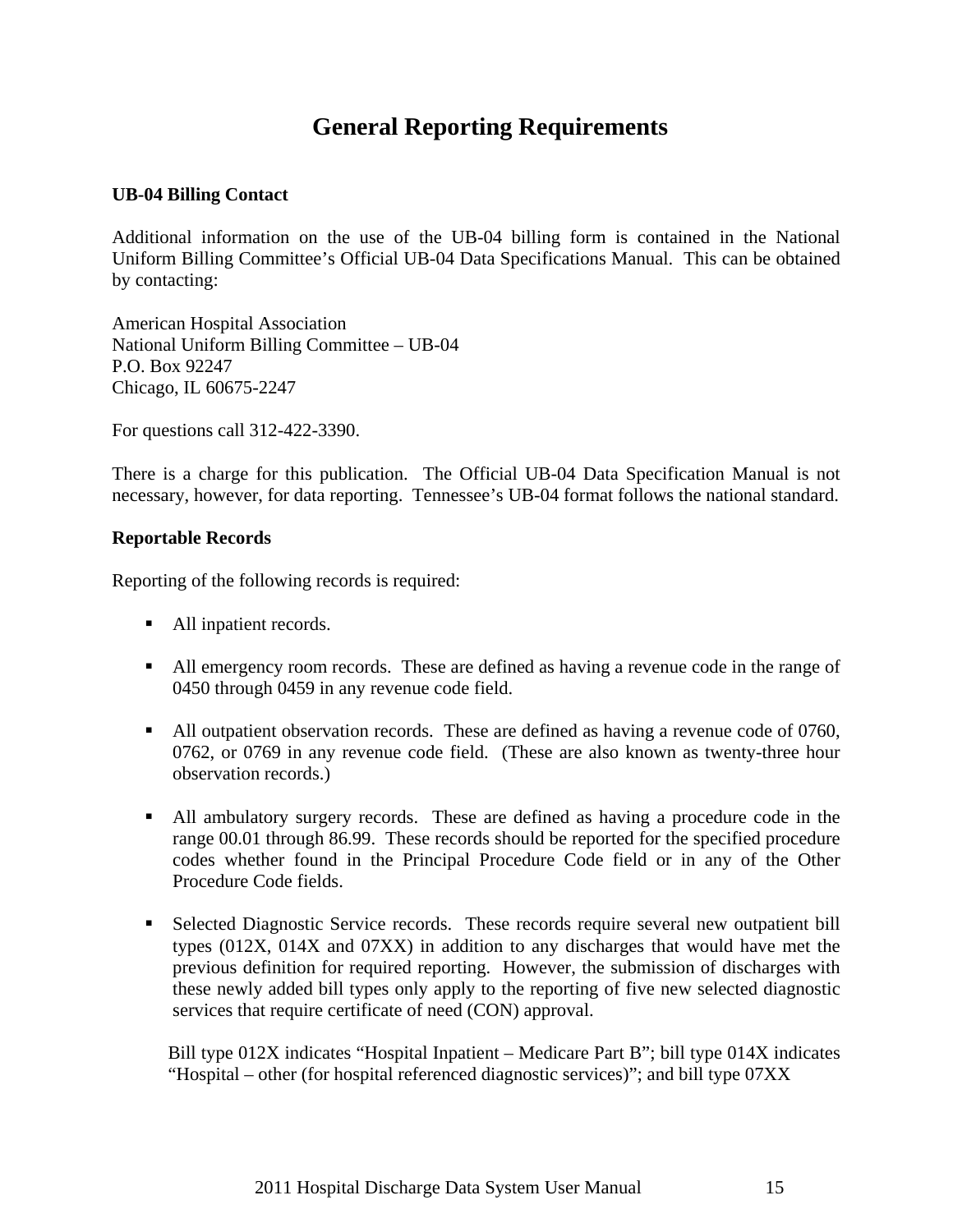#### **Reportable Records (continued)**

 indicates services provided by hospital clinics. If records with these bill types or any other previously required record includes the following diagnostic services (as defined by revenue codes), this discharge is required.

- 1. Lithotrispy: Bill type = inpatient or outpatient and revenue  $code = 079X$  in any revenue code field.
- 2. PET Scans: Bill type = inpatient or outpatient and revenue code = 0404 in any revenue code field.
- **3.** MRIs and MRAs: Bill type = inpatient or outpatient and revenue code =  $061X$  in any revenue code field.
- 4. Megavoltage radiation therapy: Bill type = inpatient or outpatient and revenue code = 0333 in any revenue code field.
- 5. CT Scans: Bill type = inpatient or outpatient and revenue code =  $035X$  in any revenue code field.

#### **Reporting of Multi-Page or Continuation Bills**

- The record layout for reporting hospital discharge claims to the Department of Health only allows twenty-three (23) lines for the reporting of revenue codes with their associated fields. Each line allows for the reporting of one revenue code and all its associated fields. Each distinct revenue code/HCPCS code combination necessitates the generation of a line. Also, each new revenue code without a HCPCS code necessitates the generation of a new line, with the HCPCS field left blank. Frequently, a claim may have more than twenty-three lines. These longer claims are called multi-page or continuation bills. The reporting of a multi-page bill will require the use of two or more records.
- Each record of a multi-page bill will contain duplicate information on all fields of the bill except for the revenue codes and their associated fields (fields 24—39) and except for total of total charges (field 140). The revenue codes and associated fields will vary as needed to provide complete reporting for the bill. (The Data Dictionary pages for the revenue codes and associated fields provide more detail on their reporting.) The total of total charges will only be reported on the last record of the bill. It will be left blank on all previous records

#### **Reporting of Wrong Procedure, Wrong Patient, Wrong Site**

 The reporting of Wrong Procedure, Wrong Patient, and Wrong Site for inpatient claims can be handled according to current CMS reporting instructions. This is the preferred procedure. Facilities that would find the preferred procedure to be very difficult may use an alternate reporting procedure. This is based on the previous CMS instructions. The reporting of outpatient claims is the same for both procedures of inpatient reporting.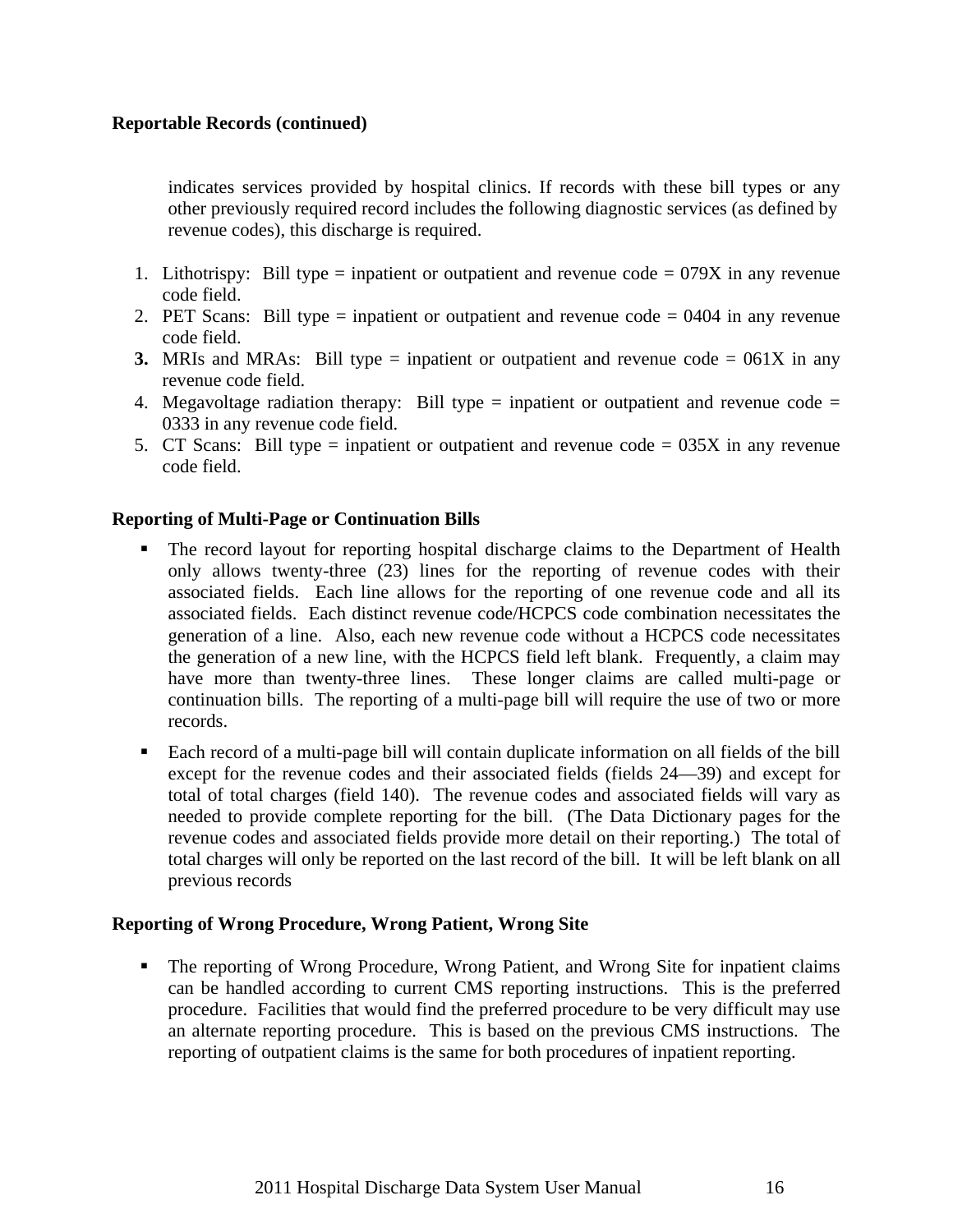#### **Reporting of Wrong Procedure, Wrong Patient, Wrong Site (continued)**

- **Preferred Procedure for Reporting Inpatient Claims:** Both the right claim and the wrong claim should be reported. The right claim should be reported normally.
- The wrong claim should be reported as a Type of Bill 110, i.e. put "0110" in positions 76-79. The E-codes for wrong procedure, wrong patient, or wrong site should be reported in the "Other Diagnosis Codes" fields as they are reported to CMS. The appropriate E-codes are:

 E8765 – Performance of wrong operation (procedure) on correct patient E8766 – Performance of operation (procedure) on patient not scheduled for surgery E8767 – Performance of correct operation (procedure) on wrong side/body part

- **Alternate Procedure for Reporting Inpatient Claims:** Both the right claim and the wrong claim should be reported. The right claim should be reported normally.
- The wrong claim should be reported with the applicable CMS surgical error code put in positions 2273-2274 of the record. The CMS surgical error codes are "MX" for a wrong surgery on the patient, "MY" for surgery on the wrong body part, and "MZ" for surgery on the wrong patient.
- **Procedure for Reporting Outpatient Claims:** Only one claim should be reported. To indicate the surgical error the NCD modifier specified by CMS should be reported as a modifier to the appropriate CPT code. These modifiers are "PA" for surgery on the wrong body part, "PB" for surgery on the wrong patient, and "PC" for a wrong surgery on the patient.

#### **Special Reporting Requirements**

- Newborn admissions should generate a separate record from that of the mother, even for normal well newborns. The appropriate codes are admission type "4" point of origin "5" or "6" and the appropriate primary diagnosis code.
- All data submitted should be final, admission-through-discharge data for a particular reporting period. Interim bills should be held until they can be combined and submitted as a final bill.
- Procedures performed within 72 hours of admission should be included as part of the discharge record. Those performed earlier should be submitted as a separate record.
- Charity/free discharges are required to be reported. Like other discharges, the physician/professional ID number(s) reported on these records should be the ID number for those who attended the patient while in the hospital. Identification numbers are required for the attending physician/professional and others involved in the management of the patient's medical care.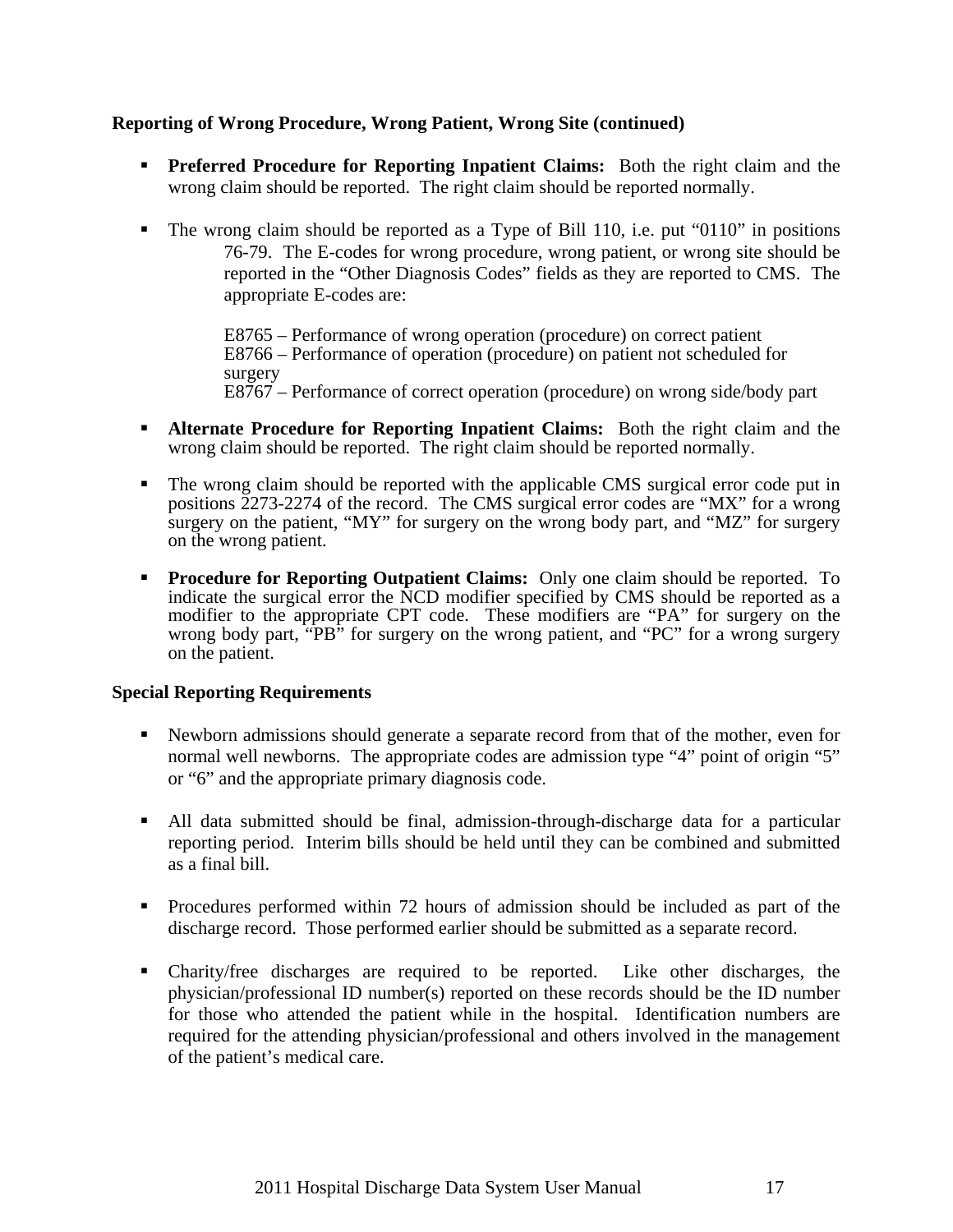#### **Special Reporting Requirements (continued)**

- Discharges from Skilled Nursing Facilities (SNF) units are not reportable. SNF claims will not be included in the final database because SNF units are licensed as nursing home beds not as hospital beds. Swing bed utilization is reportable if the bed is used for acute care service.
- Satellite hospitals licensed under a parent facility must file separate UB-04 claims data from the parent hospital. The UB-04 data for a parent and its satellite can be submitted together as long as the records from each facility are in separate files and identified separately.
- Discharges from Rehabilitation and Psychiatric units of acute care hospitals and from Rehabilitation Hospitals are required to be reported.
- If the hospital licensed its outpatient surgery unit as a freestanding ambulatory surgery treatment center, reporting these discharges is required. The type of bill for outpatient surgery claims will usually be "831" ("8"=Special Facility; "3"=Ambulatory Surgery Treatment Center; "1"=Admit through Discharge claim).

#### **Data Editing and Quality Control**

The Hospital Discharge Data System staff will review and edit data submitted directly to the Department. If errors or inconsistencies are identified when UB-04 data are edited, the Hospital Discharge Data System staff will report the errors to the appropriate hospital in writing. The hospital will be asked to investigate these errors and to supply correct information **within 15 working days** of the date that the error is reported to the hospital.

For hospitals that have signed agreements with THA and have their data edited and corrected prior to being submitted to the Hospital Discharge Data System each quarter, no additional edits will be performed unless the data exceeds the error threshold set by the Tennessee Department of Health*.*

#### **Default Values**

Default values have been defined for some of the required fields. The use of default values will prevent errors from being flagged when a required data item is unavailable or unknown. Default values for a field, if present, are given in the Data Dictionary in Section III.2.

#### **ICD-10 Coding**

In October 2013 CMS is moving to ICD-10 for diagnoses and procedures. Some Payers may not require use of ICD-10, but all UB reporting will be expected to use ICD-10 diagnosis and procedure codes beginning with October 2013 discharge.

Reporting of outpatient principal procedures are required to be in ICD procedure codes. This also includes ALL outpatient procedures using CPT/HCPCS.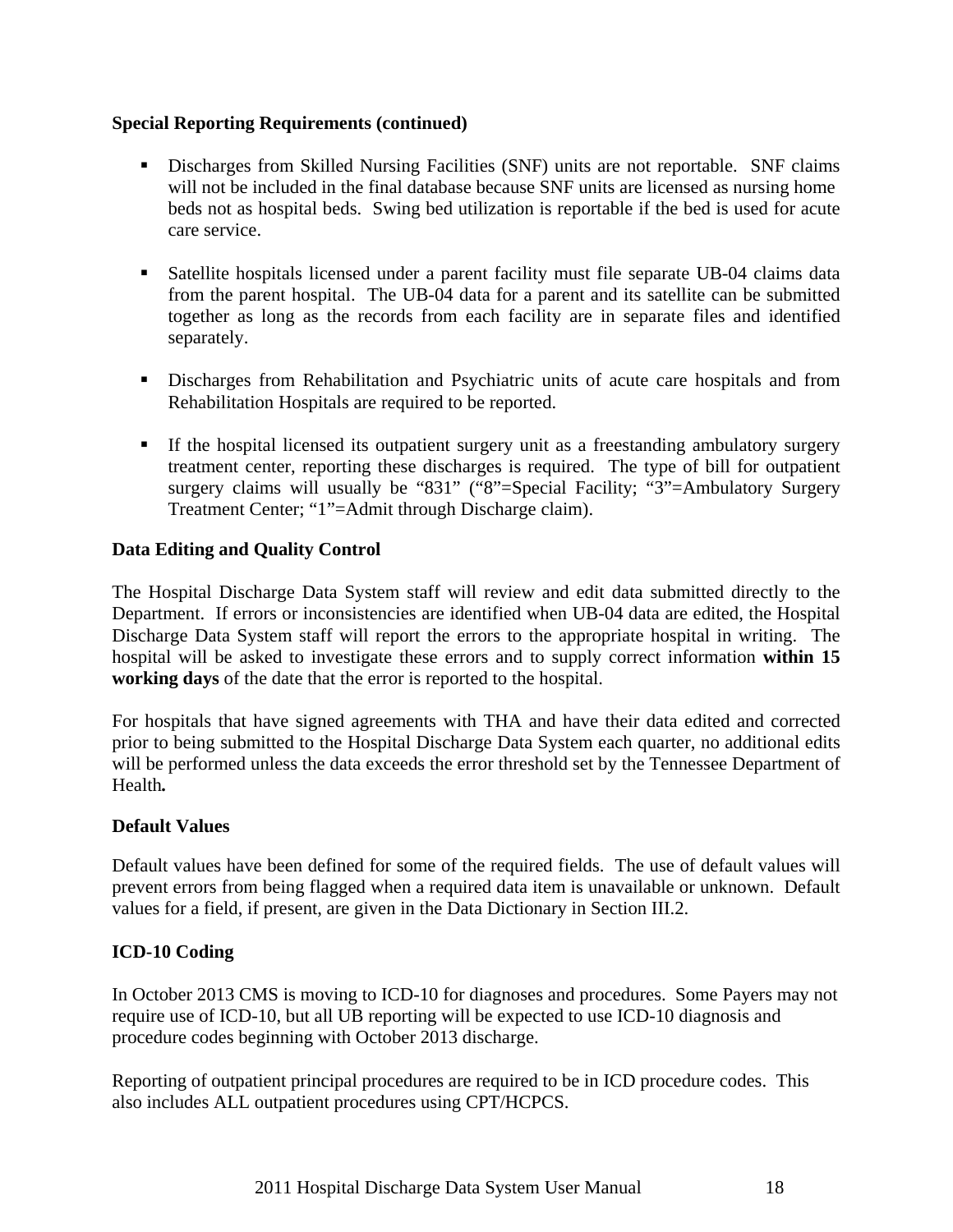## **Record Format Information**

**Alpha-Numeric fields (A):** 

Left justify and blank fill to the right.

#### **Numeric fields (N):**

Right justify, unpacked, and zero filled to the left.

#### **Numeric Format for Charge and Non-Covered Charge Fields**

All charge fields (Fields 117-164) should be reported as numeric fields, right justified, unpacked, and zero filled to the left with an implied two decimals. In the case of a credit, replace the leading zero with a minus (-) sign. For example, a charge of \$1230.00 would be reported as 0000123000. Likewise, a credit of \$1230.00 would be reported as -000123000. This same format should be used when reporting accommodation rates in the HCPSC/Rates/HIPPS Rate Codes (Fields 47-69).

Non-covered charges are a new requirement for UB-04 reporting. They should be reported on all relevant claims. According to the UB-04 billing guidelines the Total Charges fields (FL 47) include both covered and non-covered charges and the portion of the total charges that are not covered are identified in the non-covered charges fields (FL 48).

This format replaces the COBOL signed format (PIC S9 (8) V99) that was used for reporting charges on the UB-92 layout.

#### **Revenue code and charge values:**

After the entry for the last Revenue Code, any remaining Revenue Code and Charge fields must be blank or zero filled. No zero filled, or space filled Revenue Code or Charge fields should precede the last Revenue Code and Charge (except for items having a Charge of \$0.00).

See Section III 2 Data Dictionary for the instructions on Reporting of Revenue Code Line Item Fields for more detail.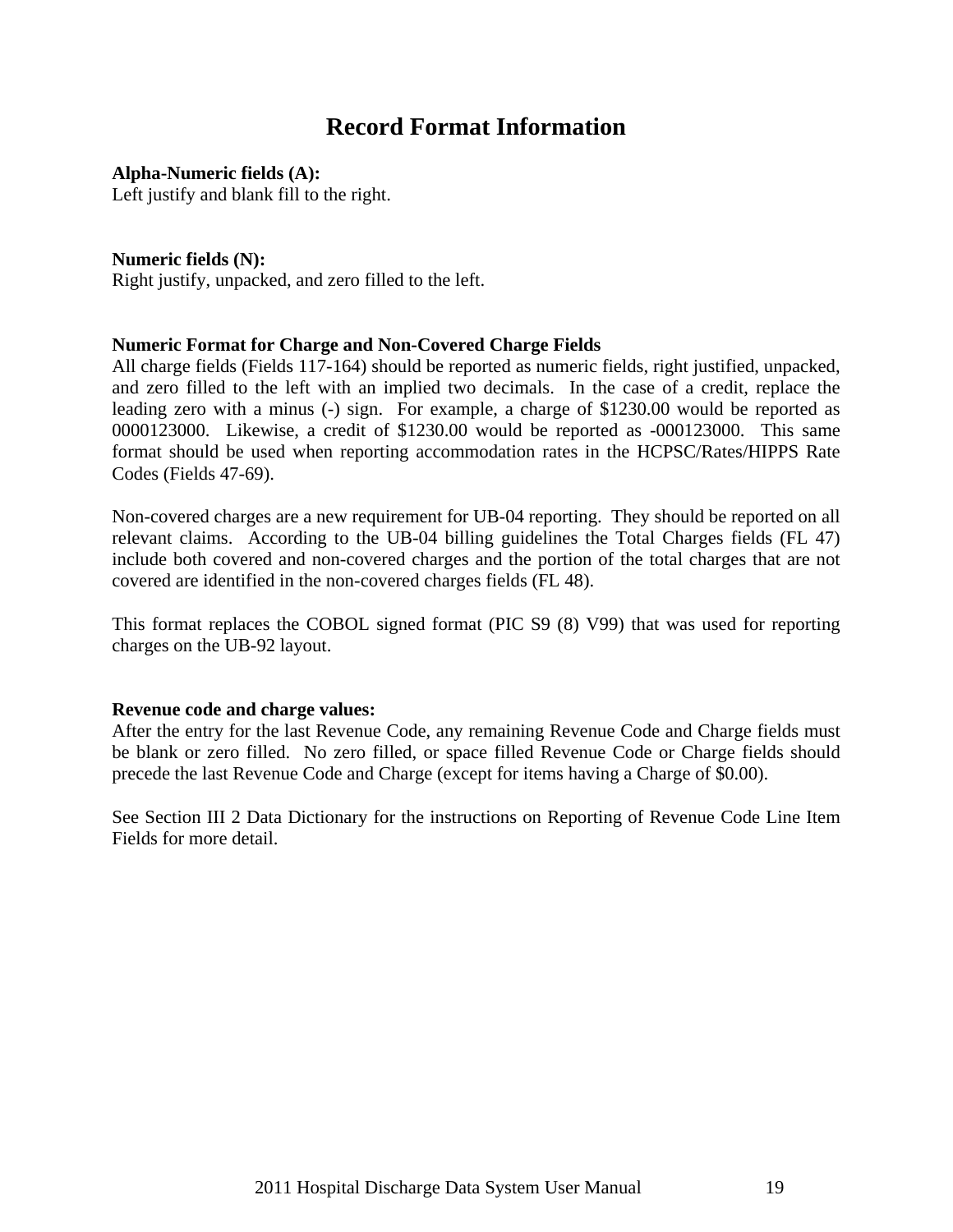### **HDDS Contacts**

Technical questions regarding the Tennessee Hospital Discharge Data System should be directed to:

**George Wade Manager, Patient Record Data Systems Division of Health Statistics (615) 532-7883 George.Wade@tn.gov** 

**OR** 

**Glenn Baker Manager, Hospital Discharge Data System Division of Health Statistics (615) 532-7861 Glenn.Baker@tn.gov**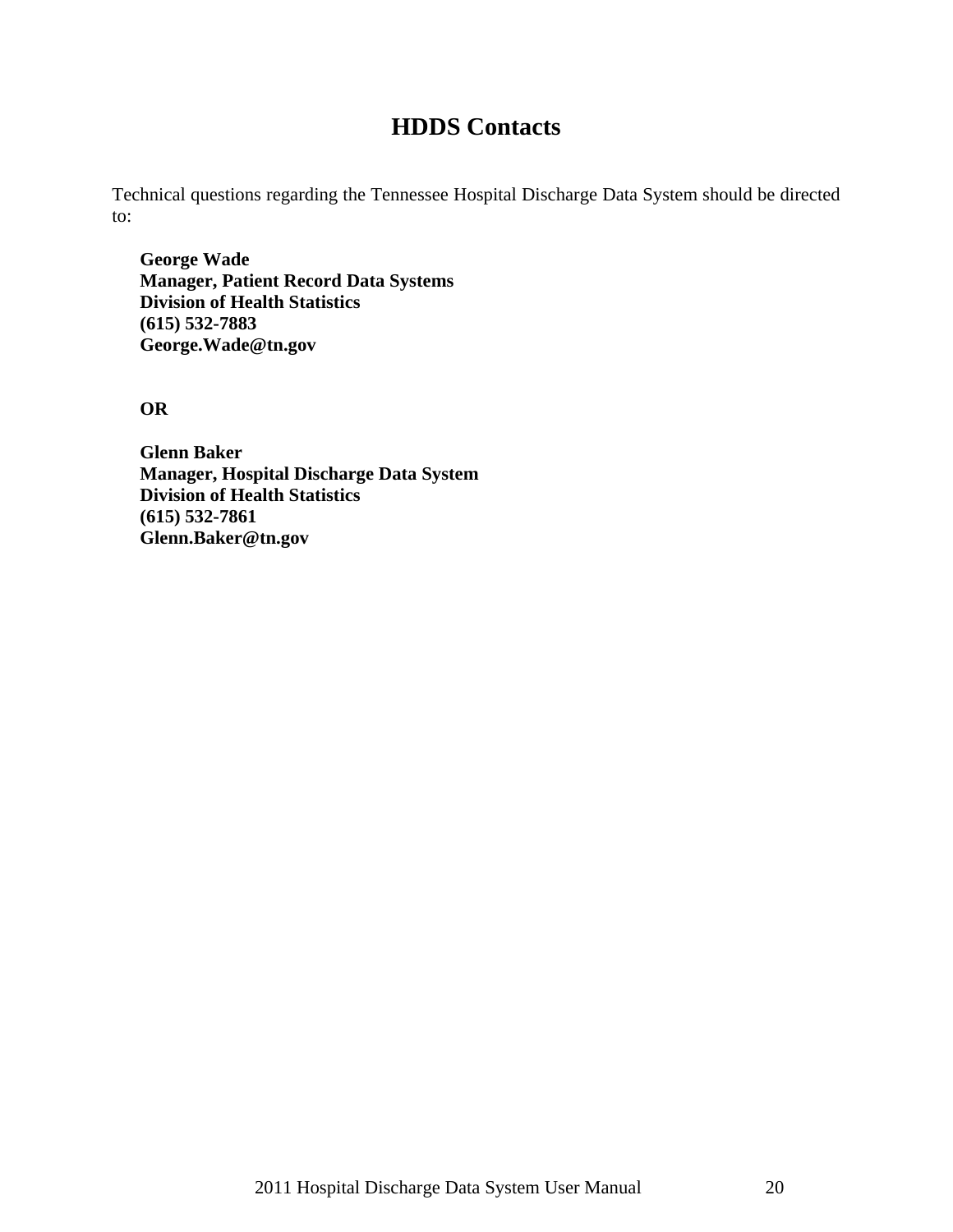# **SECTION III**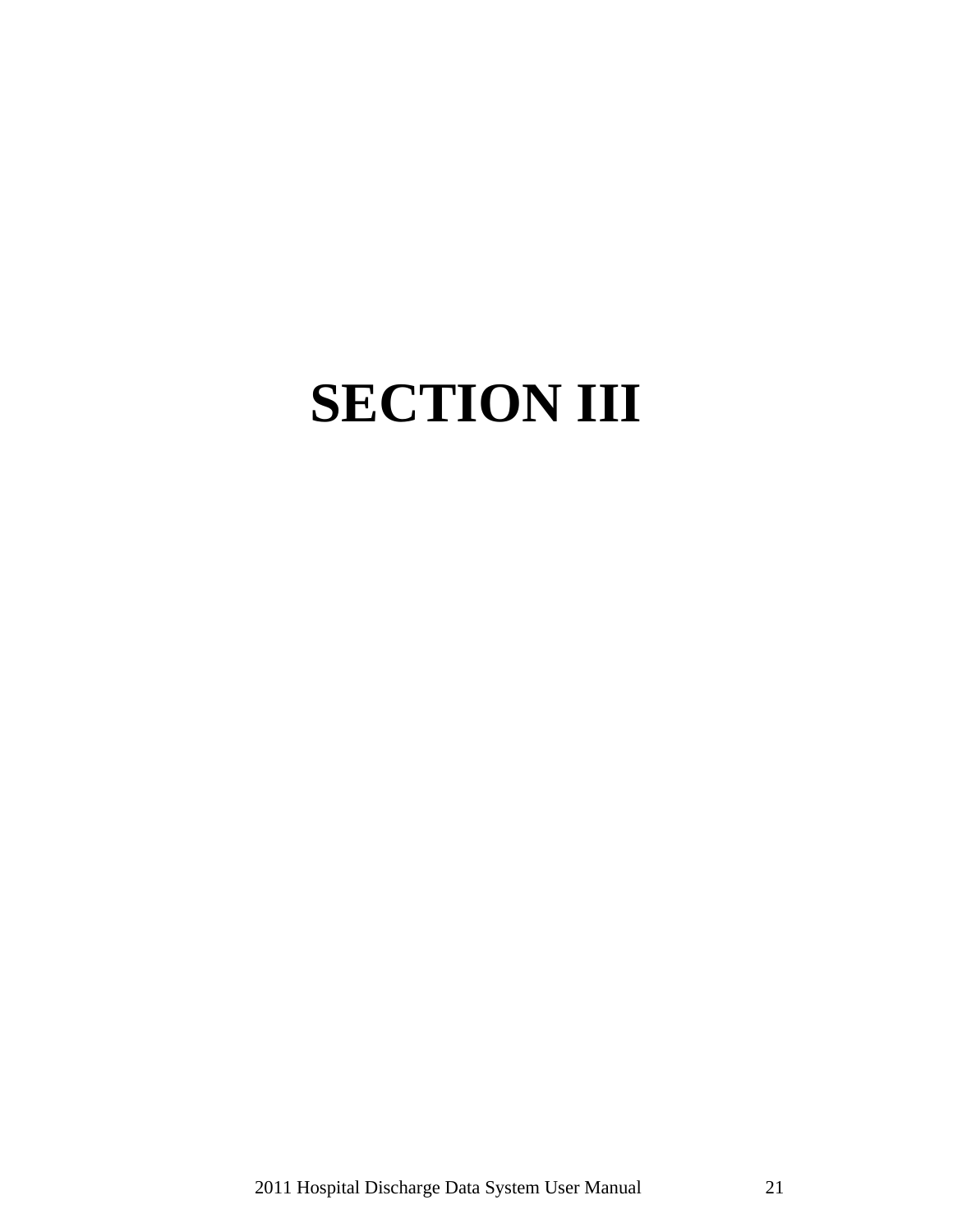# **Required Data Elements and Codebook Definitions**

|                |                                                           | <b>Field</b>                                        |                               |          |
|----------------|-----------------------------------------------------------|-----------------------------------------------------|-------------------------------|----------|
| Field No.      | <b>Field Description</b>                                  | <b>Type</b><br>N: Numeric<br>A-N: Alpha-<br>Numeric | <b>UB-04 Form</b><br>Locator* | Page No. |
| $\mathbf{1}$   | Filler                                                    | $A-N$                                               | $ -$                          | N/A      |
| $\overline{c}$ | <b>Patient Control Number</b>                             | $A-N$                                               | Form Locator 3A               | 26       |
| $\overline{3}$ | Medical/Health Record<br>Number                           | $A-N$                                               | Form Locator 3B               | 27       |
| $\overline{4}$ | Type of Bill                                              | $\mathbf N$                                         | Form Locator 4                | 28       |
| 5              | Federal Tax Sub ID Number                                 | $A-N$                                               | Form Locator 5                | 30       |
| 6              | <b>Federal Tax</b>                                        | $A-N$                                               | Form Locator 5                | 31       |
| $7 - 8$        | Statement Covers Period -                                 | $\mathbf N$                                         | Form Locator 6                | 32       |
|                | From and Through                                          |                                                     |                               |          |
| 9              | Patient's Address - City                                  | $A-N$                                               | Form Locator 9B               | 33       |
| 10             | Patient's Address - State                                 | $A-N$                                               | Form Locator 9C               | 34       |
| 11             | Patient's Address - Zip Code                              | $A-N$                                               | Form Locator 9D               | 35       |
| 12             | Patient's Address - Country                               | $A-N$                                               | Form Locator 9E               | 36       |
|                | Code                                                      |                                                     |                               |          |
| 13             | Patient's Date of Birth                                   | $\mathbf N$                                         | Form Locator 10               | 37       |
| 14             | Patient's Sex                                             | $A-N$                                               | Form Locator 11               | 38       |
| 15             | <b>Admission Date</b>                                     | $\mathbf N$                                         | Form Locator 12               | 39       |
| 16             | <b>Admission Hour</b>                                     | $A-N$                                               | Form Locator 13               | 40       |
| 17             | Type of Admission/Visit                                   | $A-N$                                               | Form Locator 14               | 41       |
| 18             | Point of Origin/Visit                                     | $A-N$                                               | Form Locator 15               | 42       |
| 19             | Patient Discharge Status                                  | $A-N$                                               | Form Locator 17               | 45       |
| 20             | Do Not Resuscitate Flag                                   | $A-N$                                               |                               | 46       |
| 21             | <b>Accident State</b>                                     | $A-N$                                               | Form Locator 29               | 47       |
| 22             | <b>Accident Code</b>                                      | $A-N$                                               |                               | 48       |
| 23             | <b>Accident Date</b>                                      | $\mathbf N$                                         | $- -$                         | 49       |
| $24 - 46$      | <b>Revenue Codes</b>                                      | $\mathbf N$                                         | Form Locator 42               | 50       |
| $47 - 69$      | <b>HCPCS/Rates/HIPPS Rates</b><br>Codes                   | $A-N$                                               | Form Locator 44               | 52       |
| $70 - 92$      | Service Date(s)                                           | ${\bf N}$                                           | Form Locator 45               | 54       |
| 93             | <b>Creation Date</b>                                      | ${\bf N}$                                           | Form Locator 45               | 55       |
| $94 - 116$     | Unit(s) of Service                                        | ${\bf N}$                                           | Form Locator 46               | 56       |
| $117 - 139$    | <b>Total Charges (by Revenue)</b><br>Code Category)       | ${\bf N}$                                           | Form Locator 47               | 57       |
| 140            | <b>Total of Total Charges</b>                             | $\mathbf N$                                         |                               | 59       |
| $141 - 163$    | Non-Covered Charges (by<br><b>Revenue Code Category</b> ) | $\mathbf N$                                         | Form Locator 48               | 60       |
| 164            | <b>Total of Non-Covered</b><br>Charges                    | ${\bf N}$                                           |                               | 62       |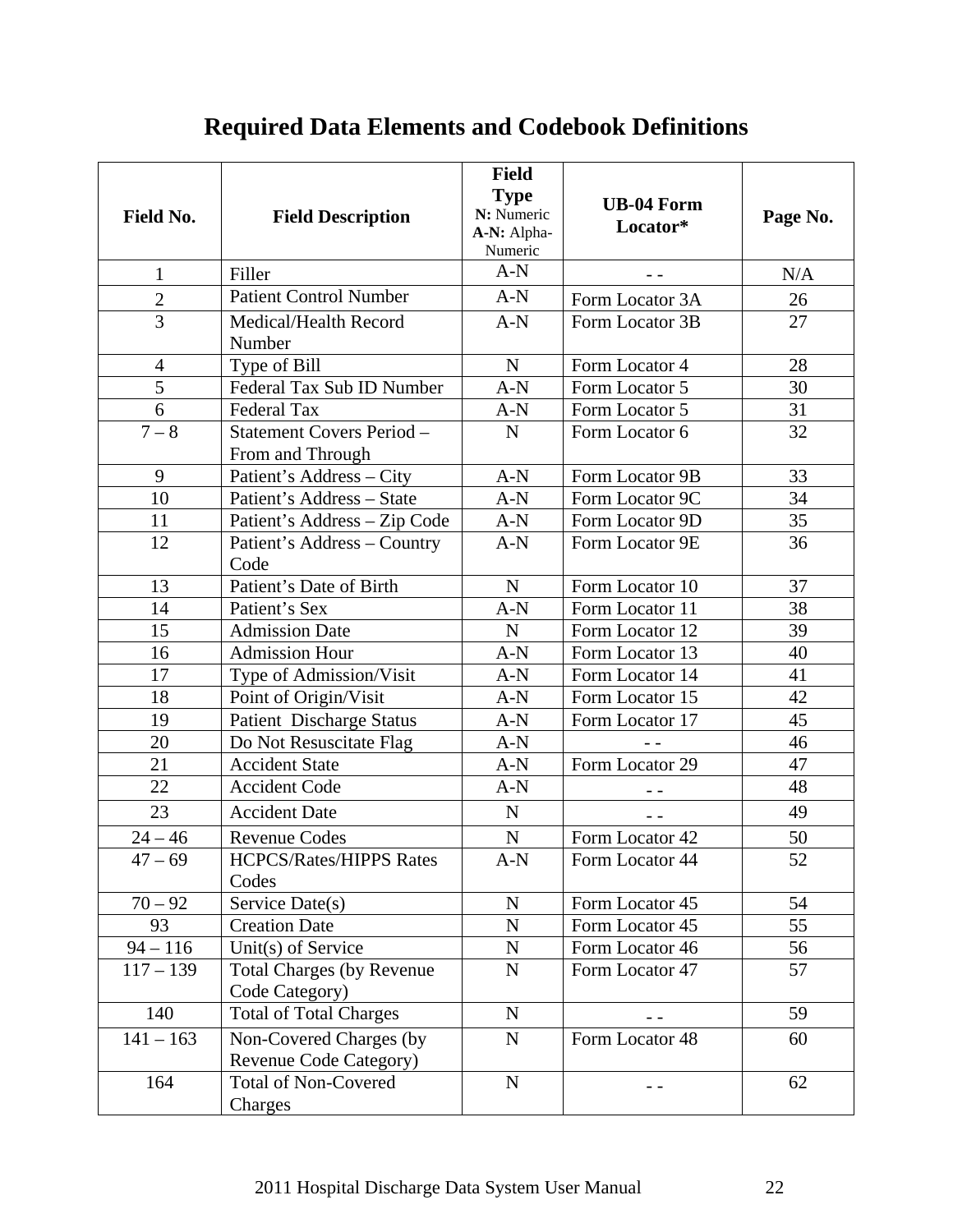# **Required Data Elements and Codebook Definitions**

| Field No. | <b>Field Description</b>                                             | <b>Field</b><br><b>Type</b><br>N: Numeric | <b>UB-04 Form</b><br>Locator* | Page No. |
|-----------|----------------------------------------------------------------------|-------------------------------------------|-------------------------------|----------|
|           |                                                                      | A-N: Alpha-<br>Numeric                    |                               |          |
| 165       | Payer Classification Code -<br>Primary                               | $A-N$                                     | 50A                           | 63       |
| 166       | Payer Classification Code -<br>Secondary                             | $A-N$                                     | 50 <sub>B</sub>               | 65       |
| 167       | Payer Classification Code -<br>Tertiary                              | $A-N$                                     | 50C                           | 67       |
| 168       | Health Plan ID - Primary<br>(formerly Provider Number)               | $A-N$                                     | Form Locator 51A              | 69       |
| 169       | Health Plan ID - Secondary<br>(formerly Provider Number)             | $A-N$                                     | Form Locator 51B              | 70       |
| 170       | Health Plan ID - Tertiary<br>(formerly Provider Number)              | $A-N$                                     | Form Locator 51C              | 71       |
| 171       | National Provider ID (NPI)                                           | $A-N$                                     | Form Locator 56               | 72       |
| 172       | Patient's Relationship to<br><b>Insured-Primary</b>                  | $A-N$                                     | Form Locator 59A              | 73       |
| 173       | Patient's Relationship to<br>Insured – Secondary                     | $A-N$                                     | Form Locator 59B              | 74       |
| 174       | Patient's Relationship to<br>Insured - Tertiary                      | $A-N$                                     | Form Locator 59C              | 75       |
| 175       | Insured's Unique ID Number<br>- Primary                              | $A-N$                                     | Form Locator 60A              | 76       |
| 176       | Insured's Unique ID Number<br>- Secondary                            | $A-N$                                     | Form Locator 60B              | 77       |
| 177       | Insured's Unique ID Number<br>- Tertiary                             | $A-N$                                     | Form Locator 60C              | 78       |
| 178       | <b>Insurance Group</b><br>Number - Primary                           | $A-N$                                     | Form Locator 62A              | 79       |
| 179       | <b>Insurance Group</b><br>Number – Secondary                         | $A-N$                                     | Form Locator 62B              | 80       |
| 180       | <b>Insurance Group</b><br>Number - Tertiary                          | $A-N$                                     | Form Locator 62C              | 81       |
| 181       | Name of Primary Insured's<br>Employer                                | $A-N$                                     | Form Locator 65A              | 82       |
| 182       | DX and PX Version Qualifier                                          | $A-N$                                     | Form Locator 66               | 83       |
| 183       | Principal Diagnosis Code                                             | $A-N$                                     | Form Locator 67               | 84       |
| 184       | <b>Present On Admission Code</b><br>(POA) for Principal<br>Diagnosis | $A-N$                                     | Form Locator 67               | 85       |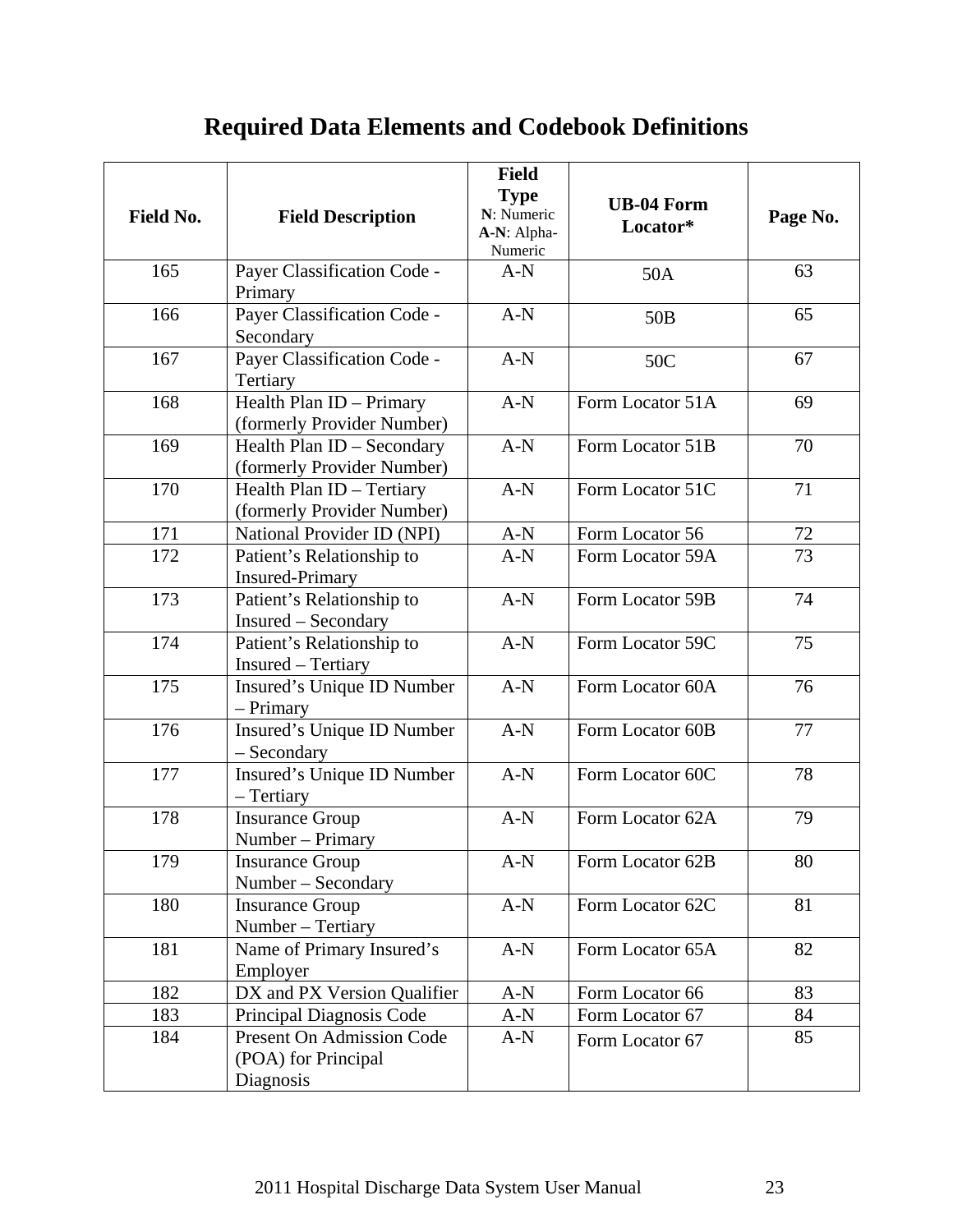# **Required Data Elements and Codebook Definitions**

|                                                     |                                                   | <b>Field</b>                |                   |          |
|-----------------------------------------------------|---------------------------------------------------|-----------------------------|-------------------|----------|
|                                                     |                                                   | <b>Type</b>                 | <b>UB-04 Form</b> |          |
| Field No.                                           | <b>Field Description</b>                          | N: Numeric<br>A-N: Alpha-   | Locator*          | Page No. |
|                                                     |                                                   | Numeric                     |                   |          |
| $185 - 218$                                         | Other Diagnosis Codes and                         |                             | Form Locator      | 87       |
|                                                     | POA $1-17$                                        |                             | $67A - Q$         |          |
| 219                                                 | <b>Admitting Diagnosis Code</b>                   | $A-N$                       | Form Locator 69   | 91       |
| $220 - 222$                                         | Patient's Reason for Visit                        | $A-N$<br>Form Locator 70A-C |                   | 92       |
|                                                     | Code                                              |                             |                   |          |
| 223                                                 | Prospective Payment System<br>Code (PPS)          | $A-N$                       | Form Locator 71   | 93       |
| 224                                                 | <b>External Cause Of Injury</b>                   | $A-N$                       | Form Locator      | 95       |
|                                                     | Code (E Code)1                                    |                             | 72A               |          |
| 225                                                 | E-Code1 POA                                       | $A-N$                       | Form Locator 72A  | 96       |
| 226                                                 | <b>External Cause Of Injury</b><br>Code (E Code)2 | $A-N$                       | Form Locator 72B  | 95       |
| 227                                                 | E-Code2 POA                                       | $A-N$                       | Form Locator 72B  | 96       |
| 228                                                 | <b>External Cause Of Injury</b>                   | $A-N$                       | Form Locator 72C  | 95       |
|                                                     | Code (E Code)3                                    |                             |                   |          |
| 229                                                 | E-Code3 POA<br>$A-N$                              |                             | Form Locator 72C  | 96       |
| $230 - 231$<br>Principal Procedure Code and<br>Date |                                                   | $A-N$                       | Form Locator 74   | 98       |
| $232 - 233$                                         | $A-N$<br>Other Procedure Code and<br>Date1        |                             | Form Locator 74A  | 100      |
| $234 - 235$                                         | Other Procedure Code and<br>Date2                 | $A-N$                       | Form Locator 74B  | 100      |
| $236 - 237$                                         | Other Procedure Code and<br>Date3                 | $A-N$                       | Form Locator 74C  | 100      |
| $238 - 239$                                         | Other Procedure Code and<br>Date4                 | $A-N$                       | Form Locator 74D  | 100      |
| $240 - 241$                                         | Other Procedure Code and<br>Date <sub>5</sub>     | $A-N$                       | Form Locator 74E  | 100      |
| $242 - 244$                                         | <b>Attending Physician ID</b><br>Number           | $A-N$                       | Form Locator 76   | 102      |
| $245 - 247$                                         | <b>Operating Physician ID</b>                     | $A-N$                       | Form Locator 77   | 103      |
| $248 - 250$                                         | Other Provider ID1 Number                         | $A-N$                       | Form Locator 78   | 104      |
| $251 - 253$                                         | Other Provider ID2 Number                         | $A-N$                       | Form Locator 79   | 105      |
| 254                                                 | Joint Annual Report ID                            | $A-N$                       |                   | 106      |
| 255                                                 | Patient's Social Security<br>Number               | $A-N$                       |                   | 107      |
| 256                                                 | Patient's Race/Ethnicity                          | $\mathbf N$<br>- -          |                   | 108      |
| 257                                                 | Type of Emergency<br>Department Visit             | $A-N$                       | - -               | 109      |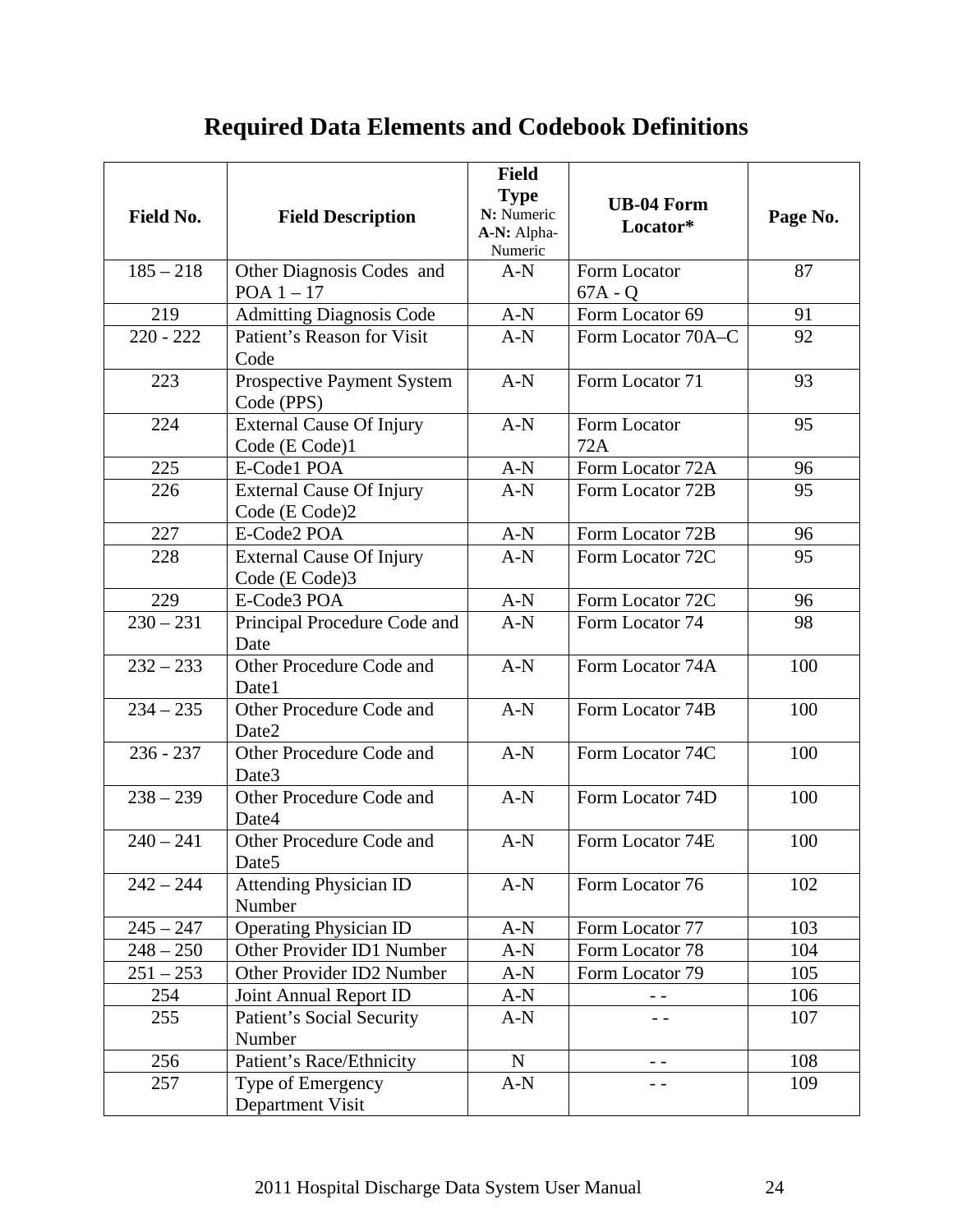# **Required Data Element and Codebook Definitions**

| <b>Field No.</b> | <b>Field Description</b>                                   | <b>Field</b><br><b>Type</b><br>N: Numeric<br>A-N: Alpha-<br>Numeric | <b>UB-04 Form</b><br>Locator* | Page No. |
|------------------|------------------------------------------------------------|---------------------------------------------------------------------|-------------------------------|----------|
| 258              | Outcome of Emergency<br>Department Visit                   | $\mathbf N$                                                         | $ -$                          | 110      |
| $259 - 261$      | Fields for Vendor and State<br>use only                    | $A-N$                                                               |                               | N/A      |
| 262              | <b>Admitted From ED Flag</b>                               | $A-N$                                                               |                               | 111      |
| 263              | Wrong Procedure/Patient/Site<br>Code                       | $A-N$                                                               |                               | 112      |
| 264              | <b>Patient Initials First and Last</b><br>Name             | $A-N$                                                               |                               | 113      |
| 265              | Primary Insured Initials -<br><b>First and Last Name</b>   | $A-N$                                                               |                               | 115      |
| 266              | Secondary Insured Initials -<br><b>First and Last Name</b> | $A-N$                                                               | $ -$                          | 117      |
| 267              | Tertiary Insured Initials -<br><b>First and Last Name</b>  | $A-N$                                                               | $ -$                          | 119      |
| 268              | <b>Patient Address - Street</b>                            | $A-N$                                                               | Form Locator 9A               | 121      |
| 269              | Patient Name – First                                       | $A-N$                                                               | Form Locator 8A               | 122      |
| 270              | Patient Name - Last                                        | $A-N$                                                               | Form Locator 8B               | 123      |
| 271-272          | Primary Insured's Name -<br><b>First and Last</b>          | $A-N$                                                               | Form Locator 58A              | 124      |
| 273-274          | Secondary Insured's Name -<br><b>First and Last</b>        | $A-N$                                                               | Form Locator 58B              | 126      |
| 275-276          | Tertiary Insured's Name -<br><b>First and Last</b>         | $A-N$                                                               | Form Locator 58C              | 128      |

\* A number that specifies the location of the data field on the paper UB-04 form.

A-N = Alpha Numeric  $N =$ Numeric

#### **Field Detail:**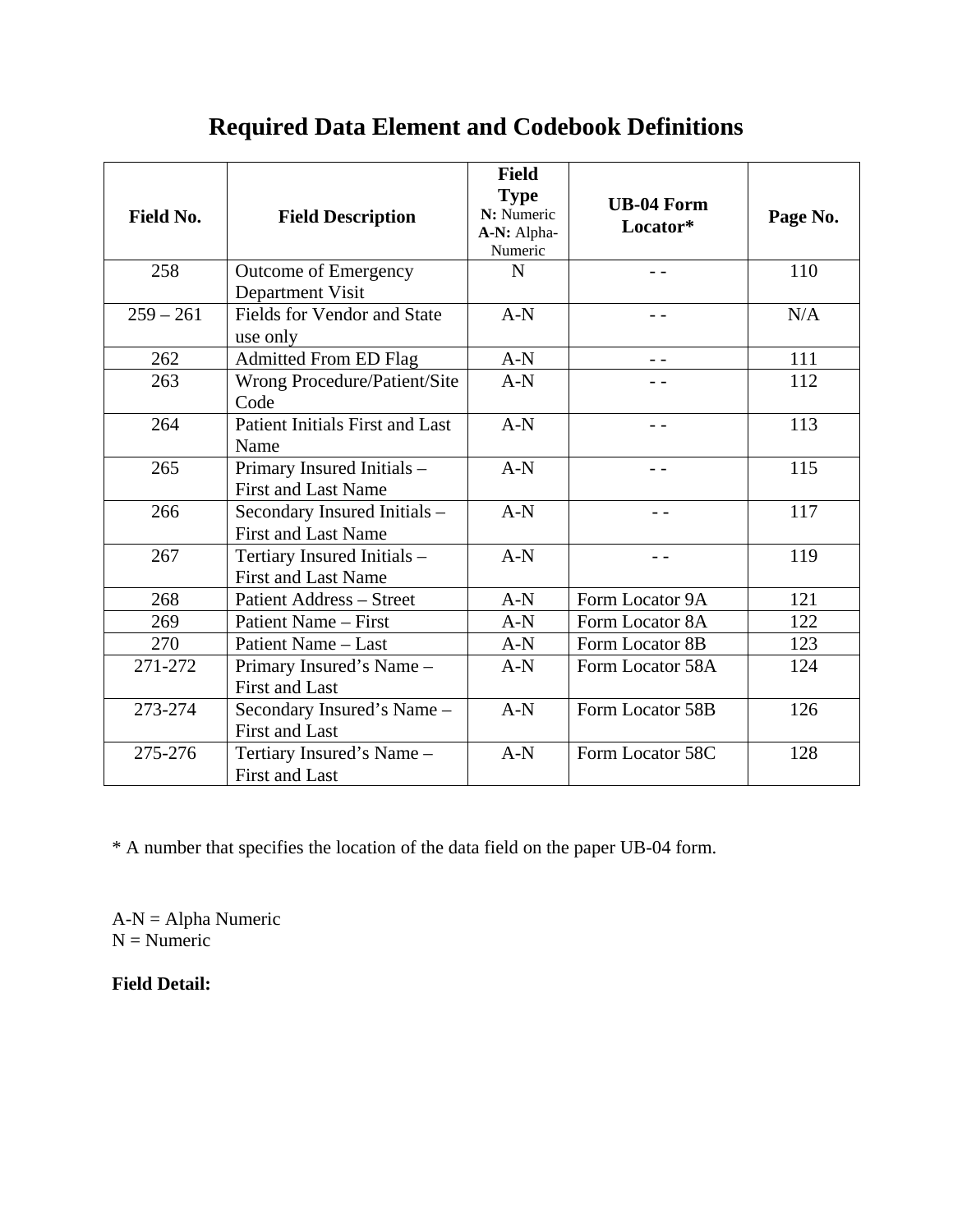| Field No. | <b>Field Description</b>      |
|-----------|-------------------------------|
|           | <b>Patient Control Number</b> |

#### **Field Detail:**

| <b>Field Type</b> | Width | <b>Position</b> | Format         | <b>Required</b> | UB-04 Form Locator |
|-------------------|-------|-----------------|----------------|-----------------|--------------------|
| Alpha-Numeric     |       | $26 -$          | Left Justified | Yes.            | эA                 |

#### **Description:**

Patient Control Number (or Account Number) is the number assigned to this patient *for this date of service.* This number will not be used again by this hospital. It is unique for this visit and for this date of service.

Used to uniquely identify a particular data record for systems development, management, and control purposes and to facilitate retrieval of claims or patient records by the hospital for communication regarding errors found on individual records. Also used to merge interim claims.

#### **Comments:**

This data item is required. Providing this data does not breach individual patient confidentiality since the system has no number-name matching information. This field is not released to the public.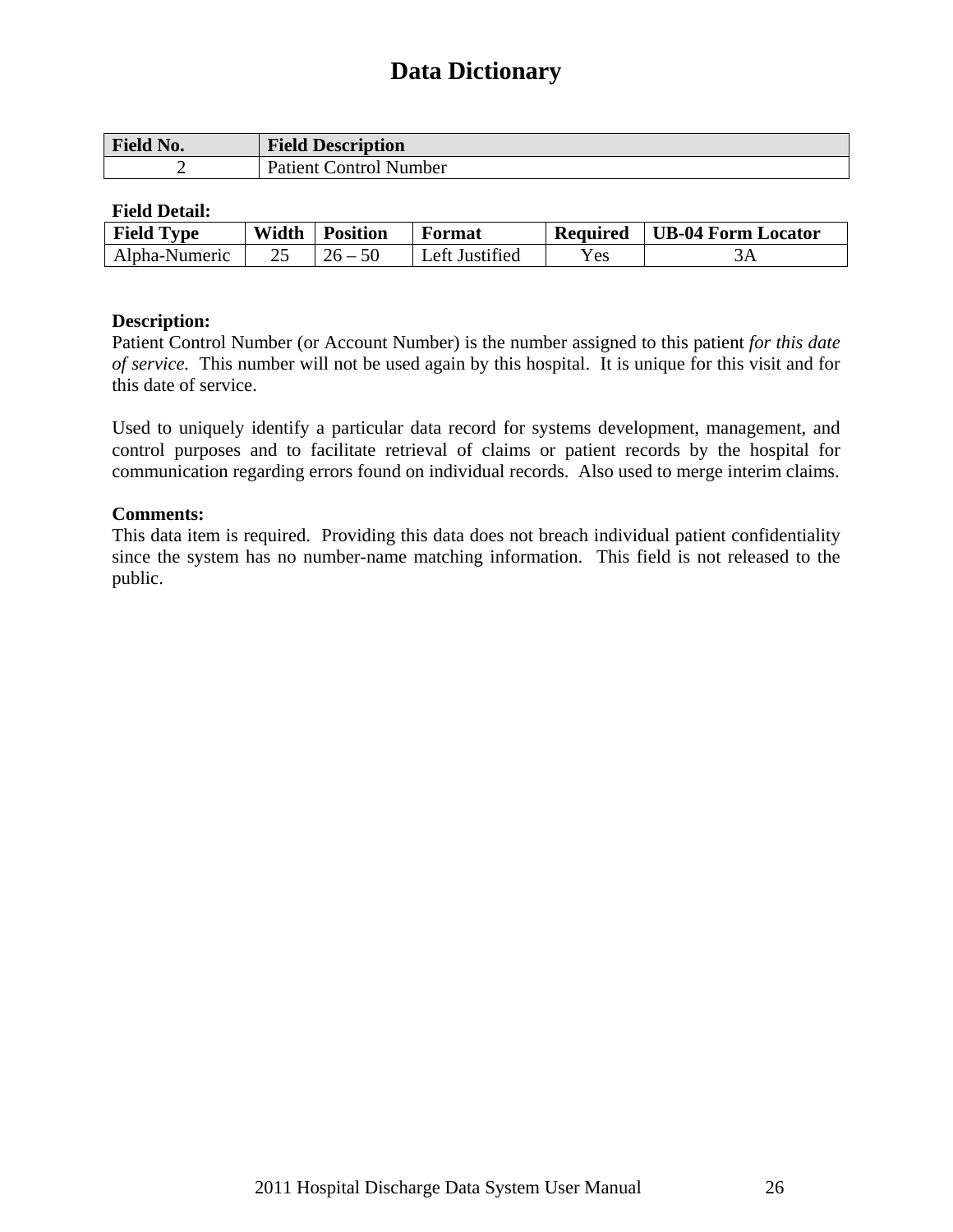| <b>Field No.</b> | <b>Field Description</b>     |
|------------------|------------------------------|
|                  | Medical/Health Record Number |

#### **Field Detail:**

| <b>Field Type</b> | Width | <b>Position</b>         | Format         | <b>Required</b> | UB-04 Form Locator |
|-------------------|-------|-------------------------|----------------|-----------------|--------------------|
| Alpha-Numeric     |       | $\mathbf{1} \mathbf{1}$ | Left Justified | Yes.            |                    |

#### **Description:**

Medical record number is a number the hospital assigns to each patient. This number is unique to the patient and is always used whenever the same patient has services at the hospital.

The medical/health record is typically used to do an audit of the history of treatment. This number should not be confused with the Patient Control Number (Form Locator 3A) which is used to track the financial history of the patient.

This data is used to assist hospital personnel in locating a specific medical record. Selected types of discharges are studied in detail by the health department staff (i.e., traumatic brain injury cases and birth defects cases).

#### **Comments:**

Do not substitute Patient Control Number. Both fields must be provided. This field is not released to the public.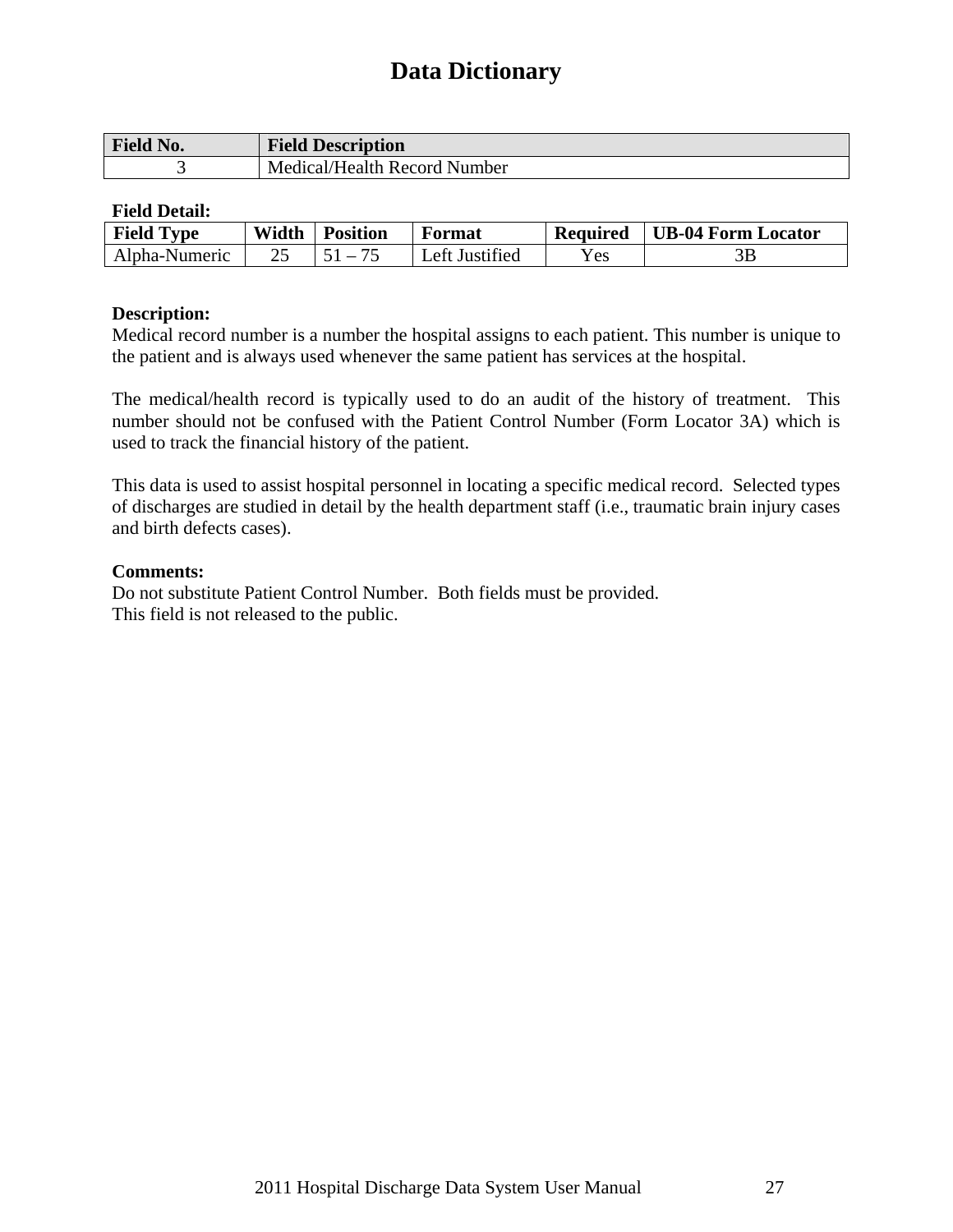| Field No. | <b>Field Description</b>            |
|-----------|-------------------------------------|
|           | f Bill<br>$\mathbf{r}$<br>vne<br>ОT |

#### **Field Detail:**

| <b>Field Type</b> | Width | <b>Position</b> | Format          | <b>Required</b> | <b>UB-04 Form Locator</b> |
|-------------------|-------|-----------------|-----------------|-----------------|---------------------------|
| Alpha Numeric     |       | $76 - 79$       | Right Justified | Yes             |                           |

#### **Description:**

A four-digit code indicating the specific type of facility, bill classification, and the frequency of billing. The first of the four digits is reported as a leading zero.

This code is used to verify and distinguish between inpatient and outpatient hospital claims, to identify and merge interim claims, and to verify discharge date.

#### **Valid Values:**

|  |  |  |  | The first digit is currently reported as a leading zero on ALL bill types. |  |  |
|--|--|--|--|----------------------------------------------------------------------------|--|--|
|  |  |  |  |                                                                            |  |  |

| <b>Third Digit:</b>            | <b>Fourth Digit:</b>                    |
|--------------------------------|-----------------------------------------|
| <b>Inpatient or Outpatient</b> | <b>Frequency of Bill</b>                |
| $1 = Inpatient$                | $0 = \text{Nonpayment}$                 |
| $3 =$ Outpatient or            | $1 =$ Admission through Discharge Claim |
| <b>Ambulatory Surgery</b>      | $5 =$ Late Charge(s) – Only Claim       |
| Center                         | $7 = Replacement of Prior Claim$        |
| $4 =$ Outpatient – Other       | $8 = \text{Void/Cancel}$ of Prior Claim |
| $5 =$ Critical Access Hospital |                                         |
|                                |                                         |
|                                |                                         |

**Example:** 0111 = Hospital, Inpatient, Admission through Discharge Claim

#### **Comments:**

The discharge date is not included on the UB-04 form. The Type of Bill and the Statement Covers Period data elements are used to determine the discharge date.

All data submitted should be final, admission-through-discharge data for a particular reporting period. Interim bills should be held until they can be combined and submitted by the hospital as a final bill. The final bill should reflect all charges and services provided during the entire stay.

Three special outpatient bill types (012X, 014X and 07XX) are only required to be submitted IF selected diagnostic services were provided. If one of these services (defined by revenue code) is not present on the bill, records with these bill types are not reportable. See Selected Diagnostic Service records under Reportable Records in Section II.4.2 Reportable Records for complete instructions.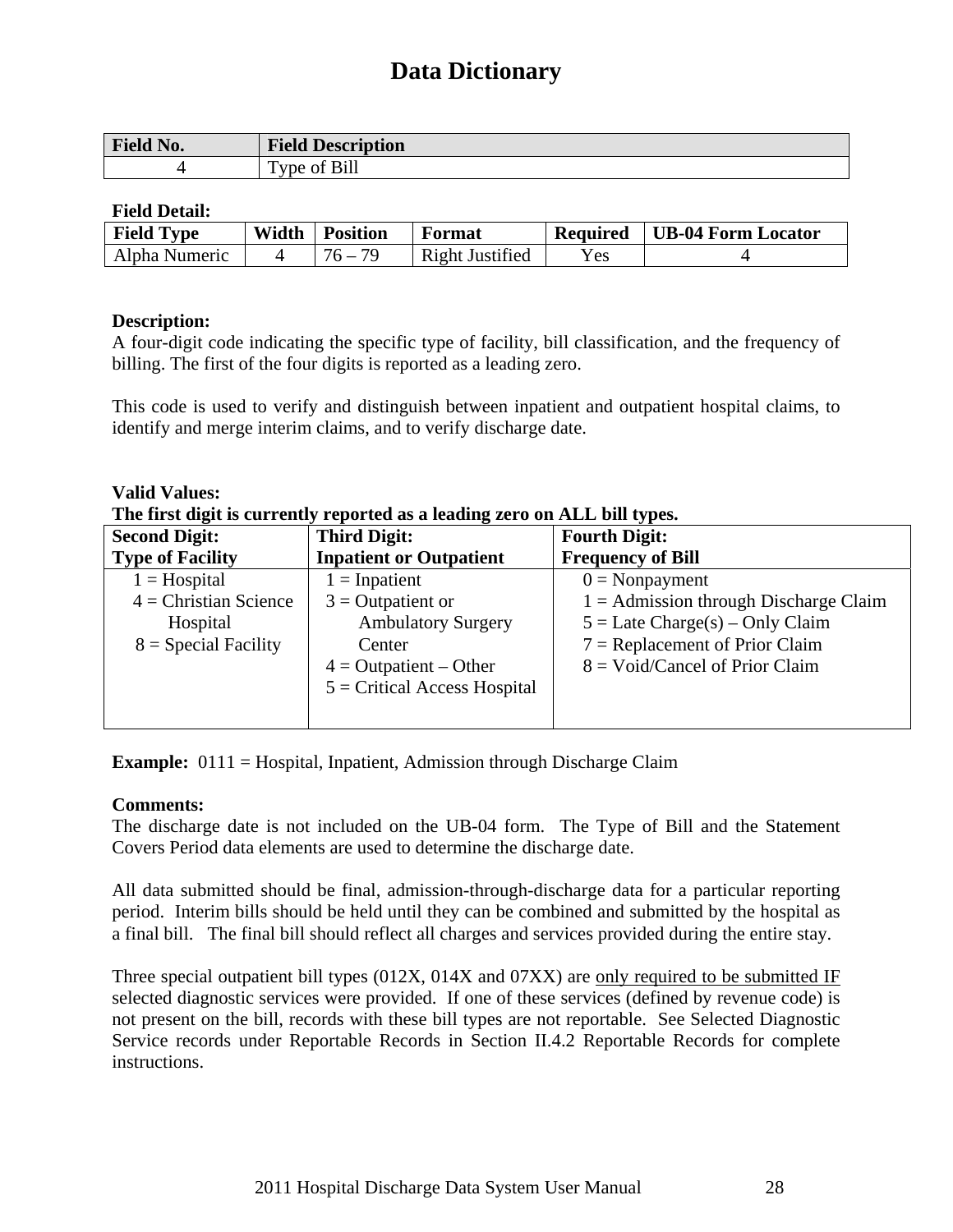| <b>Field No.</b> | <b>Field Description</b>                    |
|------------------|---------------------------------------------|
|                  | Type of Bill (continued from previous page) |

**In addition to its general use, Type of Bill 0110 has a specific use in the preferred procedure for the reporting of Wrong Procedure, Wrong Patient, Wrong site inpatient claims. The right claim should be reported normally.** 

 **The wrong claim should be reported as a Type of Bill 110, i.e. put "0110" in positions 76-79. The E-codes for wrong procedure, wrong patient, or wrong site should be reported in the "Other Diagnosis Codes" fields as they are reported to CMS. The appropriate E-codes are:** 

> **E8765 – Performance of wrong operation (procedure) on correct patient E8766 – Performance of operation (procedure) on patient not scheduled for surgery E8767 – Performance of correct operation (procedure) on wrong side/body part**

**See Section II.4.4 Reporting of Wrong Procedure, Wrong Patient, Wrong Site for complete instructions.**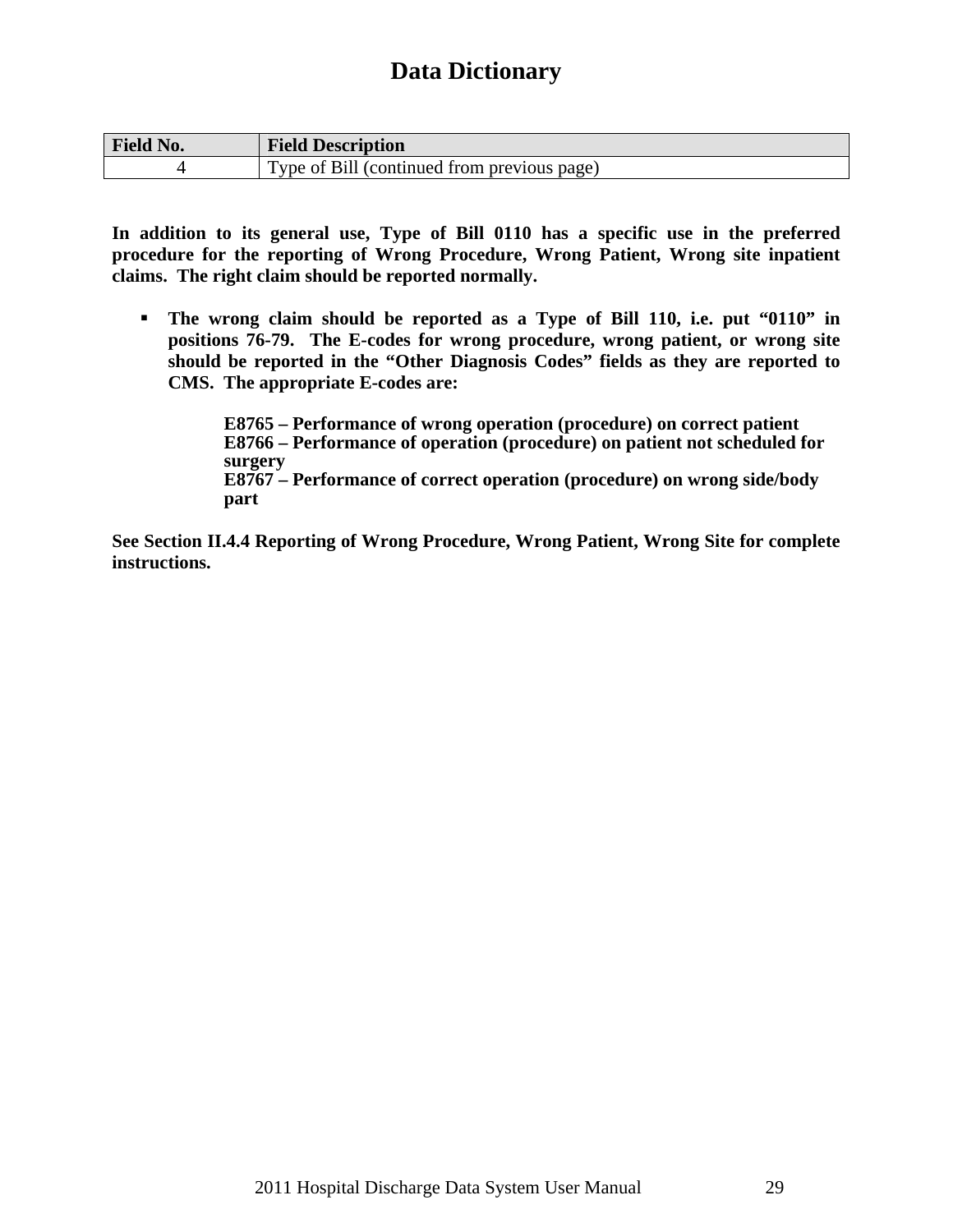| <b>Field No.</b> | <b>Field Description</b>  |
|------------------|---------------------------|
|                  | Federal Tax Sub ID Number |

#### **Field Detail:**

| <b>Field Type</b> | Width | <b>Position</b> | Format         | <b>Required</b> | UB-04 Form Locator |
|-------------------|-------|-----------------|----------------|-----------------|--------------------|
| Alpha-Numeric     |       | ) – 83<br>-80   | Left Justified | Yes.            |                    |

#### **Description:**

The Federal Tax Sub ID Number assigned to the hospital that uniquely identifies affiliated subsidiaries.

This number is used to identify subsidiaries of hospitals submitting claims so that the data may be aggregated by and comparison made among hospitals and among their subsidiaries.

#### **Comments:**

This field is defined by the provider. Blank is a valid response for a hospital having no Federal Tax Sub ID Number.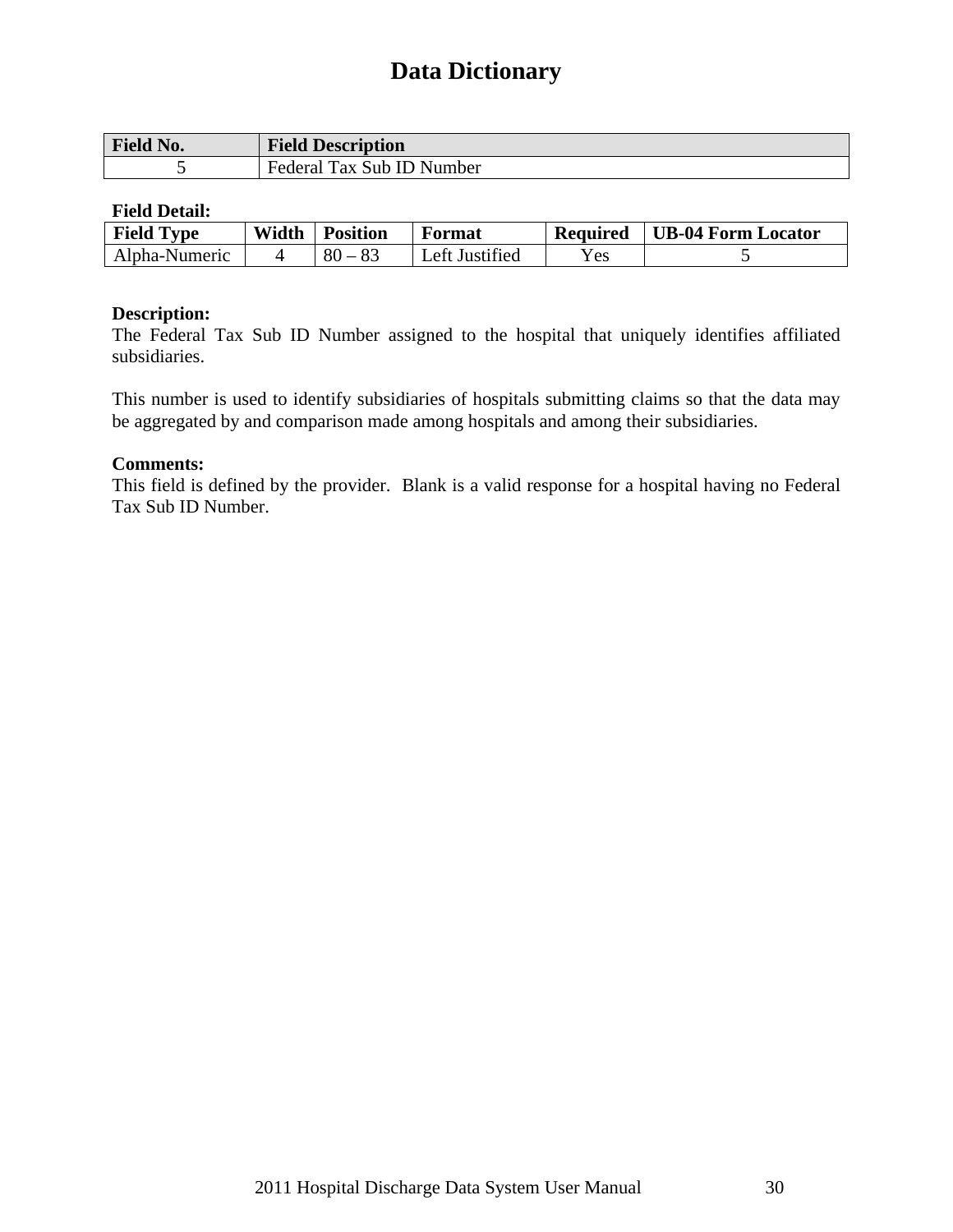| <b>Field No.</b> | <b>Field Description</b>  |
|------------------|---------------------------|
|                  | <b>Federal Tax Number</b> |

#### **Field Detail:**

| <b>Field Type</b> | Width | <b>Position</b> | Format         | <b>Required</b> | UB-04 Form Locator |
|-------------------|-------|-----------------|----------------|-----------------|--------------------|
| Alpha-Numeric     |       | $84 -$          | Left Justified | Yes             |                    |

#### **Description:**

The number assigned to the provider by the federal government for tax reporting purposes. The number is also known as the tax identification number (TIN) or employer identification number (EIN).

The format for the data is: AA-AAAAAAA.

A unique number used to identify individual hospitals submitting claims so that the data may be aggregated by and comparison made among hospitals.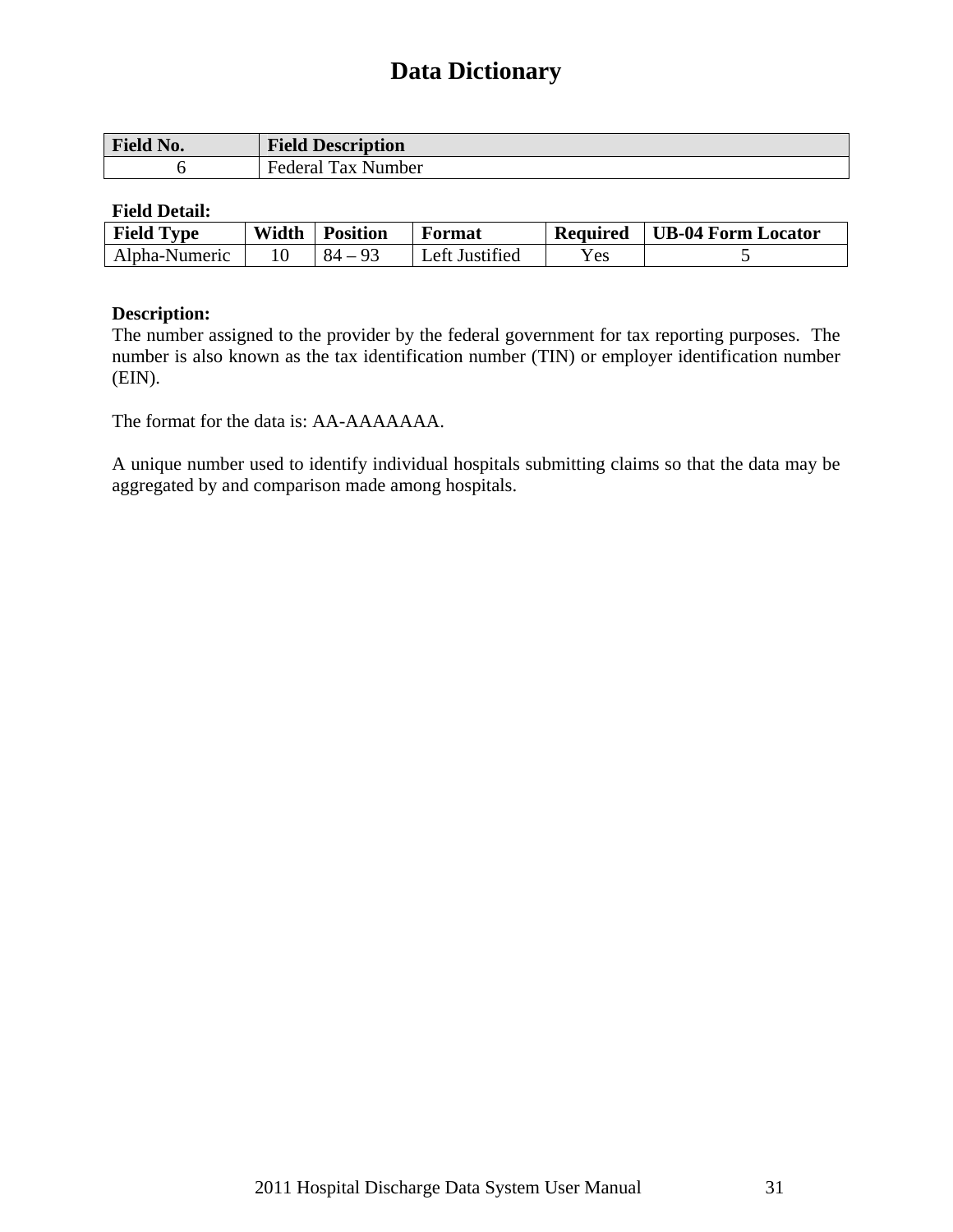| <b>Field No.</b>         | <b>Field Description</b>                   |
|--------------------------|--------------------------------------------|
| $\overline{\phantom{0}}$ | Statement Covers Period – From and Through |

#### **Field Detail:**

| <b>Field Type</b> | Width | <b>Position</b> | Format          | <b>Required</b> | <b>UB-04 Form Locator</b> |
|-------------------|-------|-----------------|-----------------|-----------------|---------------------------|
| Numeric           |       | 109<br>$94-$    | Right Justified | Yes             |                           |

#### **Description:**

This date field covers the beginning and ending service dates of the entire period reflected by this bill.

If this is an interim bill (denoted by a "2" or "3" in the fourth digit of Type of Bill), the ending date would not be considered the discharge date. An individual may receive several interim bills before they are discharged. Interim bills should be held until they can be combined and submitted as a final bill. See Section II.4.5 Special Reporting Requirements for complete instructions.

The format for both Beginning Service Date (94 - 101) and Ending Service Date (102 - 109) is MMDDYYYY. Use leading zeroes when appropriate.

This data element is used in conjunction with Type of Bill (Field Number 4, Form Locator Number 4) to validate admission date and determine discharge date. This information is used to verify reporting period of data and for calculating length of stay of patient hospitalization.

#### **Comments:**

This data element can be used to assure that the claim is for the appropriate time period. The claims records should be admission through discharge; however, if this is an interim bill the Statement Covers Period will not be the beginning and ending date of this hospitalization. Discharge date is not indicated explicitly on the UB-04 forms, therefore the fields Type of Bill and Statement Covers Period are used to determine length of stay and discharge date.

#### **Note:**

For services received on a single date, both the dates will be the same. These two dates are also known as "from" and "through" dates. This date is distinctly different from Form Locator 12. The "From Date" SHOULD NOT be confused with Admission Date though they may be the same date.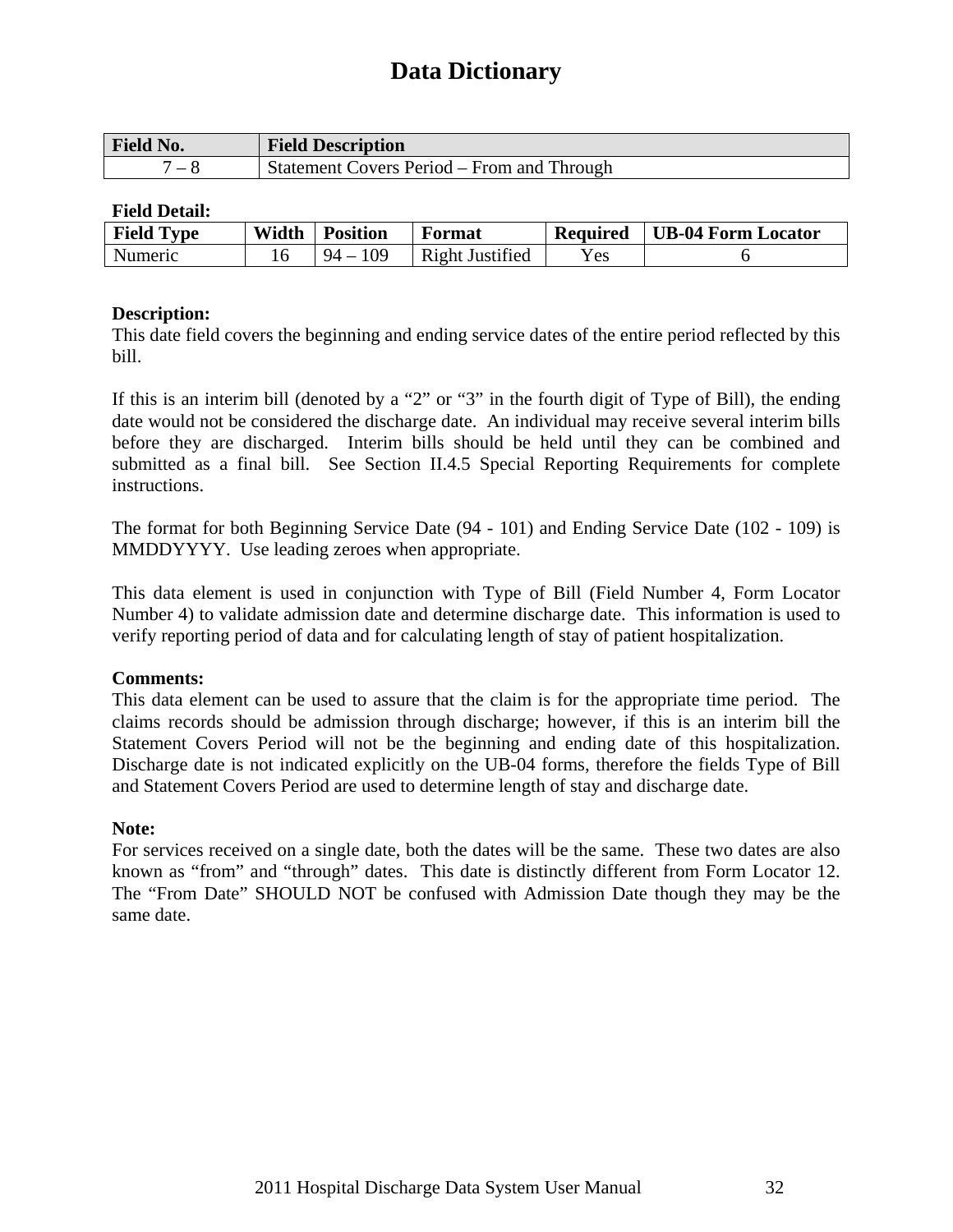| Field No. | <b>Field Description</b>                                              |
|-----------|-----------------------------------------------------------------------|
|           | Patient's<br>$\mathcal{L}$ ity<br>Address<br>$\overline{\phantom{a}}$ |

#### **Field Detail:**

| <b>Field Type</b> | Width | <b>Position</b> | Format         | <b>Required</b> | UB-04 Form Locator |
|-------------------|-------|-----------------|----------------|-----------------|--------------------|
| Alpha-Numeric     |       | $110 - 139$     | Left Justified | <b>Yes</b>      | 9 <sub>B</sub>     |

#### **Description:**

The patient's city address as defined by the payer organization. This data is used to properly classify the patient's city of residence and to allow for analysis by place of residence.

#### **Valid Values:**

The following table gives the proper coding of homeless persons and residents of foreign countries for all patient address items:

| <b>Address</b> | <b>Patient is Homeless</b> | <b>Patient is a Foreign Resident</b> |
|----------------|----------------------------|--------------------------------------|
| <b>State</b>   | Leave Blank                | Leave Blank                          |
| <b>City</b>    | <b>Leave Blank</b>         | <b>Leave Blank</b>                   |
| Zip Code       | H (in first position)      | F (in first position)                |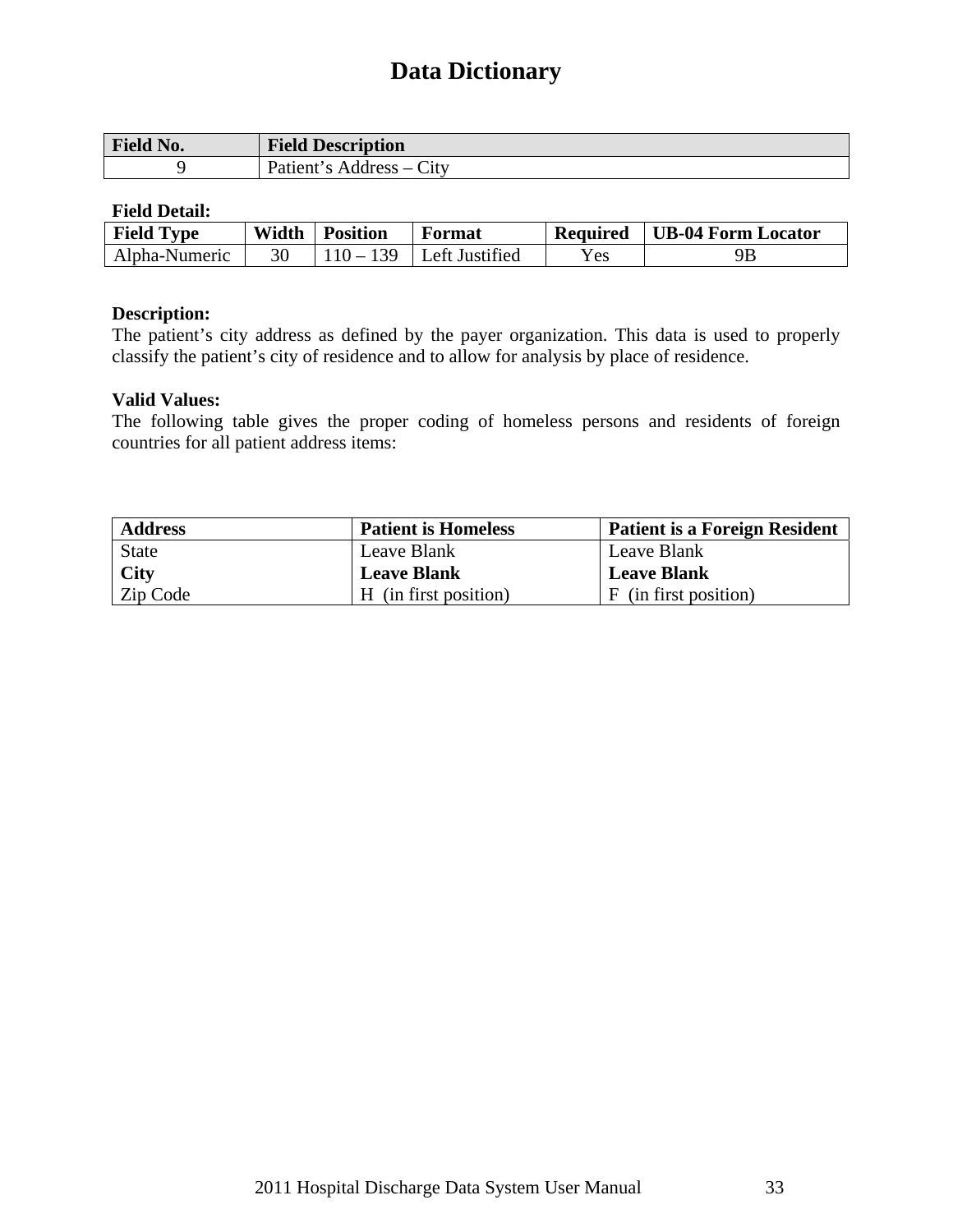| Field No. | <b>Field Description</b>                                                          |
|-----------|-----------------------------------------------------------------------------------|
| ΙU        | Patient'<br>State<br>Address<br>$^{\circ}$ $^{\circ}$<br>$\overline{\phantom{a}}$ |

#### **Field Detail:**

| <b>Field Type</b> | Width | <b>Position</b> | Format         | <b>Required</b> | UB-04 Form Locator |
|-------------------|-------|-----------------|----------------|-----------------|--------------------|
| Alpha-Numeric     |       | 140 – 141       | Left Justified | $\rm Yes$       | 9C                 |

#### **Description:**

The patient's state address as defined by the payer organization. This data is used to properly classify the patient's state of residence and to allow for analysis by place of residence.

#### **Valid Values:**

The following table gives the proper coding of homeless persons and residents of foreign countries for all patient address items:

| <b>Address</b> | <b>Patient is Homeless</b> | <b>Patient is a Foreign Resident</b> |
|----------------|----------------------------|--------------------------------------|
| <b>State</b>   | <b>Leave Blank</b>         | Leave Blank                          |
| City           | Leave Blank                | Leave Blank                          |
| Zip Code       | H (in first position)      | F (in first position)                |

#### **Comments:**

Use the standard Post Office State Abbreviations for state addresses. These abbreviations are listed in Section IV.6.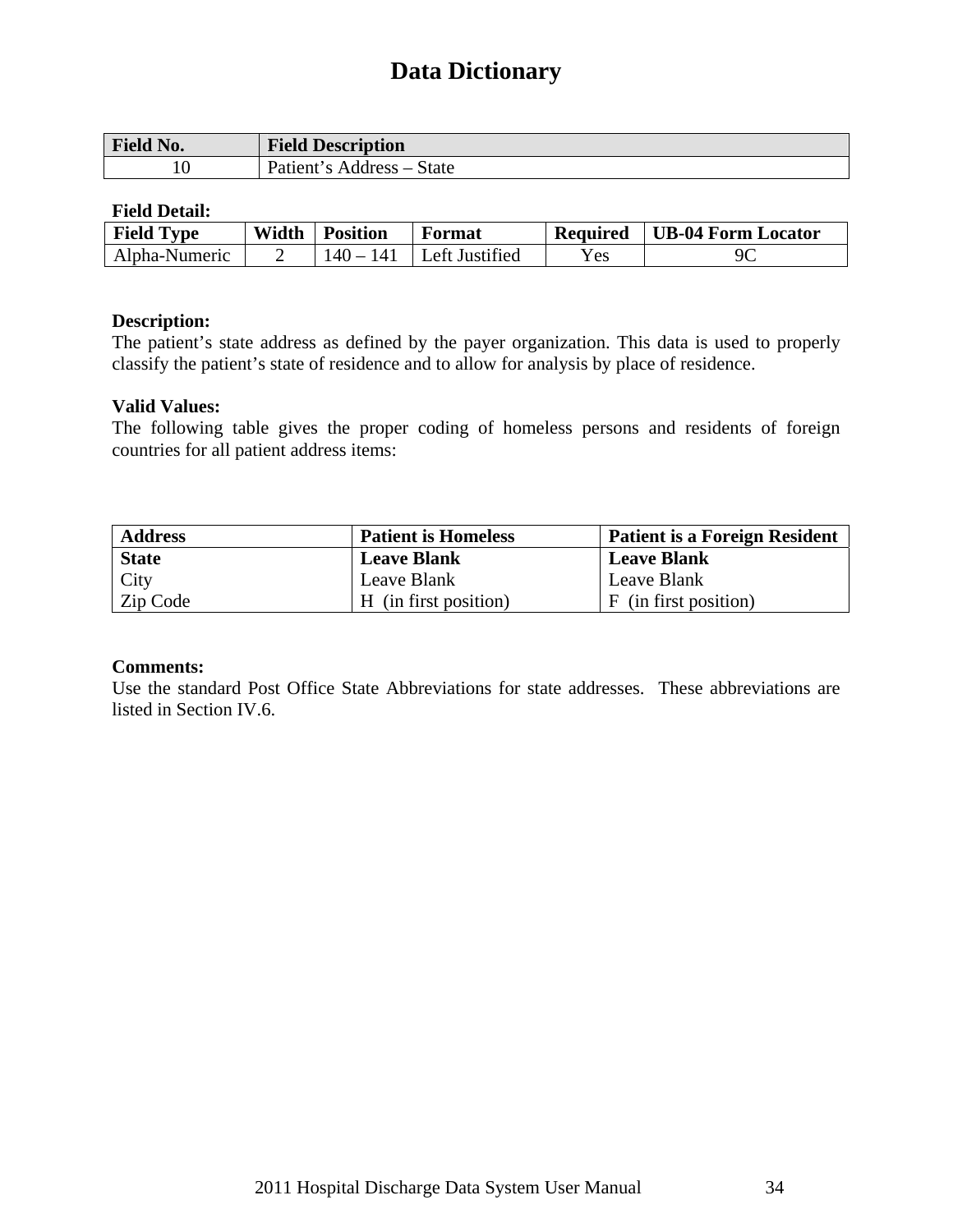| <b>Field No.</b> | <b>Field Description</b>        |
|------------------|---------------------------------|
|                  | Zip Code<br>Patient's Address - |

#### **Field Detail:**

| <b>Field Type</b> | Width | <b>Position</b> | Format                     | <b>Required</b> | UB-04 Form Locator |
|-------------------|-------|-----------------|----------------------------|-----------------|--------------------|
| Alpha-Numeric     |       |                 | $142 - 150$ Left Justified | Yes.            | 9L                 |

#### **Description:**

The patient's zip code address as defined by the payer organization. This data is used to properly classify the patient's county of residence and to allow for analysis by place of residence.

#### **Valid Values:**

If unknown, fill the first five digits with 9. The remaining four digits can be left blank or filled with 9.

The following table gives the proper coding of homeless persons and residents of foreign countries for all patient address items:

| <b>Address</b>  | <b>Patient is Homeless</b> | <b>Patient is a Foreign Resident</b> |
|-----------------|----------------------------|--------------------------------------|
| <b>State</b>    | Leave Blank                | Leave Blank                          |
| City            | Leave Blank                | Leave Blank                          |
| <b>Zip Code</b> | H (in first position)      | <b>F</b> (in first position)         |

#### **Comments:**

Do not include hyphen; it is implied.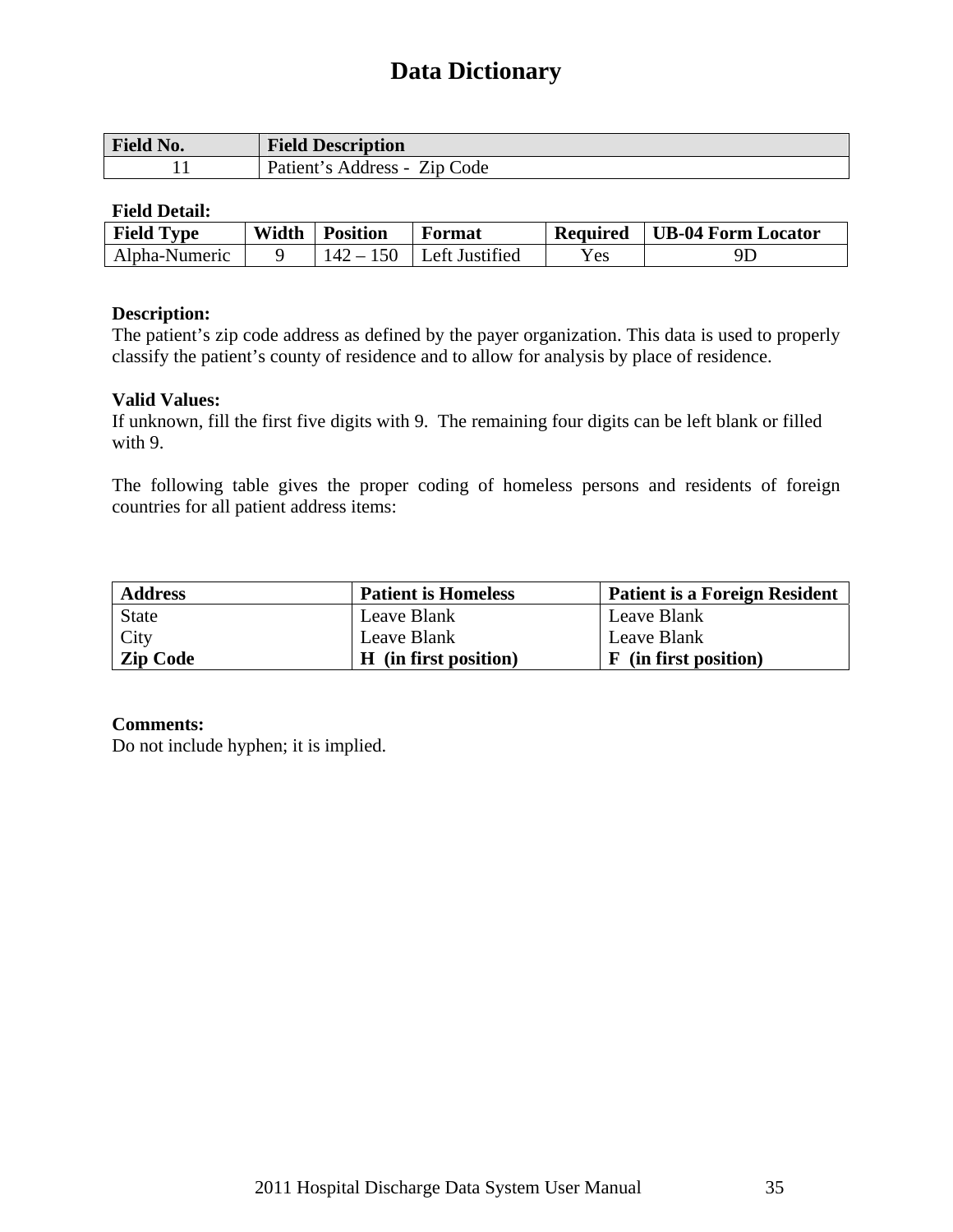| <b>Field No.</b> | <b>Field Description</b>         |
|------------------|----------------------------------|
|                  | Patient's Address – Country Code |

#### **Field Detail:**

| <b>Field Type</b> | Width | <b>Position</b> | Format                | <b>Required</b> | <b>UB-04 Form Locator</b> |
|-------------------|-------|-----------------|-----------------------|-----------------|---------------------------|
| Alpha-Numeric     |       | $\sim$          | <b>Left Justified</b> | Yes             | 9E                        |

#### **Description:**

The patient's country code address as defined by the payer organization. This data is used to properly classify the patient's country of residence and to allow for analysis by place of residence.

#### **Valid Values:**

- If unknown or United States resident, leave blank.
- Use code UM for American Territories.
- Use code CA for Canadian provinces and territories.
- Use the Alpha 2 Country Codes from Part I of ISO 3166. See Section IV.7 for a current list of codes.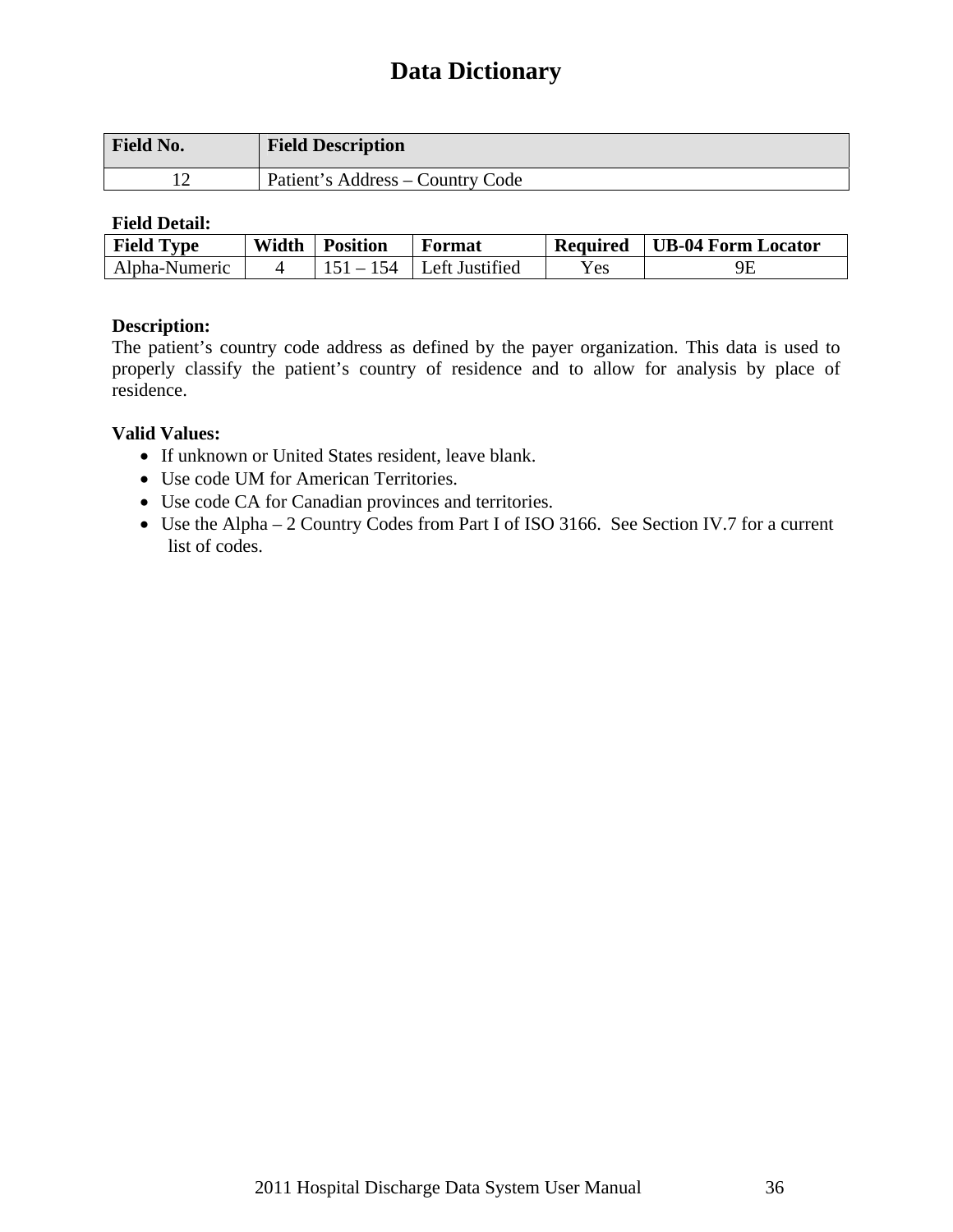| <b>Field No.</b> | <b>Field Description</b>                       |
|------------------|------------------------------------------------|
| ⊥ັ               | Date of Birth<br>Patient <sup>1</sup><br>΄ ຕ Ι |

#### **Field Detail:**

| <b>Field Type</b> | Width | <b>Position</b> | Format          | <b>Required</b> | UB-04 Form Locator |
|-------------------|-------|-----------------|-----------------|-----------------|--------------------|
| Numeric           |       | $155 -$         | Right Justified | Yes.            | 10                 |

#### **Description:**

Record the patient's date of birth using the format MMDDYYYY.

Use leading zeroes when appropriate.

If some elements of the date of birth are known and some unknown, report the known elements and fill the unknown elements with 9's.

If patient DOB is unknown but Age is known, estimate year of birth (subtract age from current year) and report month and date as unknown, 9999[estimated] YYYY.

If patient DOB is unknown and Age is unknown, report DOB as unknown, 99999999.

This data element is used to determine the age of the patient.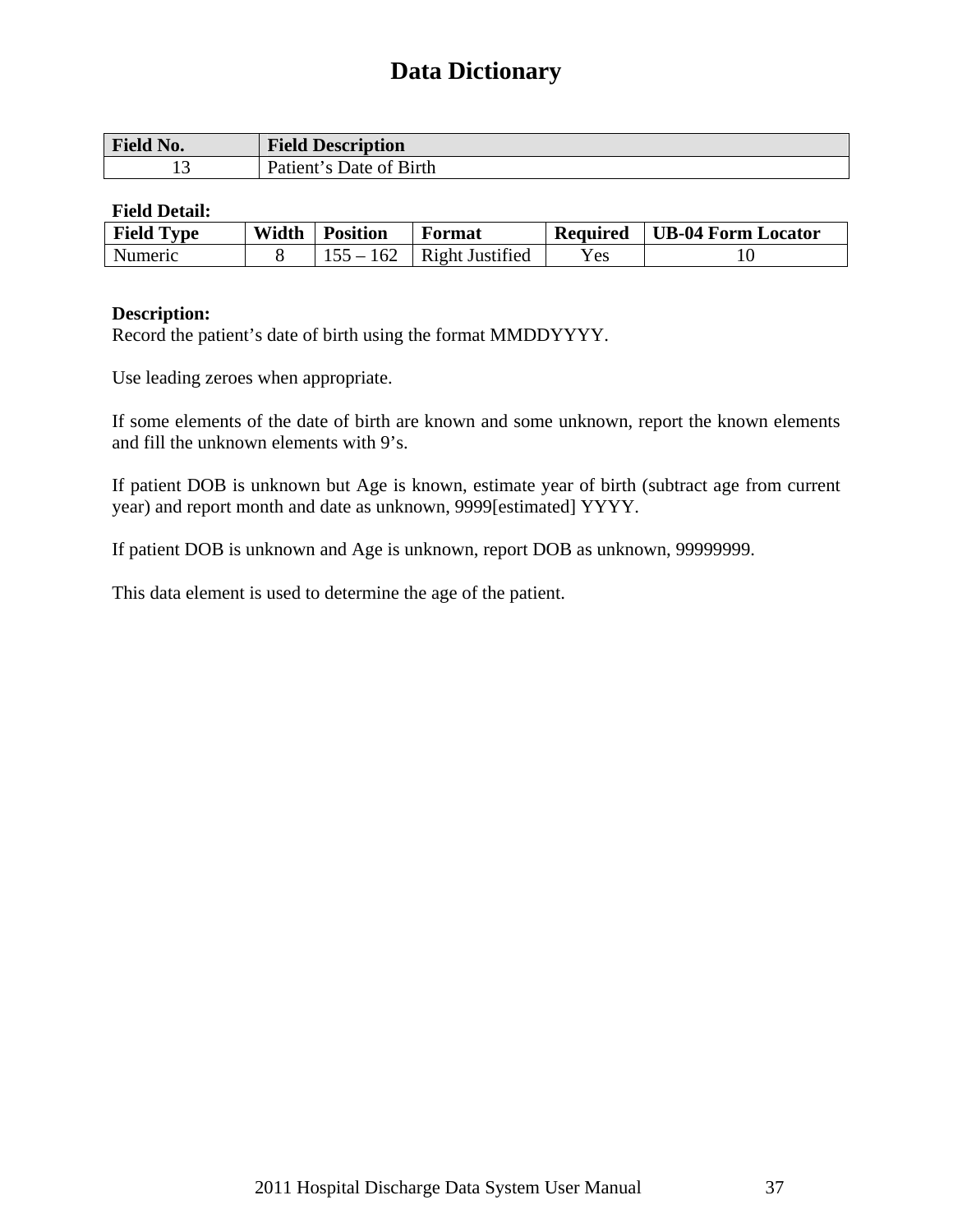| Field No.      | <b>Field Description</b> |
|----------------|--------------------------|
| $\overline{4}$ | 's Sex<br>Patient'       |

#### **Field Detail:**

| <b>Field Type</b> | Width | <b>Position</b> | Format         | <b>Required</b>            | UB-04 Form Locator |
|-------------------|-------|-----------------|----------------|----------------------------|--------------------|
| Alpha-Numeric     |       |                 | Left Justified | $\mathrm{v}_{\mathrm{es}}$ |                    |

#### **Description:**

Enter the sex of the patient according to the following codes:

 $F =$ Female  $M = Male$  $U =$ Unknown

This data element is used in the Diagnostic Related Group (DRG) classification process and in data analysis.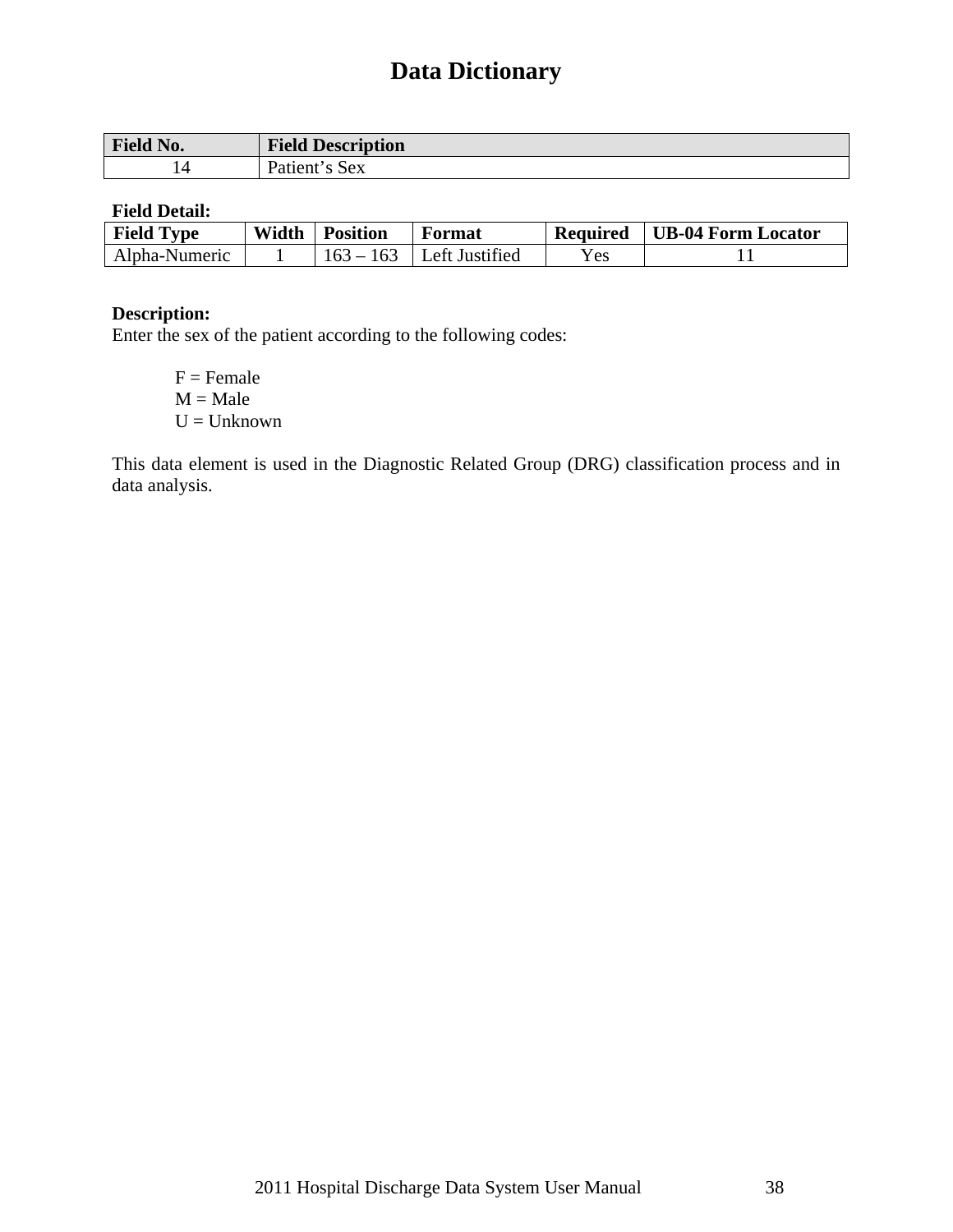| Field No. | <b>Field Description</b> |
|-----------|--------------------------|
| ⊥୰        | Jate<br>Admission        |

#### **Field Detail:**

| <b>Field Type</b> | Width | <b>Position</b> | Format          | <b>Required</b> | UB-04 Form Locator |
|-------------------|-------|-----------------|-----------------|-----------------|--------------------|
| Numeric           |       | $164 - 171$     | Right Justified | Yes             |                    |

#### **Description:**

The date the patient was admitted to the hospital for inpatient care, outpatient service, or start of care.

This data should be in the format MMDDYYYY. Use leading zeroes when appropriate.

This data element will be used to help determine the patient's length of stay and to verify the appropriateness of the reporting period for this record.

#### **Note:**

This is a discrete data element and SHOULD NOT be confused with the Statement Covers Period "from date" on Form Locator 06.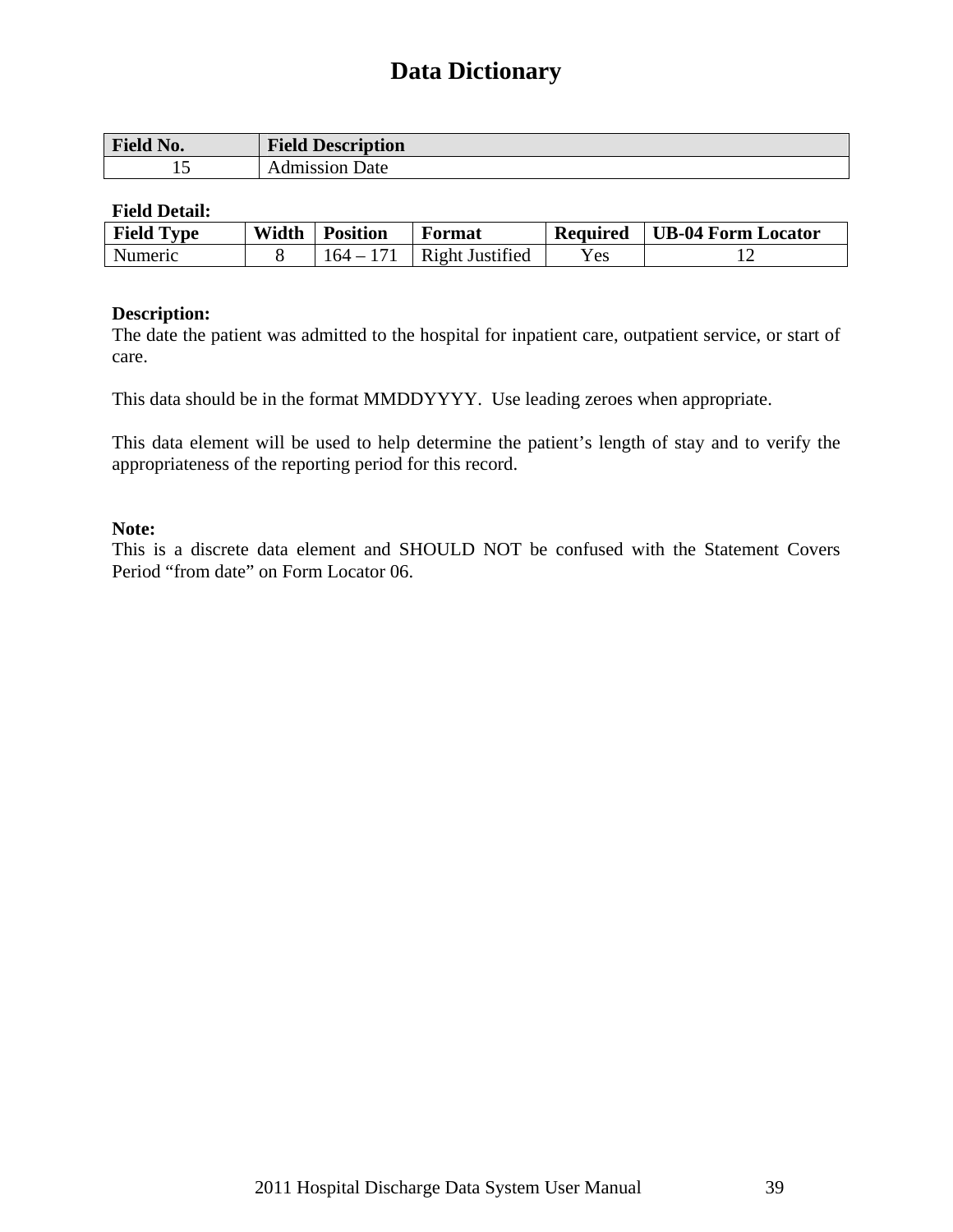| <b>Field No.</b> | <b>Field Description</b> |
|------------------|--------------------------|
| 10               | Admission Hour           |

#### **Field Detail:**

| <b>Field Type</b> | Width | <b>Position</b> | Format         | <b>Required</b> | UB-04 Form Locator |
|-------------------|-------|-----------------|----------------|-----------------|--------------------|
| Alpha-Numeric     |       |                 | Left Justified | Yes             | 1 J                |

#### **Description:**

The code referring to the hour during which the patient was admitted for inpatient care.

Give the hour the patient was admitted using a twenty-four hour clock. Use '99' to indicate unknown admit time.

This field does not apply to outpatients since they are not admitted for inpatient care. This field should be left blank on outpatient records.

| Code | Time – AM                 | Code         | Time – PM                               |
|------|---------------------------|--------------|-----------------------------------------|
| 00   | $12:00$ Midnight $-12:59$ | 12           | $12:00$ Noon $-12:59$                   |
| 01   | $01:00 - 01:59$           | 13           | $01:00 - 01:59$                         |
| 02   | $02:00 - 02:59$           | 14           | $02:00 - 02:59$                         |
| 03   | $03:00 - 03:59$           | 15           | $03:00 - 03:59$                         |
| 04   | $04:00 - 04:49$           | 16           | $04:00 - 04:49$                         |
| 05   | $05:00 - 05:59$           | 17           | $05:00 - 05:59$                         |
| 06   | $06:00 - 06:59$           | 18           | $06:00 - 06:59$                         |
| 07   | $07:00 - 07:59$           | 19           | $07:00 - 07:59$                         |
| 08   | $08:00 - 08:59$           | 20           | $08:00 - 08:59$                         |
| 09   | $09:00 - 09:59$           | 21           | $09:00 - 09:59$                         |
| 10   | $10:00 - 10:59$           | 22           | $10:00 - 10:59$                         |
| 11   | $11:00 - 11:59$           | 23           | $11:00 - 11:59$                         |
|      |                           | 99           | <b>UNKNOWN</b>                          |
|      |                           | <b>Blank</b> | Record is not an inpatient<br>admission |
|      |                           |              |                                         |

#### **Valid time format: 00-23, 99, or blank**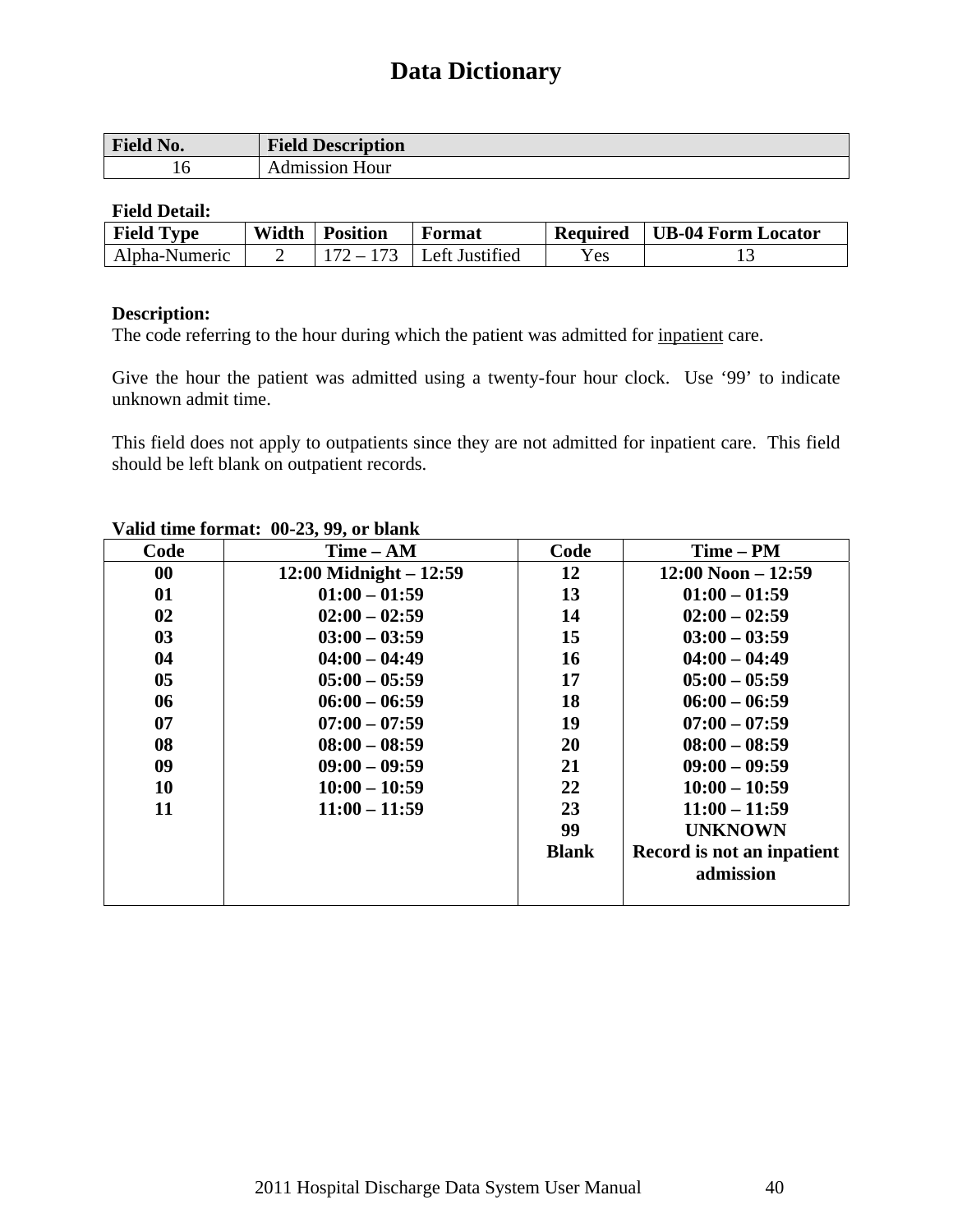| T.<br>$\mathbf{N}$ 0.<br>г ісій | <b>Field Description</b>                                               |
|---------------------------------|------------------------------------------------------------------------|
| -                               | m<br>V <sub>1</sub> s <sub>1</sub> t<br>Admission<br><b>vne</b><br>ി 1 |

#### **Field Detail:**

| <b>Field Type</b> | Width | <b>Position</b> | Format                     | <b>Required</b> | UB-04 Form Locator |
|-------------------|-------|-----------------|----------------------------|-----------------|--------------------|
| Alpha-Numeric     |       |                 | $174 - 175$ Left Justified | Yes.            |                    |

#### **Description:**

A code indicating the priority of the admission or visit.

This information will be used in data and patient referral analyses.

#### **Valid Values:**

| Code           | <b>Type</b>      | <b>Description</b>                                                                                                                                                                                        |
|----------------|------------------|-----------------------------------------------------------------------------------------------------------------------------------------------------------------------------------------------------------|
| 1              | Emergency        | The patient requires immediate intervention as a result of a severe, life                                                                                                                                 |
|                |                  | threatening or potentially disabling condition.                                                                                                                                                           |
| 2              | Urgent           | The patient requires immediate attention for the care and treatment of a<br>physical or mental disorder.                                                                                                  |
| $\overline{3}$ | Elective         | The patient's condition permits adequate time to schedule the availability of a<br>suitable accommodation.                                                                                                |
| $\overline{4}$ | Newborn          | This code is for a baby born within the facility and it necessitates the use of<br>special Source Of Admission Codes, Form Locator 15.                                                                    |
| 5              | Trauma<br>Center | This code is for a visit to a trauma center/hospital as designated by the state or<br>local government authority or as verified by the American College of Surgeons<br>and involving a trauma activation. |
| $6 - 8$        | Reserved         | National assignment.                                                                                                                                                                                      |
| 9              | Unknown          | Information not available.                                                                                                                                                                                |

#### **Comments:**

There are special instructions for Mother/Baby claims, see Form Locator 15 (Point of Origin). Point of Origin (previously known as Source of Admission) and Type of Admission should be used together when reviewing records. Form Locator 14 (Type of Admission) can be used independently of Form Locator 15 (Point of Origin) but not vice versa.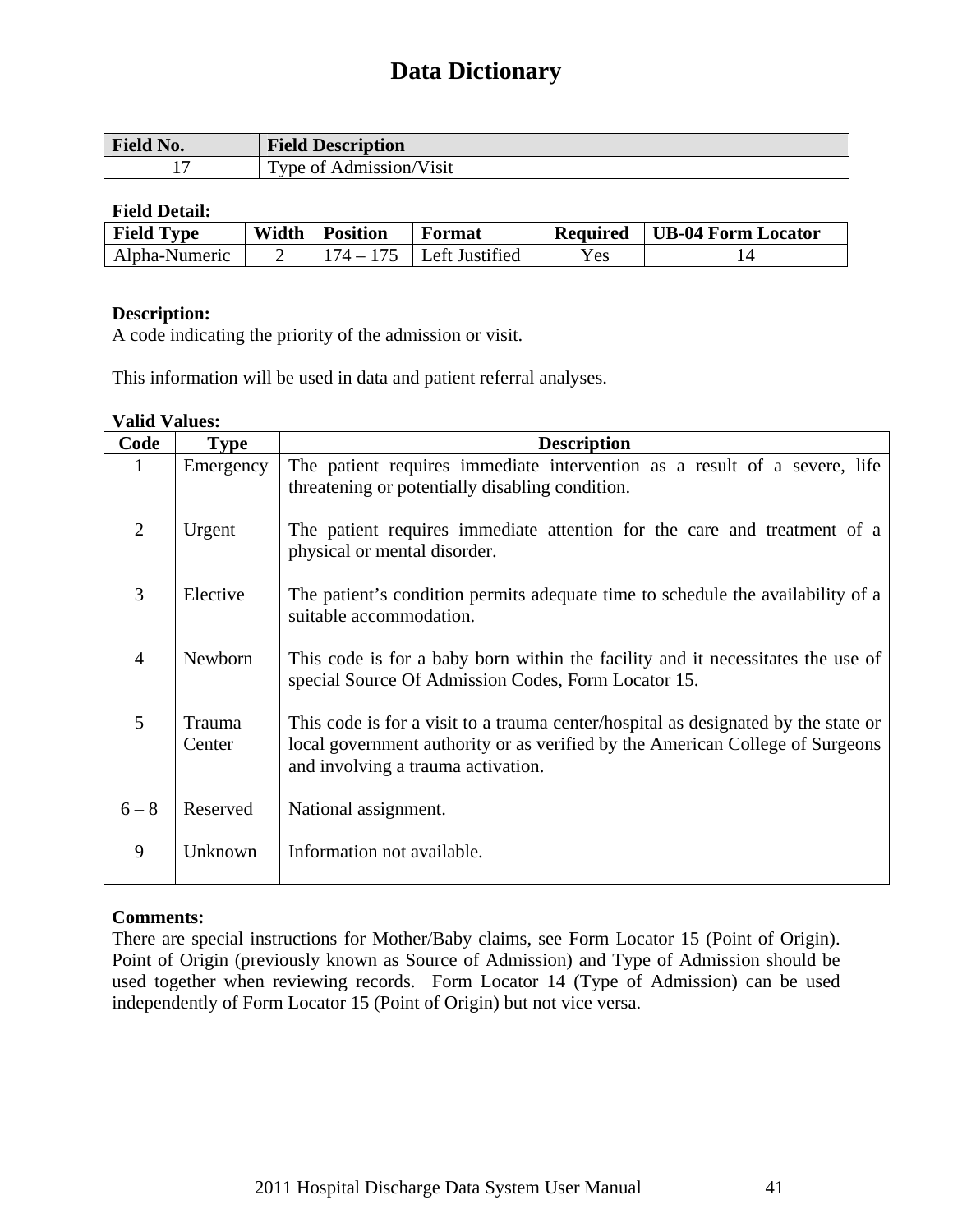| Field No. | <b>Field Description</b>                                      |
|-----------|---------------------------------------------------------------|
|           | Point of Origin/Visit (previously called Source of Admission) |

#### **Field Detail:**

| <b>Field Type</b> | Width | <b>Position</b> | Format         | <b>Required</b> | <b>UB-04 Form Locator</b> |
|-------------------|-------|-----------------|----------------|-----------------|---------------------------|
| Alpha-Numeric     |       | 176 – 177       | Left Justified | Yes             | ∸                         |

#### **Description:**

A code indicating the point of origin of this admission to be used in data analysis and patient referral analysis. This code focuses on the patient's place or point of origin rather than the source of a physician order or referral. The point of origin is where the patient came from before presenting to this hospital.

#### **Valid Values:**

If Type of Admission (Form Locator 14) equals: "1" (Emergency), "2" (Urgent), "3" (Elective), "5" (Trauma Center) or "9" (Unknown), use the following codes:

| Code           | <b>Source</b>                                                           | <b>Description</b>                                                                                                                                                                                                                                                                                                                        |
|----------------|-------------------------------------------------------------------------|-------------------------------------------------------------------------------------------------------------------------------------------------------------------------------------------------------------------------------------------------------------------------------------------------------------------------------------------|
|                | Non-healthcare                                                          | IP-The patient was admitted to this facility.                                                                                                                                                                                                                                                                                             |
|                | Facility<br>Point<br>of<br>Origin                                       | <b>OP-The patient presents to this facility for outpatient services.</b><br>This code includes patients coming from home or work and patients<br>receiving care at home (home health services).                                                                                                                                           |
| $\overline{2}$ | Clinic or<br>Physician's Office                                         | IP-The patient was admitted to this facility<br><b>OP-The patient presented to this facility for outpatient services</b>                                                                                                                                                                                                                  |
|                |                                                                         | If patient went to physician and physician sent patient to ED, point of<br>origin code 2 would be used.                                                                                                                                                                                                                                   |
| 3              |                                                                         | (THIS CODE IS NO LONGER USED.)                                                                                                                                                                                                                                                                                                            |
| $\overline{4}$ | Transfer<br>from<br>a<br>(different<br>Hospital<br>acute care facility) | <b>IP</b> -The patient was admitted to this facility as a hospital transfer from<br>an acute care facility where he/she was an inpatient or outpatient.<br>OP-The patient was transferred to this facility as an outpatient from<br>an acute care facility. This excludes transfers from hospital inpatients<br>in the same facility.     |
| 5              | Transfer from a<br><b>Skilled Nursing</b><br>Facility                   | <b>IP</b> -The patient was admitted to this facility as a transfer from a SNF<br>or ICF (intermediate care facility) where he/she was a resident.<br>OP-The patient was referred to this facility for outpatient or<br>referenced diagnostic services from the SNF or ICF (intermediate care<br>facility) where he/she was a resident.    |
| 6              | <b>Transfer from</b><br><b>Another Health</b><br><b>Care Facility</b>   | <b>IP-</b> The patient was admitted to this facility as a transfer from another<br>type of health care facility not defined elsewhere in this code list.<br>OP-The patient presented to this facility for services from another<br>healthcare facility not defined elsewhere in this list where he/she was<br>an inpatient or outpatient. |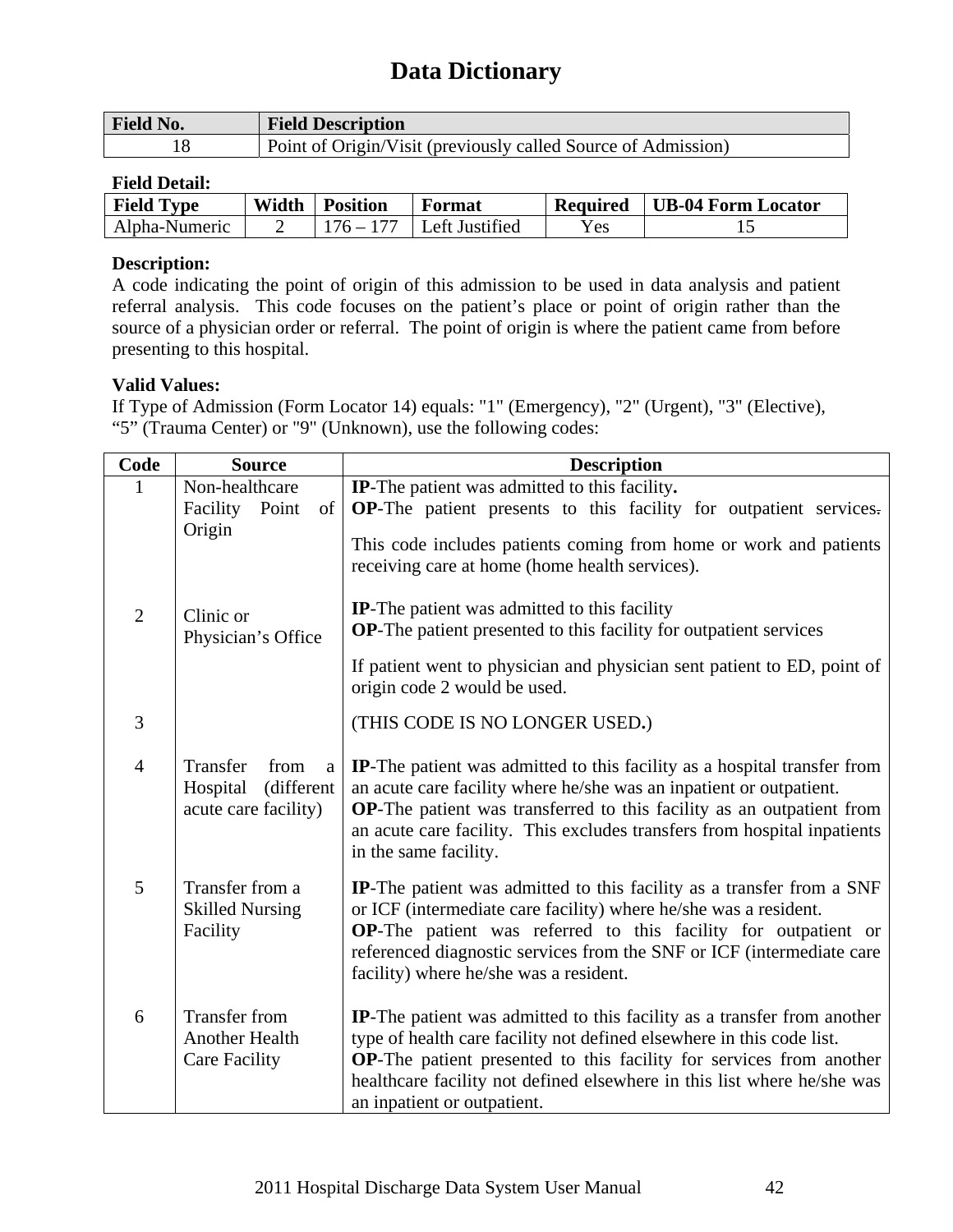| <b>Field No.</b> | <b>Field Description</b>                                                |
|------------------|-------------------------------------------------------------------------|
|                  | Point of Origin/Visit (previously called Source of Admission) continued |

| Code           | <b>Source</b>                                                                                                                                           | <b>Description</b>                                                                                                                                                                                                                                                                                                                                                                                                                                                                                                                                                         |  |
|----------------|---------------------------------------------------------------------------------------------------------------------------------------------------------|----------------------------------------------------------------------------------------------------------------------------------------------------------------------------------------------------------------------------------------------------------------------------------------------------------------------------------------------------------------------------------------------------------------------------------------------------------------------------------------------------------------------------------------------------------------------------|--|
| 7              | <b>Emergency Room</b>                                                                                                                                   | (code not valid after July 1, 2010)                                                                                                                                                                                                                                                                                                                                                                                                                                                                                                                                        |  |
| 8              | Court/Law<br>Enforcement                                                                                                                                | IP-The patient was admitted for inpatient services upon the direction<br>of a court of law, or upon the request of a law enforcement agency<br>representative.<br>OP-The patient was referred to this facility for outpatient or<br>referenced diagnostic services upon the direction of a court of law, or<br>upon the request of a law enforcement agency representative.                                                                                                                                                                                                |  |
|                |                                                                                                                                                         | This code now includes transfers from incarceration facilities.                                                                                                                                                                                                                                                                                                                                                                                                                                                                                                            |  |
| 9              | Unknown                                                                                                                                                 | Information not available.                                                                                                                                                                                                                                                                                                                                                                                                                                                                                                                                                 |  |
| $\mathbf{A}$   |                                                                                                                                                         | (THIS CODE IS NO LONGER USED) See Appendix                                                                                                                                                                                                                                                                                                                                                                                                                                                                                                                                 |  |
| D              | <b>Transfer from One</b><br>Distinct Unit of the<br><b>Hospital</b> to Another<br>Distinct Unit in<br>Same Hospital<br>(resulting in<br>separate claim) | IP-The patient was admitted to this facility as a transfer from hospital<br>inpatient within this facility resulting in a separate claim to the payer.<br>OP-The patient received OP services in this facility as a transfer from<br>within this hospital resulting in a separate claim to the payer.<br>(For purposes of this code, "Distinct Unit" is a unique unit or level of<br>care requiring the issuance of a separate claim to the payer. Examples<br>include observation services, psychiatric units, rehabilitation units,<br>swing beds in an acute hospital.) |  |
| E              | <b>Transfer from</b><br>Ambulatory<br><b>Surgery Center</b>                                                                                             | IP-The patient was admitted to this facility as a transfer from an<br>ambulatory surgery center.<br>OP-The patient was referred to this facility for outpatient or<br>referenced diagnostic services from an ambulatory surgery center.                                                                                                                                                                                                                                                                                                                                    |  |
| $\overline{F}$ | <b>Transfer from</b><br>Hospice and is<br>Under a Hospice<br>Plan of care or<br>Enrolled in a<br>Hospice Program                                        | <b>IP-</b> The patient was admitted to this facility as a transfer from a<br>hospice.<br>OP-The patient was referred to this facility for outpatient or<br>referenced diagnostic services from a hospice.                                                                                                                                                                                                                                                                                                                                                                  |  |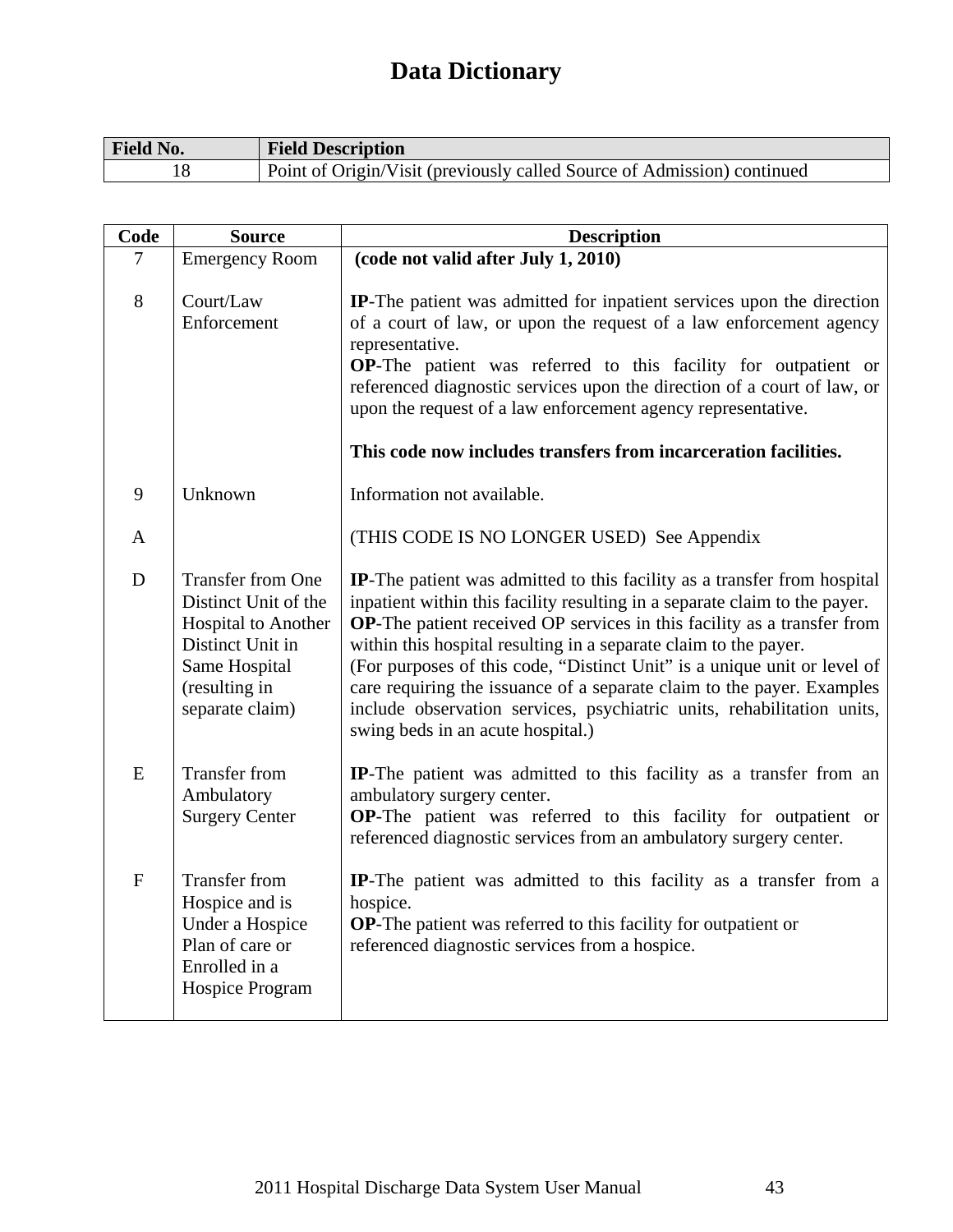| <b>Field No.</b> | <b>Field Description</b>                                                |
|------------------|-------------------------------------------------------------------------|
|                  | Point of Origin/Visit (previously called Source of Admission) continued |

If Type of Admission (Form Locator 14) equals "4", (Newborn), use the following codes:

| Code<br><b>Source</b> |                                       | <b>Description</b>                                                                                 |
|-----------------------|---------------------------------------|----------------------------------------------------------------------------------------------------|
| 5                     | Hospital                              | Born Inside This   Baby was born inside this hospital.                                             |
| 6                     | Born Outside<br>of 1<br>This Hospital | Baby was born outside this hospital. This code includes babies<br>born in transit to the hospital. |

Note: For previous Source of Admission Codes see Section IV.8. The change from Source of Admission codes to Point of Origin codes was October 1, 2007. The use of Point of Origin code 7 – Emergency Room ended on July 1, 2010.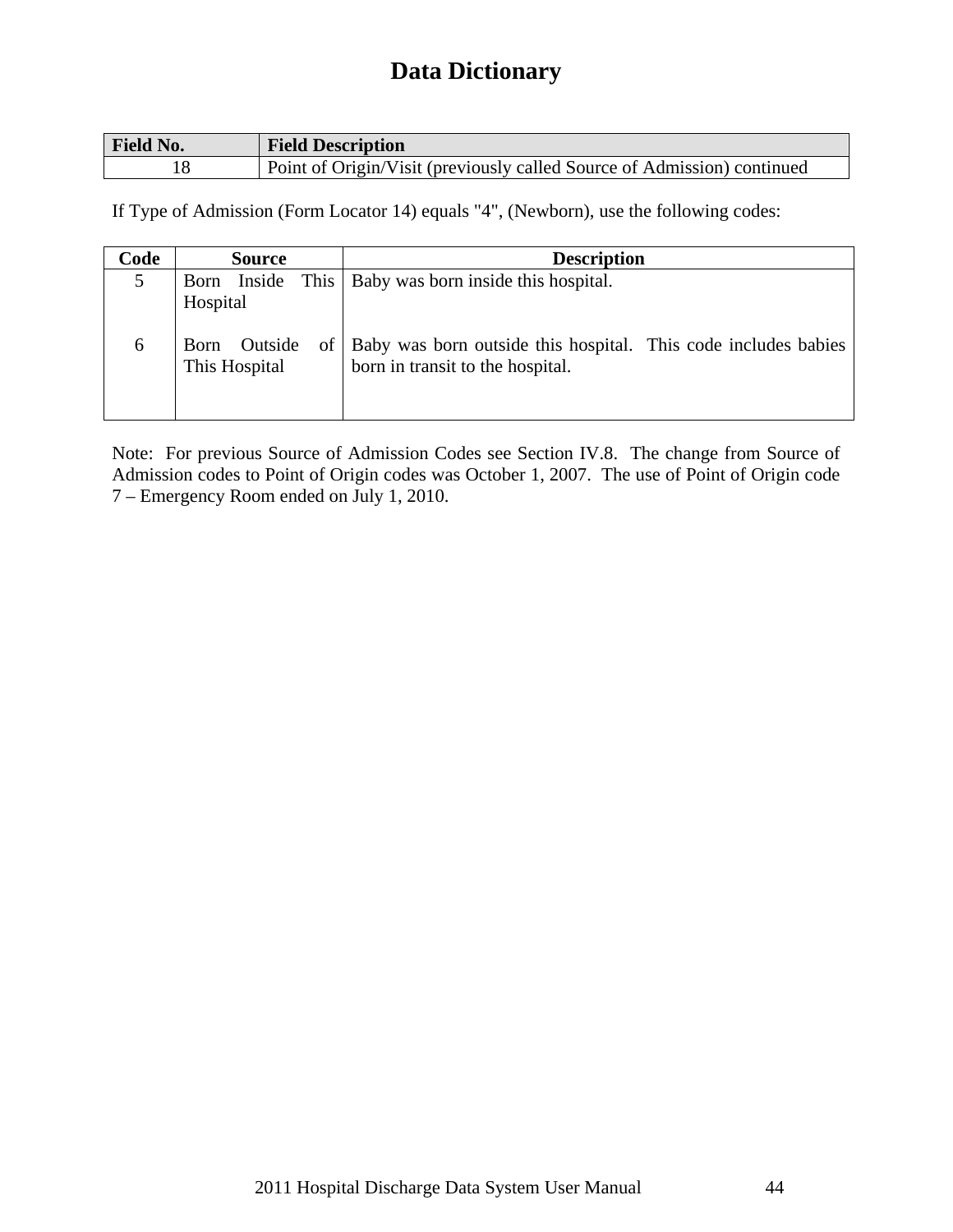| Field No. | <b>Field Description</b>        |
|-----------|---------------------------------|
|           | <b>Patient Discharge Status</b> |

#### **Field Detail:**

| <b>Field Type</b> | Width | <b>Position</b> | Format                | <b>Required</b> | UB-04 Form Locator |
|-------------------|-------|-----------------|-----------------------|-----------------|--------------------|
| Alpha-Numeric     |       |                 | <b>Left Justified</b> | Yes             |                    |

#### **Description:**

A code indicating patient's status through the date the billing statement covers.

#### **Valid Values:**

| Code | <b>Patient Status</b>                                                                                                     |
|------|---------------------------------------------------------------------------------------------------------------------------|
| 01   | Discharged to home or self care (routine discharge).                                                                      |
| 02   | Discharged/transferred to another short term general hospital for inpatient care.                                         |
| 03   | Discharged/transferred to a skilled nursing facility (SNF).                                                               |
| 04   | Discharged/transferred to an intermediate care facility (ICF).                                                            |
| 05   | Discharged/transferred to a Designated Cancer Center or Children's Hospital (effective Q208)                              |
| 06   | Discharged/transferred to home under care of organized home health service organization.                                  |
| 07   | Left against medical advice or discontinued care.                                                                         |
| 09   | Admitted as an inpatient to this hospital (only for Medicare outpatient claims).                                          |
| 20   | Deceased.                                                                                                                 |
| 21   | Discharged/transferred to Court/Law Enforcement. Also transfers to jail, prison or other<br>detention facilities.         |
| 30   | Still a patient or expected to return for outpatient services.                                                            |
| 40   | Expired at home (Valid only for Medicare and TRICARE claims for hospice care).                                            |
| 41   | Expired in a medical facility (Valid only for Medicare and TRICARE claims for hospice<br>care).                           |
| 42   | Expired - place unknown (Valid only for Medicare and TRICARE claims for hospice care).                                    |
| 43   | Discharged/transferred to a Federal Health Care Facility.                                                                 |
| 50   | Discharged to Hospice - home.                                                                                             |
| 51   | Discharged to Hospice - medical facility.                                                                                 |
| 61   | Discharged/transferred to a hospital-based swing bed within this institution.                                             |
| 62   | Discharged/transferred to another rehabilitation facility including rehabilitation distinct parts<br>units of a hospital. |
| 63   | Discharged/transferred to a Medicare-certified long-term care hospital (LTCH).                                            |
| 64   | Discharged/transferred to a nursing facility certified under Medicaid but not certified under                             |
|      | Medicare.                                                                                                                 |
| 65   | Discharged/transferred to a psychiatric hospital or psychiatric distinct part unit of a hospital.                         |
| 66   | Discharged/transferred to a Critical Access Hospital (CAH).                                                               |
| 70   | Discharged/transferred to Another Type of Healthcare Institution Not Defined Elsewhere in                                 |
|      | this Code List.                                                                                                           |

For interim bills, patient status should be "30". But these bills are not currently collected (see Section II.4.5 Special Reporting Requirements).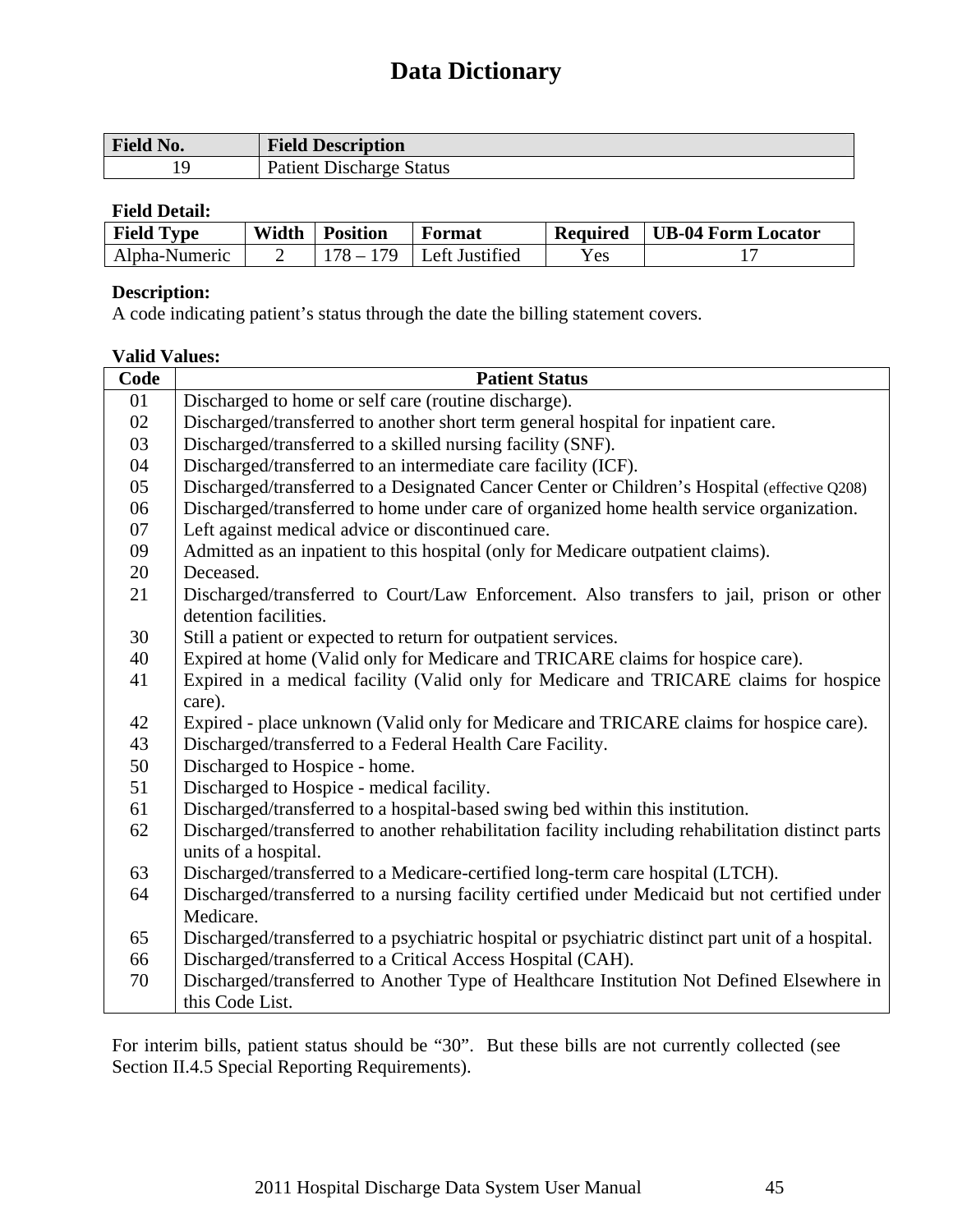| Field No. | <b>Field Description</b> |
|-----------|--------------------------|
| 20        | Do Not Resuscitate Flag  |

#### **Field Detail:**

| <b>Field Type</b> | Width | <b>Position</b> | Format                      | <b>Required</b>       | <b>UB-04 Form Locator</b> |
|-------------------|-------|-----------------|-----------------------------|-----------------------|---------------------------|
| Alpha-Numeric     |       | 180 - 180       | <sup>1</sup> Left Justified | $\mathbf{v}_{\rm es}$ |                           |

#### **Description:**

This field applies to both inpatient and outpatient discharges. The majority of time, DNR will be "NO" on outpatient records but there can be a hospice or nursing home patient sent to the ER who will have a DNR order written.

Currently the national guidelines indicate that "a DNR order was written at the time of or within the first 24 hours of the patient's admission to the hospital and it is clearly documented in the patient's record".

**A new DNR order must be provided with each admission/OP visit.** Prior DNR orders have no standing with subsequent admissions/visits.

A DNR can be removed by the patient or by the patient's family (if the patient has been deemed incompetent). If removed, report DNR as No.

#### **Valid Values**

 $Y = Yes$  $N = No$ 

This is a one digit field. If any Condition Code (FL 18 – 28) has a value of **"P1"**, then report "Y" in this field; otherwise report "N".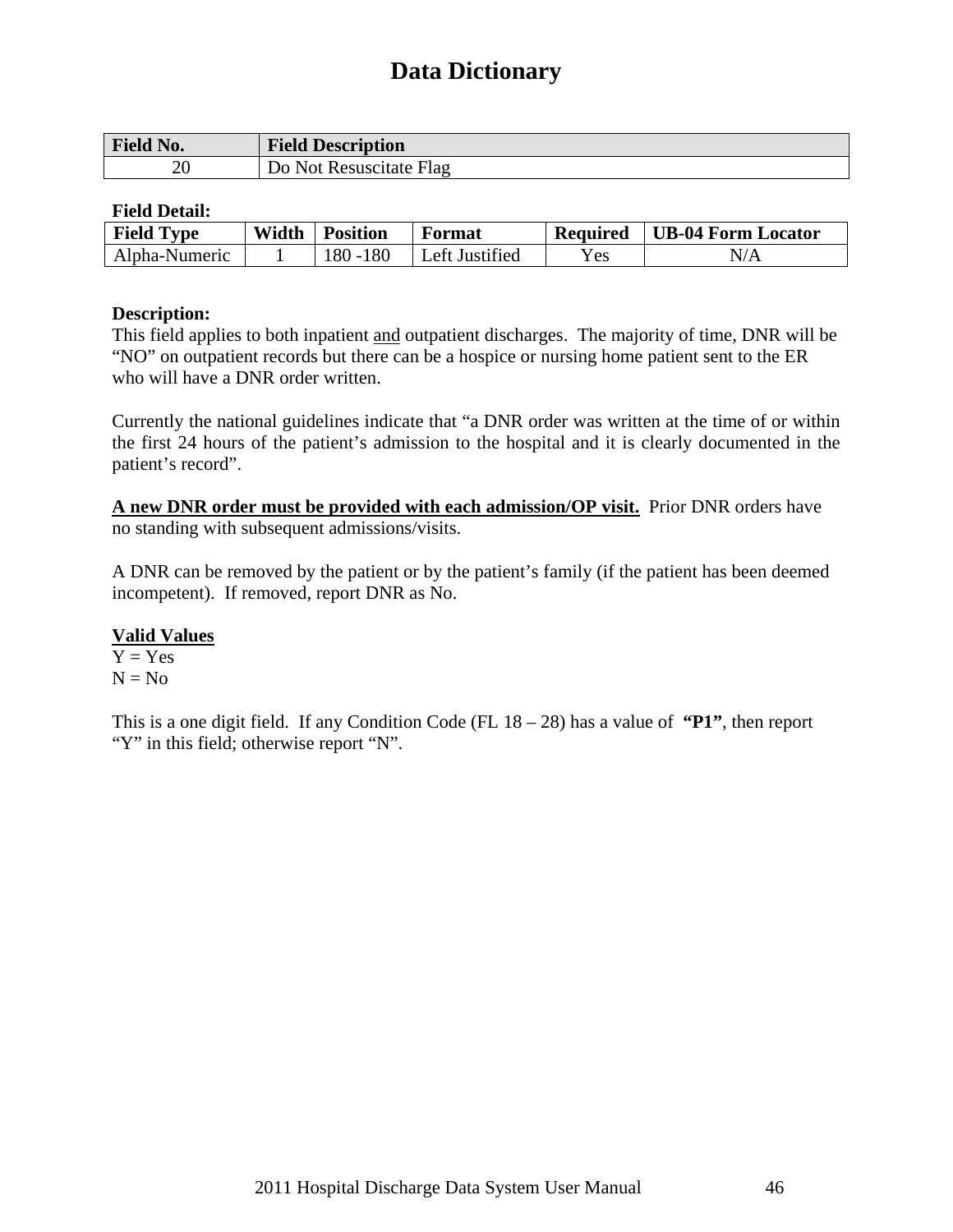| Field No. | <b>Field Description</b> |
|-----------|--------------------------|
|           | Accident State           |

#### **Field Detail:**

| <b>Field Type</b> | Width | <b>Position</b>              | Format          | <b>Required</b> | UB-04 Form Locator |
|-------------------|-------|------------------------------|-----------------|-----------------|--------------------|
| Alpha-Numeric     |       | $1 - 182$<br>18 <sup>1</sup> | ILeft Justified | Yes.            | 29                 |

#### **Description:**

The state where the accident occurred. This data is used to properly classify the state in which the accident occurred.

#### **Comments:**

Only report Accident State if occurrence code = 01-05. (See documentation on Field number 22, Accident Code, for more details.)

Use the standard Post Office Abbreviations for U. S. states, American Territories and Canadian provinces. These abbreviations are listed in Section IV.6.

If accident occurred outside the U.S. or Canada, use code 'XX'.

If Accident State is unknown, use code 'ZZ'.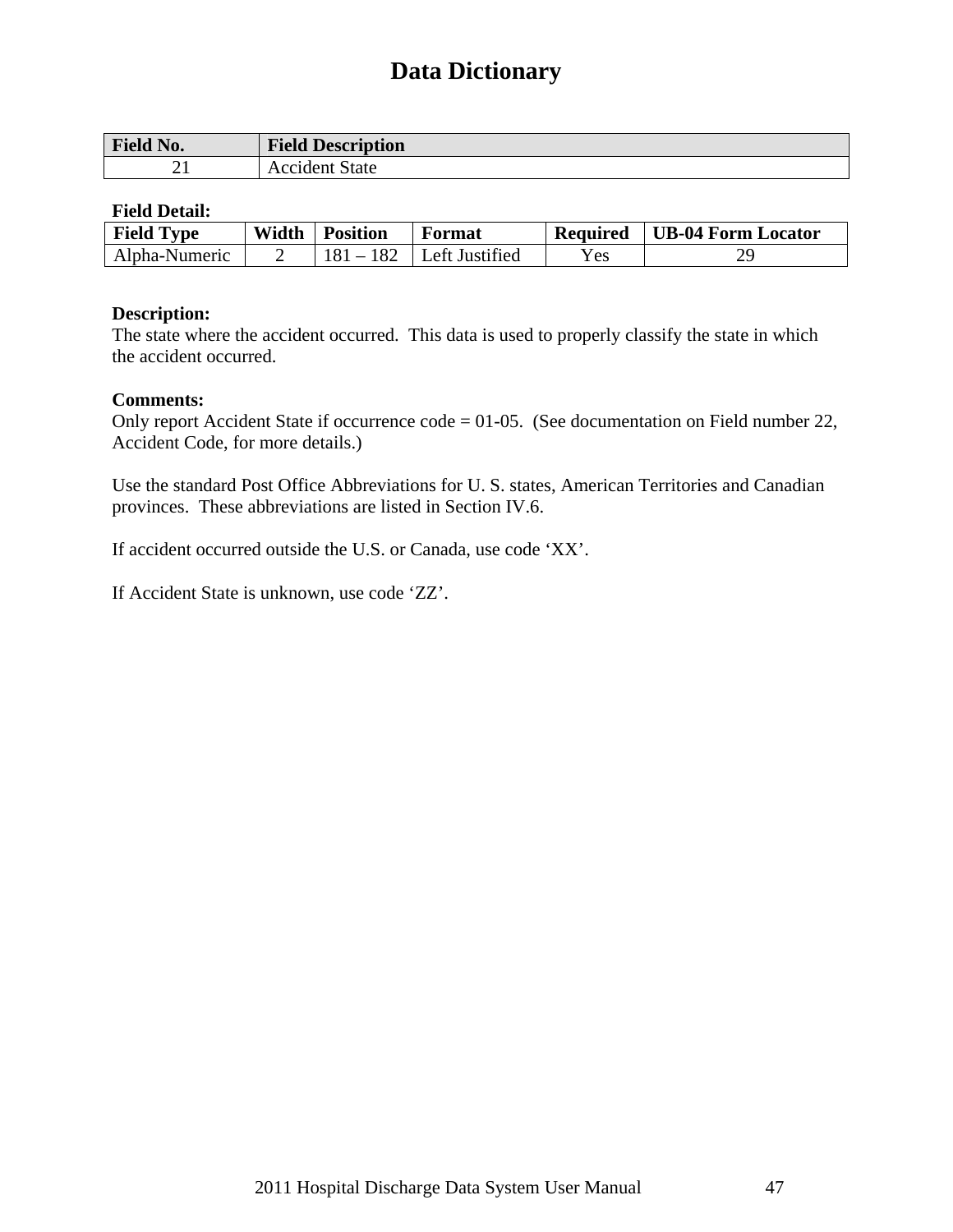| Field No. | <b>Field Description</b> |
|-----------|--------------------------|
| ~~<br>∠∠  | Code<br>Accident         |

#### **Field Detail:**

| <b>Field Type</b> | Width | <b>Position</b>                        | Format                | <b>Required</b> | <b>UB-04 Form Locator</b> |
|-------------------|-------|----------------------------------------|-----------------------|-----------------|---------------------------|
| Alpha-Numeric     |       | 184<br>$\overline{\phantom{0}}$<br>Ið. | <b>Left Justified</b> | Yes             |                           |

#### **Description:**

This is a two digit field. The appropriate codes for this field are 01 through 05 only.

If any Occurrence Code (FL 31 – 34) has a value of 01 through 05, then report the code here and its associated date in Field 23. Report the Accident State in Field 21.

If **more than one Occurrence Code is 01 through 05**, then report the code that is associated with the most recent date.

If more than one Occurrence Code is 01 through 05 **with the same date**, then report the code with the lowest numeric value.

Report one Occurrence Code and *date only.*

| Valid | Description                                         | Definition                                                                                                                                                                                     |
|-------|-----------------------------------------------------|------------------------------------------------------------------------------------------------------------------------------------------------------------------------------------------------|
| Codes |                                                     |                                                                                                                                                                                                |
| 01    | <b>Accident/Medical Coverage</b>                    | Indicates accident-related injury for which there is<br>medical payment coverage.                                                                                                              |
| 02    | No Fault Insurance/Including Auto<br>Accident/Other | State has applicable no-fault or liability laws (i.e.,<br>legal basis for settlement without admission or proof<br>of guilt).                                                                  |
| 03    | <b>Accident/Tort Liability</b>                      | Accident resulting from a third party's action that may<br>involve a civil court action in an attempt to require<br>payment by third party, other than no-fault liability.                     |
| 04    | Accident/Employment Related                         | Accident that relates to patient's employment.                                                                                                                                                 |
| 05    | Accident/No Medical or Liability<br>Coverage        | Code indicating accident related injury for which there<br>is no medical payment or third-party<br>liability<br>coverage.                                                                      |
| 99    | Accident occurred but code 01-03<br>is not known.   | Use this code when you know an accident occurred<br>but you cannot determine which code 01-03 is<br>appropriate. In these rare cases, the Accident State and<br>Accident Dates should be known |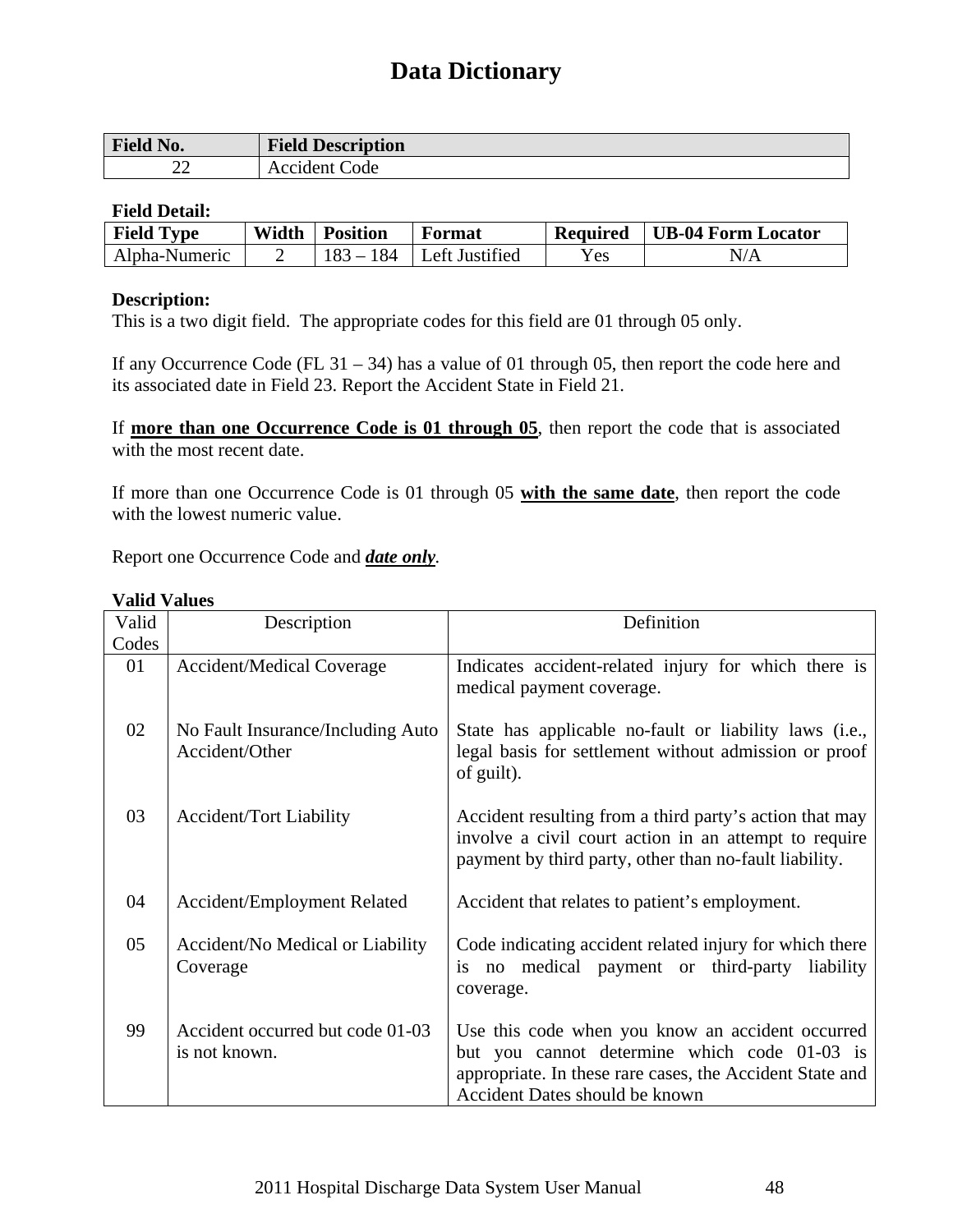| $\blacksquare$          | $\mathbf{m}$             |
|-------------------------|--------------------------|
| Field No.               | <b>Field Description</b> |
| $\sim$<br>ر_ر<br>$\sim$ | Date<br>'dent∶           |

#### **Field Detail:**

| <b>Field Type</b> | Width | <b>Position</b> | Format          | <b>Required</b> | UB-04 Form Locator |
|-------------------|-------|-----------------|-----------------|-----------------|--------------------|
| Numeric           |       | 185 - 192       | Right Justified | Yes             | N/A                |

#### **Description:**

The valid format for this field is MMDDYYYY.

This date will correspond with the code reported in the Accident Code field. It is the date that corresponds to the Occurrence Code reported to the Accident Code field (field number 22).

If the Occurrence Code (FL  $31 - 34$ ) is 01 through 05, then report the date in the Accident Date field.

#### If **more than one Occurrence Code is 01 through 05**, then report the *most recent date*.

If more than one Occurrence Code is 01 through 05 with the same date, then report the *date with the associated code that has the lowest numeric value.* 

Report one Occurrence Code and *date only*.

- If month and year are known, but day is unknown, report month and year and report day as unknown (i.e. '07992010').
- If only the year is known, report the year and report month and day as unknown (i.e., '99992010').
- If year of the accident is unknown, report Accident Date as '99999999'.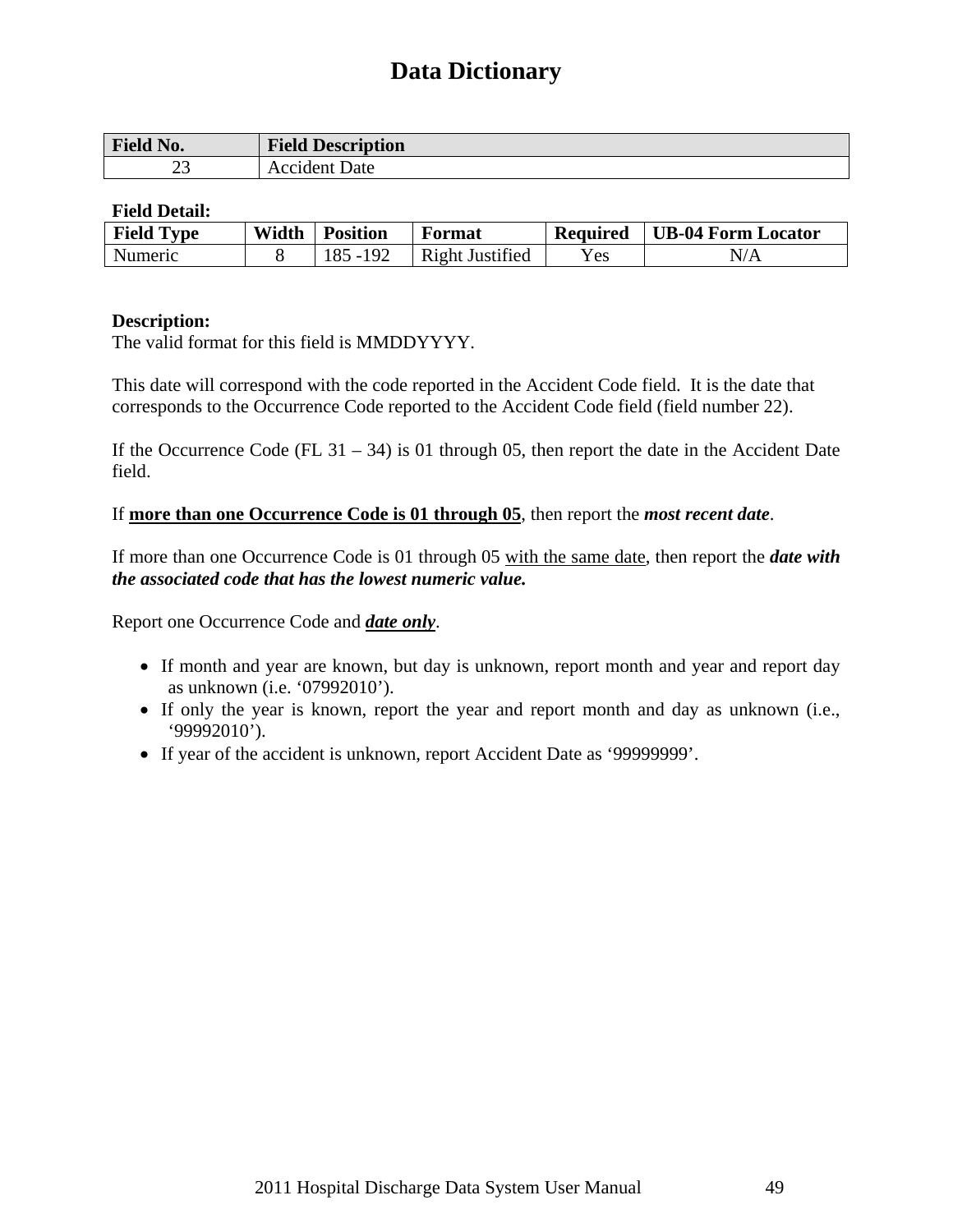| <b>Field No.</b> | <b>Field Description</b> |
|------------------|--------------------------|
| 'Д               | Codes                    |
| 46               | Revenue                  |

#### **Field Detail:**

| <b>Field Type</b> | Width | <b>Position</b> | Format         | <b>Required</b> | <b>UB-04 Form Locator</b> |
|-------------------|-------|-----------------|----------------|-----------------|---------------------------|
| Alpha -Numeric    |       | See below       | Left Justified | Yes             |                           |

#### **Description:**

This code identifies a specific accommodation, ancillary service, or billing calculation. The individual revenue code indicates that a part of the total charge claimed is categorized under a specific revenue source. The valid range for revenue codes is currently 0024-3110.

Each record layout allows for up to 23 revenue code lines. Additional (continuation) records may be necessary if there are more than 23 line item charges.

The revenue code is a four digit field. The first three digits indicate the service and the fourth digit indicates the sub-category within the service.

This data is used to obtain a more valid comparison of hospital charges by diagnosis.

| <b>Field Number</b> | <b>Field Name</b> | <b>UB-04 Form Locator</b> | <b>HDDS</b> File |
|---------------------|-------------------|---------------------------|------------------|
|                     |                   | <b>Number 42</b>          | <b>Positions</b> |
| 24                  | Revenue Codes     | Revenue Code 1, Line 1    | $193 - 196$      |
| 25                  |                   | Revenue Code 2, Line 2    | $197 - 200$      |
| 26                  |                   | Revenue Code 3, Line 3    | $201 - 204$      |
| 27                  |                   | Revenue Code 4, Line 4    | $205 - 208$      |
| 28                  |                   | Revenue Code 5, Line 5    | $209 - 212$      |
| 29                  |                   | Revenue Code 6, Line 6    | $213 - 216$      |
| 30                  |                   | Revenue Code 7, Line 7    | $217 - 220$      |
| 31                  |                   | Revenue Code 8, Line 8    | $221 - 224$      |
| 32                  |                   | Revenue Code 9, Line 9    | $225 - 228$      |
| 33                  |                   | Revenue Code 10, Line 10  | $229 - 232$      |
| 34                  |                   | Revenue Code 11, Line 11  | $233 - 236$      |
| 35                  |                   | Revenue Code 12, Line 12  | $237 - 240$      |
| 36                  |                   | Revenue Code 13, Line 13  | $241 - 244$      |
| 37                  |                   | Revenue Code 14, Line 14  | $245 - 248$      |
| 38                  |                   | Revenue Code 15, Line 15  | $249 - 252$      |
| 39                  |                   | Revenue Code 16, Line 16  | $253 - 256$      |
| 40                  |                   | Revenue Code 17, Line 17  | $257 - 260$      |
| 41                  |                   | Revenue Code 18, Line 18  | $261 - 264$      |
| 42                  |                   | Revenue Code 19, Line 19  | $265 - 268$      |
|                     |                   |                           |                  |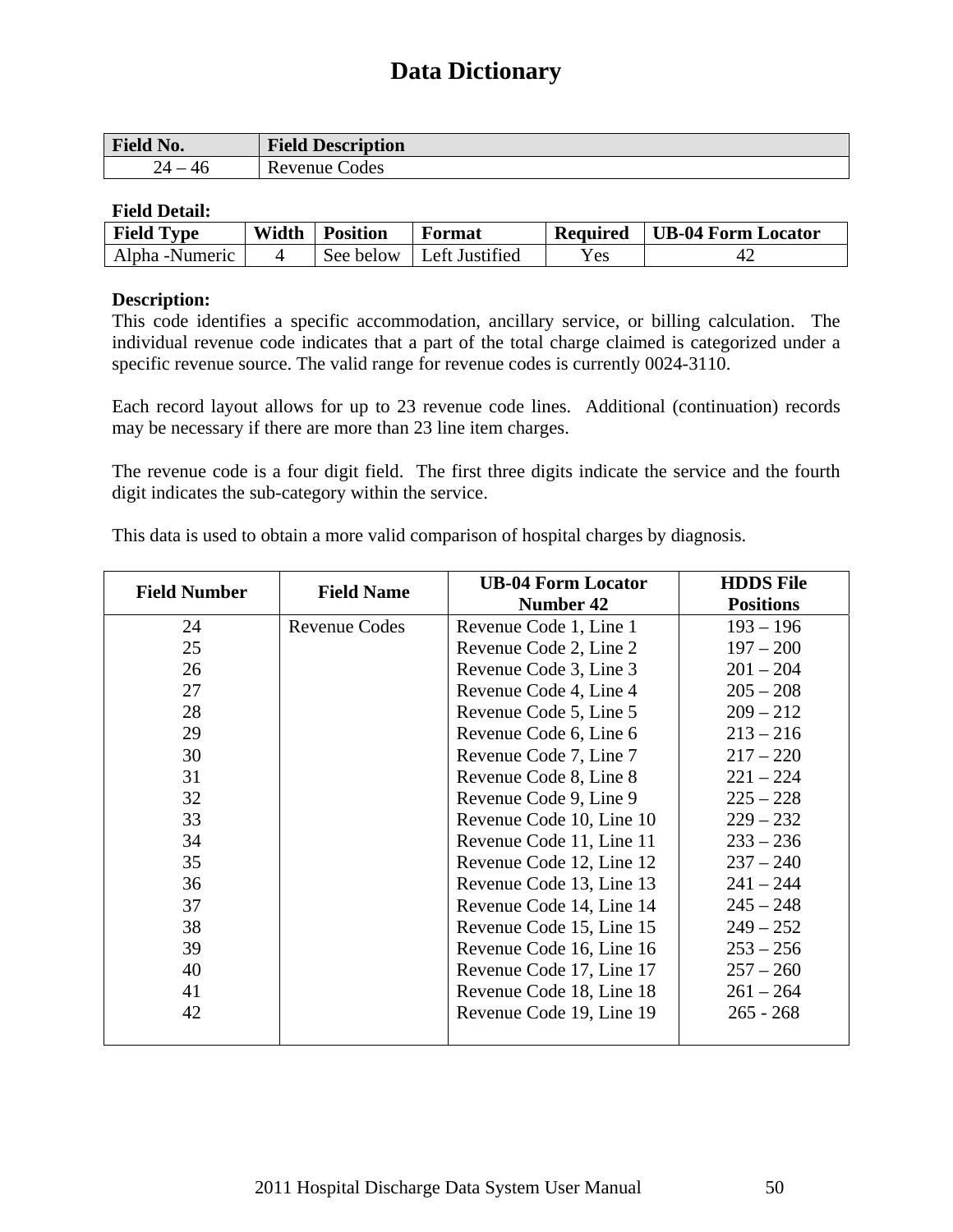| <b>Field No.</b> | <b>Field Description</b> |                                |  |
|------------------|--------------------------|--------------------------------|--|
| 46               | Revenue Codes            | (continued from previous page) |  |

| <b>Field Number</b> | <b>Field Name</b> | <b>UB-04 Form Locator</b><br>Number 42 | <b>HDDS</b> File<br><b>Positions</b> |
|---------------------|-------------------|----------------------------------------|--------------------------------------|
| 43                  | Revenue Codes     | Revenue Code 20, Line 20               | $269 - 272$                          |
| 44                  |                   | Revenue Code 21, Line 21               | $273 - 276$                          |
| 45                  |                   | Revenue Code 22, Line 22               | $277 - 280$                          |
| 46                  |                   | Revenue Code 23, Line 23               | $281 - 284$                          |

#### **Comments:**

Note that for any bill that includes more than 23 revenue codes or separate charges (claims of two or more pages), a separate electronic record should be submitted for each page. The Total Charges will be on the last record of multi-record bills. See Section II.4.3 Reporting of Multi-Page or Continuation Bills.

#### **Example:**

| <b>Revenue Code</b>               | <b>Service Date</b> | <b>Service Units</b> | <b>Total Charges</b> |
|-----------------------------------|---------------------|----------------------|----------------------|
| 0252 (Pharmacy/Non-Generic Drugs) |                     |                      | 13.00                |
| 0261 (IV Therapy/Infusion Pump)   |                     |                      | 10.00                |
| (Total Charges)                   |                     |                      | 23.00                |

#### **Reporting of Revenue Code Line Item Fields:**

The revenue code line item fields should be reported for all records. In some cases more than one HCPCS code may be associated with a single revenue code. In such cases each revenue code/HCPCS code combination should be reported on a separate line and the associated charges should be reported for that line item. Thus multiple lines may be needed to report the detail for a single revenue code. If a revenue code has no HCPCS code associated with it, only one line need be reported with the HCPCS field left blank. However, the charge associated with that revenue code should still be reported. On all revenue code lines, the appropriate number of units should continue to be reported.

This will in some cases necessitate the use of a continuation, or multi-page record. The total charge for the continuation bill is put in Field 140 (positions 1190-1199) on the final record of the bill. Field 140 should be left blank on earlier records of the continuation bill. See Section II.4.3 Reporting of Multi-Page or Continuation Bills for detailed instructions.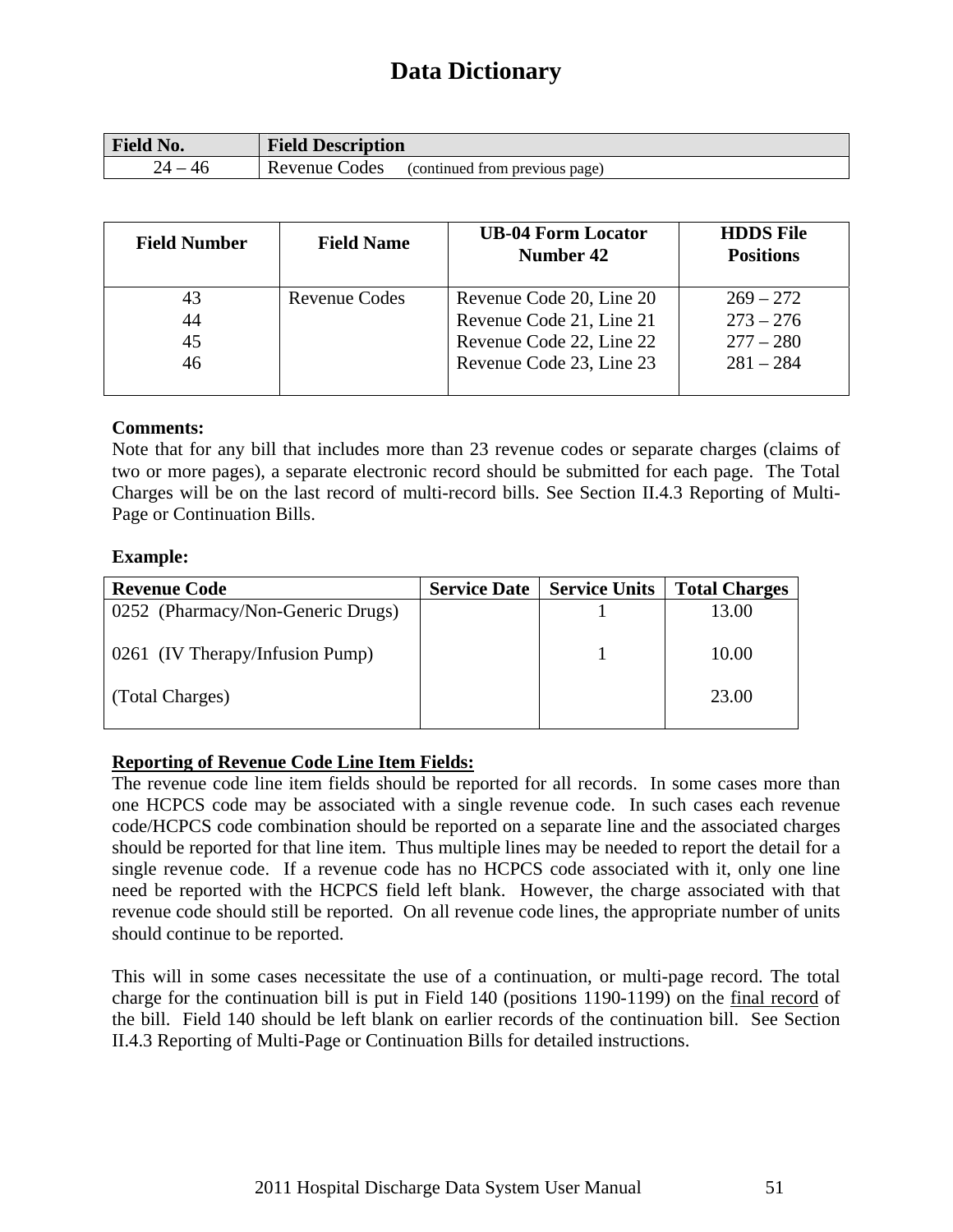| <b>Field No.</b>             | <b>Field Description</b>             |
|------------------------------|--------------------------------------|
| 69<br>4,<br>$\cdot$ $ \cdot$ | <b>HCPCS/Rates/HIPPS Rates Codes</b> |

#### **Field Detail:**

| <b>Field Type</b> | Width | <b>Position</b> | Format    | <b>Required</b> | <b>UB-04 Form Locator</b> |
|-------------------|-------|-----------------|-----------|-----------------|---------------------------|
| Alpha-Numeric     |       | Next Page       | Next Page | Yes             | 44                        |

#### **Description:**

The record layout allows for 23 HCPCS/Rates/HIPPS Rates Codes. This field should be used to report the following:

- 1. HCPCS/CPT codes for outpatient records (and some inpatient records), or
- 2. Daily accommodation charge\* for inpatient records when a room and board revenue code (RC 0100-0219) is reported, or
- 3. HIPPS rate codes.

Each HCPCS code should be left justified in its appropriate fourteen space field. The sixth position should be left blank with the current five-digit HCPCS code. This will allow for a possible future expansion of this field to six digits. The two digit modifiers should then begin in the seventh, ninth, eleventh, and thirteenth positions as needed.

If outpatient records include revenue code 0760, 0762, or 0769 (observation revenue codes), the information that is reported in the HCPCS/Rate/HIPPS field (Form Locator 44) for this revenue code should be HCPCS information. Do not report the observation room rate for the outpatient observation visit in FL 44. Room rate should be reported in FL 44 only when the record is an inpatient stay and when revenue  $\text{codes} = 010X - 021X$ .

In addition to their general use, NCD modifiers to CPT codes are used in the reporting of Wrong Procedure, Wrong Patient, Wrong Site outpatient claims. Only one claim should be reported. To indicate the surgical error the NCD modifier specified by CMS should be reported as a modifier to the appropriate CPT code. These modifiers are "PA" for surgery on the wrong body part, "PB" for surgery on the wrong patient, and "PC" for a wrong surgery on the patient. See Section II.4.4 Reporting of Wrong Procedure, Wrong Patient, Wrong Site for complete instructions.

#### **\*Reporting Charge Fields:**

All charge fields should be reported as numeric fields, right justified, unpacked, and zero filled to the left with an implied two decimals. In the case of a credit, replace the leading zero with a minus (-) sign. *For example*, a charge of \$1230.00 would be reported as 0000123000. Likewise, a credit of \$1230.00 would be reported as -000123000.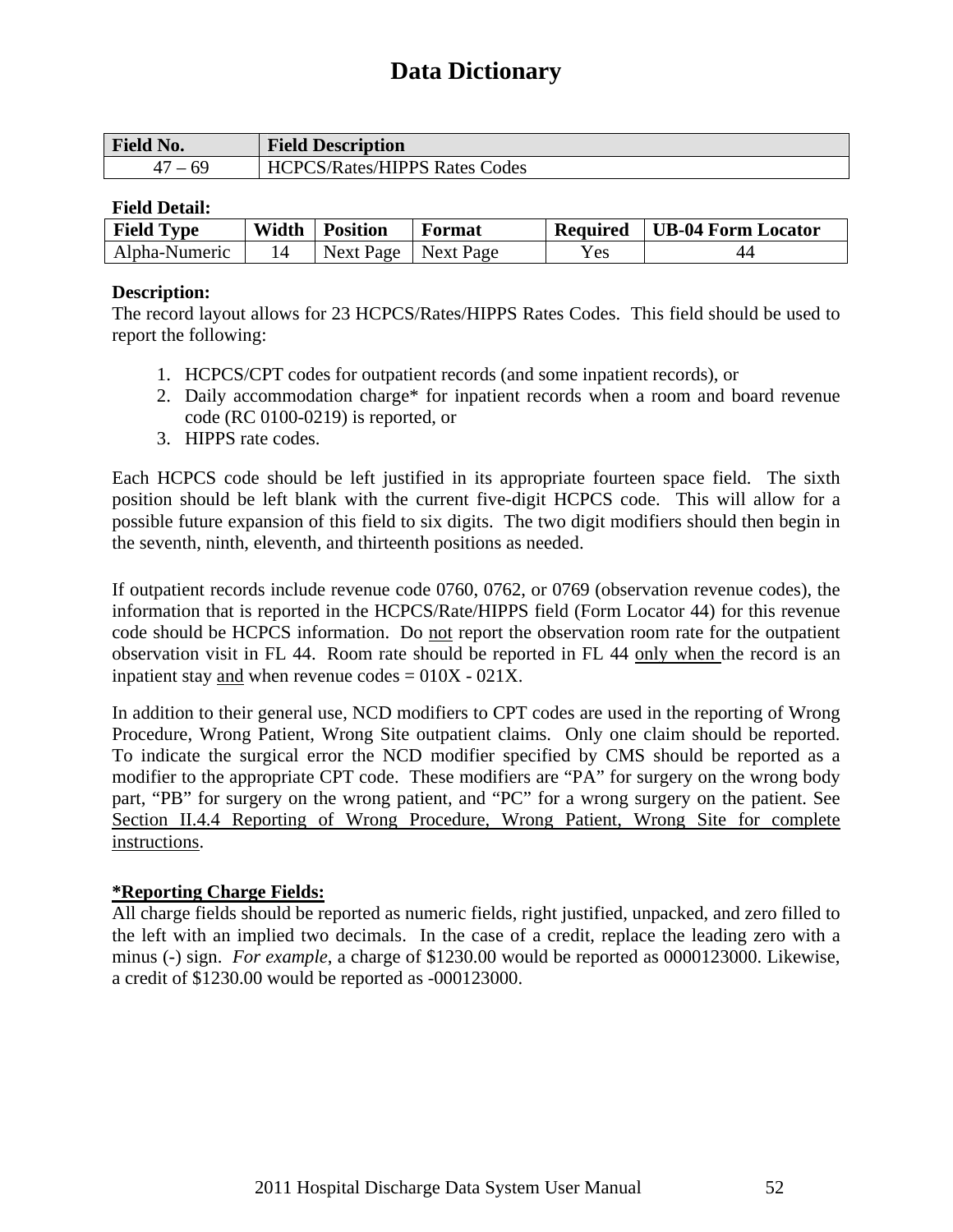| <b>Field No.</b> | <b>Field Description</b>                  |
|------------------|-------------------------------------------|
| 69<br>47 —       | HCPCS/Rates/HIPPS Rates Codes (continued) |

| <b>Field Type</b> |    | Width   Position | <b>Format</b>         | <b>Required</b> | UB-04 Form Locator |
|-------------------|----|------------------|-----------------------|-----------------|--------------------|
| Alpha-Numeric     | 14 |                  | Next Page   See Below | Yes             | 44                 |

All charge fields should be reported as numeric fields, right justified, unpacked, and zero filled to the left with an implied two decimals. In the case of a credit, replace the leading zero with a minus (-) sign. *For example*, a charge of \$1230.00 would be reported as 0000123000. Likewise, a credit of \$1230.00 would be reported as -000123000.

| <b>Field</b>  | <b>Field Name</b>        | <b>UB-04 Form Locator</b><br><b>Number 42</b> | <b>HDDS</b> File<br><b>Positions</b> |
|---------------|--------------------------|-----------------------------------------------|--------------------------------------|
| <b>Number</b> |                          |                                               |                                      |
| 47            | HCPCS/Rates/             | HCPCS/Rates/HIPPS Rates Code 1, Line 1        | $285 - 298$                          |
| 48            | <b>HIPPS Rates Codes</b> | HCPCS/Rates/HIPPS Rates Code 2, Line 2        | $299 - 312$                          |
| 49            |                          | HCPCS/Rates/HIPPS Rates Code 3, Line 3        | $313 - 326$                          |
| 50            |                          | HCPCS/Rates/HIPPS Rates Code 4, Line 4        | $327 - 340$                          |
| 51            |                          | HCPCS/Rates/HIPPS Rates Code 5, Line 5        | $341 - 354$                          |
| 52            |                          | HCPCS/Rates/HIPPS Rates Code 6, Line 6        | $355 - 368$                          |
| 53            |                          | HCPCS/Rates/HIPPS Rates Code 7, Line 7        | $369 - 382$                          |
| 54            |                          | HCPCS/Rates/HIPPS Rates Code 8, Line 8        | $383 - 396$                          |
| 55            |                          | HCPCS/Rates/HIPPS Rates Code 9, Line 9        | $397 - 410$                          |
| 56            |                          | HCPCS/Rates/HIPPS Rates Code 10, Line 10      | $411 - 424$                          |
| 57            |                          | HCPCS/Rates/HIPPS Rates Code 11, Line 11      | $425 - 438$                          |
| 58            |                          | HCPCS/Rates/HIPPS Rates Code 12, Line 12      | $439 - 452$                          |
| 59            |                          | HCPCS/Rates/HIPPS Rates Code 13, Line 13      | $453 - 466$                          |
| 60            |                          | HCPCS/Rates/HIPPS Rates Code 14, Line 14      | $467 - 480$                          |
| 61            |                          | HCPCS/Rates/HIPPS Rates Code 15, Line 15      | $481 - 494$                          |
| 62            |                          | HCPCS/Rates/HIPPS Rates Code 16, Line 16      | $495 - 508$                          |
| 63            |                          | HCPCS/Rates/HIPPS Rates Code 17, Line 17      | $509 - 522$                          |
| 64            |                          | HCPCS/Rates/HIPPS Rates Code 18, Line 18      | $523 - 536$                          |
| 65            |                          | HCPCS/Rates/HIPPS Rates Code 19, Line 19      | $537 - 550$                          |
| 66            |                          | HCPCS/Rates/HIPPS Rates Code 20, Line 20      | $551 - 564$                          |
| 67            |                          | HCPCS/Rates/HIPPS Rates Code 21, Line 21      | $565 - 578$                          |
| 68            |                          | HCPCS/Rates/HIPPS Rates Code 22, Line 22      | $579 - 592$                          |
| 69            |                          | HCPCS/Rates/HIPPS Rates Code 23, Line 23      | $593 - 606$                          |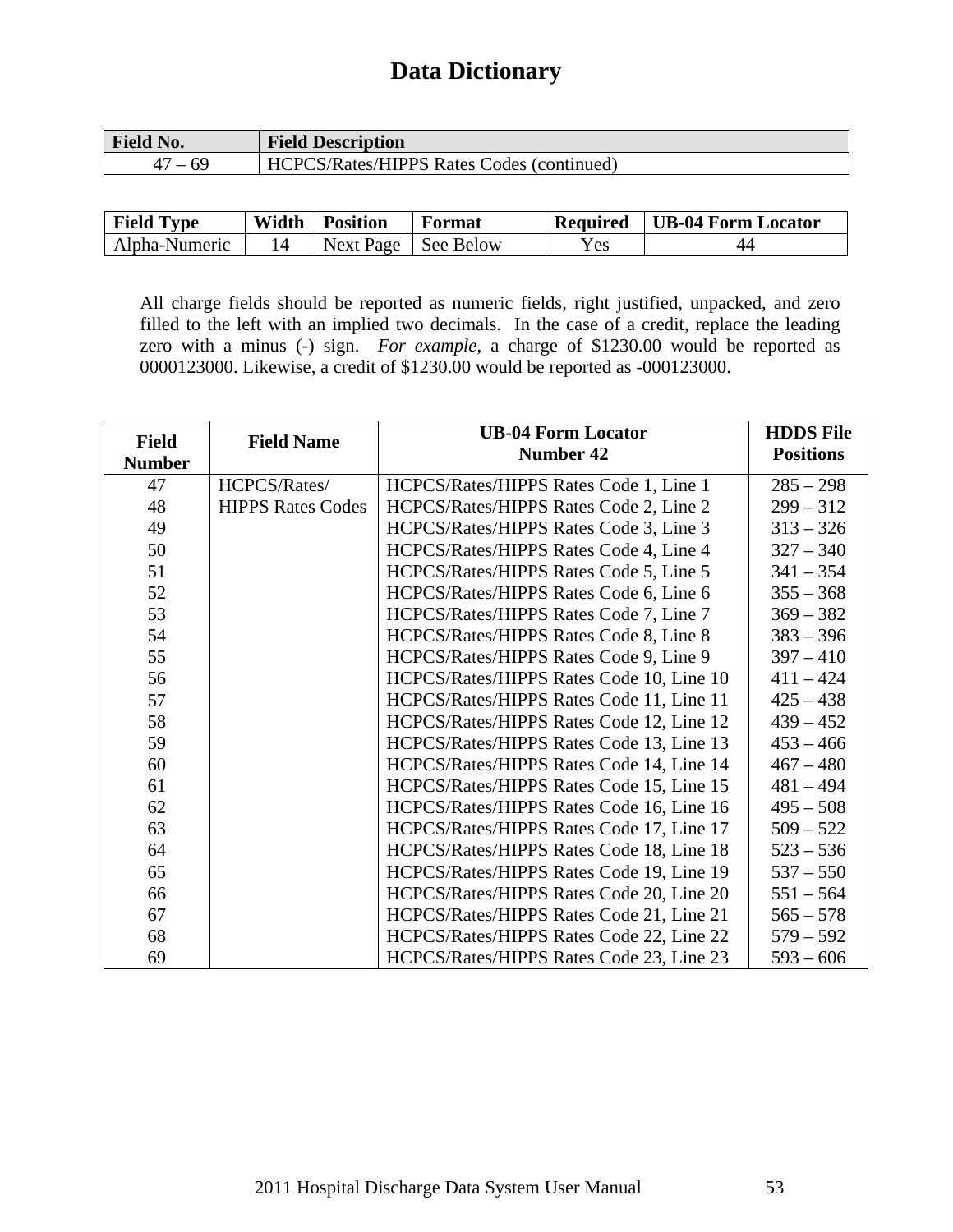| <b>Field No.</b>            | <b>Field Description</b> |
|-----------------------------|--------------------------|
| $\neg \wedge$<br>O^<br>'U – | Service Date(s)          |

#### **Field Detail:**

| <b>Field Type</b> | Width | <b>Position</b> | Format          | <b>Required</b> | <b>UB-04 Form Locator</b> |
|-------------------|-------|-----------------|-----------------|-----------------|---------------------------|
| <b>Numeric</b>    |       | See Below       | Right Justified | Yes.            | 41                        |

#### **Description:**

The date the indicated service was provided. The field will be blank if the date the service was provided falls within the range of the dates reported in the Statement Covers Period (Form Locator 6).

The date should be in the following format: MMDDYYYY.

The record layout form allows 23 lines for Service Date(s).

| <b>Field Number</b> | <b>Field Name</b> | <b>UB-04 Form Locator</b> | <b>HDDS</b> File |
|---------------------|-------------------|---------------------------|------------------|
|                     |                   | Number 45                 | <b>Positions</b> |
| 70                  | Service Date(s)   | Service Date 1, Line 1    | $607 - 614$      |
| 71                  |                   | Service Date 2, Line 2    | $615 - 622$      |
| 72                  |                   | Service Date 3, Line 3    | $623 - 630$      |
| 73                  |                   | Service Date 4, Line 4    | $631 - 638$      |
| 74                  |                   | Service Date 5, Line 5    | $639 - 646$      |
| 75                  |                   | Service Date 6, Line 6    | $647 - 654$      |
| 76                  |                   | Service Date 7, Line 7    | $655 - 662$      |
| 77                  |                   | Service Date 8, Line 8    | $663 - 670$      |
| 78                  |                   | Service Date 9, Line 9    | $671 - 678$      |
| 79                  |                   | Service Date 10, Line 10  | $679 - 686$      |
| 80                  |                   | Service Date 11, Line 11  | $687 - 694$      |
| 81                  |                   | Service Date 12, Line 12  | $695 - 702$      |
| 82                  |                   | Service Date 13, Line 13  | $703 - 710$      |
| 83                  |                   | Service Date 14, Line 14  | $711 - 718$      |
| 84                  |                   | Service Date 15, Line 15  | $719 - 726$      |
| 85                  |                   | Service Date 16, Line 16  | $727 - 734$      |
| 86                  |                   | Service Date 17, Line 17  | $735 - 742$      |
| 87                  |                   | Service Date 18, Line 18  | $743 - 750$      |
| 88                  |                   | Service Date 19, Line 19  | $751 - 758$      |
| 89                  |                   | Service Date 20, Line 20  | $759 - 766$      |
| 90                  |                   | Service Date 21, Line 21  | $767 - 774$      |
| 91                  |                   | Service Date 22, Line 22  | $775 - 782$      |
| 92                  |                   | Service Date 23, Line 23  | $783 - 790$      |
|                     |                   |                           |                  |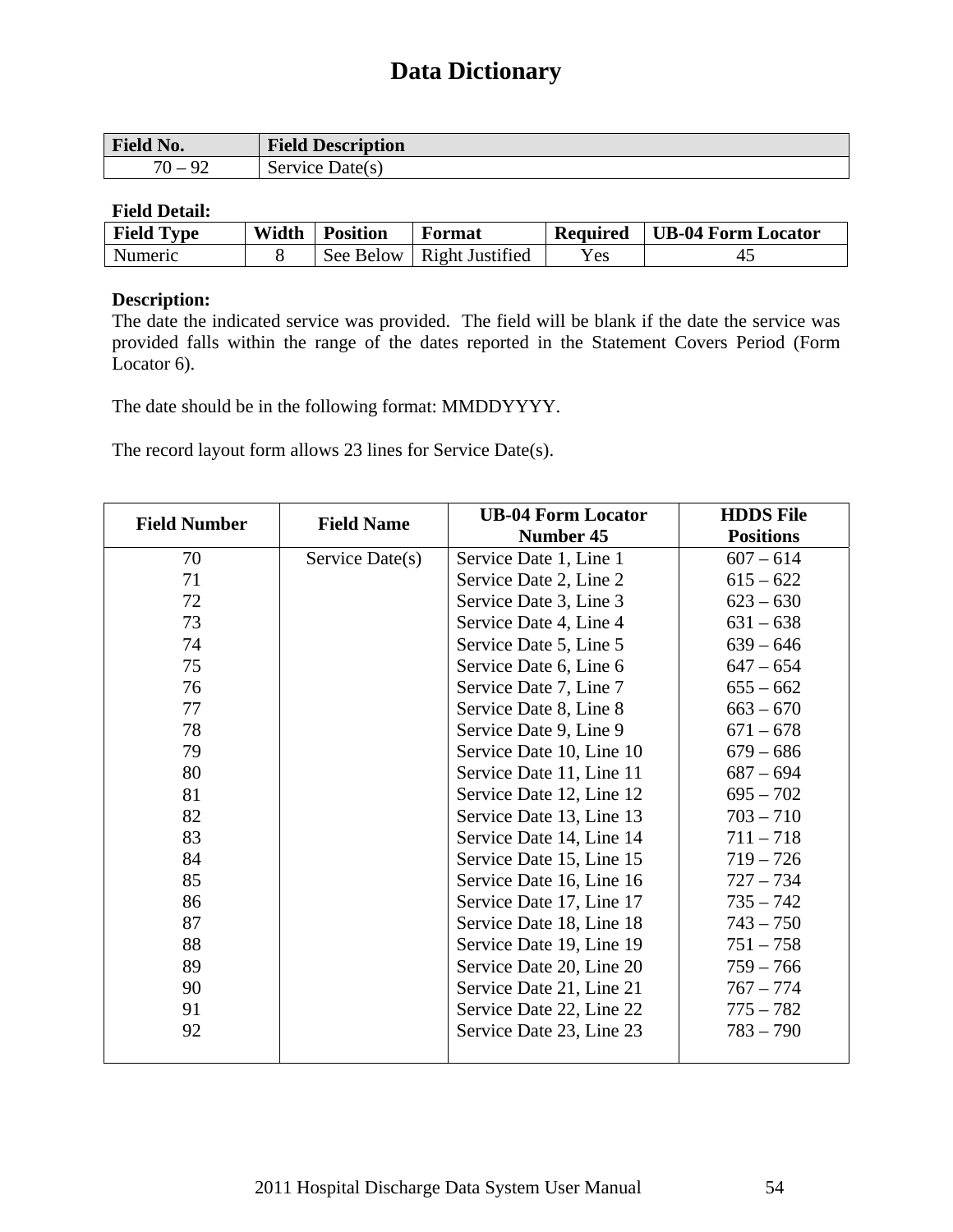| Field No. | <b>Field Description</b> |
|-----------|--------------------------|
|           | Jate<br>reation          |

#### **Field Detail:**

| <b>Field Type</b> | Width | <b>Position</b> | Format          | <b>Required</b> | UB-04 Form Locator |
|-------------------|-------|-----------------|-----------------|-----------------|--------------------|
| Numeric           |       | $791 - 798$     | Right Justified | Yes             |                    |

### **Description:**

Enter the date the bill was created or prepared for submission.

The date format for this field is MMDDYYYY.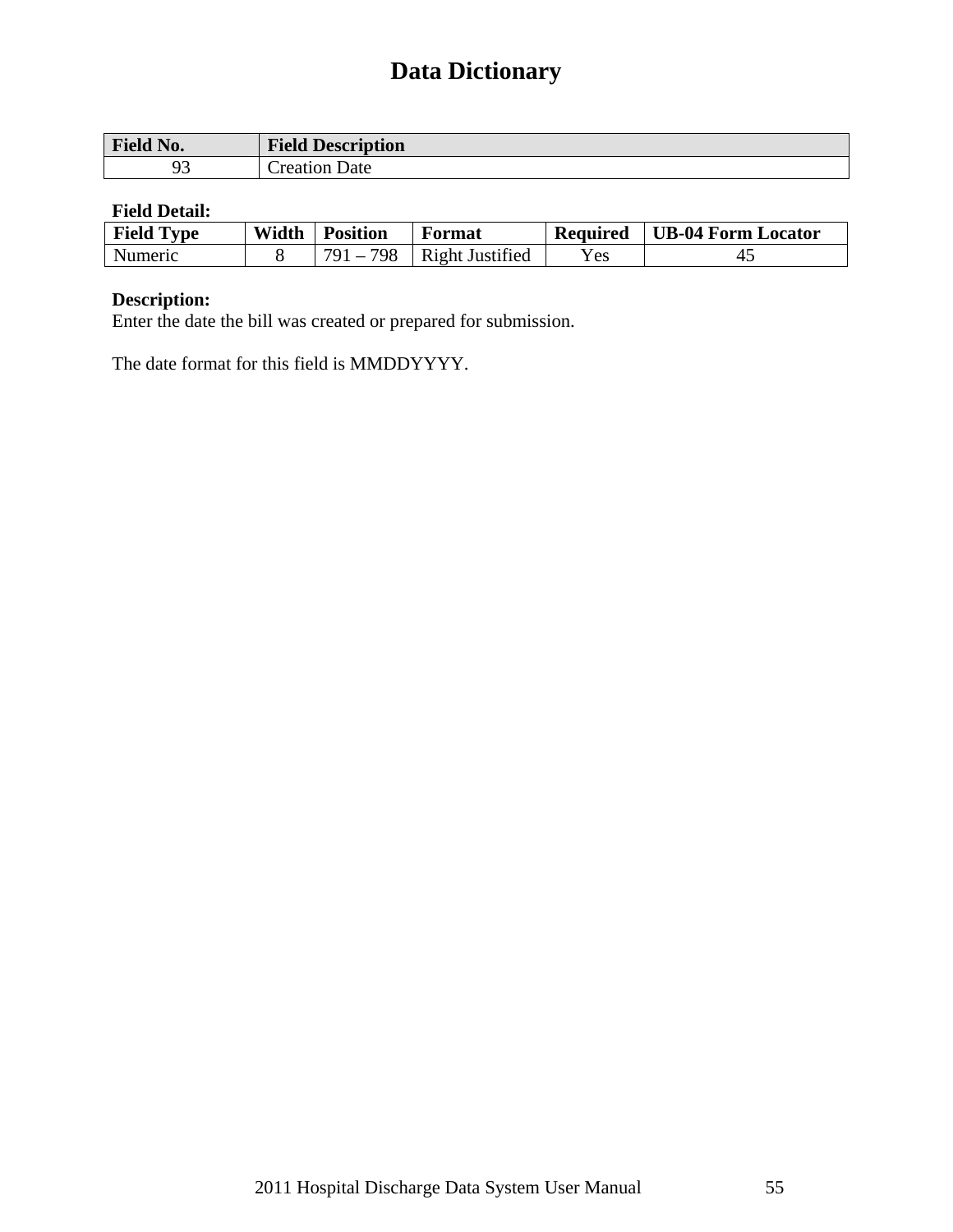| Field No.   | <b>Field Description</b> |
|-------------|--------------------------|
| $94-$<br>10 | Unit(s) of Service       |

#### **Field Detail:**

| <b>Field Type</b> | Width | <b>Position</b> | Format          | <b>Required</b> | UB-04 Form Locator |
|-------------------|-------|-----------------|-----------------|-----------------|--------------------|
| Numeric           |       | See Below       | Right Justified | Yes             | 4t                 |

#### **Description:**

A quantitative measure of services rendered to or for the patient by revenue category. Can include items such as number of accommodation days, miles, pints of blood, or renal dialysis, etc.

The record layout form allows 23 fields for Unit(s) of Service.

This data is used to properly classify, analyze and make comparisons for a particular revenue code.

| <b>Field Number</b> | <b>Field Name</b>  | <b>UB-04 Form Locator</b>        | <b>HDDS</b> File |
|---------------------|--------------------|----------------------------------|------------------|
|                     |                    | Number 46                        | <b>Positions</b> |
| 94                  | Unit(s) of Service | Unit(s) of Service 1, Line 1     | $799 - 805$      |
| 95                  |                    | Unit(s) of Service 2, Line 2     | $806 - 812$      |
| 96                  |                    | Unit(s) of Service 3, Line $3$   | $813 - 819$      |
| 97                  |                    | Unit(s) of Service 4, Line 4     | $820 - 826$      |
| 98                  |                    | Unit(s) of Service 5, Line 5     | $827 - 833$      |
| 99                  |                    | Unit(s) of Service 6, Line $6$   | $834 - 840$      |
| 100                 |                    | Unit(s) of Service 7, Line 7     | $841 - 847$      |
| 101                 |                    | Unit(s) of Service 8, Line $8$   | $848 - 854$      |
| 102                 |                    | Unit(s) of Service 9, Line 9     | $855 - 861$      |
| 103                 |                    | Unit(s) of Service 10, Line $10$ | $862 - 868$      |
| 104                 |                    | Unit(s) of Service 11, Line 11   | $869 - 875$      |
| 105                 |                    | Unit(s) of Service 12, Line $12$ | $876 - 882$      |
| 106                 |                    | Unit(s) of Service 13, Line $13$ | $883 - 889$      |
| 107                 |                    | Unit(s) of Service 14, Line $14$ | $890 - 896$      |
| 108                 |                    | Unit(s) of Service 15, Line $15$ | $897 - 903$      |
| 109                 |                    | Unit(s) of Service 16, Line $16$ | $904 - 910$      |
| 110                 |                    | Unit(s) of Service 17, Line $17$ | $911 - 917$      |
| 111                 |                    | Unit(s) of Service 18, Line $18$ | $918 - 924$      |
| 112                 |                    | Unit(s) of Service 19, Line 19   | $925 - 931$      |
| 113                 |                    | Unit(s) of Service 20, Line $20$ | $932 - 938$      |
| 114                 |                    | Unit(s) of Service 21, Line 21   | $939 - 945$      |
| 115                 |                    | Unit(s) of Service 22, Line 22   | $946 - 952$      |
| 116                 |                    | Unit(s) of Service 23, Line 23   | $953 - 959$      |
|                     |                    |                                  |                  |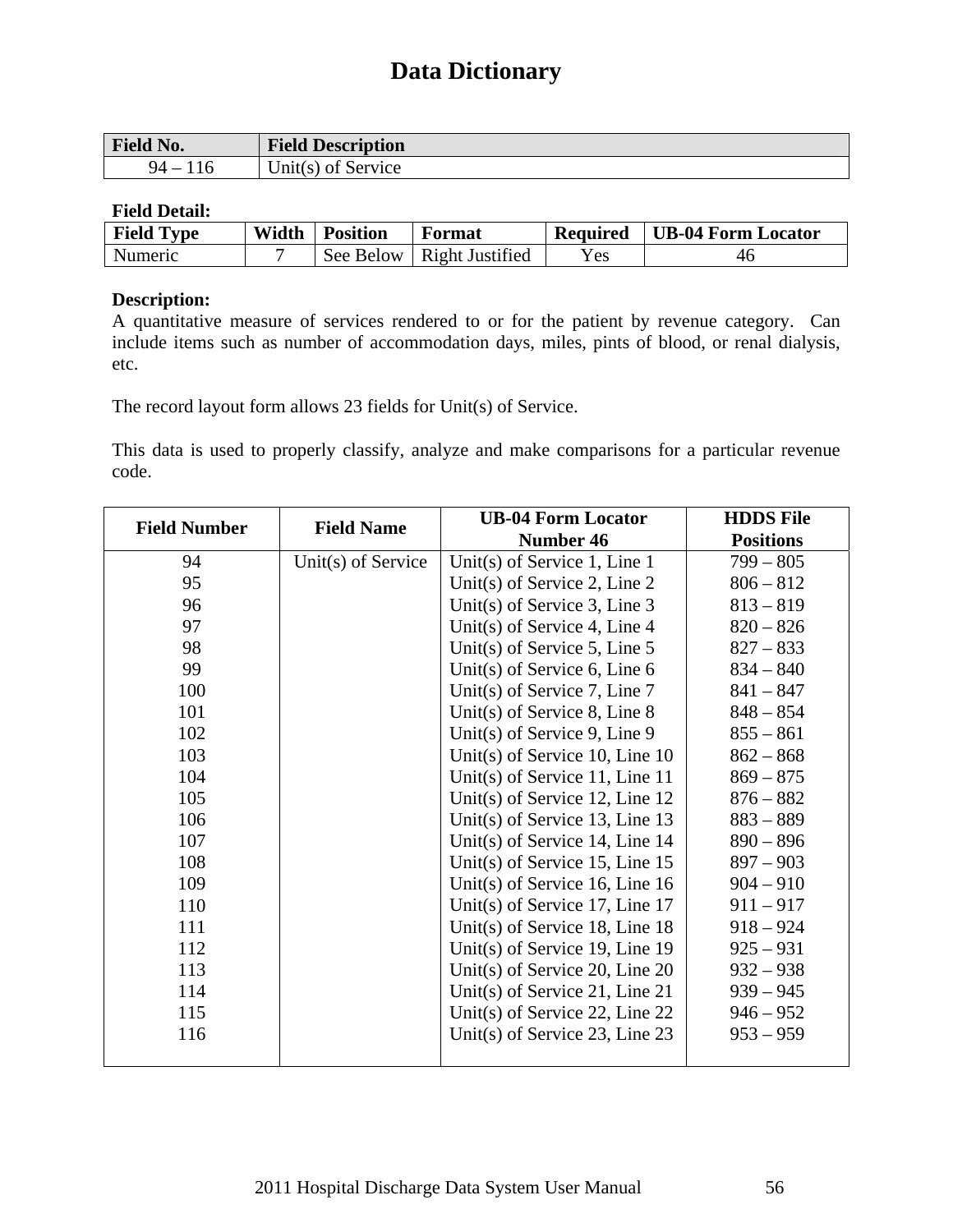| Field No.                | <b>Field Description</b>        |
|--------------------------|---------------------------------|
| $\overline{\phantom{0}}$ | Total Charges (by Revenue Code) |

#### **Field Detail:**

| <b>Field Type</b> | Width | <b>Position</b> | Format          | <b>Required</b> | <b>UB-04 Form Locator</b> |
|-------------------|-------|-----------------|-----------------|-----------------|---------------------------|
| <b>Numeric</b>    |       | Next Page       | Right Justified | Yes             |                           |

#### **Description:**

Total Charges pertaining to the related Revenue Code for the current billing period as reflected by the statement covers period. Total Charges include both covered and non-covered charges. Each record layout allows for up to 23 fields for revenue codes or charges.

This data is used to properly analyze and to obtain a more valid comparison of hospital charges by revenue code.

#### **Reporting Charge Fields:**

All charge fields should be reported as numeric fields, right justified, unpacked, and zero filled to the left with an implied two decimals. In the case of a credit, replace the leading zero with a minus (-) sign. *For example*, a charge of \$1230.00 would be reported as 0000123000. Likewise, a credit of \$1230.00 would be reported as -000123000.

This same format should be used when reporting all charge type information in the following fields:

- accommodation rates reported in field numbers 47-69;
- revenue line charges reported in field numbers 117-139;
- total of revenue line charges reported in field number 140;
- revenue line non-covered charges reported in field numbers 141-163; and
- total of revenue line non-covered charges in field number 164.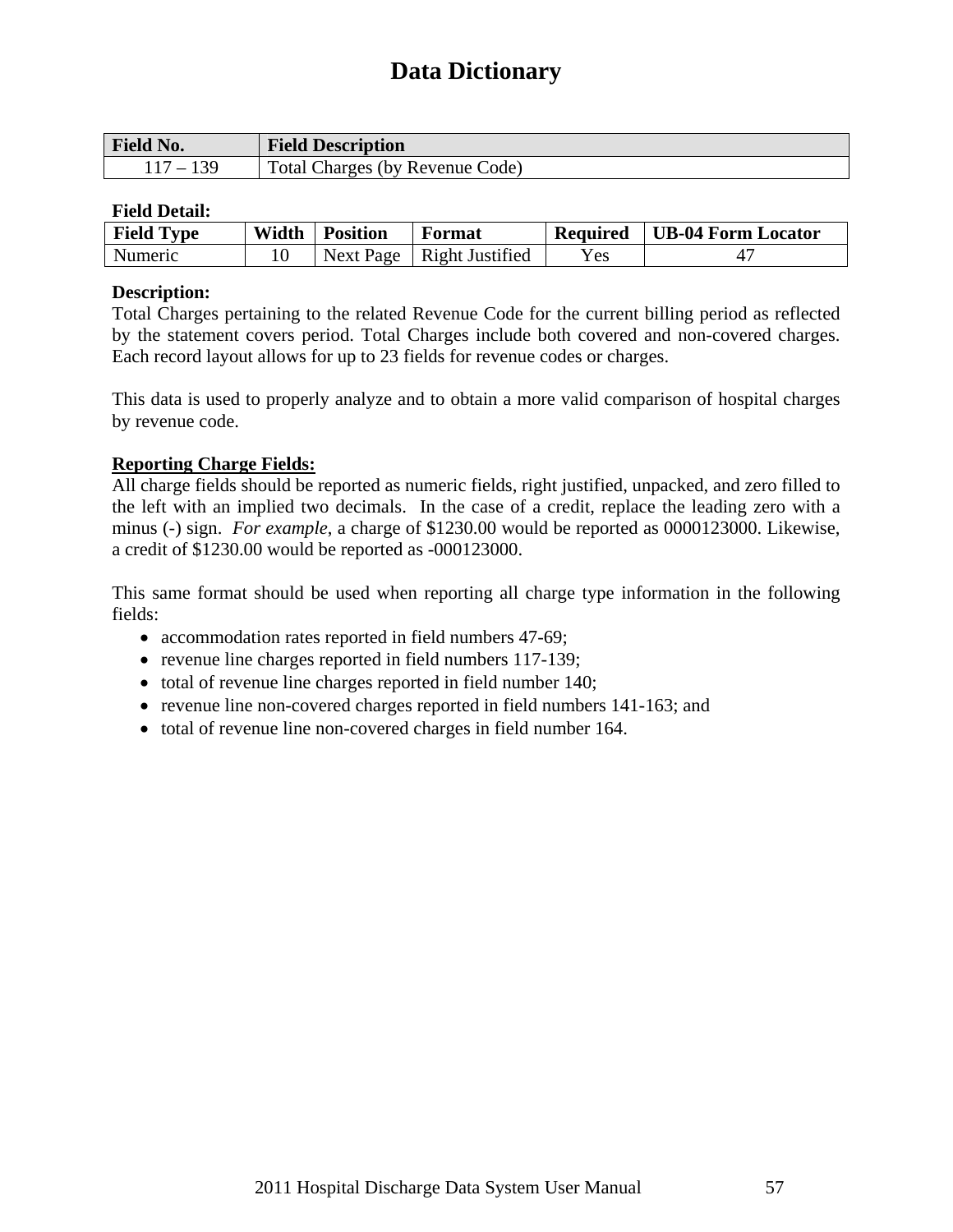| <b>Field No.</b> | <b>Field Description</b>        |                                |
|------------------|---------------------------------|--------------------------------|
|                  | Total Charges (by Revenue Code) | (continued from previous page) |

| <b>Field Number</b> | <b>Field Name</b>        | <b>UB-04 Form Locator</b> | <b>HDDS</b> File |
|---------------------|--------------------------|---------------------------|------------------|
|                     |                          | <b>Number</b>             | <b>Positions</b> |
| 117                 | <b>Total Charges (by</b> | Charges 1, Line 1         | $960 - 969$      |
| 118                 | Revenue Code)            | Charges 2, Line 2         | $970 - 979$      |
| 119                 |                          | Charges 3, Line 3         | $980 - 989$      |
| 120                 |                          | Charges 4, Line 4         | $990 - 999$      |
| 121                 |                          | Charges 5, Line 5         | $1000 - 1009$    |
| 122                 |                          | Charges 6, Line 6         | $1010 - 1019$    |
| 123                 |                          | Charges 7, Line 7         | $1020 - 1029$    |
| 124                 |                          | Charges 8, Line 8         | $1030 - 1039$    |
| 125                 |                          | Charges 9, Line 9         | $1040 - 1049$    |
| 126                 |                          | Charges 10, Line 10       | $1050 - 1059$    |
| 127                 |                          | Charges 11, Line 11       | $1060 - 1069$    |
| 128                 |                          | Charges 12, Line 12       | $1070 - 1079$    |
| 129                 |                          | Charges 13, Line 13       | $1080 - 1089$    |
| 130                 |                          | Charges 14, Line 14       | $1090 - 1099$    |
| 131                 |                          | Charges 15, Line 15       | $1100 - 1109$    |
| 132                 |                          | Charges 16, Line 16       | $1110 - 1119$    |
| 133                 |                          | Charges 17, Line 17       | $1120 - 1129$    |
| 134                 |                          | Charges 18, Line 18       | $1130 - 1139$    |
| 135                 |                          | Charges 19, Line 19       | $1140 - 1149$    |
| 136                 |                          | Charges 20, Line 20       | $1150 - 1159$    |
| 137                 |                          | Charges 21, Line 21       | $1160 - 1169$    |
| 138                 |                          | Charges 22, Line 22       | $1170 - 1179$    |
| 139                 |                          | Charges 23, Line 23       | $1180 - 1189$    |
|                     |                          |                           |                  |

#### **Comments:**

For any bill of two or more pages (a multi-record or continuation bill), a separate record should be submitted for each page if submission is via magnetic medium. The total charge for a multirecord bill will be on the last record of the bill in field 140 only (Total of Total Charges, see next page). This field in previous records of the bill should be left blank.

(Note for data analysts: The UB-92 sets compiled by the Department for data analysis have had all charge fields converted to a standard numeric format using a minus sign in the first digit for negative values. The charge field format for the older data sets is the same as the current reporting format.)

See Section II.4.3 Reporting of Multi-Page or Continuation Bills.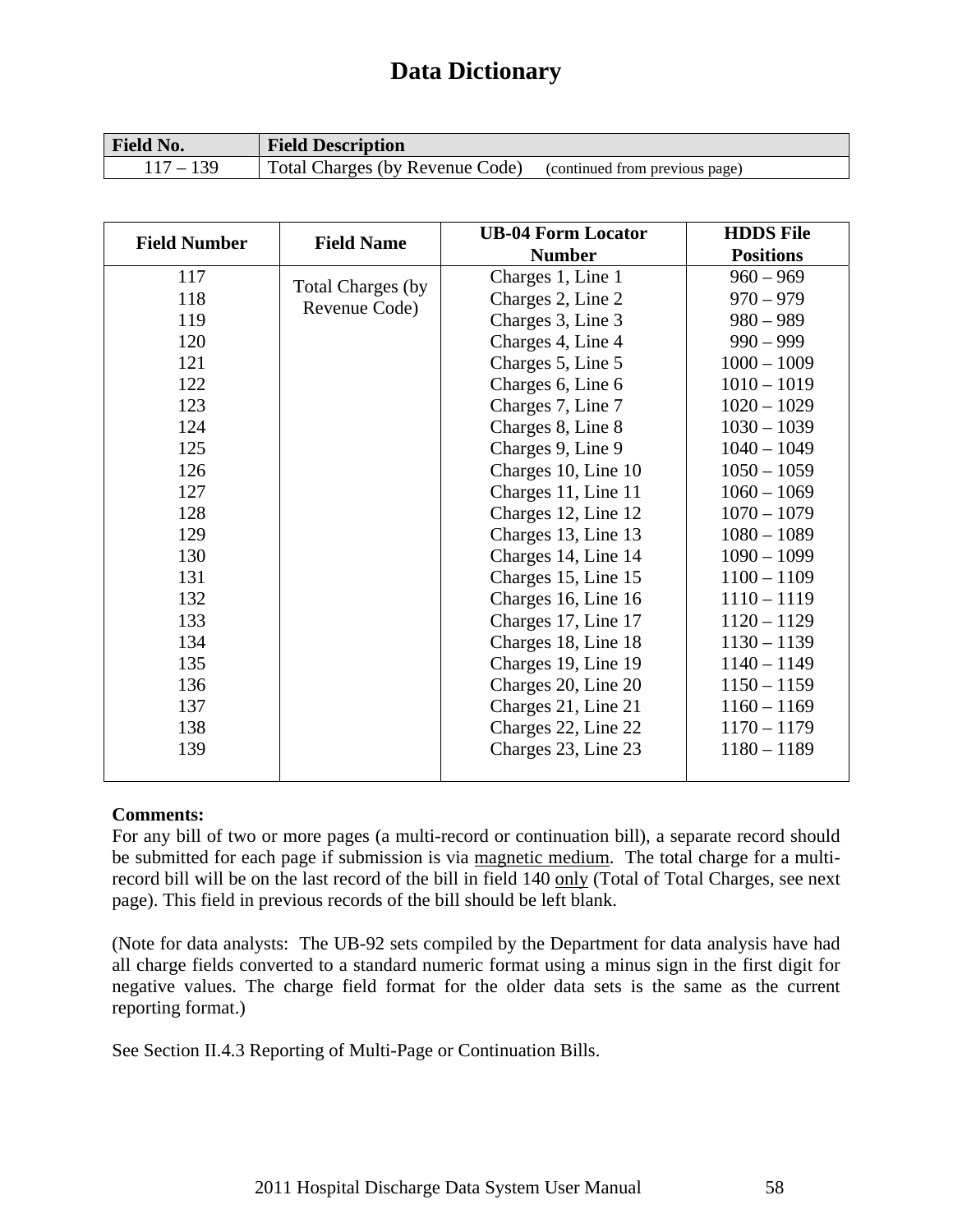| <b>Field No.</b> | <b>Field Description</b>           |
|------------------|------------------------------------|
| 140              | <b>Total of Total Charges</b><br>m |

#### **Field Detail:**

| <b>Field Type</b> | Width | <b>Position</b> | Format                     | <b>Required</b> | <b>UB-04 Form Locator</b> |
|-------------------|-------|-----------------|----------------------------|-----------------|---------------------------|
| Numeric           |       |                 | $190-1199$ Right Justified | $\rm{Yes}$      | N/A                       |

#### **Description:**

Give the total for all the Total Charges by Revenue Code Fields for the bill. This total should include both covered and non-covered charges.

#### **Reporting Charge Fields:**

All charge fields should be reported as numeric fields, right justified, unpacked, and zero filled to the left with an implied two decimals. In the case of a credit, replace the leading zero with a minus (-) sign. *For example*, a charge of \$1230.00 would be reported as 0000123000. Likewise, a credit of \$1230.00 would be reported as -000123000.

This same format should be used when reporting all charge type information in the following fields:

- accommodation rates reported in field numbers 47-69;
- revenue line charges reported in field numbers 117-139;
- total of revenue line charges reported in field number 140;
- revenue line non-covered charges reported in field numbers 141-163; and
- total of revenue line non-covered charges in field number 164.

#### **Comment:**

For a multi-record or continuation bill, this total should be on the last record **only** with this field on the previous records left blank.

See Section II.4.3 Reporting of Multi-Page or Continuation Bills.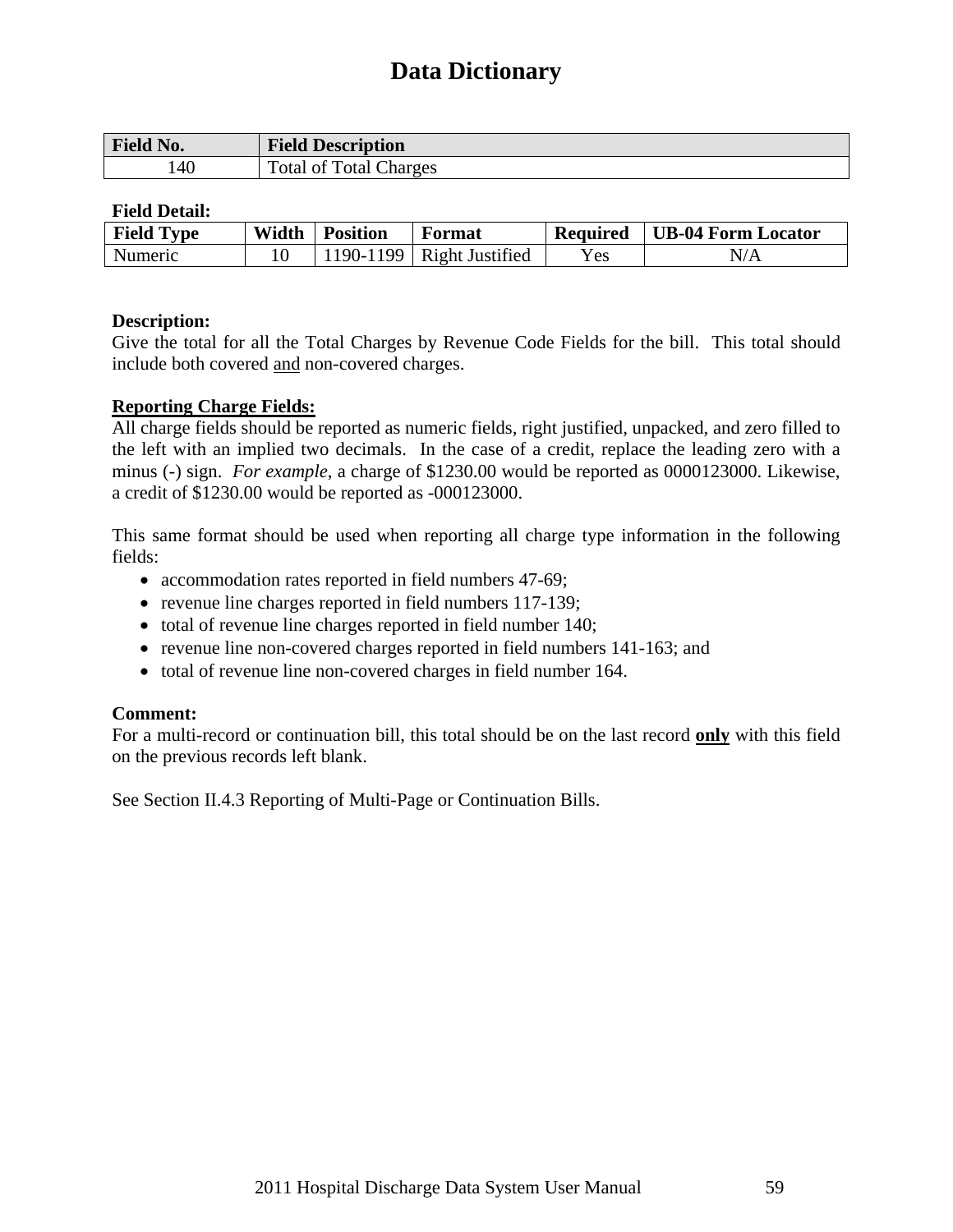| <b>Field No.</b> | <b>Field Description</b>              |
|------------------|---------------------------------------|
| 141 – 163        | Non-Covered Charges (by Revenue Code) |

#### **Field Detail:**

| <b>Field Type</b> | Width | <b>Position</b> | Format          | <b>Required</b>                | UB-04 Form Locator |
|-------------------|-------|-----------------|-----------------|--------------------------------|--------------------|
| Numeric           |       | Next Page       | Right Justified | $\mathbf{v}_{\rm \mathbf{e}s}$ | 48                 |

#### **Description:**

The UB-04 form allows 23 lines for Charges.

This data is used to properly analyze and to obtain a more valid comparison of non-covered hospital charges by revenue code.

#### **Reporting Charge Fields:**

All charge fields should be reported as numeric fields, right justified, unpacked, and zero filled to the left with an implied two decimals. In the case of a credit, replace the leading zero with a minus (-) sign. *For example*, a charge of \$1230.00 would be reported as 0000123000. Likewise, a credit of \$1230.00 would be reported as -000123000.

This same format should be used when reporting all charge type information in the following fields:

- accommodation rates reported in field numbers 47-69;
- revenue line charges reported in field numbers 117-139;
- total of revenue line charges reported in field number 140;
- revenue line non-covered charges reported in field numbers 141-163; and
- total of revenue line non-covered charges in field number 164.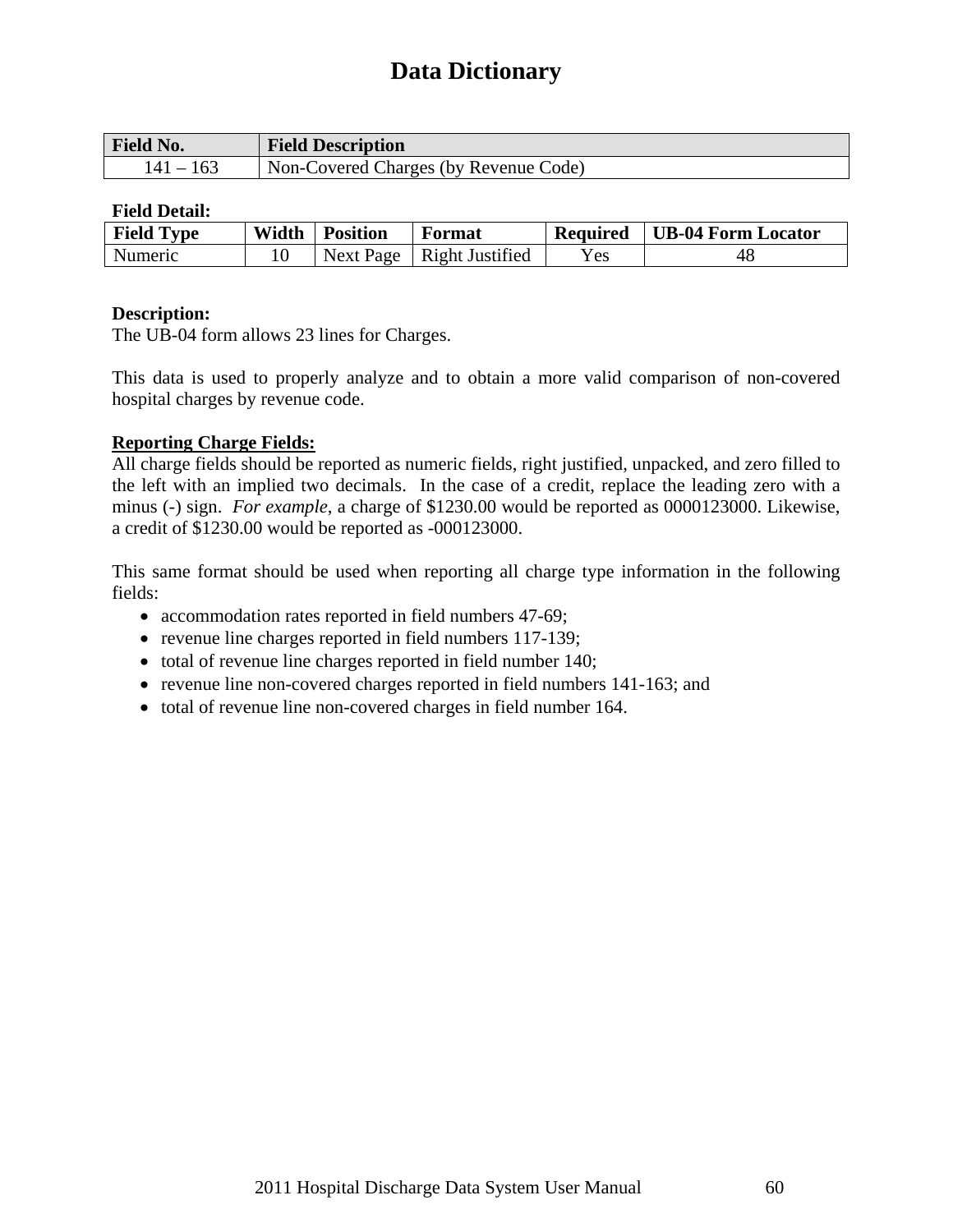| Field No.   | <b>Field Description</b>                                             |
|-------------|----------------------------------------------------------------------|
| $141 - 163$ | Non-Covered Charges (by Revenue Code) (continued from previous page) |

| <b>Field</b><br><b>Number</b> | <b>Field Name</b>   | <b>UB-04 Form Locator</b><br><b>Number</b> | <b>HDDS</b> File<br><b>Positions</b> |
|-------------------------------|---------------------|--------------------------------------------|--------------------------------------|
| 141                           | Non-Covered         | Non-Covered Charges 1, Line 1              | $1200 - 1209$                        |
| 142                           | Charges (by         | Non-Covered Charges 2, Line 2              | $1210 - 1219$                        |
| 143                           | <b>Revenue Code</b> | Non-Covered Charges 3, Line 3              | $1220 - 1229$                        |
| 144                           | Category)           | Non-Covered Charges 4, Line 4              | $1230 - 1239$                        |
| 145                           |                     | Non-Covered Charges 5, Line 5              | $1240 - 1249$                        |
| 146                           |                     | Non-Covered Charges 6, Line 6              | $1250 - 1259$                        |
| 147                           |                     | Non-Covered Charges 7, Line 7              | $1260 - 1269$                        |
| 148                           |                     | Non-Covered Charges 8, Line 8              | $1270 - 1279$                        |
| 149                           |                     | Non-Covered Charges 9, Line 9              | $1280 - 1289$                        |
| 150                           |                     | Non-Covered Charges 10, Line 10            | $1290 - 1299$                        |
| 151                           |                     | Non-Covered Charges 11, Line 11            | $1300 - 1309$                        |
| 152                           |                     | Non-Covered Charges 12, Line 12            | $1310 - 1319$                        |
| 153                           |                     | Non-Covered Charges 13, Line 13            | $1320 - 1329$                        |
| 154                           |                     | Non-Covered Charges 14, Line 14            | $1330 - 1339$                        |
| 155                           |                     | Non-Covered Charges 15, Line 15            | $1340 - 1349$                        |
| 156                           |                     | Non-Covered Charges 16, Line 16            | $1350 - 1359$                        |
| 157                           |                     | Non-Covered Charges 17, Line 17            | $1360 - 1369$                        |
| 158                           |                     | Non-Covered Charges 18, Line 18            | $1370 - 1379$                        |
| 159                           |                     | Non-Covered Charges 19, Line 19            | $1380 - 1389$                        |
| 160                           |                     | Non-Covered Charges 20, Line 20            | $1390 - 1399$                        |
| 161                           |                     | Non-Covered Charges 21, Line 21            | $1400 - 1409$                        |
| 162                           |                     | Non-Covered Charges 22, Line 22            | $1410 - 1419$                        |
| 163                           |                     | Non-Covered Charges 23, Line 23            | $1420 - 1429$                        |
|                               |                     |                                            |                                      |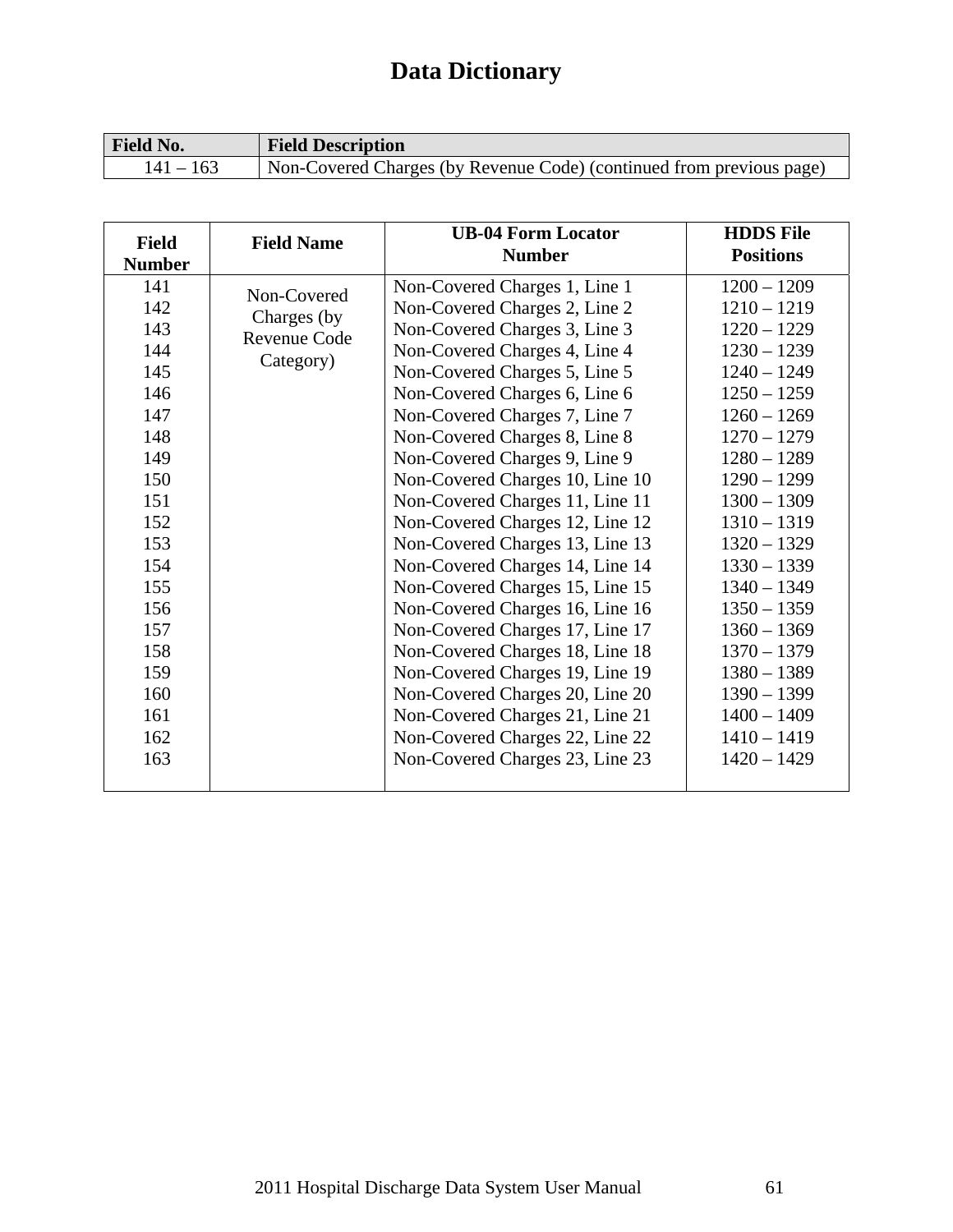| <b>Field No.</b> | <b>Field Description</b>            |
|------------------|-------------------------------------|
| .64              | <b>Total of Non-Covered Charges</b> |

#### **Field Detail:**

| <b>Field Type</b> | Width | <b>Position</b> | Format          | <b>Required</b> | <b>UB-04 Form Locator</b> |
|-------------------|-------|-----------------|-----------------|-----------------|---------------------------|
| <b>Numeric</b>    |       | 1430-1439       | Right Justified | $V_{\rm CS}$    | N/A                       |

#### **Description:**

Give the total for all the Non-Covered charges for the bill.

#### **Reporting Charge Fields:**

All charge fields should be reported as numeric fields, right justified, unpacked, and zero filled to the left with an implied two decimals. In the case of a credit, replace the leading zero with a minus (-) sign. *For example*, a charge of \$1230.00 would be reported as 0000123000. Likewise, a credit of \$1230.00 would be reported as -000123000.

This same format should be used when reporting all charge type information in the following fields:

- accommodation rates reported in field numbers 47-69;
- revenue line charges reported in field numbers 117-139;
- total of revenue line charges reported in field number 140;
- revenue line non-covered charges reported in field numbers 141-163; and
- total of revenue line non-covered charges in field number 164.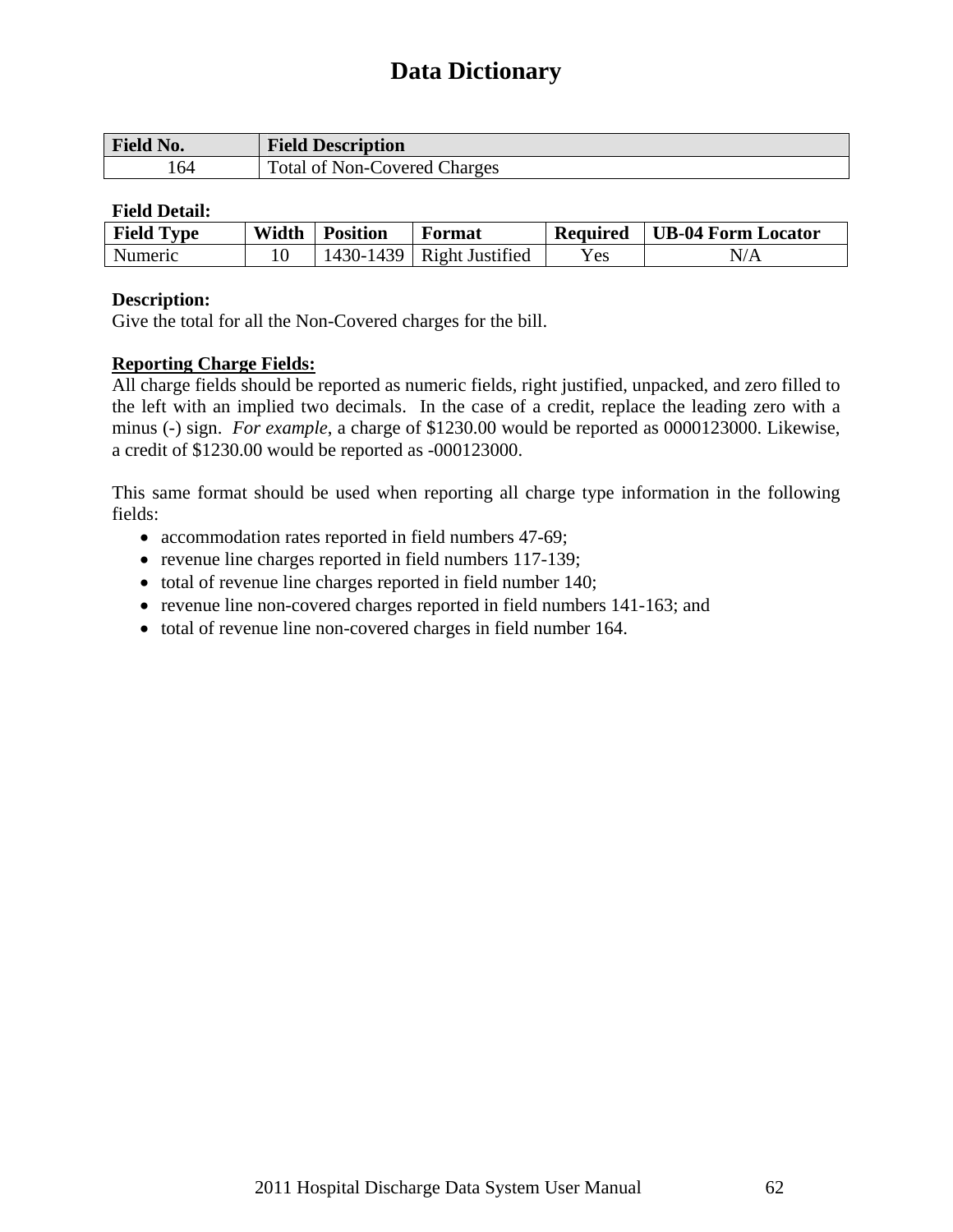| Field No. | <b>Field Description</b>            |
|-----------|-------------------------------------|
| 165       | Payer Classification Code – Primary |

#### **Field Detail:**

| <b>Field Type</b> | Width | <b>Position</b> | Format                     | <b>Required</b> | <b>UB-04 Form Locator</b> |
|-------------------|-------|-----------------|----------------------------|-----------------|---------------------------|
| Alpha-Numeric     |       |                 | 1440-1443   Left Justified | Yes.            | 50A                       |

#### **Description:**

The name or type of payer organization from which the hospital first expects some payment for the bill.

The UB-04 form has three **lines for Form Locator 50**. The appropriate source may be entered in one or more of the three lines. Each line represents whether the payer is primary, secondary, or tertiary; line one indicating primary, line two indicating secondary, and line three indicating tertiary. This data is used to identify and analyze data for a particular payer organization and to analyze hospital case mix data.

In 2009, limits were put on the use of vague payer codes "T" and "O". Payer code "T" indicates the patient is on 'TennCare but the MCO is not specified'. Payer code "O" indicates that the payer is 'Other than one of the payer codes below or Unknown'. No more than 10% of the TennCare discharges can indicate payer code "T" and no more than 10% of all discharges can indicate payer code "O". These limits apply separately to the inpatient and the outpatient discharges each quarter.

#### **Valid Values: Code Payer Classification**  B  $\overline{C}$ D I M N O P S W Z 11 12 13 Blue Cross/Blue Shield-not managed care Federal, Champus (Military) Medicaid-(not TennCare) Do NOT use this code for TennCare. See TennCare MCO payer codes below. Commercial Insurance-(not managed care) Also use this code for liability cases where nonhealth insurance may be payer. Medicare-(not managed care) Division of Health Services (Voc. Rehab.) and government payers not otherwise coded. (Use this code also if the payer is a government agency and the payment is not covered by a specific payer code, e.g. if services are provided to prisoners that are paid for by the state or if care is provided to mental health patients that is covered by the Department of Mental Health.) Other, Unknown (in 2009 no more than 10% IP records and no more than 10% OP records can be reported with this code) Self Pay Self Insured, Self Administered Workers/State Compensation Medically Indigent/Free Cover TN (also known as Blue Cross InReach plan – new in 2007) Cover Kids (new in 2007) Access TN (new in 2007)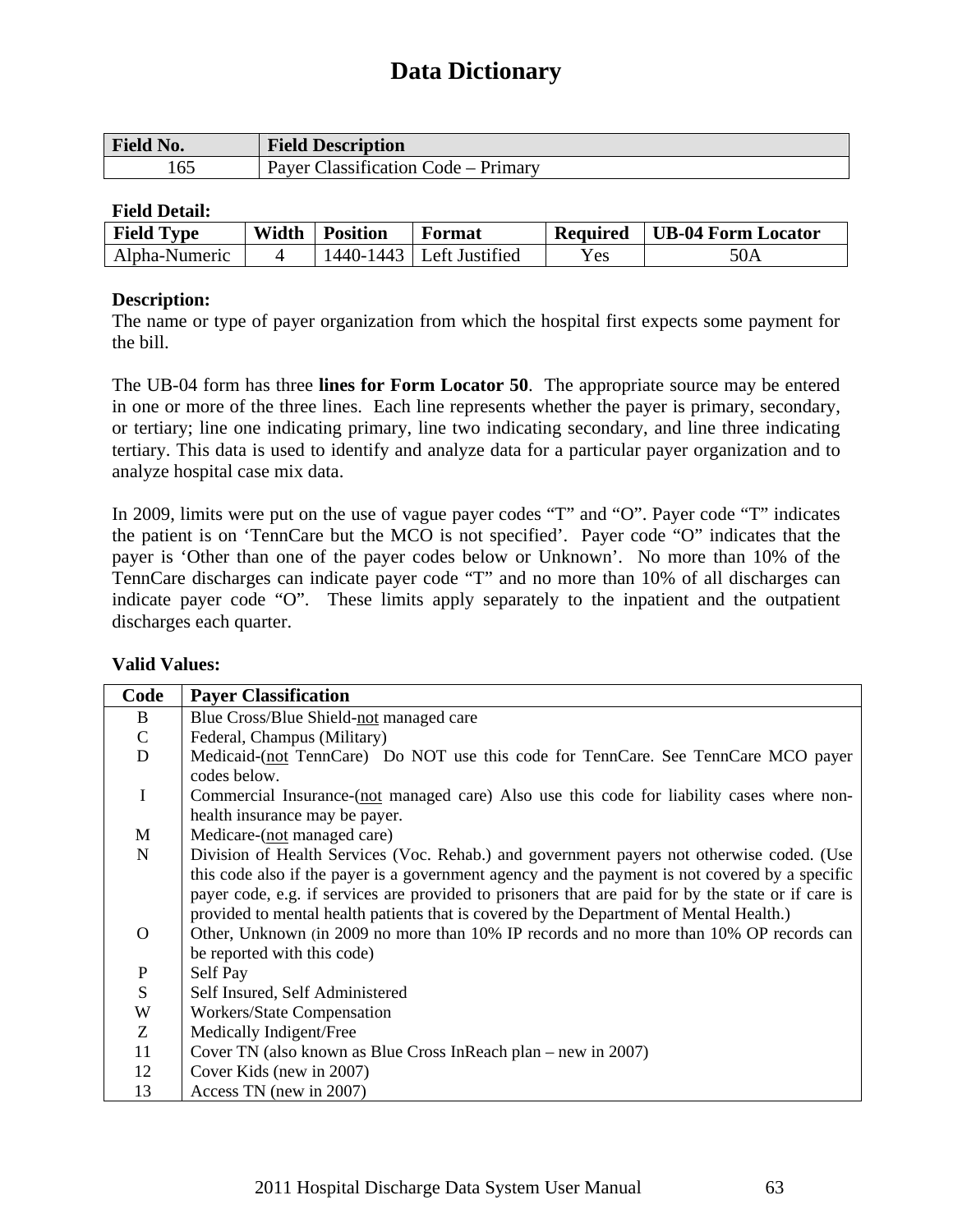| <b>Field No.</b> | <b>Field Description</b>                              |
|------------------|-------------------------------------------------------|
|                  | $\mu$ Payer Classification Code – Primary (continued) |

| Code    | <b>Payer Classification</b>                                                                  |
|---------|----------------------------------------------------------------------------------------------|
|         | <b>TennCare Managed Care Organization MCO Codes</b>                                          |
| $8\,$   | AmeriChoice (previously John Deere/Heritage)                                                 |
| 10      | AmeriGroup community Care (new MCO effective April 1, 2007)                                  |
| $\bf J$ | Blue Care (TennCare plan offered by Blue Cross/Blue Shield)                                  |
| Q       | TennCare Select (State's TennCare product administered by Blue Cross)                        |
| T       | TennCare-Plan Unspecified. In 2009 no more than 10% IP and no more than 10% OP records       |
|         | can be reported with this vague TennCare code in the primary payer field. However, this code |
|         | may be used in the secondary or tertiary payer fields if patients have TennCare_Medicare     |
|         | supplement as secondary or tertiary payer (i.e., QMB patients).                              |
|         |                                                                                              |
| H       | <b>Blue Cross Managed Care - HMO/PPO/Other Managed Care</b>                                  |
|         | Payer designated may be listed as, but is not limited to, names such as:                     |
|         | • HMO Blue                                                                                   |
|         | <b>Blue Preferred</b>                                                                        |
|         | $\bullet$ TPN                                                                                |
|         | • BC Memphis/Apple                                                                           |
|         | • Blue Classic                                                                               |
|         | • Blue Select                                                                                |
|         |                                                                                              |
|         | <u> Commercial (Managed Care – HMO/PPO/Other Managed Care)</u>                               |
| L       | Payer may be listed as, but is not limited to, names such as:                                |
|         | • United Healthcare                                                                          |
|         | Aetna/US Healthcare                                                                          |
|         | Cigna and/or Healthsource                                                                    |
|         | • Cariten                                                                                    |
|         | • Health Net                                                                                 |
|         | Prudential                                                                                   |
|         | John Deere/Heritage                                                                          |
|         | • Tripoint                                                                                   |
|         | • Private HealthCare Systems                                                                 |
|         | <b>Affordable/First Health</b>                                                               |
|         |                                                                                              |
| K       | <b>Medicare (HMO/PSO)</b>                                                                    |
|         | Payer may be listed as, but is not limited to, names such as:                                |
|         | Health 123<br>$\bullet$                                                                      |
|         | <b>Health Net</b><br>٠                                                                       |
|         | Cariten                                                                                      |
|         | <b>United Healthcare</b>                                                                     |
|         | Blue Cross (Blue Cross managed Medicare)                                                     |
|         | Heritage/John Deere                                                                          |
|         | Cigna                                                                                        |
|         | Medicare Advantage                                                                           |
|         |                                                                                              |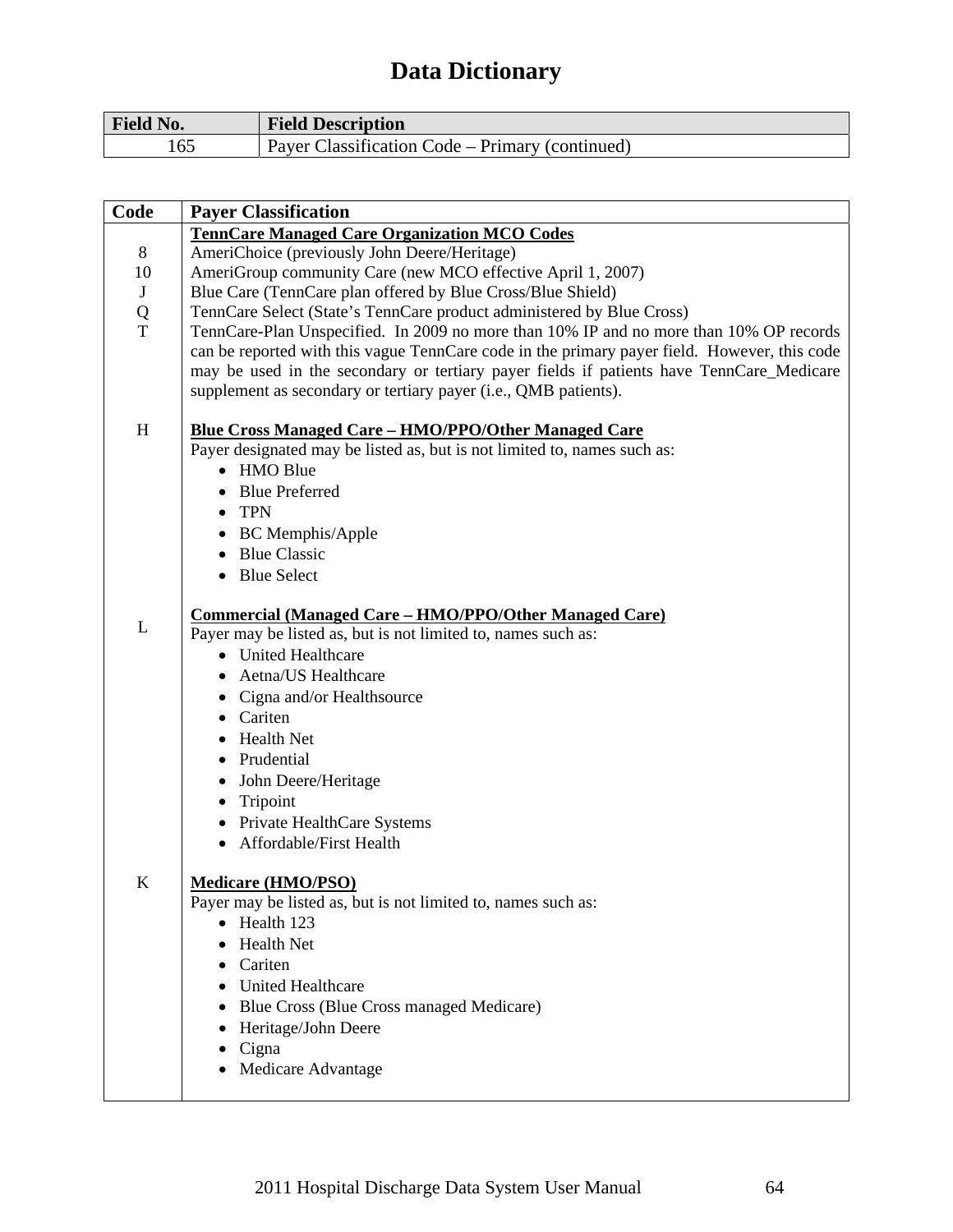| <b>Field No.</b> | <b>Field Description</b>                    |
|------------------|---------------------------------------------|
| 166              | $\mu$ Payer Classification Code – Secondary |

#### **Field Detail:**

| <b>Field Type</b> | Width | <b>Position</b> | Format             | <b>Required</b> | <b>UB-04 Form Locator</b> |
|-------------------|-------|-----------------|--------------------|-----------------|---------------------------|
| Alpha-Numeric     |       | 1447<br>1444-   | `   Left Justified | Yes             | 50B                       |

#### **Description:**

The name or type of payer organization from which the hospital might second expect some payment for the bill. **Many bills will lack a secondary payer; this field will then be blank.** 

The UB-04 form has three **lines for Form Locator 50**. The appropriate source may be entered in one or more of the three lines. Each line represents whether the payer is primary, secondary, or tertiary; line one indicating primary, line two indicating secondary, and line three indicating tertiary.

This data is used to identify and analyze data for a particular payer and to analyze hospital case mix data.

#### **Valid Values:**

| Code        | <b>Payer Classification</b>                                                                          |
|-------------|------------------------------------------------------------------------------------------------------|
| B           | Blue Cross/Blue Shield-not managed care                                                              |
| $\mathbf C$ | Federal, Champus (Military)                                                                          |
| $\mathbf D$ | Medicaid-(not TennCare) Do NOT use this code for TennCare. See TennCare MCO payer                    |
|             | codes below.                                                                                         |
| $\mathbf I$ | Commercial Insurance-(not managed care) Also use this code for liability cases where non-            |
|             | health insurance may be payer.                                                                       |
| M           | Medicare-(not managed care)                                                                          |
| $\mathbf N$ | Division of Health Services (Voc. Rehab.) and government payers not otherwise coded. (Use            |
|             | this code also if the payer is a government agency and the payment is not covered by a               |
|             | specific payer code, e.g. if services are provided to prisoners that are paid for by the state or if |
|             | care is provided to mental health patients that is covered by the Department of Mental Health.)      |
| $\Omega$    | Other, Unknown (in 2009 no more than 10% IP records and no more than 10% OP records can              |
|             | be reported with this code)                                                                          |
| ${\bf P}$   | Self Pay                                                                                             |
| S           | Self Insured, Self Administered                                                                      |
| W           | Workers/State Compensation                                                                           |
| Z           | Medically Indigent/Free                                                                              |
| 11          | Cover TN (also known as Blue Cross InReach plan – new in 2007)                                       |
| 12          | Cover Kids (new in 2007)                                                                             |
| 13          | Access TN (new in 2007)                                                                              |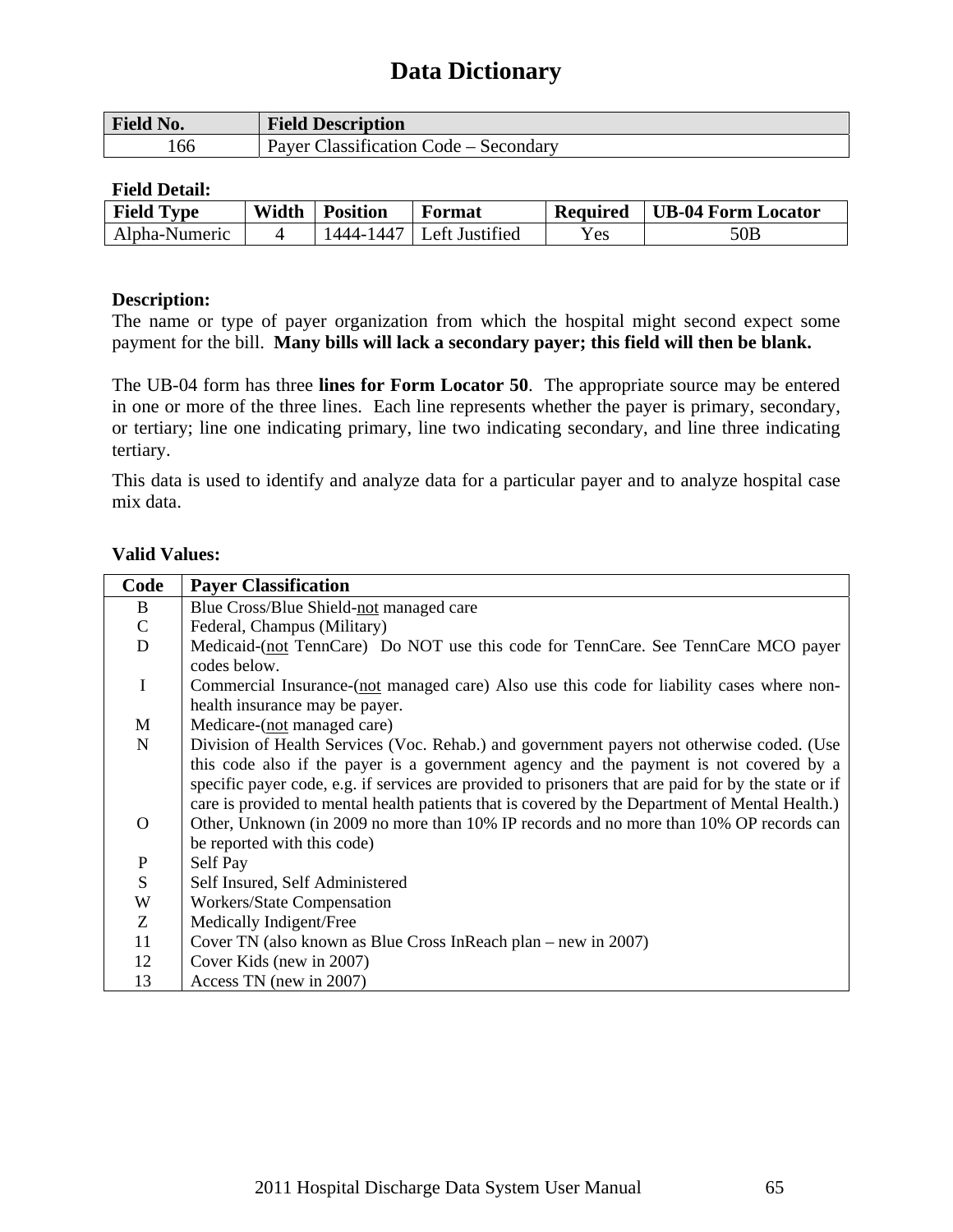| <b>Field No.</b> | <b>Field Description</b>                          |
|------------------|---------------------------------------------------|
| '66              | Payer Classification Code – Secondary (continued) |
|                  |                                                   |

| Code    | <b>Payer Classification</b>                                                                                                                                                                                                                                                                                                                           |
|---------|-------------------------------------------------------------------------------------------------------------------------------------------------------------------------------------------------------------------------------------------------------------------------------------------------------------------------------------------------------|
|         | <b>TennCare Managed Care Organization MCO Codes</b>                                                                                                                                                                                                                                                                                                   |
| 8       | AmeriChoice (previously John Deere/Heritage)                                                                                                                                                                                                                                                                                                          |
| 10      | AmeriGroup community Care (new MCO effective April 1, 2007)                                                                                                                                                                                                                                                                                           |
| $\bf J$ | Blue Care (TennCare plan offered by Blue Cross/Blue Shield)                                                                                                                                                                                                                                                                                           |
| Q       | TennCare Select (State's TennCare product administered by Blue Cross)                                                                                                                                                                                                                                                                                 |
| T       | TennCare-Plan Unspecified. In 2009 no more than 10% IP and no more than 10% OP records<br>can be reported with this vague TennCare code in the primary payer field. However, this code<br>may be used in the secondary or tertiary payer fields if patients have TennCare_Medicare<br>supplement as secondary or tertiary payer (i.e., QMB patients). |
| H       | <b>Blue Cross Managed Care - HMO/PPO/Other Managed Care</b>                                                                                                                                                                                                                                                                                           |
|         | Payer designated may be listed as, but is not limited to, names such as:                                                                                                                                                                                                                                                                              |
|         | • HMO Blue                                                                                                                                                                                                                                                                                                                                            |
|         | • Blue Preferred                                                                                                                                                                                                                                                                                                                                      |
|         | $\bullet$ TPN                                                                                                                                                                                                                                                                                                                                         |
|         | • BC Memphis/Apple                                                                                                                                                                                                                                                                                                                                    |
|         | • Blue Classic                                                                                                                                                                                                                                                                                                                                        |
|         | • Blue Select                                                                                                                                                                                                                                                                                                                                         |
|         |                                                                                                                                                                                                                                                                                                                                                       |
|         | <u><b>Commercial (Managed Care – HMO/PPO/Other Managed Care)</b></u>                                                                                                                                                                                                                                                                                  |
| L       | Payer may be listed as, but is not limited to, names such as:                                                                                                                                                                                                                                                                                         |
|         | • United Healthcare                                                                                                                                                                                                                                                                                                                                   |
|         | • Aetna/US Healthcare                                                                                                                                                                                                                                                                                                                                 |
|         | • Cigna and/or Healthsource                                                                                                                                                                                                                                                                                                                           |
|         | • Cariten                                                                                                                                                                                                                                                                                                                                             |
|         | <b>Health Net</b>                                                                                                                                                                                                                                                                                                                                     |
|         | Prudential<br>٠                                                                                                                                                                                                                                                                                                                                       |
|         | • John Deere/Heritage                                                                                                                                                                                                                                                                                                                                 |
|         | • Tripoint                                                                                                                                                                                                                                                                                                                                            |
|         | • Private HealthCare Systems                                                                                                                                                                                                                                                                                                                          |
|         | • Affordable/First Health                                                                                                                                                                                                                                                                                                                             |
|         |                                                                                                                                                                                                                                                                                                                                                       |
| K       | <b>Medicare (HMO/PSO)</b><br>Payer may be listed as, but is not limited to, names such as:                                                                                                                                                                                                                                                            |
|         | • Health 123                                                                                                                                                                                                                                                                                                                                          |
|         | Health Net                                                                                                                                                                                                                                                                                                                                            |
|         | Cariten                                                                                                                                                                                                                                                                                                                                               |
|         | ٠<br><b>United Healthcare</b>                                                                                                                                                                                                                                                                                                                         |
|         | $\bullet$                                                                                                                                                                                                                                                                                                                                             |
|         | Blue Cross (Blue Cross managed Medicare)<br>$\bullet$                                                                                                                                                                                                                                                                                                 |
|         | Heritage/John Deere                                                                                                                                                                                                                                                                                                                                   |
|         | Cigna                                                                                                                                                                                                                                                                                                                                                 |
|         | Medicare Advantage<br>٠                                                                                                                                                                                                                                                                                                                               |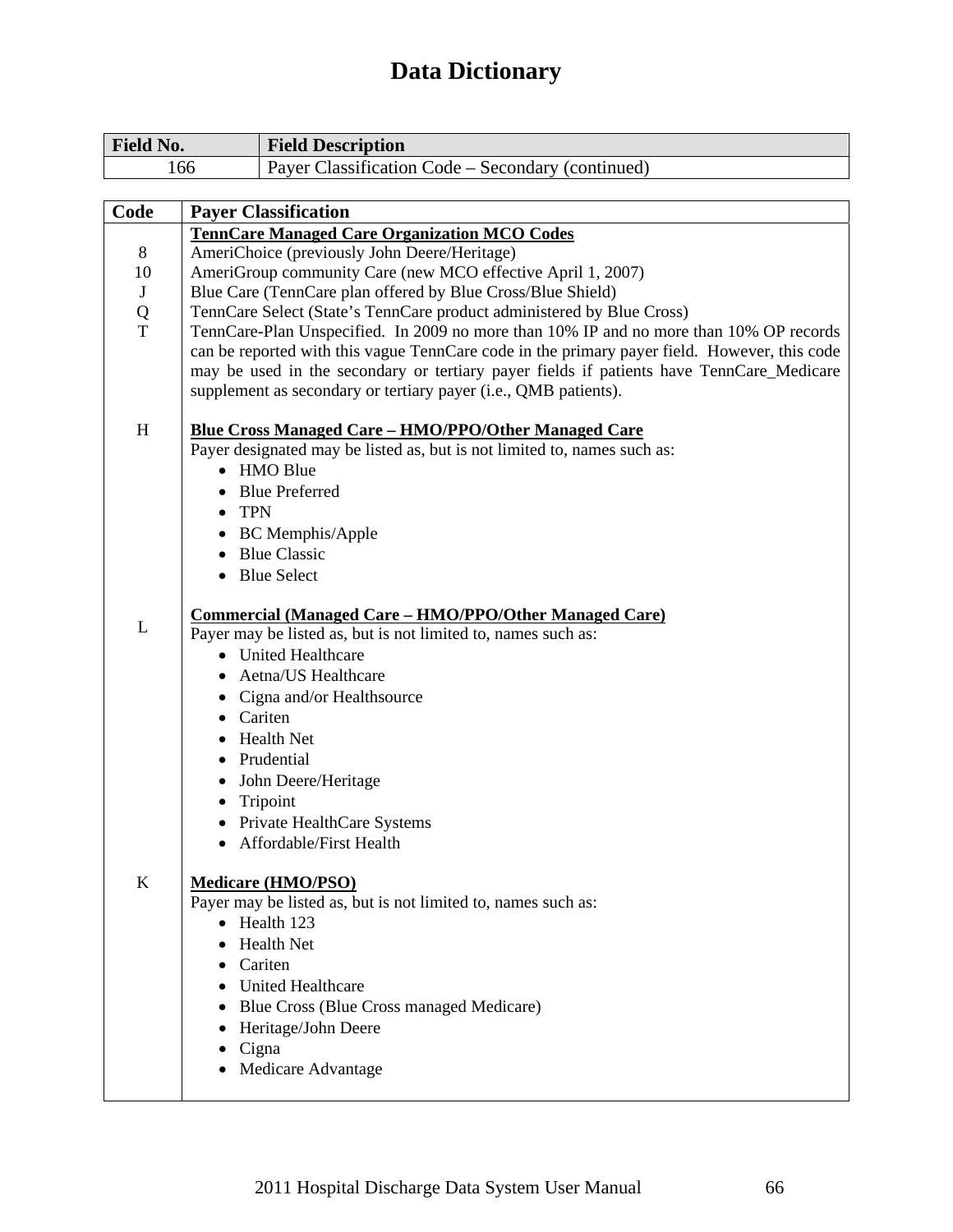**Comments:** Many bills will not have a Secondary Payer.

| <b>Field No.</b> | <b>Field Description</b>             |
|------------------|--------------------------------------|
|                  | Payer Classification Code – Tertiary |

#### **Field Detail:**

| <b>Field Type</b> | Width | <b>Position</b> | Format         | <b>Required</b> | <b>UB-04 Form Locator</b> |
|-------------------|-------|-----------------|----------------|-----------------|---------------------------|
| Alpha-Numeric     |       | 1448-1451       | Left Justified | Yes             | 50C                       |

#### **Description:**

The name or type of payer organization from which the hospital might third expect some payment for the bill. **Many bills will lack a third payer; this field will then be blank.** 

The UB-04 form has three lines **for Form Locator 50**. The appropriate source may be entered in one or more of the three lines. Each line represents whether the payer is primary, secondary, or tertiary; line one indicating primary, line two indicating secondary, and line three indicating tertiary.

This data is used to identify and analyze data for a particular payer organization at the request of the payer organization and to analyze hospital case mix data.

#### **Valid Values:**

| Code        | <b>Payer Classification</b>                                                                          |
|-------------|------------------------------------------------------------------------------------------------------|
| B           | Blue Cross/Blue Shield-not managed care                                                              |
| $\mathbf C$ | Federal, Champus (Military)                                                                          |
| D           | Medicaid-(not TennCare) Do NOT use this code for TennCare. See TennCare MCO payer                    |
|             | codes below.                                                                                         |
| I           | Commercial Insurance-(not managed care) Also use this code for liability cases where non-            |
|             | health insurance may be payer.                                                                       |
| M           | Medicare-(not managed care)                                                                          |
| $\mathbf N$ | Division of Health Services (Voc. Rehab.) and government payers not otherwise coded. (Use            |
|             | this code also if the payer is a government agency and the payment is not covered by a               |
|             | specific payer code, e.g. if services are provided to prisoners that are paid for by the state or if |
|             | care is provided to mental health patients that is covered by the Department of Mental Health.)      |
| $\Omega$    | Other, Unknown (in 2009 no more than 10% IP records and no more than 10% OP records can              |
|             | be reported with this code)                                                                          |
| ${\bf P}$   | Self Pay                                                                                             |
| S           | Self Insured, Self Administered                                                                      |
| W           | <b>Workers/State Compensation</b>                                                                    |
| Z           | Medically Indigent/Free                                                                              |
| 11          | Cover TN (also known as Blue Cross InReach plan – new in 2007)                                       |
| 12          | Cover Kids (new in 2007)                                                                             |
| 13          | Access TN (new in 2007)                                                                              |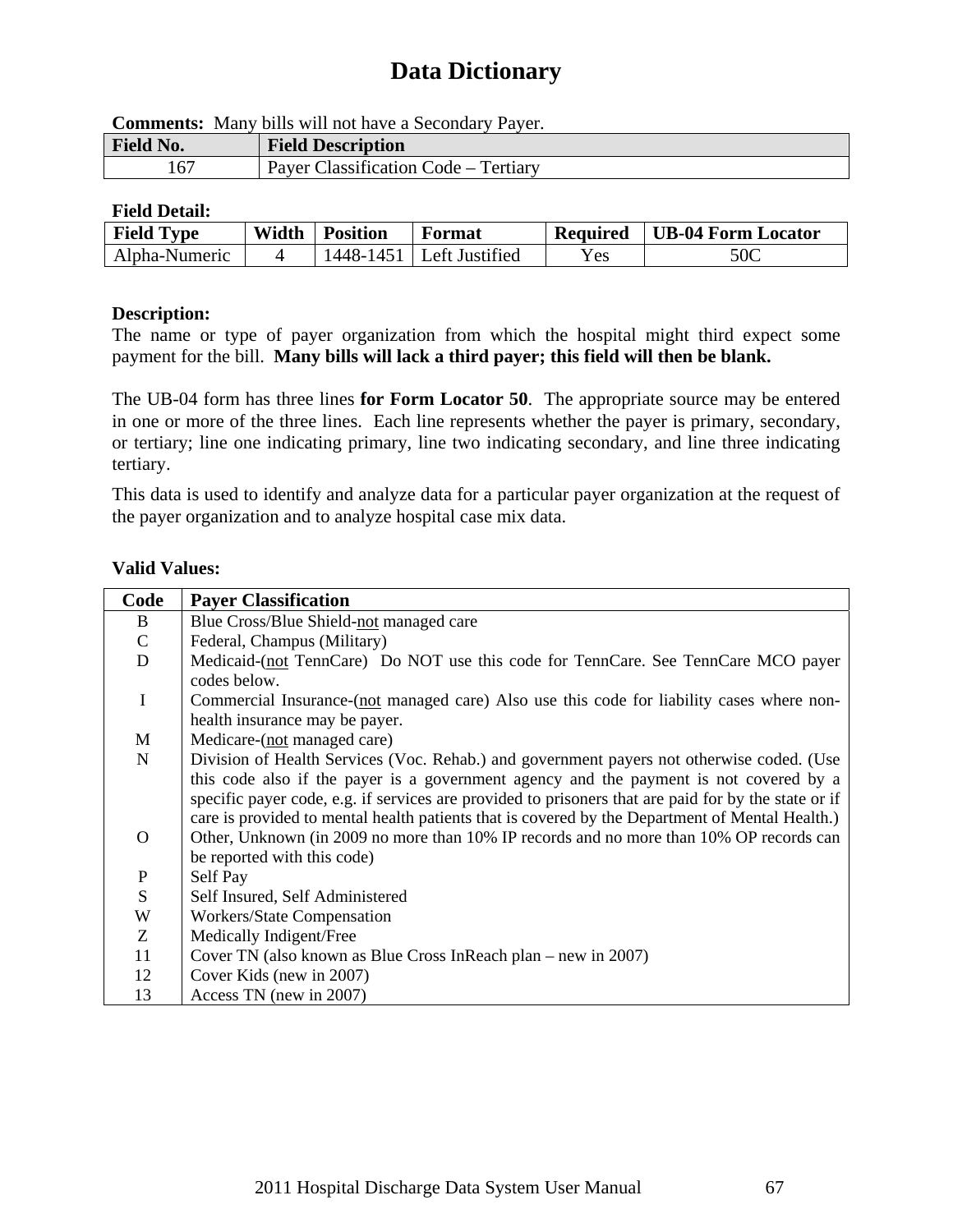| <b>Field No.</b> | <b>Field Description</b>                         |
|------------------|--------------------------------------------------|
|                  | Payer Classification Code – Tertiary (continued) |

| Code        | <b>Payer Classification</b>                                                                                                                                                            |
|-------------|----------------------------------------------------------------------------------------------------------------------------------------------------------------------------------------|
|             | <b>TennCare Managed Care Organization MCO Codes</b>                                                                                                                                    |
| 8           | AmeriChoice (previously John Deere/Heritage)                                                                                                                                           |
| 10          | AmeriGroup community Care (new MCO effective April 1, 2007)                                                                                                                            |
| $\bf J$     | Blue Care (TennCare plan offered by Blue Cross/Blue Shield)                                                                                                                            |
| Q           | TennCare Select (State's TennCare product administered by Blue Cross)                                                                                                                  |
| T           | TennCare-Plan Unspecified. In 2009 no more than 10% IP and no more than 10% OP records<br>can be reported with this vague TennCare code in the primary payer field. However, this code |
|             | may be used in the secondary or tertiary payer fields if patients have TennCare_Medicare<br>supplement as secondary or tertiary payer (i.e., QMB patients).                            |
| H           | <u> Blue Cross Managed Care – HMO/PPO/Other Managed Care</u>                                                                                                                           |
|             | Payer designated may be listed as, but is not limited to, names such as:                                                                                                               |
|             | • HMO Blue                                                                                                                                                                             |
|             | • Blue Preferred                                                                                                                                                                       |
|             | $\bullet$ TPN                                                                                                                                                                          |
|             | • BC Memphis/Apple                                                                                                                                                                     |
|             | • Blue Classic                                                                                                                                                                         |
|             | • Blue Select                                                                                                                                                                          |
|             | <u> Commercial (Managed Care – HMO/PPO/Other Managed Care)</u>                                                                                                                         |
| L           | Payer may be listed as, but is not limited to, names such as:                                                                                                                          |
|             | • United Healthcare                                                                                                                                                                    |
|             | • Aetna/US Healthcare                                                                                                                                                                  |
|             | • Cigna and/or Healthsource                                                                                                                                                            |
|             | Cariten                                                                                                                                                                                |
|             | <b>Health Net</b>                                                                                                                                                                      |
|             | • Prudential                                                                                                                                                                           |
|             | • John Deere/Heritage                                                                                                                                                                  |
|             | • Tripoint                                                                                                                                                                             |
|             | • Private HealthCare Systems                                                                                                                                                           |
|             | • Affordable/First Health                                                                                                                                                              |
| $\mathbf K$ | <b>Medicare (HMO/PSO)</b>                                                                                                                                                              |
|             | Payer may be listed as, but is not limited to, names such as:                                                                                                                          |
|             | Health 123                                                                                                                                                                             |
|             | <b>Health Net</b>                                                                                                                                                                      |
|             | • Cariten                                                                                                                                                                              |
|             | • United Healthcare                                                                                                                                                                    |
|             | Blue Cross (Blue Cross managed Medicare)                                                                                                                                               |
|             | Heritage/John Deere                                                                                                                                                                    |
|             | Cigna                                                                                                                                                                                  |
|             | Medicare Advantage                                                                                                                                                                     |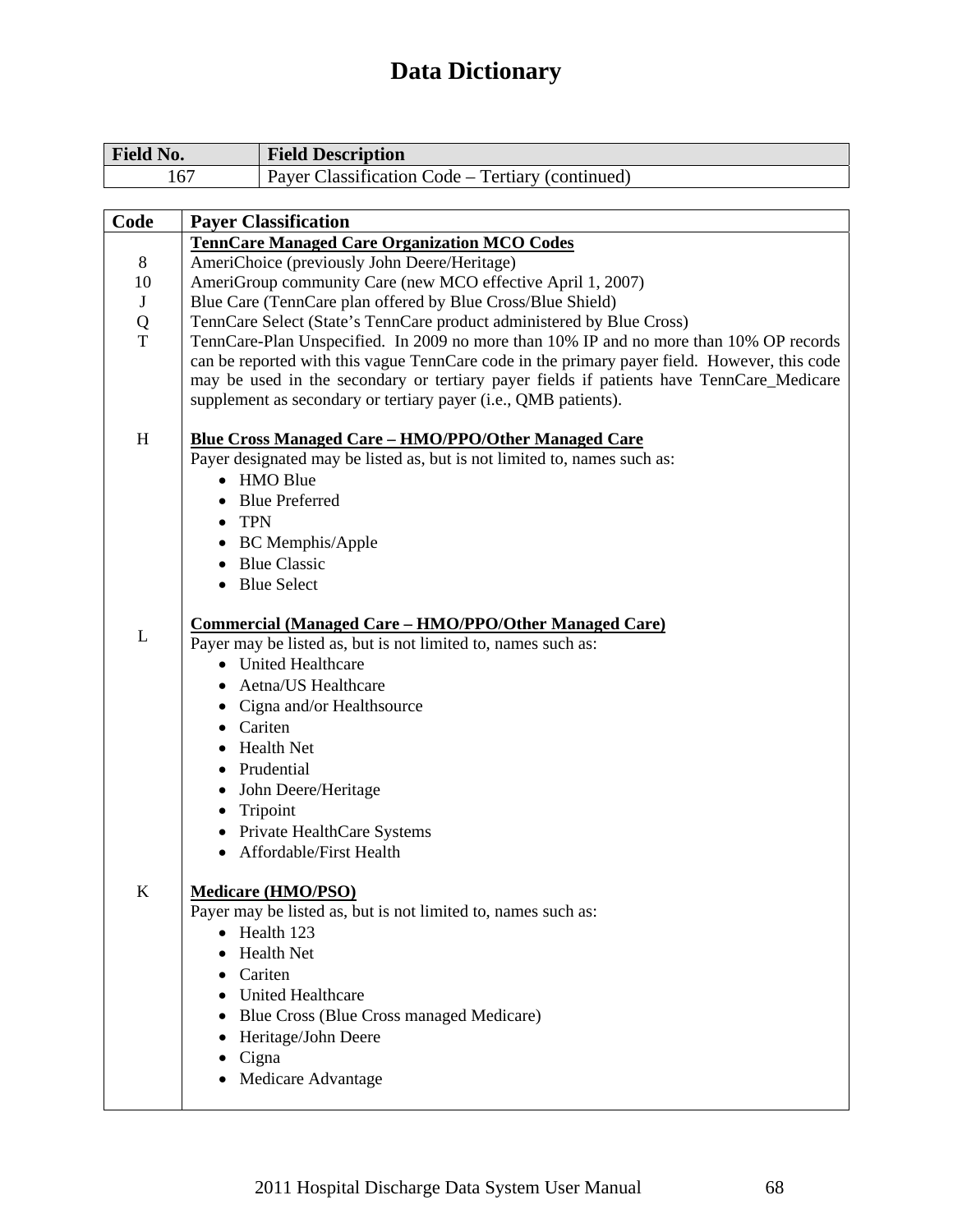**Comments:** Many bills will not have a Tertiary Payer.

| <b>Field No.</b> | <b>Field Description</b>                    |
|------------------|---------------------------------------------|
| .68              | Health Plan Identification Number – Primary |

#### **Field Detail:**

| <b>Field Type</b> | Width | <b>Position</b> | Format                     | <b>Required</b> | <b>UB-04 Form Locator</b> |
|-------------------|-------|-----------------|----------------------------|-----------------|---------------------------|
| Alpha-Numeric     |       |                 | 1452-1466   Left Justified | $\rm\,Yes$      |                           |

#### **Description:**

This field contains the number used by the primary health plan to identify itself. Report the HIPAA national plan identifier when it is mandated for use. Until that point, report the legacy or proprietary number as defined in trading partner agreements.

This data is used to properly classify the source of the primary payer indicated in Form Locator 50A.

If primary payer code is reported as 'O' (Other, Unknown), 'P' (Self-pay) or 'Z' (Indigent/Free), this field may be left blank.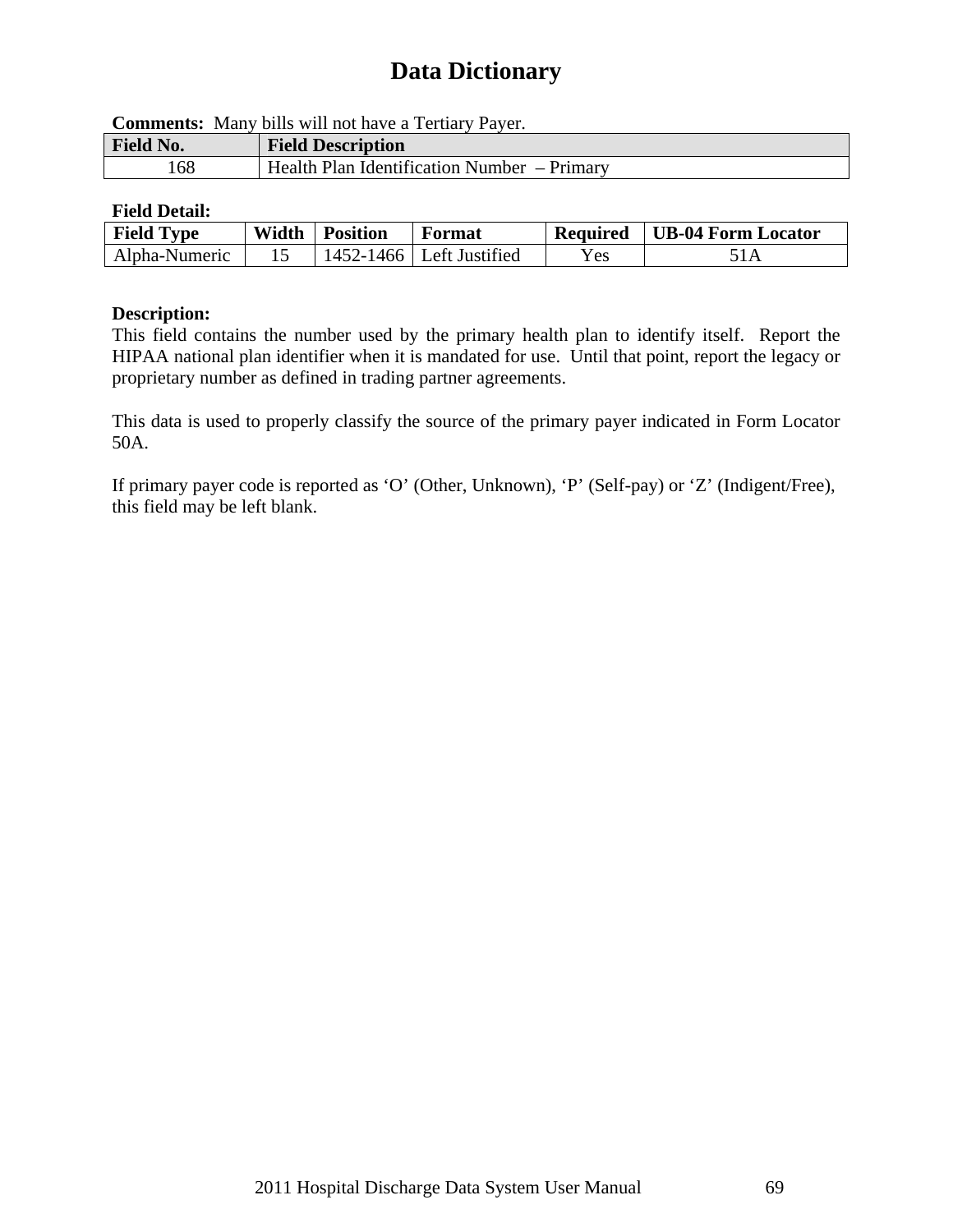| Field No. | <b>Field Description</b>                      |
|-----------|-----------------------------------------------|
| 69،       | Health Plan Identification Number – Secondary |

#### **Field Detail:**

| <b>Field Type</b> | Width | <b>Position</b> | Format                     | <b>Required</b> | <b>UB-04 Form Locator</b> |
|-------------------|-------|-----------------|----------------------------|-----------------|---------------------------|
| Alpha-Numeric     |       |                 | $1467-1481$ Left Justified | Yes.            |                           |

#### **Description:**

This field contains the number used by the secondary health plan to identify itself. Report the HIPAA national plan identifier when it is mandated for use. Until that point, report the legacy or proprietary number as defined in trading partner agreements.

This data is used to properly classify the source of the secondary payer indicated in Form Locator 50B.

#### **Comments:**

Many bills will lack a Secondary Payer Name and will have no Secondary Health Plan ID number.

If secondary payer code is reported as 'O' (Other, Unknown), 'P' (Self-pay) or 'Z' (Indigent/Free), this field may be left blank.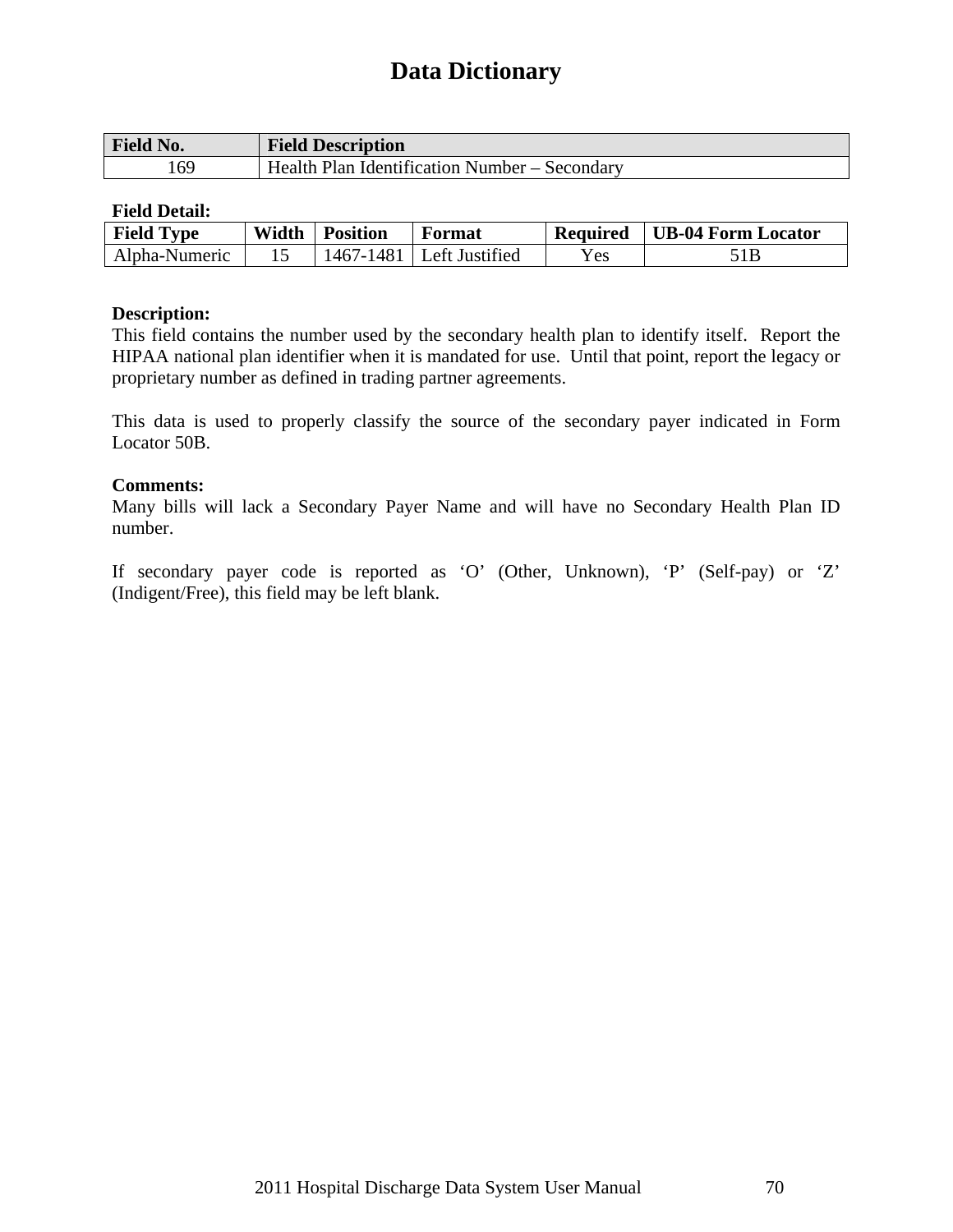| Field No. | <b>Field Description</b>                     |
|-----------|----------------------------------------------|
| 170       | Health Plan Identification Number – Tertiary |

#### **Field Detail:**

| <b>Field Type</b> | Width | Position | Format                       |      | Required   UB-04 Form Locator |
|-------------------|-------|----------|------------------------------|------|-------------------------------|
| Alpha-Numeric     |       |          | $1482 - 1496$ Left Justified | Yes. | 51C                           |

#### **Description:**

This field contains the number used by the tertiary health plan to identify itself. Report the HIPAA national plan identifier when it is mandated for use. Until that point, report the legacy or proprietary number as defined in trading partner agreements.

This data is used to properly classify the source of the tertiary payer indicated in Form Locator 50C.

#### **Comments:**

Many bills will lack a Tertiary Payer Name and will have no Tertiary Health Plan ID number.

If tertiary payer code is reported as 'O' (Other, Unknown), 'P' (Self-pay) or 'Z' (Indigent/Free), this field may be left blank.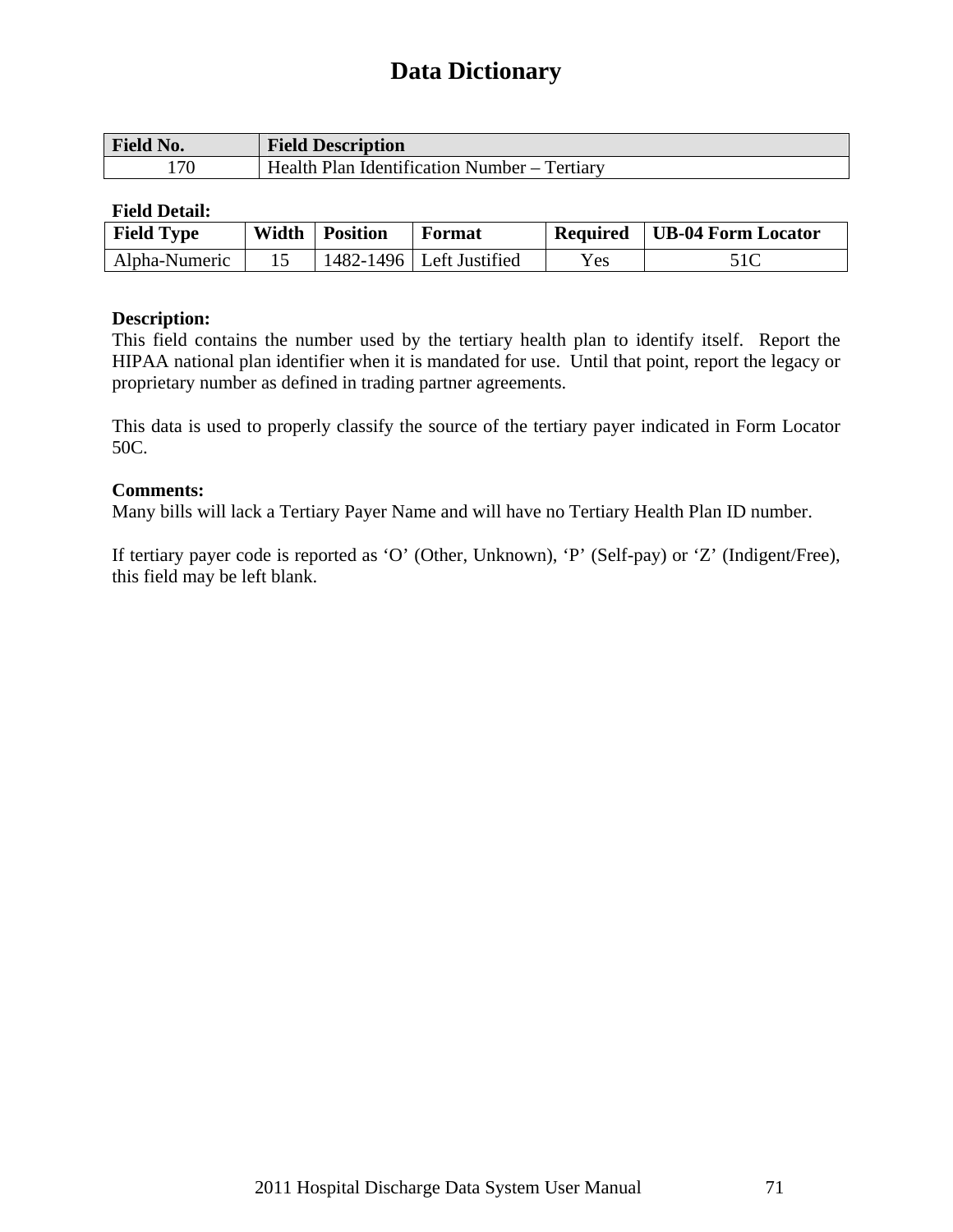| <b>Field No.</b> | <b>Field Description</b>   |
|------------------|----------------------------|
| $1 - 7$          | National Provider ID (NPI) |

#### **Field Detail:**

| <b>Field Type</b> | Width | Position | Format                     | Required | UB-04 Form Locator |
|-------------------|-------|----------|----------------------------|----------|--------------------|
| Alpha-Numeric     |       |          | $1497-1511$ Left Justified | Yes      |                    |

#### **Description:**

Provide the correct NPI number for the hospital that is associated with the type of services provided to the patient. It is extremely important that the correct NPI be reported in each record submitted by the hospital. (See further explanation below.\*)

- If the patient received acute care services, report the hospital's acute care NPI.
- If the hospital has distinct units for psychiatric and/or rehabilitation services and the patient received these types of services, report the hospitals' psychiatric NPI or the rehab NPI in this field.

\* **In late 2008, the Department of Health changed the requirement for reporting POA information. At this time, the Department decided to use the same requirements for POA reporting as used by CMS. Therefore, the Department requires that POA information be reported only on discharges from acute care hospitals. Furthermore, if an acute care hospital has a psychiatric or rehabilitation distinct part unit, discharges from these distinct part units are also excluded from the POA reporting requirement** *as long as the records from these distinct part units show the appropriate NPI associated with that distinct part unit***.** 

**This change means that critical access hospitals, cancer hospitals, long term care hospitals, pediatric hospitals, psychiatric hospitals, and rehabilitation hospitals no longer have to report POA on the diagnoses in the discharges. Also, discharges from psychiatric or rehabilitation distinct part units within acute care hospitals may also be exempt from POA reporting.**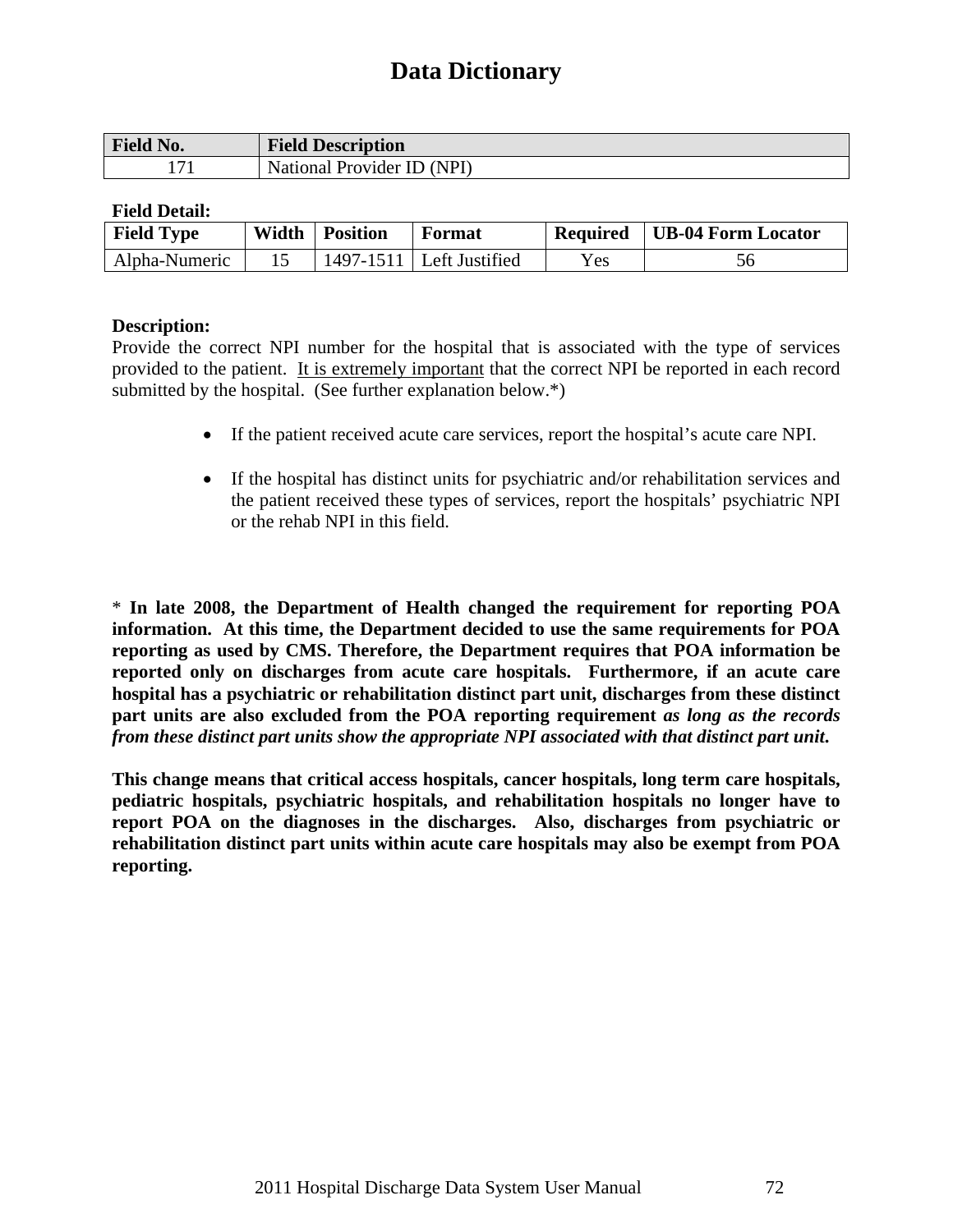| <b>Field No.</b> | <b>Field Description</b>                    |
|------------------|---------------------------------------------|
| 1.77             | Patient's Relationship to Insured – Primary |

### **Field Detail:**

| <b>Field Type</b> | Width | <b>Position</b> | Format         | <b>Required</b> | <b>UB-04 Form Locator</b> |
|-------------------|-------|-----------------|----------------|-----------------|---------------------------|
| Alpha-Numeric     |       |                 | Left Justified | $v_{es}$        | 59A                       |

### **Description:**

The code number indicates the relationship of the patient to the insured individual named in Form Locator 58A.

### **Valid Values:**

| Code | <b>Patient's Relationship to Insured</b> |
|------|------------------------------------------|
| 01   | Spouse                                   |
| 18   | Self                                     |
| 19   | Child                                    |
| 20   | Employee                                 |
| 21   | Unknown                                  |
| 39   | <b>Organ Donor</b>                       |
| 40   | Cadaver donor                            |
| 53   | Life partner                             |
| G8   | Other relationship                       |

### **Comments:**

The code "21" should be used when this relationship is not known to the hospital. Note that payer codes "O" (Other/Unknown), "P" (Self-Pay), and "Z" (Medically Indigent/Free) may use code "21" in this field, or this field may be left blank. For all other payer codes, blank in this field is considered an error.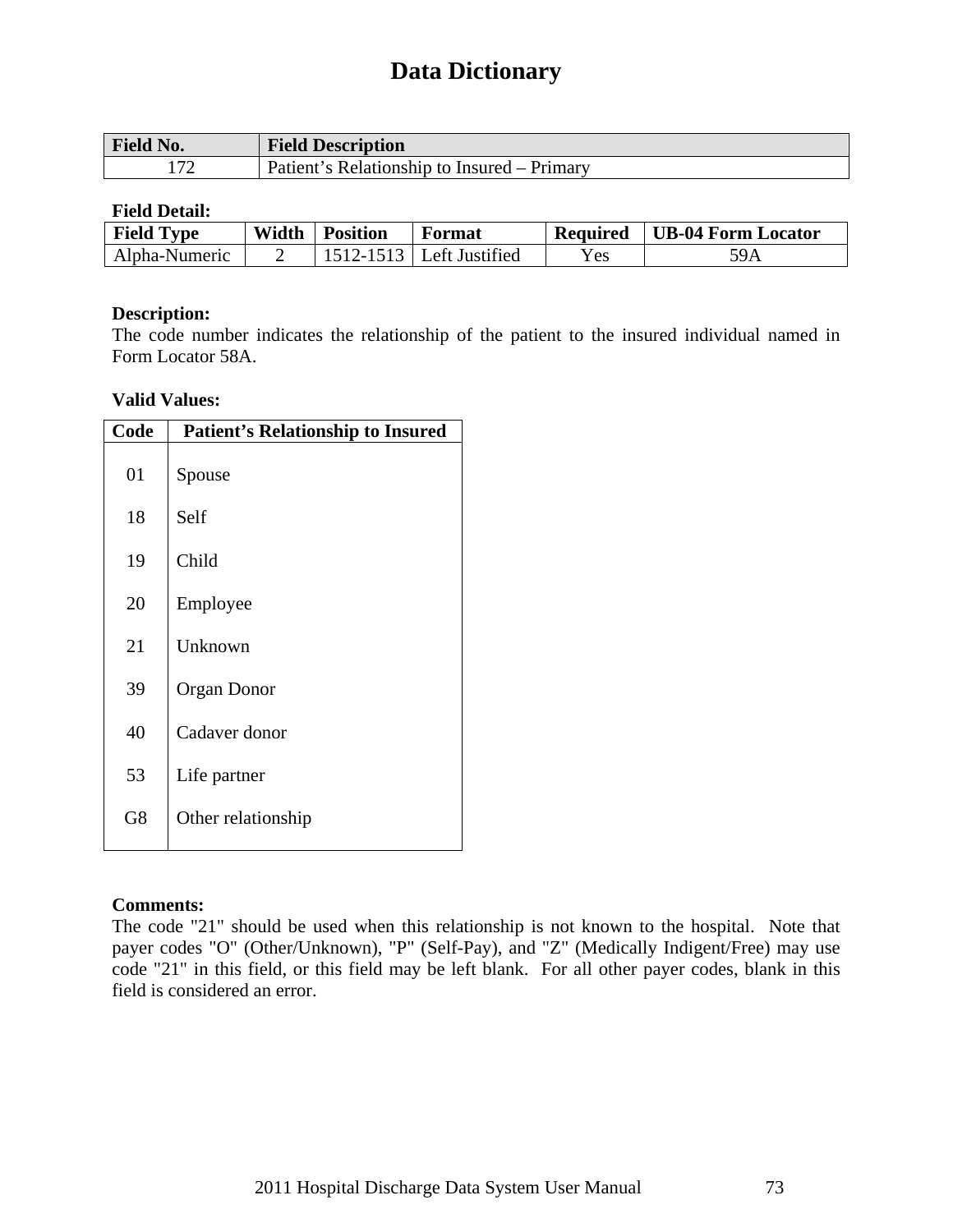| <b>Field No.</b> | <b>Field Description</b>                      |
|------------------|-----------------------------------------------|
| $1 - 7$          | Patient's Relationship to Insured – Secondary |

### **Field Detail:**

| <b>Field Type</b> | Width | <b>Position</b> | Format         | <b>Required</b>                | <b>UB-04 Form Locator</b> |
|-------------------|-------|-----------------|----------------|--------------------------------|---------------------------|
| Alpha-Numeric     |       | $14 - 1515$     | Left Justified | $\mathbf{v}_{\rm \mathbf{es}}$ | 59B                       |

### **Description:**

The code number indicates the relationship of the patient to the insured individual named in Form Locator 58B. **If there is no second payer, this field should be left blank.**

#### **Valid Values:**

| Code | <b>Patient's Relationship to Insured</b> |
|------|------------------------------------------|
| 01   | Spouse                                   |
| 18   | Self                                     |
| 19   | Child                                    |
| 20   | Employee                                 |
| 21   | Unknown                                  |
| 39   | <b>Organ Donor</b>                       |
| 40   | Cadaver donor                            |
| 53   | Life partner                             |
| G8   | Other relationship                       |

### **Comments:**

The code "21" should be used when this relationship is not known to the hospital. Note that payer codes "O" (Other/Unknown), "P" (Self-Pay), and "Z" (Medically Indigent/Free) may use code "21" in this field, or this field may be left blank. For all other payer codes, blank in this field is considered an error.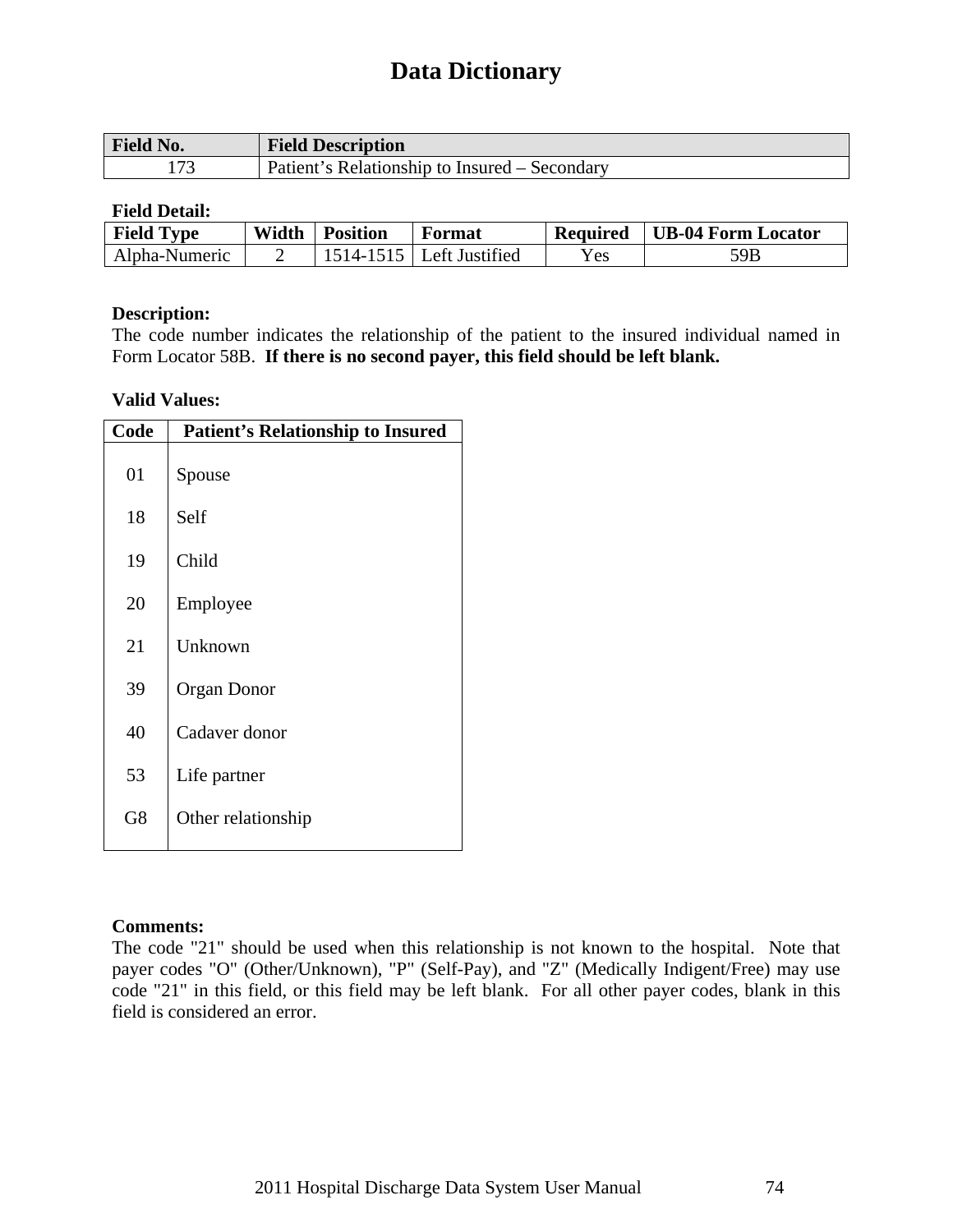| <b>Field No.</b> | <b>Field Description</b>                     |
|------------------|----------------------------------------------|
| 174              | Patient's Relationship to Insured – Tertiary |

### **Field Detail:**

| <b>Field Type</b> | Width | <b>Position</b> | Format         | <b>Required</b>                | <b>UB-04 Form Locator</b> |
|-------------------|-------|-----------------|----------------|--------------------------------|---------------------------|
| Alpha-Numeric     |       | 1516-1517       | Left Justified | $\mathbf{v}_{\rm \mathbf{es}}$ | 59C                       |

### **Description:**

The code number indicates the relationship of the patient to the insured individual named in Form Locator 58C. **If there is no third payer this field should be left blank.** 

#### **Valid Values:**

| Code | <b>Patient's Relationship to Insured</b> |
|------|------------------------------------------|
| 01   | Spouse                                   |
| 18   | Self                                     |
| 19   | Child                                    |
| 20   | Employee                                 |
| 21   | Unknown                                  |
| 39   | <b>Organ Donor</b>                       |
| 40   | Cadaver donor                            |
| 53   | Life partner                             |
| G8   | Other relationship                       |

### **Comments:**

The code "21" should be used when this relationship is not known to the hospital. Note that payer codes "O" (Other/Unknown), "P" (Self-Pay), and "Z" (Medically Indigent/Free) may use code "21" in this field, or this field may be left blank. For all other payer codes, blank in this field is considered an error.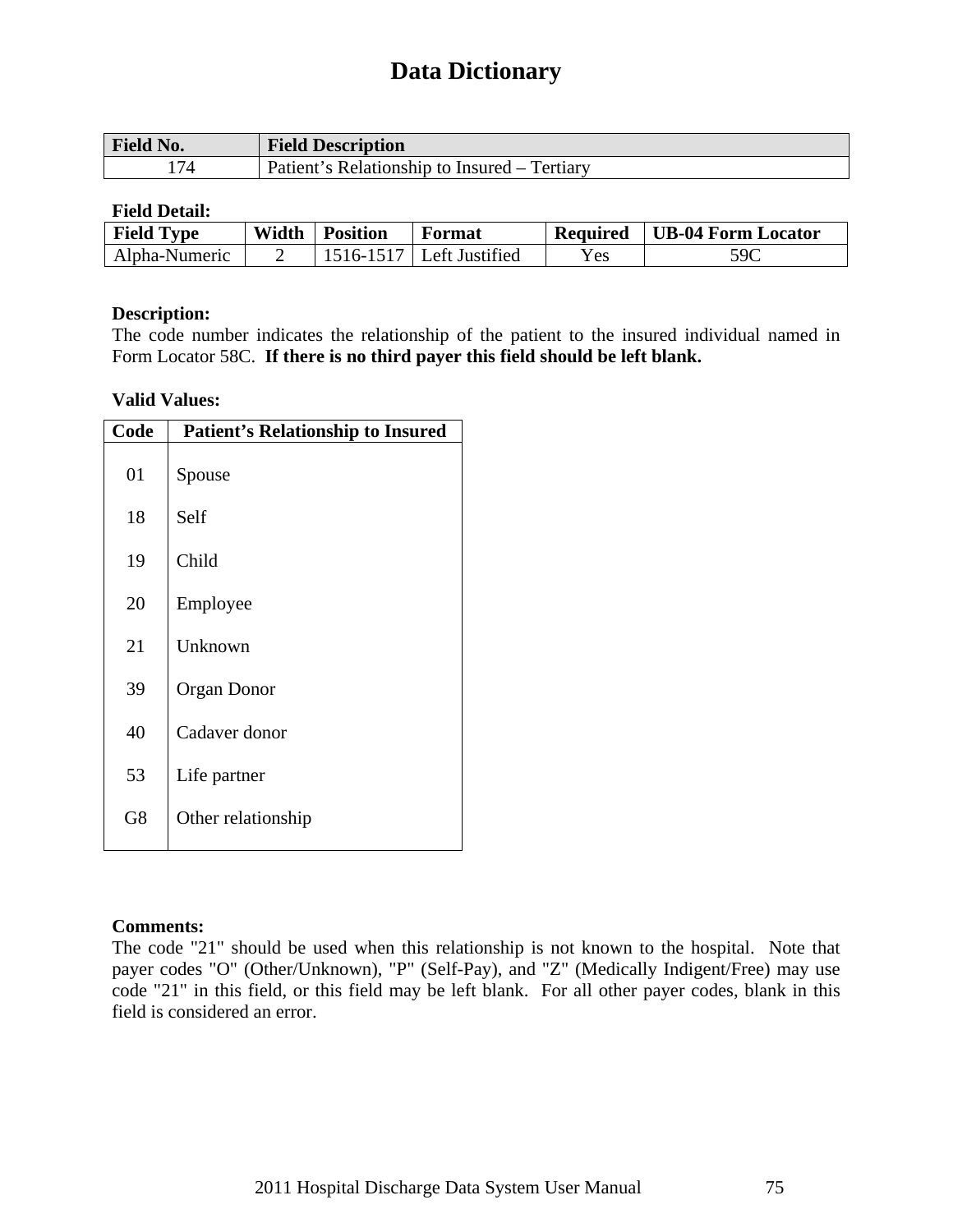| <b>Field No.</b> | <b>Field Description</b>             |
|------------------|--------------------------------------|
| $1 \pi F$        | Insured's Unique ID Number – Primary |

### **Field Detail:**

| <b>Field Type</b> | Width | <b>Position</b> | Format                     | <b>Required</b> | UB-04 Form Locator |
|-------------------|-------|-----------------|----------------------------|-----------------|--------------------|
| Alpha-Numeric     | 20    |                 | $1518-1537$ Left Justified | Yes             | 60A                |

### **Description:**

A unique identification number assigned to the insured by the payer organization indicated in Form Locators 58A (Insured's Name Primary).

### **Comments:**

This field should be filled with 9 if unknown. Note: Payer codes "O" (Other/Unknown), "P" (Self-Pay), and "Z" (Medically Indigent/Free) may use all 9s in this field or this field may be left blank. For all other payer codes, blank in this field is considered an error.

### **Note:**

This number may be that of a person other than the patient if the patient's insurance coverage is through another person's individual or group insurance.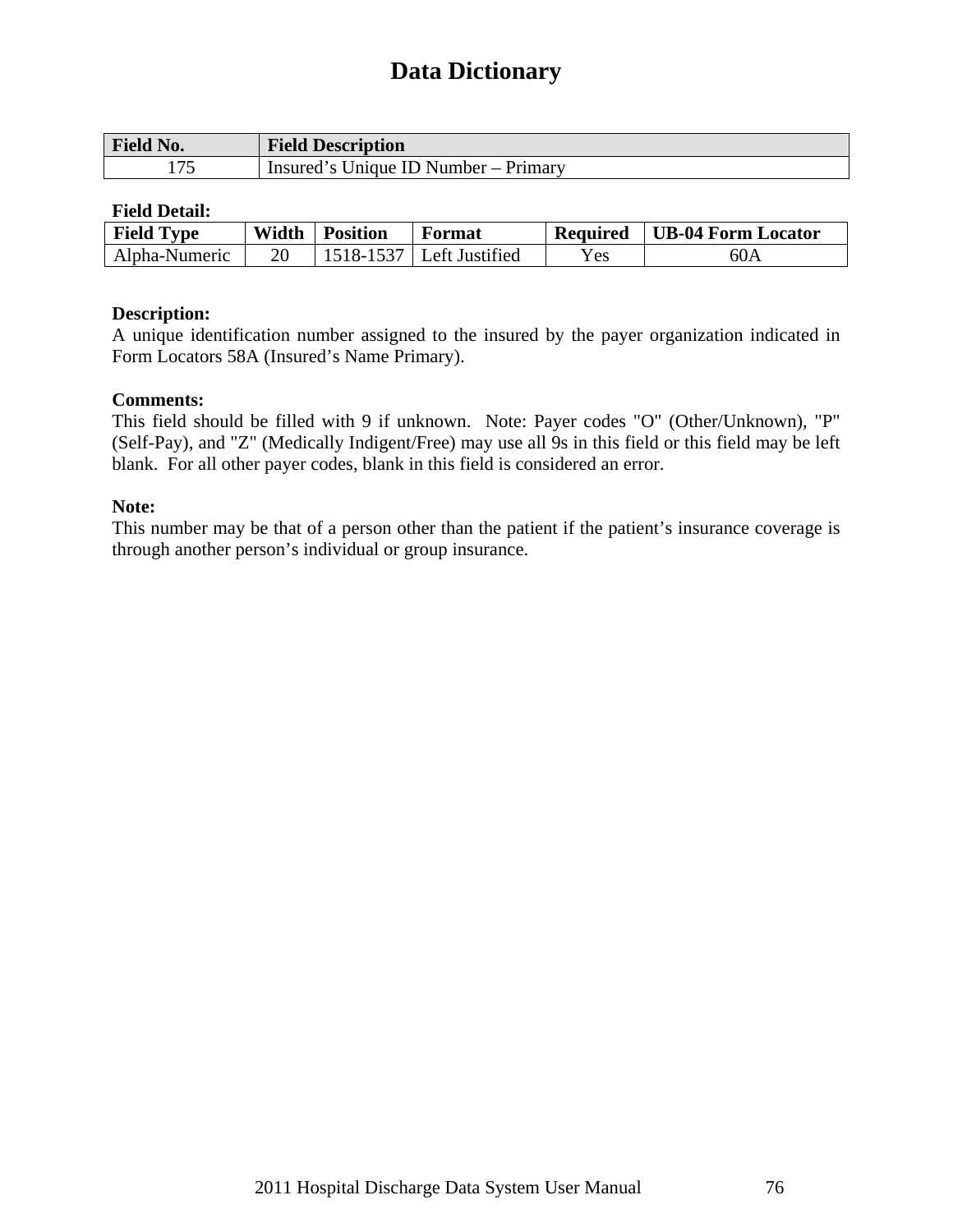| <b>Field No.</b> | <b>Field Description</b>               |
|------------------|----------------------------------------|
| '76              | Insured's Unique ID Number – Secondary |

### **Field Detail:**

| <b>Field Type</b> | Width | <b>Position</b> | Format         | <b>Required</b> | <b>UB-04 Form Locator</b> |
|-------------------|-------|-----------------|----------------|-----------------|---------------------------|
| Alpha-Numeric     | 20    | 1538-1557       | Left Justified | Yes             | 60B                       |

### **Description:**

A unique identification number assigned to the insured by the payer organization indicated in Form Locator 58B (Insured's Name Secondary).

### **Comments:**

Must be provided if there is a second payer: When there is no second payer this field should be left blank. This field should be filled with 9 if unknown. Note that payer codes "O" (Other/Unknown), "P" (Self-Pay), and "Z" (Medically Indigent/Free) may use all 9s in this field or this field may be left blank. For all other payer codes, blank in this field is considered an error.

### **Note:**

This number may be that of a person other than the patient if the patient's insurance coverage is through another person's individual or group insurance.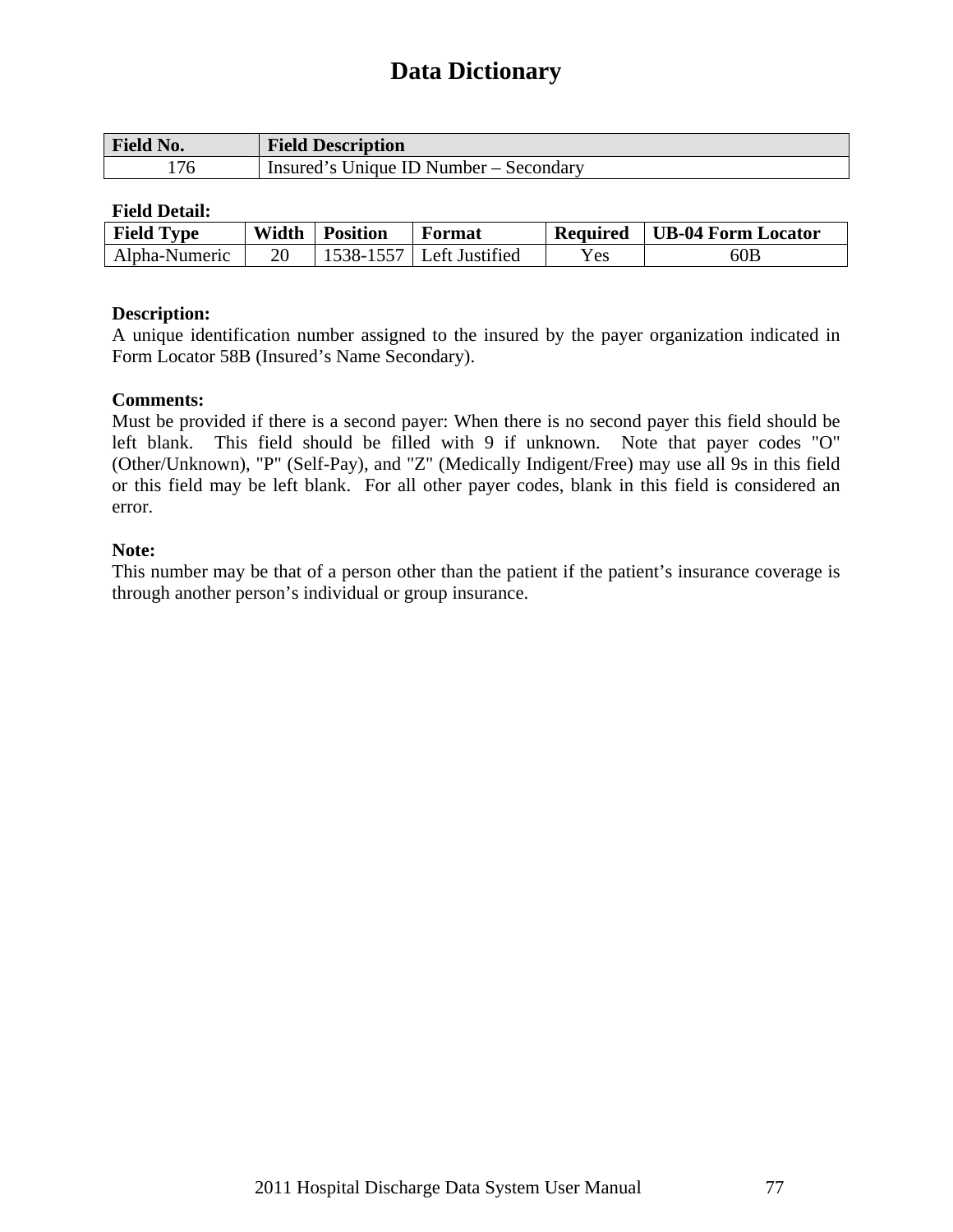| <b>Field No.</b> | <b>Field Description</b>              |
|------------------|---------------------------------------|
|                  | Insured's Unique ID Number - Tertiary |

### **Field Detail:**

| <b>Field Type</b> | Width | <b>Position</b> | Format                     | <b>Required</b> | <b>UB-04 Form Locator</b> |
|-------------------|-------|-----------------|----------------------------|-----------------|---------------------------|
| Alpha-Numeric     | 20    |                 | $1558-1577$ Left Justified | $Y_{\rm CS}$    | 60C                       |

### **Description:**

A unique identification number assigned to the insured by the payer organization indicated in Form Locator 58C (Insured's Name Tertiary).

### **Comments:**

Must be provided if there is a third payer: When there is no third payer this field should be left blank. This field should be filled with 9 if unknown. Note that payer codes "O" (Other/Unknown), "P" (Self-Pay), and "Z" (Medically Indigent/Free) may use all 9s in this field or this field may be left blank. For all other payer codes, blank in this field is considered an error.

### **Note:**

This number may be that of a person other than the patient if the patient insurance coverage is through another person's individual or group insurance.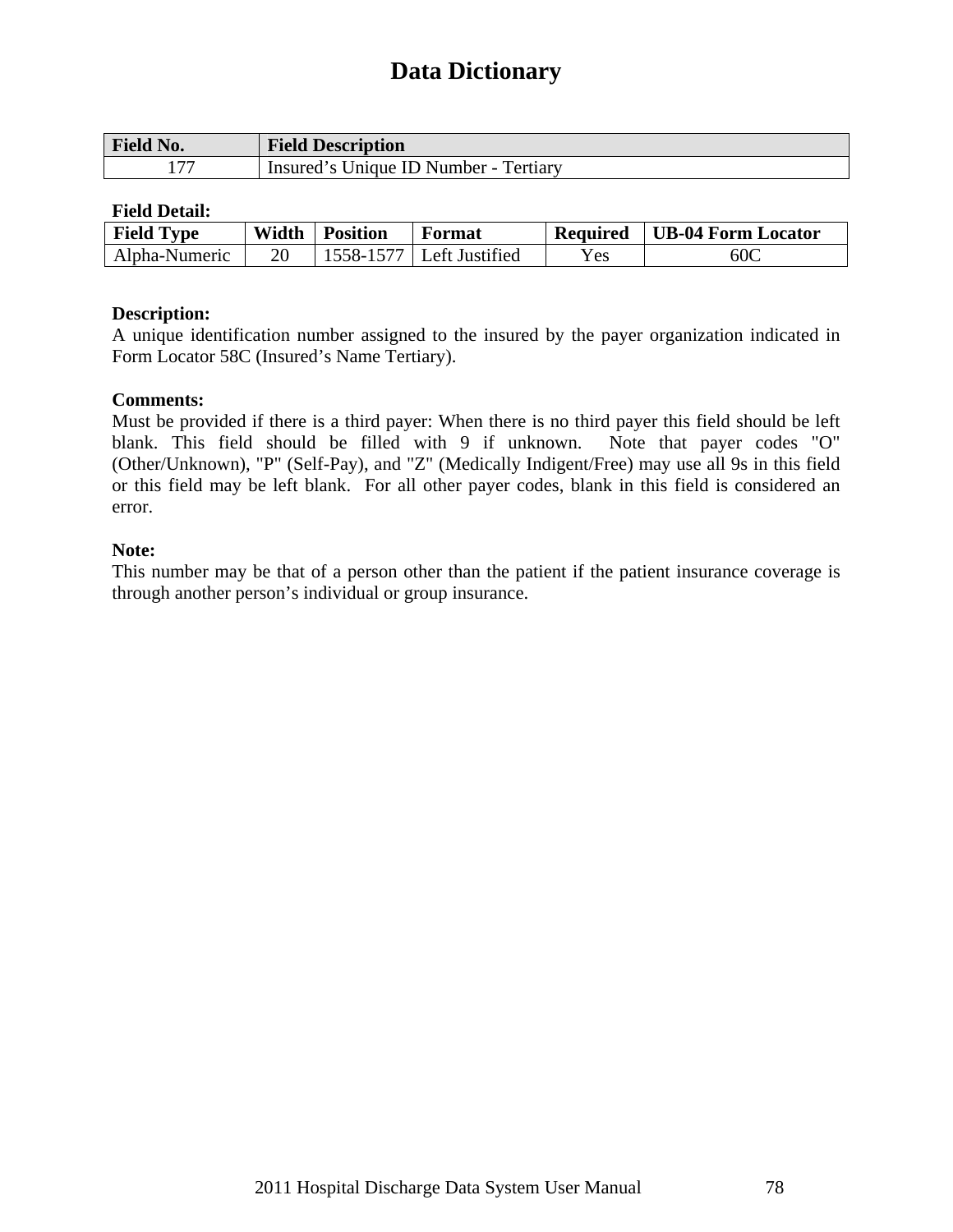| <b>Field No.</b> | <b>Field Description</b>         |
|------------------|----------------------------------|
| 178              | Insurance Group Number – Primary |

### **Field Detail:**

| <b>Field Type</b> | Width | <b>Position</b> | Format                     | <b>Required</b> | UB-04 Form Locator |
|-------------------|-------|-----------------|----------------------------|-----------------|--------------------|
| Alpha-Numeric     |       |                 | $1578-1594$ Left Justified | Yes             |                    |

### **Description:**

The identification number or code assigned by the carrier or administrator to identify the group under which the individual is covered. (Note the number assigned references the Name of the Insured in Form Locator 58A.)

This data is used to be able to identify and analyze data for a particular employee group at the request of the employer.

### **Comments:**

This field should be filled with 9 if unknown. Note that with corresponding payer codes of "O" (Other/Unknown), "P" (Self-Pay), and "Z" (Medically Indigent/Free) all 9s may be used in this field or the field may be left blank. For all other payer codes, blank in this field is considered an error.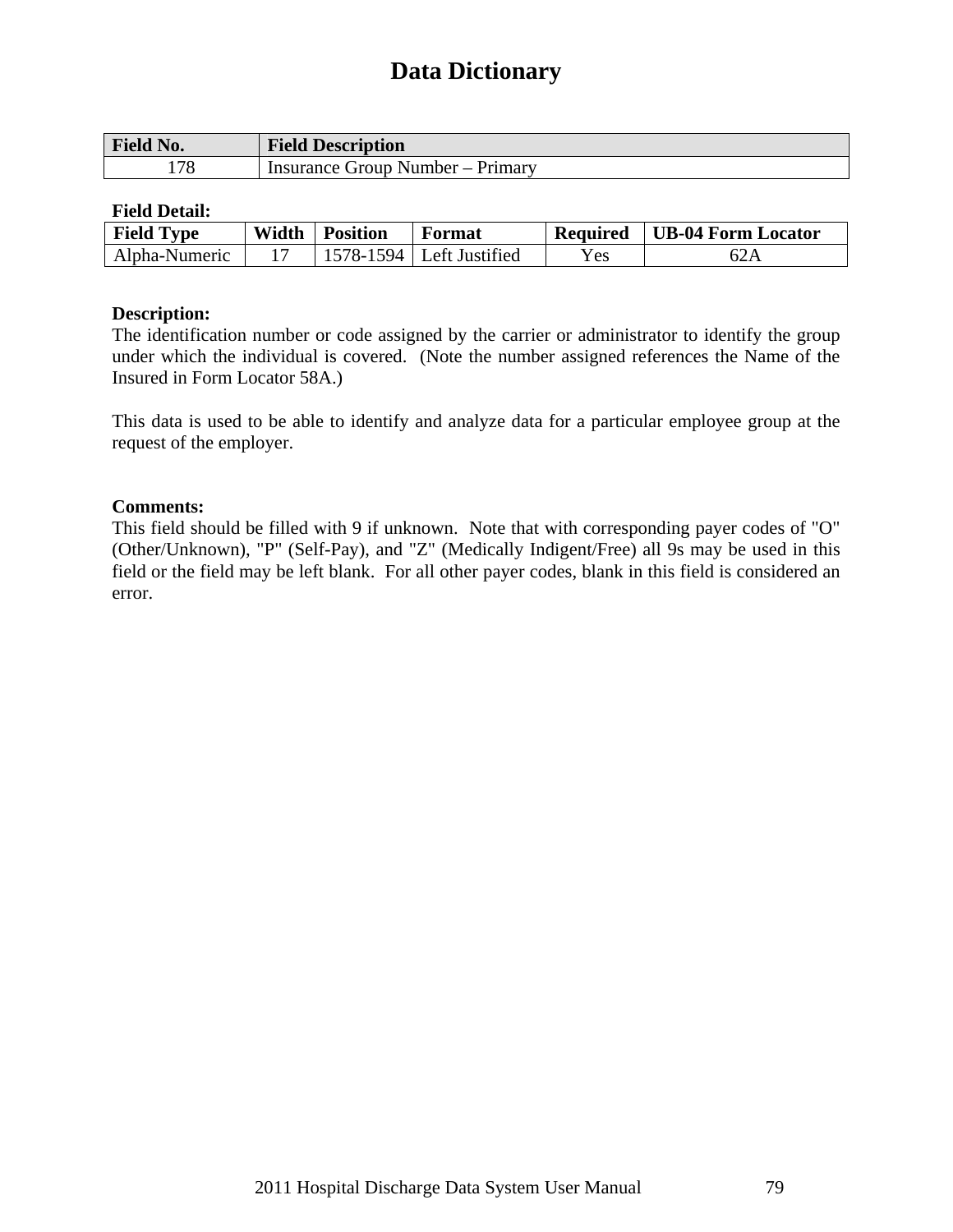| Field No. | <b>Field Description</b>           |
|-----------|------------------------------------|
| 70 ا      | Insurance Group Number – Secondary |

### **Field Detail:**

| <b>Field Type</b> | Width | <b>Position</b> | Format                     | <b>Required</b> | UB-04 Form Locator |
|-------------------|-------|-----------------|----------------------------|-----------------|--------------------|
| Alpha-Numeric     |       |                 | $1595-1611$ Left Justified | Yes             | 62B                |

### **Description:**

The identification number or code assigned by the carrier or administrator to identify the second group under which the individual is covered. (Note the number assigned references the Name of the Insured in Form Locator 58B.)

This data is used to be able to identify and analyze data for a particular employee group at the request of the employer.

#### **Comments:**

Must be provided if there is a second payer. When there is no second payer this field should be left blank. This field should be filled with 9 if unknown. Note that with corresponding payer codes of "O" (Other/Unknown), "P" (Self-Pay), and "Z" (Medically Indigent/Free) all 9s may be used in this field or the field may be left blank. For all other payer codes, blank in this field is considered an error.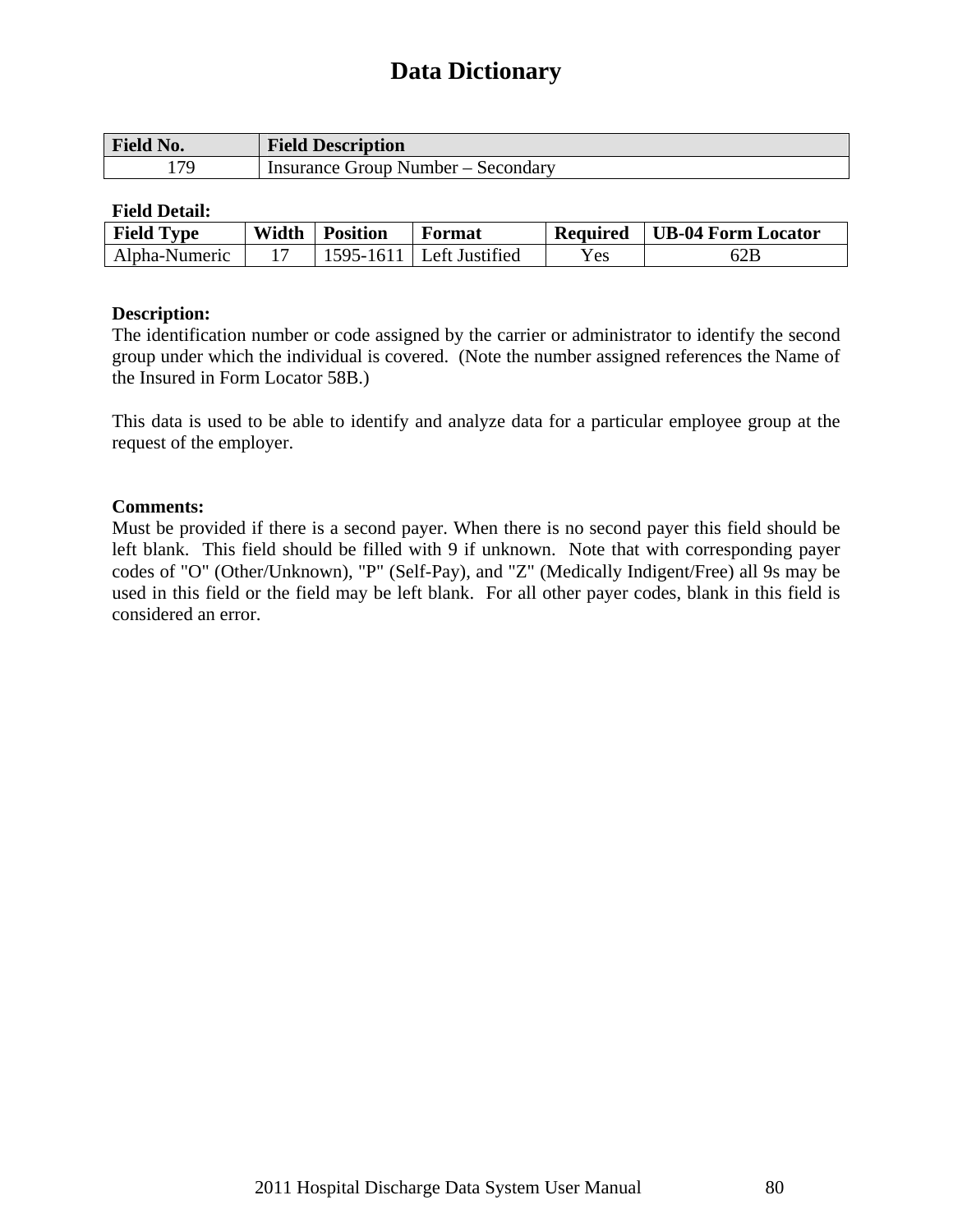| <b>Field No.</b> | <b>Field Description</b>          |
|------------------|-----------------------------------|
| 180              | Insurance Group Number - Tertiary |

### **Field Detail:**

| <b>Field Type</b> | Width | <b>Position</b> | Format                       | <b>Required</b> | UB-04 Form Locator |
|-------------------|-------|-----------------|------------------------------|-----------------|--------------------|
| Alpha-Numeric     |       |                 | $1612 - 1628$ Left Justified | Yes             | 62C                |

### **Description:**

The identification number or code assigned by the carrier or administrator to identify the third group under which the individual is covered. (Note the number assigned references the Name of the Insured in Form Locator 58C.)

This data is used to be able to identify and analyze data for a particular employee group at the request of the employer.

### **Comments:**

This must be provided if there is a third payer. When there is no third payer this field should be left blank. This field should be filled with 9 if unknown. Note that with corresponding payer codes of "O" (Other/Unknown), "P" (Self-Pay), and "Z" (Medically Indigent/Free) all 9s may be used in this field or the field may be left blank. For all other payer codes, blank in this field is considered an error.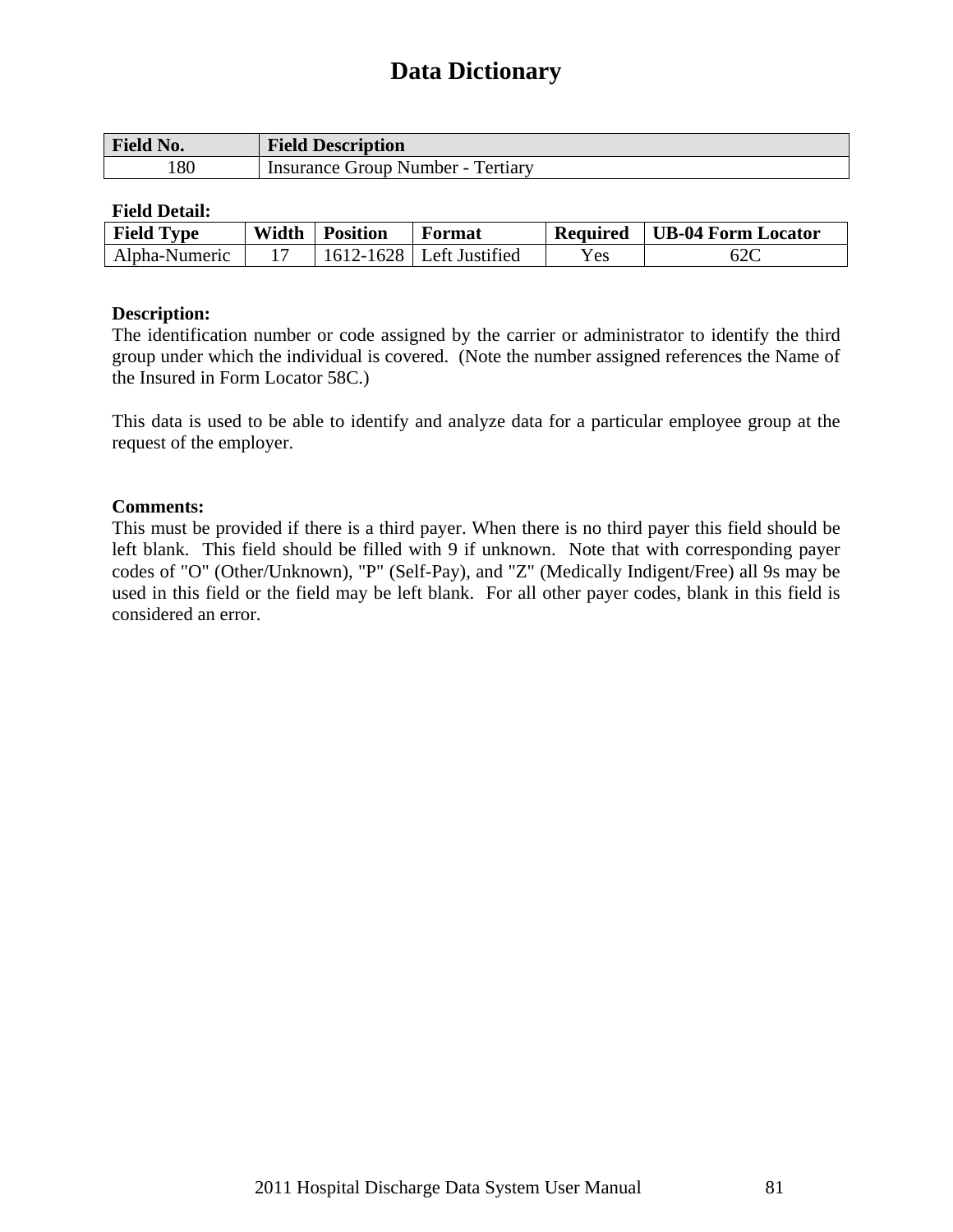| <b>Field No.</b> | <b>Field Description</b>           |
|------------------|------------------------------------|
|                  | Name of Primary Insured's Employer |

### **Field Detail:**

| <b>Field Type</b> | Width | <b>Position</b> | Format                     | <b>Required</b> | UB-04 Form Locator |
|-------------------|-------|-----------------|----------------------------|-----------------|--------------------|
| Alpha-Numeric     | 25    |                 | $1629-1653$ Left Justified | Yes             | 65A                |

### **Description:**

The name of the employer who provides health care coverage for the insured person identified in Form Locator 58A. The insured person may or may not be the patient.

### **Comments:**

This field should be filled with 9 if unknown. Note that with corresponding payer codes of "O" (Other/Unknown), "P" (Self-Pay), and "Z" (Medically Indigent/Free) all 9s may be used in this field or the field may be left blank. For all other payer codes, blank in this field is considered an error.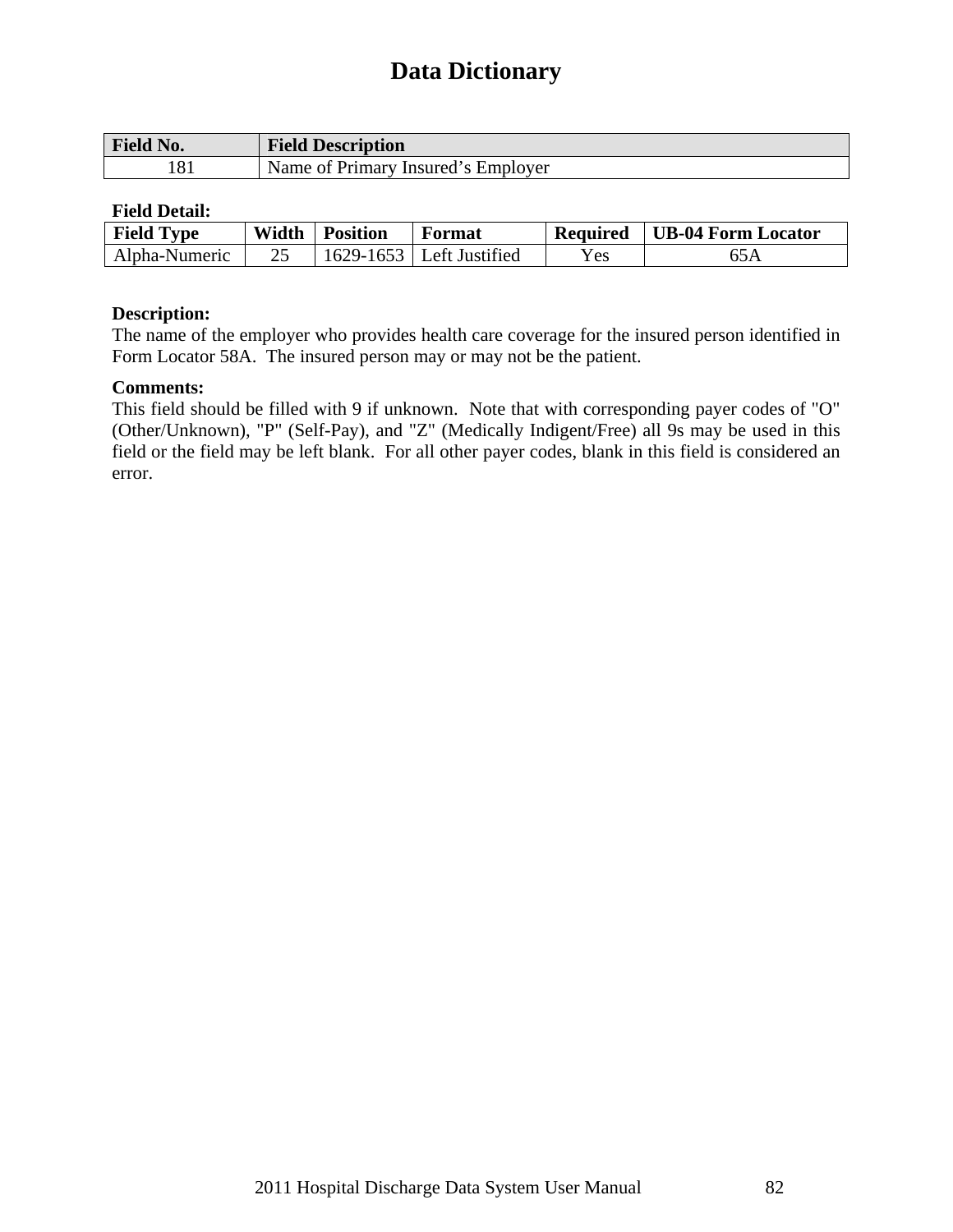| <b>Field No.</b> | <b>Field Description</b>                              |
|------------------|-------------------------------------------------------|
| 182              | Diagnosis and Procedure Version Qualifier (DX and PX) |

### **Field Detail:**

| <b>Field Type</b> | Width | <b>Position</b> | Format                       | <b>Required</b> | UB-04 Form Locator |
|-------------------|-------|-----------------|------------------------------|-----------------|--------------------|
| Alpha-Numeric     |       |                 | $1654 - 1655$ Left Justified | Yes             | 66                 |

### **Description:**

The qualifier that denotes the version of International Classification (ICD) of Diseases reported.

Give the Diagnosis and Procedure version qualifier for the codes used in this bill.

**Note:** Qualifier codes reflect the edition portion of the ICD:

9 – Ninth Revision

0 – Tenth Revision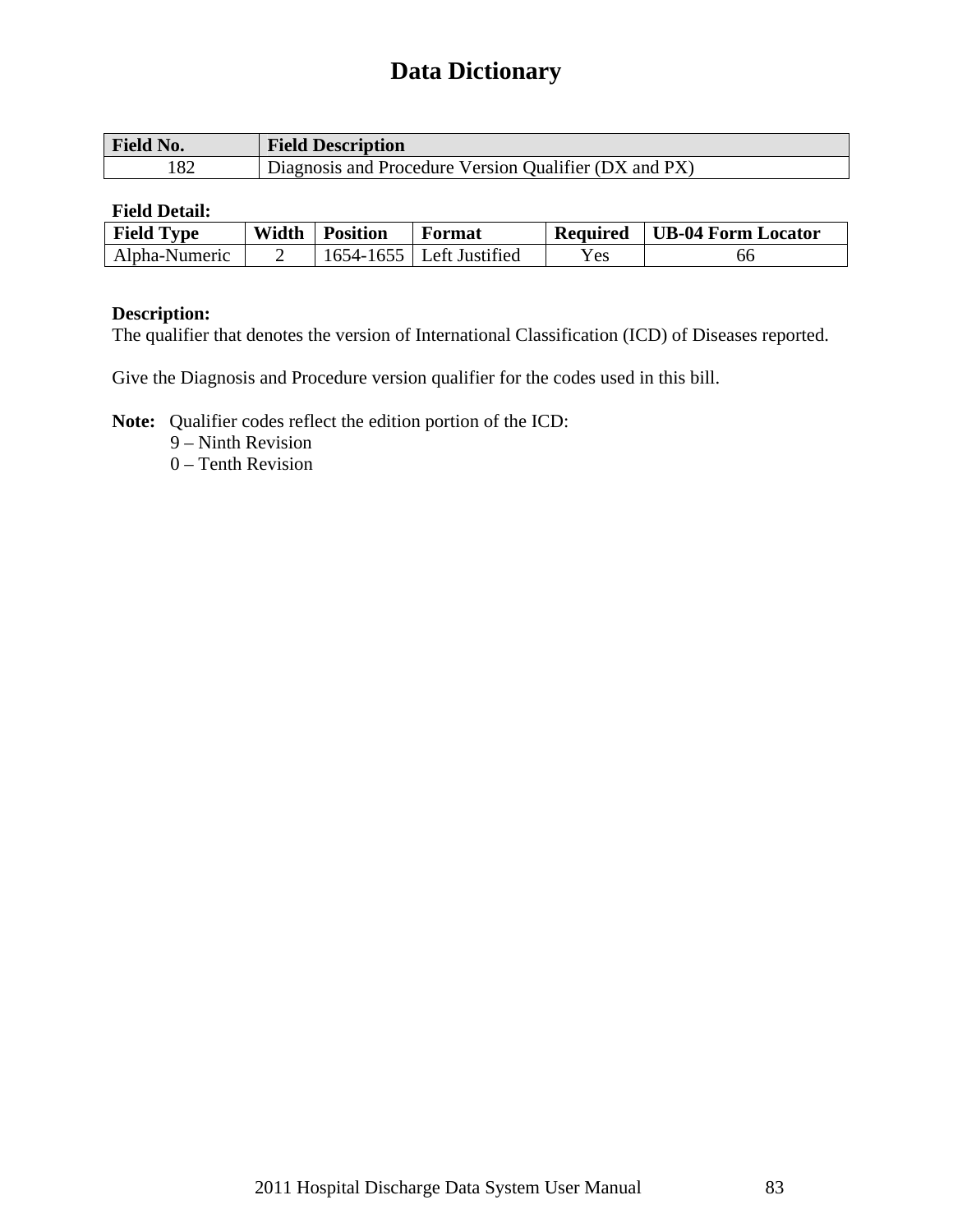| <b>Field No.</b> | <b>Field Description</b> |
|------------------|--------------------------|
| 183              | Principal Diagnosis Code |

### **Field Detail:**

| <b>Field Type</b> | Width | <b>Position</b> | Format                       | <b>Required</b> | <b>UB-04 Form Locator</b> |
|-------------------|-------|-----------------|------------------------------|-----------------|---------------------------|
| Alpha-Numeric     |       |                 | $1656 - 1662$ Left Justified | Yes             |                           |

### **Description:**

The ICD-9-CM code describing the principal diagnosis (i.e., the condition chiefly responsible for the admission of the patient for care). The principal diagnosis should reflect the information contained in the patient's medical record for the current stay. The principal diagnosis may be a V code. The V code can appear in the following situations:

- a) When a person who is not currently sick encounters the health services for some specific purpose, such as to act as a donor of an organ or tissue, to receive prophylactic vaccination, or to discuss a problem which is in itself not a disease or injury.
- b) When some circumstance or problem is present which influences the person's health status but is not in itself a current illness or injury.

This data is used to identify the primary medical diagnosis or conditions for which the patient required hospital care. This data is also used to group hospital charges and may be grouped for comparisons and analyses according to similar diagnosis.

### **Comments:**

Must be present. All valid ICD-9-CM codes are appropriate. Include leading zeroes when necessary for the code to appear exactly as represented by the appropriate ICD-9-CM code. *Example: If diagnosis code is 036.81 then report the code as 03681; not 3681.* If a V code is used, the "V" should be in the first position and left justified.

*Do not include decimal point; it is implied.* 

### **Note: See Section II.4.8 for more information on ICD-10 coding.**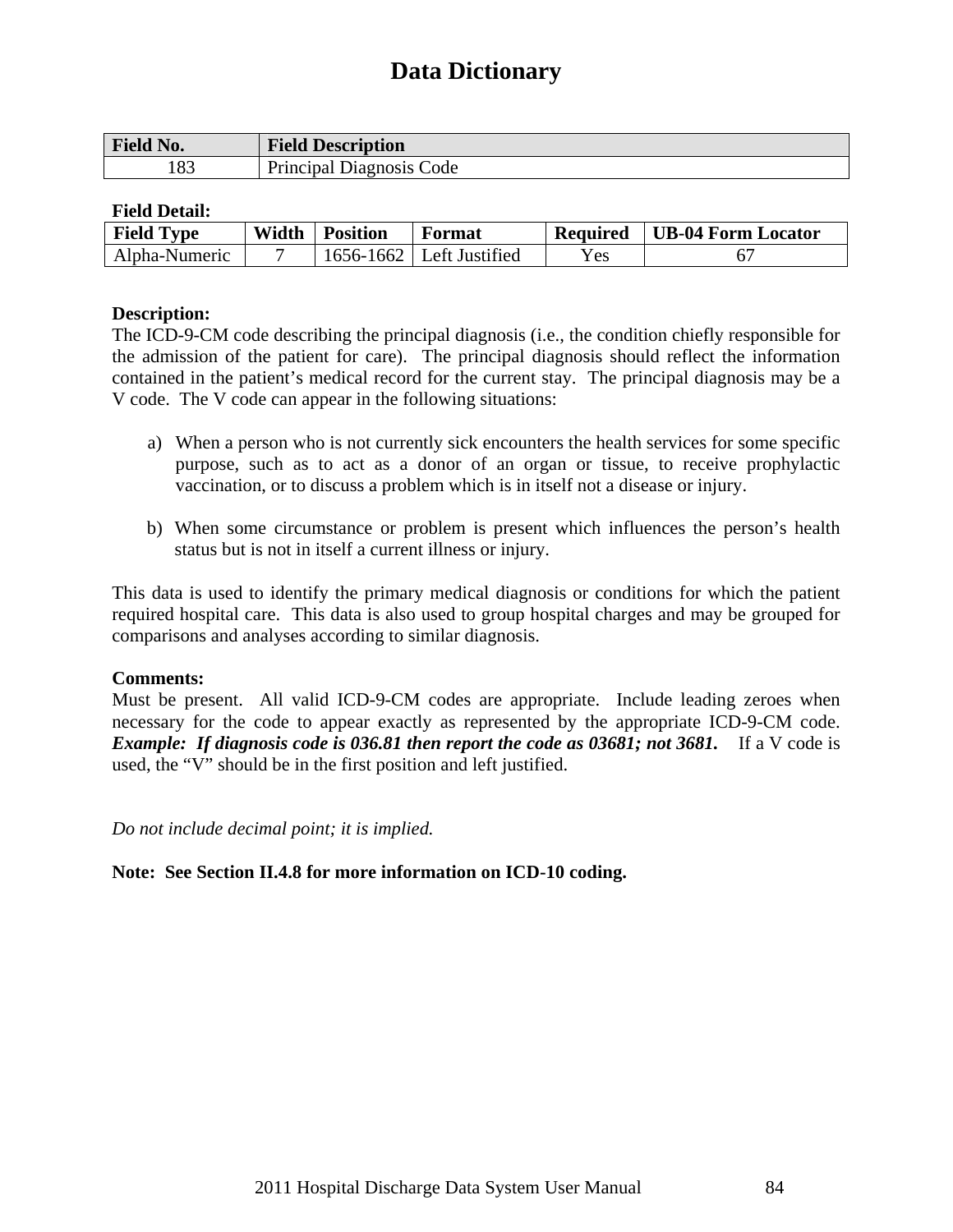| <b>Field No.</b> | <b>Field Description</b>                                |
|------------------|---------------------------------------------------------|
| 184              | Present On Admission Code (POA) for Principal Diagnosis |

### **Field Detail:**

| <b>Field Type</b> | Width | <b>Position</b> | Format                       | <b>Required</b> | UB-04 Form Locator |
|-------------------|-------|-----------------|------------------------------|-----------------|--------------------|
| Alpha-Numeric     |       |                 | $1663 - 1663$ Left Justified | Yes             |                    |

### **Description:**

This code will be reported after the Principal Diagnosis (FL 67) code in position 1663. Follow the comprehensive guidelines on POA as published in the ICD-9-CM Official Guidelines for Coding and Reporting.

The five reporting options for all diagnosis reporting are as follows:

| Code     | <b>Definition</b>            |
|----------|------------------------------|
| Y        | Yes                          |
| N        | Nο                           |
| U        | No Information in the Record |
| W        | Clinically Undetermined      |
| BLANK, 1 | Exempt from POA Reporting*   |

\* **Edit allows blank or '1' to be reported in POA if diagnosis is on list of exempt diagnosis codes. Effective July 1, 2011.** 

**In late 2008, the Department of Health changed the requirement for reporting POA information. At this time, the Department decided to use the same requirements for POA reporting as used by CMS. Therefore, the Department requires POA information be reported only on discharges from acute care hospitals. Furthermore, if an acute care hospital has a psychiatric or rehabilitation distinct part unit, discharges from these distinct part units are also excluded from the POA reporting requirement** *as long as the records from these distinct part units show the appropriate NPI associated with that distinct part unit***.** 

**This change means that critical access hospitals, cancer hospitals, long term care hospitals, pediatric hospitals, psychiatric hospitals, and rehabilitation hospitals no longer have to report POA on the diagnoses in the discharges. Also, discharges from psychiatric or rehabilitation distinct part units within acute care hospitals may also be exempt from POA reporting.**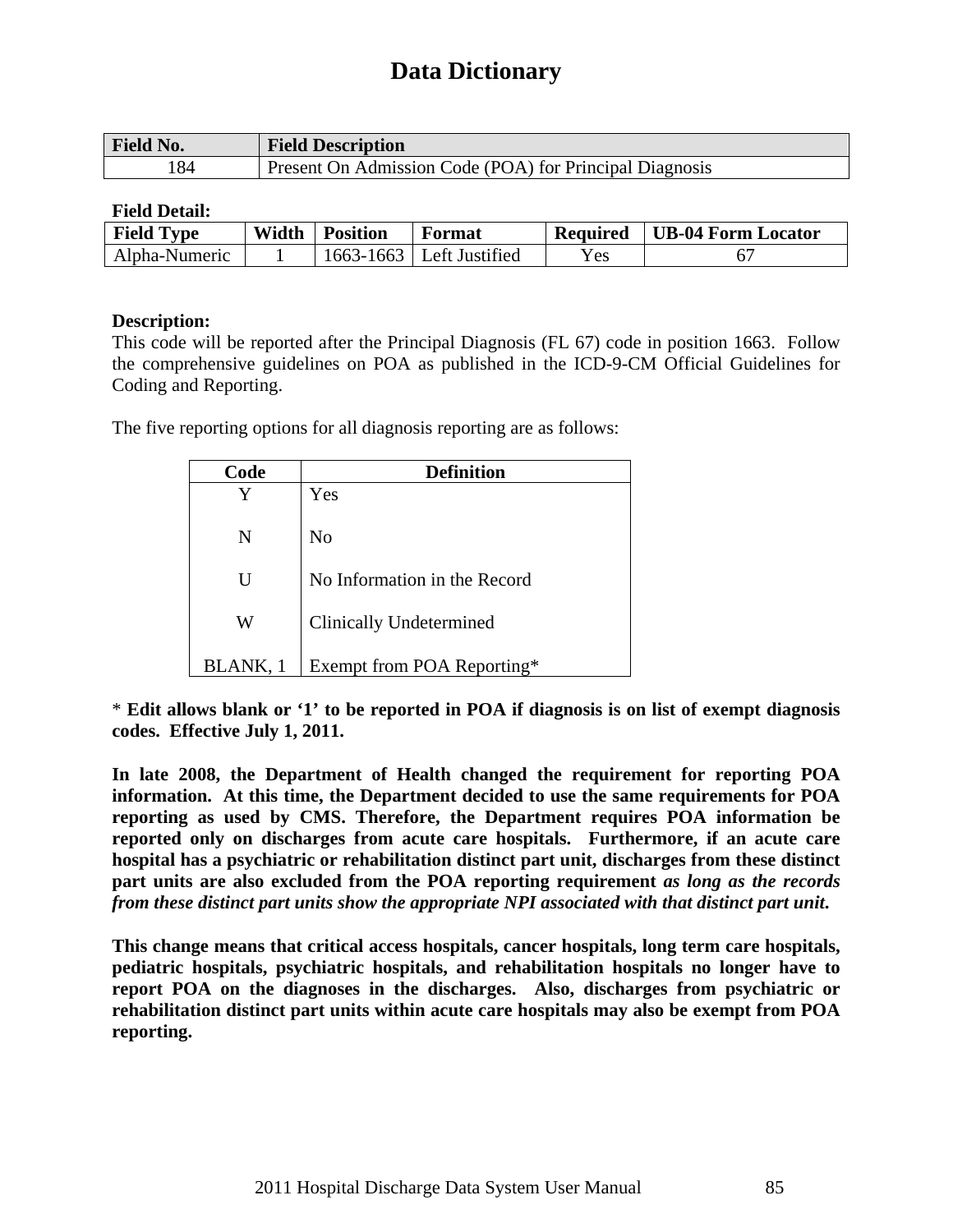| <b>Field No.</b> | <b>Field Description</b>                                            |
|------------------|---------------------------------------------------------------------|
| !84              | Present On Admission Code (POA) for Principal Diagnosis (continued) |

**Note:** Coding professionals should follow the comprehensive guidelines on POA as published in the ICD-9-CM Official Guidelines or Coding and Reporting.

### **See [http://www.cdc.gov/nchs/data/icd9/icdguide10.pdf](http://ww.cdc.gov/nchs/datawh/ftpserv/ftpicd9/icdguide06.pdf). Refer to Appendix 1 for the Present on Admission Reporting Guidelines.**

**Note: See Section II.4.8 for more information on ICD-10 coding.**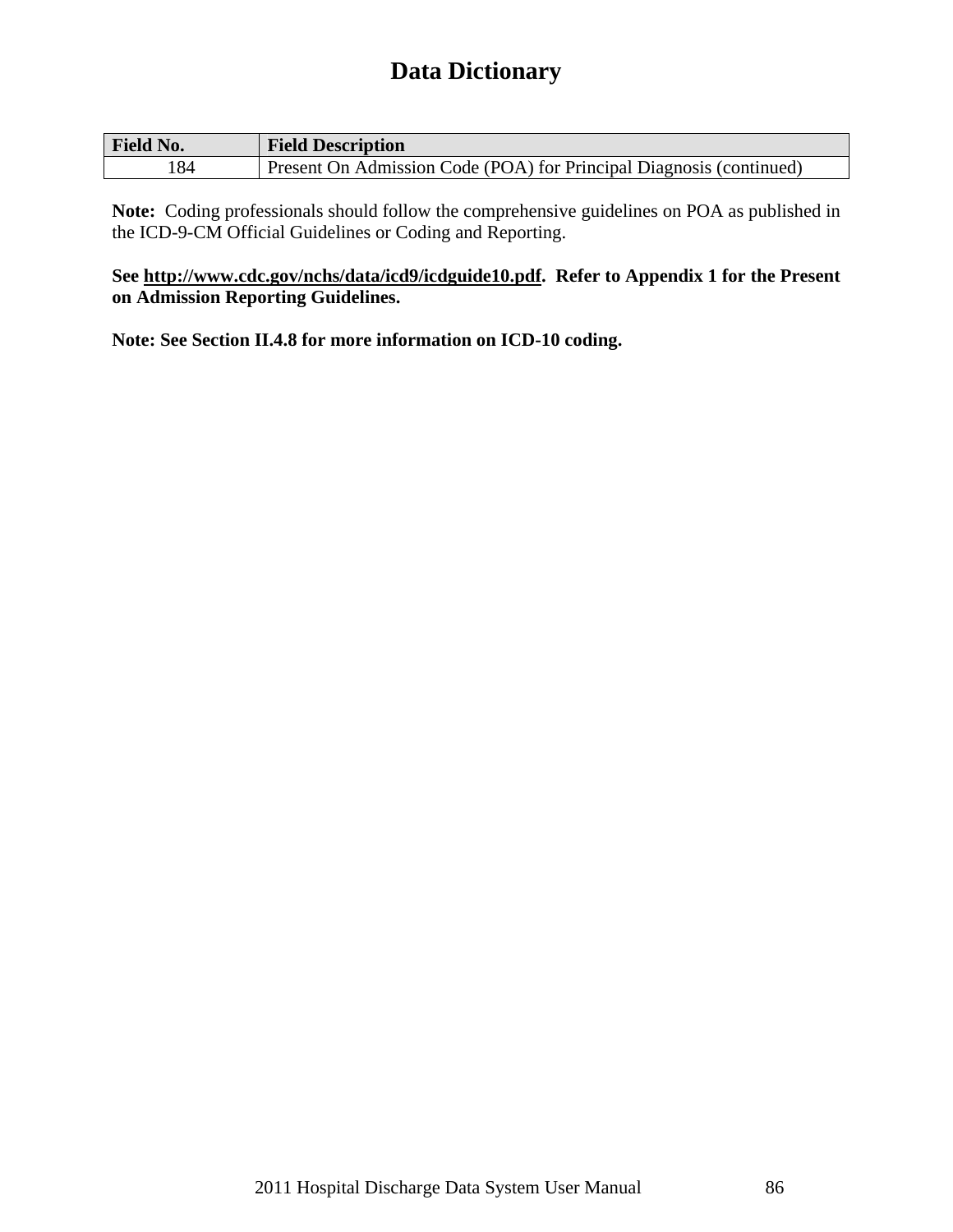| <b>Field No.</b> | <b>Field Description</b>        |
|------------------|---------------------------------|
| See Next Page    | Other Diagnosis Codes $(A - Q)$ |

### **Field Detail:**

| <b>Field Type</b> | Width | <b>Position</b> | Format                     | <b>Required</b> | UB-04 Form Locator |
|-------------------|-------|-----------------|----------------------------|-----------------|--------------------|
| Alpha-Numeric     |       |                 | Next Page   Left Justified | Yes             |                    |

### **Description:**

The ICD-9-CM diagnosis codes corresponding to additional conditions that co-exist at the time of admission, or develop subsequently and which have an effect on the treatment received or the length of stay.

This data is used to be able to further refine the principal diagnosis, so that hospital charges may be grouped for comparisons and analyzed according to similar diagnosis.

### **Comments:**

Include leading zeroes when necessary for the code to appear exactly as represented by the appropriate ICD-9-CM code. *Example: If diagnosis code is 036.81 then report the code as 03681; not 3681.* When coded, the letters "V" or "E" should be in the first position of the field and left justified. The reporting of the decimal between the third and fourth digits is unnecessary because it is implied.

The record layout does not allow for a V code field or more than three E code fields so the other diagnosis fields will have to be used when these conditions exist. The other diagnosis code fields will permit the use of ICD-9-CM V and E codes where appropriate. Note that the V code may also be in the principal diagnosis field. Note also that Form Locator 72 is the E code field, however, in some cases more than three E codes is appropriate.

E codes are provided to permit the classification of environmental events, circumstances, and conditions as the cause of injury, poisoning, and other adverse effects. See Field No. 224 (External Cause of Injury Code) for a more complete description of E Code usage.

In addition to their general use, E codes are used in the preferred procedure for the reporting of Wrong Procedure, Wrong Patient, Wrong Site inpatient claims. The wrong claim should be reported as a Type of Bill 110, i.e. put "0110" in positions 76-79. The E-codes for the wrong procedure, wrong patient, or wrong site should be reported in the Other Diagnosis Codes fields as they are reported to CMS. The appropriate E-codes are:

> E8765 – Performance of wrong operation (procedure) on correct patient E8766 – Performance of operation (procedure) on patient not scheduled for surgery E8767 – Performance of correct operation (procedure) on wrong side/body part

### See Section II.4.4 Reporting of Wrong Procedure, Wrong Patient, Wrong Site for complete instructions.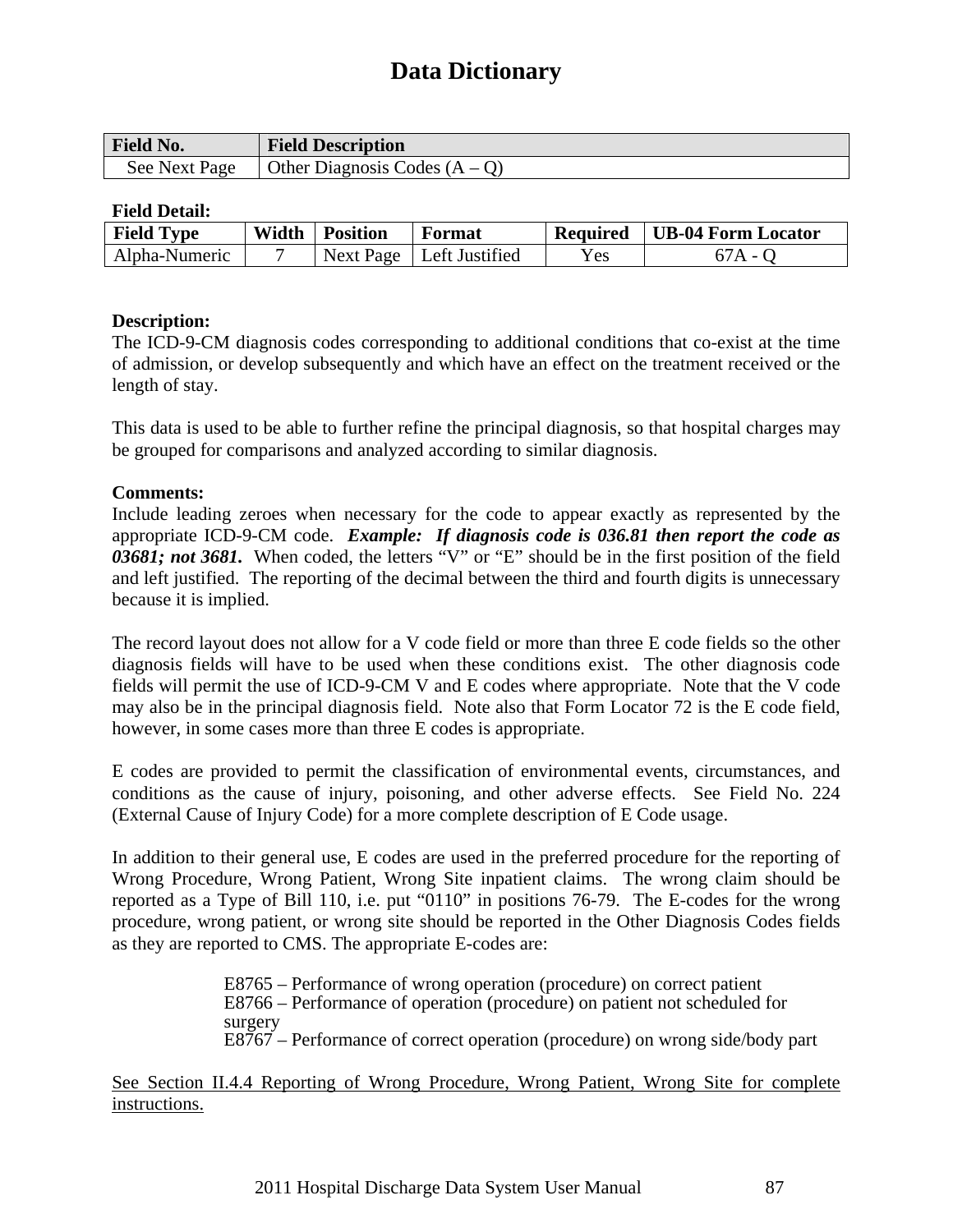| <b>Field No.</b> | <b>Field Description</b>                                       |
|------------------|----------------------------------------------------------------|
| See Next Page    | Other Diagnosis Codes $(A - Q)$ (continued from previous page) |

The V code can appear in the following situations:

- a) When a person who is not currently sick encounters the health services for some specific purpose, such as to act as a donor of an organ or tissue, to receive prophylactic vaccination, or to discuss a problem which is in itself not a disease or injury.
- b) When some circumstance or problem is present which influences the person's health status but is not in itself a current illness or injury.

| <b>Field Number</b> | <b>Field Name</b>      | <b>UB-04 Form Locator</b><br><b>Number</b> | <b>HDDS</b> File<br><b>Positions</b> |
|---------------------|------------------------|--------------------------------------------|--------------------------------------|
| 185                 | <b>Other Diagnosis</b> | Other Diagnosis 1, FL-67A                  | $1664 - 1670$                        |
| 187                 | Codes                  | Other Diagnosis 2, FL-67B                  | $1672 - 1678$                        |
| 189                 |                        | Other Diagnosis 3, FL-67C                  | $1680 - 1686$                        |
| 191                 |                        | Other Diagnosis 4, FL-67D                  | $1688 - 1694$                        |
| 193                 |                        | Other Diagnosis 5, FL-67E                  | $1696 - 1702$                        |
| 195                 |                        | Other Diagnosis 6, FL-67F                  | $1704 - 1710$                        |
| 197                 |                        | Other Diagnosis 7, FL-67G                  | $1712 - 1718$                        |
| 199                 |                        | Other Diagnosis 8, FL-67H                  | $1720 - 1726$                        |
| 201                 |                        | Other Diagnosis 9, FL-67I                  | $1728 - 1734$                        |
| 203                 |                        | Other Diagnosis 10, FL-67J                 | $1736 - 1742$                        |
| 205                 |                        | Other Diagnosis 11, FL-67K                 | $1744 - 1750$                        |
| 207                 |                        | Other Diagnosis 12, FL-67L                 | $1752 - 1758$                        |
| 209                 |                        | Other Diagnosis 13, FL-67M                 | $1760 - 1766$                        |
| 211                 |                        | Other Diagnosis 14, FL-67N                 | $1768 - 1774$                        |
| 213                 |                        | Other Diagnosis 15, FL-67O                 | $1776 - 1782$                        |
| 215                 |                        | Other Diagnosis 16, FL-67P                 | $1784 - 1790$                        |
| 217                 |                        | Other Diagnosis 17, FL-67Q                 | 1792 - 1798                          |
|                     |                        |                                            |                                      |

See Section II.4.8 for more information on ICD-10 coding.

**Note for Data Analysts**: A recoding of released data sets may put E Codes reported in the Other Diagnosis Code fields into the E Code field.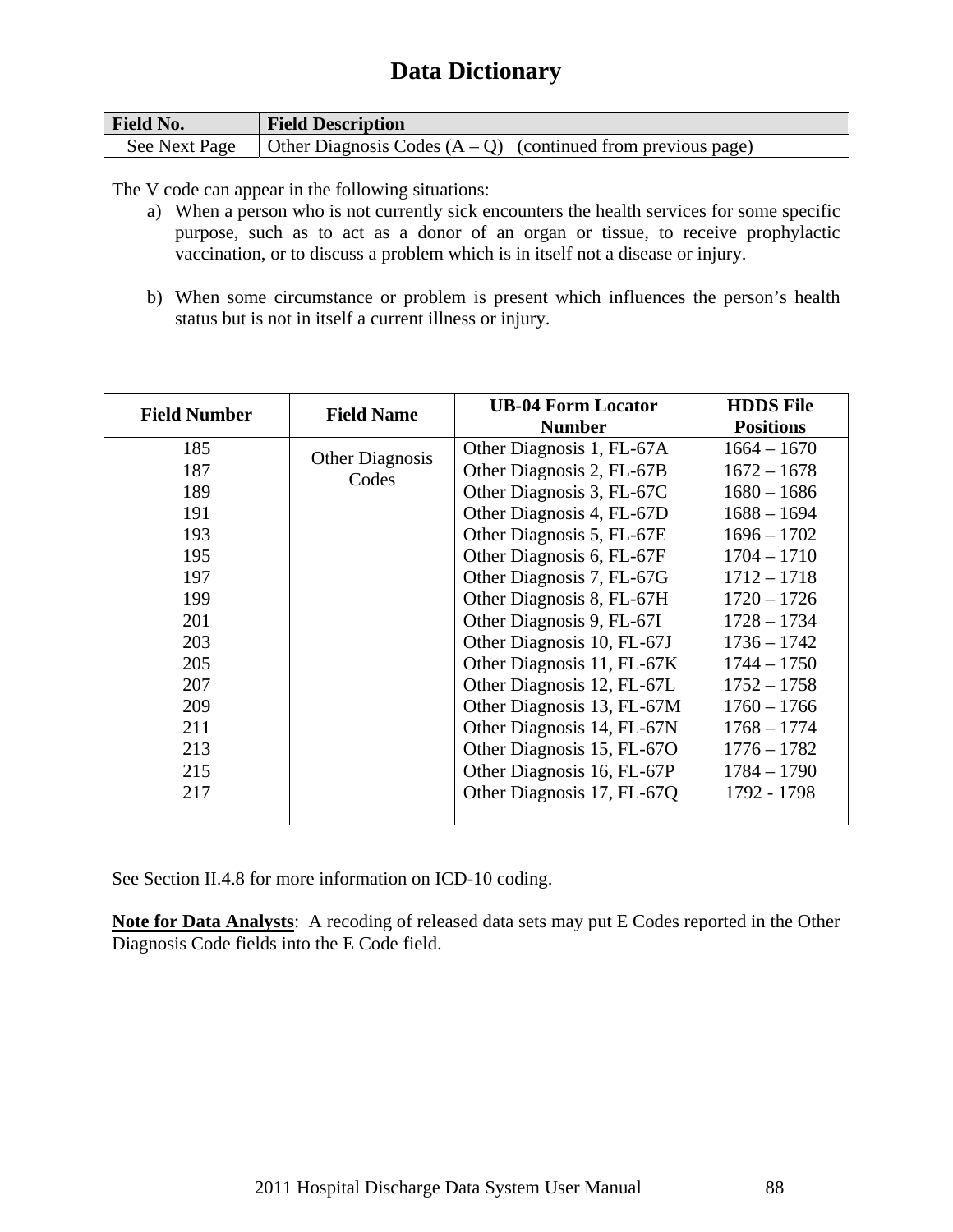| <b>Field No.</b> | <b>Field Description</b>                 |
|------------------|------------------------------------------|
| See Next Page    | POA Codes (for Other Diagnosis $A - Q$ ) |

### **Field Detail:**

| <b>Field Type</b> | Width | <b>Position</b> | Format         | <b>Required</b> | <b>UB-04 Form Locator</b> |
|-------------------|-------|-----------------|----------------|-----------------|---------------------------|
| Alpha-Numeric     |       | See Below       | Left Justified | Yes             |                           |

### **Description:**

This code will be reported after the Other Diagnosis (FL  $67A - O$ ) code in positions indicated below.

**In late 2008, the Department of Health changed the requirement for reporting POA information. At this time, the Department decided to use the same requirements for POA reporting as used by CMS. Therefore, the Department requires that POA information is reported only on discharges from acute care hospitals. Furthermore, if an acute care hospital has a psychiatric or rehabilitation distinct part unit, discharges from these distinct part units are also excluded from the POA reporting requirement** *as long as the records from these distinct part units show the appropriate NPI associated with that distinct part unit***.** 

**This change means that critical access hospitals, cancer hospitals, long term care hospitals, pediatric hospitals, psychiatric hospitals, and rehabilitation hospitals no longer have to report POA on the diagnoses in the discharges. Also, discharges from psychiatric or rehabilitation distinct part units within acute care hospitals may also be exempt from POA reporting** 

Follow the comprehensive guidelines on POA as published in the ICD-9-CM Official Guidelines for Coding and Reporting.

| <b>Field Number</b> | <b>Field Name</b> | <b>UB-04 Form Locator</b>   | <b>HDDS</b> File |
|---------------------|-------------------|-----------------------------|------------------|
|                     |                   | <b>Number</b>               | <b>Positions</b> |
| 186                 | Other POA         | Other POA Codes 1 (FL 67A)  | $1671 - 1671$    |
| 188                 | Codes             | Other POA Codes 2 (FL 67B)  | $1679 - 1679$    |
| 190                 |                   | Other POA Codes 3 (FL 67C)  | $1687 - 1687$    |
| 192                 |                   | Other POA Codes 4 (FL 67D)  | $1695 - 1695$    |
| 194                 |                   | Other POA Codes 5 (FL 67E)  | $1703 - 1703$    |
| 196                 |                   | Other POA Codes 6 (FL 67F)  | $1711 - 1711$    |
| 198                 |                   | Other POA Codes 7 (FL 67G)  | $1719 - 1719$    |
| 200                 |                   | Other POA Codes 8 (FL 67H)  | $1727 - 1727$    |
| 202                 |                   | Other POA Codes 9 (FL 67I)  | $1735 - 1735$    |
| 204                 |                   | Other POA Codes 10 (FL 67J) | $1743 - 1743$    |
| 206                 |                   | Other POA Codes 11 (FL 67K) | $1751 - 1751$    |
| 208                 |                   | Other POA Codes 12 (FL 67L) | $1759 - 1759$    |
|                     |                   |                             |                  |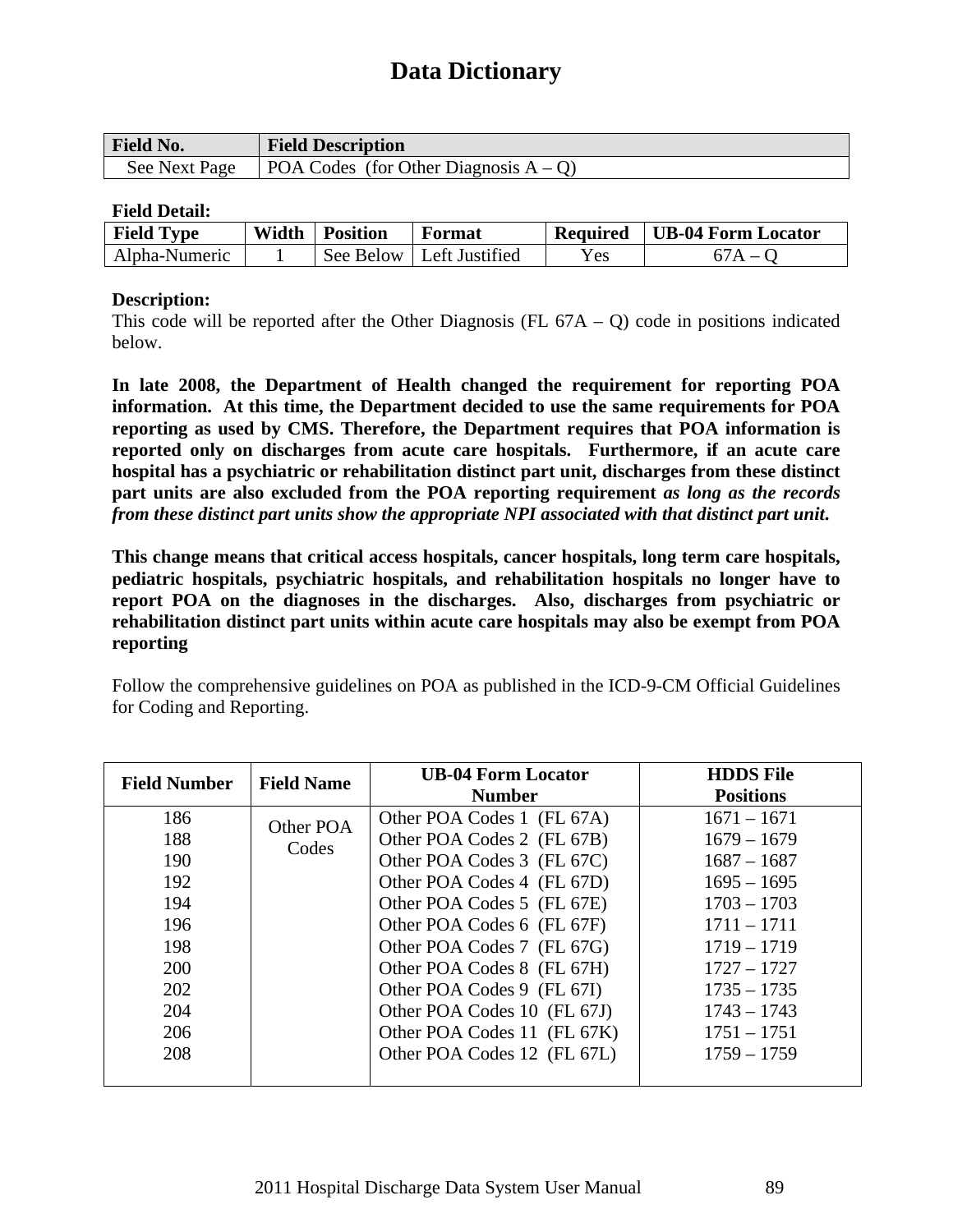| <b>Field No.</b> | <b>Field Description</b>                                                                    |
|------------------|---------------------------------------------------------------------------------------------|
|                  | See previous page   POA Codes (for Other Diagnosis $A - Q$ ) (continued from previous page) |

| <b>Field Number</b> | <b>Field Name</b> | <b>UB-04 Form Locator</b><br><b>Number</b> | <b>HDDS</b> File<br><b>Positions</b> |
|---------------------|-------------------|--------------------------------------------|--------------------------------------|
| 210                 | Other POA         | Other POA Codes 13 (FL 67M)                | $1767 - 1767$                        |
| 212                 | Codes             | Other POA Codes 14 (FL 67N)                | $1775 - 1775$                        |
| 214                 |                   | Other POA Codes 15 (FL 67O)                | $1783 - 1783$                        |
| 216                 |                   | Other POA Codes 16 (FL 67P)                | $1791 - 1791$                        |
| 218                 |                   | Other POA Codes 17 (FL 67Q)                | $1799 - 1799$                        |

The five reporting options for all diagnosis reporting are as follows:

| Code     | <b>Definition</b>              |
|----------|--------------------------------|
|          | Yes                            |
| N        | No                             |
| U        | No Information in the Record   |
| W        | <b>Clinically Undetermined</b> |
| BLANK, 1 | Exempt from POA Reporting*     |

### **\* Edit allows blank or '1' to be reported in POA if diagnosis is on list of exempt diagnosis codes. Effective July 1, 2011.**

**Note:** Coding professionals should follow the comprehensive guidelines on POA as published in the ICD-9-CM Official Guidelines or Coding and Reporting.

See [http://www.cdc.gov/nchs/data/icd9/icdguide10.pdf.](http://ww.cdc.gov/nchs/datawh/ftpserv/ftpicd9/icdguide06.pdf) Refer to Appendix 1 for the Present on Admission Reporting Guidelines.

**Note: See Section II.4.8 for more information on ICD-10 coding.**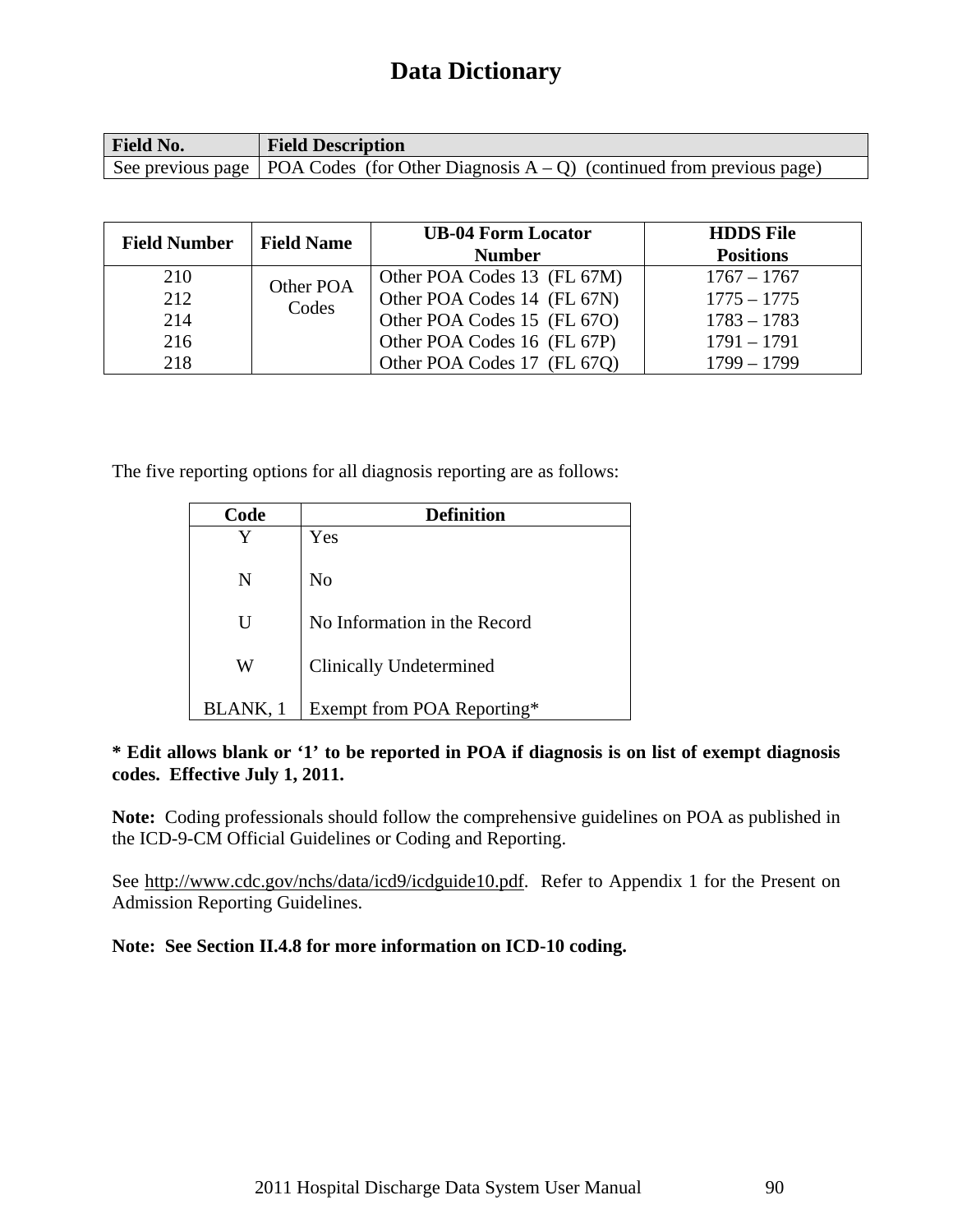| $\blacksquare$<br><b>NO.</b><br>r ieiu | <b>Field Description</b>        |
|----------------------------------------|---------------------------------|
| 210<br>$\sim$ 1.                       | Code<br>dmitting<br>Diagnosis 1 |

### **Field Detail:**

| <b>Field Type</b> | Width | <b>Position</b> | Format                     | <b>Required</b> | <b>UB-04 Form Locator</b> |
|-------------------|-------|-----------------|----------------------------|-----------------|---------------------------|
| Alpha-Numeric     |       |                 | $1800-1806$ Left Justified | <b>Yes</b>      | 69                        |

### **Description:**

Used for inpatient hospital claims. This is the condition identified by the physician at the time of the patient's admission requiring hospitalization.

E-codes are not valid in this field.

This diagnosis code *will not* have a Present on Admission (POA) Code.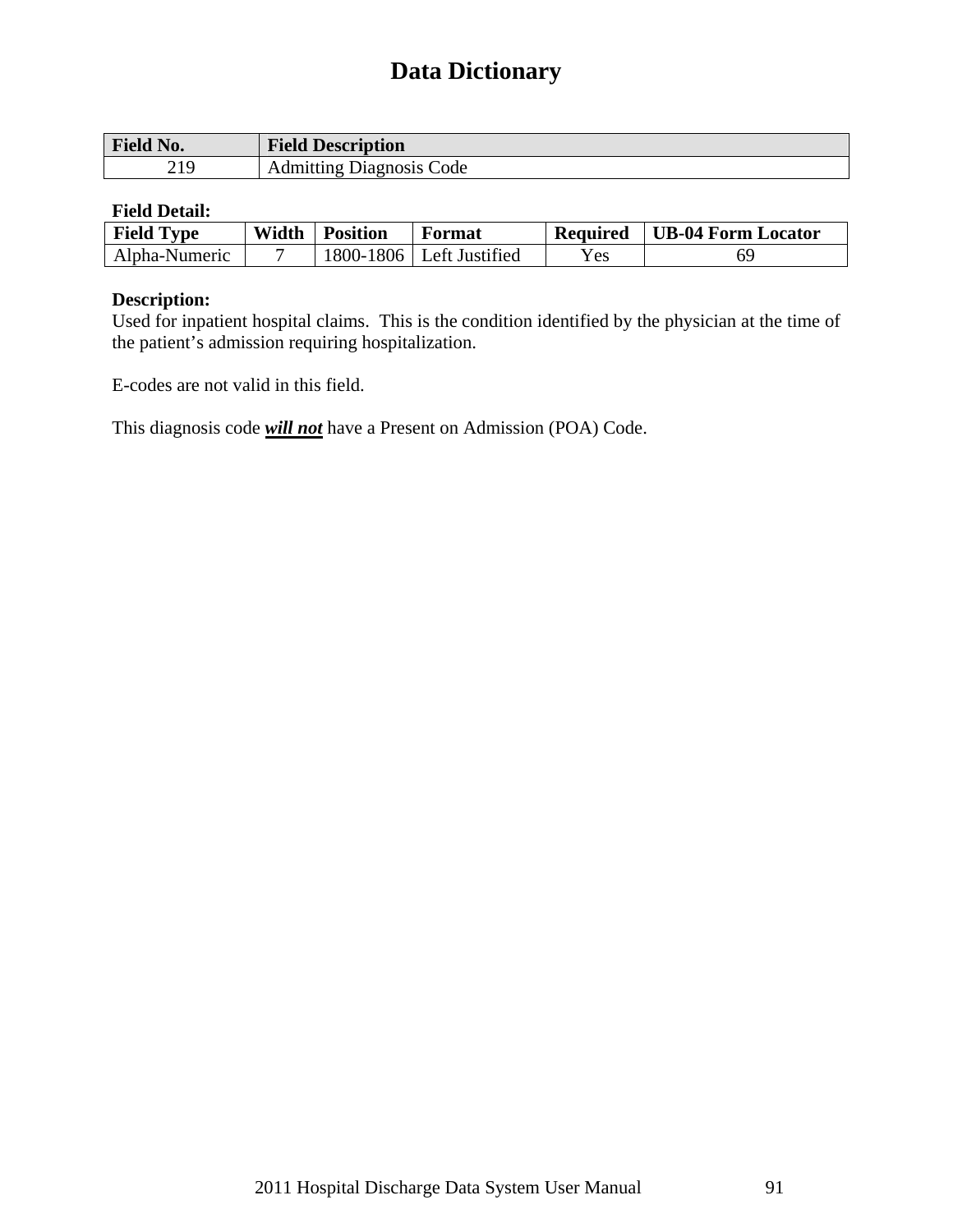| <b>Field No.</b>      | <b>Field Description</b>        |
|-----------------------|---------------------------------|
| າາາ<br>$220 -$<br>∠∠∠ | Patient's Reason for Visit Code |

### **Field Detail:**

| <b>Field Type</b> | Width | <b>Position</b> | Format                      | <b>Required</b> | <b>UB-04 Form Locator</b> |
|-------------------|-------|-----------------|-----------------------------|-----------------|---------------------------|
| Alpha-Numeric     |       | 1807-1827       | <sup>1</sup> Left Justified | <b>Yes</b>      | '0A                       |

### **Description:**

Used for all "unscheduled outpatients visits"\* for outpatient bills. The ICD-CM diagnosis codes describing the patient's reason for visit at the time of outpatient registration. Do not report the decimal (it is implied).

Three (3) fields are allowed to report up to 3 reasons for the outpatient visit using ICD-CM diagnosis codes.

These fields are for Outpatient bills only.

These diagnosis codes *will not* have Present on Admission (POA) codes.

| <b>Field</b>  | <b>Field Name</b>                               | <b>UB-04 Form Locator</b> | <b>HDDS</b> File |
|---------------|-------------------------------------------------|---------------------------|------------------|
| <b>Number</b> |                                                 | Number $70A - C$          | <b>Positions</b> |
| 220           | 1 <sup>st</sup> Patient's Reason for Visit Code | 70A                       | $1807 - 1813$    |
| 221           | $2nd$ Patient's Reason for Visit Code           | 70B                       | $1814 - 1820$    |
| 222           | 3 <sup>rd</sup> Patient's Reason for Visit Code | 70C                       | $1821 - 1827$    |

\* "Unscheduled outpatient visits" include claims with Type of Bill 013X or 085X and Type of Admission 1, 2, or 5 and Revenue Codes 045X (emergency room), 0516 (urgent care clinic), 0526 (freestanding urgent care clinic), or 0762 (observation).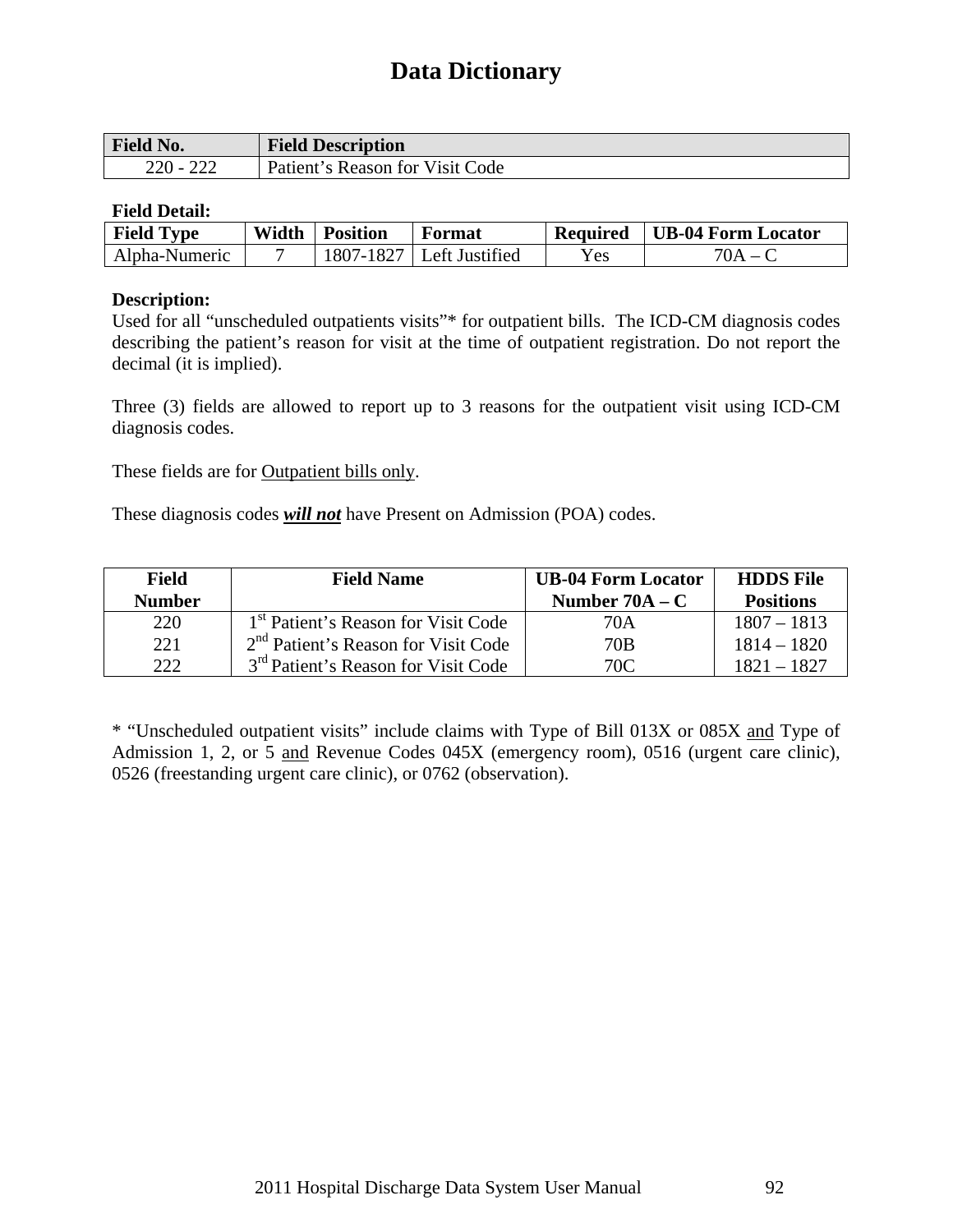| <b>Field No.</b> | <b>Field Description</b>              |
|------------------|---------------------------------------|
| ∩∩<br>بەيد       | Prospective Payment System Code (PPS) |

## **Field Detail:**

| <b>Field Type</b> | Width | <b>Position</b> | Format                     | <b>Required</b> | UB-04 Form Locator |
|-------------------|-------|-----------------|----------------------------|-----------------|--------------------|
| Alpha-Numeric     |       |                 | $1828-1831$ Left Justified | <b>Yes</b>      |                    |

## **Description:**

Give the code indicating the Prospective Payment System (if any) used for this bill.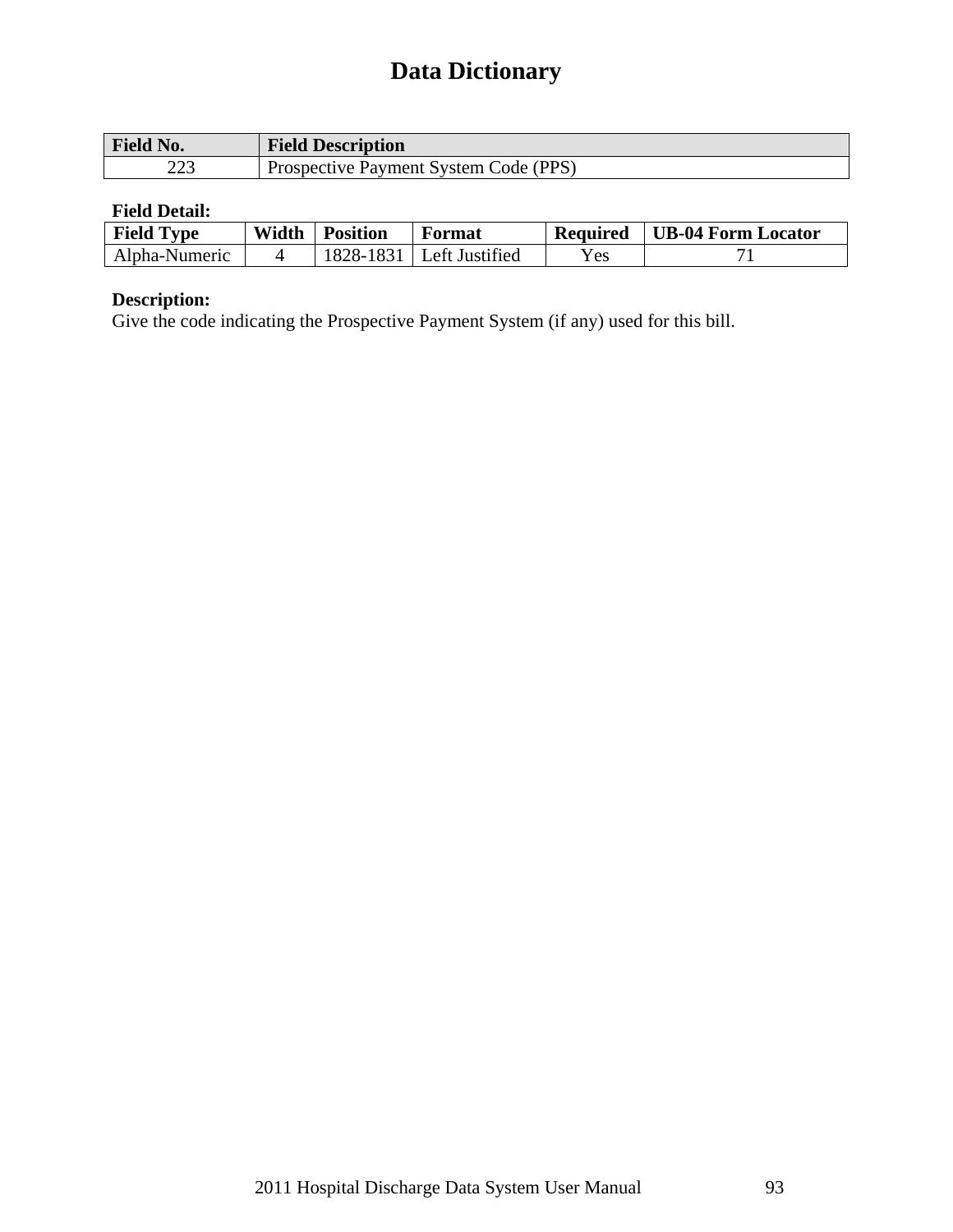| <b>Field No.</b> | <b>Field Description</b>               |
|------------------|----------------------------------------|
| See next page    | External Cause of Injury Code (E Code) |

### **Field Detail:**

| <b>Field Type</b> | Width | <b>Position</b> | Format         | <b>Required</b> | <b>UB-04 Form Locator</b> |
|-------------------|-------|-----------------|----------------|-----------------|---------------------------|
| Alpha-Numeric     |       | Next page       | Left Justified | <b>Yes</b>      | 2A                        |

### **Description:**

E codes are provided to permit the classification of environmental events, circumstances, and conditions as the cause of injury, poisoning, or other adverse effects.

A code used to describe an external cause creating the need for medical attention. Valid range is E800 – E999. See ICD-9-CM, Volume 1 for classification of the codes and further clarification of the fifth and sixth digits.

The E code is used to compare and analyze causes of injury.

### **Comments:**

E codes are required when an ICD-9 code of 800.xx – 995.8x is listed as the principal diagnosis.

If there is an E-code reported in these positions, it may relate to an "Other diagnosis" code rather than to the principal diagnosis. While the edit requires an E-code in these positions IF the principal diagnosis =  $800.xx - 995.8x$ , there may be an E-code in these positions when the principal diagnosis does NOT equal this range because the E-code relates to one of the Other Diagnosis codes (see cases (2) and (3) below).

If more than one E code is applicable, use the following priorities for recording E codes in this field:

- (1) Principal diagnosis of an injury or poisoning.
- (2) Other diagnosis of an injury, poisoning, or adverse effect directly related to the principal diagnosis.
- (3) Other diagnosis with an external code.

If there are more than three E Codes, record any additional E codes in the Other Diagnosis Fields (FL 68 through FL 75).

### **Other Information:**

E codes should not be confused with the 800 – 999 range of ICD-9-CM diagnosis codes. They have very different meanings. The E code describes the external cause of the injury; the ICD-9- CM diagnosis code describes the resulting trauma. For example, to compare E code 837.1 to ICD-9-CM diagnosis code 837.1: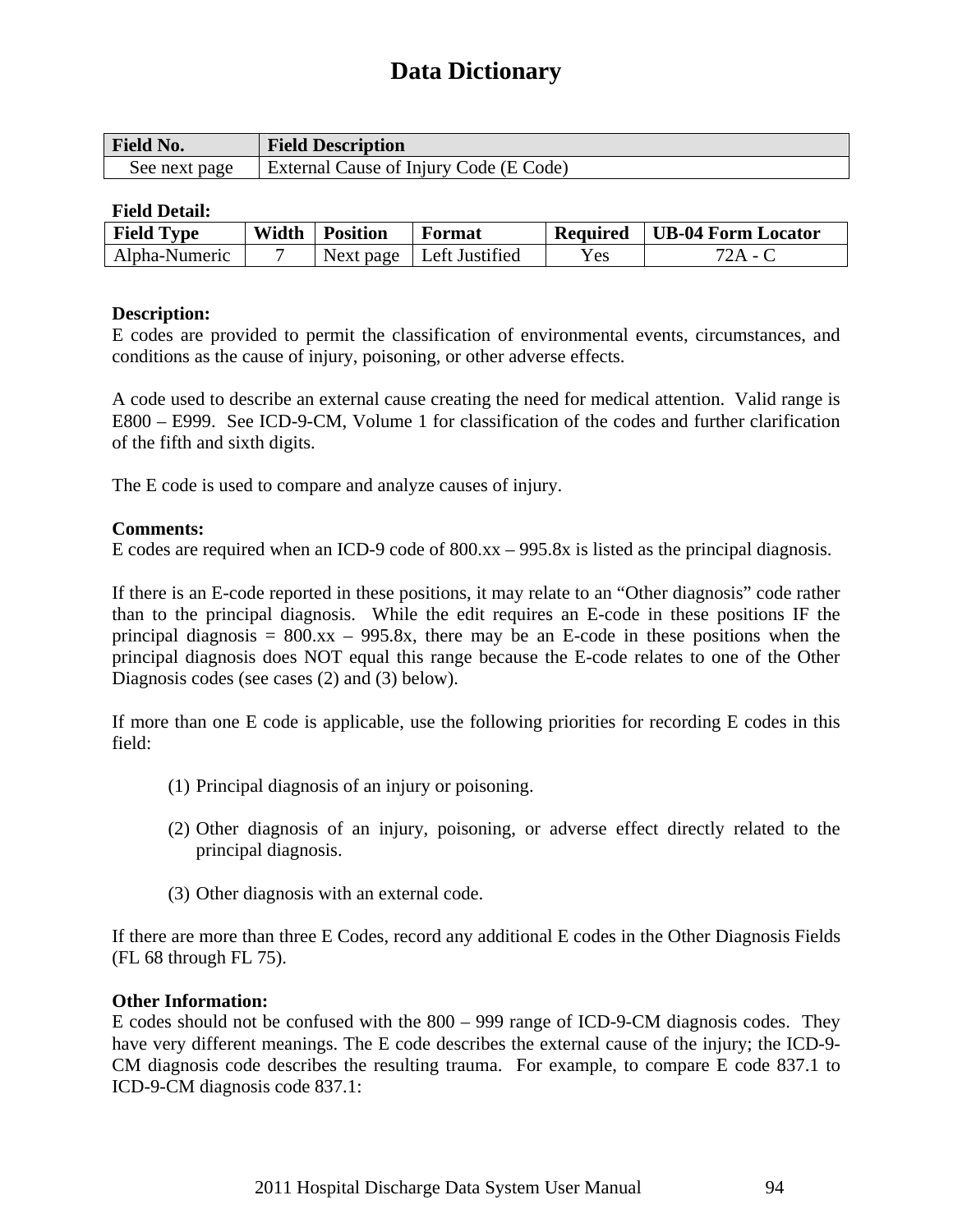| <b>Field No.</b> | <b>Field Description</b>                                              |
|------------------|-----------------------------------------------------------------------|
| See below        | External Cause of Injury Code (E Code) (continued from previous page) |

E837 means "Explosion, Fire or Burning in water craft" and the fourth digit "1" means "Occupant of small boat, powered".

ICD-9-CM code 837 means "Dislocation of Ankle" and the fourth digit "1" means "Open Dislocation".

| Field  | Field Name                     | UB-04 Form            | <b>HDDS</b> File Positions |
|--------|--------------------------------|-----------------------|----------------------------|
| Number |                                | <b>Locator Number</b> |                            |
| 224    | External Cause of Injury Code1 | 72A                   | $1832 - 1838$              |
| 226    | External Cause of Injury Code2 | 72B                   | $1840 - 1846$              |
| 228    | External Cause of Injury Code3 | 72C                   | $1848 - 1854$              |
|        |                                |                       |                            |

See Section II.4.8 for more information on ICD-10 coding.

**Note for Data Analysts**: A recoding of released data sets may put E Codes reported in the Other Diagnosis Code fields into the E Code field.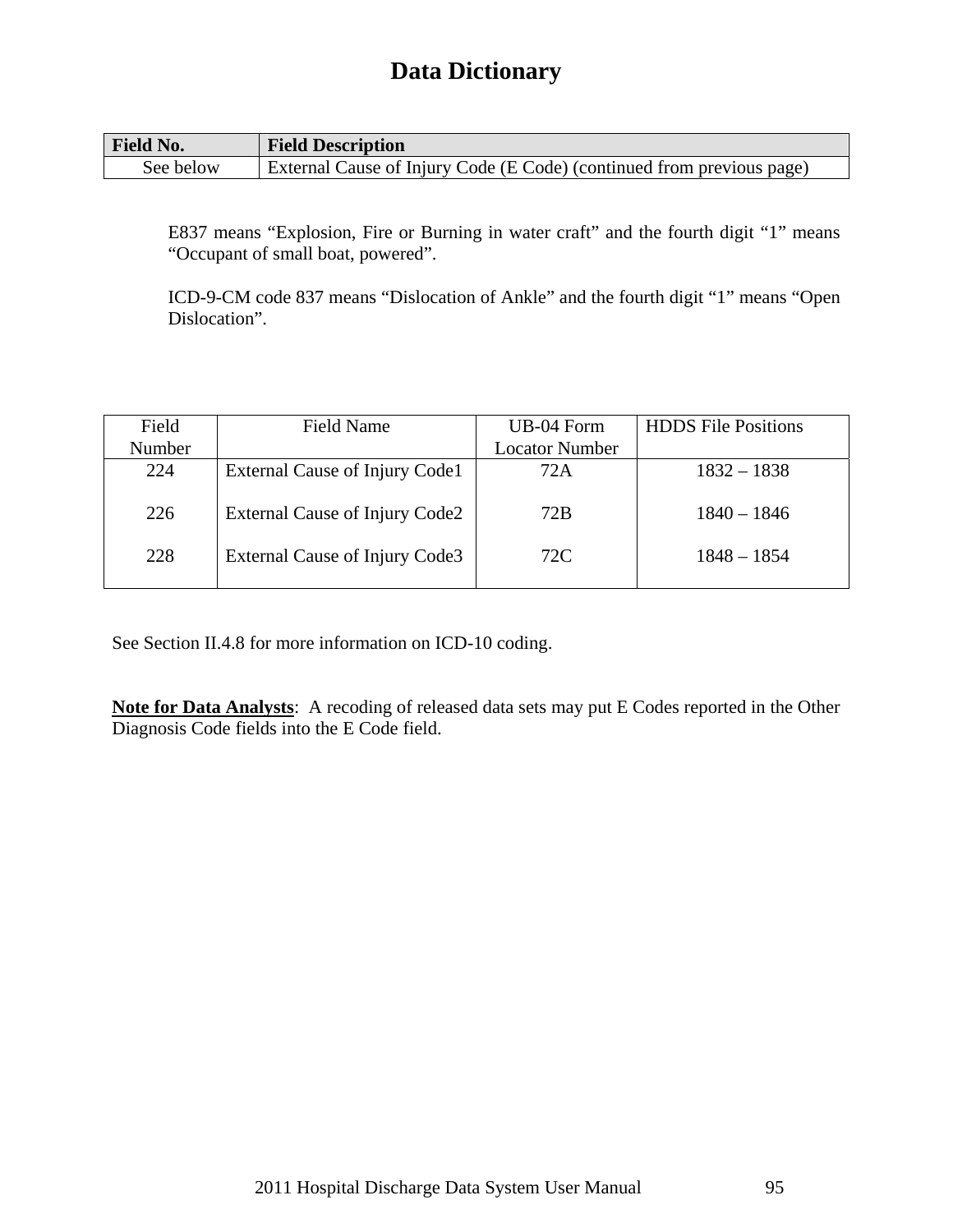| <b>Field No.</b> | <b>Field Description</b>                     |
|------------------|----------------------------------------------|
| See below        | External Cause of Injury POA Codes $(1 – 3)$ |

### **Field Detail:**

| <b>Field Type</b> | Width | <b>Position</b> | Format         | <b>Required</b> | <b>UB-04 Form Locator</b> |
|-------------------|-------|-----------------|----------------|-----------------|---------------------------|
| Alpha-Numeric     |       | See below       | Left Justified | $v_{es}$        |                           |

### **Description:**

This code will be reported after the External Cause of Injury code (FL  $72A - C$ ) in the file positions given below.

### **Comments:**

Only add POA code if applicable.

| Field  | Field Name  | Description                                | <b>HDDS</b> File |
|--------|-------------|--------------------------------------------|------------------|
| Number |             |                                            | Position         |
| 225    | E-Code1POA  | After External Cause of Injury Code FL 72A | $1839 - 1839$    |
| 227    | E-Code2 POA | After External Cause of Injury Code FL 72B | $1847 - 1847$    |
| 229    | E-Code3 POA | After External Cause of Injury Code FL 72C | $1855 - 1855$    |

The five reporting options for all diagnosis reporting are as follows:

| Code     | <b>Definition</b>              |
|----------|--------------------------------|
|          | Yes                            |
| N        | N <sub>0</sub>                 |
| U        | No Information in the Record   |
| W        | <b>Clinically Undetermined</b> |
| BLANK, 1 | Exempt from POA Reporting*     |

\* Edit will allow blank or '1' in this field for E-codes that are on exempt list of codes. **Effective July 1, 2011.**

**In late 2008, the Department of Health changed the requirement for reporting POA information. At this time, the Department decided to use the same requirements for POA reporting as used by CMS. Therefore, the Department requires that POA information be reported only on discharges from acute care hospitals. Furthermore, if an acute care hospital has a psychiatric or rehabilitation distinct part unit, discharges from these distinct part units are also excluded from the POA reporting requirement** *as long as the records from these distinct part units show the appropriate NPI associated with that distinct part unit***.**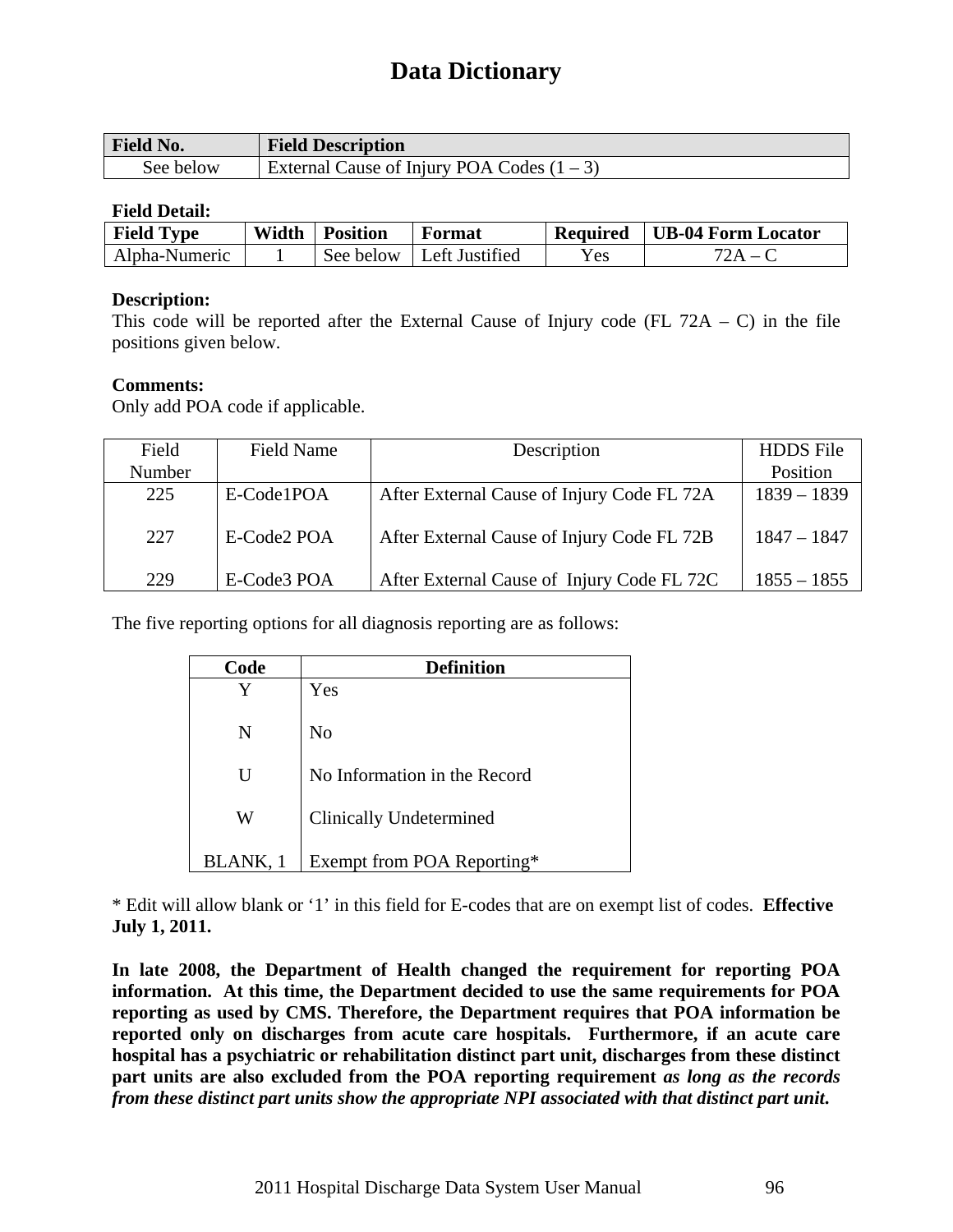| <b>Field No.</b> | <b>Field Description</b>                                                  |
|------------------|---------------------------------------------------------------------------|
| See below        | External Cause of Injury POA Codes $(1 – 3)$ continued from previous page |

**This change means that critical access hospitals, cancer hospitals, long term care hospitals, pediatric hospitals, psychiatric hospitals, and rehabilitation hospitals no longer have to report POA on the diagnoses in the discharges. Also, discharges from psychiatric or rehabilitation distinct part units within acute care hospitals may also be exempt from POA reporting.** 

**Note:** Coding professionals should follow the comprehensive guidelines on POA as published in the ICD-9-CM Official Guidelines for Coding and Reporting.

**See [http://www.cdc.gov/nchs/data/icd9/icdguide10.pdf](http://ww.cdc.gov/nchs/datawh/ftpserv/ftpicd9/icdguide06.pdf). Refer to Appendix 1 for the Present on Admission Reporting Guidelines.** 

**See Section II.4.8 for more information on ICD-10 coding.**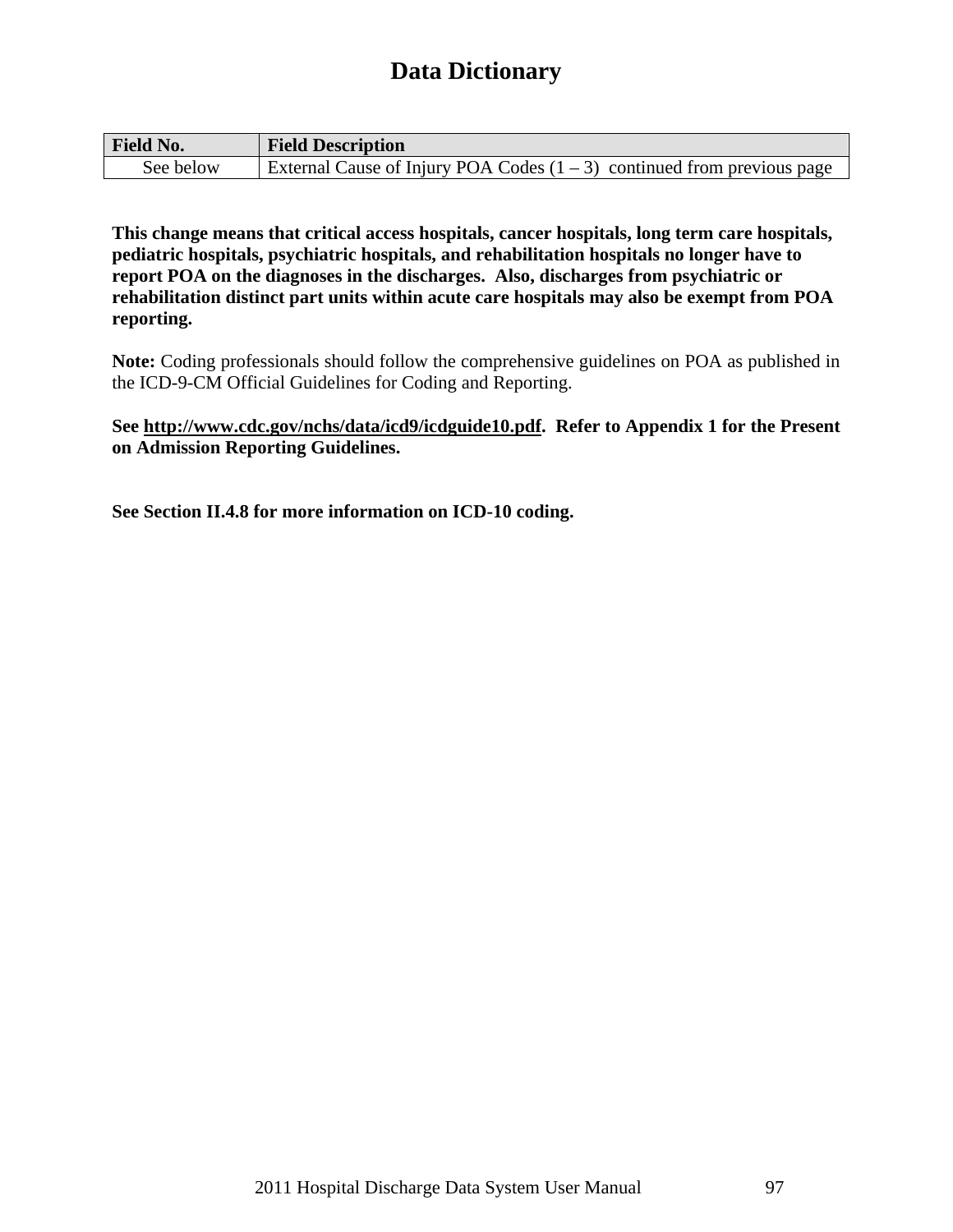| <b>Field No.</b> | <b>Field Description</b>      |
|------------------|-------------------------------|
| 230              | Principal Procedure C<br>Code |

### **Field Detail:**

| <b>Field Type</b> | Width | <b>Position</b> | Format                       | <b>Required</b> | UB-04 Form Locator |
|-------------------|-------|-----------------|------------------------------|-----------------|--------------------|
| Alpha-Numeric     |       |                 | $1856 - 1862$ Left Justified | Yes             |                    |

### **Description:**

The ICD-9-CM Procedure Code that identifies the principal procedure performed during the period covered by this bill.

The code for the procedure that was performed for definitive treatment rather than for diagnostic or exploratory purposes, or the procedure most related to the principal diagnosis.

This data is used to further refine patient diagnosis. The code can also be used to analyze medical practice patterns.

### **Comments:**

ICD-9-CM coding is required for the procedure code.

### **This code should be reported for both inpatients and outpatients.**

#### **See Section II.4.8 for more information on ICD-10 coding.**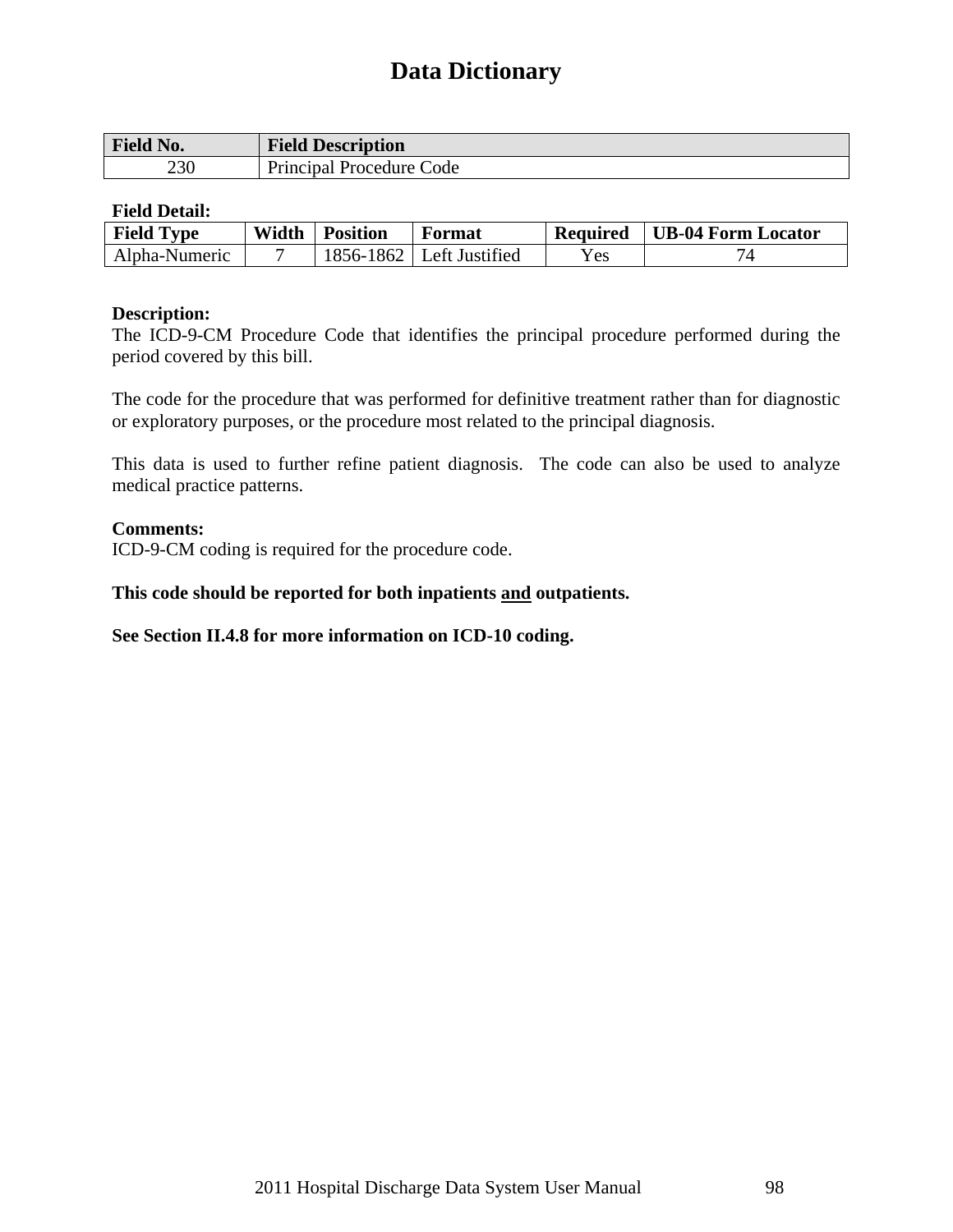| Field No.           | <b>Field Description</b>       |
|---------------------|--------------------------------|
| $\mathbf{A}$<br>ـ ت | Principal<br>Date<br>Procedure |

### **Field Detail:**

| <b>Field Type</b> | Width | <b>Position</b> | Format                      | <b>Required</b> | <b>UB-04 Form Locator</b> |
|-------------------|-------|-----------------|-----------------------------|-----------------|---------------------------|
| Numeric           |       |                 | $1863-1870$ Right Justified | Yes             |                           |

## **Description:**

Date on which the principal procedure described on this bill was performed.

The date should be in MMDDYYYY format.

## **This date should be reported for both inpatients and outpatients.**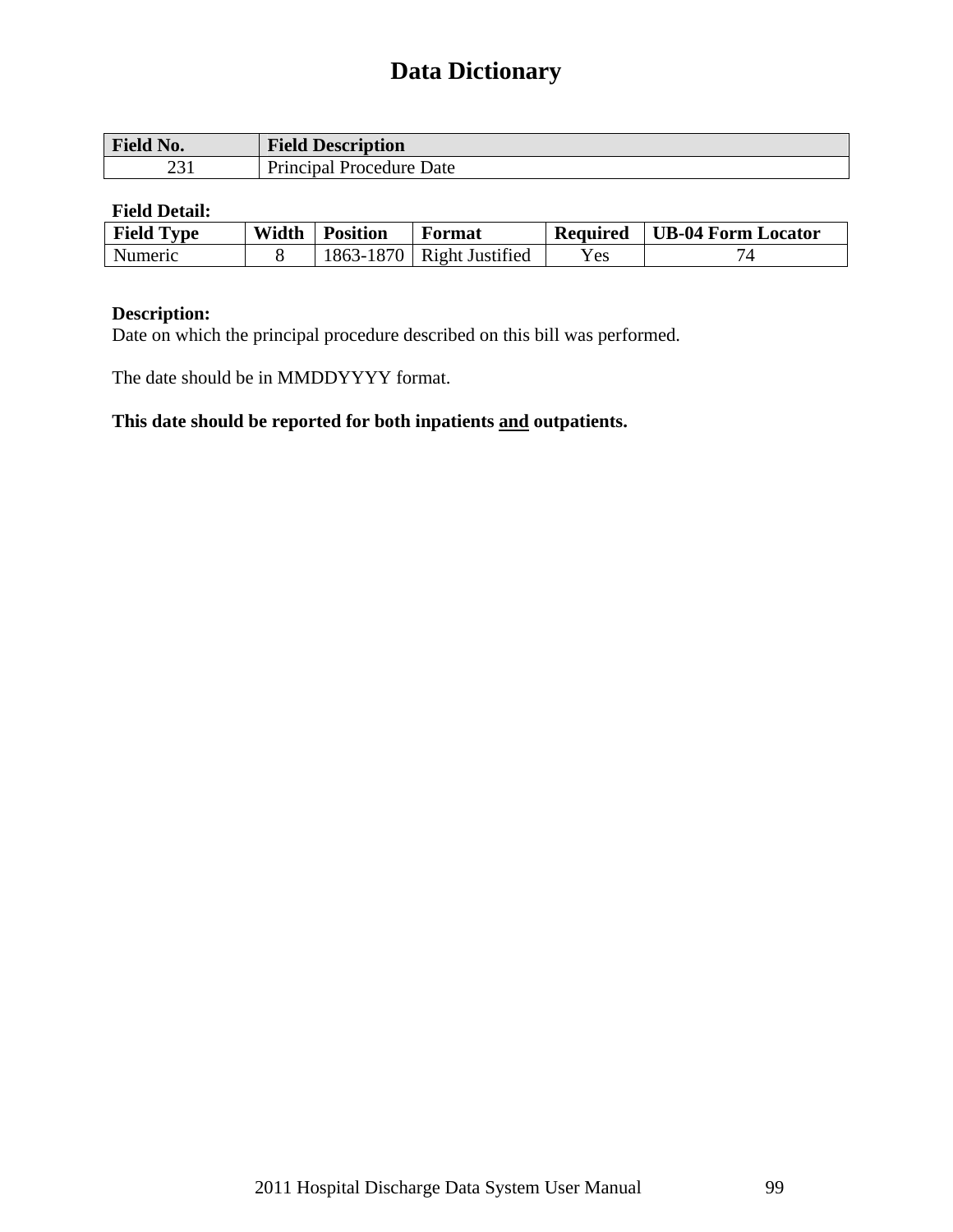| <b>Field No.</b> | <b>Field Description</b>         |
|------------------|----------------------------------|
| See below        | Other Procedure C<br>Codes $A -$ |

### **Field Detail:**

| <b>Field Type</b> | Width | <b>Position</b> | Format                     | <b>Required</b> | <b>UB-04 Form Locator</b> |
|-------------------|-------|-----------------|----------------------------|-----------------|---------------------------|
| Alpha-Numeric     |       |                 | See Below   Left Justified | Yes             |                           |

### **Description:**

The ICD-9-CM Procedure Codes identifying all significant procedures other than the principal procedure performed during the period covered by this bill.

These codes are used to further refine patient diagnosis. They can also be used to analyze medical practice patterns.

| <b>Field Number</b> | <b>Field Name</b>               | <b>UB-04 Form Locator</b><br><b>Number</b> | <b>HDDS</b> File<br><b>Positions</b> |
|---------------------|---------------------------------|--------------------------------------------|--------------------------------------|
| 232                 | <b>Other Procedure</b><br>Codes | Other Procedure Code, FL 74A               | $1871 - 1877$                        |
| 234                 |                                 | Other Procedure Code, FL 74B               | $1886 - 1892$                        |
| 236                 |                                 | Other Procedure Code, FL 74C               | $1901 - 1907$                        |
| 238                 |                                 | Other Procedure Code, FL 74D               | $1916 - 1922$                        |
| 240                 |                                 | Other Procedure Code, FL 74E               | $1931 - 1937$                        |

### **Comments:**

The other procedure codes and the appropriate date(s) should be entered in descending order of importance.

### **These are reported for inpatient bills only.**

**Note Section II.4.8 for more information on ICD-10 coding.**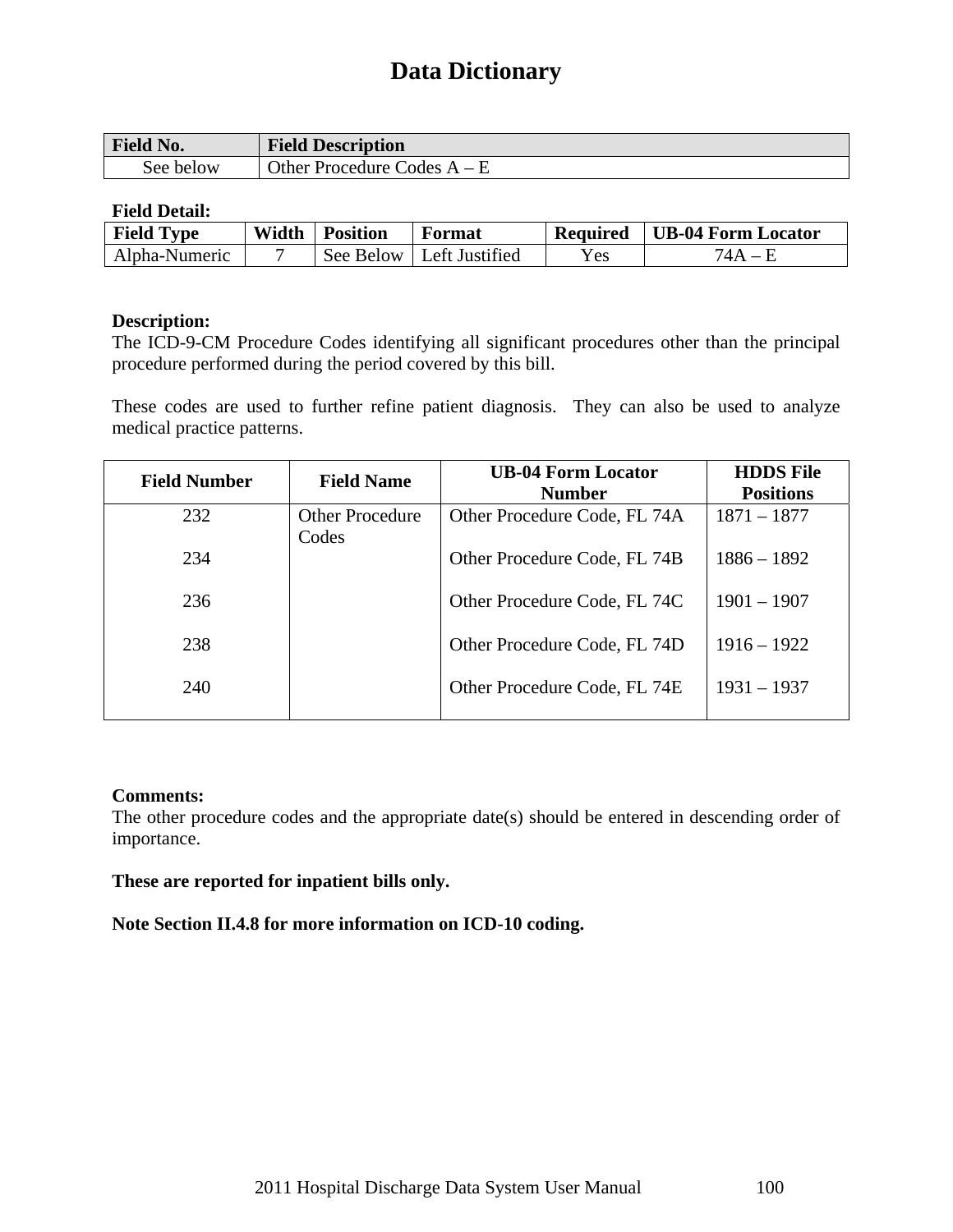| <b>Field No.</b> | <b>Field Description</b>     |
|------------------|------------------------------|
| See below        | <b>Other Procedure Dates</b> |

### **Field Detail:**

| <b>Field Type</b> | Width | <b>Position</b> | Format                      | <b>Required</b> | UB-04 Form Locator |
|-------------------|-------|-----------------|-----------------------------|-----------------|--------------------|
| Numeric           |       |                 | See Below   Right Justified | Yes             | 74 A               |

### **Description:**

The dates on which the Other Procedures Codes identified in Form Locator 74A –E were performed.

These dates together with their associated procedure codes can be used to analyze medical practice patterns. Use date format as follows: MMDDYYYY

| <b>Field Number</b> | <b>Field Name</b>               | <b>UB-04 Form Locator</b><br><b>Number</b> | <b>HDDS</b> File<br><b>Positions</b> |
|---------------------|---------------------------------|--------------------------------------------|--------------------------------------|
| 233                 | <b>Other Procedure</b><br>Codes | Other Procedure Date, FL 74A               | $1878 - 1885$                        |
| 235                 |                                 | Other Procedure Date, FL 74B               | $1893 - 1900$                        |
| 237                 |                                 | Other Procedure Date, FL 74C               | $1908 - 1915$                        |
| 239                 |                                 | Other Procedure Date, FL 74D               | $1923 - 1930$                        |
| 241                 |                                 | Other Procedure Date, FL 74E               | $1938 - 1945$                        |

### **Comments:**

The other procedure dates should be entered in the same order as the associated procedures.

### **These are reported for inpatient bills only.**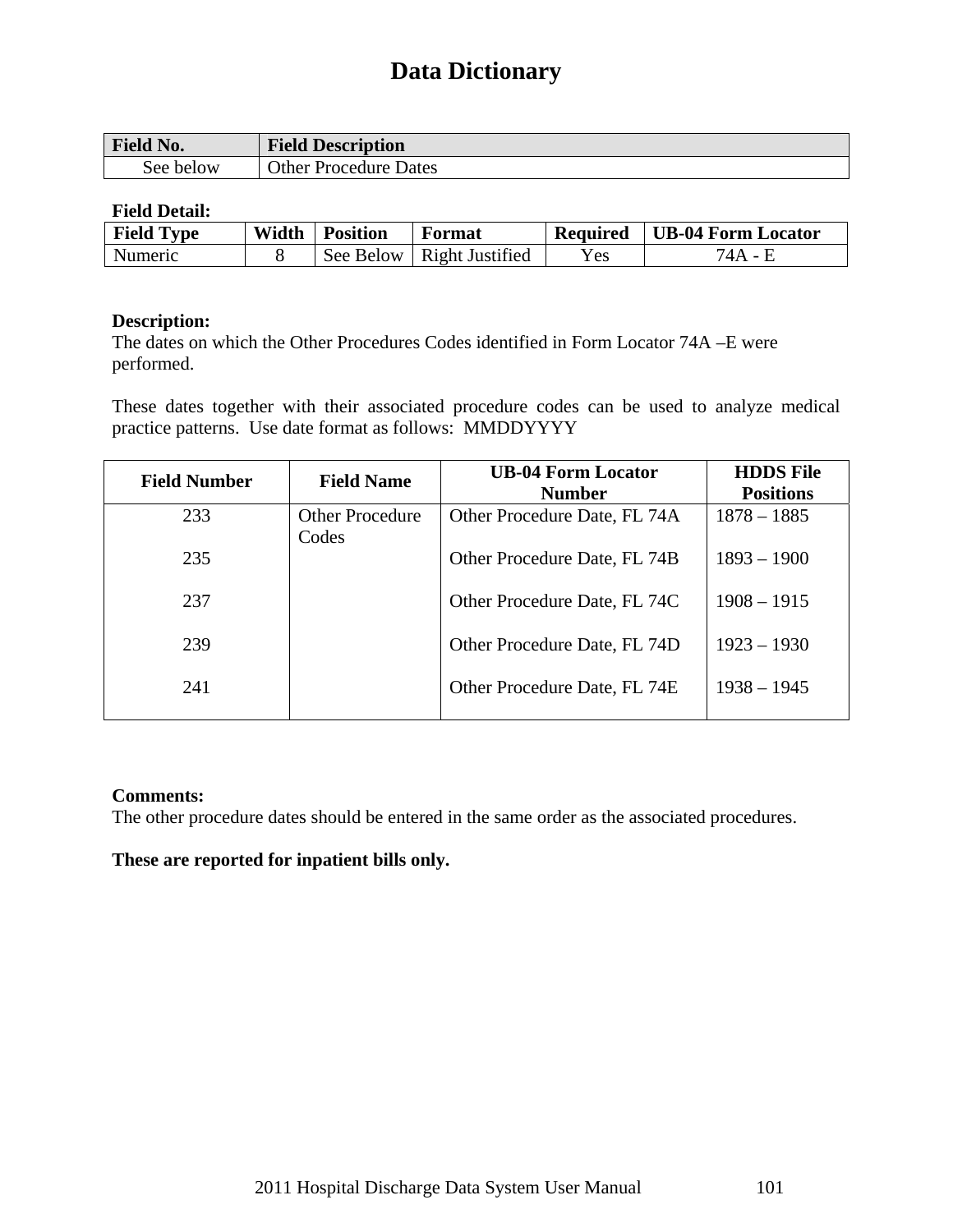| Field No.  | <b>Field Description</b>      |
|------------|-------------------------------|
| 242<br>244 | Attending Physician ID Number |

### **Field Detail:**

| <b>Field Type</b> | Width | <b>Position</b> | Format                     | <b>Required</b> | <b>UB-04 Form Locator</b> |  |  |
|-------------------|-------|-----------------|----------------------------|-----------------|---------------------------|--|--|
| Alpha-Numeric     |       |                 | 1946-1970   Left Justified | Yes             | See below                 |  |  |

### **Description:**

The identification numbers of the health care provider who has primary responsibility for the patient's medical care and treatment, and/or would be expected to certify the medical necessity of the services rendered.

This provider ID is broken into two components: 1) Provider's Tennessee state license number and 2) NPI or UPIN.

### **1) Provider's Tennessee state license number:**

The first component, provider's Tennessee state license number has 2 parts and it uses 12 positions. The first part is a two-character profession code that specifies what type of provider is caring for the patient. The valid values are: **MD**=medical doctor, **DO**=doctor of osteopathy, **DS**=dentist, **DP**=doctor of podiatry, **PA**=physician's assistant, **NP**=nurse practitioner, **MW**= midwife, **PS**=licensed psychologist, **DC**=doctor of chiropractic medicine, and **UK**=unknown.

The second part of the first component is the Tennessee state license number of the provider. The license number should be placed into the ten positions following the profession code. Leading zeroes should be used to fill the 10-digits allowed for the license number. *Example:* MD license number 2635 should be reported as MD0000002635.

If the provider's Tennessee license number is unknown, report the profession code as "UK" and report the license number as ten 9s ('9999999999'). Even if you know the provider was a medical doctor or osteopath, if the license number is unknown, report the profession code as "UK". Having the profession code without the license number is not useful information. (Note '9999999999' can only be used with "UK**"** and "UK" can only be used with all 9s.)

#### **2) Provider's NPI or UPIN:**

The second component is the NPI or UPIN number for the provider. This should be left-justified into the thirteen positions following the state license number. Use 'OTH000' for unknown NPI/UPIN.

Hospitals should NOT submit internal facility-assigned ID numbers for the professionals practicing in the facility. These numbers are not useful outside the individual facility.

This data will provide the capability of analyzing hospital costs and utilization data by the attending physician.

| Field  | Field                                | UB-04 Form | Field  | <b>HDDS</b> File |
|--------|--------------------------------------|------------|--------|------------------|
| Number | Description                          | Locator    | Length | Position         |
| 242    | Attending - Profession Code          | N/A        |        | $1946 - 1947$    |
| 243    | <b>Attending - TN License Number</b> | 76         | 10     | $1948 - 1957$    |
| 244    | $Attending - NPI/UPIN$               | 76         | 13     | $1958 - 1970$    |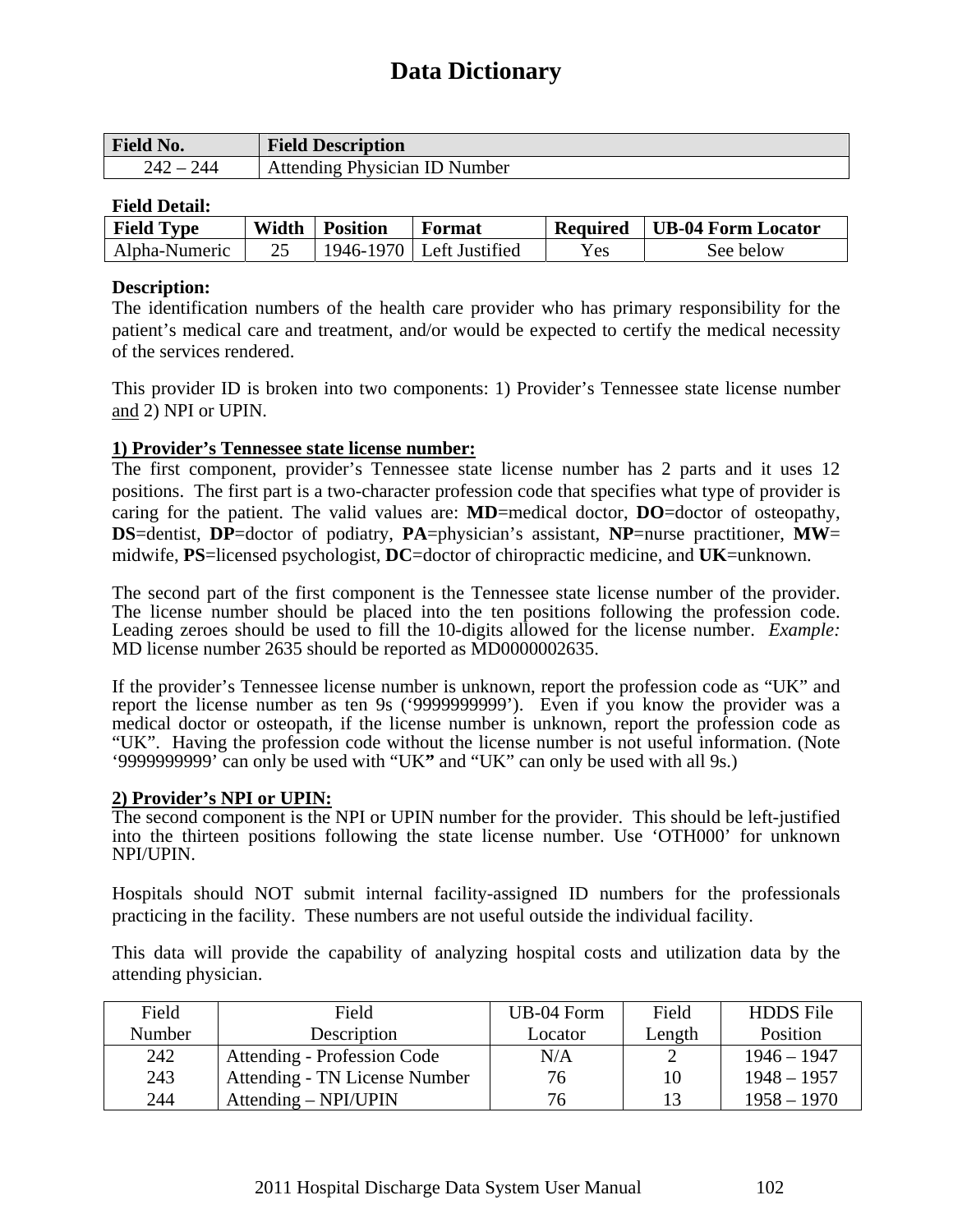| <b>Field No.</b> | <b>Field Description</b>             |
|------------------|--------------------------------------|
| 247<br>245       | <b>Operating Physician ID Number</b> |

### **Field Detail:**

| <b>Field Type</b> | Width | <b>Position</b> | Format                     | <b>Required</b> | <b>UB-04 Form Locator</b> |
|-------------------|-------|-----------------|----------------------------|-----------------|---------------------------|
| Alpha-Numeric     |       |                 | $1971-1995$ Left Justified | Yes             | See below                 |

### **Description:**

The identification numbers of the health care provider who has primary responsibility for the patient's surgical procedures.

This provider ID is broken into two components: 1) Provider's Tennessee state license number and 2) NPI or UPIN.

### **1) Provider's Tennessee state license number:**

The first component, provider's Tennessee state license number has 2 parts and it uses 12 positions. The first part is a two-character profession code that specifies what type of provider is caring for the patient. The valid values are: **MD**=medical doctor, **DO**=doctor of osteopathy, **DS**=dentist, **DP**=doctor of podiatry, **PA**=physician's assistant, **NP**=nurse practitioner, **MW**= midwife, **PS**=licensed psychologist, **DC**=doctor of chiropractic medicine, and **UK**=unknown.

The second part of the first component is the Tennessee state license number of the provider. The license number should be placed into the ten positions following the profession code. Leading zeroes should be used to fill the 10-digits allowed for the license number. *Example:* MD license number 2635 should be reported as MD0000002635.

If the provider's Tennessee license number is unknown, report the profession code as "UK" and report the license number as ten 9s ('9999999999'). Even if you know the provider was a medical doctor or osteopath, if the license number is unknown, report the profession code as "UK". Having the profession code without the license number is not useful information. (Note '9999999999' can only be used with "UK**"** and "UK" can only be used with all 9s.)

### **2) Provider's NPI or UPIN:**

The second component is the NPI or UPIN number for the provider. This should be left-justified into the thirteen positions following the state license number. Use 'OTH000' for unknown NPI/UPIN.

Hospitals should NOT submit internal facility-assigned ID numbers for the professionals practicing in the facility. These numbers are not useful outside the individual facility.

This data will provide the capability of analyzing hospital costs and utilization data by the operating physician.

| Field  | Field                                | UB-04 Form | Field  | <b>HDDS</b> File |
|--------|--------------------------------------|------------|--------|------------------|
| Number | Description                          | Locator    | Length | Position         |
| 245    | <b>Operating - Profession Code</b>   | N/A        |        | 1971 - 1972      |
| 246    | <b>Operating - TN License Number</b> | 77.        | 10     | 1973 - 1982      |
| 247    | $Operating - NPI/UPIN$               |            | 13     | 1983 - 1995      |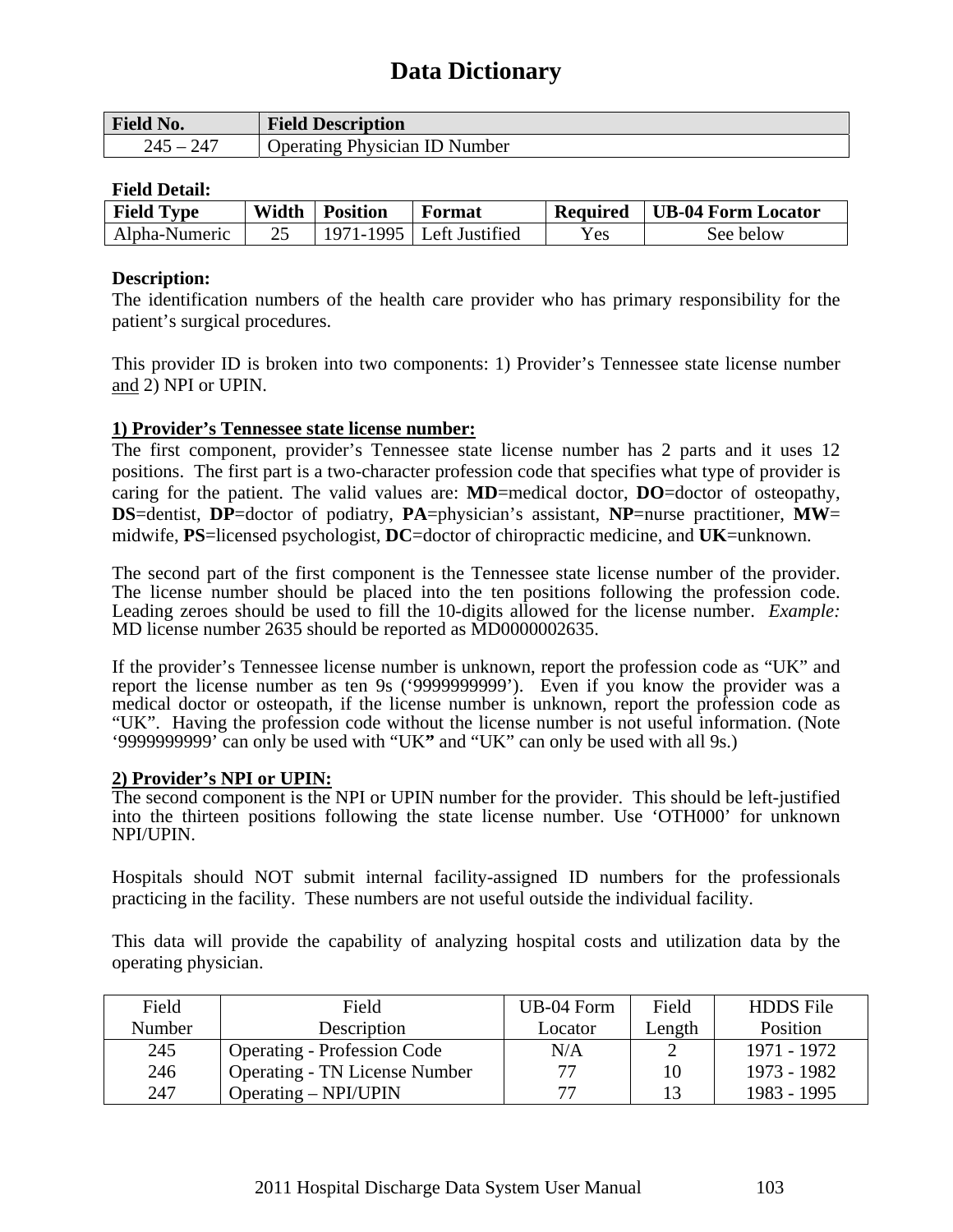| <b>Field No.</b> | <b>Field Description</b>  |
|------------------|---------------------------|
| 250<br>248       | Other Provider ID1 Number |

### **Field Detail:**

| <b>Field Type</b> | Width | <b>Position</b> | Format                     | <b>Required</b> | <b>UB-04 Form Locator</b> |
|-------------------|-------|-----------------|----------------------------|-----------------|---------------------------|
| Alpha-Numeric     |       |                 | 1996-2020   Left Justified | Yes.            | ПC                        |

### **Description:**

The identification numbers of a healthcare provider (other than the attending provider or operating provider) involved with this case. This field can be left blank.

This provider ID is broken into two components: 1) Provider's Tennessee state license number and 2) NPI or UPIN.

### **1) Provider's Tennessee state license number:**

The first component, provider's Tennessee state license number has 2 parts and it uses 12 positions. The first part is a two-character profession code that specifies what type of provider is caring for the patient. The valid values are: **MD**=medical doctor, **DO**=doctor of osteopathy, **DS**=dentist, **DP**=doctor of podiatry, **PA**=physician's assistant, **NP**=nurse practitioner, **MW**= midwife, **PS**=licensed psychologist, **DC**=doctor of chiropractic medicine, and **UK**=unknown.

The second part of the first component is the Tennessee state license number of the provider. The license number should be placed into the ten positions following the profession code. Leading zeroes should be used to fill the 10-digits allowed for the license number. *Example:* MD license number 2635 should be reported as MD0000002635.

If the provider's Tennessee license number is unknown, report the profession code as "UK" and report the license number as ten 9s ('9999999999'). Even if you know the provider was a medical doctor or osteopath, if the license number is unknown, report the profession code as "UK". Having the profession code without the license number is not useful information. (Note '9999999999' can only be used with "UK**"** and "UK" can only be used with all 9s.)

### **2) Provider's NPI or UPIN:**

The second component is the NPI or UPIN number for the provider. This should be left-justified into the thirteen positions following the state license number. Use 'OTH000' for unknown NPI/UPIN.

Hospitals should NOT submit internal facility-assigned ID numbers for the professionals practicing in the facility. These numbers are not useful outside the individual facility.

This data will provide the capability of analyzing hospital costs and utilization data by the other physician.

| <b>Field Number</b> | Field                         | Field  | <b>HDDS</b> File |
|---------------------|-------------------------------|--------|------------------|
|                     | Description                   | Length | Position         |
| 248                 | Other ID1 - Profession Code   |        | 1996 - 1997      |
| 249                 | Other ID1 - TN License Number | 10     | $1998 - 2007$    |
| 250                 | Other $ID1 - NPI/UPIN$        | 13     | $2008 - 2020$    |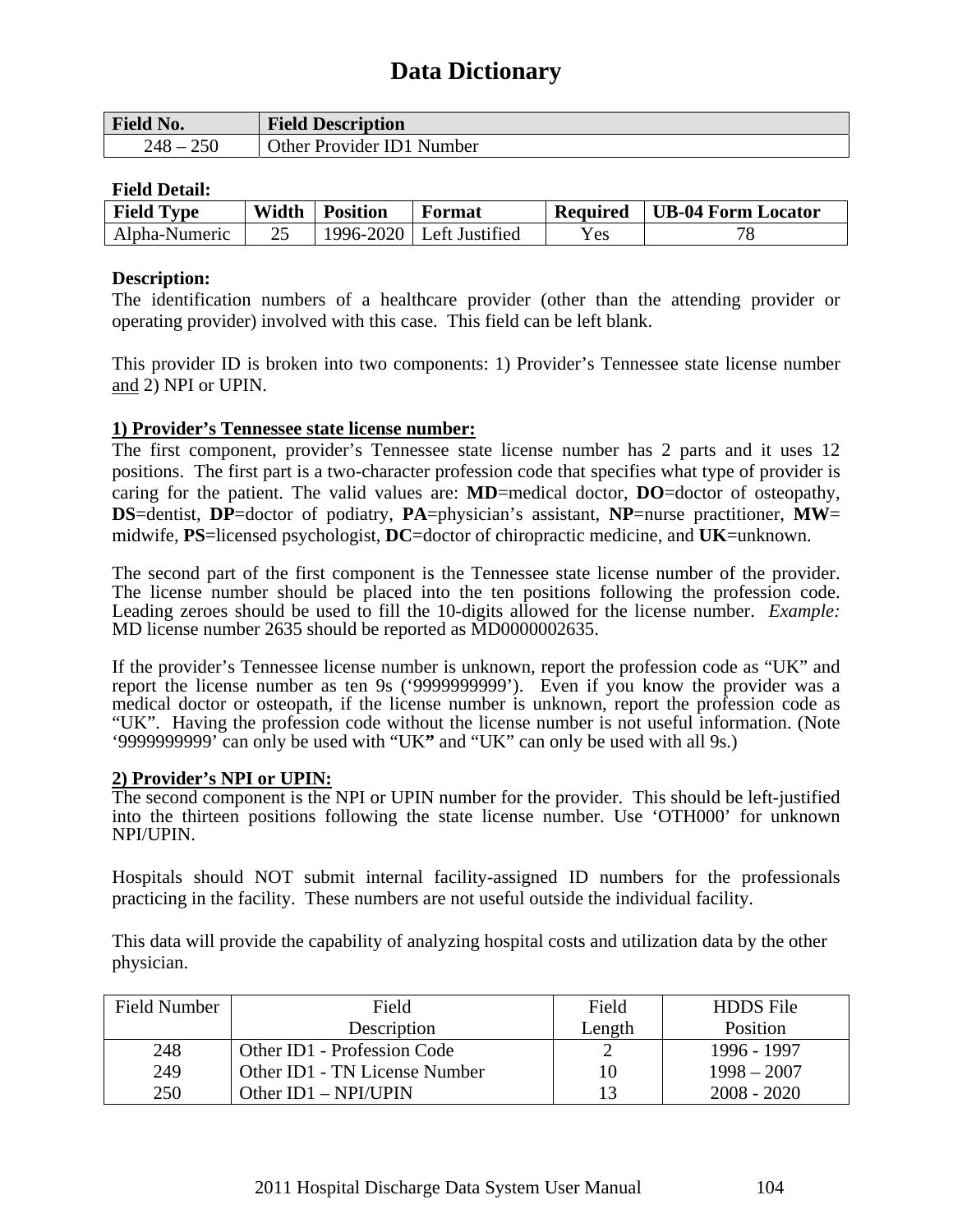| <b>Field No.</b>                                     | <b>Field Description</b>  |
|------------------------------------------------------|---------------------------|
| ລະລ<br>つ こ 1<br>$\overline{\phantom{a}}$<br>ر_<br>້ີ | Other Provider ID2 Number |

### **Field Detail:**

| <b>Field Type</b> | Width | <b>Position</b> | Format                       | <b>Required</b> | <b>UB-04 Form Locator</b> |
|-------------------|-------|-----------------|------------------------------|-----------------|---------------------------|
| Alpha-Numeric     | 25    |                 | $2021 - 2045$ Left Justified | <b>Yes</b>      |                           |

### **Description:**

The identification numbers of a healthcare provider (other than the attending provider, operating provider or the first other provider) involved with the case. This field can be left blank.

This provider ID is broken into two components: 1) Provider's Tennessee state license number and 2) NPI or UPIN.

### **1) Provider's Tennessee state license number:**

The first component, provider's Tennessee state license number has 2 parts and it uses 12 positions. The first part is a two-character profession code that specifies what type of provider is caring for the patient. The valid values are: **MD**=medical doctor, **DO**=doctor of osteopathy, **DS**=dentist, **DP**=doctor of podiatry, **PA**=physician's assistant, **NP**=nurse practitioner, **MW**= midwife, **PS**=licensed psychologist, **DC**=doctor of chiropractic medicine, and **UK**=unknown.

The second part of the first component is the Tennessee state license number of the provider. The license number should be placed into the ten positions following the profession code. Leading zeroes should be used to fill the 10-digits allowed for the license number. *Example:* MD license number 2635 should be reported as MD0000002635.

If the provider's Tennessee license number is unknown, report the profession code as "UK" and report the license number as ten 9s ('9999999999'). Even if you know the provider was a medical doctor or osteopath, if the license number is unknown, report the profession code as "UK". Having the profession code without the license number is not useful information. (Note '9999999999' can only be used with "UK**"** and "UK" can only be used with all 9s.)

### **2) Provider's NPI or UPIN:**

The second component is the NPI or UPIN number for the provider. This should be left-justified into the thirteen positions following the state license number. Use 'OTH000' for unknown NPI/UPIN.

Hospitals should NOT submit internal facility-assigned ID numbers for the professionals practicing in the facility. These numbers are not useful outside the individual facility.

This data will provide the capability of analyzing hospital costs and utilization data by the other physician.

| Field Number | Field                         | Field  | <b>HDDS</b> File |
|--------------|-------------------------------|--------|------------------|
|              | Description                   | Length | Position         |
| 251          | Other ID2 - Profession Code   |        | $2021 - 2022$    |
| 252          | Other ID2 - TN License Number | 10     | $2023 - 2032$    |
| 253          | Other $ID2 - NPIVUPIN$        | 13     | $2033 - 2045$    |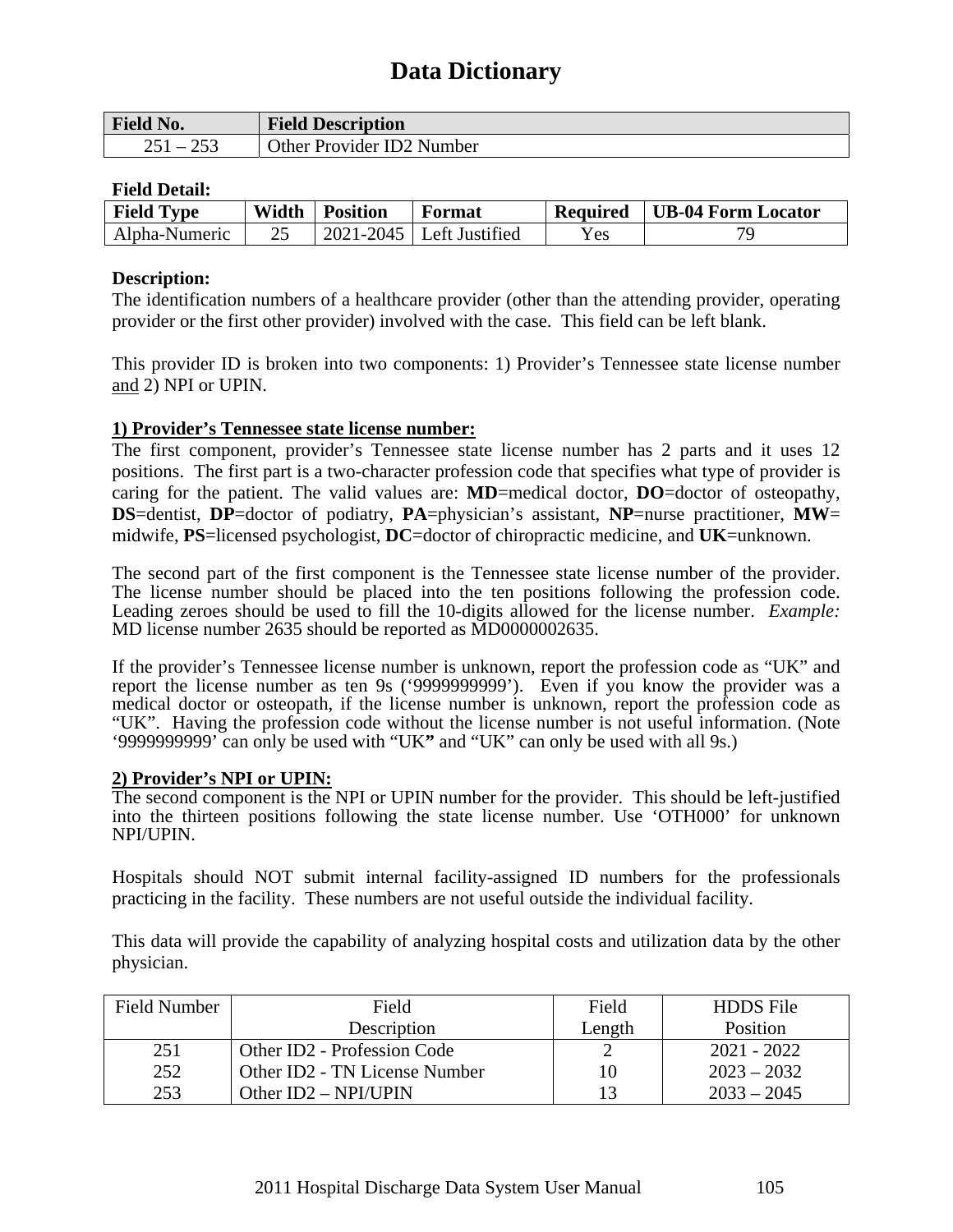| <b>Field No.</b> | <b>Field Description</b>              |
|------------------|---------------------------------------|
| 254              | Joint Annual Report ID Number (JARID) |

### **Field Detail:**

| <b>Field Type</b> | Width | <b>Position</b> | Format                       | <b>Required</b> | UB-04 Form Locator |
|-------------------|-------|-----------------|------------------------------|-----------------|--------------------|
| Alpha-Numeric     |       |                 | $2046 - 2057$ Left Justified | $No*$           |                    |

### **Description:**

Report the 5-digit number assigned by the TN Department of Health that is used in the collection of data for the Joint Annual Report of Hospitals. This number should be provided in each record reported by the hospital. Each hospital -- even parent and their satellite hospitals – has a unique **Joint Annual Report ID number** assigned by the TN Department of Health. **Left justify the 5 digit code in the 12 positions allowed.** 

This data is used to properly identify the facility in which the services are performed, especially in satellite facilities.

#### **Comments:**

\*Optional, but requested for those hospitals where the same Federal Tax ID is used in satellite facilities.

### **This field is required for hospitals reporting through the THA-HIN.**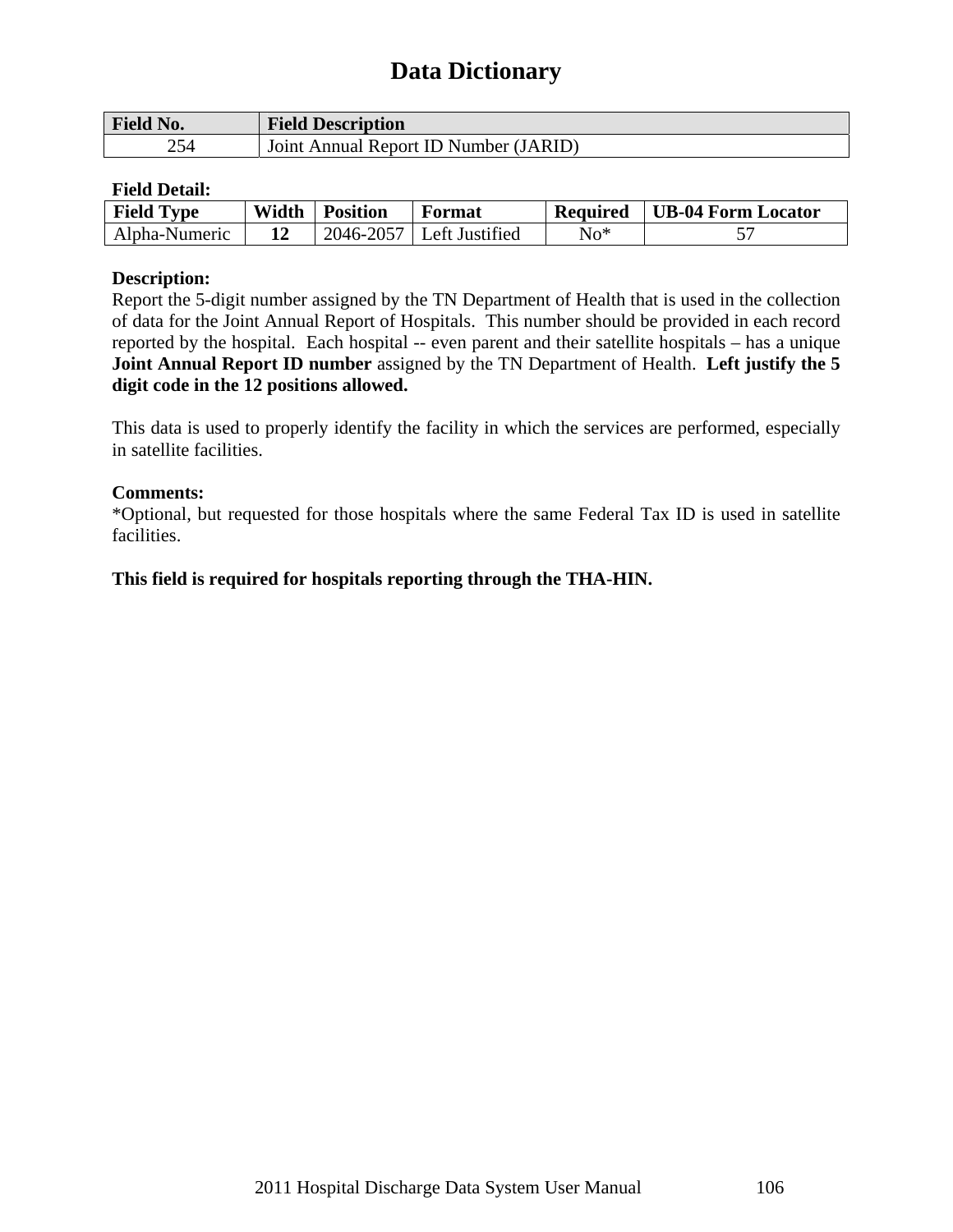| <b>Field No.</b> | <b>Field Description</b>         |
|------------------|----------------------------------|
| ن ب              | Patient's Social Security Number |

### **Field Detail:**

| <b>Field Type</b> | Width | <b>Position</b> | Format                     | <b>Required</b> | <b>UB-04 Form Locator</b> |
|-------------------|-------|-----------------|----------------------------|-----------------|---------------------------|
| Alpha-Numeric     |       |                 | $2058-2067$ Left Justified | Yes             | N/A                       |

### **Description:**

This field is not specifically included on the UB-04 form. However, since the patient's social security number may or may not be included as part of another field (Insured's Unique ID Number Form Locator-60A - C), this field should be used only to collect and report the actual SSN of the patient. Left justify, leaving a blank space in the  $10<sup>th</sup>$  position of this field.

A unique, identifying number for each patient. For patients who lack a social security number or for whom it is unknown, this field should be reported all 9s.

This data will allow for linking of multiple records for the same patient. This field can be used to unduplicate counts for different types of medical conditions when a patient is hospitalized more than once. Hospital discharge records are reviewed by the department to identify any cases of traumatic brain injuries and/or birth defects. This information is provided to hospital staff or to departmental staff for more detailed medical record abstraction. If SSN is provided on each discharge record, it could prevent the hospital from being requested to abstract a medical record more than once (if a patient is seen more than once for the same condition).

### **Comments:**

This field is confidential and not available for public release.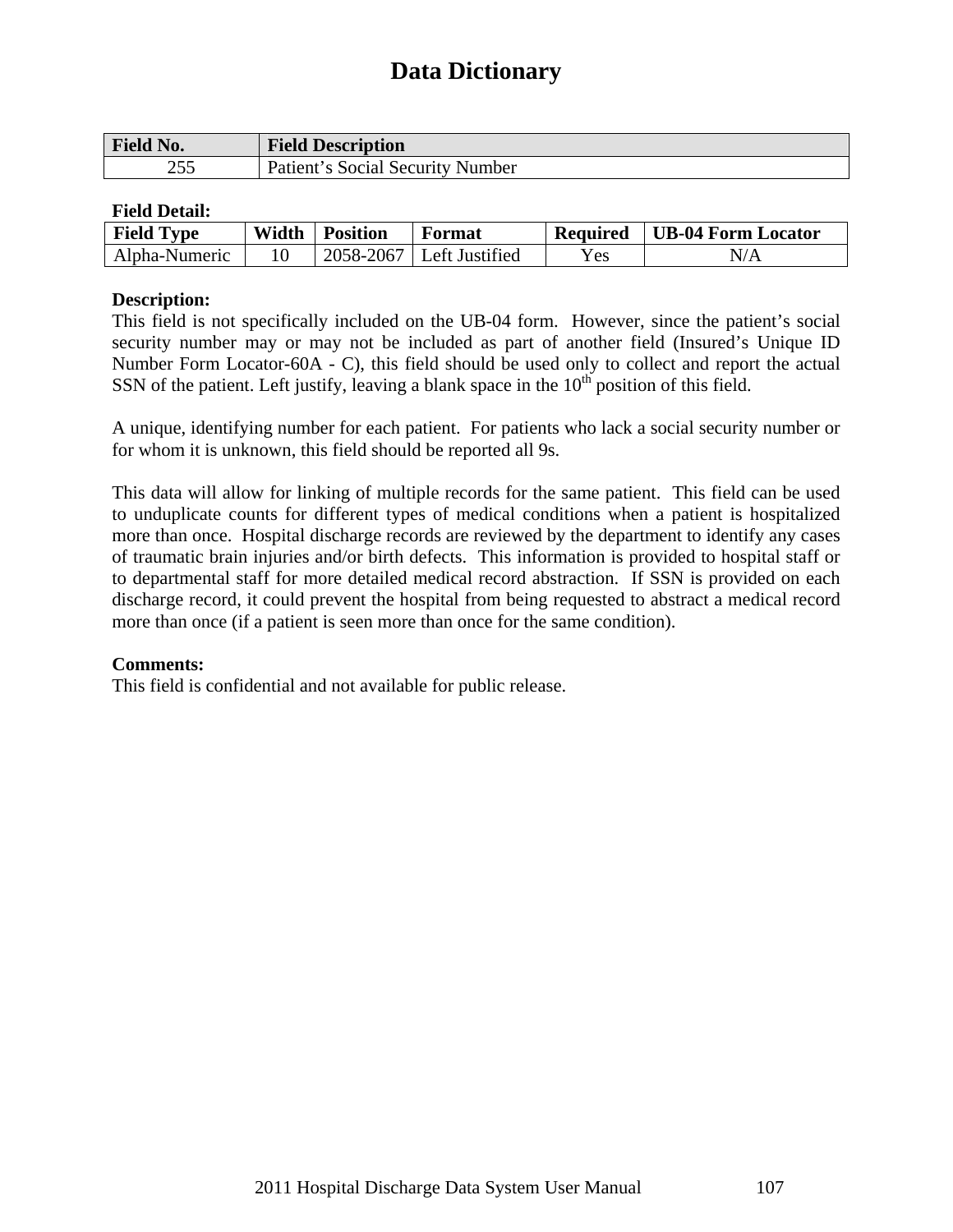| <b>Field No.</b> | <b>Field Description</b> |
|------------------|--------------------------|
| 256              | Patient's Race/Ethnicity |

### **Field Detail:**

| <b>Field Type</b> | Width | <b>Position</b> | Format                      | <b>Required</b>                | <b>UB-04 Form Locator</b> |
|-------------------|-------|-----------------|-----------------------------|--------------------------------|---------------------------|
| Numeric           |       |                 | $2068-2069$ Right Justified | $\mathbf{v}_{\rm \mathbf{es}}$ | N/A                       |

### **Description:**

This field is not included on the UB-04 form. This field is required to be reported in addition to the data elements contained on the UB-04.

This field should include information on the patient's race/ethnicity. This information may have to be brought in from other parts of the patient's record.

This data will be used for hospital discharge data analysis by race/ethnicity.

Enter patient's race and ethnicity (2 parts). Put code for race in position 2068. Put code for ethnicity in position 2069.

| anu vvuvs         |                                   |                           |
|-------------------|-----------------------------------|---------------------------|
| <b>Valid Code</b> | <b>Description (Race)</b>         | <b>HDDS</b> File Position |
|                   | White or Caucasian                | 2068                      |
|                   | <b>Black or African American</b>  |                           |
|                   | Native American or Alaskan Native |                           |
|                   | Asian or Pacific Islander         |                           |
| 5                 | Other Race (other than $1 - 4$ )  |                           |
|                   | <b>Unknown Race</b>               |                           |
|                   |                                   |                           |

## **Valid Codes:**

| <b>Valid Code</b> | <b>Description (Ethnicity)</b> | <b>HDDS</b> File Position |
|-------------------|--------------------------------|---------------------------|
|                   | Hispanic Origin                | 2069                      |
|                   | Not Hispanic Origin            |                           |
|                   | Hispanic Origin Unknown        |                           |

### **Comments:**

The Patient's Race/Ethnicity field is for statistical and epidemiological purposes only. Staff assessment of its value is sufficient.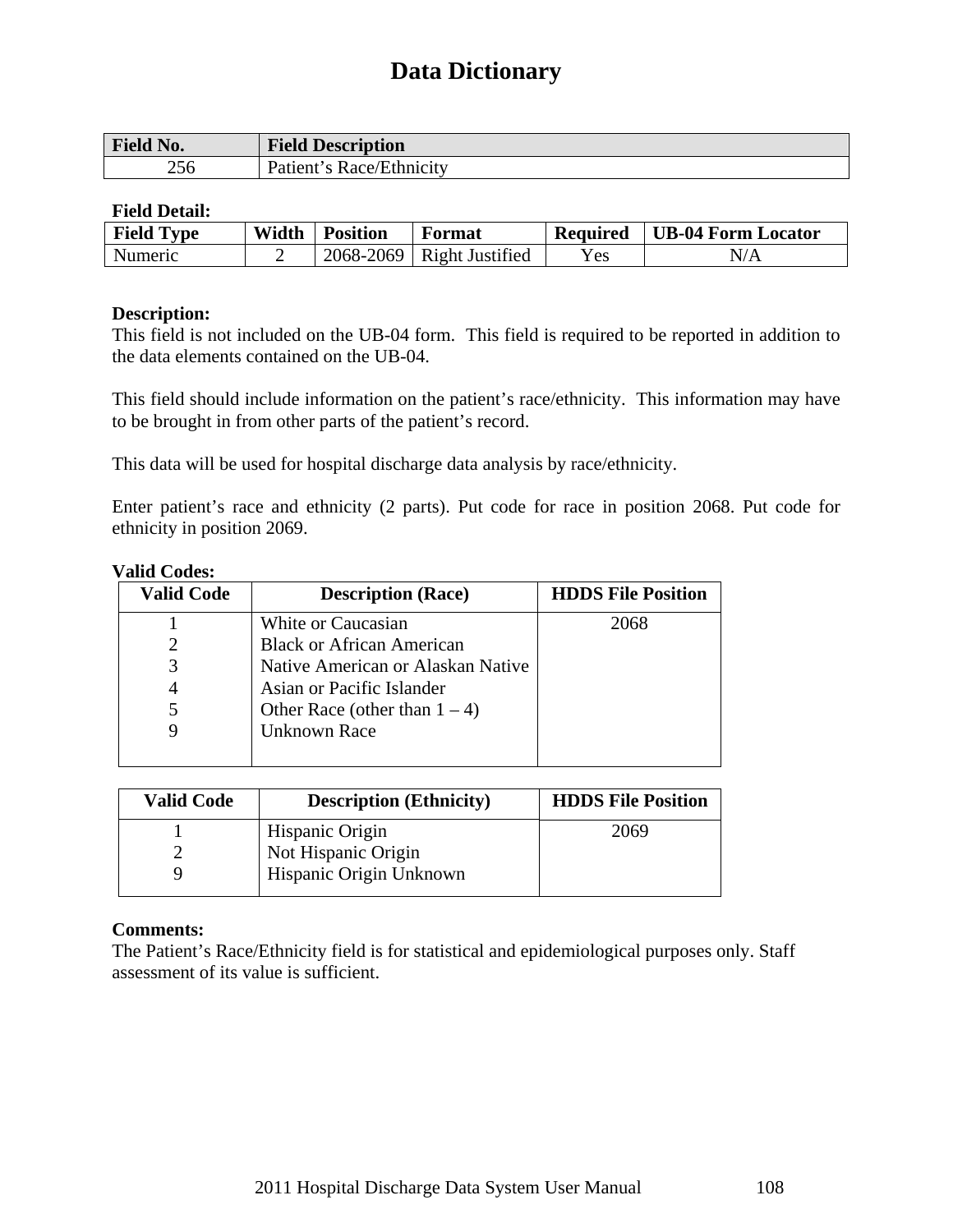| <b>Field No.</b>                | <b>Field Description</b>           |
|---------------------------------|------------------------------------|
| つよつ<br>$\overline{\phantom{a}}$ | Type of Emergency Department Visit |

### **Field Detail:**

| <b>Field Type</b> | Width | <b>Position</b> | Format                      | <b>Required</b> | <b>UB-04 Form Locator</b> |
|-------------------|-------|-----------------|-----------------------------|-----------------|---------------------------|
| Alpha -Numeric    |       |                 | $2070-2070$ Right Justified | Y es            | N/A                       |

### **Description:**

This code is used for all Emergency Room visits. For every discharge record, if there is a revenue code 0450-0459, this field is required to be reported. Likewise, if there is no revenue code 0450-0459, this field must be left blank.

This is a one digit field.

#### **Valid Values:**

| <b>Valid Codes</b> | <b>Description ED Visit</b>                    |
|--------------------|------------------------------------------------|
| 1                  | Not Considered an emergency (non-emergent)     |
| 2                  | Urgent                                         |
| 3                  | Emergency                                      |
| 9                  | Hospital does not screen ED visits             |
| <b>Blank</b>       | This record did not contain revenue code 0450- |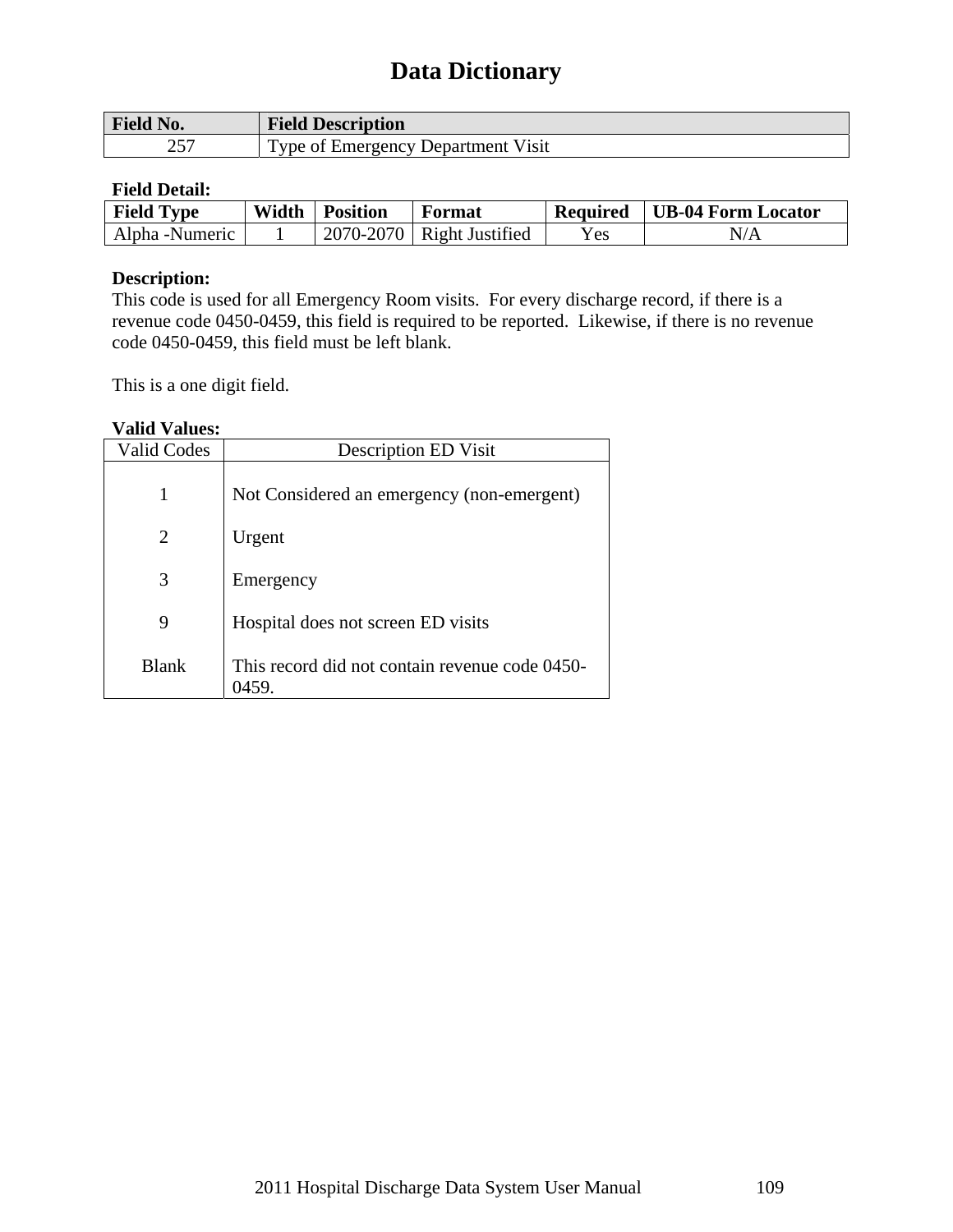| <b>Field No.</b> | <b>Field Description</b>                     |
|------------------|----------------------------------------------|
| 258              | <b>Outcome of Emergency Department Visit</b> |

### **Field Detail:**

| <b>Field Type</b> | Width | <b>Position</b> | Format          | <b>Required</b> | UB-04 Form Locator |
|-------------------|-------|-----------------|-----------------|-----------------|--------------------|
| Numeric           |       | 2071-2071       | Right Justified | Yes             | N/A                |

### **Description:**

This code is used for all Emergency Room visits. For every discharge record, if there is a revenue code 0450-0459, this field is required to be reported. Likewise, if there is no revenue code 0450-0459, this field must be left blank.

This is a one digit field

### **Valid Values:**

| <b>Valid Codes</b> | <b>Description ED Outcome Visit</b>                          |
|--------------------|--------------------------------------------------------------|
| 1                  | Visit reclassified as emergency and patient<br>treated in ED |
| 2                  | Patient redirected and not treated in ED                     |
| 3                  | Patient chooses to pay and is treated in ED                  |
| 4                  | Emergency visit, patient treated in ED                       |
| 9                  | Not Applicable because hospital does not screen<br>ED visits |
| Blank              | This record did not contain revenue code 0450-<br>)459.      |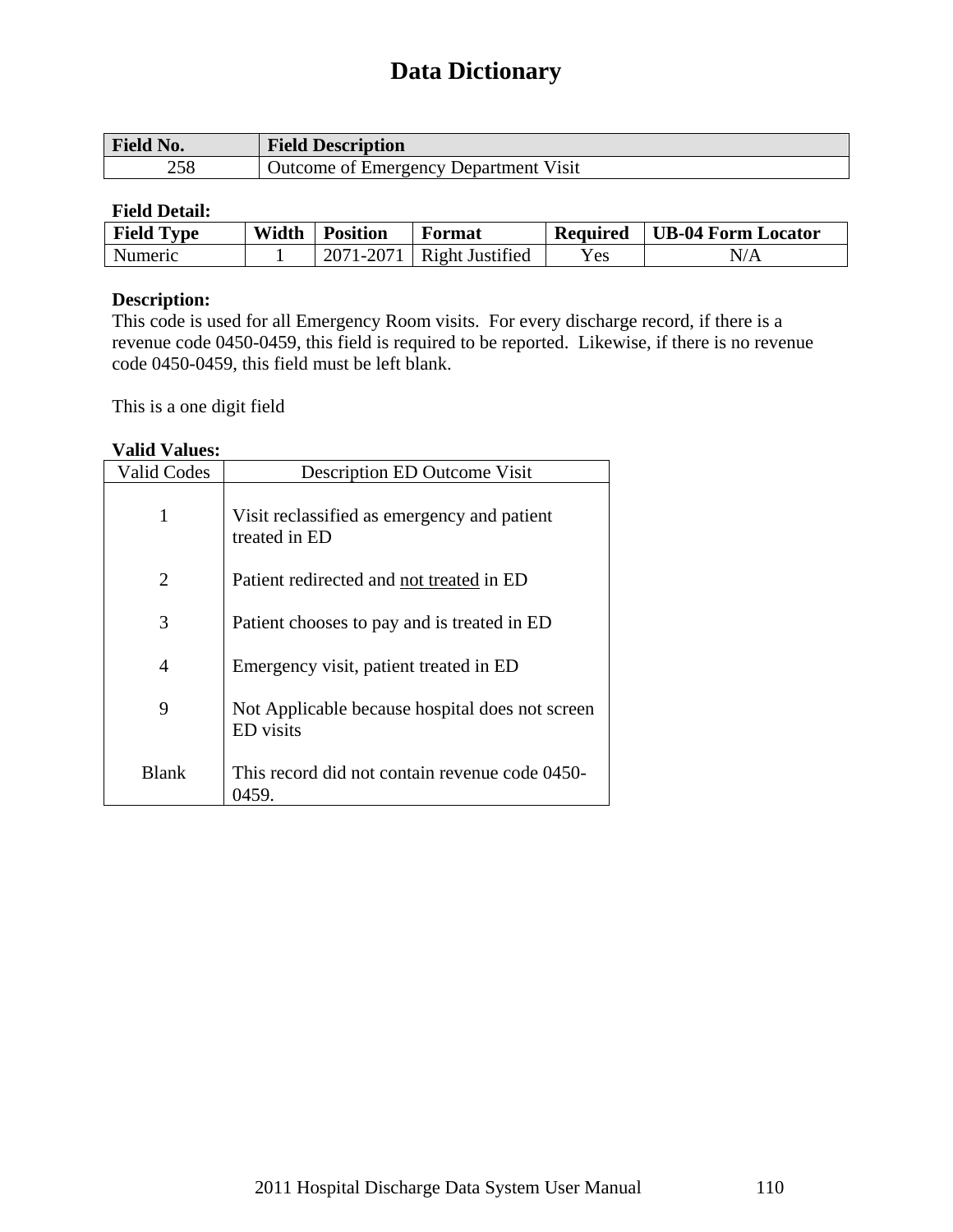| $\Gamma$<br><b>Field</b> 1<br><b>NO.</b> | T.<br><b>Field Description</b> |
|------------------------------------------|--------------------------------|
| 262                                      | dmitted<br>Flag<br>. From<br>. |

### **Field Detail:**

| <b>Field Type</b> | Width | <b>Position</b> | Format                       | <b>Required</b> | <b>UB-04 Form Locator</b> |
|-------------------|-------|-----------------|------------------------------|-----------------|---------------------------|
| Alpha-Numeric     |       |                 | $2272 - 2272$ Left Justified | Yes             | NA                        |

Description:

If any Condition Code (FL 18-23) has a value of "P7" **or there is a revenue code 0450-0459 on the record,** then report "Y" at position 2272 of the record. Otherwise report "N" in this position.

This position "2272" (as well as positions 2273-2274) is in a portion of the record layout listed as "State Generated Flags". These three positions have not been used by the State and are now available for use by the hospitals.

#### **Note:**

Position 2272 is edited for a 'Y' or 'N' **only** on **Inpatient** records. Blank is an invalid code for Inpatient records in position 2272.

Effective 7/1/2010.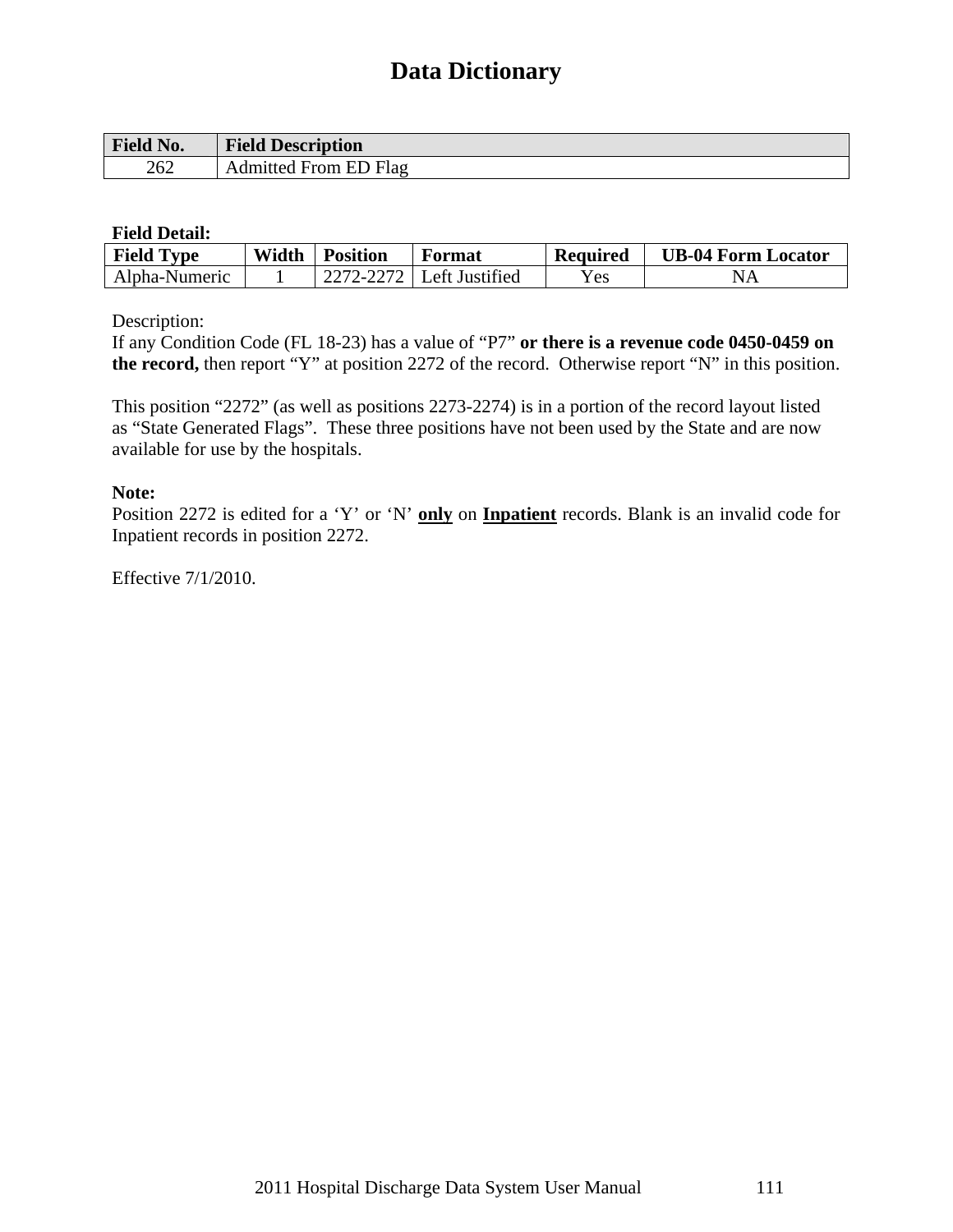| <b>Field No.</b> | <b>Field Description</b>          |
|------------------|-----------------------------------|
| 263              | Wrong Procedure/Patient/Site Code |

### **Field Detail:**

| <b>Field Type</b> | Width | <b>Position</b> | Format         | <b>Required</b>    | <b>UB-04 Form Locator</b> |
|-------------------|-------|-----------------|----------------|--------------------|---------------------------|
| Alpha-Numeric     |       | 2274            | Left Justified | ${\rm v}_{\rm es}$ | $N_A$                     |

### **Description:**

This is the alternate procedure for reporting Wrong Procedure, Wrong Patient, Wrong Site inpatient records. See Section II.4.4 for complete details.

### **Valid Values:**

**For inpatient claims** both right claim and wrong claim should be reported. The right claim should be reported normally or left blank.

The wrong claim should be reported with the applicable CMS surgical error code put in positions 2273-2274 of the record.

### **Inpatient Claims**

| <b>CMS Error Code</b> | <b>Description</b>         |
|-----------------------|----------------------------|
| МX                    | Wrong surgery on patient   |
| MY                    | Surgery on wrong body part |
| MZ                    | Surgery on wrong patient   |

### **Note:**

This is for inpatient claims only. DO NOT use this position for outpatient claims. For outpatient claims, if there is a wrong site/wrong patient/wrong procedure event, report the appropriate modifiers with the appropriate CPT/HCPCS code to indicate this.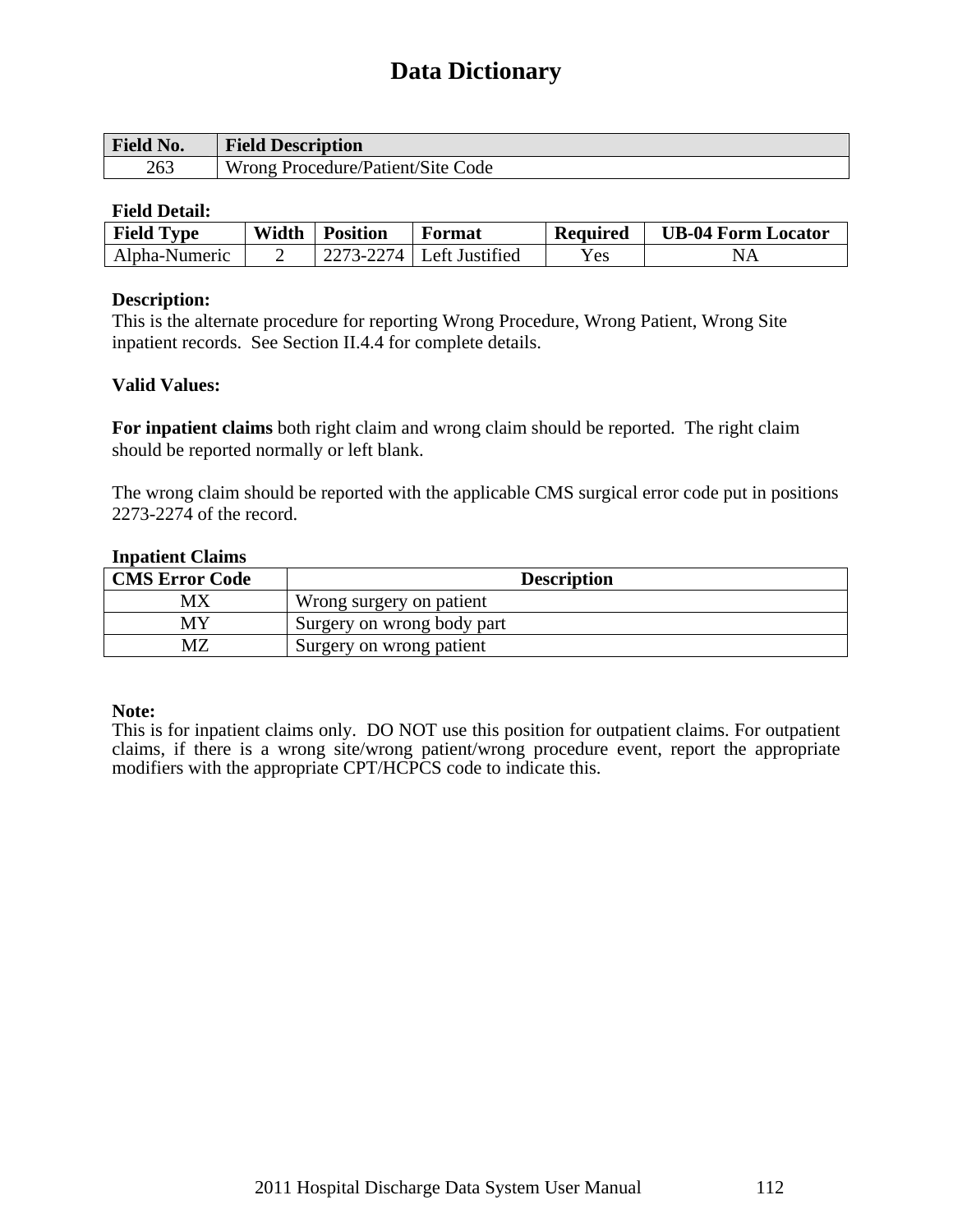| <b>Field No.</b> | <b>Field Description</b>         |
|------------------|----------------------------------|
| 264a             | Patient Initials - First<br>Name |

### **Field Detail:**

| <b>Field Type</b> | Width | <b>Position</b> | Format                       | <b>Required</b> | <b>UB-04 Form Locator</b> |
|-------------------|-------|-----------------|------------------------------|-----------------|---------------------------|
| Alpha-Numeric     |       |                 | $2275 - 2276$ Left Justified | Yes             | NА                        |

### **Description:**

Enter the first two letters of the patient's first name as given in FL 8A. This information will be used by the Tennessee Department of Health for matching with other sources of data. This information is confidential and will be deleted after processing.

### **Comment**s:

This field should be left blank by hospitals.

### **Example:**

John Smith = JO  $\overline{T}$  Anthony Jones = T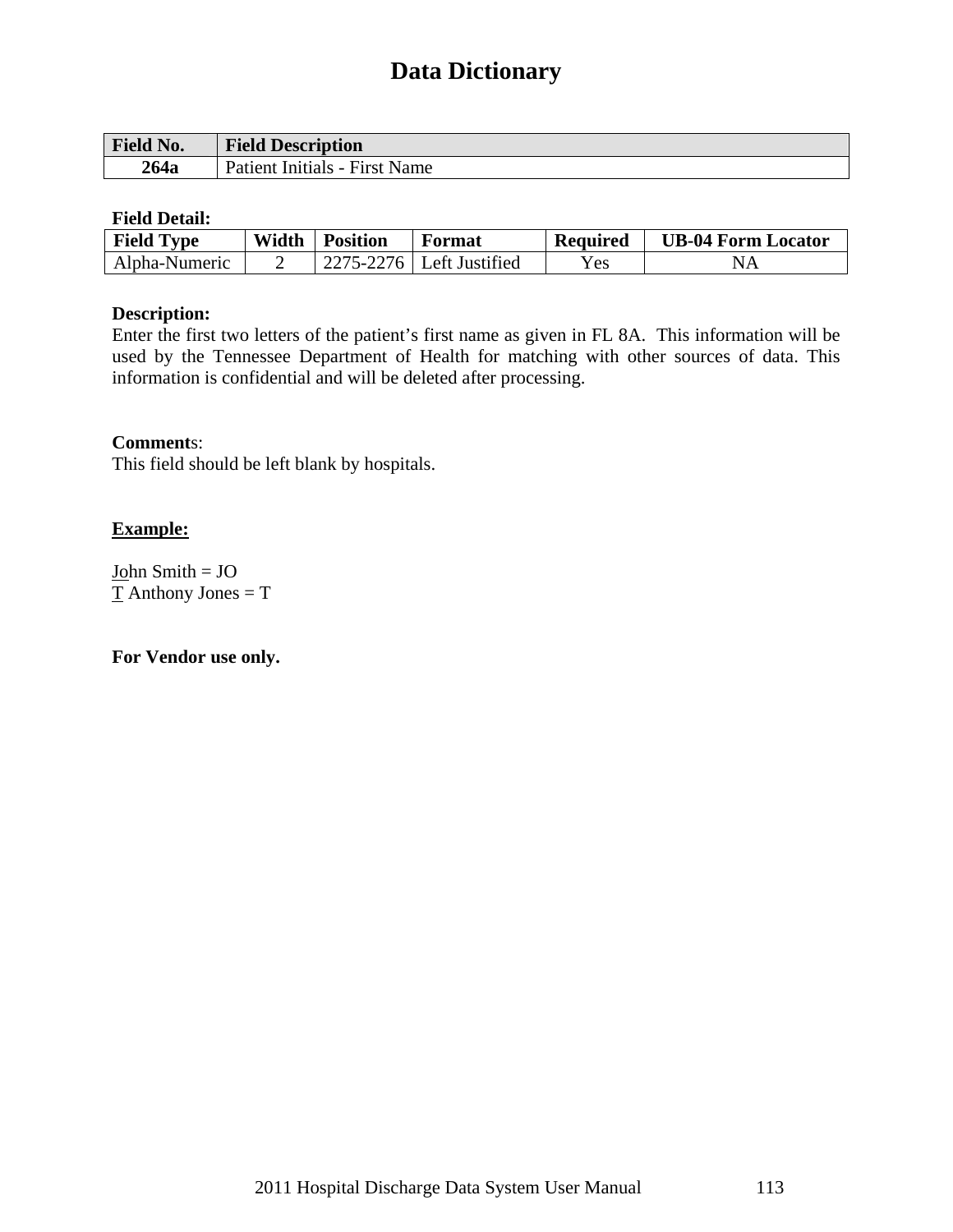| <b>Field No.</b> | <b>Field Description</b>                  |
|------------------|-------------------------------------------|
| 264b             | <b>Name</b><br>Patient Initials -<br>Last |

### **Field Detail:**

| <b>Field Type</b> | Width | <b>Position</b> | Format           | <b>Required</b> | <b>UB-04 Form Locator</b> |
|-------------------|-------|-----------------|------------------|-----------------|---------------------------|
| Alpha-Numeric     |       | 2277-2280       | I Left Justified | Yes             | $N_A$                     |

### **Description:**

Enter the first two letters and the last two letters of the patient's last name as given in FL 8B. This information will be used by the Tennessee Department of Health for matching with other sources of data. This information is confidential and will be deleted after processing.

### **Comment**s:

This field should be left blank by hospitals.

### **Example:**

John  $\underline{\text{Smith}} = \text{SMTH}$ Robert  $\text{Ray} = \text{RAY}$ Carla Thompson-Jones = THES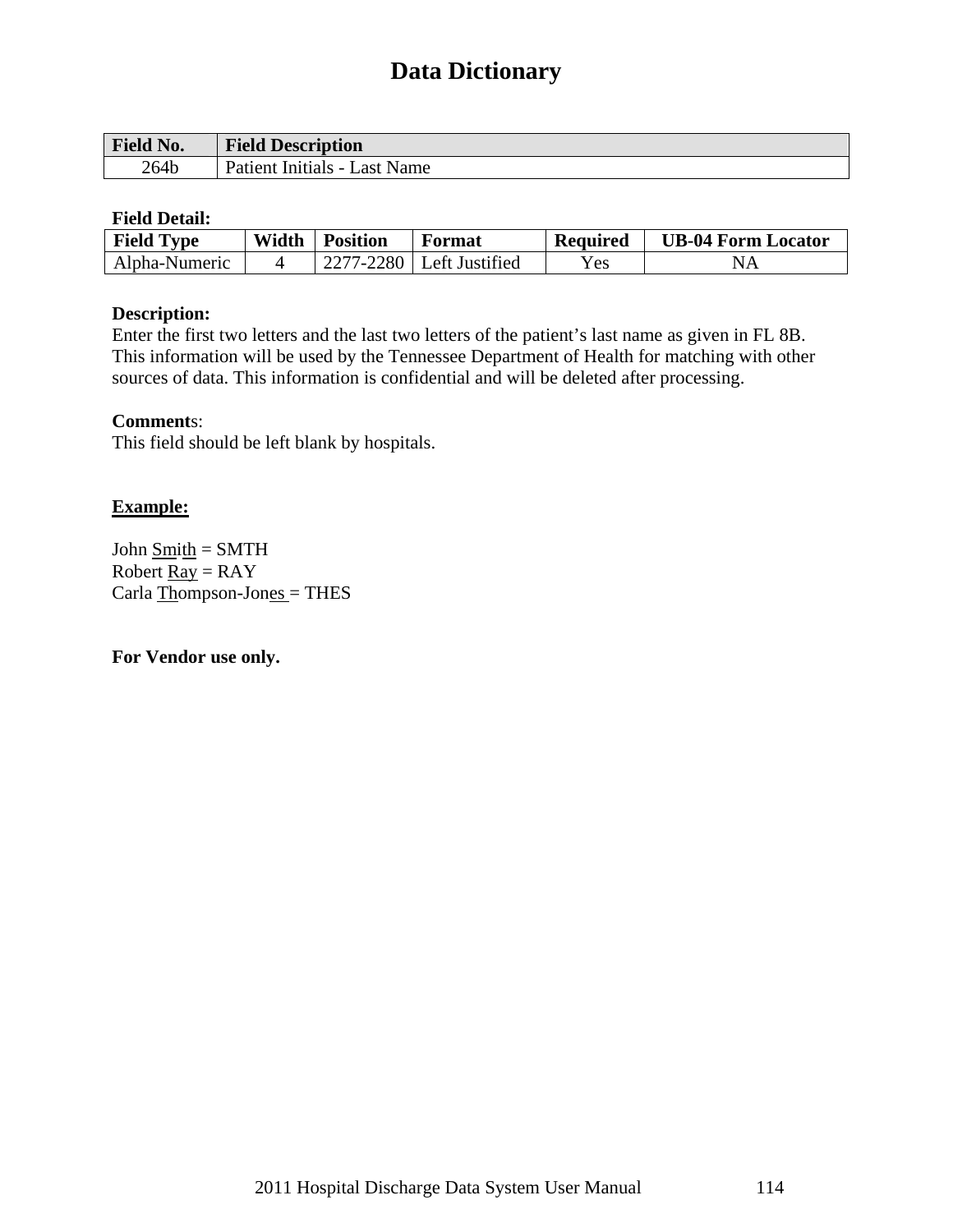| <b>Field No.</b> | <b>Field Description</b>                 |
|------------------|------------------------------------------|
| 265a             | Insured Initials – First Name<br>Primary |

### **Field Detail:**

| <b>Field Type</b> | Width | <b>Position</b> | Format         | <b>Required</b> | <b>UB-04 Form Locator</b> |
|-------------------|-------|-----------------|----------------|-----------------|---------------------------|
| Alpha-Numeric     |       | 2282<br>2281-2  | Left Justified | Yes             | $N_{f}$                   |

### **Description:**

Enter the first two letters of the primary insured's first name as given in FL 58A. This information will be used by the Tennessee Department of Health for matching with other sources of data. This information is confidential and will be deleted after processing.

### **Comment**s:

This field should be left blank by hospitals.

### **Example:**

 $J_0$ hn Smith = JO  $\underline{T}$  Anthony Jones = T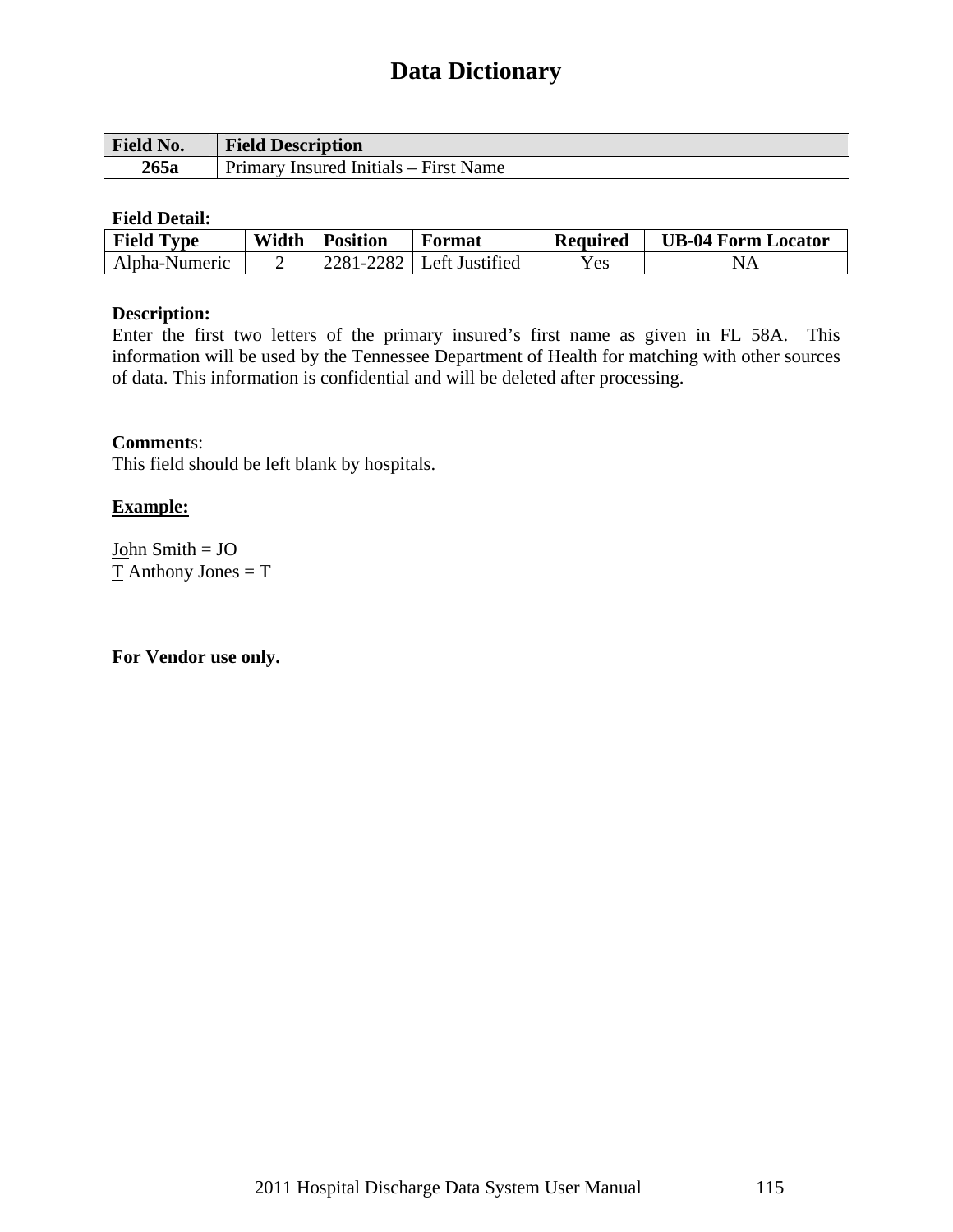| <b>Field No.</b> | <b>Field Description</b>                          |
|------------------|---------------------------------------------------|
| 265 <sub>b</sub> | <b>Name</b><br>-Insured Initials -Last<br>Primary |

### **Field Detail:**

| <b>Field Type</b> | Width | <b>Position</b> | Format         | <b>Required</b> | <b>UB-04 Form Locator</b> |
|-------------------|-------|-----------------|----------------|-----------------|---------------------------|
| Alpha-Numeric     |       | 2283-2<br>-2286 | Left Justified | $\rm{v}_{es}$   | $N_{\iota}$               |

### **Description:**

Enter the first two letters and the last two letters of the primary insured's last name as given in FL 58A. This information will be used by the Tennessee Department of Health for matching with other sources of data. This information is confidential and will be deleted after processing.

### **Comment**s:

This field should be left blank by hospitals.

#### **Example:**

John  $\underline{\text{Smith}} = \text{SMTH}$ Robert  $\text{Ray} = \text{RAY}$ Carla Thompson-Jones = THES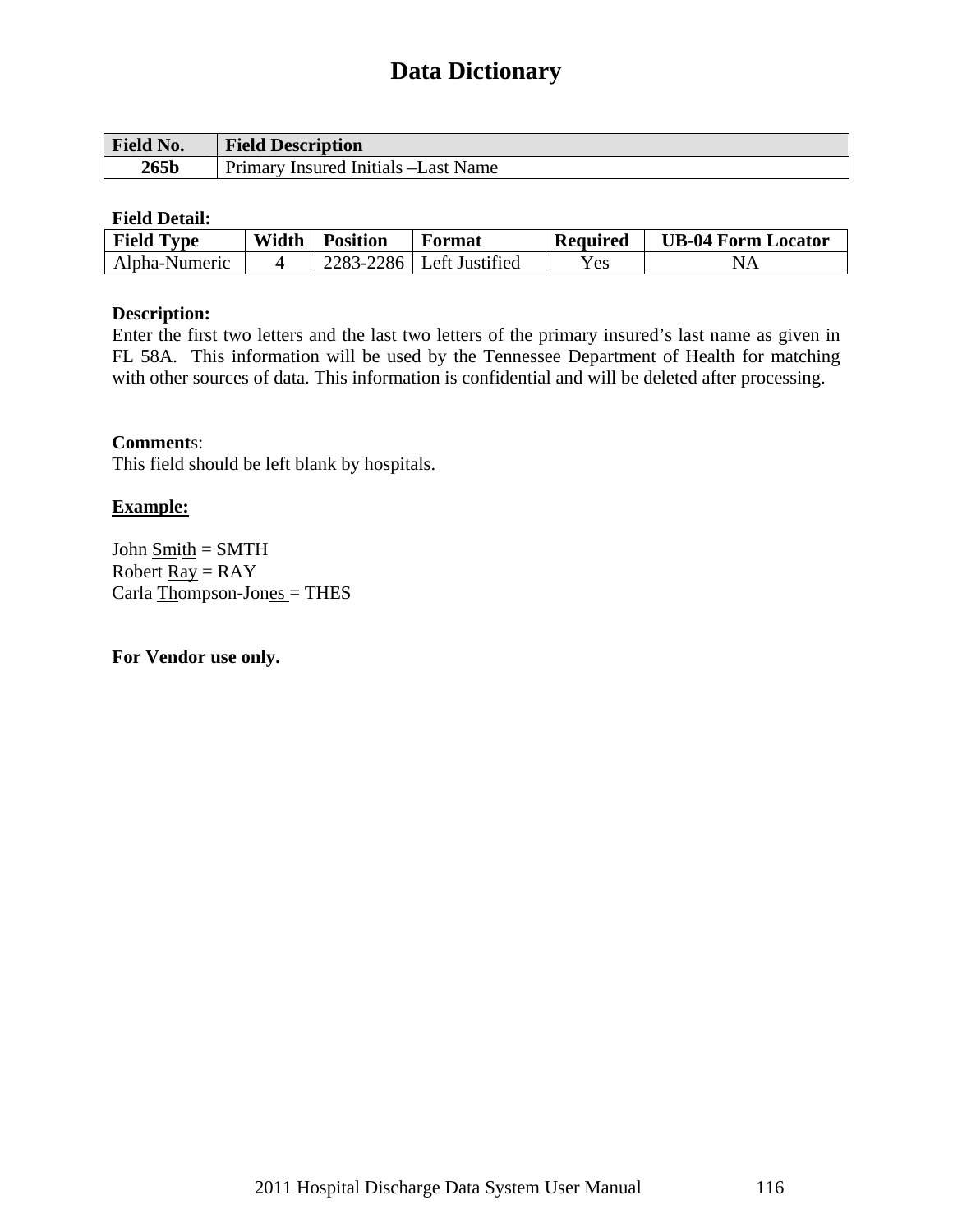| <b>Field No.</b> | <b>Field Description</b>                |
|------------------|-----------------------------------------|
| 266a             | Secondary Insured Initials – First Name |

### **Field Detail:**

| <b>Field Type</b> | Width | <b>Position</b> | Format         | <b>Required</b> | <b>UB-04 Form Locator</b> |
|-------------------|-------|-----------------|----------------|-----------------|---------------------------|
| Alpha-Numeric     |       | 2288            | Left Justified | $\epsilon$ s    | $N_A$                     |

### **Description:**

Enter the first two letters of the secondary insured's first name as given in FL 58B. This information will be used by the Tennessee Department of Health for matching with other sources of data. This information is confidential and will be deleted after processing.

#### **Comment**s:

This field should be left blank by hospitals.

### **Example:**

John Smith = JO  $\overline{T}$  Anthony Jones = T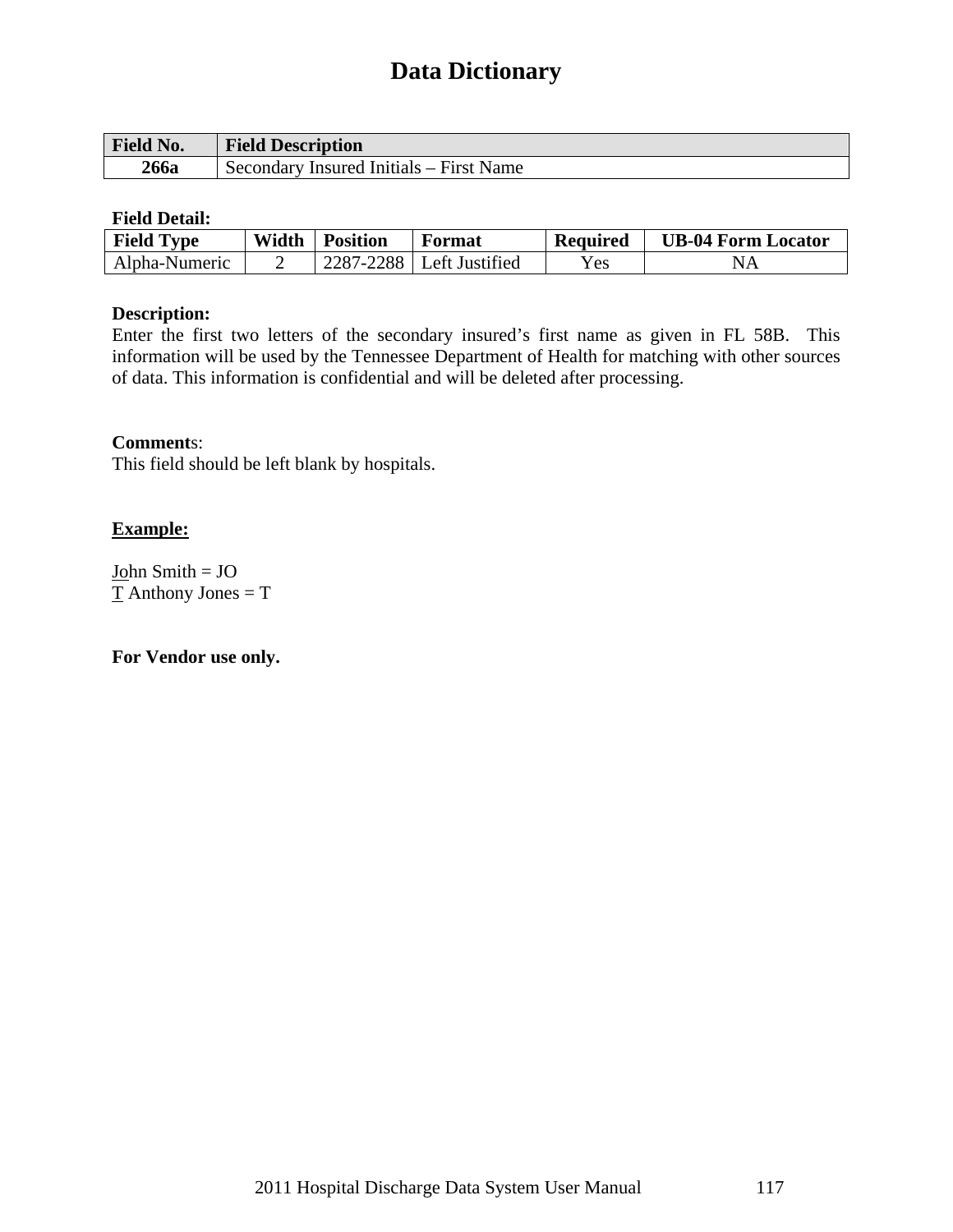| <b>Field No.</b> | <b>Field Description</b>               |
|------------------|----------------------------------------|
| <b>266b</b>      | Secondary Insured Initials – Last Name |

### **Field Detail:**

| <b>Field Type</b> | Width | <b>Position</b> | Format           | Required | <b>UB-04 Form Locator</b> |
|-------------------|-------|-----------------|------------------|----------|---------------------------|
| Alpha-Numeric     |       | 2289-2292       | I Left Justified | Yes      | $N_{\Delta}$              |

### **Description:**

Enter the first two letters and the last two letters of the secondary insured's last name as given in FL 58B. This information will be used by the Tennessee Department of Health for matching with other sources of data. This information is confidential and will be deleted after processing.

#### **Comment**s:

This field should be left blank by hospitals.

### **Example:**

John  $\text{Smith} = \text{SMTH}$ Robert  $\text{Ray} = \text{RAY}$ Carla Thompson-Jones = THES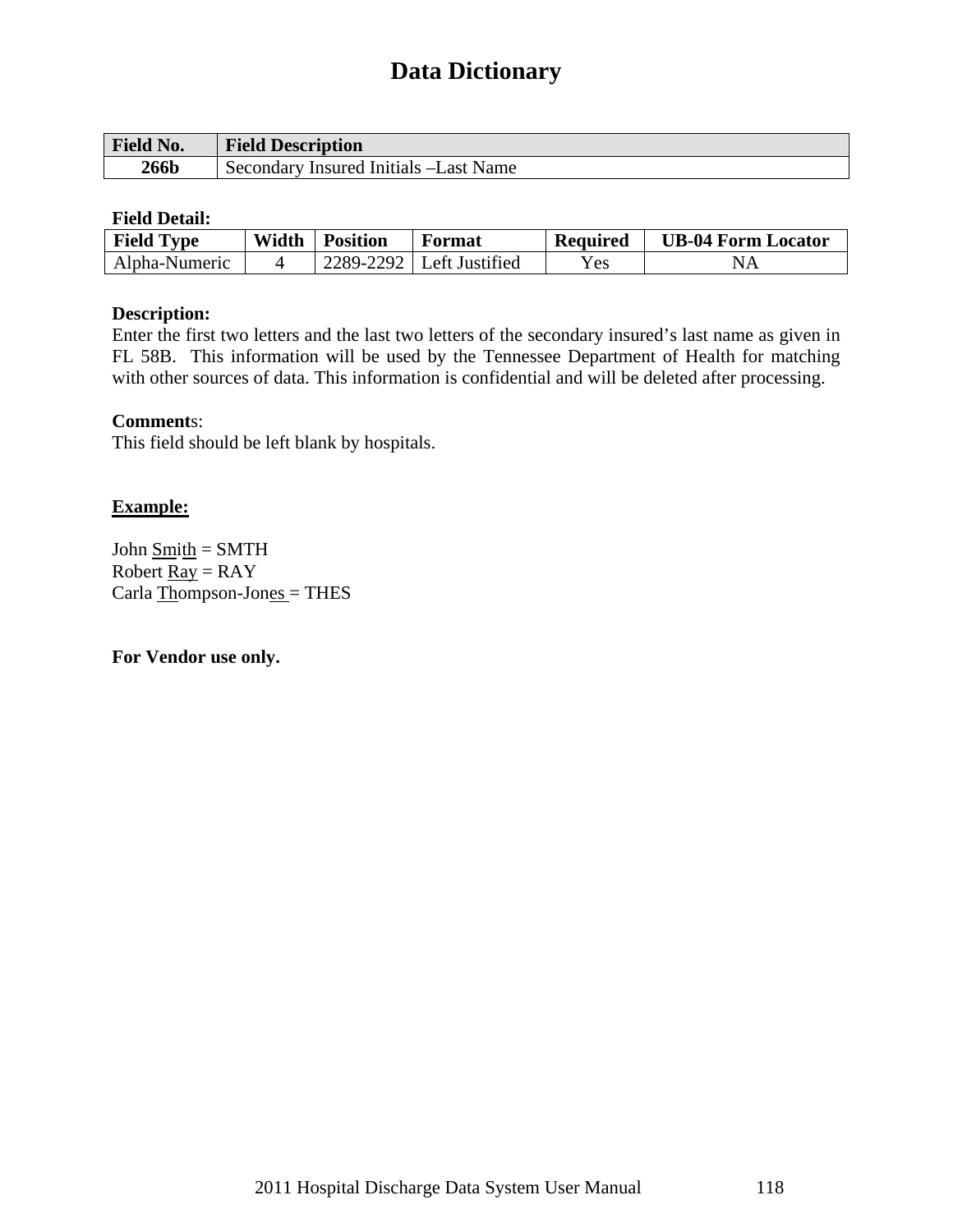| Field No. | <b>Field Description</b>                           |
|-----------|----------------------------------------------------|
| 267a      | Insured Initials – First Name<br>Tertiary $\lceil$ |

### **Field Detail:**

| <b>Field Type</b> | Width | <b>Position</b> | Format                     | <b>Required</b> | <b>UB-04 Form Locator</b> |
|-------------------|-------|-----------------|----------------------------|-----------------|---------------------------|
| Alpha-Numeric     |       |                 | $2293-2294$ Left Justified | Yes             | NА                        |

### **Description:**

Enter the first two letters of the tertiary insured's first name as given in FL 58C. This information will be used by the Tennessee Department of Health for matching with other sources of data. This information is confidential and will be deleted after processing.

#### **Comment**s:

This field should be left blank by hospitals.

### **Example:**

John Smith = JO  $T$  Anthony Jones =  $T$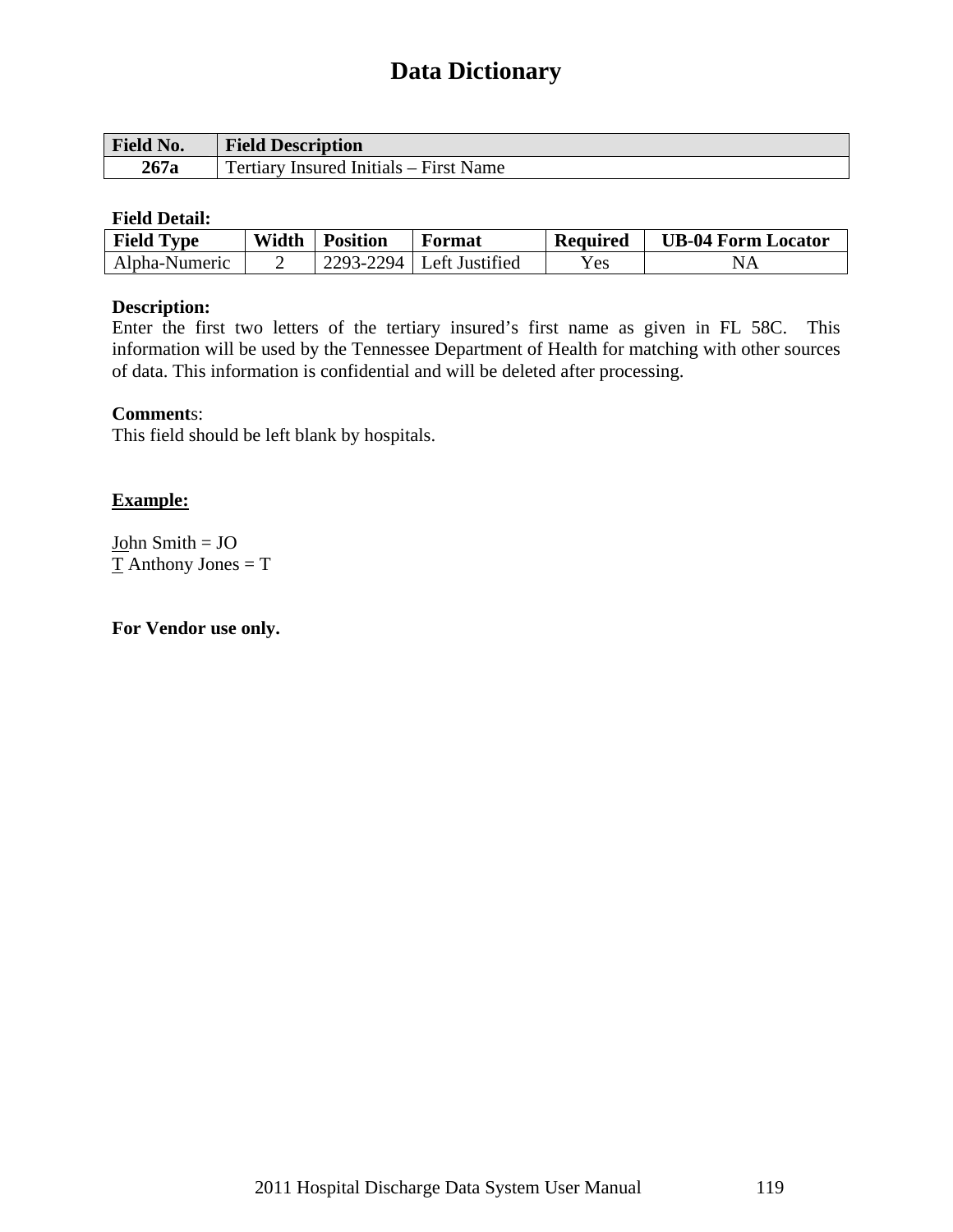| <b>Field No.</b> | <b>Field Description</b>                          |
|------------------|---------------------------------------------------|
| 267 <sub>b</sub> | Tertiary $\lceil$<br>Insured Initials – Last Name |

### **Field Detail:**

| <b>Field Type</b> | Width | <b>Position</b> | Format         | <b>Required</b> | <b>UB-04 Form Locator</b> |
|-------------------|-------|-----------------|----------------|-----------------|---------------------------|
| Alpha-Numeric     |       | 2295.7<br>2298  | Left Justified | Yes             | $N_{L}$                   |

### **Description:**

Enter the first two letters and the last two letters of the tertiary insured's last name as given in FL 58C. This information will be used by the Tennessee Department of Health for matching with other sources of data. This information is confidential and will be deleted after processing.

### **Comment**s:

This field should be left blank by hospitals.

### **Example:**

John Smith = SMTH Robert  $\text{Ray} = \text{RAY}$ Carla Thompson-Jones = THES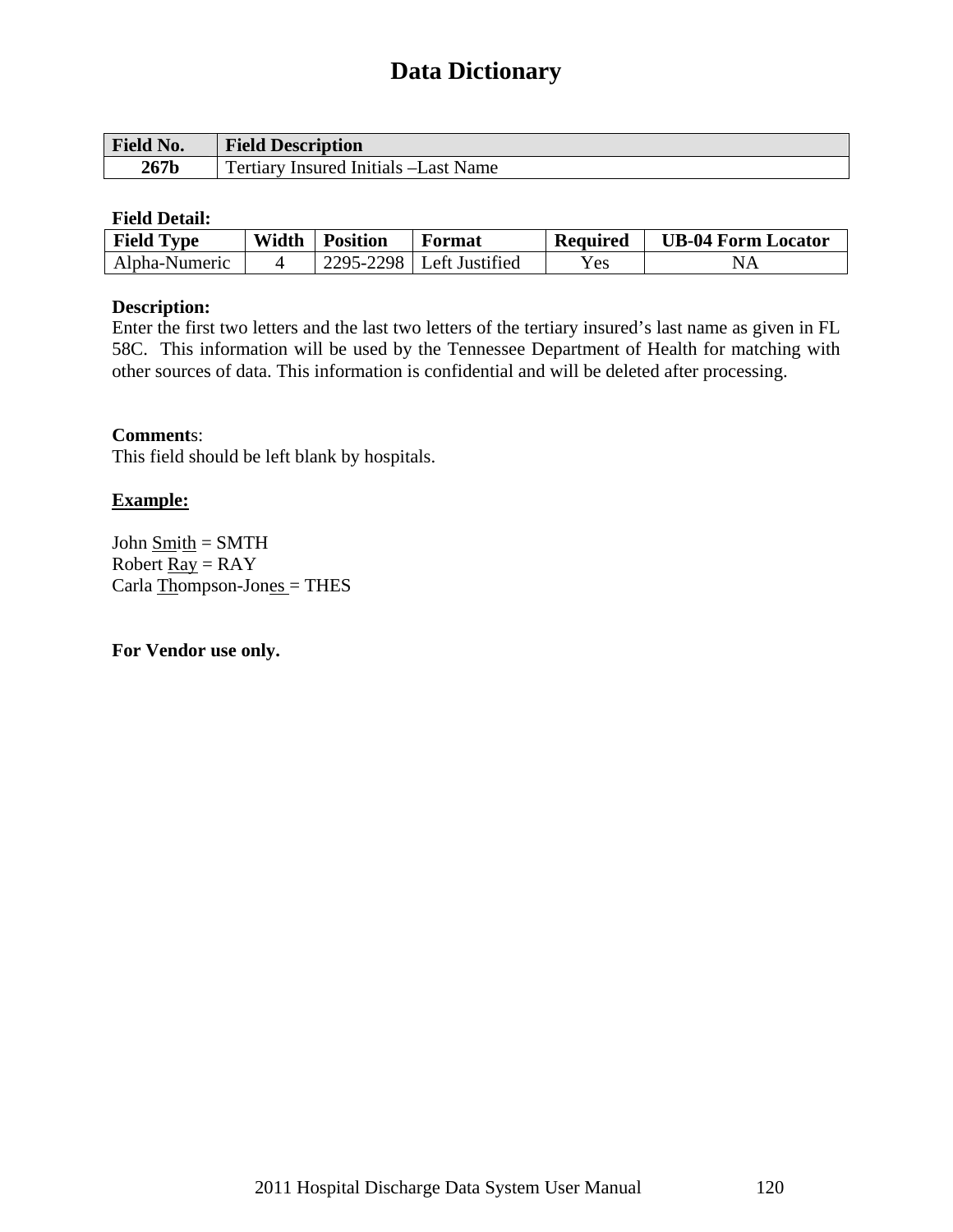| Field No. | <b>Field Description</b>                                          |
|-----------|-------------------------------------------------------------------|
| 268       | Street<br>Patient<br>Address<br>$\overline{\phantom{0}}$<br>ultoo |

### **Field Detail:**

| <b>Field Type</b> | Width | <b>Position</b> | Format                       | <b>Required</b> | <b>UB-04 Form Locator</b> |
|-------------------|-------|-----------------|------------------------------|-----------------|---------------------------|
| Alpha Numeric     | 40    |                 | $2299 - 2338$ Left Justified | Yes.            | 9А                        |

### **Description:**

Enter the street address of the patient as found in FL 9A. This information will be used by the Tennessee Department of Health for matching with other sources of data. It is confidential and will be deleted after processing.

This information will only be reported to the Department for infants and selected accident victims.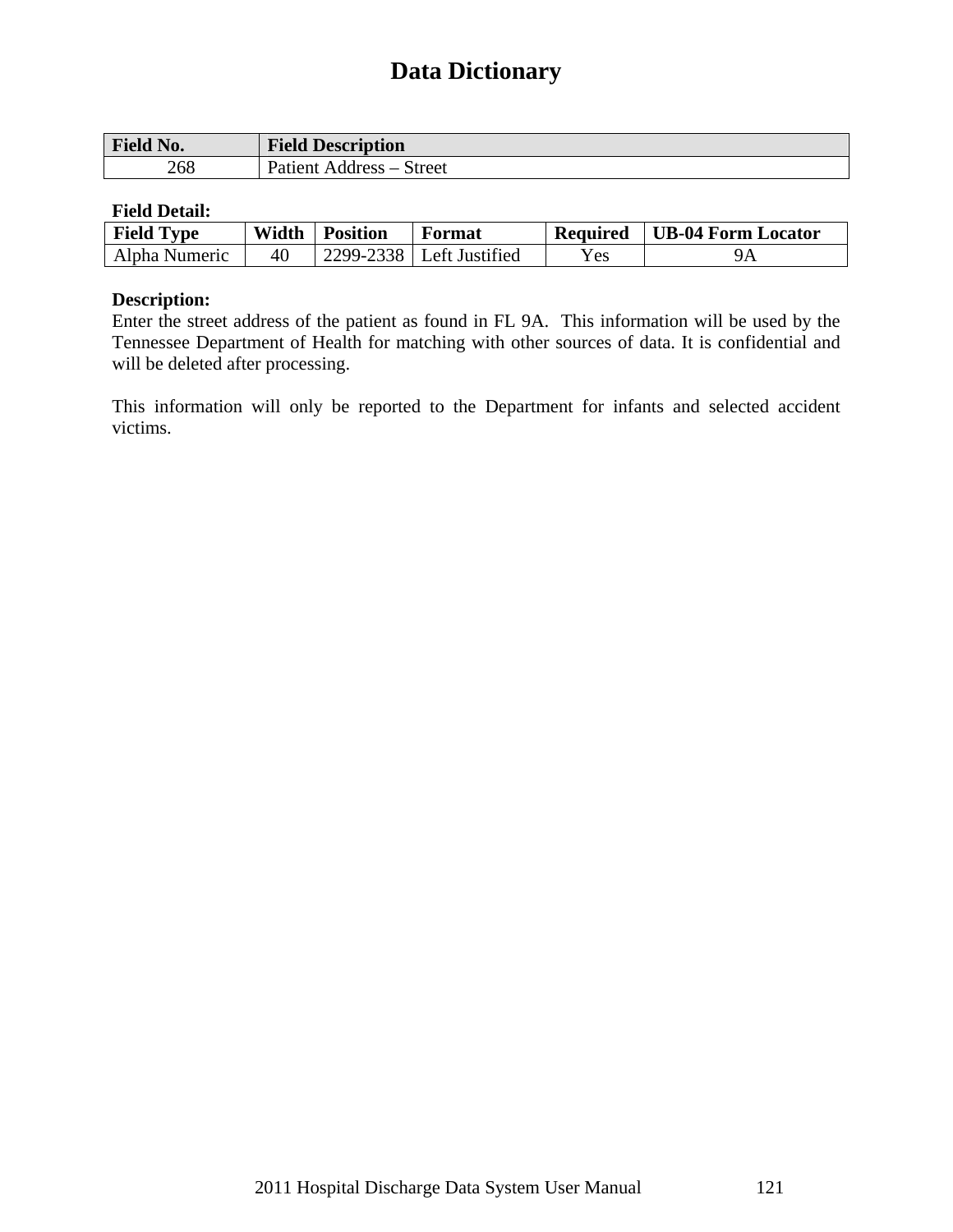| Field No. | <b>Field Description</b> |
|-----------|--------------------------|
| 269       | – First<br>'atient Name  |

#### **Field Detail:**

| <b>Field Type</b> | Width | <b>Position</b> | Format                       | <b>Required</b> | UB-04 Form Locator |
|-------------------|-------|-----------------|------------------------------|-----------------|--------------------|
| Alpha-Numeric     | 20    |                 | $2339 - 2358$ Left Justified | Yes             | 8A                 |

### **Description:**

Enter the patient's first name as given in FL 8A. This information will be used by the Tennessee Department of Health for matching with other sources of data. It is confidential and will be deleted after processing. This information will only be reported to the Department for infants and selected accident victims.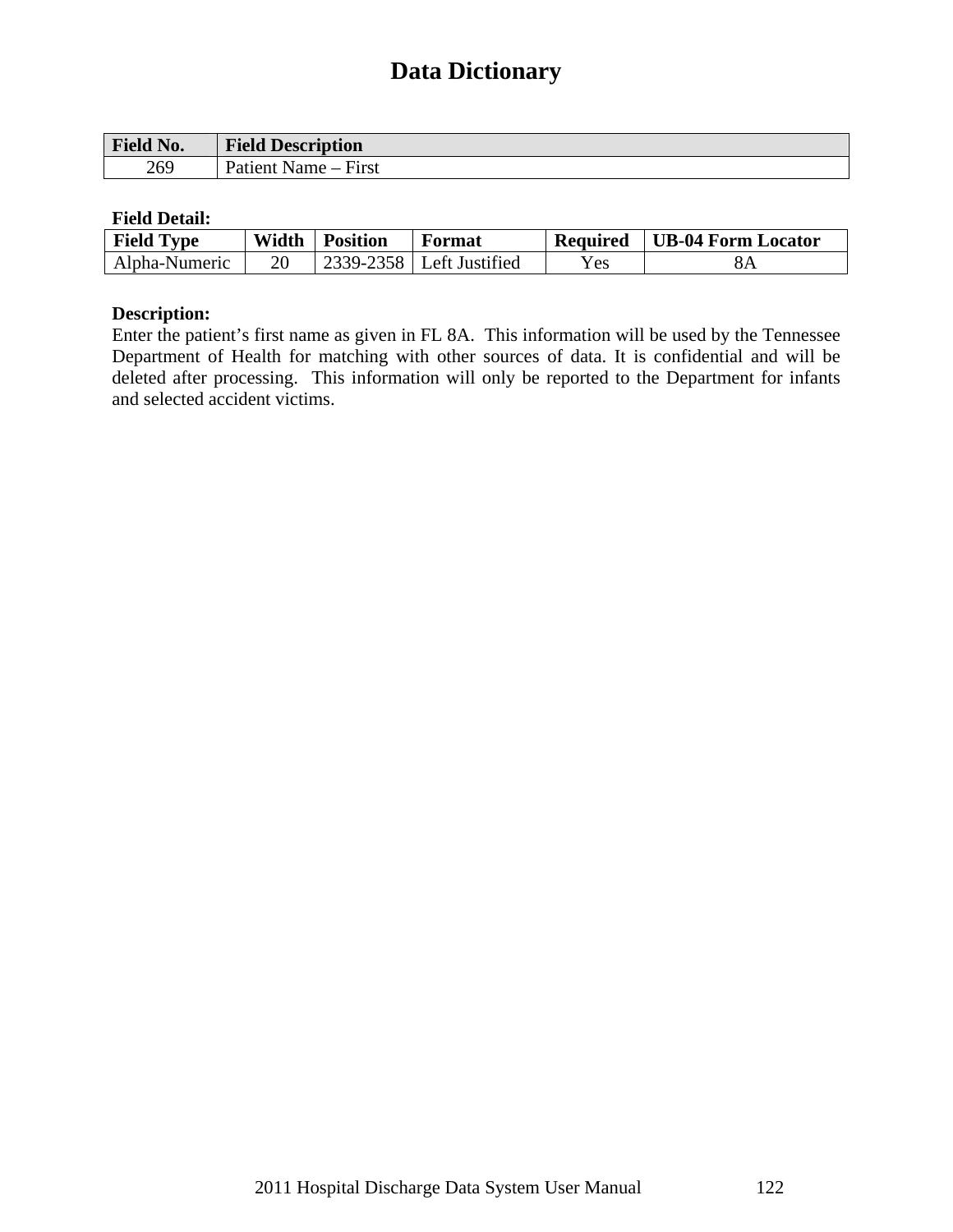| Field No. | <b>Field Description</b>                         |
|-----------|--------------------------------------------------|
| 270       | Last<br>Patient Name<br>$\overline{\phantom{a}}$ |

### **Field Detail:**

| <b>Field Type</b> | Width | <b>Position</b> | Format                     | <b>Required</b> | $UB-04$             |
|-------------------|-------|-----------------|----------------------------|-----------------|---------------------|
|                   |       |                 |                            |                 | <b>Form Locator</b> |
| Alpha-Numeric     | 30    |                 | 2359-2388   Left Justified | $v_{es}$        | 8Β                  |

#### **Description:**

Enter the patient's last name as given in FL 8B. This information will be used by the Tennessee Department of Health for matching with other sources of data. It is confidential and will be deleted after processing. This information will only be reported to the Department for infants and selected accident victims.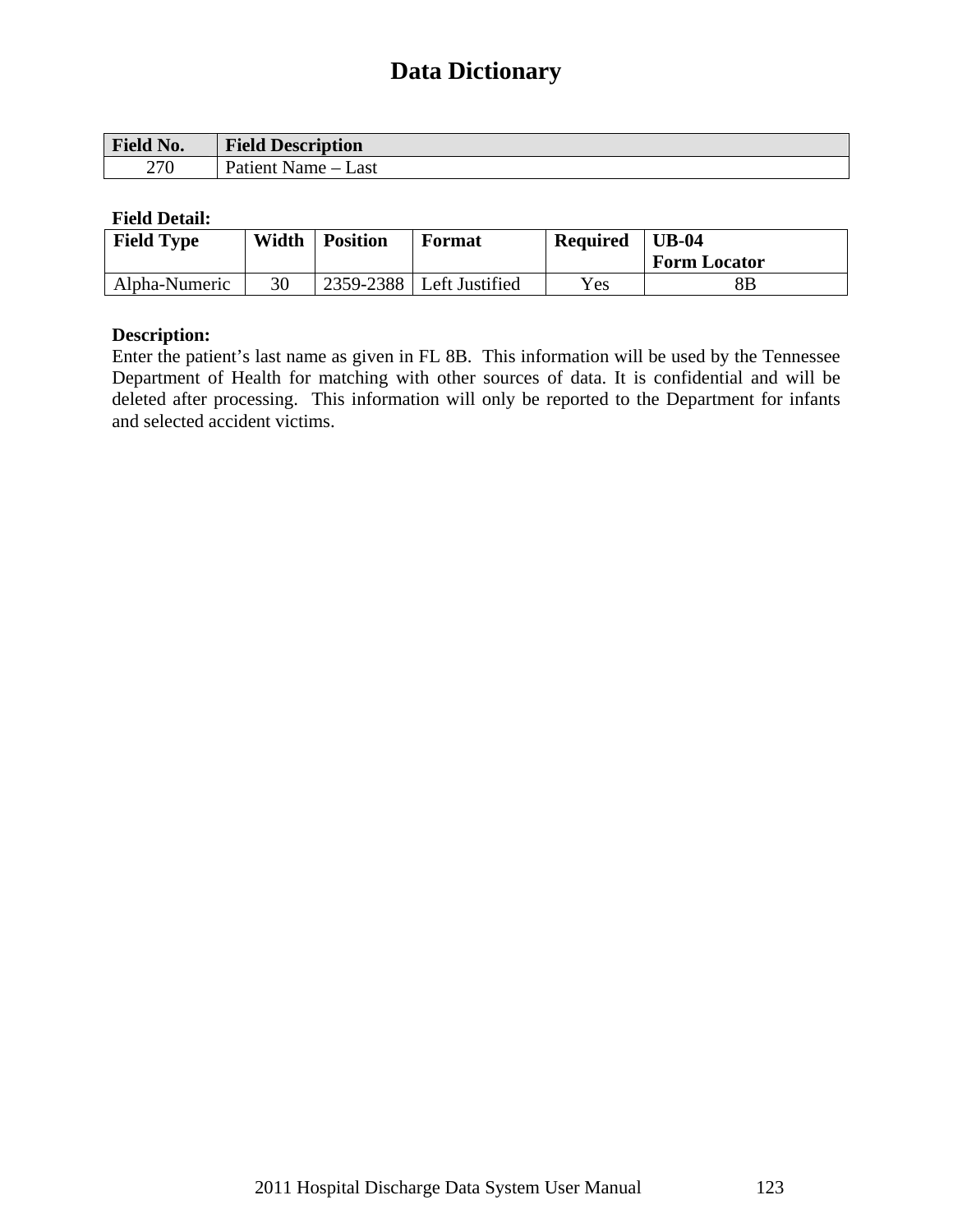| Field No.   | <b>Field Description</b>                                |
|-------------|---------------------------------------------------------|
| $\sqrt{71}$ | $\sim$<br>First<br>Primary<br>. Insured s<br>Name $-$ . |

### **Field Detail:**

| <b>Field Type</b> | Width | <b>Position</b> | Format                     | <b>Required</b> | $UB-04$             |
|-------------------|-------|-----------------|----------------------------|-----------------|---------------------|
|                   |       |                 |                            |                 | <b>Form Locator</b> |
| Alpha-Numeric     | 20    |                 | 2389-2408   Left Justified | $v_{es}$        | 58A                 |

### **Description:**

Enter the primary Insured's first name as given in FL 58A. This information will be used by the Tennessee Department of Health for matching with other sources of data. It is confidential and will be deleted after processing. This information will only be reported to the Department for infants and selected accident victims.

If primary payer code is reported as 'P' (Self-pay) or 'Z' (Indigent/Free), this field may be left blank.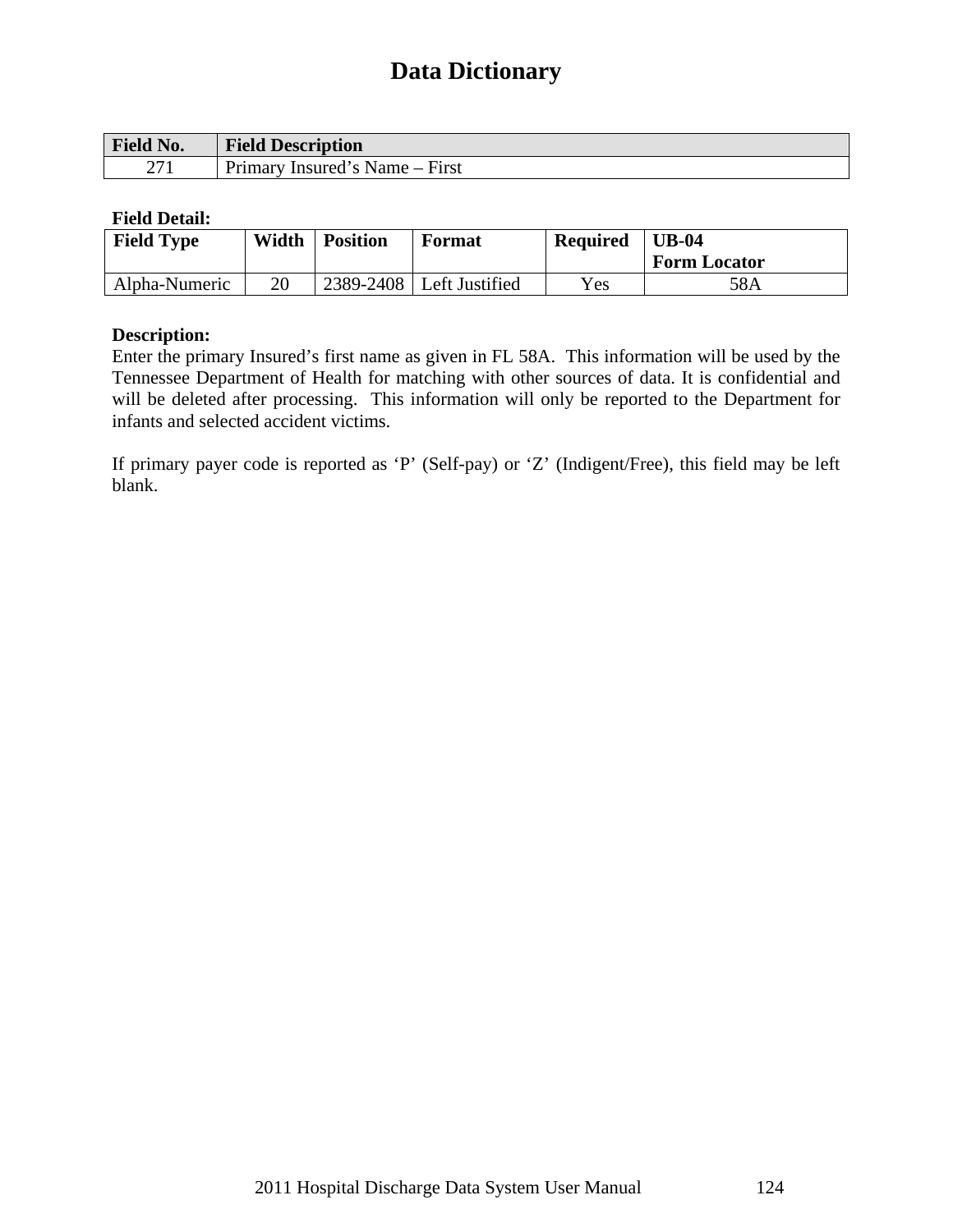| Field No. | <b>Field Description</b>              |
|-----------|---------------------------------------|
| $\cap$    | Primary<br>Insured's Name $-$<br>Last |

### **Field Detail:**

| <b>Field Type</b> | Width | <b>Position</b> | Format                       | <b>Required</b> | <b>UB-04 Form Locator</b> |
|-------------------|-------|-----------------|------------------------------|-----------------|---------------------------|
| Alpha-Numeric     | 30    |                 | $2409 - 2438$ Left Justified | Yes             | 58A                       |

### **Description:**

Enter the primary Insured's last name as given in FL 58A. This information will be used by the Tennessee Department of Health for matching with other sources of data. It is confidential and will be deleted after processing. This information will only be reported to the Department for infants and selected accident victims.

If primary payer code is reported as 'P' (Self-pay) or 'Z' (Indigent/Free), this field may be left blank.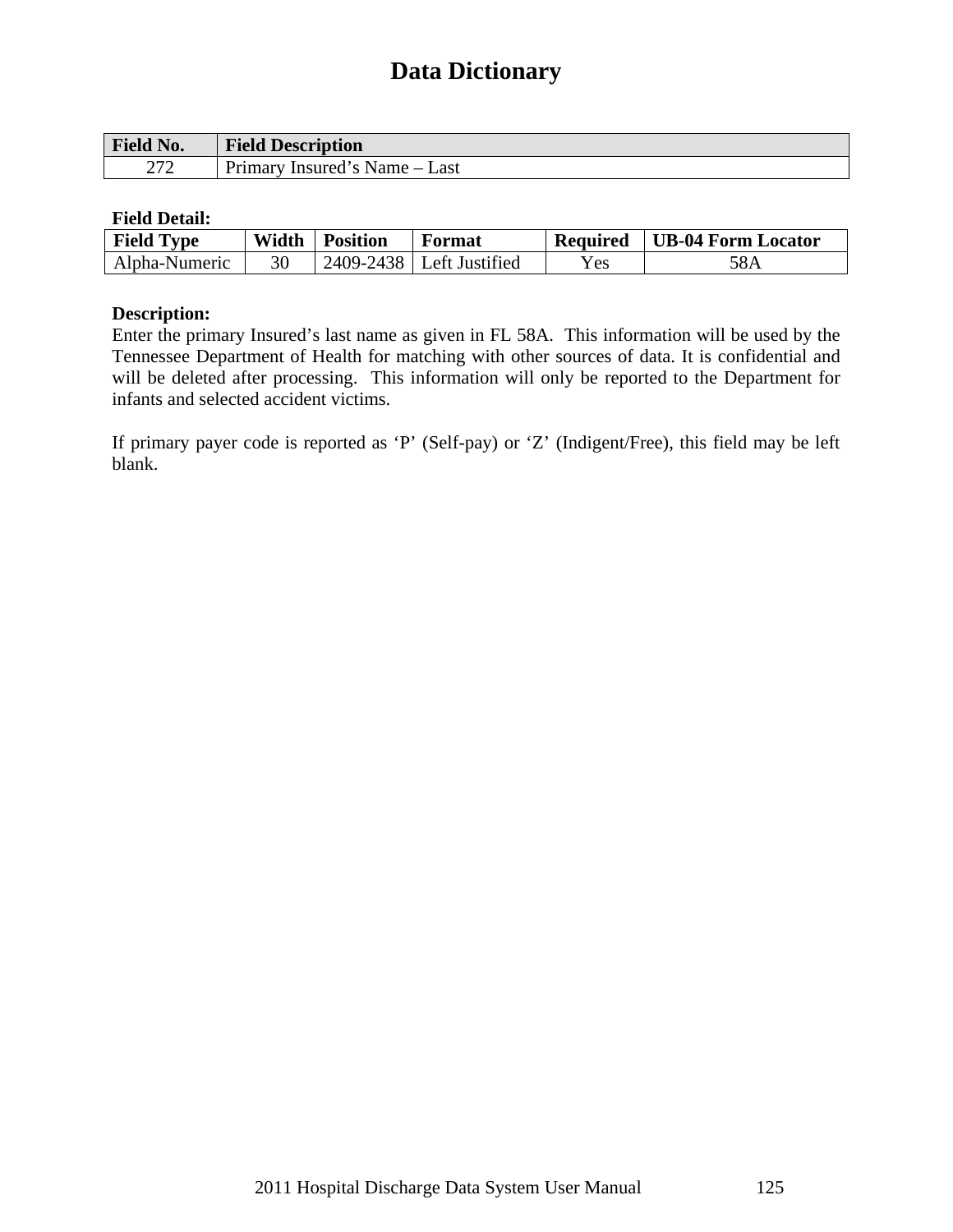| Field No.     | <b>Field Description</b>         |
|---------------|----------------------------------|
| $\cap$<br>ں ا | Secondary Insured's Name – First |

### **Field Detail:**

| <b>Field Type</b> | Width | <b>Position</b> | Format         | <b>Required</b> | <b>UB-04 Form Locator</b> |
|-------------------|-------|-----------------|----------------|-----------------|---------------------------|
| Alpha-Numeric     | 20    | 2439-2458       | Left Justified | Yes             | 58B                       |

### **Description:**

Enter the secondary Insured's first name as given in FL 58B. This information will be used by the Tennessee Department of Health for matching with other sources of data. It is confidential and will be deleted after processing. This information will only be reported to the Department for infants and selected accident victims.

If there is no secondary payer, this field may be left blank. If secondary payer code is reported as 'P' (Self-pay) or 'Z' (Indigent/Free), this field may be left blank.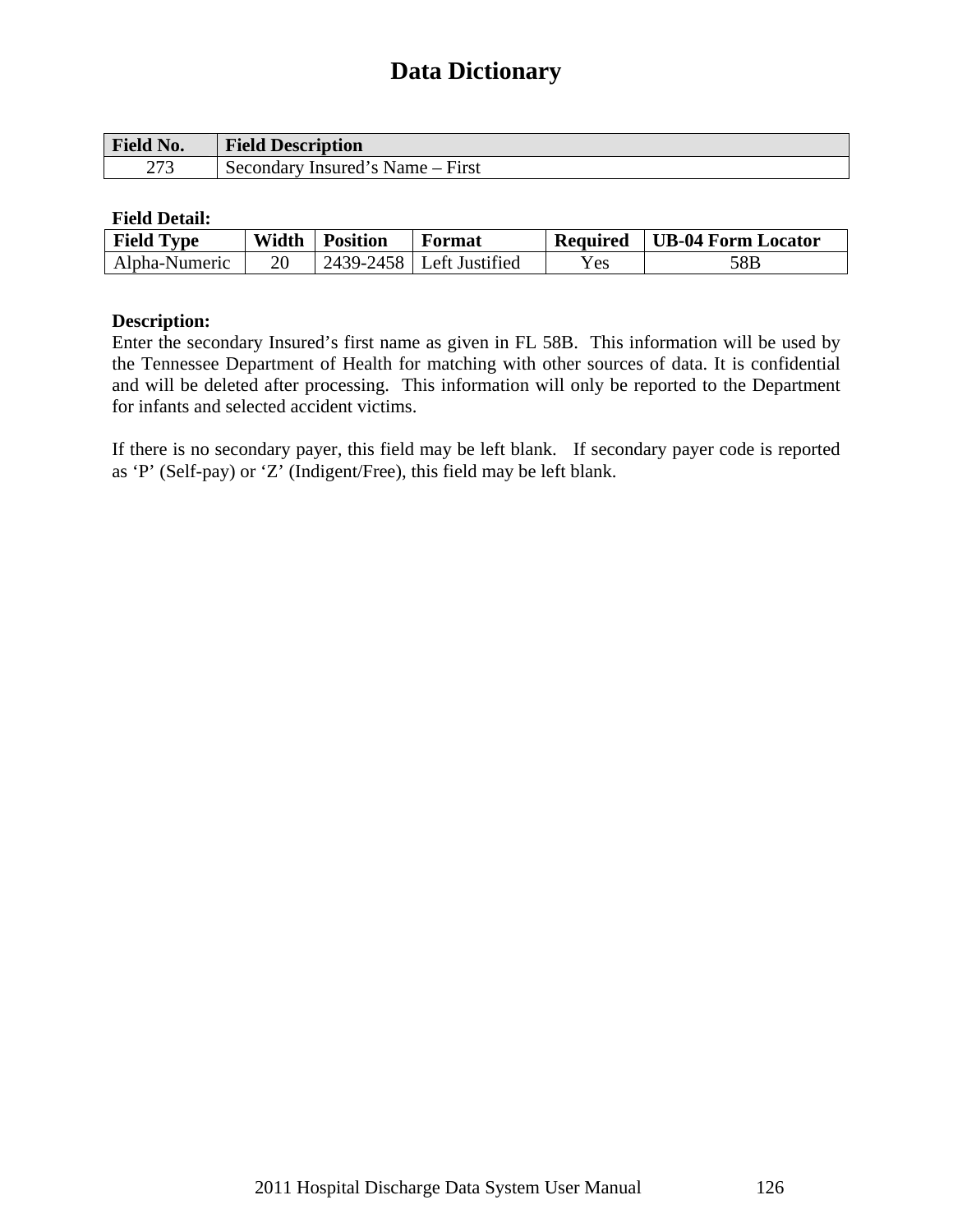| <b>Field No.</b> | <b>Field Description</b>        |
|------------------|---------------------------------|
| 274              | Secondary Insured's Name – Last |

### **Field Detail:**

| <b>Field Type</b> | Width | <b>Position</b> | Format         | <b>Required</b> | <b>UB-04 Form Locator</b> |
|-------------------|-------|-----------------|----------------|-----------------|---------------------------|
| Alpha-Numeric     | 30    | 2459-2488       | Left Justified | $\rm\,Yes$      | 58B                       |

### **Description:**

Enter the secondary Insured's last name as given in FL 58B. This information will be used by the Tennessee Department of Health for matching with other sources of data. It is confidential and will be deleted after processing. This information will only be reported to the Department for infants and selected accident victims.

If there is no secondary payer, this field may be left blank. If secondary payer code is reported as 'P' (Self-pay) or 'Z' (Indigent/Free), this field may be left blank.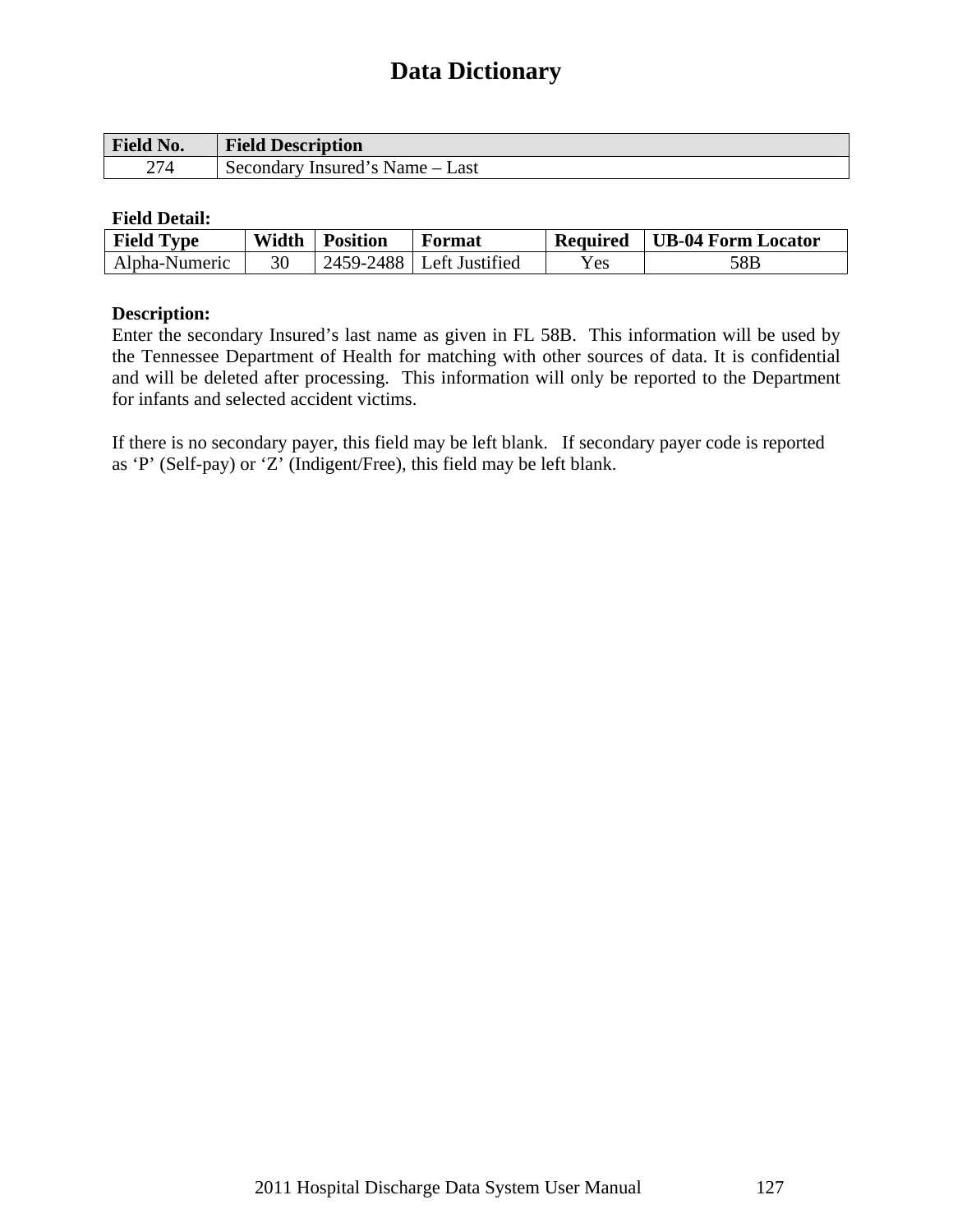| <b>Field No.</b> | <b>Field Description</b>                                    |
|------------------|-------------------------------------------------------------|
| תרמ<br>213       | $\mathbf{r}$<br><b>First</b><br>ertiary<br>Insured's Name – |

### **Field Detail:**

| <b>Field Type</b> | Width | <b>Position</b> | Format         | <b>Required</b> | <b>UB-04 Form Locator</b> |
|-------------------|-------|-----------------|----------------|-----------------|---------------------------|
| Alpha-Numeric     | 20    | 2489-2508       | Left Justified | Yes             | 58C                       |

### **Description:**

Enter the tertiary Insured's first name in FL 58C. This information will be used by the Tennessee Department of Health for matching with other sources of data. It is confidential and will be deleted after processing. This information will only be reported to the Department for infants and selected accident victims.

If there is no tertiary payer, this field may be left blank. If tertiary payer code is reported as 'P' (Self-pay) or 'Z' (Indigent/Free), this field may be left blank.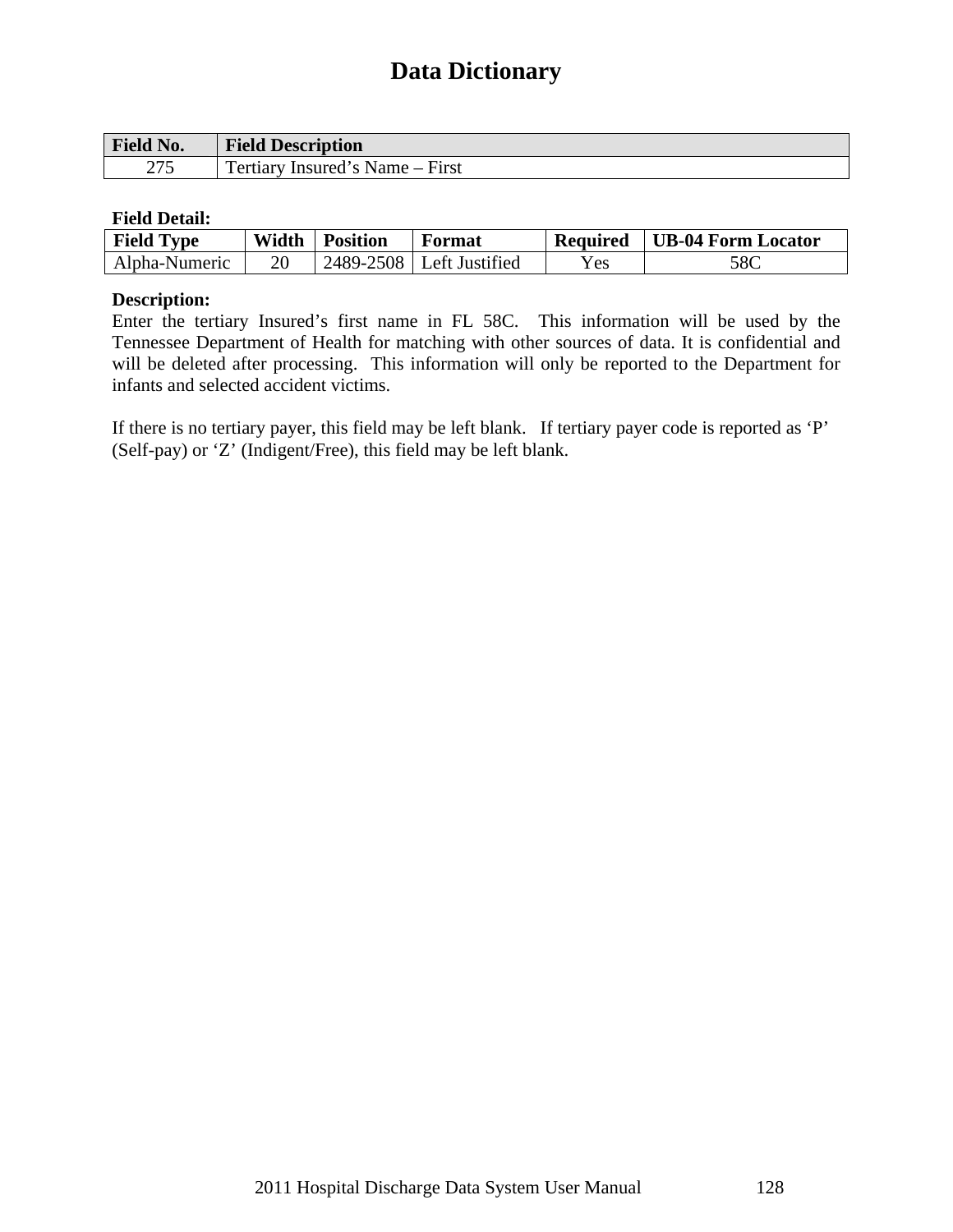| <b>Field No.</b> | <b>Field Description</b>                        |
|------------------|-------------------------------------------------|
| 276              | Tertiary $\lceil$<br>Insured's Name $-$<br>Last |

### **Field Detail:**

| <b>Field Type</b> | Width | <b>Position</b> | Format         | <b>Required</b>                | <b>UB-04 Form Locator</b> |
|-------------------|-------|-----------------|----------------|--------------------------------|---------------------------|
| Alpha-Numeric     | 30    | 2509-2538       | Left Justified | $\mathbf{v}_{\rm \mathbf{es}}$ | 58C                       |

### **Description**

Enter the tertiary Insured's last name as given in FL 58C. This information will be used by the Tennessee Department of Health for matching with other sources of data. It is confidential and will be deleted after processing. This information will only be reported to the Department for infants and selected accident victims.

If there is no tertiary payer, this field may be left blank. If tertiary payer code is reported as 'P' (Self-pay) or 'Z' (Indigent/Free), this field may be left blank.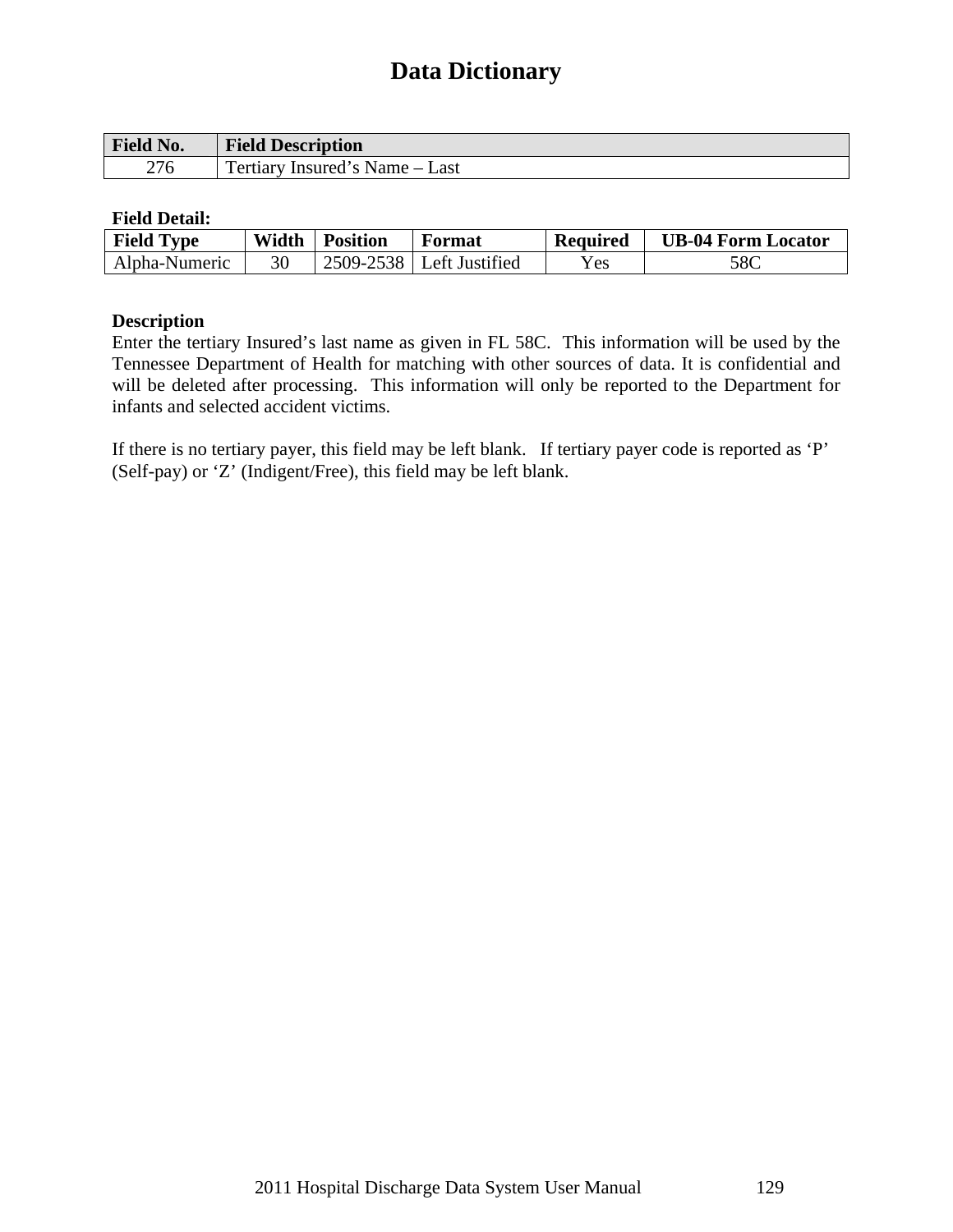| <b>Field</b>   | <b>Field Description</b>                          | Form                     | $P C^*$     | <b>Field</b>   | <b>Position</b> | <b>Position</b> |
|----------------|---------------------------------------------------|--------------------------|-------------|----------------|-----------------|-----------------|
| No.            |                                                   | Locator                  | Format      | Length         | From            | <b>Thru</b>     |
| 1              | Filler                                            |                          | $A-N$       | 25             | 1               | 25              |
| $\overline{2}$ | <b>Patient Control Number</b>                     | 3A                       |             | 25             | 26              | 50              |
| $\overline{3}$ | Medical/Health Record Number                      | 3B                       | $A-N$       | 25             | $\overline{51}$ | 75              |
| $\overline{4}$ | Type of bill                                      | $\overline{4}$           | $A-N$       | $\overline{4}$ | 76              | 79              |
| $\overline{5}$ | Federal Tax Sub ID Number                         | $\overline{5}$           | $A-N$       | $\overline{4}$ | 80              | 83              |
| 6              | <b>Federal Tax Number</b>                         | $\overline{5}$           | $A-N$       | 10             | 84              | 93              |
| $\overline{7}$ | <b>Statement Covers Period - From</b><br>MMDDYYYY | 6                        | ${\bf N}$   | 8              | 94              | 101             |
| 8              | Statement Covers Period - Through<br>MMDDYYYY     | 6                        | $\mathbf N$ | 8              | 102             | 109             |
| 9              | Patient's Address - City                          | <b>9B</b>                | $A-N$       | 30             | 110             | 139             |
| 10             | Patient's Address - State                         | 9C                       | $A-N$       | $\overline{2}$ | 140             | 141             |
| 11             | Patient's Address - Zip Code                      | 9D                       | $A-N$       | 9              | 142             | 150             |
| 12             | Patient's Address - Country Code                  | <b>9E</b>                | $A-N$       | $\overline{4}$ | 151             | 154             |
| 13             | Patient's Date of Birth - MMDDYYYY                | 10                       | $\mathbf N$ | 8              | 155             | 162             |
| 14             | Patient's Sex                                     | 11                       | $A-N$       | $\mathbf{1}$   | 163             | 163             |
| 15             | <b>Admission Date - MMDDYYYY</b>                  | 12                       | $\mathbf N$ | 8              | 164             | 171             |
| 16             | <b>Admission Hour</b>                             | 13                       | $A-N$       | $\overline{2}$ | 172             | 173             |
| 17             | Type of Admission/Visit                           | 14                       | $A-N$       | $\overline{2}$ | 174             | 175             |
| 18             | Point of Origin/Visit                             | 15                       | $A-N$       | $\overline{2}$ | 176             | 177             |
| 19             | Patient Discharge Status                          | $\overline{17}$          | $A-N$       | $\overline{2}$ | 178             | 179             |
| 20             | Do Not Resuscitate Flag                           | $\overline{a}$           | $A-N$       | $\mathbf{1}$   | 180             | 180             |
| 21             | <b>Accident State</b>                             | 29                       | $A-N$       | $\overline{2}$ | 181             | 182             |
| 22             | <b>Accident Code</b>                              | $\overline{\phantom{a}}$ | $A-N$       | $\overline{2}$ | 183             | 184             |
| 23             | <b>Accident Date - MMDDYYYY</b>                   |                          | $\mathbf N$ | $\overline{8}$ | 185             | 192             |
| 24             | Revenue Code (1)                                  | 42                       | $A-N$       | $\overline{4}$ | 193             | 196             |
| 25             | Revenue Code (2)                                  | 42                       | $A-N$       | $\overline{4}$ | 197             | 200             |
| 26             | Revenue Code (3)                                  | 42                       | $A-N$       | $\overline{4}$ | 201             | 204             |
| 27             | Revenue Code (4)                                  | 42                       | $A-N$       | $\overline{4}$ | 205             | 208             |
| $28\,$         | Revenue Code (5)                                  | 42                       | $A-N$       | $\overline{4}$ | 209             | 212             |
| 29             | Revenue Code (6)                                  | 42                       | $A-N$       | $\overline{4}$ | 213             | 216             |
| 30             | Revenue Code (7)                                  | 42                       | $A-N$       | $\overline{4}$ | 217             | 220             |
| 31             | Revenue Code (8)                                  | 42                       | $A-N$       | $\overline{4}$ | 221             | 224             |
| 32             | Revenue Code (9)                                  | 42                       | $A-N$       | 4              | 225             | 228             |
| 33             | Revenue Code (10)                                 | 42                       | $A-N$       | $\overline{4}$ | 229             | 232             |
| 34             | Revenue Code (11)                                 | 42                       | $A-N$       | $\overline{4}$ | 233             | 236             |
| 35             | Revenue Code (12)                                 | 42                       | $A-N$       | $\overline{4}$ | 237             | 240             |
| 36             | Revenue Code (13)                                 | 42                       | $A-N$       | $\overline{4}$ | 241             | 244             |
| 37             | Revenue Code (14)                                 | 42                       | $A-N$       | $\overline{4}$ | 245             | 248             |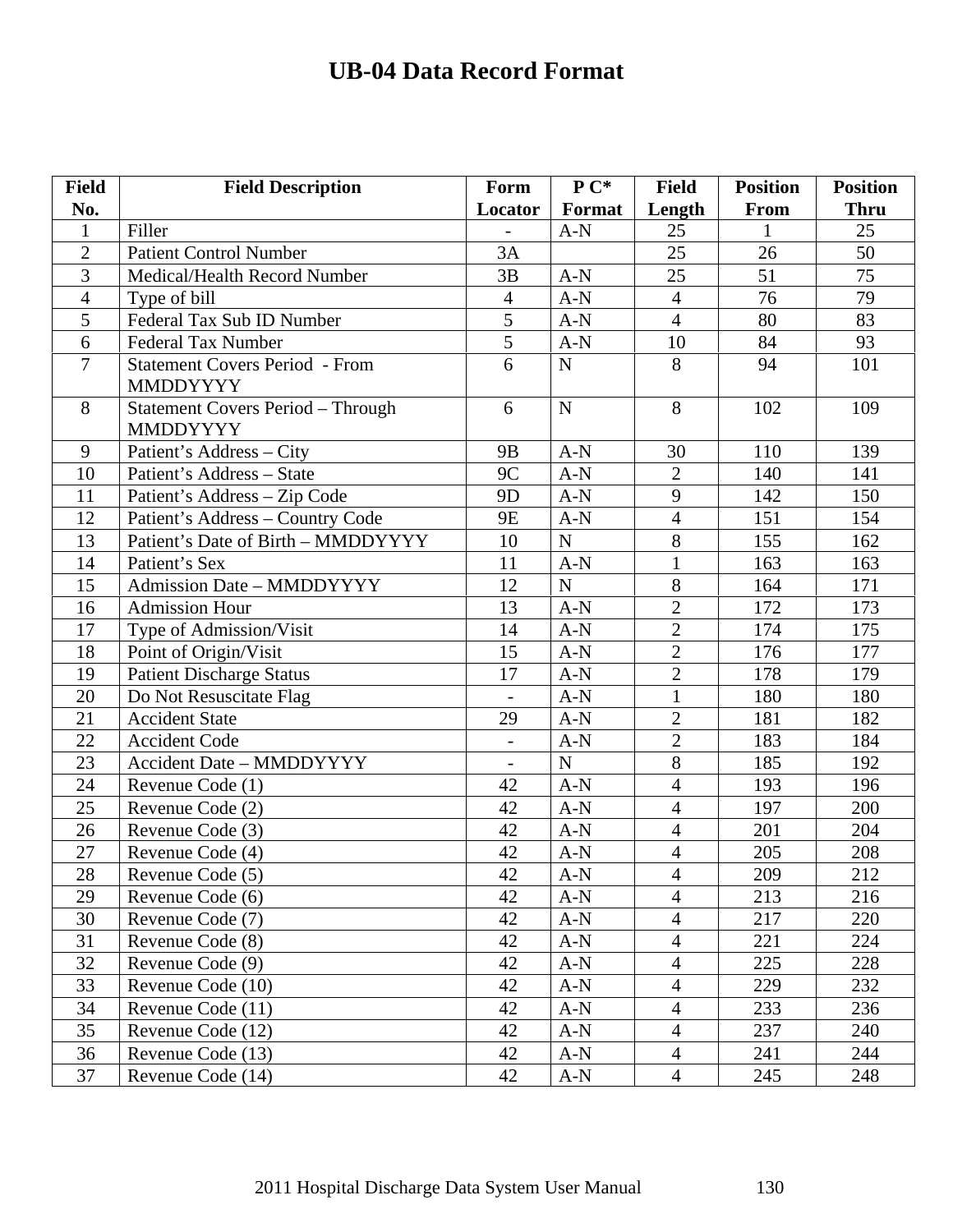| <b>Field</b> | <b>Field Description</b>          | Form    | $P C^*$       | <b>Field</b>             | <b>Position</b> | <b>Position</b> |
|--------------|-----------------------------------|---------|---------------|--------------------------|-----------------|-----------------|
| No.          |                                   | Locator | <b>Format</b> | Length                   | <b>From</b>     | <b>Thru</b>     |
| 38           | Revenue Code (15)                 | 42      | $A-N$         | 4                        | 249             | 252             |
| 39           | Revenue Code (16)                 | 42      | $A-N$         | $\overline{4}$           | 253             | 256             |
| 40           | Revenue Code (17)                 | 42      | $A-N$         | $\overline{\mathcal{A}}$ | 257             | 260             |
| 41           | Revenue Code (18)                 | 42      | $A-N$         | 4                        | 261             | 264             |
| 42           | Revenue Code (19)                 | 42      | $A-N$         | $\overline{\mathcal{A}}$ | 265             | 268             |
| 43           | Revenue Code (20)                 | 42      | $A-N$         | $\overline{4}$           | 269             | 272             |
| 44           | Revenue Code (21)                 | 42      | $A-N$         | $\overline{\mathcal{L}}$ | 273             | 276             |
| 45           | Revenue Code (22)                 | 42      | $A-N$         | $\overline{4}$           | 277             | 280             |
| 46           | Revenue Code (23)                 | 42      | $A-N$         | $\overline{4}$           | 281             | 284             |
| 47           | HCPCS/Rates/HIPPS Rate Codes (1)  | 44      | $A-N$         | 14                       | 285             | 298             |
| 48           | HCPCS/Rates/HIPPS Rate Codes (2)  | 44      | $A-N$         | 14                       | 299             | 312             |
| 49           | HCPCS/Rates/HIPPS Rate Codes (3)  | 44      | $A-N$         | 14                       | 313             | 326             |
| 50           | HCPCS/Rates/HIPPS Rate Codes (4)  | 44      | $A-N$         | 14                       | 327             | 340             |
| 51           | HCPCS/Rates/HIPPS Rate Codes (5)  | 44      | $A-N$         | 14                       | 341             | 354             |
| 52           | HCPCS/Rates/HIPPS Rate Codes (6)  | 44      | $A-N$         | 14                       | 355             | 368             |
| 53           | HCPCS/Rates/HIPPS Rate Codes (7)  | 44      | $A-N$         | 14                       | 369             | 382             |
| 54           | HCPCS/Rates/HIPPS Rate Codes (8)  | 44      | $A-N$         | 14                       | 383             | 396             |
| 55           | HCPCS/Rates/HIPPS Rate Codes (9)  | 44      | $A-N$         | 14                       | 397             | 410             |
| 56           | HCPCS/Rates/HIPPS Rate Codes (10) | 44      | $A-N$         | 14                       | 411             | 424             |
| 57           | HCPCS/Rates/HIPPS Rate Codes (11) | 44      | $A-N$         | 14                       | 425             | 438             |
| 58           | HCPCS/Rates/HIPPS Rate Codes (12) | 44      | $A-N$         | 14                       | 439             | 452             |
| 59           | HCPCS/Rates/HIPPS Rate Codes (13) | 44      | $A-N$         | 14                       | 453             | 466             |
| 60           | HCPCS/Rates/HIPPS Rate Codes (14) | 44      | $A-N$         | 14                       | 467             | 480             |
| 61           | HCPCS/Rates/HIPPS Rate Codes (15) | 44      | $A-N$         | 14                       | 481             | 494             |
| 62           | HCPCS/Rates/HIPPS Rate Codes (16) | 44      | $A-N$         | 14                       | 495             | 508             |
| 63           | HCPCS/Rates/HIPPS Rate Codes (17) | 44      | $A-N$         | 14                       | 509             | 522             |
| 64           | HCPCS/Rates/HIPPS Rate Codes (18) | 44      | $A-N$         | 14                       | 523             | 536             |
| 65           | HCPCS/Rates/HIPPS Rate Codes (19) | 44      | $A-N$         | 14                       | 537             | 550             |
| 66           | HCPCS/Rates/HIPPS Rate Codes (20) | 44      | $A-N$         | 14                       | 551             | 564             |
| 67           | HCPCS/Rates/HIPPS Rate Codes (21) | 44      | $A-N$         | 14                       | 565             | 578             |
| 68           | HCPCS/Rates/HIPPS Rate Codes (22) | 44      | $A-N$         | 14                       | 579             | 592             |
| 69           | HCPCS/Rates/HIPPS Rate Codes (23) | 44      | $A-N$         | 14                       | 593             | 606             |
| 70           | Service Dates (1) - MMDDYYYY      | 45      | $\mathbf N$   | 8                        | 607             | 614             |
| 71           | Service Dates (2) – MMDDYYYY      | 45      | $\mathbf N$   | 8                        | 615             | 622             |
| 72           | Service Dates (3) – MMDDYYYY      | 45      | N             | 8                        | 623             | 630             |
| 73           | Service Dates (4) – MMDDYYYY      | 45      | $\mathbf N$   | 8                        | 631             | 638             |
| 74           | Service Dates (5) – MMDDYYYY      | 45      | $\mathbf N$   | 8                        | 639             | 646             |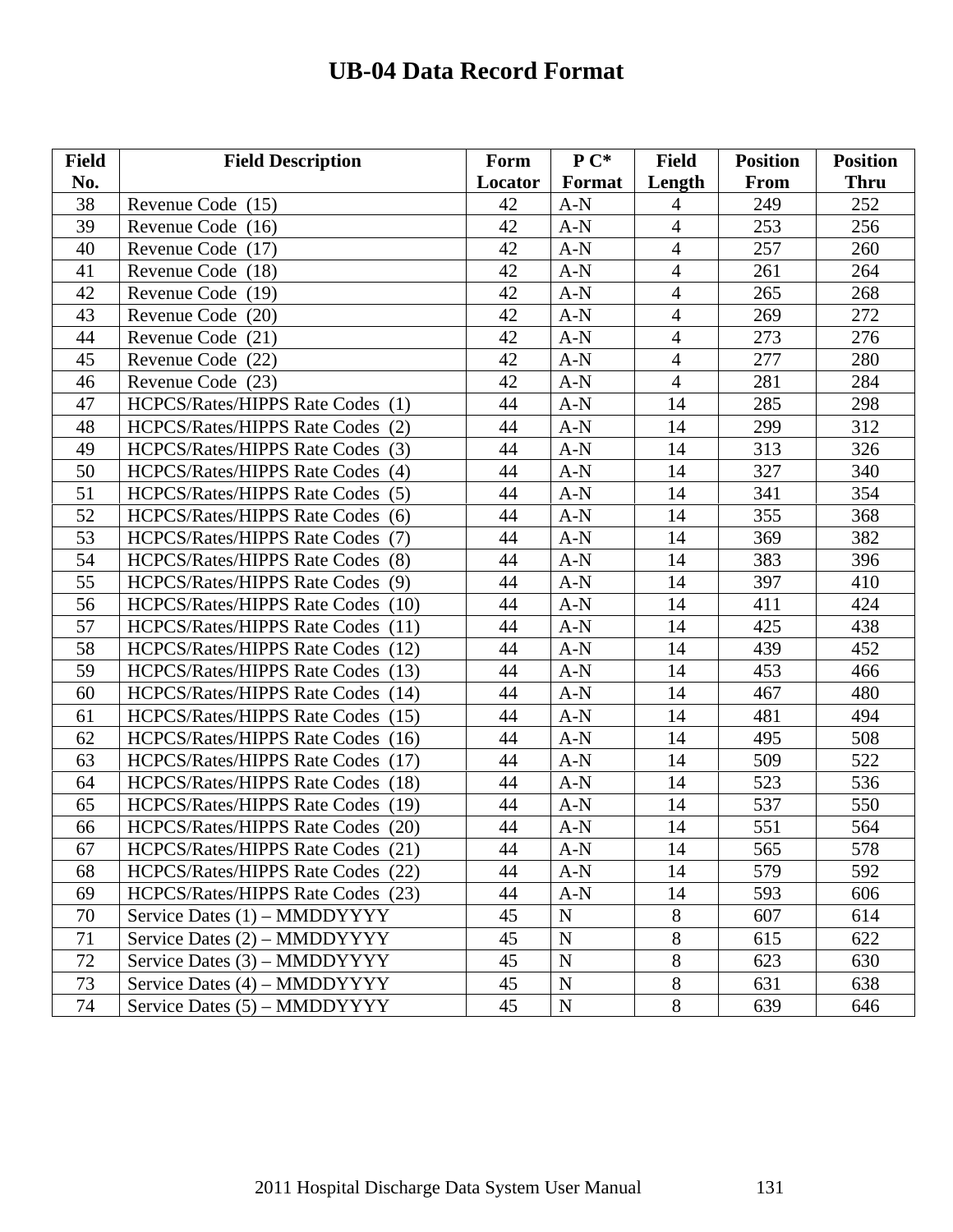| <b>Field</b> | <b>Field Description</b>     | Form    | $P C^*$        | <b>Field</b>   | <b>Position</b> | <b>Position</b> |
|--------------|------------------------------|---------|----------------|----------------|-----------------|-----------------|
| No.          |                              | Locator | Format         | Length         | From            | <b>Thru</b>     |
| 75           | Service Date (6) – MMDDYYYY  | 45      | N              | 8              | 647             | 654             |
| 76           | Service Date (7) – MMDDYYYY  | 45      | $\overline{N}$ | 8              | 655             | 662             |
| 77           | Service Date (8) – MMDDYYYY  | 45      | $\mathbf N$    | 8              | 663             | 670             |
| 78           | Service Date (9) – MMDDYYYY  | 45      | $\mathbf N$    | 8              | 671             | 678             |
| 79           | Service Date (10) – MMDDYYYY | 45      | $\mathbf N$    | $8\,$          | 679             | 686             |
| 80           | Service Date (11) – MMDDYYYY | 45      | $\mathbf N$    | $\overline{8}$ | 687             | 694             |
| 81           | Service Date (12) – MMDDYYYY | 45      | $\mathbf N$    | 8              | 695             | 702             |
| 82           | Service Date (13) - MMDDYYYY | 45      | $\mathbf N$    | 8              | 703             | 710             |
| 83           | Service Date (14) – MMDDYYYY | 45      | $\mathbf N$    | $8\,$          | 711             | 718             |
| 84           | Service Date (15) – MMDDYYYY | 45      | N              | 8              | 719             | 726             |
| 85           | Service Date (16) – MMDDYYYY | 45      | N              | $\overline{8}$ | 727             | 734             |
| 86           | Service Date (17) - MMDDYYYY | 45      | N              | 8              | 735             | 742             |
| 87           | Service Date (18) – MMDDYYYY | 45      | N              | 8              | 743             | 750             |
| 88           | Service Date (19) – MMDDYYYY | 45      | N              | 8              | 751             | 758             |
| 89           | Service Date (20) - MMDDYYYY | 45      | $\mathbf N$    | 8              | 759             | 766             |
| 90           | Service Date (21) – MMDDYYYY | 45      | $\mathbf N$    | 8              | 767             | 774             |
| 91           | Service Date (22) – MMDDYYYY | 45      | N              | 8              | 775             | 782             |
| 92           | Service Date (23) – MMDDYYYY | 45      | $\mathbf N$    | 8              | 783             | 790             |
| 93           | Creation Date - MMDDYYYY     | 45      | $\mathbf N$    | 8              | 791             | 798             |
| 94           | Unit(s) of Service $(1)$     | 46      | N              | $\overline{7}$ | 799             | 805             |
| 95           | Unit(s) of Service $(2)$     | 46      | $\mathbf N$    | 7              | 806             | 812             |
| 96           | Unit(s) of Service $(3)$     | 46      | N              | $\overline{7}$ | 813             | 819             |
| 97           | Unit(s) of Service $(4)$     | 46      | $\mathbf N$    | $\overline{7}$ | 820             | 826             |
| 98           | Unit(s) of Service $(5)$     | 46      | N              | 7              | 827             | 833             |
| 99           | Unit(s) of Service $(6)$     | 46      | $\mathbf N$    | $\overline{7}$ | 834             | 840             |
| 100          | Unit(s) of Service (7)       | 46      | N              | $\overline{7}$ | 841             | 847             |
| 101          | Unit(s) of Service $(8)$     | 46      | $\mathbf N$    | $\overline{7}$ | 848             | 854             |
| 102          | Unit(s) of Service $(9)$     | 46      | N              | $\overline{7}$ | 855             | 861             |
| 103          | Unit(s) of Service $(10)$    | 46      | $\mathbf N$    | $\overline{7}$ | 862             | 868             |
| 104          | Unit(s) of Service $(11)$    | 46      | N              | 7              | 869             | 875             |
| 105          | Unit(s) of Service $(12)$    | 46      | N              | 7              | 876             | 882             |
| 106          | Unit(s) of Service $(13)$    | 46      | $\mathbf N$    | $\overline{7}$ | 883             | 889             |
| 107          | Unit(s) of Service $(14)$    | 46      | $\mathbf N$    | $\overline{7}$ | 890             | 896             |
| 108          | Unit(s) of Service $(15)$    | 46      | $\mathbf N$    | $\overline{7}$ | 897             | 903             |
| 109          | Unit(s) of Service $(16)$    | 46      | N              | $\overline{7}$ | 904             | 910             |
| 110          | Unit(s) of Service $(17)$    | 46      | $\mathbf N$    | $\overline{7}$ | 911             | 917             |
| 111          | Unit(s) of Service $(18)$    | 46      | $\mathbf N$    | $\overline{7}$ | 918             | 924             |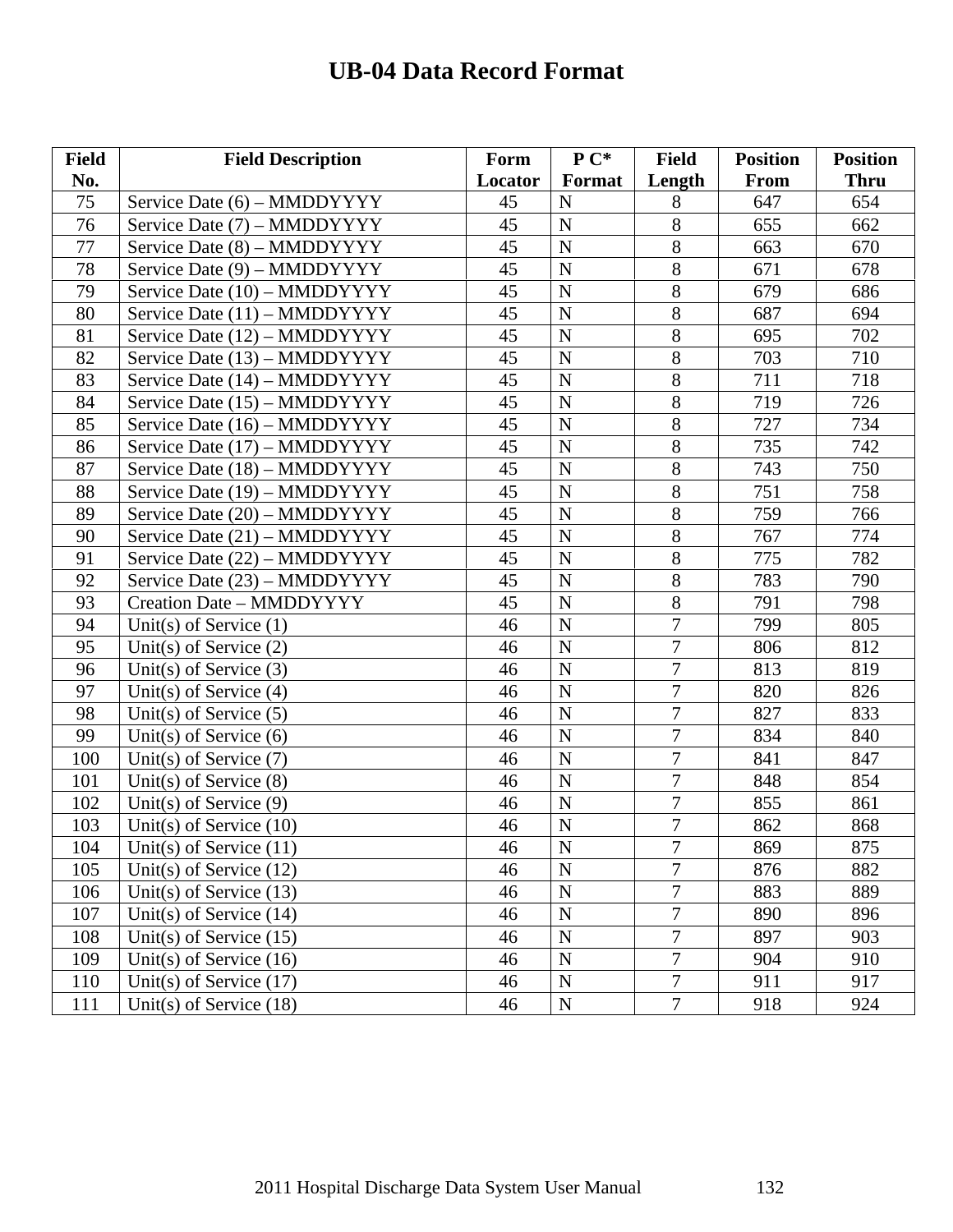| <b>Field</b> | <b>Field Description</b>                  | Form           | $P C^*$        | <b>Field</b>   | <b>Position</b> | <b>Position</b> |
|--------------|-------------------------------------------|----------------|----------------|----------------|-----------------|-----------------|
| No.          |                                           | Locator        | Format         | Length         | <b>From</b>     | <b>Thru</b>     |
| 112          | Unit(s) of Service $(19)$                 | 46             | $\mathbf N$    | 7              | 925             | 931             |
| 113          | Unit(s) of Service (20)                   | 46             | $\mathbf N$    | $\overline{7}$ | 932             | 938             |
| 114          | Unit(s) of Service $(21)$                 | 46             | ${\bf N}$      | $\overline{7}$ | 939             | 945             |
| 115          | Unit(s) of Service (22)                   | 46             | $\mathbf N$    | $\overline{7}$ | 946             | 952             |
| 116          | Unit(s) of Service $(23)$                 | 46             | $\mathbf N$    | $\overline{7}$ | 953             | 959             |
| 117          | Total Charges (by Revenue Code) (1)       | 47             | $\mathbf N$    | 10             | 960             | 969             |
| 118          | Total Charges (by Revenue Code) (2)       | 47             | $\mathbf N$    | 10             | 970             | 979             |
| 119          | Total Charges (by Revenue Code) (3)       | 47             | $\mathbf N$    | 10             | 980             | 989             |
| 120          | Total Charges (by Revenue Code) (4)       | 47             | $\mathbf N$    | 10             | 990             | 999             |
| 121          | Total Charges (by Revenue Code) (5)       | 47             | $\mathbf N$    | 10             | 1000            | 1009            |
| 122          | Total Charges (by Revenue Code) (6)       | 47             | N              | 10             | 1010            | 1019            |
| 123          | Total Charges (by Revenue Code) (7)       | 47             | $\mathbf N$    | 10             | 1020            | 1029            |
| 124          | Total Charges (by Revenue Code) (8)       | 47             | $\mathbf N$    | 10             | 1030            | 1039            |
| 125          | Total Charges (by Revenue Code) (9)       | 47             | $\mathbf N$    | 10             | 1040            | 1049            |
| 126          | Total Charges (by Revenue Code) (10)      | 47             | $\mathbf N$    | 10             | 1050            | 1059            |
| 127          | Total Charges (by Revenue Code) (11)      | 47             | N              | 10             | 1060            | 1069            |
| 128          | Total Charges (by Revenue Code) (12)      | 47             | $\mathbf N$    | 10             | 1070            | 1079            |
| 129          | Total Charges (by Revenue Code) (13)      | 47             | $\mathbf N$    | 10             | 1080            | 1089            |
| 130          | Total Charges (by Revenue Code) (14)      | 47             | $\mathbf N$    | 10             | 1090            | 1099            |
| 131          | Total Charges (by Revenue Code) (15)      | 47             | $\overline{N}$ | 10             | 1100            | 1109            |
| 132          | Total Charges (by Revenue Code) (16)      | 47             | $\overline{N}$ | 10             | 1110            | 1119            |
| 133          | Total Charges (by Revenue Code) (17)      | 47             | $\overline{N}$ | 10             | 1120            | 1129            |
| 134          | Total Charges (by Revenue Code) (18)      | 47             | $\mathbf N$    | 10             | 1130            | 1139            |
| 135          | Total Charges (by Revenue Code) (19)      | 47             | N              | 10             | 1140            | 1149            |
| 136          | Total Charges (by Revenue Code) (20)      | 47             | $\mathbf N$    | 10             | 1150            | 1159            |
| 137          | Total Charges (by Revenue Code) (21)      | 47             | N              | 10             | 1160            | 1169            |
| 138          | Total Charges (by Revenue Code) (22)      | 47             | $\mathbf N$    | 10             | 1170            | 1179            |
| 139          | Total Charges (by Revenue Code) (23)      | 47             | N              | 10             | 1180            | 1189            |
| 140          | <b>Total of Total Charges</b>             | $\blacksquare$ | ${\bf N}$      | 10             | 1190            | 1199            |
| 141          | Non-Covered Charges (by Revenue Code) (1) | 48             | N              | 10             | 1200            | 1209            |
| 142          | Non-Covered Charges (by Revenue Code) (2) | 48             | $\mathbf N$    | 10             | 1210            | 1219            |
| 143          | Non-Covered Charges (by Revenue Code) (3) | 48             | $\mathbf N$    | 10             | 1220            | 1229            |
| 144          | Non-Covered Charges (by Revenue Code) (4) | 48             | $\mathbf N$    | 10             | 1230            | 1239            |
| 145          | Non-Covered Charges (by Revenue Code) (5) | 48             | $\mathbf N$    | 10             | 1240            | 1249            |
| 146          | Non-Covered Charges (by Revenue Code) (6) | 48             | $\mathbf N$    | 10             | 1250            | 1259            |
| 147          | Non-Covered Charges (by Revenue Code) (7) | 48             | $\mathbf N$    | 10             | 1260            | 1269            |
| 148          | Non-Covered Charges (by Revenue Code) (8) | 48             | $\mathbf N$    | 10             | 1270            | 1279            |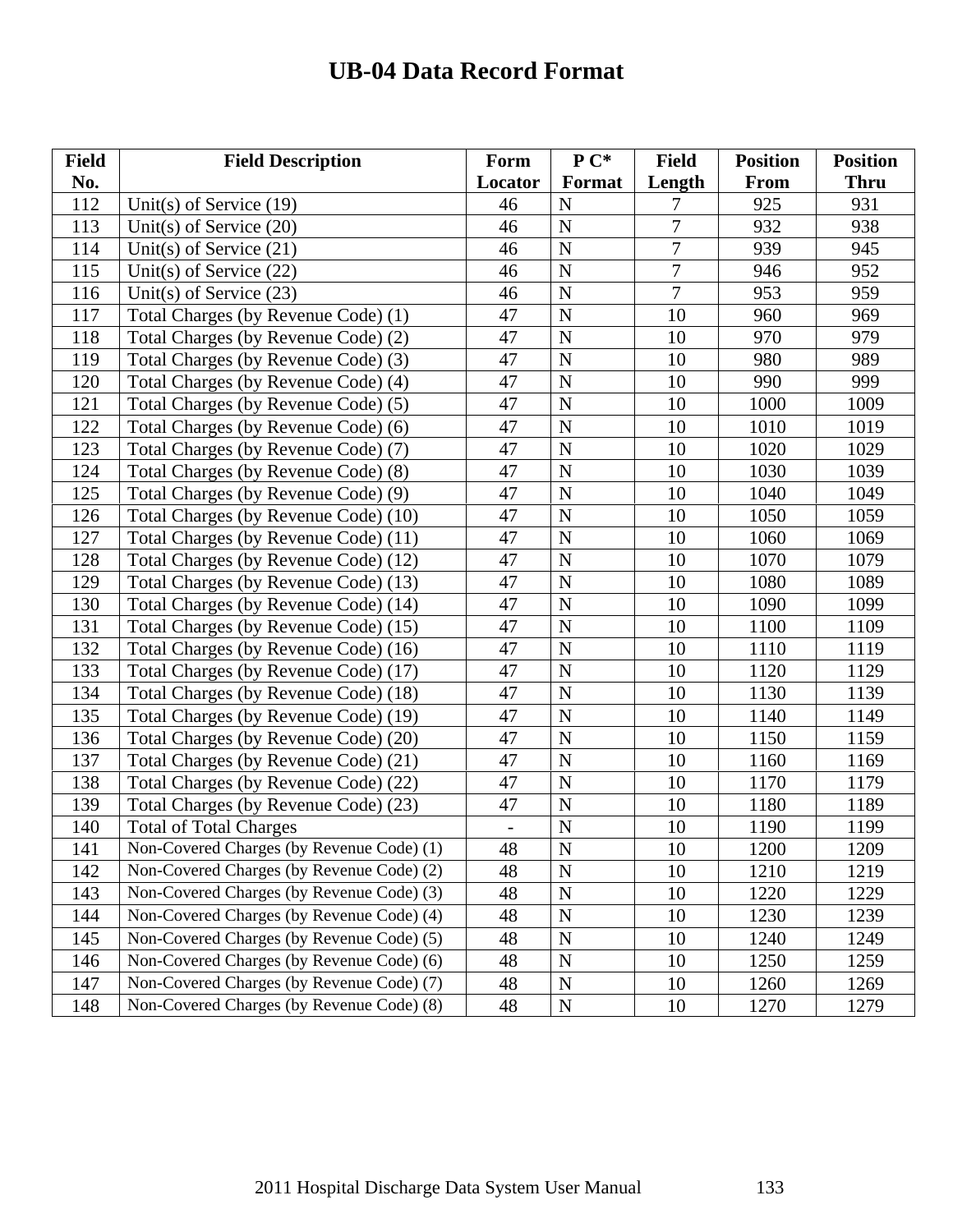| <b>Field</b> | <b>Field Description</b>                     | Form            | $P C^*$        | <b>Field</b>   | <b>Position</b> | <b>Position</b> |
|--------------|----------------------------------------------|-----------------|----------------|----------------|-----------------|-----------------|
| No.          |                                              | Locator         | Format         | Length         | <b>From</b>     | <b>Thru</b>     |
| 149          | Non-Covered Charges (by Revenue Code) (9)    | 48              | $\mathbf N$    | 10             | 1280            | 1289            |
| 150          | Non-Covered Charges (by Revenue Code) (10)   | 48              | $\mathbf N$    | 10             | 1290            | 1299            |
| 151          | Non-Covered Charges (by Revenue Code) (11)   | 48              | $\overline{N}$ | 10             | 1300            | 1309            |
| 152          | Non-Covered Charges (by Revenue Code) (12)   | 48              | $\mathbf N$    | 10             | 1310            | 1319            |
| 153          | Non-Covered Charges (by Revenue Code) (13)   | 48              | N              | 10             | 1320            | 1329            |
| 154          | Non-Covered Charges (by Revenue Code) (14)   | 48              | N              | 10             | 1330            | 1339            |
| 155          | Non-Covered Charges (by Revenue Code) (15)   | 48              | $\overline{N}$ | 10             | 1340            | 1349            |
| 156          | Non-Covered Charges (by Revenue Code) (16)   | 48              | ${\bf N}$      | 10             | 1350            | 1359            |
| 157          | Non-Covered Charges (by Revenue Code) (17)   | 48              | $\mathbf N$    | 10             | 1360            | 1369            |
| 158          | Non-Covered Charges (by Revenue Code) (18)   | 48              | N              | 10             | 1370            | 1379            |
| 159          | Non-Covered Charges (by Revenue Code) (19)   | 48              | $\overline{N}$ | 10             | 1380            | 1389            |
| 160          | Non-Covered Charges (by Revenue Code) (20)   | 48              | ${\bf N}$      | 10             | 1390            | 1399            |
| 161          | Non-Covered Charges (by Revenue Code) (21)   | 48              | ${\bf N}$      | 10             | 1400            | 1409            |
| 162          | Non-Covered Charges (by Revenue Code) (22)   | 48              | N              | 10             | 1410            | 1419            |
| 163          | Non-Covered Charges (by Revenue Code) (23)   | 48              | $\mathbf N$    | 10             | 1420            | 1429            |
| 164          | <b>Total of Non-Covered Charges</b>          |                 | ${\bf N}$      | 10             | 1430            | 1439            |
| 165          | Payer Classification Code - Primary          | 50A             | $A-N$          | $\overline{4}$ | 1440            | 1443            |
| 166          | Payer Classification Code – Secondary        | 50 <sub>B</sub> | $A-N$          | $\overline{4}$ | 1444            | 1447            |
| 167          | Payer Classification Code - Tertiary         | 50C             | $A-N$          | $\overline{4}$ | 1448            | 1451            |
| 168          | Health Plan ID - Primary                     | 51A             | $A-N$          | 15             | 1452            | 1466            |
| 169          | Health Plan ID - Secondary                   | 51B             | $A-N$          | 15             | 1467            | 1481            |
| 170          | Health Plan ID - Tertiary                    | 51C             | $A-N$          | 15             | 1482            | 1496            |
| 171          | National Provider ID (NPI)                   | 56              | $A-N$          | 15             | 1497            | 1511            |
| 172          | Patient's Relationship to Insured – Primary  | 59A             | $A-N$          | $\sqrt{2}$     | 1512            | 1513            |
| 173          | Relationship<br>Patient's<br>Insured<br>to   | 59B             | $A-N$          | $\overline{2}$ | 1514            | 1515            |
|              | Secondary                                    |                 |                |                |                 |                 |
| 174          | Patient's Relationship to Insured - Tertiary | 59C             | $A-N$          | $\mathbf{2}$   | 1516            | 1517            |
| 175          | Insured's Unique ID Number - Primary         | 60A             | $A-N$          | 20             | 1518            | 1537            |
| 176          | Insured's Unique ID Number - Secondary       | 60B             | $A-N$          | $20\,$         | 1538            | 1557            |
| 177          | Insured's Unique ID Number – Tertiary        | 60 <sup>C</sup> | $A-N$          | 20             | 1558            | 1577            |
| 178          | <b>Insurance Group Number – Primary</b>      | 62A             | $A-N$          | 17             | 1578            | 1594            |
| 179          | <b>Insurance Group Number – Secondary</b>    | 62B             | $A-N$          | 17             | 1595            | 1611            |
| 180          | <b>Insurance Group Number – Tertiary</b>     | 62C             | $A-N$          | 17             | 1612            | 1628            |
| 181          | Name of Primary Insured's Employer           | 65A             | $A-N$          | 25             | 1629            | 1653            |
| 182          | DX and PX Version Qualifier                  | 66              | $A-N$          | $\mathbf{2}$   | 1654            | 1655            |
| 183          | Principal Diagnosis Code                     | 67              | $A-N$          | $\tau$         | 1656            | 1662            |
| 184          | Present On Admission Code (POA) for          | 67              | $A-N$          | $\mathbf{1}$   | 1663            | 1663            |
|              | Principle Diagnosis                          |                 |                |                |                 |                 |
| 185          | Other Diagnosis1                             | 67A             | $A-N$          | $\tau$         | 1664            | 1670            |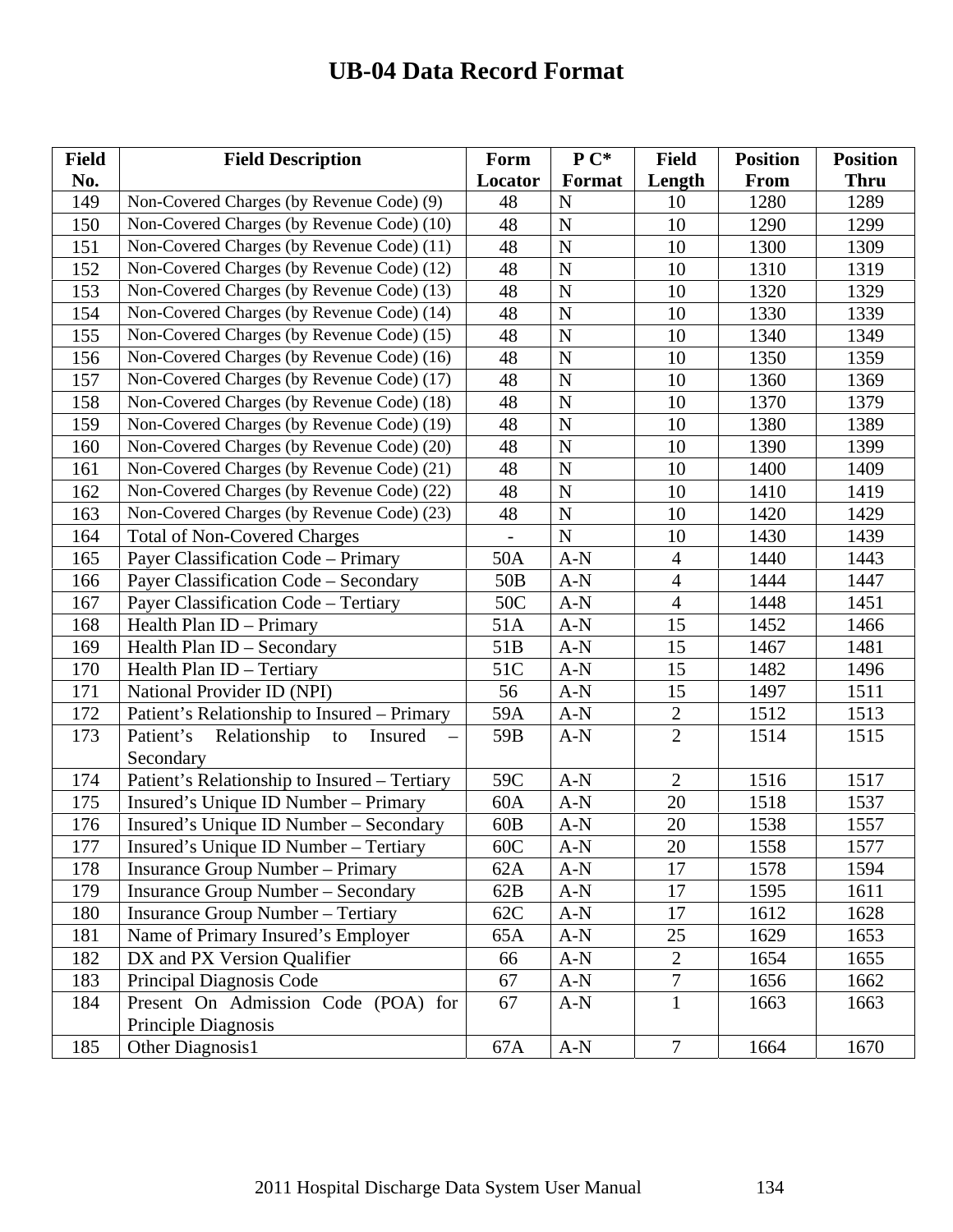| <b>Field</b> | <b>Field Description</b>        | Form            | $P C^*$                        | <b>Field</b>   | <b>Position</b> | <b>Position</b> |
|--------------|---------------------------------|-----------------|--------------------------------|----------------|-----------------|-----------------|
| No.          |                                 | Locator         | Format                         | Length         | From            | <b>Thru</b>     |
| 186          | Other Diagnosis1 POA            | 67A             | $A-N$                          | 1              | 1671            | 1671            |
| 187          | Other Diagnosis2                | 67B             | $\mathbf{A}\text{-}\mathbf{N}$ | 7              | 1672            | 1678            |
| 188          | Other Diagnosis2 POA            | 67B             | $A-N$                          | $\mathbf{1}$   | 1679            | 1679            |
| 189          | Other Diagnosis3                | 67C             | $A-N$                          | $\overline{7}$ | 1680            | 1686            |
| 190          | Other Diagnosis3 POA            | 67C             | $A-N$                          | $\mathbf{1}$   | 1687            | 1687            |
| 191          | Other Diagnosis4                | 67D             | $A-N$                          | $\overline{7}$ | 1688            | 1694            |
| 192          | Other Diagnosis4 POA            | 67D             | $A-N$                          | $\mathbf{1}$   | 1695            | 1695            |
| 193          | Other Diagnosis5                | 67E             | $A-N$                          | $\overline{7}$ | 1696            | 1702            |
| 194          | Other Diagnosis5 POA            | 67E             | $A-N$                          | $\mathbf{1}$   | 1703            | 1703            |
| 195          | Other Diagnosis6                | 67F             | $A-N$                          | $\overline{7}$ | 1704            | 1710            |
| 196          | Other Diagnosis6 POA            | 67F             | $A-N$                          | $\mathbf{1}$   | 1711            | 1711            |
| 197          | Other Diagnosis7                | 67G             | $A-N$                          | $\overline{7}$ | 1712            | 1718            |
| 198          | Other Diagnosis7 POA            | 67G             | $A-N$                          | $\mathbf{1}$   | 1719            | 1719            |
| 199          | Other Diagnosis8                | 67H             | $A-N$                          | $\overline{7}$ | 1720            | 1726            |
| 200          | Other Diagnosis8 POA            | 67H             | $A-N$                          | $\mathbf{1}$   | 1727            | 1727            |
| 201          | Other Diagnosis9                | 67I             | $A-N$                          | $\overline{7}$ | 1728            | 1734            |
| 202          | Other Diagnosis9 POA            | 67I             | $A-N$                          | $\mathbf{1}$   | 1735            | 1735            |
| 203          | Other Diagnosis10               | 67J             | $A-N$                          | $\overline{7}$ | 1736            | 1742            |
| 204          | Other Diagnosis10 POA           | 67J             | $A-N$                          | $\mathbf{1}$   | 1743            | 1743            |
| 205          | Other Diagnosis11               | 67K             | $A-N$                          | $\overline{7}$ | 1744            | 1750            |
| 206          | Other Diagnosis11 POA           | 67K             | $A-N$                          | $\mathbf{1}$   | 1751            | 1751            |
| 207          | Other Diagnosis12               | 67L             | $A-N$                          | $\overline{7}$ | 1752            | 1758            |
| 208          | Other Diagnosis12 POA           | 67L             | $A-N$                          | $\mathbf{1}$   | 1759            | 1759            |
| 209          | Other Diagnosis13               | 67M             | $A-N$                          | $\overline{7}$ | 1760            | 1766            |
| 210          | Other Diagnosis13 POA           | 67M             | $A-N$                          | $\mathbf{1}$   | 1767            | 1767            |
| 211          | Other Diagnosis14               | 67N             | $A-N$                          | $\overline{7}$ | 1768            | 1774            |
| 212          | Other Diagnosis14 POA           | 67N             | $A-N$                          | $\mathbf{1}$   | 1775            | 1775            |
| 213          | Other Diagnosis15               | 67O             | $A-N$                          | $\overline{7}$ | 1776            | 1782            |
| 214          | Other Diagnosis15 POA           | 67O             | $A-N$                          | $\mathbf{1}$   | 1783            | 1783            |
| 215          | Other Diagnosis16               | 67P             | $A-N$                          | 7              | 1784            | 1790            |
| 216          | Other Diagnosis16 POA           | 67P             | $A-N$                          | $\mathbf{1}$   | 1791            | 1791            |
| 217          | Other Diagnosis17               | 67Q             | $A-N$                          | 7              | 1792            | 1798            |
| 218          | Other Diagnosis17 POA           | 67Q             | $A-N$                          | $\mathbf{1}$   | 1799            | 1799            |
| 219          | <b>Admitting Diagnosis Code</b> | 69              | $A-N$                          | $\overline{7}$ | 1800            | 1806            |
| 220          | Patient's Reason for Visit Code | 70A             | $A-N$                          | $\tau$         | 1807            | 1813            |
| 221          | Patient's Reason for Visit Code | 70 <sub>B</sub> | $A-N$                          | $\tau$         | 1814            | 1820            |
| 222          | Patient's Reason for Visit Code | 70C             | $A-N$                          | $\tau$         | 1821            | 1827            |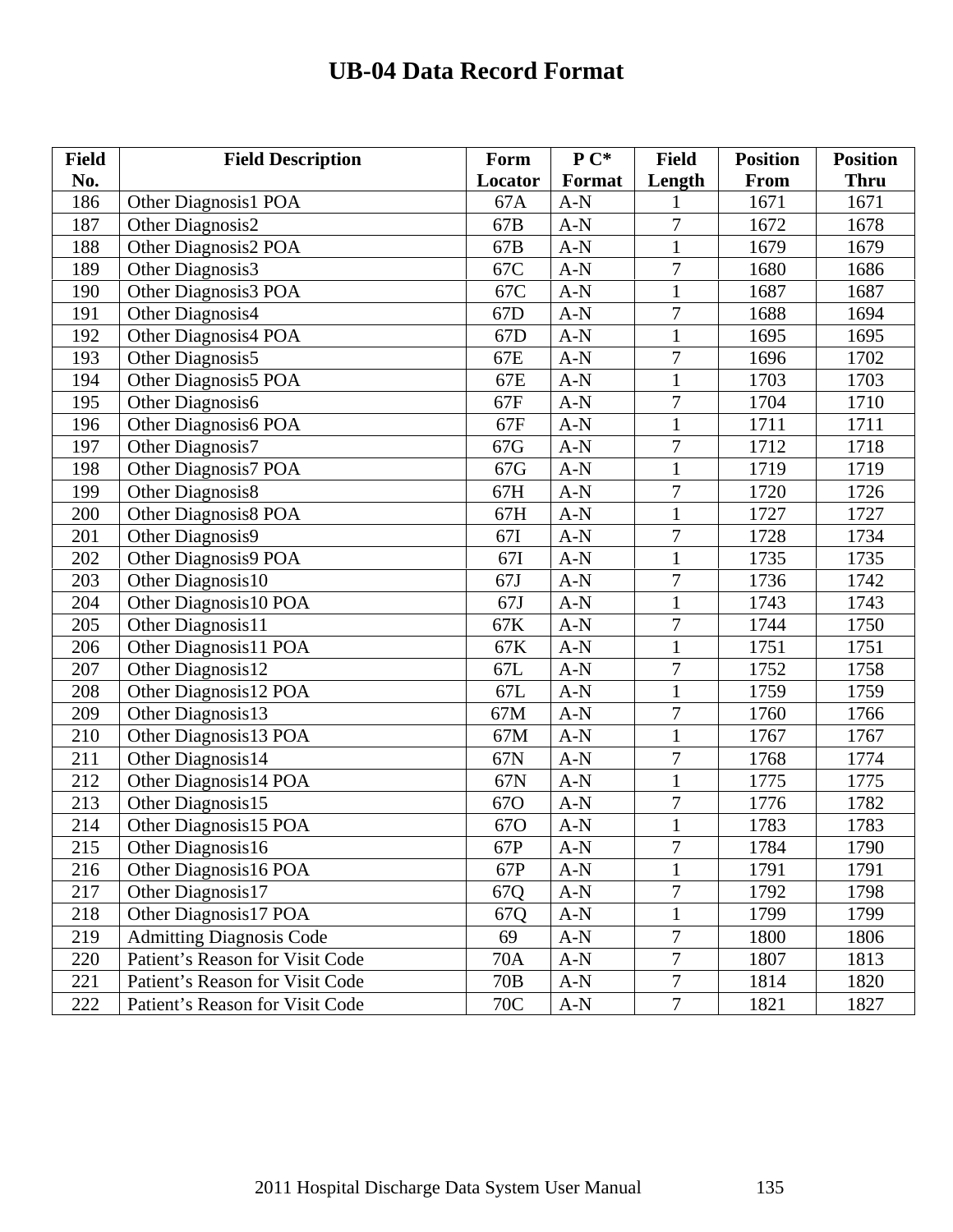| <b>Field</b> | <b>Field Description</b>                | Form                     | $P C^*$     | <b>Field</b>   | <b>Position</b> | <b>Position</b> |
|--------------|-----------------------------------------|--------------------------|-------------|----------------|-----------------|-----------------|
| No.          |                                         | Locator                  | Format      | Length         | From            | <b>Thru</b>     |
| 223          | Prospective Payment System Code (PPS)   | 71                       | $A-N$       | 4              | 1828            | 1831            |
| 224          | <b>External Cause of Injury Code1</b>   | 72A                      | $A-N$       | $\overline{7}$ | 1832            | 1838            |
| 225          | E-Code1 Present On Admission            |                          | $A-N$       | $\mathbf{1}$   | 1839            | 1839            |
| 226          | External Cause of Injury Code2          | 72B                      | $A-N$       | 7              | 1840            | 1846            |
| 227          | E-Code2 Present On Admission            |                          | $A-N$       | $\mathbf{1}$   | 1847            | 1847            |
| 228          | External Cause of Injury Code3          | 72C                      | $A-N$       | $\overline{7}$ | 1848            | 1854            |
| 229          | E-Code3 Present On Admission            |                          | $A-N$       | $\mathbf{1}$   | 1855            | 1855            |
| 230          | Principal Procedure Code                | 74                       | $A-N$       | $\overline{7}$ | 1856            | 1862            |
| 231          | <b>Principal Procedure Date</b>         | 74                       | $\mathbf N$ | 8              | 1863            | 1870            |
| 232          | <b>Other Procedure Code</b>             | 74A                      | $A-N$       | $\overline{7}$ | 1871            | 1877            |
| 233          | Other Procedure Date MMDDYYYY           | 74A                      | $\mathbf N$ | $\overline{8}$ | 1878            | 1885            |
| 234          | <b>Other Procedure Code</b>             | 74B                      | $A-N$       | $\overline{7}$ | 1886            | 1892            |
| 235          | Other Procedure Date MMDDYYYY           | 74B                      | $\mathbf N$ | 8              | 1893            | 1900            |
| 236          | <b>Other Procedure Code</b>             | 74C                      | $A-N$       | $\overline{7}$ | 1901            | 1907            |
| 237          | Other Procedure Date MMDDYYYY           | 74C                      | $\mathbf N$ | 8              | 1908            | 1915            |
| 238          | <b>Other Procedure Code</b>             | 74D                      | $A-N$       | $\overline{7}$ | 1916            | 1922            |
| 239          | Other Procedure Date MMDDYYYY           | 74D                      | $\mathbf N$ | 8              | 1923            | 1930            |
| 240          | <b>Other Procedure Code</b>             | <b>74E</b>               | $A-N$       | $\overline{7}$ | 1931            | 1937            |
| 241          | Other Procedure Date MMDDYYYY           | 74E                      | $\mathbf N$ | 8              | 1938            | 1945            |
| 242          | Attending Physician - Profession Code   | $\equiv$                 | $A-N$       | $\overline{2}$ | 1946            | 1947            |
| 243          | Attending Physician - TN License Number | 76                       | $A-N$       | 10             | 1948            | 1957            |
| 244          | Attending Physician - UPIN/NPI          | 76                       | $A-N$       | 13             | 1958            | 1970            |
| 245          | Operating Physician - Profession Code   | $\overline{\phantom{a}}$ | $A-N$       | $\overline{2}$ | 1971            | 1972            |
| 246          | Operating Physician - TN License Number | 77                       | $A-N$       | 10             | 1973            | 1982            |
| 247          | <b>Operating Physician - UPIN/NPI</b>   | 77                       | $A-N$       | 13             | 1983            | 1995            |
| 248          | Other Provider ID1 - Profession Code    | 78                       | $A-N$       | $\overline{2}$ | 1996            | 1997            |
| 249          | Other Provider ID1 - TN License Number  | 78                       | $A-N$       | 10             | 1998            | 2007            |
| 250          | Other Provider ID1 - UPIN/NPI           | 78                       | $A-N$       | 13             | 2008            | 2020            |
| 251          | Other Provider ID2 – Profession Code    | 79                       | $A-N$       | $\sqrt{2}$     | 2021            | 2022            |
| 252          | Other Provider ID2 – TN License Number  | 79                       | $A-N$       | 10             | 2023            | 2032            |
| 253          | Other Provider ID2 - UPIN/NPI           | 79                       | $A-N$       | 13             | 2033            | 2045            |
| 254          | Joint Annual Report ID (JARID)          | 57                       | $A-N$       | 12             | 2046            | 2057            |
| 255          | Patient's Social Security Number        |                          | $A-N$       | 10             | 2058            | 2067            |
| 256          | Patient's Race/Ethnicity                | $\overline{\phantom{a}}$ | $A-N$       | $\sqrt{2}$     | 2068            | 2069            |
| 257          | Type of Emergency Department Visit      | $\blacksquare$           | $A-N$       | $\mathbf{1}$   | 2070            | 2070            |
| 258          | Outcome of Emergency Department Visit   | $\overline{\phantom{a}}$ | ${\bf N}$   | $\mathbf{1}$   | 2071            | 2071            |
| 259          | <b>Encryption Key</b>                   | $\overline{\phantom{a}}$ | $A-N$       | 40             | 2072            | 2111            |
| 260          | <b>Vendor Generated Flags</b>           | $\qquad \qquad -$        | $A-N$       | 24             | 2112            | 2135            |
| 261          | <b>State Generated Flags</b>            | $\overline{\phantom{a}}$ | $A-N$       | 136            | 2136            | 2271            |
| 262          | <b>Admitted From ED Flag</b>            | $\qquad \qquad -$        | $A-N$       | $\mathbf{1}$   | 2272            | 2272            |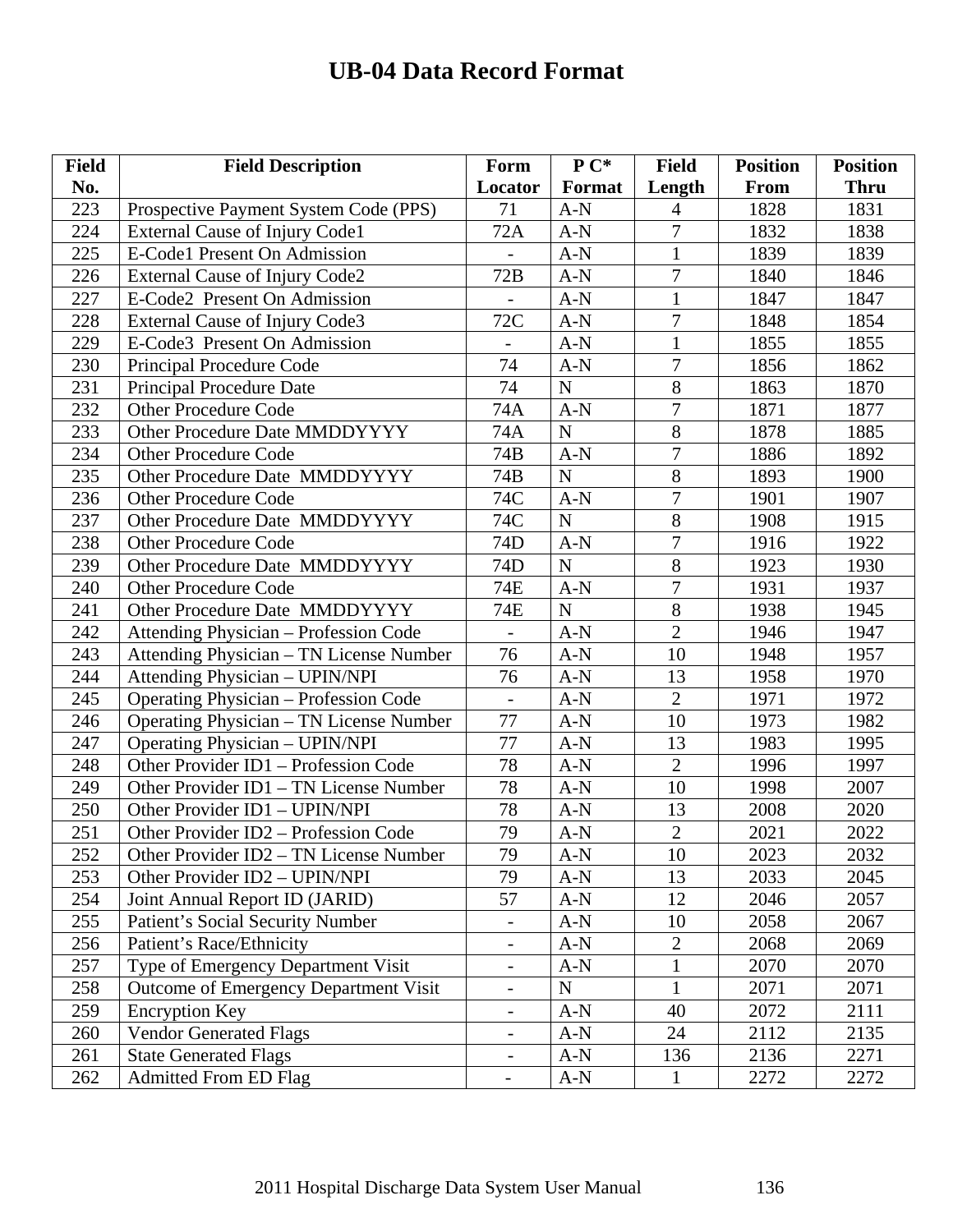| <b>Field</b>     | <b>Field Description</b>                | Form            | $P C^*$ | <b>Field</b>   | <b>Position</b> | <b>Position</b> |
|------------------|-----------------------------------------|-----------------|---------|----------------|-----------------|-----------------|
| No.              |                                         | Locator         | Format  | Length         | <b>From</b>     | <b>Thru</b>     |
| 263              | Wrong Procedure/Patient/Site Code       |                 | $A-N$   | 2              | 2273            | 2274            |
| 264a             | <b>Patient Initials First Name</b>      |                 | $A-N$   | $\overline{2}$ | 2275            | 2276            |
| 264b             | Patient's Initials Last Name            |                 | $A-N$   | 4              | 2277            | 2280            |
| 265a             | Primary Insured Initials – First Name   |                 | $A-N$   | $\overline{2}$ | 2281            | 2282            |
| 265 <sub>b</sub> | Primary Insured Initials - Last Name    |                 | $A-N$   | 4              | 2283            | 2286            |
| 266a             | Secondary Insured Initials – First Name |                 | $A-N$   | $\overline{2}$ | 2287            | 2288            |
| 266b             | Secondary Insured Initials - Last Name  |                 | $A-N$   | 4              | 2289            | 2292            |
| 267a             | Tertiary Insured Initials – First Name  |                 | $A-N$   | $\overline{2}$ | 2293            | 2294            |
| 267 <sub>b</sub> | Tertiary Insured Initials - Last Name   |                 | $A-N$   | 4              | 2295            | 2298            |
| 268              | Patient's Address – Street              | <b>9A</b>       | $A-N$   | 40             | 2299            | 2338            |
| 269              | Patient's Name – First                  | 8A              | $A-N$   | 20             | 2339            | 2358            |
| 270              | Patient's Name – Last                   | 8 <sub>B</sub>  | $A-N$   | 30             | 2359            | 2388            |
| 271              | Primary Insured's Name – First          | 58A             | $A-N$   | 20             | 2389            | 2408            |
| 272              | Primary Insured's Name - Last           | 58 <sub>B</sub> | $A-N$   | 30             | 2409            | 2438            |
| 273              | Secondary Insured's Name – First        | 58 <sub>B</sub> | $A-N$   | 20             | 2439            | 2458            |
| 274              | Secondary Insured's Name - Last         | 58 <sub>B</sub> | $A-N$   | 30             | 2459            | 2488            |
| 275              | Tertiary Insured's Name – First         | 58C             | $A-N$   | 20             | 2489            | 2508            |
| 276              | Tertiary Insured's Name - Last          | 58C             | $A-N$   | 30             | 2509            | 2538            |

**\*PC Format**   $A-N = Alpha$  Numeric  $N =$  Numeric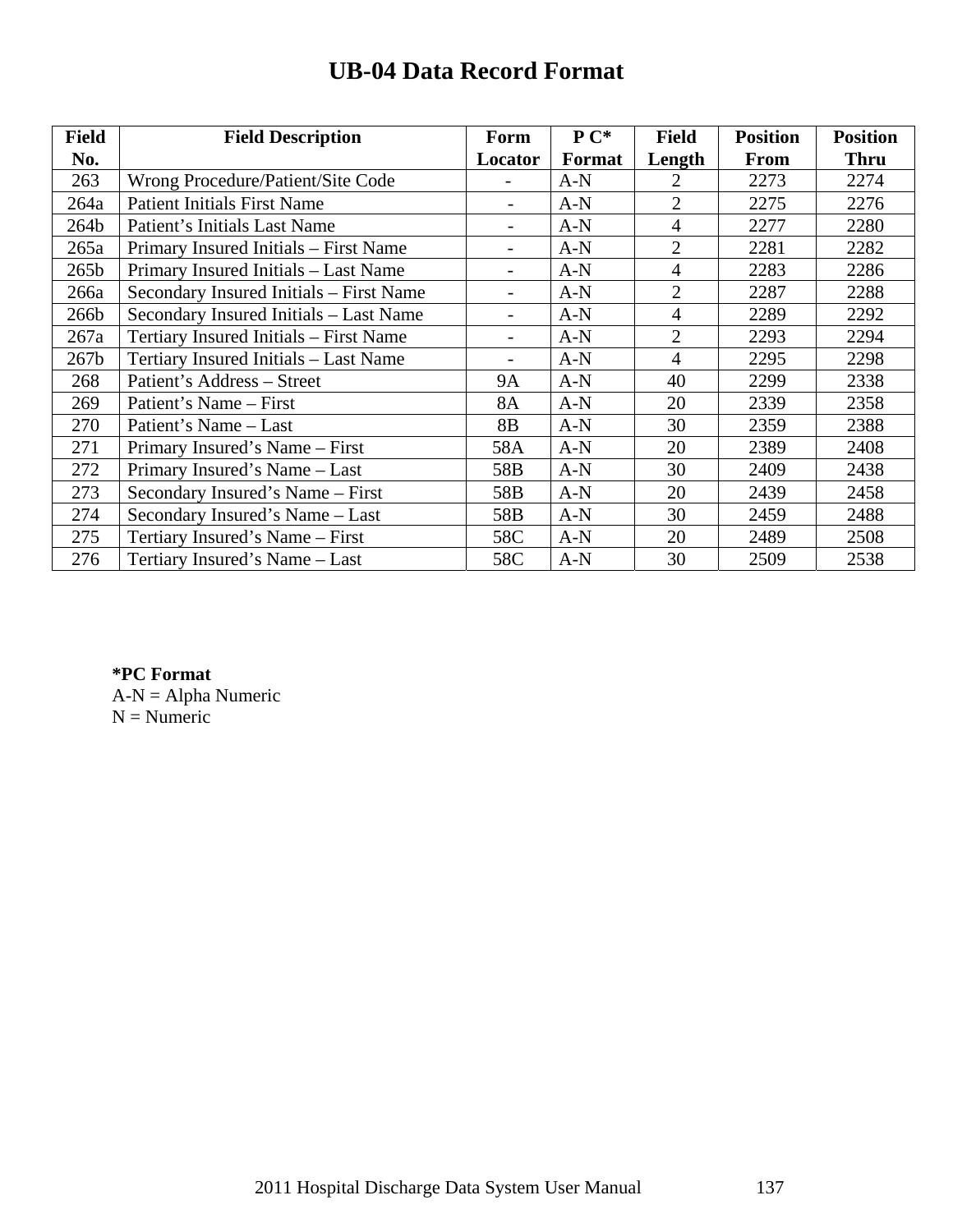# **SECTION IV**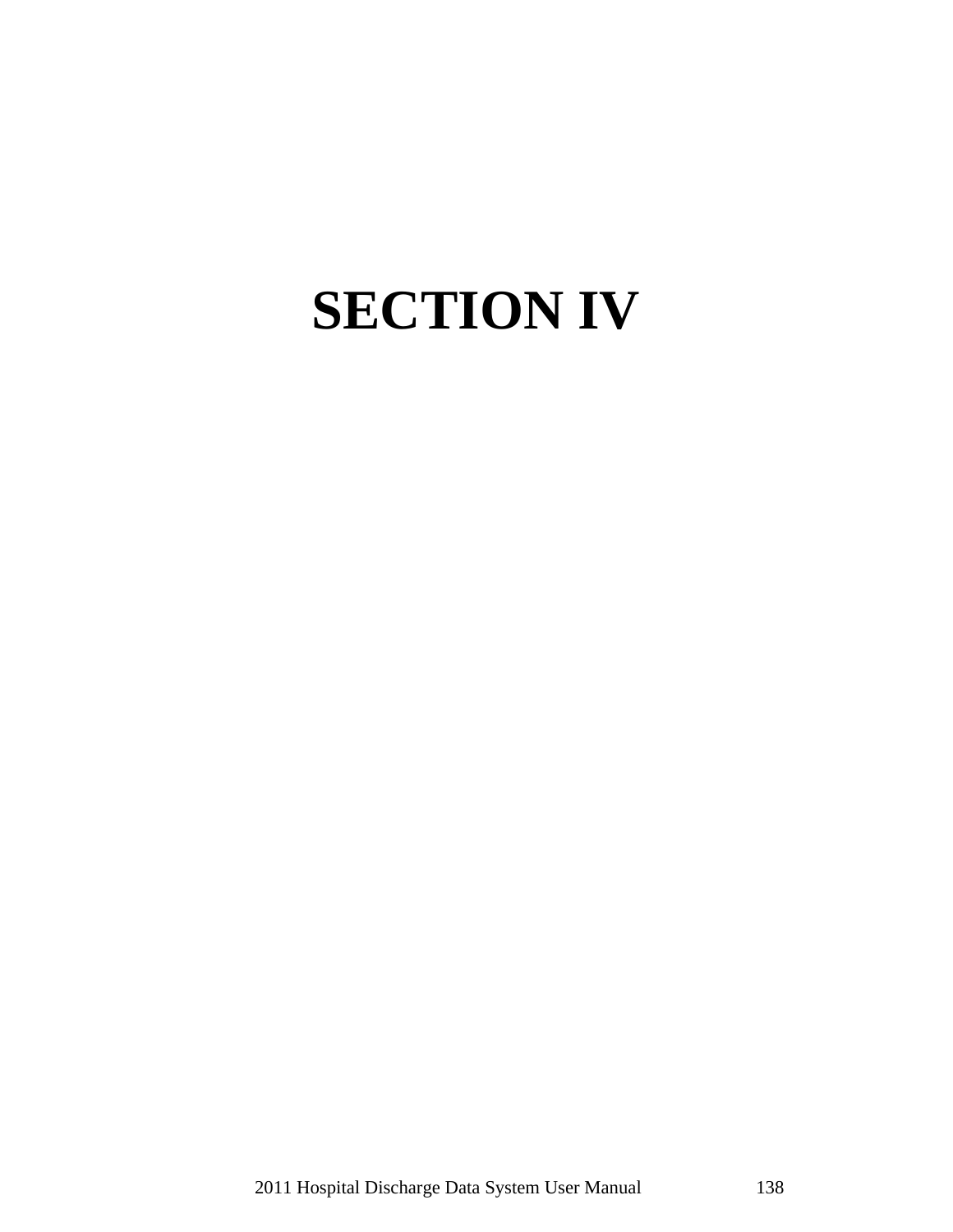### **ENABLING LEGISLATION: T.C.A.-68-1-108**

#### **68-1-108. Reports of claims data - Penalty for failure to report - Waiver.**

- (a) Each licensed hospital shall report all claims data found on the UB-04 form or a successor form on every inpatient and outpatient discharge to the commissioner of health. A hospital shall report the claims data to the commissioner at least quarterly. After receiving the claims data, the commissioner shall promptly make such data available for review and copying by the Tennessee hospital association (THA). No information shall be made available to the public by either the commissioner or the THA that reasonably could be expected to reveal the identity of any patient. The claims data reported to the commissioner under this section are confidential and not available to the public until the commissioner processes and verifies such data. The commissioner shall prescribe conditions under which the processed and verified data are available to the public.
- (b) A licensed hospital shall pay to the commissioner a civil penalty of five cents (5›) for each day the claims data discharge report is delinquent. A claims data report is delinquent if the commissioner does not receive it before sixty (60) days after the end of the quarter. If the commissioner receives the report in incomplete form, the commissioner shall notify the hospital and provide fifteen (15) additional days to correct the error. The notice shall provide the hospital an additional fifteen (15) days to complete the form and return it to the commissioner prior to the imposition of any civil penalty. The maximum civil penalty for a delinquent report is ten dollars (\$10.00) for each discharge record. The commissioner shall issue an assessment of the civil penalty to the hospital. The hospital has a right to an informal conference with the commissioner if the hospital requests such conference within thirty (30) days of receipt of the assessment. After the informal conference or, if no conference is requested, after the time for requesting the informal conference has expired, the commissioner may proceed to collect the penalty by setting the penalty off against funds owed to the hospital or by instituting litigation.
- (c) In its request for an informal conference, the hospital may request the commissioner to waive the penalty. The commissioner may waive the penalty in cases of an act of God or other acts beyond the control of the hospital. Waiver of the penalty is in the sole discretion of the commissioner. None of these proceedings is subject to the Uniform Administrative Procedures Act, compiled in title 4, chapter 5.
- (d) A hospital licensed pursuant to chapter 11, part 2 of this title shall as a condition of licensure continue to complete and submit annually the report of hospital statistics required by the provisions of § 68-11-310 and regulations promulgated pursuant to that section.
- (e) No person or entity, including the THA, may be held liable in any civil action with respect to any report or disclosure of information made under this section unless such person or entity has knowledge of any falsity of the information reported or disclosed.

[Acts 1985, ch. 480, §§ 1-4; 1994, ch. 889, § 1.]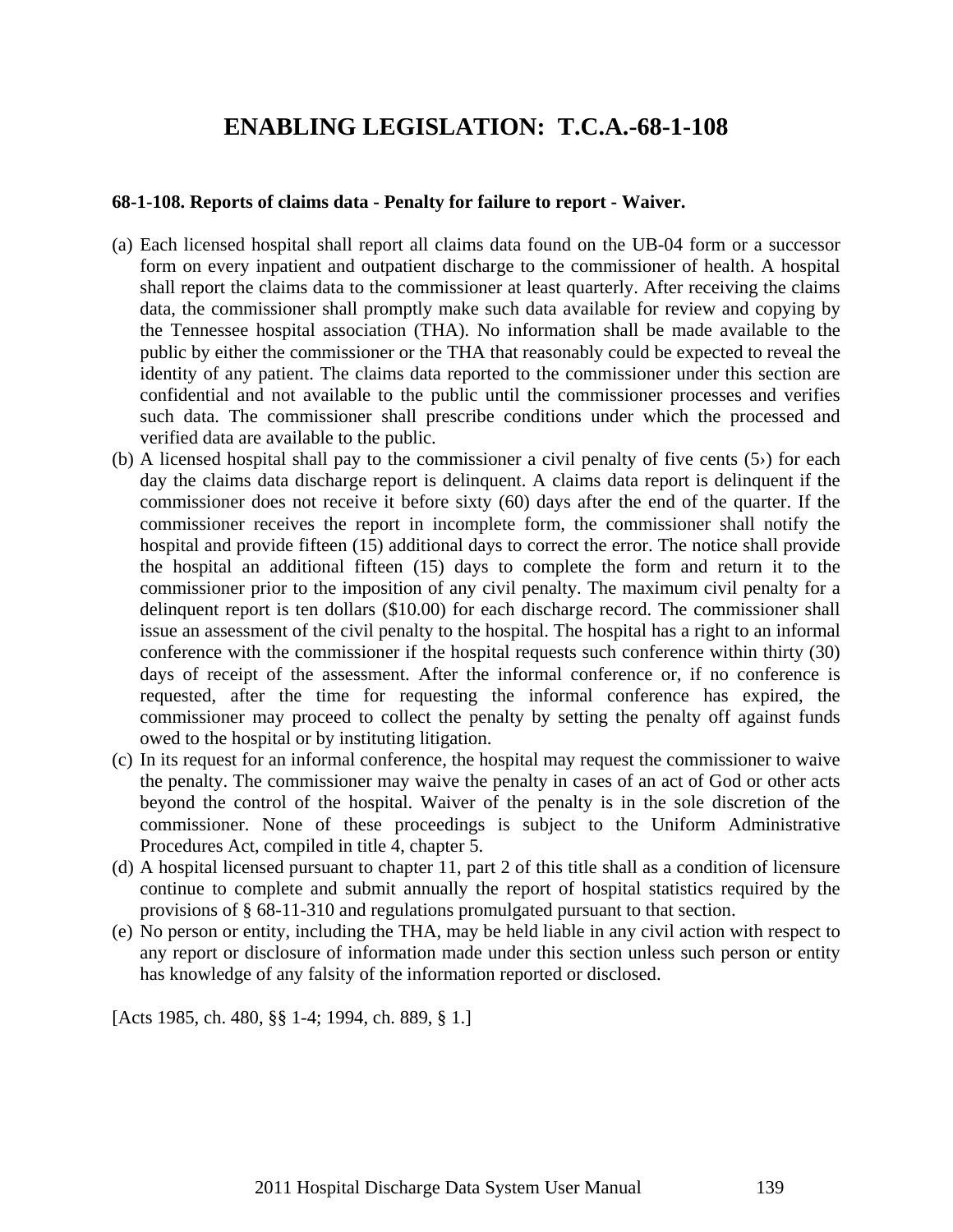#### **RULES** OF TENNESSEE DEPARTMENT OF HEALTH HEALTH STATISTICS

#### **CHAPTER 1200-7-3** HOSPITAL DISCHARGE DATA SYSTEM

#### TABLE OF CONTENTS

| 1200-7-3-.01 Definitions |                                     |                       | 1200-7-3-.05 Processing and Verification |
|--------------------------|-------------------------------------|-----------------------|------------------------------------------|
|                          | 1200-7-3-.02 Required Data Elements |                       | 1200-7-3-.06 Data Availability           |
|                          | 1200-7-3-.03 Submission Time Line   |                       | 1200-7-3-.07 Confidential Information    |
|                          | 1200-7-3-.04 Penalty Assessment     | 1200-7-3-.08 Repealed |                                          |

#### 1200-7-3-.01 DEFINITIONS.

- $(1)$ "Aggregate Data" is defined as a set of multiple data records that are tabulated, combined, or otherwise summarized for the purpose of describing characteristics of a group of patient discharges.
- $(2)$ "Department" is defined as the Department of Health.
- $(3)$ "Discharge" shall be defined as the formal release of a patient from a hospital in either an inpatient or outpatient situation.
- "Error" is defined as data that are incomplete or inconsistent with the specifications in T.C.A. 68-1- $(4)$ 108, these rules, and the Hospital Discharge Data System Procedure Manual.
- "Final Joint Annual Report" is defined as the most recent Joint Annual Report filed by a hospital  $(5)$ where the data contained therein has been edited, queried and updated by the Department.
- "Hospital" shall be defined as in T.C.A. 68-11-201(21)  $(6)$
- "Inpatient" shall be defined as a person receiving reception and care in a hospital for a continuous  $(7)$ period of twenty-four (24) hours or more for the purpose of giving advice, diagnosis, nursing service, or treatment bearing on the physical health of the person, and a person receiving maternity care involving labor and delivery for any period of time.
- (8) "Outpatient" shall be defined as a person receiving reception and care in a hospital for a continuous period less than twenty-four (24) hours for the purpose of giving advice, diagnosis, nursing service, or treatment bearing on the physical health of the person, excluding persons receiving maternity care involving labor and delivery. Reportable outpatient records are defined in the hospital discharge data system manual. Reportable records are defined in terms of the type of service provided and the type of bill on Form UB-92.
- "Patient Identifiers" shall be defined to include the following data elements: Patient Control Number,  $(9)$ Medical/Health Record Number, Certificate Number/ID Number/SSN, and Patient's Social Security Number.
- (10) "Processed Data" is defined as data that have been reviewed by the Department for the purpose of detecting errors, inconsistencies, and/or incomplete elements in the data set.
- (11) "Public" shall be defined as anyone other than the THA and agencies of the government of the State of Tennessee.
- (12) "Record Level Data" is defined as a set of data that is specific to a single patient discharge.

August, 2006 (Revised)

 $\mathbf{1}$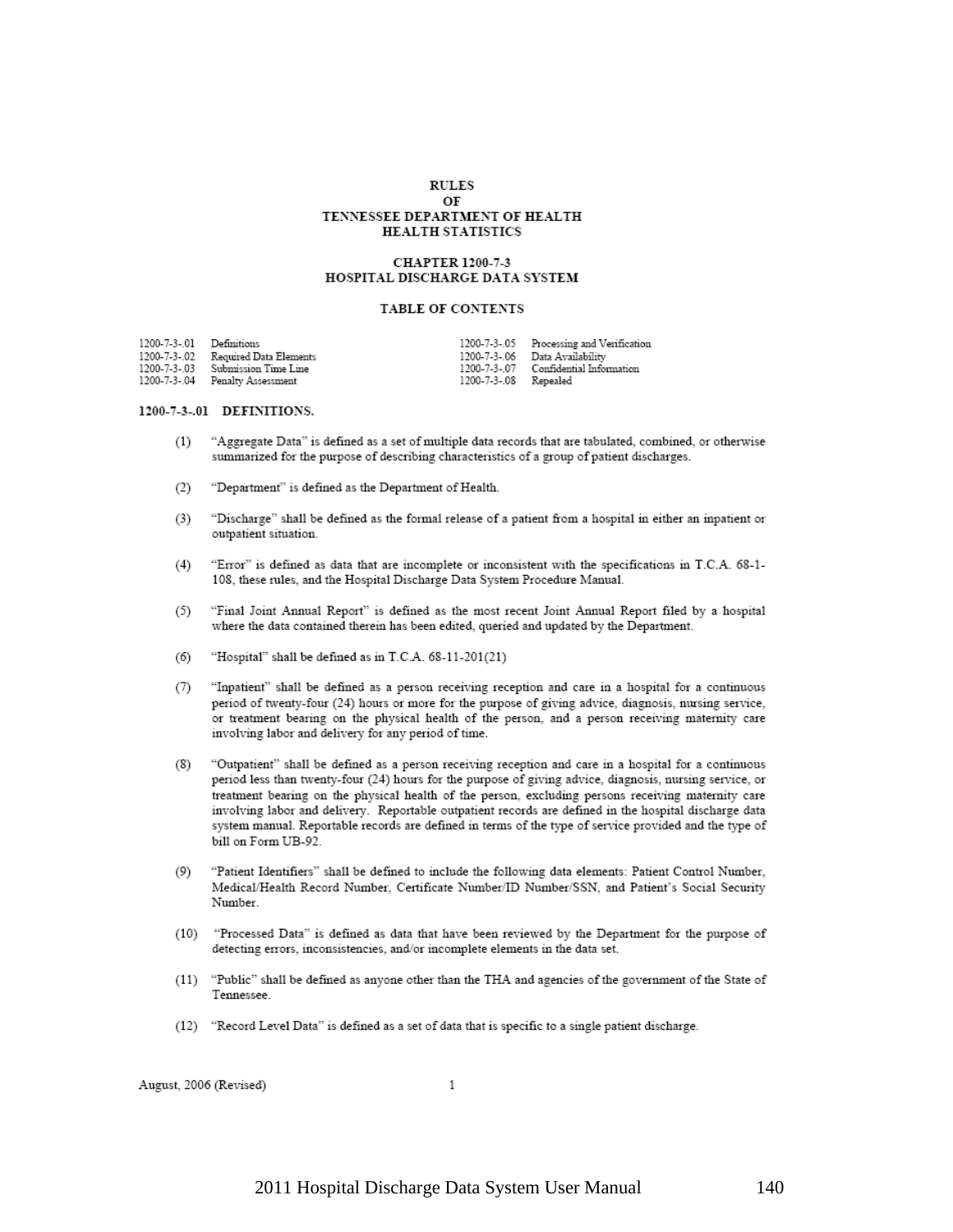#### HOSPITAL DISCHARGE DATA SYSTEM

(Rule 1200-7-3-.01, continued)

- (13) "THA" shall be defined as the administrative offices and staff of the Tennessee Hospital Association.
- (14) "UB-92" is defined to be CMS Form 1450, the Uniform Hospital Billing Form, or a successor form as established by the National Committee and the State Uniform Billing Implementation Committee.
- (15) "Verified Data" is defined as data that have been processed by the Department; the health facilities have had the opportunity to suggest corrections, additions, and/or deletions; and all appropriate revisions have been made to the data by the Department.

Authority: T.C.A. §§4-5-202, 4-5-204, 68-1-108 and 68-11-201. Administrative History: Original rule filed July 30, 1987; effective September 13, 1987. Amendment filed May 7, 1997; effective July 21, 1997. Repeal and new rule filed May 7, 1997; effective July 21, 1997. Repeal and new rule filed June 14, 2006; effective August 28, 2006.

#### 1200-7-3-.02 REQUIRED DATA ELEMENTS.

- (1) The Department will prepare the Hospital Discharge Data System (HDDS) Procedure Manual that will list the variables to be reported, their descriptions and reporting format, and other information associated with data submission. The Department shall make future changes in the Procedure Manual when the Commissioner deems changes to be necessary. Reporting entities will be notified by the Department of all revisions. These revisions become effective one hundred and eighty (180) days following the date of notification. At that time, failure to meet the amended requirements are subject to the penalties as prescribed by T.C.A. §68-1-108.
- $(2)$ The minimum data set for each reported discharge will include the following data elements:
	- Patient Control Number  $(a)$
	- $(b)$ Type of Bill
	- Federal Tax Number  $(c)$
	- Statement Covers Period  $(d)$
	- Patient's Address: City, State and Zip Code  $(e)$
	- Patient's Date of Birth  $(f)$
	- Patient's Sex  $(g)$
	- Admission Date  $(h)$
	- $(i)$ Admission Type
	- $(i)$ Source of Admission
	- Patient's Status  $(k)$
	- Medical/Health Record Number  $(1)$
	- $(m)$ Revenue Codes
	- Date(s) of Service  $(n)$
	- Unit(s) of Service  $(0)$

#### August, 2006 (Revised)

 $\overline{2}$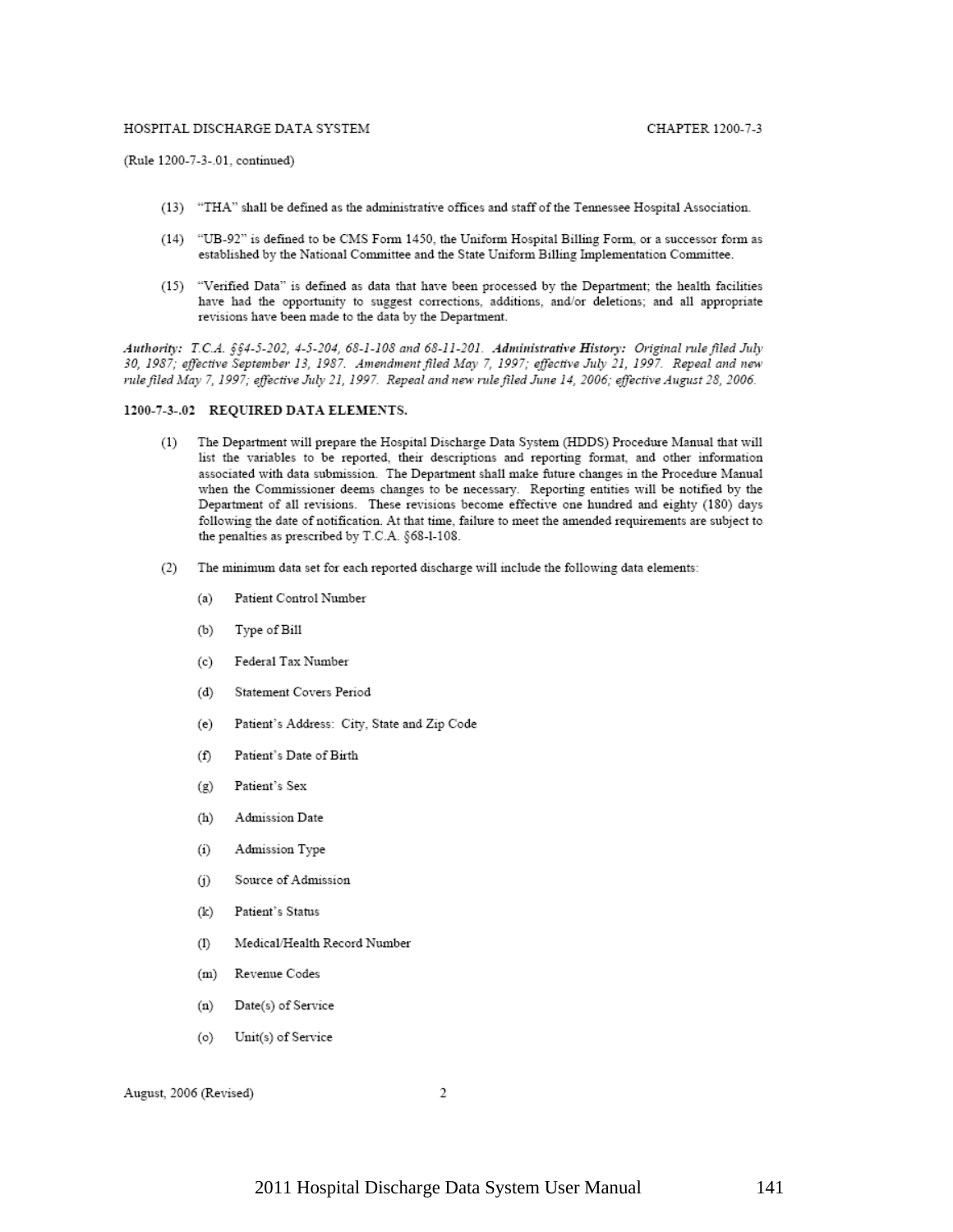#### HOSPITAL DISCHARGE DATA SYSTEM

#### CHAPTER 1200-7-3

(Rule 1200-7-3-.02, continued)

- Charges Associated with Revenue Codes  $(p)$
- Payer Identification  $(q)$
- Provider Number  $(r)$
- $(s)$ Patient's Relationship to Insured
- Certificate Number/ID Number/SSN  $(t)$
- Insurance Group Number  $(u)$
- $(v)$ Employment Status Code
- Insured's Employer Name  $(w)$
- Insured's Employer Location: Zip Code  $(x)$
- Principal Diagnosis Codes  $(y)$
- Other Diagnosis Codes  $(z)$
- (aa) E Code
- (bb) Principal Procedure Code and Date
- Other Procedure Codes and Dates  $(cc)$
- (dd) Attending Physician ID Number
- Other Physician ID Numbers (ee)
- $(f\hat{f})$ Patient's Social Security Number
- (gg) Patient's Race/Ethnicity
- All inpatient discharges are required to be reported.  $(3)$
- All outpatient and emergency room discharges are required to be reported.  $(4)$
- All data elements reported by the hospital should be the actual values used by the hospital. None  $(5)$ should be encrypted or otherwise altered.
- All hospitals which are required to report data by T.C.A. §68-1-108 shall designate one staff member  $(6)$ to be responsible for reporting the claims data. The Department shall be notified by the hospital, on a form supplied by the Department, with the name, title, work address, and work telephone number of the designated staff member.
- All hospitals which are required to report data by T.C.A. §68-1-108 shall notify Health Statistics and  $(7)$ Information on a form supplied by HSI of the name, title, work address, and work telephone number of the designated staff member.

August, 2006 (Revised)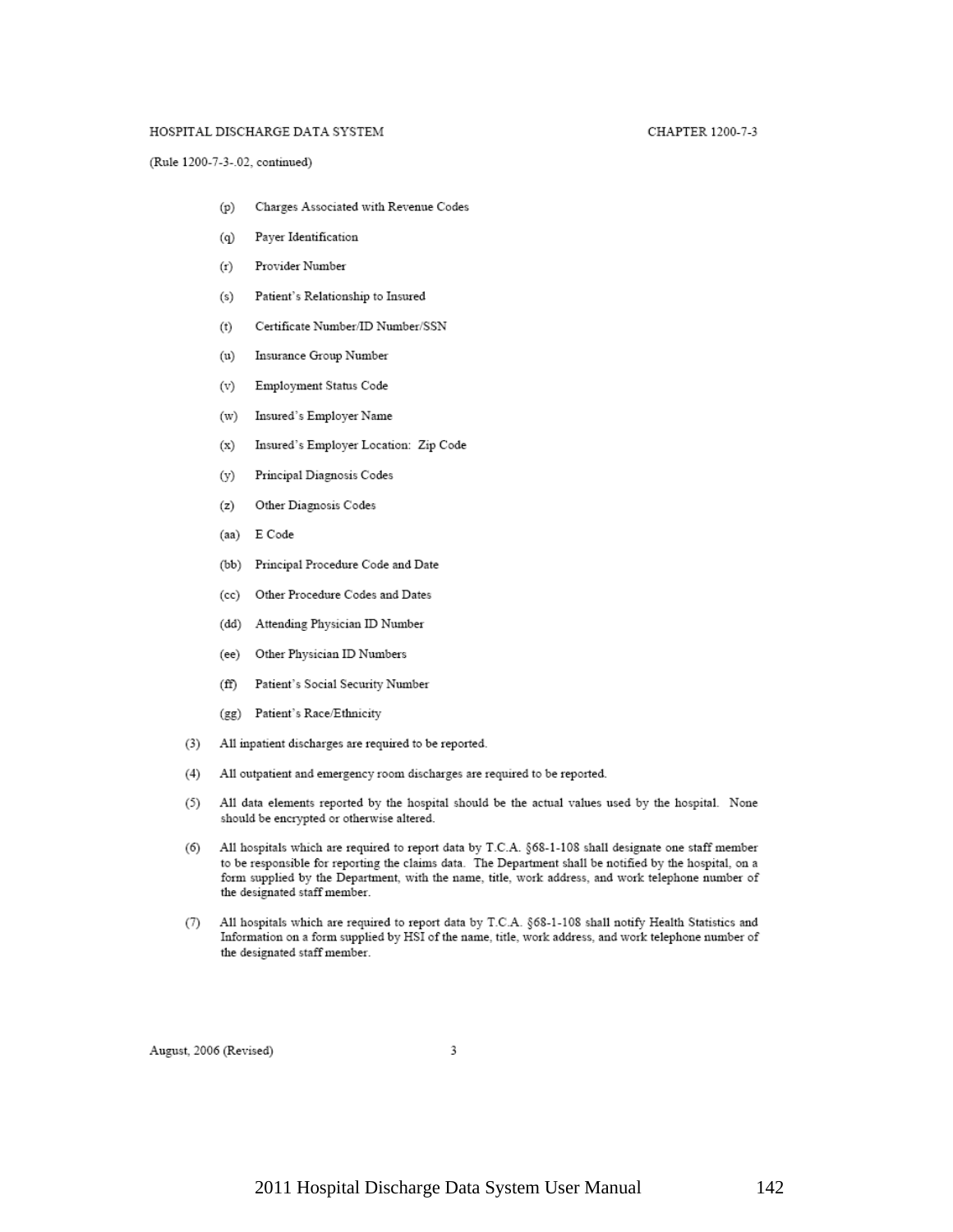(Rule 1200-7-3-.02, continued)

Authority: T.C.A. §§4-5-202, 4-5-204, and 68-1-108. Administrative History: Original rule filed July 30, 1987; effective September 13, 1987. Amendment filed May 7, 1997; effective July 21, 1997. Amendment filed June 14, 2006; effective August 28, 2006.

#### 1200-7-3-.03 SUBMISSION TIME LINE.

(1) All required data must be received by the Department each quarter according to the following schedule:

| Quarter         | Time Span               | Submission Due Date |
|-----------------|-------------------------|---------------------|
| $\frac{Q1}{Q2}$ | January 1 – March 31    | May 30              |
|                 | April $1 -$ June 30     | August 29           |
|                 | July 1 – September 30   | November 29         |
| Q4              | October 1 – December 31 | March 1             |

(2) All data submissions must be in the form of computer media (e.g., magnetic tape, diskettes).

Authority: T.C.A. §§4-5-202, 4-5-204, and 68-1-108. Administrative History: Original rule filed July 30, 1987; effective September 13, 1987. Repeal and new rule filed May 7, 1997; effective July 21, 1997. Repeal and new rule filed June 14, 2006; effective August 28, 2006.

#### 1200-7-3-.04 PENALTY ASSESSMENT.

- The Department of Health will assess a civil penalty of five cents (\$.05) per record per day for  $(1)$ delinquent discharge reports.
- The maximum civil penalty for a delinquent report is ten dollars (\$10) for each discharge record.  $(2)$
- $(3)$ For hospitals not submitting any discharge reports by the submission deadline, the number of inpatient hospital discharge reports delinquent for a particular facility per quarter will be estimated by dividing the number of total inpatient discharges/or admissions reported in Schedule G of the most current, final Joint Annual Report of Hospitals (JAR-H) on file with the Department for that facility by four (4).

The number of delinquent outpatient claims reports for a quarter will likewise be estimated using data from the facility's most recent, final Joint Annual Report. This estimate will be obtained by dividing by four (4) the sum of outpatient data from Schedule D for percutaneous lithotripsy procedures, adult and pediatric cardiac catheterizations, adult and pediatric percutaneous transluminal coronary angioplasties, outpatient surgery procedures from dedicated O. R.'s and from procedure rooms, eye, bone, bone marrow, connective, cardiovascular, stem cell, and other transplants, and from Schedule I, total emergency room visits. The sum of the inpatient estimate and the outpatient estimate will be used to calculate the penalty assessed. Any positive or negative adjustments to the final estimate, up to a maximum of ten (10) percent will be made once the actual claims reports are received by the Department.

- (4) Hospitals not submitting any discharge reports by the submission deadline will begin accruing penalties starting the day immediately following the submission deadline and ending the day when the actual discharge reports are received by the Department or the maximum penalty is reached (maximum=\$10/discharge record).
- For all 2006 discharges, the allowable error rate will be no more than 3%. For all discharges in 2007  $(5)$ and subsequent years, the allowable error rate will be no more than 2%. Records that fall within the acceptable rate will not be subject to any penalties. Hospitals that exceed the acceptable error rate will be penalized based on total errors.

August, 2006 (Revised)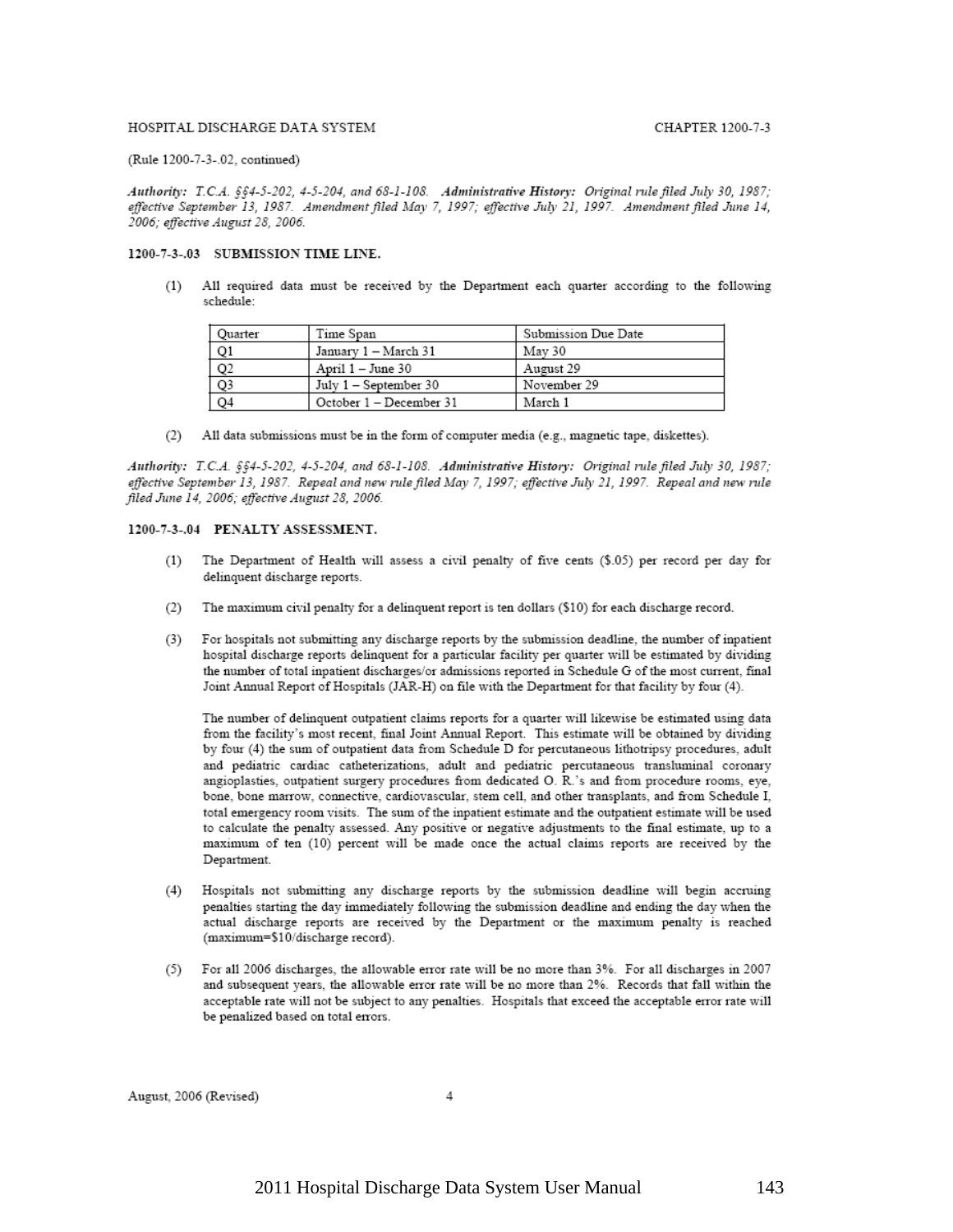#### HOSPITAL DISCHARGE DATA SYSTEM

(Rule 1200-7-3-.04, continued)

- (6) Hospitals which do not submit corrected discharge records within the additional fifteen (15) days allocated for error correction will accrue delinquent penalties starting the sixteenth day after error notification and ending the day when the actual corrected discharge reports are received by the Department or the maximum penalty is reached (maximum=\$10/discharge record). The Commissioner has the authority to delay any penalty for not correcting any particular data element if the failure to correct is due to force majeure or other events of extraordinary circumstances clearly beyond the control of the hospital.
- (7) Upon receipt of the penalty assessment, the hospital has the right to an informal conference with the Commissioner. A written request for an informal conference must be received by the Commissioner within thirty (30) days of the assessment.
- $(8)$ A notice of an approximate daily assessment of the civil penalty will be sent to the delinquent hospital(s). The assessment will estimate the approximate penalty per day based on the estimated number of discharge reports. The assessment will state that penalties will accrue until the delinquent discharge reports are received or the maximum penalty is reached. Delinquent penalties will be collected starting thirty (30) days from the date of notice and continuing every thirty days until the maximum penalty is reached or the discharge reports are received.
- (9) Penalties continue to accumulate for hospitals requesting an informal conference with the Commissioner.
- (10) The Commissioner can grant a waiver from penalties to a hospital in cases of force majeure or other events of extraordinary circumstances clearly beyond the control of the hospital. The hospital must make a written request for the waiver and the informal conference within the first thirty (30) days following notification of the assessment. The proceedings before the Commissioner involving penalty waivers are not subject to the Uniform Administrative Procedures Act.
- (11) After the conference with the Commissioner or the time frame for requesting a conference has expired, the Commissioner can collect the penalties unless the hospital appeals the Commissioner's decision. Penalties may be off set by funds owed to the hospital by the Department of Health and/or the Department of Finance and Administration. However, if the hospital wishes to appeal the decision of the Commissioner, a request in writing for a hearing before an Administrative Law Judge must be sent to the Commissioner within ten (10) business days of the Commissioner's written determination. Issues involving collection of penalties directly from hospitals resolved by an Administrative Law Judge will be in accordance with the Uniform Administrative Procedures Act.
- (12) At the date of collection, penalties for the hospitals that have not submitted any discharge data will be collected based on the estimated number of discharges per day delinquent from the submission deadline to the collection date. Penalties for hospitals that have submitted data will be collected based on the actual number of discharge records that are incomplete or inaccurate for the particular quarter and the actual days delinquent.

Authority: T.C.A. §§4-5-202, 4-5-204, and 68-1-108. Administrative History: Original rule filed July 30, 1987; effective September 13, 1987. Repeal and new rule filed May 7, 1997; effective July 21, 1997. Amendment filed June 14, 2006; effective August 28, 2006.

#### 1200-7-3-.05 PROCESSING AND VERIFICATION.

If errors, inconsistencies, or incomplete elements are identified by the Department the errors will be  $(1)$ reported to the hospital in writing. Upon receiving written notification of errors, the hospital facility shall investigate the problem and shall supply correct information within fifteen (15) days from notification.

August, 2006 (Revised)

 $\overline{2}$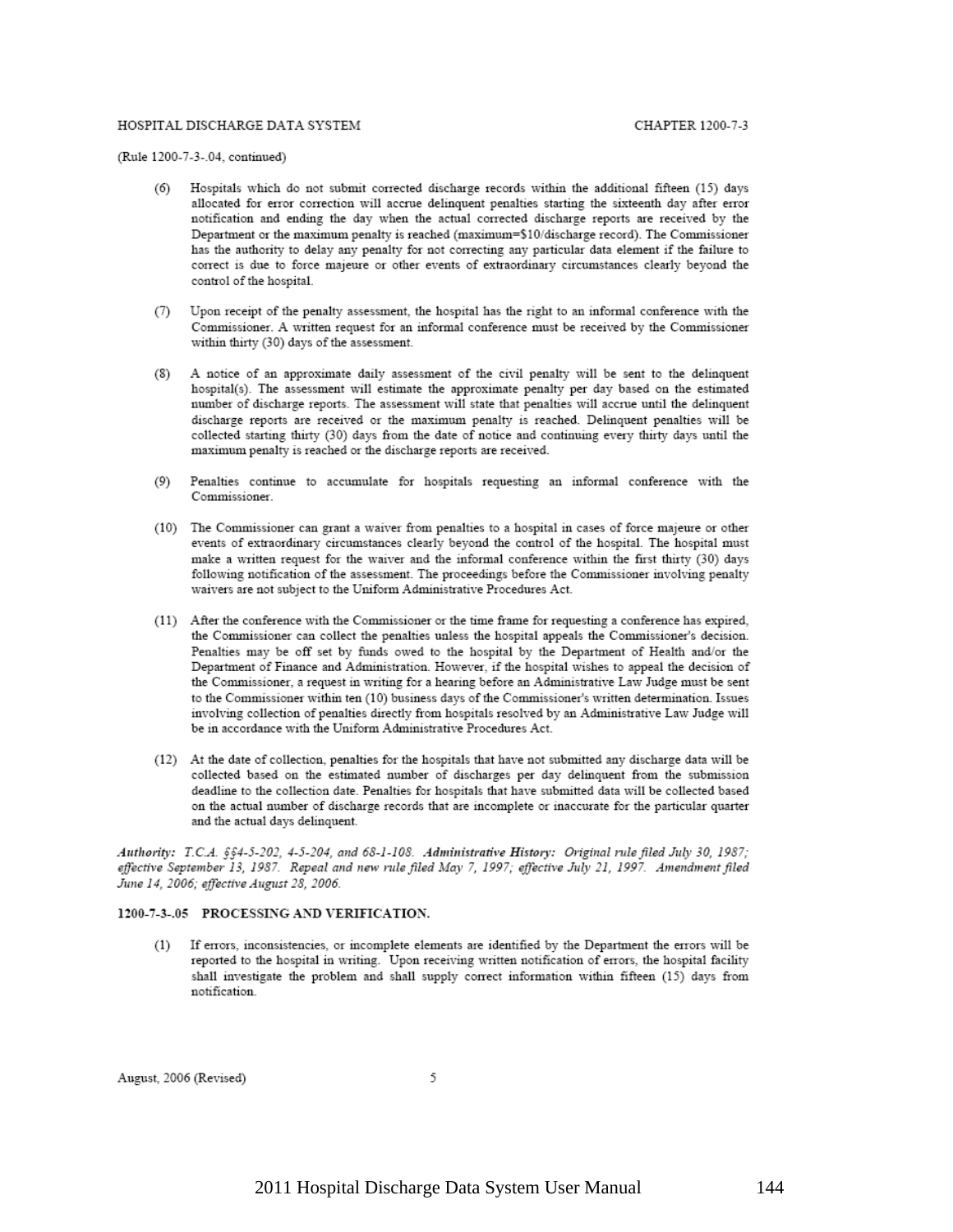(Rule 1200-7-3-.05, continued)

- (2) Discharge data reported in an incorrect format or with elements inconsistent with T.C.A. 68-1-108 will be considered in error and returned to the reporting entity.
- (3) Discharge data considered in error is subject to the penalties as prescribed in T.C.A. 68-1-108, unless the errors are corrected within fifteen (15) days after the hospital receives notification of existing errors
- $(4)$ After the quarterly data have been computerized, edited, updated, and determined to be the final corrected set by the Department, each hospital shall be given a ten (10) day opportunity to review the quarterly data set relating to their hospital, if they so desire. Upon the expiration of that ten day period, absent receipt of corrections and/or revisions from the hospitals, the quarterly data is considered verified. If corrections and/or revisions are received, the quarterly data is considered verified once the corrections and/or revisions have been made by the Department.
- (5) The same procedure as stated in paragraph (4) above shall be used for verification of the final data set at the close of the data year.

Authority: T.C.A. §§4-5-202, 4-5-204, and 68-1-108. Administrative History: Original rule filed July 30, 1987; effective September 13, 1987. Repeal and new rule filed May 7, 1997; effective July 21, 1997. Amendment filed June 14, 2006; effective August 28, 2006.

#### 1200-7-3-.06 DATA AVAILABILITY.

- (1) Within thirty (30) days after all hospitals' claims data has been accumulated into the Department's master database, and has been processed and verified, the Department will send THA a copy of the entire database.
- (2) The Commissioner has the authority to delay release of any particular data element(s) if it is determined that the quality or completeness of the information is not acceptable.
- $(3)$ The Department may create reports for public release using any available processed and verified aggregate data. It may also provide custom reports, as requested by the public, using any available processed and verified aggregate data. Facility specific aggregate data reports will not be released to the public until the final data set for the calendar year has been processed and verified.
- A contractual agent of the Department or of the THA may receive reports of any record necessary,  $(4)$ together with any needed patient identifiers, to carry out their contractual duties. This includes any organization contracted with to provide editing, quality control, database management services, or research for the Department or the THA. Any such contractual agent must agree in writing to establish and maintain appropriate controls to protect the confidentiality of the data and must agree to return or destroy any data or records at the termination of the contract.
- $(5)$ Record level data files will be made available for public release and purchase under the following conditions. The fee for a quarter of inpatient data will be \$300. The fee for a quarter of outpatient data will be \$300. The fee for a subset of a quarter of data, inpatient or outpatient, will be \$300. The Department maintains a proprietary interest in all record level data files it sells or distributes and such files are made available solely for use by the purchaser and may not be given or sold to another entity. No record level data files will be made available for public release and purchase until eighteen months following the close of the data year.

Authority: T.C.A. §§4-5-202, 4-5-204, and 68-1-108. Administrative History: Original rule filed July 30, 1987; effective September 13, 1987. Repeal and new rule filed May 7, 1997; effective July 21, 1997. Repeal and new rule filed June 14, 2006; effective August 28, 2006.

August, 2006 (Revised)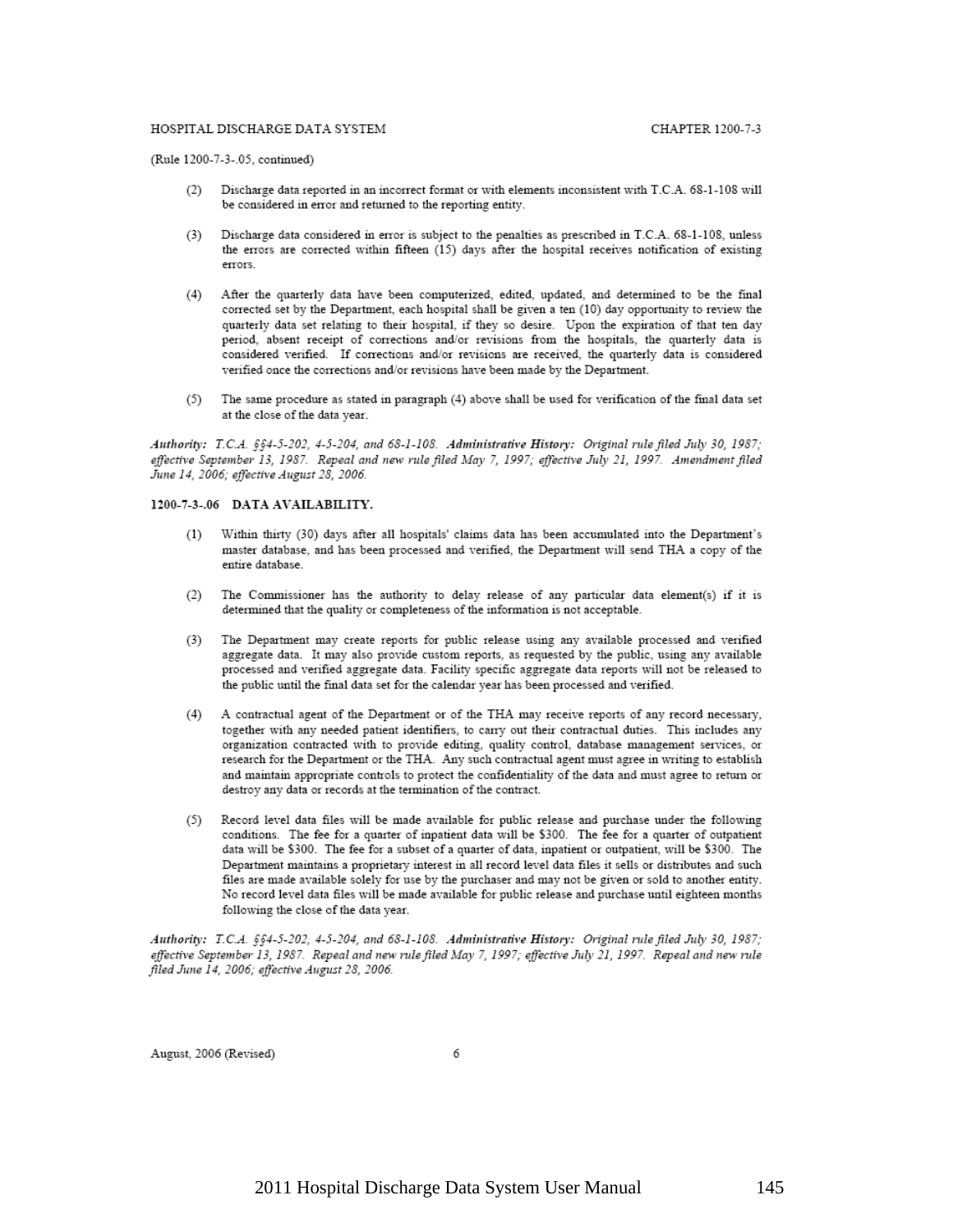#### 1200-7-3-.07 CONFIDENTIAL INFORMATION.

- (1) All information reported to the Commissioner under this part is confidential until processed and verified by the Commissioner.
- (2) In no event may patient identifiers be released to the public at any time.
- Information regarding the name of an employer will not be released to the public. Information about  $(3)$ any employer may be released to the employer identified in the data record. Hospitals may receive information regarding the name of employer for their claims only.
- The data may be released pursuant to 45 C.F.R. § 164.514 (b) or (e). However if either data files  $(4)$ and/or reports are otherwise released to the public, to protect patient confidentiality, they must meet the following criteria:
	- Patient Address City must be deleted.  $(a)$
	- The month and day of all dates must be deleted.  $(b)$
	- All zip code areas having a population under 20,000 must have no more than the first three  $(c)$ digits shown. Zip code areas having a population of 20,000 or more must have no more than the first five digits shown.
	- For patients over 89 years of age the Year of Birth must be deleted and the actual patient age  $(d)$ may not be shown.
	- Information that reasonably could be expected to reveal the identity of a patient including those  $(e)$ items contained in 45 C.F.R. §164(b)(2)(i) shall be deleted.
- (5) Any agency of the State of Tennessee receiving confidential hospital claims data or reports containing such confidential information, shall agree in writing to follow all confidentiality restrictions of the Department concerning use of this data.
- (6) The Commissioner may use or authorize use of this data, including the patient identifiers, for purposes that are necessary to provide for or protect the health of the population and as permitted by law.

Authority: T.C.A. §§4-5-202, 4-5-204, and 68-1-108. Administrative History: Original rule filed July 30, 1987; effective September 13, 1987. Repeal and new rule filed May 7, 1997; effective July 21, 1997. Amendment filed June 14, 2006; effective August 28, 2006.

#### 1200-7-3-.08 REPEALED.

Authority: T.C.A. §§4-5-202, 4-5-204, and 68-1-108. Administrative History: Original rule filed May 7, 1997; effective July 21, 1997. Repeal filed June 14, 2006; effective August 28, 2006.

August, 2006 (Revised)

 $\boldsymbol{7}$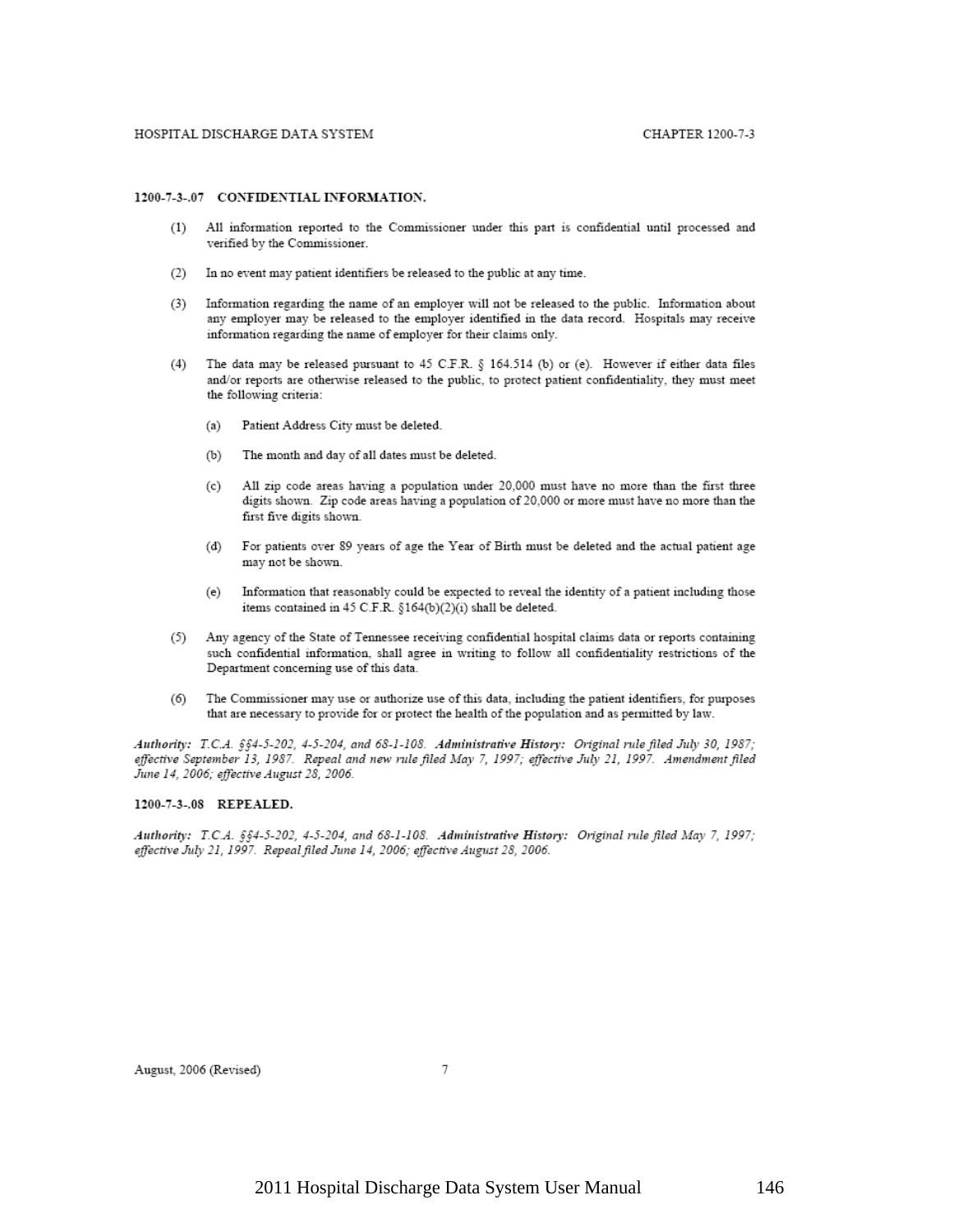

| Date:                                                | Facility ID#:                                                           |
|------------------------------------------------------|-------------------------------------------------------------------------|
| <b>HOSPITAL IDENTIFICATION</b>                       |                                                                         |
| <b>Hospital Name:</b>                                |                                                                         |
| <b>Hospital Address:</b>                             |                                                                         |
| <b>Hospital Contact Person:</b>                      |                                                                         |
| <b>Phone No.:</b>                                    | Fax No: (<br>1<br>1                                                     |
| <b>Vendor Name:</b>                                  |                                                                         |
| <b>Vendor Address:</b>                               |                                                                         |
| <b>Vendor Contact Person:</b>                        |                                                                         |
| <b>Phone No.:</b>                                    | Fax No: (<br>)<br>)                                                     |
|                                                      | <b>DATA DESCRIPTION/TYPE:</b> Please fill in or check all that applies. |
| Original                                             | Replacement<br><b>Test</b>                                              |
| Quarter                                              | Year                                                                    |
| Inpatient                                            | Outpatient<br>Amb-Surgery                                               |
| <b>Record Length</b><br>2538                         | <b>Total Record Count</b><br><b>File/Data Set Name</b>                  |
|                                                      | <b>MEDIA SPECIFICATIONS: Please check all that applies.</b>             |
| E-Mail<br><b>Secure E-Mail</b>                       | <b>CD-ROM</b><br><b>Secure CD-ROM</b>                                   |
|                                                      | Secure Website                                                          |
| This form must accompany submitted data and or media |                                                                         |

E-Mail this completed form to Nerissa. Harvey@tn.gov You may also fax this completed form to HDDS @ (615)253-1688 OR mail the completed form to HDDS at the address below: **Hospital Discharge Data System Division of Health Statistics** 6th Floor, Cordell Hull Building **425 Fifth Avenue North** Nashville, TN 37243 Phone: (615) 741-1954

PH-3924 (Rev. 01/11)

S836-1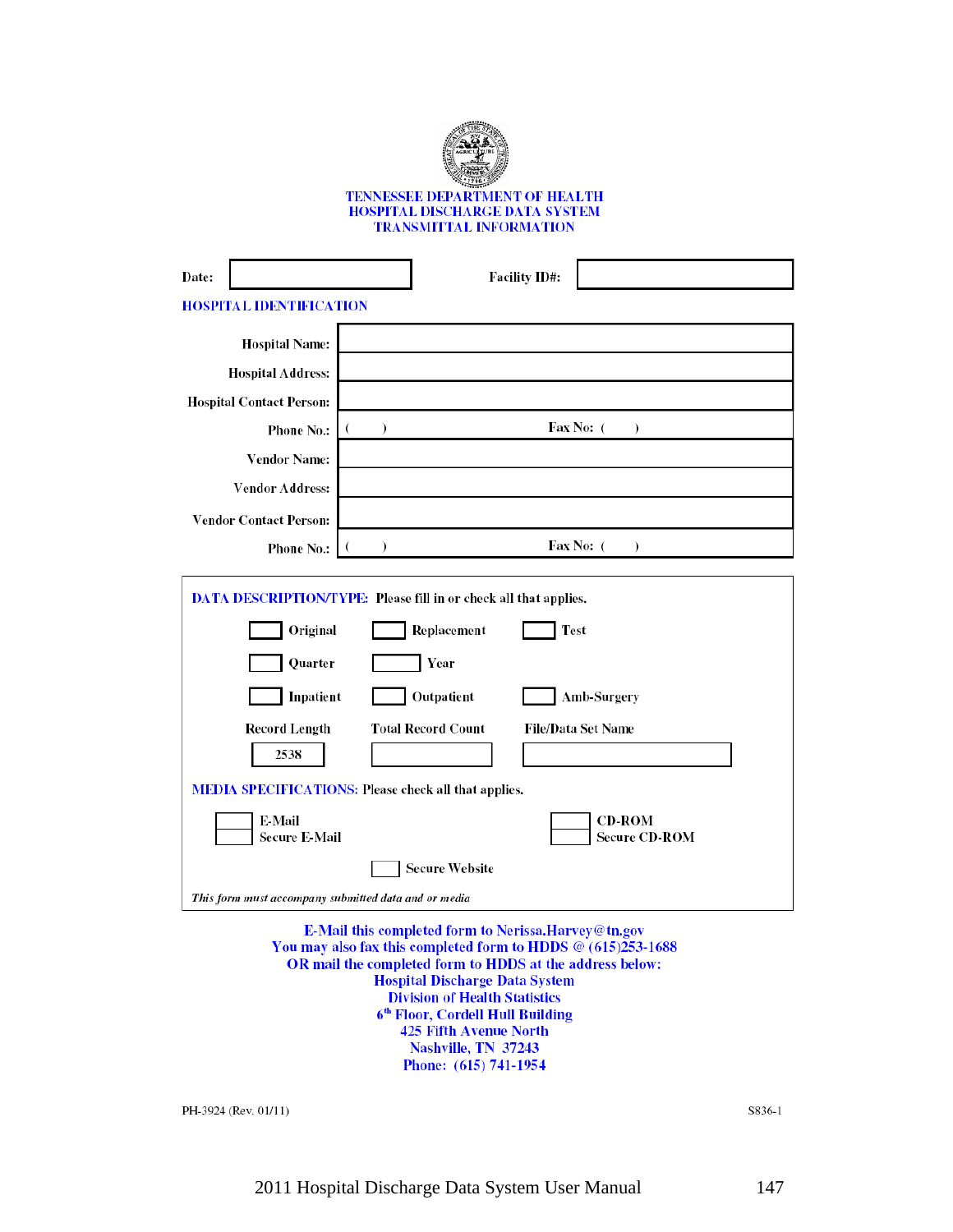

TENNESSEE DEPARTMENT OF HEALTH

#### HOSPITAL DISCHARGE DATA SYSTEM REPORTING METHOD

All hospitals must complete and return this form signed and dated, each and every quarter

| <b>Facility Name:</b>                        |                                                                                                                                   |
|----------------------------------------------|-----------------------------------------------------------------------------------------------------------------------------------|
| <b>Address:</b>                              |                                                                                                                                   |
| <b>Person Completing Form:</b>               | Title:                                                                                                                            |
| Signature:                                   | Date:                                                                                                                             |
| Telephone Number:                            | <b>Fax Number:</b> (<br>$\rightarrow$                                                                                             |
|                                              | For ______quarter __________ year, this facility will submit UB-04 data by the following method(s):                               |
|                                              | I. Data submitted directly to Tennessee Department of Health                                                                      |
|                                              | <b>INPATIENT DISCHARGES</b>                                                                                                       |
| Date Submitted:                              |                                                                                                                                   |
| <b>Select Method of Reporting:</b><br>E-Mail | <b>CD-ROM</b><br>Website                                                                                                          |
|                                              | <u>SELECTED OUTPATIENT/EMERGENCY ROOM DISCHARGES</u>                                                                              |
|                                              |                                                                                                                                   |
| Date Submitted:                              |                                                                                                                                   |
| Select Method of Reporting:<br>E-Mail        | <b>CD-ROM</b><br>Website                                                                                                          |
|                                              | II. Data submitted directly to Tennessee Hospital Association (THA-HIDI)                                                          |
|                                              | <b>INPATIENT DISCHARGES</b>                                                                                                       |
| Date Submitted:                              |                                                                                                                                   |
|                                              | SELECTED OUTPATIENT/EMERGENCY ROOM DISCHARGES                                                                                     |
|                                              |                                                                                                                                   |
| Date Submitted:                              |                                                                                                                                   |
|                                              | E-Mail this completed form to Nerissa. Harvey@tn.gov by the 15th<br>You may also fax this completed form to HDDS @ (615) 253-1688 |
|                                              | OR mail the completed form to HDDS at the address below:                                                                          |
|                                              | <b>Division of Health Statistics</b>                                                                                              |
|                                              | Hospital Discharge Data System<br>6 <sup>th</sup> Floor, Cordell Hull Building                                                    |
|                                              | 425 5 <sup>th</sup> Avenue North                                                                                                  |
|                                              | Nashville, TN 37243<br>Phone: (615) 741-1954                                                                                      |
| PH-3925 (Rev. 01/11)                         | S836-1                                                                                                                            |

2011 Hospital Discharge Data System User Manual 148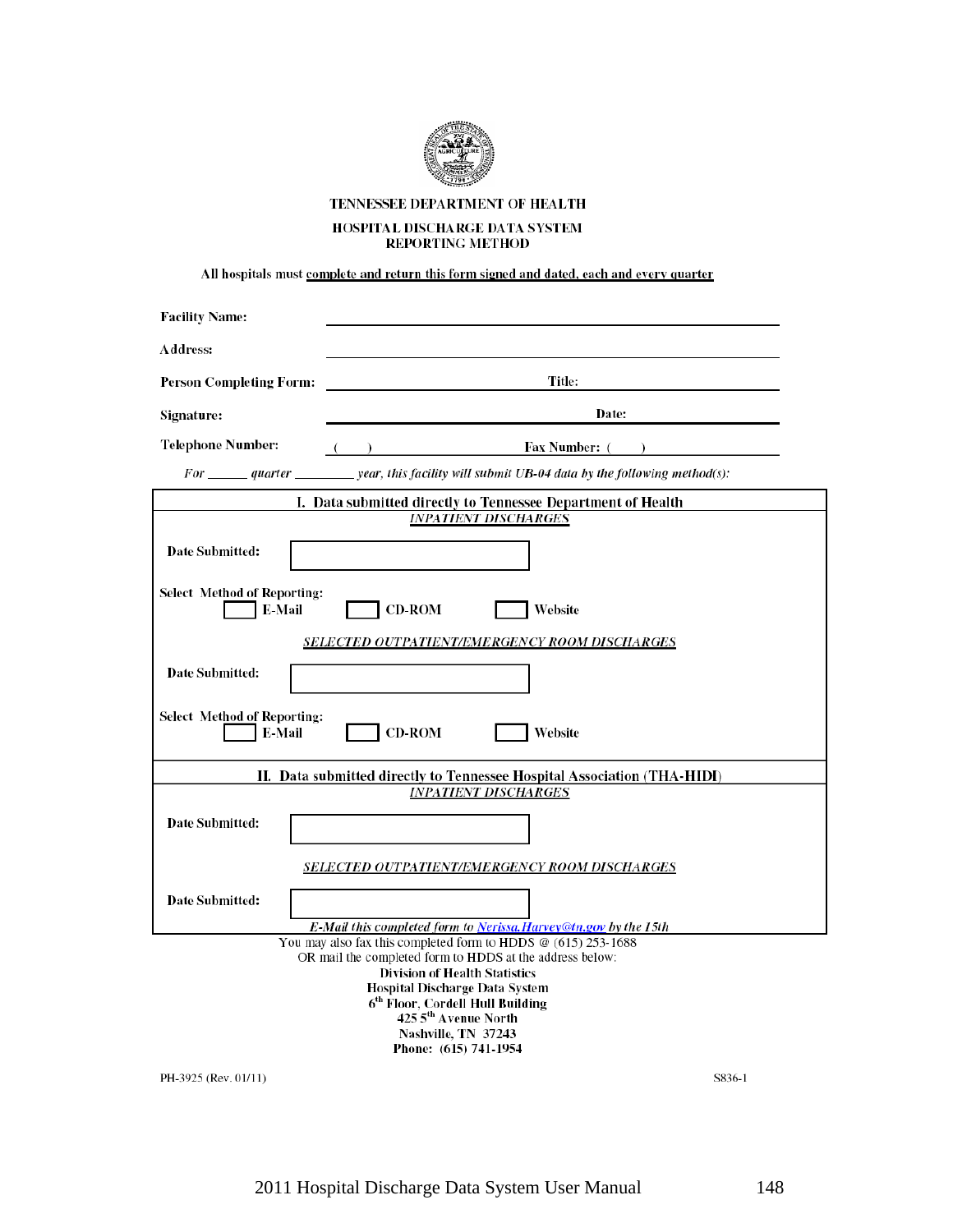## **UB-04 FORM**

 $\overline{\phantom{0}}$ 

| π                             |                                  |            |                         |                                                  | $\overline{2}$             |    |                                 |                                          |                        |            |                          | 3a PAT.<br>CNTL #       |               |                    |                  |               |                                                                                  |                        | 4 TYPE<br>OF BILL |
|-------------------------------|----------------------------------|------------|-------------------------|--------------------------------------------------|----------------------------|----|---------------------------------|------------------------------------------|------------------------|------------|--------------------------|-------------------------|---------------|--------------------|------------------|---------------|----------------------------------------------------------------------------------|------------------------|-------------------|
|                               |                                  |            |                         |                                                  |                            |    |                                 |                                          |                        |            |                          | b. MED.<br>REC. #       |               |                    |                  |               |                                                                                  |                        |                   |
|                               |                                  |            |                         |                                                  |                            |    |                                 |                                          |                        |            |                          | 5 FED. TAX NO.          |               |                    |                  |               | STATEMENT COVERS PERIOD<br>FROM THROUGH                                          |                        |                   |
|                               |                                  |            |                         |                                                  |                            |    |                                 |                                          |                        |            |                          |                         |               |                    |                  |               |                                                                                  |                        |                   |
| <b>8 PATIENT NAME</b>         |                                  | a          |                         |                                                  |                            |    | <b>9 PATIENT ADDRESS</b>        |                                          | a                      |            |                          |                         |               |                    |                  |               |                                                                                  |                        |                   |
| $\mathbf{b}$                  |                                  |            |                         |                                                  |                            | b  |                                 |                                          |                        |            |                          |                         |               |                    | ۰                |               | $\vert d \vert$                                                                  |                        | $\circ$           |
| 10 BIRTHDATE                  |                                  | 11 SEX     | 12 DATE                 | ADMISSION<br>19 HR 14 TYPE 15 SAC 16 DHR 17 STAT |                            |    | 18                              | 19                                       | 20                     | 21         |                          |                         | 25            | 26                 | 27               | 28            | 29 ACDT 30<br><b>STATE</b>                                                       |                        |                   |
|                               |                                  |            |                         |                                                  |                            |    |                                 |                                          |                        |            |                          |                         |               |                    |                  |               |                                                                                  |                        |                   |
| 31 OCCURRENCE                 |                                  | 32<br>CODE | OCCURRENCE              |                                                  | 33 OCCURRENCE<br>CODE DATE |    | 34 OCCURRENCE<br>CODE DATE      |                                          | $rac{35}{60DE}$        |            |                          | OCCURRENCE SPAN THROUGH |               | $rac{36}{600E}$    |                  |               | OCCURRENCE SPAN<br>FROM THROUGH                                                  | 37                     |                   |
|                               |                                  |            |                         |                                                  |                            |    |                                 |                                          |                        |            |                          |                         |               |                    |                  |               |                                                                                  |                        |                   |
|                               |                                  |            |                         |                                                  |                            |    |                                 |                                          |                        |            |                          |                         |               |                    |                  |               |                                                                                  |                        |                   |
| ाऋ                            |                                  |            |                         |                                                  |                            |    |                                 |                                          |                        | 39<br>CODE | VALUE CODES<br>AMOUNT    |                         |               | $rac{40}{60DE}$    | WILLIE CODES     |               | $rac{41}{30006}$                                                                 | WALLE CODES            |                   |
|                               |                                  |            |                         |                                                  |                            |    |                                 |                                          | la                     |            |                          |                         |               |                    |                  |               |                                                                                  |                        |                   |
|                               |                                  |            |                         |                                                  |                            |    |                                 |                                          | b                      |            |                          |                         |               |                    |                  |               |                                                                                  |                        |                   |
|                               |                                  |            |                         |                                                  |                            |    |                                 |                                          | c                      |            |                          |                         |               |                    |                  |               |                                                                                  |                        |                   |
|                               |                                  |            |                         |                                                  |                            |    |                                 |                                          | d                      |            |                          |                         |               |                    |                  |               |                                                                                  |                        |                   |
| 42 REV. CO.                   | 43 DESCRIPTION                   |            |                         |                                                  |                            |    | 44 HCPCS / RATE / HIPPS CODE    |                                          |                        |            | 46 SERV. DATE            |                         | 48 SERM UNITS |                    | 47 TOTAL CHARGES |               |                                                                                  | 48 NON-COVERED CHARGES | 49                |
|                               |                                  |            |                         |                                                  |                            |    |                                 |                                          |                        |            |                          |                         |               |                    |                  |               |                                                                                  |                        |                   |
|                               |                                  |            |                         |                                                  |                            |    |                                 |                                          |                        |            |                          |                         |               |                    |                  |               |                                                                                  |                        |                   |
|                               |                                  |            |                         |                                                  |                            |    |                                 |                                          |                        |            |                          |                         |               |                    |                  |               |                                                                                  |                        |                   |
|                               |                                  |            |                         |                                                  |                            |    |                                 |                                          |                        |            |                          |                         |               |                    |                  |               |                                                                                  |                        |                   |
|                               |                                  |            |                         |                                                  |                            |    |                                 |                                          |                        |            |                          |                         |               |                    |                  |               |                                                                                  |                        |                   |
|                               |                                  |            |                         |                                                  |                            |    |                                 |                                          |                        |            |                          |                         |               |                    |                  |               |                                                                                  |                        |                   |
|                               |                                  |            |                         |                                                  |                            |    |                                 |                                          |                        |            |                          |                         |               |                    |                  |               |                                                                                  |                        |                   |
|                               |                                  |            |                         |                                                  |                            |    |                                 |                                          |                        |            |                          |                         |               |                    |                  |               |                                                                                  |                        |                   |
|                               |                                  |            |                         |                                                  |                            |    |                                 |                                          |                        |            |                          |                         |               |                    |                  |               |                                                                                  |                        |                   |
|                               |                                  |            |                         |                                                  |                            |    |                                 |                                          |                        |            |                          |                         |               |                    |                  |               |                                                                                  |                        |                   |
|                               |                                  |            |                         |                                                  |                            |    |                                 |                                          |                        |            |                          |                         |               |                    |                  |               |                                                                                  |                        |                   |
| 회                             |                                  |            |                         |                                                  |                            |    |                                 |                                          |                        |            |                          |                         |               |                    |                  |               |                                                                                  |                        |                   |
| ۰,                            |                                  |            |                         |                                                  |                            |    |                                 |                                          |                        |            |                          |                         |               |                    |                  |               |                                                                                  |                        |                   |
|                               |                                  |            |                         |                                                  |                            |    |                                 |                                          |                        |            |                          |                         |               |                    |                  |               |                                                                                  |                        |                   |
| s)                            |                                  |            |                         |                                                  |                            |    |                                 |                                          |                        |            |                          |                         |               |                    |                  |               |                                                                                  |                        |                   |
|                               |                                  |            |                         |                                                  |                            |    |                                 |                                          |                        |            |                          |                         |               |                    |                  |               |                                                                                  |                        |                   |
| 계                             |                                  |            |                         |                                                  |                            |    |                                 |                                          |                        |            |                          |                         |               |                    |                  |               |                                                                                  |                        |                   |
|                               |                                  |            |                         |                                                  |                            |    |                                 |                                          |                        |            |                          |                         |               |                    |                  |               |                                                                                  |                        |                   |
|                               |                                  |            |                         |                                                  |                            |    |                                 |                                          |                        |            |                          |                         |               |                    |                  |               |                                                                                  |                        |                   |
|                               |                                  |            |                         |                                                  |                            |    |                                 |                                          |                        |            |                          |                         |               |                    |                  |               |                                                                                  |                        |                   |
|                               |                                  |            |                         |                                                  |                            |    |                                 |                                          |                        |            |                          |                         |               |                    |                  |               |                                                                                  |                        |                   |
|                               |                                  |            |                         |                                                  |                            |    |                                 |                                          |                        |            |                          |                         |               |                    |                  |               |                                                                                  |                        |                   |
|                               | PAGE                             |            | ΟF                      |                                                  |                            |    | <b>CREATION DATE</b>            |                                          |                        |            |                          |                         | <b>TOTALS</b> |                    |                  |               |                                                                                  |                        |                   |
| 50 PAYER NAME                 |                                  |            |                         |                                                  | 51 HEALTH PLAN ID          |    |                                 | <b>BR REL</b><br><b>INFO</b>             | <b>53 ASG.</b><br>DEM. |            | <b>54 PRIOR PAYMENTS</b> |                         |               | 55 EST. AMOUNT DUE |                  | <b>56 NPI</b> |                                                                                  |                        |                   |
|                               |                                  |            |                         |                                                  |                            |    |                                 |                                          |                        |            |                          |                         |               |                    |                  | 57            |                                                                                  |                        |                   |
|                               |                                  |            |                         |                                                  |                            |    |                                 |                                          |                        |            |                          |                         |               |                    |                  | OTHER         |                                                                                  |                        |                   |
|                               |                                  |            |                         |                                                  |                            |    |                                 |                                          |                        |            |                          |                         |               |                    |                  | PRV ID        |                                                                                  |                        |                   |
| 58 INSURED'S NAME             |                                  |            |                         |                                                  |                            |    | 59 P.REL 60 INSURED'S UNIQUE ID |                                          |                        |            |                          | 61 GROUP NAME           |               |                    |                  |               | 62 INSURANCE GROUP NO.                                                           |                        |                   |
|                               |                                  |            |                         |                                                  |                            |    |                                 |                                          |                        |            |                          |                         |               |                    |                  |               |                                                                                  |                        |                   |
|                               |                                  |            |                         |                                                  |                            |    |                                 |                                          |                        |            |                          |                         |               |                    |                  |               |                                                                                  |                        |                   |
|                               |                                  |            |                         |                                                  |                            |    |                                 |                                          |                        |            |                          |                         |               |                    |                  |               |                                                                                  |                        |                   |
|                               | 63 TREATMENT AUTHORIZATION CODES |            |                         |                                                  |                            |    | 64 DOCUMENT CONTROL NUMBER      |                                          |                        |            |                          |                         |               |                    | 65 EMPLOYER NAME |               |                                                                                  |                        |                   |
|                               |                                  |            |                         |                                                  |                            |    |                                 |                                          |                        |            |                          |                         |               |                    |                  |               |                                                                                  |                        |                   |
| 헤                             |                                  |            |                         |                                                  |                            |    |                                 |                                          |                        |            |                          |                         |               |                    |                  |               |                                                                                  |                        |                   |
|                               |                                  |            |                         |                                                  |                            |    |                                 |                                          |                        |            |                          |                         |               |                    |                  |               |                                                                                  |                        |                   |
| $\overline{\mathbb{R}}$       |                                  |            |                         |                                                  |                            |    |                                 |                                          |                        |            |                          |                         |               |                    |                  |               |                                                                                  | 68                     |                   |
|                               |                                  |            |                         |                                                  |                            |    |                                 |                                          |                        |            |                          |                         |               |                    |                  |               |                                                                                  |                        |                   |
| 69 ADMIT                      |                                  |            | 70 PATIENT<br>REASON DX |                                                  |                            |    |                                 | 71 PPS                                   |                        |            | $\frac{72}{150}$         |                         |               |                    |                  |               | 73                                                                               |                        |                   |
| DX.<br>74                     | PRINCIPAL PROCEDURE              |            | $\blacksquare$          |                                                  | OTHER PROCEDURE<br>DATE    | b. | OTHER PROCEDURE                 | CODE                                     |                        | b5         |                          | 76 ATTENDING            |               | <b>NPI</b>         |                  |               | <b>QUAL</b>                                                                      |                        |                   |
| CODE                          |                                  | DATE       |                         | CODE                                             |                            |    | CODE                            |                                          | DATE                   |            |                          | LAST                    |               |                    |                  |               | FIRST                                                                            |                        |                   |
| a.                            | OTHER PROCEDURE<br>CODE DATE     |            | đ                       |                                                  | OTHER PROCEDURE            | ۰  | OTHER PROCEDURE<br>CODE DATE    |                                          |                        |            |                          | 77 OPERATING            |               | NPI                |                  |               | <b>QUAL</b>                                                                      |                        |                   |
|                               |                                  |            |                         | CODE                                             | DATE                       |    |                                 |                                          |                        |            |                          | LAST                    |               |                    |                  |               | FIRST                                                                            |                        |                   |
| 80 REMARKS                    |                                  |            |                         |                                                  | <b>81CC</b>                |    |                                 |                                          |                        |            |                          | 78 OTHER                |               | NPI                |                  |               | <b>QUAL</b>                                                                      |                        |                   |
|                               |                                  |            |                         |                                                  | $\alpha$<br>$\mathsf b$    |    |                                 |                                          |                        |            |                          | LAST                    |               |                    |                  |               | FIRST                                                                            |                        |                   |
|                               |                                  |            |                         |                                                  |                            |    |                                 |                                          |                        |            |                          | 79 OTHER                |               | <b>NPI</b>         |                  |               | <b>QUAL</b>                                                                      |                        |                   |
|                               |                                  |            |                         |                                                  | $\circ$<br>d               |    |                                 |                                          |                        |            |                          | LAST                    |               |                    |                  |               | FIRST                                                                            |                        |                   |
| UB-04 CMS-1450<br>@ 2005 NUBC |                                  |            | OMB APPROVAL PENDING    |                                                  |                            |    |                                 | NUBC <sup>*</sup> Monte until LICS213257 |                        |            |                          |                         |               |                    |                  |               | THE CERTIFICATIONS ON THE REVERSE APPLY TO THIS BILL AND ARE MADE A PART HEREOF. |                        |                   |
|                               |                                  |            |                         |                                                  |                            |    |                                 |                                          |                        |            |                          |                         |               |                    |                  |               |                                                                                  |                        |                   |

 $\overline{\phantom{0}}$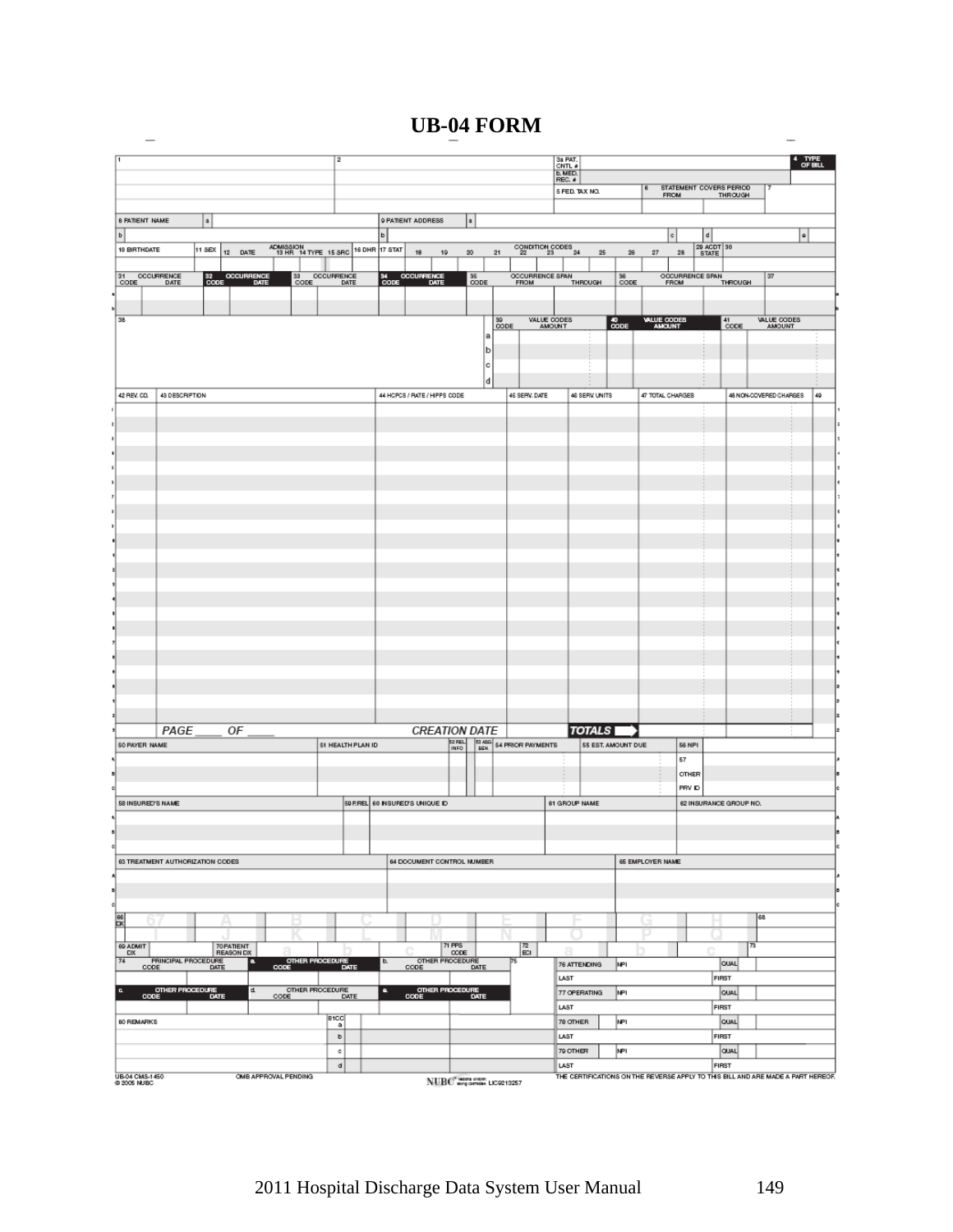## **U.S. STANDARD STATE ABBREVIATIONS**

| <b>ALABAMA</b>              | AL        | <b>NEW JERSEY</b>           | NJ              |
|-----------------------------|-----------|-----------------------------|-----------------|
| <b>ALASKA</b>               | AK        | <b>NEW MEXICO</b>           | NM              |
| <b>ARIZONA</b>              | AZ        | <b>NEW YORK</b>             | NY              |
| <b>ARKANSAS</b>             | <b>AR</b> | <b>NORTH CAROLINA</b>       | NC              |
| <b>CALIFORNIA</b>           | CA        | NORTH DAKOTA                | ND              |
| <b>COLORADO</b>             | CO        | <b>OHIO</b>                 | <b>OH</b>       |
| <b>CONNECTICUT</b>          | <b>CT</b> | <b>OKLAHOMA</b>             | OK              |
| <b>DELAWARE</b>             | <b>DE</b> | <b>OREGON</b>               | <b>OR</b>       |
| <b>DISTRICT OF COLUMBIA</b> | DC        | <b>PENNSYLVANIA</b>         | PA              |
| <b>FLORIDA</b>              | FL        | <b>RHODE ISLAND</b>         | RI              |
| <b>GEORGIA</b>              | <b>GA</b> | <b>SOUTH CAROLINA</b>       | <b>SC</b>       |
| <b>HAWAII</b>               | HI        | <b>SOUTH DAKOTA</b>         | <b>SD</b>       |
| <b>IDAHO</b>                | ID        | <b>TENNESSEE</b>            | <b>TN</b>       |
| <b>ILLINOIS</b>             | IL        | <b>TEXAS</b>                | <b>TX</b>       |
| <b>INDIANA</b>              | IN        | <b>UTAH</b>                 | <b>UT</b>       |
| <b>IOWA</b>                 | IA        | <b>VERMONT</b>              | <b>VT</b>       |
| <b>KANSAS</b>               | <b>KS</b> | <b>VIRGINIA</b>             | <b>VA</b>       |
| <b>KENTUCKY</b>             | KY        | <b>WASHINGTON</b>           | <b>WA</b>       |
| <b>LOUISIANA</b>            | LA        | <b>WEST VIRGINIA</b>        | WV              |
| <b>MAINE</b>                | <b>ME</b> | <b>WISCONSIN</b>            | WI              |
| <b>MARYLAND</b>             | <b>MD</b> | <b>WYOMING</b>              | WY <sup>-</sup> |
| <b>MASSACHUSETTS</b>        | <b>MA</b> |                             |                 |
| <b>MICHIGAN</b>             | MI        | <b>AMERICAN TERRITORIES</b> |                 |
| <b>MINNESOTA</b>            | <b>MN</b> |                             |                 |
| <b>MISSISSIPPI</b>          | <b>MS</b> | <b>AMERICAN SAMOA</b>       | <b>AS</b>       |
| <b>MISSOURI</b>             | <b>MO</b> | <b>CANAL ZONE</b>           | CZ              |
| <b>MONTANA</b>              | <b>MT</b> | <b>GUAM</b>                 | GU              |
| <b>NEBRASKA</b>             | <b>NE</b> | PUERTO RICO                 | PR              |
| <b>NEVADA</b>               | NV        | <b>TRUST TERRITORIES</b>    | <b>TT</b>       |
| <b>NEW HAMPSHIRE</b>        | <b>NH</b> | <b>VIRGIN ISLANDS</b>       | VI              |
|                             |           | <b>CANADIAN PROVINCES</b>   |                 |
|                             |           |                             |                 |

| <b>ALBERTA</b>          | AB        | <b>NOVA SCOTIA</b>  | NS        |
|-------------------------|-----------|---------------------|-----------|
| <b>BRITISH COLUMBIA</b> | BC.       | <b>ONTARIO</b>      | ON        |
| <b>LABRADOR</b>         | LB        | PR. EDWARD ISLAND   | <b>PE</b> |
| <b>MANITOBA</b>         | MB        | <b>QUEBEC</b>       | OВ        |
| <b>NEW BRUNSWICK</b>    | <b>NB</b> | <b>SASKATCHEWAN</b> | SK.       |
| <b>NEWFOUNDLAND</b>     | NF        | <b>YUKON</b>        | YK.       |
| NORTHWEST TERRITORY NT  |           |                     |           |

IF OTHER THAN THE UNITED STATES, TERRITORIES OR CANADA, USE CODE – XX. IF STATE IS UNKNOWN, USE CODE – ZZ.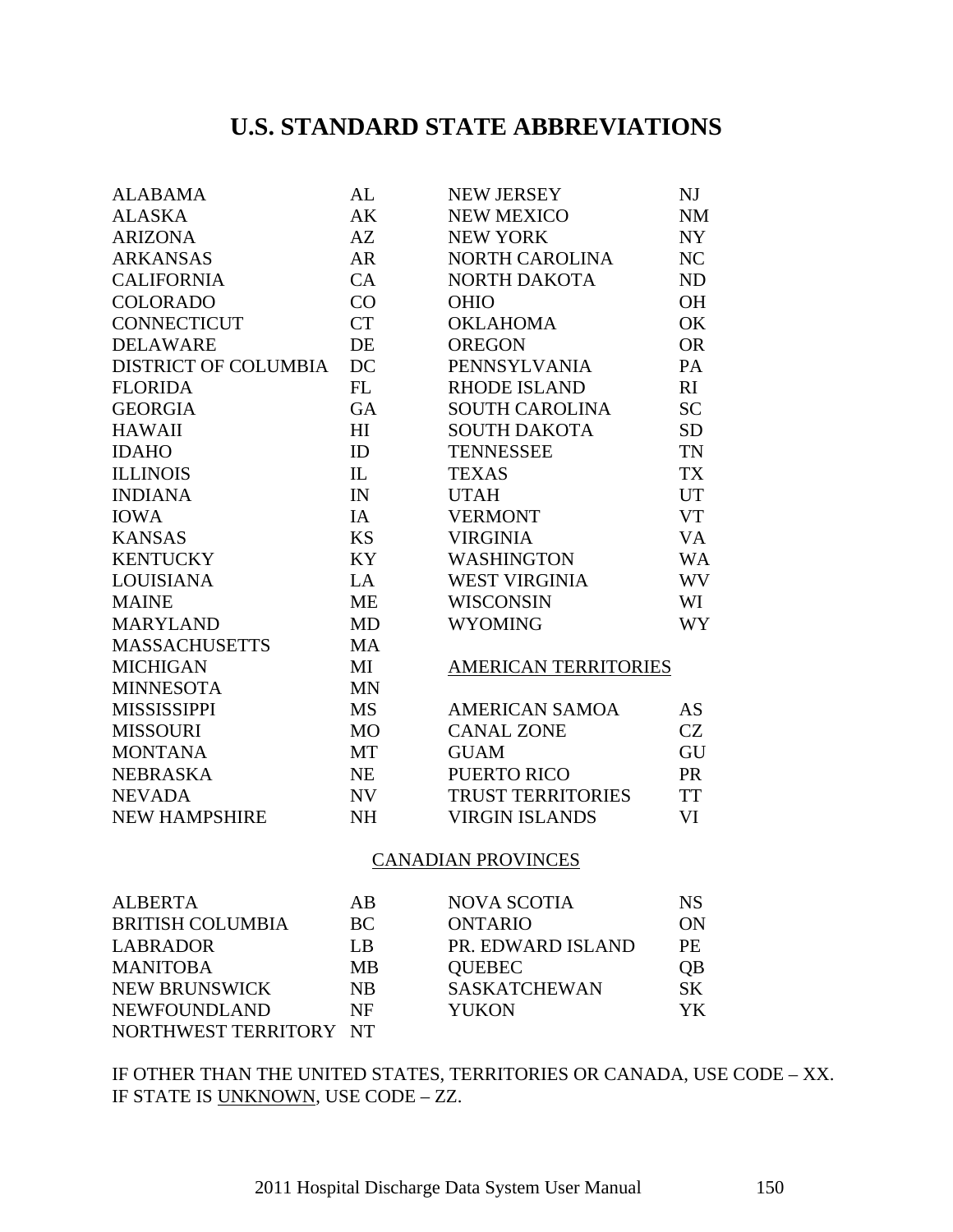## **ENGLISH COUNTRY NAMES AND CODE ELEMENTS ISO 3166-1**

| <b>AFGHANISTAN</b>              | AF        |
|---------------------------------|-----------|
| ÅLAND ISLANDS                   | AX        |
| <b>ALBANIA</b>                  | AL        |
| <b>ALGERIA</b>                  | <b>DZ</b> |
| <b>AMERICAN SAMOA</b>           | <b>AS</b> |
| <b>ANDORRA</b>                  | AD        |
| <b>ANGOLA</b>                   | AO        |
| <b>ANGUILLA</b>                 | AI        |
| <b>ANTARCTICA</b>               | AQ        |
| ANTIGUA AND BARBUDA             | AG        |
| <b>ARGENTINA</b>                | <b>AR</b> |
| <b>ARMENIA</b>                  | AM        |
| <b>ARUBA</b>                    | AW        |
| <b>AUSTRALIA</b>                | AU        |
| <b>AUSTRIA</b>                  | AT        |
| <b>AZERBAIJAN</b>               | AZ        |
| <b>BAHAMAS</b>                  | <b>BS</b> |
| <b>BAHRAIN</b>                  | <b>BH</b> |
| <b>BANGLADESH</b>               | <b>BD</b> |
| <b>BARBADOS</b>                 | <b>BB</b> |
| <b>BELARUS</b>                  | BY        |
| <b>BELGIUM</b>                  | BE        |
| <b>BELIZE</b>                   | <b>BZ</b> |
| <b>BENIN</b>                    | <b>BJ</b> |
| <b>BERMUDA</b>                  | <b>BM</b> |
| <b>BHUTAN</b>                   | <b>BT</b> |
| <b>BOLIVIA</b>                  | <b>BO</b> |
| <b>BOSNIA AND HERZEGOVINA</b>   | <b>BA</b> |
| <b>BOTSWANA</b>                 | <b>BW</b> |
| <b>BOUVET ISLAND</b>            | BV        |
| <b>BRAZIL</b>                   | <b>BR</b> |
| BRITISH INDIAN OCEAN TERRITORY  | <b>IO</b> |
| BRUNEI DARUSSALAM               | <b>BN</b> |
| <b>BULGARIA</b>                 | BG        |
| <b>BURKINA FASO</b>             | BF        |
| <b>BURUNDI</b>                  | BI        |
| <b>CAMBODIA</b>                 | KH        |
| <b>CAMEROON</b>                 | CM        |
| <b>CANADA</b>                   | CA        |
| <b>CAPE VERDE</b>               | <b>CV</b> |
| <b>CAYMAN ISLANDS</b>           | KY        |
| <b>CENTRAL AFRICAN REPUBLIC</b> | CF        |
| <b>CHAD</b>                     | TD        |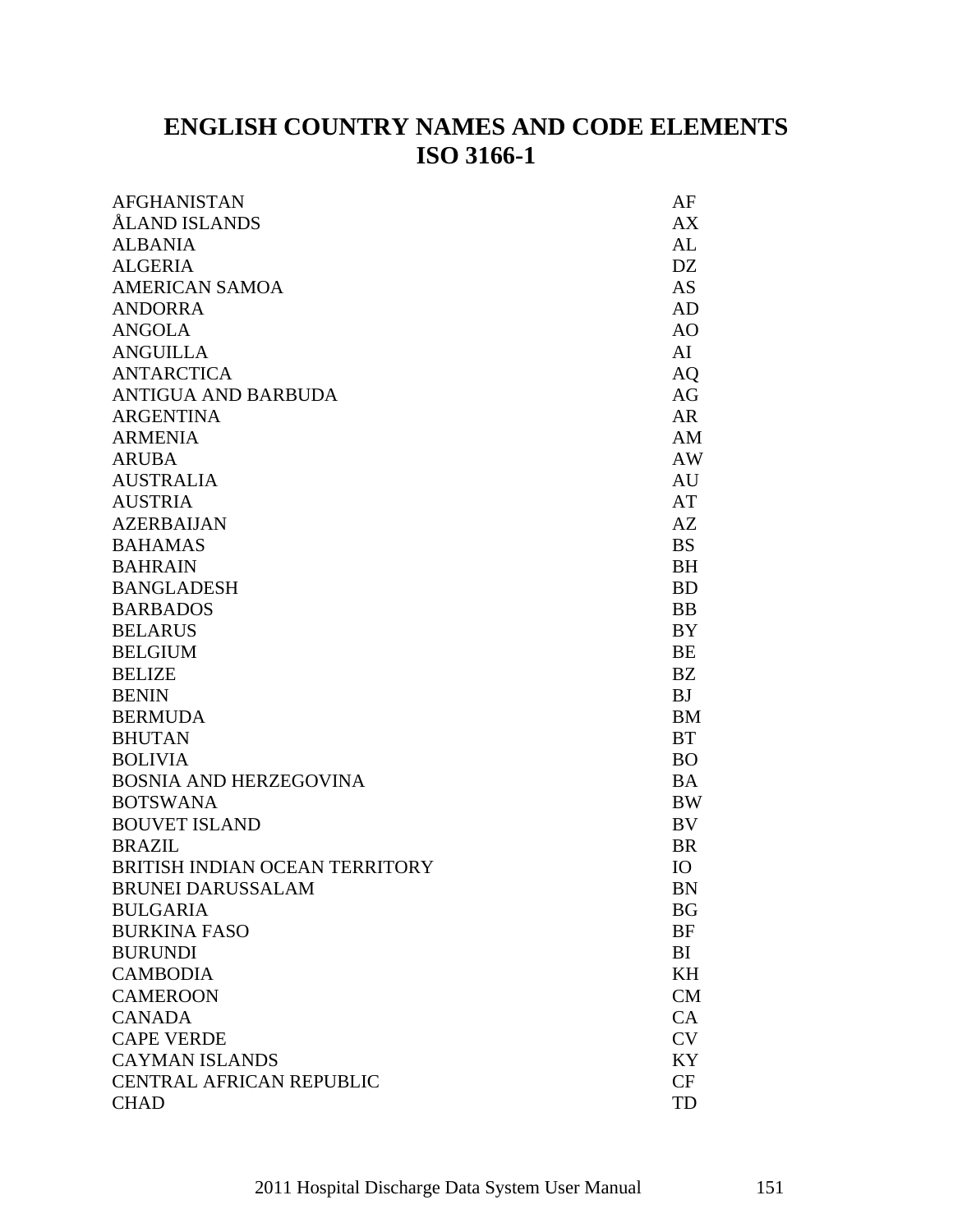| <b>CHILE</b>                          | CL        |
|---------------------------------------|-----------|
| <b>CHINA</b>                          | CN        |
| <b>CHRISTMAS ISLAND</b>               | <b>CX</b> |
| COCOS (KEELING) ISLANDS               | CC        |
| <b>COLOMBIA</b>                       | CO        |
| <b>COMOROS</b>                        | <b>KM</b> |
| <b>CONGO</b>                          | CG        |
| CONGO, THE DEMOCRATIC REPUBLIC OF THE | CD        |
| <b>COOK ISLANDS</b>                   | <b>CK</b> |
| <b>COSTA RICA</b>                     | CR        |
| CÔTE D'IVOIRE                         | CI        |
| <b>CROATIA</b>                        | <b>HR</b> |
| <b>CUBA</b>                           | <b>CU</b> |
| <b>CYPRUS</b>                         | <b>CY</b> |
| <b>CZECH REPUBLIC</b>                 | <b>CZ</b> |
| <b>DENMARK</b>                        | DK        |
| <b>DJIBOUTI</b>                       | DJ        |
| <b>DOMINICA</b>                       | <b>DM</b> |
| <b>DOMINICAN REPUBLIC</b>             | DO        |
| <b>ECUADOR</b>                        | EC        |
| <b>EGYPT</b>                          | EG        |
| <b>EL SALVADOR</b>                    | <b>SV</b> |
| EQUATORIAL GUINEA                     | GQ        |
| <b>ERITREA</b>                        | ER        |
| <b>ESTONIA</b>                        | EE        |
| <b>ETHIOPIA</b>                       | ET        |
| FALKLAND ISLANDS (MALVINAS)           | <b>FK</b> |
| <b>FAROE ISLANDS</b>                  | FO        |
| <b>FIJI</b>                           | FJ        |
| <b>FINLAND</b>                        | FI        |
| <b>FRANCE</b>                         | <b>FR</b> |
| <b>FRENCH GUIANA</b>                  | <b>GF</b> |
| <b>FRENCH POLYNESIA</b>               | PF        |
| FRENCH SOUTHERN TERRITORIES           | TF        |
| <b>GABON</b>                          | GA        |
| <b>GAMBIA</b>                         | <b>GM</b> |
| <b>GEORGIA</b>                        | <b>GE</b> |
| <b>GERMANY</b>                        | DE        |
| <b>GHANA</b>                          | <b>GH</b> |
| <b>GIBRALTAR</b>                      | GI        |
| <b>GREECE</b>                         | <b>GR</b> |
| <b>GREENLAND</b>                      | <b>GL</b> |
| <b>GRENADA</b>                        | GD        |
| <b>GUADELOUPE</b>                     | <b>GP</b> |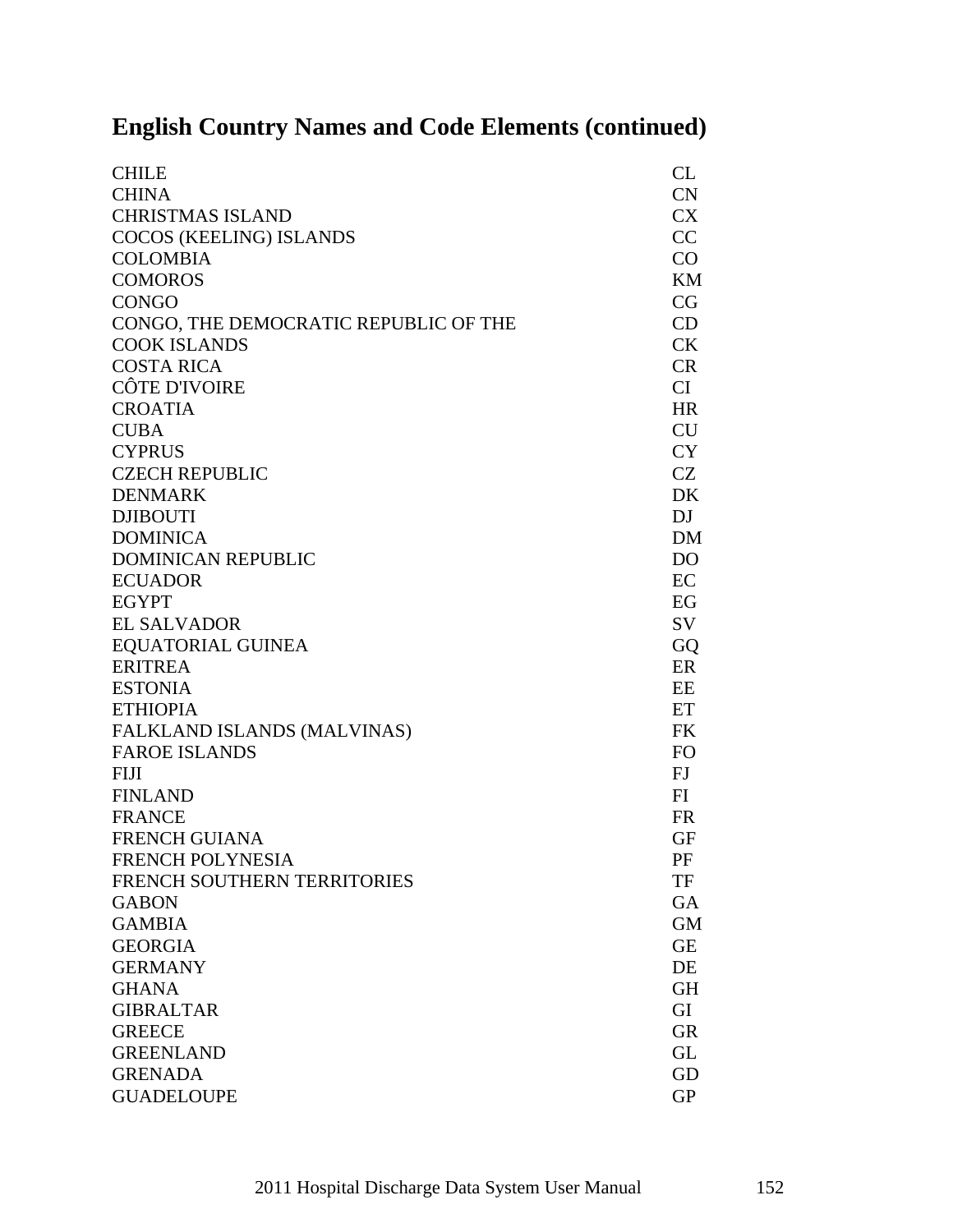| <b>GUAM</b>                                | GU          |
|--------------------------------------------|-------------|
| <b>GUATEMALA</b>                           | <b>GT</b>   |
| <b>GUERNSEY</b>                            | GG          |
| <b>GUINEA</b>                              | <b>GN</b>   |
| <b>GUINEA-BISSAU</b>                       | <b>GW</b>   |
| <b>GUYANA</b>                              | <b>GY</b>   |
| <b>HAITI</b>                               | <b>HT</b>   |
| HEARD ISLAND AND MCDONALD ISLANDS          | HM          |
| HOLY SEE (VATICAN CITY STATE)              | <b>VA</b>   |
| <b>HONDURAS</b>                            | HN          |
| <b>HONG KONG</b>                           | <b>HK</b>   |
| <b>HUNGARY</b>                             | HU          |
| <b>ICELAND</b>                             | <b>IS</b>   |
| <b>INDIA</b>                               | IN          |
| <b>INDONESIA</b>                           | ID          |
| <b>IRAN, ISLAMIC REPUBLIC OF</b>           | IR          |
| <b>IRAQ</b>                                | IQ          |
| <b>IRELAND</b>                             | IE          |
| <b>ISLE OF MAN</b>                         | IM          |
| <b>ISRAEL</b>                              | $_{\rm IL}$ |
| <b>ITALY</b>                               | IT          |
| <b>JAMAICA</b>                             | JM          |
| <b>JAPAN</b>                               | JP          |
| <b>JERSEY</b>                              | JE          |
| <b>JORDAN</b>                              | <b>JO</b>   |
| <b>KAZAKHSTAN</b>                          | <b>KZ</b>   |
| <b>KENYA</b>                               | KE          |
| <b>KIRIBATI</b>                            | KI          |
| KOREA, DEMOCRATIC PEOPLE'S REPUBLIC OF     | <b>KP</b>   |
| KOREA, REPUBLIC OF                         | <b>KR</b>   |
| <b>KUWAIT</b>                              | <b>KW</b>   |
| <b>KYRGYZSTAN</b>                          | KG          |
| LAO PEOPLE'S DEMOCRATIC REPUBLIC           | LA          |
| <b>LATVIA</b>                              | LV          |
| <b>LEBANON</b>                             | LB          |
| <b>LESOTHO</b>                             | LS          |
| <b>LIBERIA</b>                             | <b>LR</b>   |
| LIBYAN ARAB JAMAHIRIYA                     | <b>LY</b>   |
| <b>LIECHTENSTEIN</b>                       | LI          |
| <b>LITHUANIA</b>                           | <b>LT</b>   |
| <b>LUXEMBOURG</b>                          | LU          |
| <b>MACAO</b>                               | <b>MO</b>   |
| MACEDONIA, THE FORMER YUGOSLAV REPUBLIC OF | <b>MK</b>   |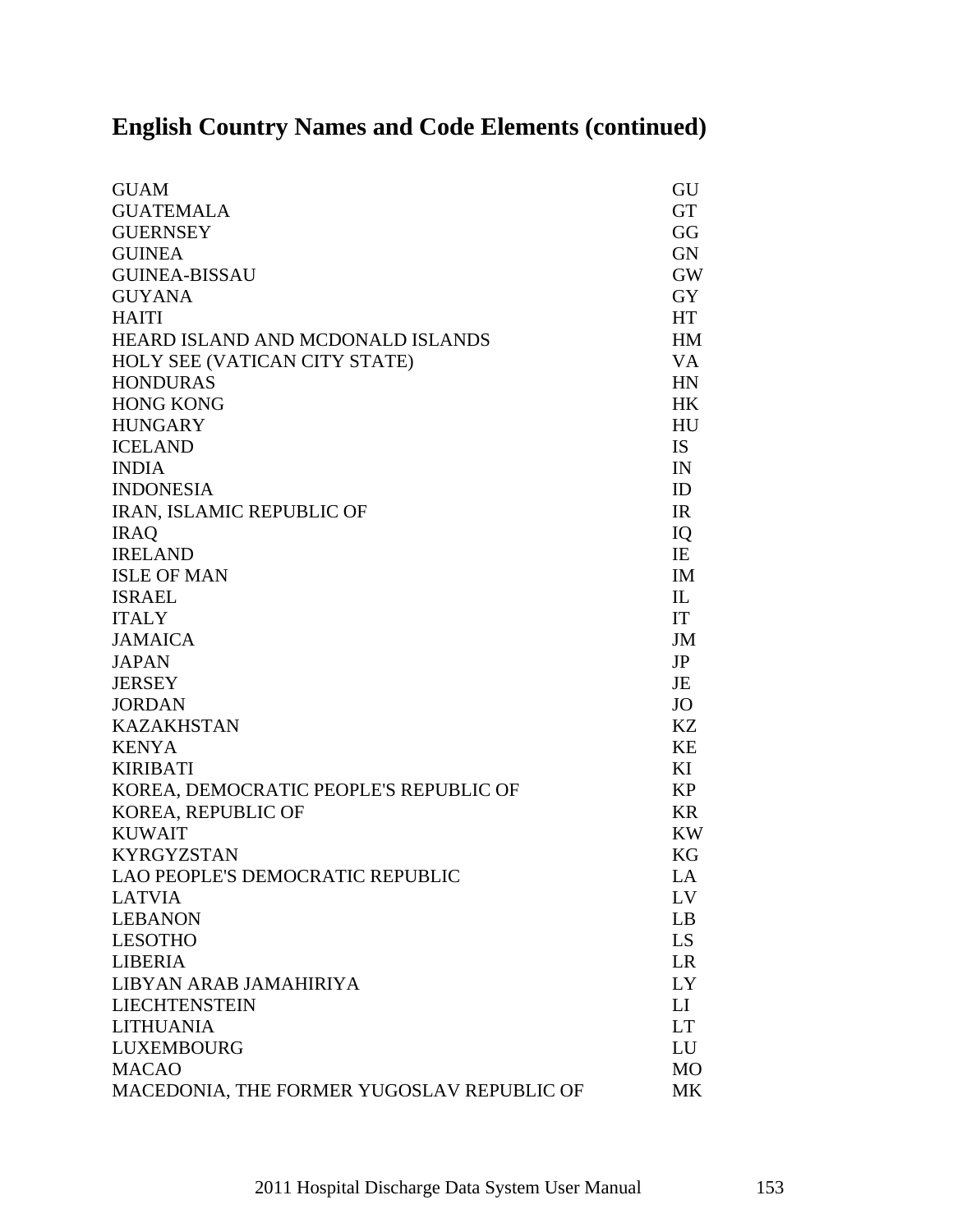| <b>MADAGASCAR</b>               | MG        |
|---------------------------------|-----------|
| <b>MALAWI</b>                   | <b>MW</b> |
| <b>MALAYSIA</b>                 | <b>MY</b> |
| <b>MALDIVES</b>                 | <b>MV</b> |
| <b>MALI</b>                     | ML        |
| <b>MALTA</b>                    | MT        |
| <b>MARSHALL ISLANDS</b>         | <b>MH</b> |
| <b>MARTINIQUE</b>               | <b>MQ</b> |
| <b>MAURITANIA</b>               | <b>MR</b> |
| <b>MAURITIUS</b>                | MU        |
| <b>MAYOTTE</b>                  | <b>YT</b> |
| <b>MEXICO</b>                   | <b>MX</b> |
| MICRONESIA, FEDERATED STATES OF | <b>FM</b> |
| MOLDOVA, REPUBLIC OF            | <b>MD</b> |
| <b>MONACO</b>                   | <b>MC</b> |
| <b>MONGOLIA</b>                 | <b>MN</b> |
| <b>MONTENEGRO</b>               | <b>ME</b> |
| <b>MONTSERRAT</b>               | <b>MS</b> |
| <b>MOROCCO</b>                  | <b>MA</b> |
| <b>MOZAMBIQUE</b>               | MZ        |
| <b>MYANMAR</b>                  | <b>MM</b> |
| <b>NAMIBIA</b>                  | <b>NA</b> |
| <b>NAURU</b>                    | <b>NR</b> |
| <b>NEPAL</b>                    | NP        |
| <b>NETHERLANDS</b>              | NL        |
| NETHERLANDS ANTILLES            | AN        |
| <b>NEW CALEDONIA</b>            | NC        |
| <b>NEW ZEALAND</b>              | NZ        |
| <b>NICARAGUA</b>                | NI        |
| <b>NIGER</b>                    | <b>NE</b> |
| <b>NIGERIA</b>                  | NG        |
| <b>NIUE</b>                     | <b>NU</b> |
| NORFOLK ISLAND                  | <b>NF</b> |
| NORTHERN MARIANA ISLANDS        | MP        |
| <b>NORWAY</b>                   | NO        |
| <b>OMAN</b>                     | <b>OM</b> |
| <b>PAKISTAN</b>                 | <b>PK</b> |
| <b>PALAU</b>                    | PW        |
| PALESTINIAN TERRITORY, OCCUPIED | <b>PS</b> |
| <b>PANAMA</b>                   | PA        |
| PAPUA NEW GUINEA                | PG        |
| <b>PARAGUAY</b>                 | <b>PY</b> |
| <b>PERU</b>                     | PE        |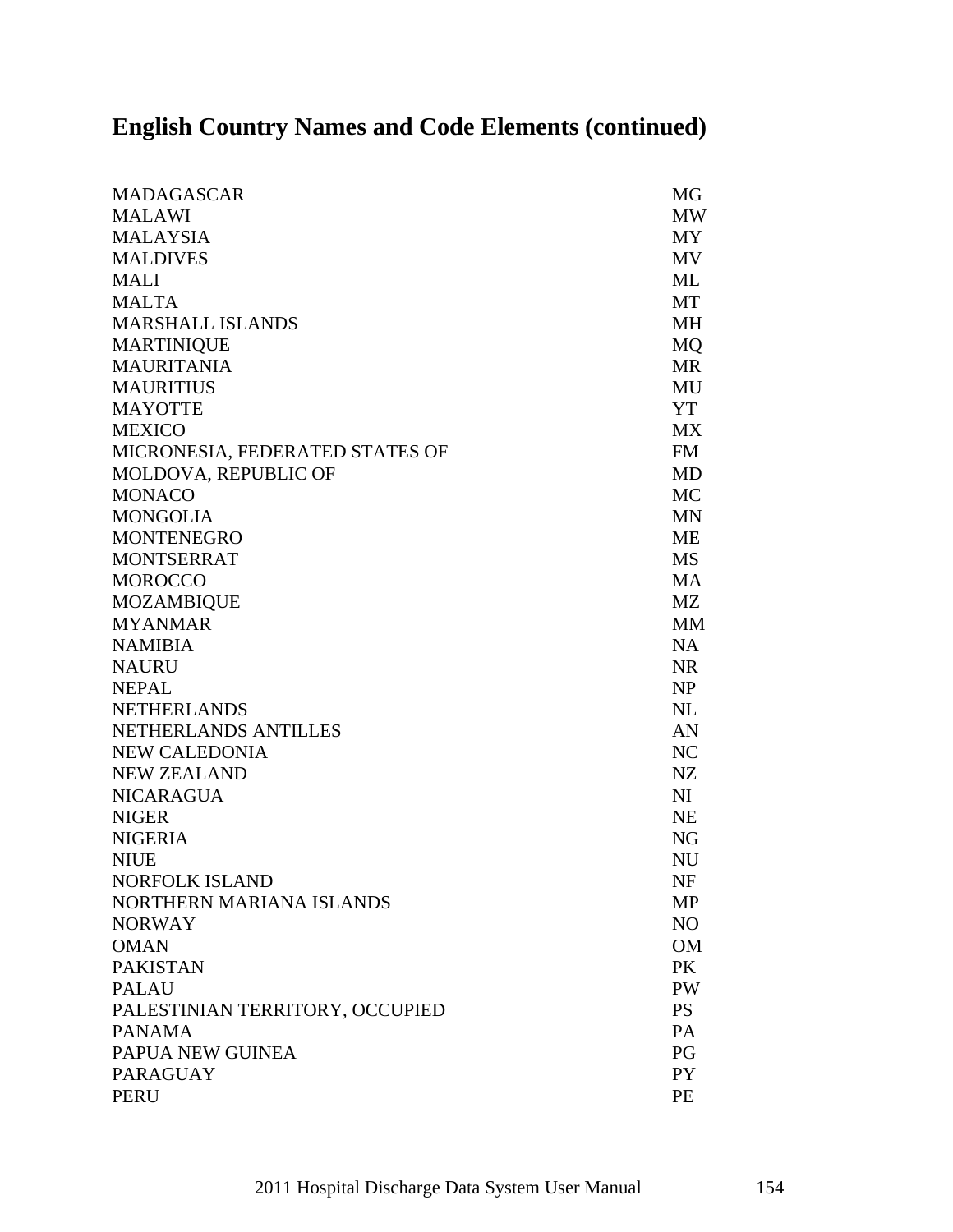| <b>PHILIPPINES</b>                           | <b>PH</b>       |
|----------------------------------------------|-----------------|
| <b>PITCAIRN</b>                              | PN              |
| <b>POLAND</b>                                | PL              |
| <b>PORTUGAL</b>                              | <b>PT</b>       |
| <b>PUERTO RICO</b>                           | PR              |
| <b>QATAR</b>                                 | QA              |
| <b>RÉUNION</b>                               | <b>RE</b>       |
| <b>ROMANIA</b>                               | <b>RO</b>       |
| <b>RUSSIAN FEDERATION</b>                    | <b>RU</b>       |
| <b>RWANDA</b>                                | <b>RW</b>       |
| <b>SAINT HELENA</b>                          | <b>SH</b>       |
| <b>SAINT KITTS AND NEVIS</b>                 | KN              |
| <b>SAINT LUCIA</b>                           | LC              |
| SAINT PIERRE AND MIQUELON                    | <b>PM</b>       |
| SAINT VINCENT AND THE GRENADINES             | <b>VC</b>       |
| <b>SAMOA</b>                                 | <b>WS</b>       |
| <b>SAN MARINO</b>                            | <b>SM</b>       |
| <b>SAO TOME AND PRINCIPE</b>                 | <b>ST</b>       |
| <b>SAUDI ARABIA</b>                          | <b>SA</b>       |
| <b>SENEGAL</b>                               | <b>SN</b>       |
| <b>SERBIA</b>                                | <b>RS</b>       |
| <b>SEYCHELLES</b>                            | <b>SC</b>       |
| <b>SIERRA LEONE</b>                          | <b>SL</b>       |
| <b>SINGAPORE</b>                             | SG              |
| <b>SLOVAKIA</b>                              | <b>SK</b>       |
| <b>SLOVENIA</b>                              | <b>SI</b>       |
| <b>SOLOMON ISLANDS</b>                       | <b>SB</b>       |
| <b>SOMALIA</b>                               | SO <sub>1</sub> |
| <b>SOUTH AFRICA</b>                          | ZA              |
| SOUTH GEORGIA AND THE SOUTH SANDWICH ISLANDS | <b>GS</b>       |
| <b>SPAIN</b>                                 | ES              |
| <b>SRI LANKA</b>                             | LK              |
| SUDAN                                        | <b>SD</b>       |
| <b>SURINAME</b>                              | <b>SR</b>       |
| <b>SVALBARD AND JAN MAYEN</b>                | SJ              |
| <b>SWAZILAND</b>                             | SZ              |
| <b>SWEDEN</b>                                | SE              |
| <b>SWITZERLAND</b>                           | <b>CH</b>       |
| <b>SYRIAN ARAB REPUBLIC</b>                  | SY              |
| TAIWAN, PROVINCE OF CHINA                    | TW              |
| <b>TAJIKISTAN</b>                            | TJ              |
| TANZANIA, UNITED REPUBLIC OF                 | TZ              |
| <b>THAILAND</b>                              | TH              |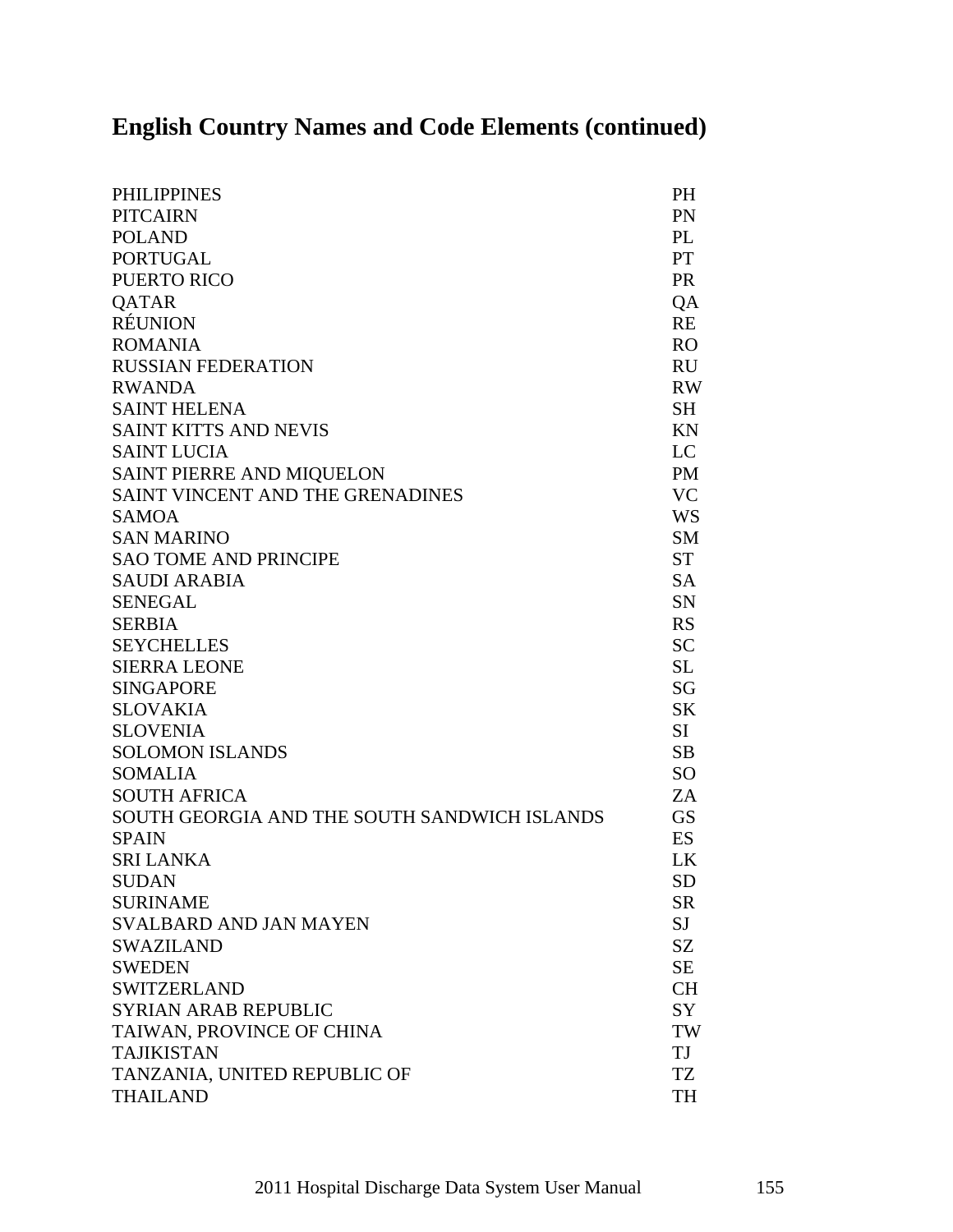| <b>TIMOR-LESTE</b>                              | TL              |
|-------------------------------------------------|-----------------|
| <b>TOGO</b>                                     | <b>TG</b>       |
| <b>TOKELAU</b>                                  | TK              |
| <b>TONGA</b>                                    | <b>TO</b>       |
| <b>TRINIDAD AND TOBAGO</b>                      | <b>TT</b>       |
| <b>TUNISIA</b>                                  | TN              |
| <b>TURKEY</b>                                   | <b>TR</b>       |
| <b>TURKMENISTAN</b>                             | <b>TM</b>       |
| <b>TURKS AND CAICOS ISLANDS</b>                 | <b>TC</b>       |
| <b>TUVALU</b>                                   | TV              |
| <b>UGANDA</b>                                   | <b>UG</b>       |
| <b>UKRAINE</b>                                  | $U$ A           |
| <b>UNITED ARAB EMIRATES</b>                     | AE              |
| <b>UNITED KINGDOM</b>                           | <b>GB</b>       |
| <b>UNITED STATES</b>                            | US <sub>1</sub> |
| UNITED STATES MINOR OUTLYING ISLANDS            | <b>UM</b>       |
| <b>URUGUAY</b>                                  | <b>UY</b>       |
| <b>UZBEKISTAN</b>                               | <b>UZ</b>       |
| <b>VANUATU</b>                                  | VU              |
| Vatican City State see HOLY SEE                 |                 |
| <b>VENEZUELA</b>                                | <b>VE</b>       |
| <b>VIET NAM</b>                                 | <b>VN</b>       |
| VIRGIN ISLANDS, BRITISH                         | VG              |
| VIRGIN ISLANDS, U.S.                            | VI              |
| <b>WALLIS AND FUTUNA</b>                        | WF              |
| <b>WESTERN SAHARA</b>                           | <b>EH</b>       |
| <b>YEMEN</b>                                    | YE              |
| Zaire see CONGO, THE DEMOCRATIC REPUBLIC OF THE |                 |
| <b>ZAMBIA</b>                                   | ZM              |
| <b>ZIMBABWE</b>                                 | ZW              |

This list states the **country names** (official short names **in English**) in alphabetical order as given in ISO 3166-1 **and** the corresponding **ISO 3166-1-alpha-2 code elements**. This list is updated whenever a change to the official code list in ISO 3166-1 is effected by the

ISO 3166/MA. It lists 244 official short names and code elements.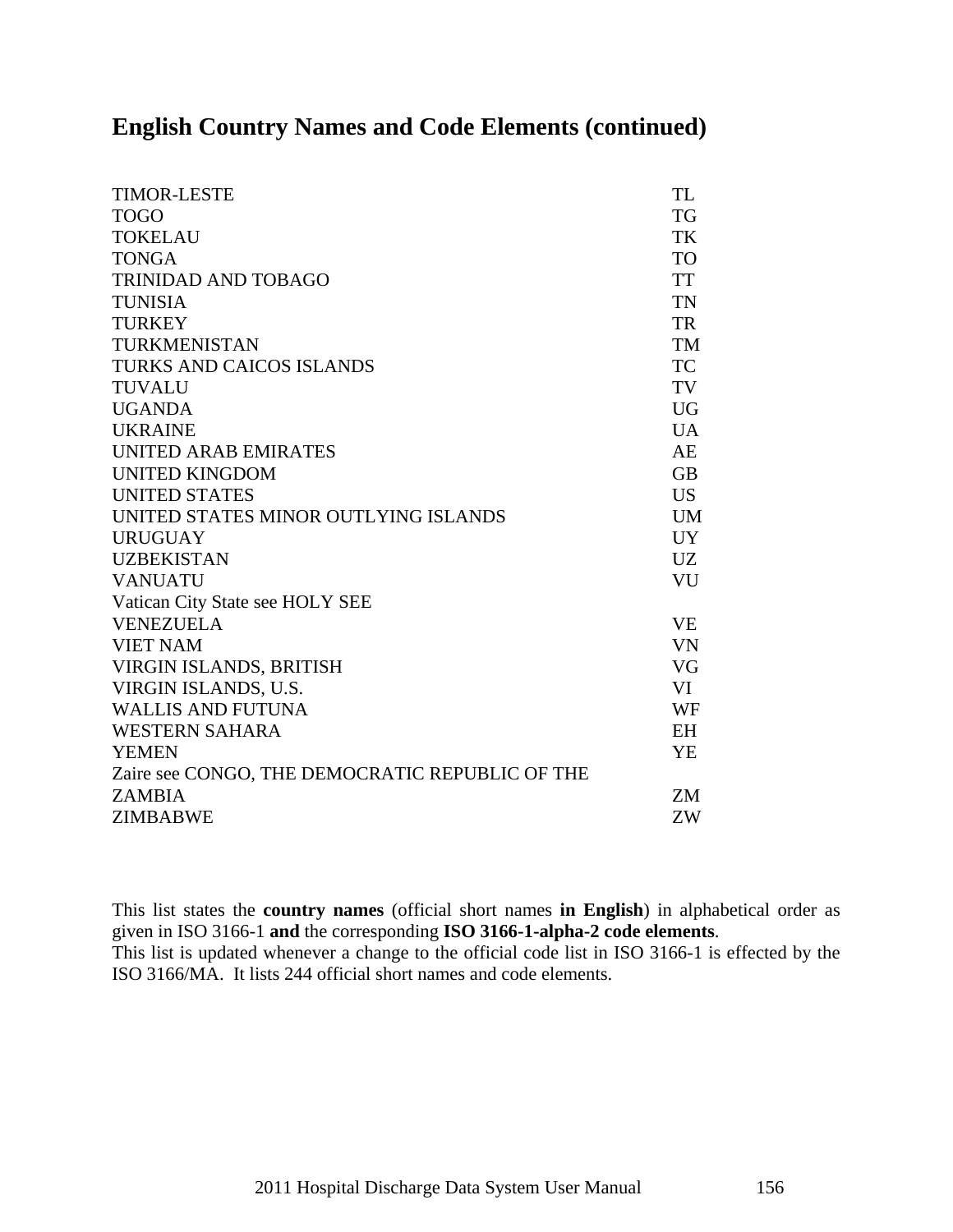| <b>Field No.</b> | <b>Field Description</b> |
|------------------|--------------------------|
| 10               | Admission<br>Source of   |

### **Field Detail:**

| <b>Field Type</b> | Width | <b>Position</b> | Format         | <b>Required</b> | UB-04 Form Locator |
|-------------------|-------|-----------------|----------------|-----------------|--------------------|
| Alpha-Numeric     |       | $176 - 1$       | Left Justified | Yes.            |                    |

### **Description:**

A code indicating the source of this admission to be used in data analysis and patient referral analysis.

### **Valid Values:**

If Type of Admission (Form Locator 14) equals: "1" (Emergency), "2" (Urgent), "3" (Elective), "5" (Trauma Center) or "9" (Unknown), use the following codes:

| Code           | <b>Source</b>                                                         | <b>Description</b>                                                                                                                                                                                                                                                                     |
|----------------|-----------------------------------------------------------------------|----------------------------------------------------------------------------------------------------------------------------------------------------------------------------------------------------------------------------------------------------------------------------------------|
|                | Physician Referral                                                    | Patient was admitted for inpatient services or referred for outpatient<br>services upon the recommendation of his/her personal physician, or<br>the patient independently requested outpatient services (self-referral).                                                               |
| $\overline{2}$ | <b>Clinic Referral</b>                                                | Patient was admitted to this facility for inpatient services or referred to<br>this facility for outpatient services upon the recommendation of this<br>facility's clinic physician, or by the facility's other outpatient<br>department physician in the case of outpatient services. |
| 3              | <b>HMO</b> Referral                                                   | Patient was admitted for inpatient services or referred for outpatient or<br>referenced diagnostic services upon the recommendation of a<br>Managed Care Plan physician.                                                                                                               |
| $\overline{4}$ | Transfer from an<br><b>Acute Care Facility</b>                        | Patient was admitted to this facility as a hospital transfer from an<br>acute care facility where he/she was an inpatient or was referred to<br>this facility for outpatient services by (a physician of) another acute<br>care facility.                                              |
| 5              | Transfer from a<br><b>Skilled Nursing</b><br>Facility                 | Patient was admitted to this facility as a hospital transfer from a<br>skilled nursing facility where he/she was an inpatient or was referred<br>to this facility for outpatient services by (a physician of) a skilled<br>nursing facility.                                           |
| 6              | <b>Transfer from</b><br><b>Another Health</b><br><b>Care Facility</b> | Patient was admitted to this facility as a transfer from a health care<br>facility other than an acute care facility or skilled nursing facility,<br>including transfers from nursing homes, long-term care facilities and                                                             |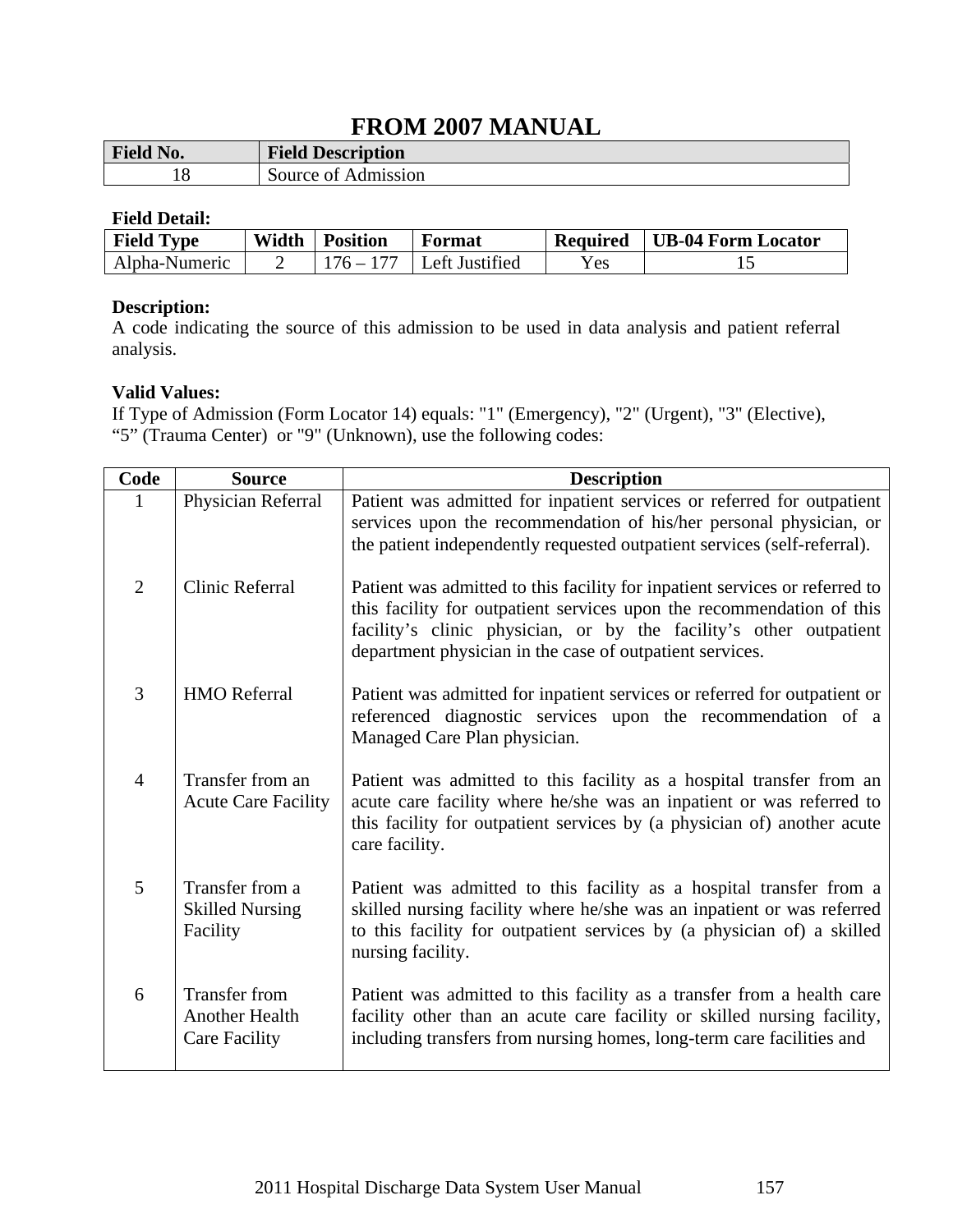| <b>Field No.</b> | <b>Field Description</b> |                                |
|------------------|--------------------------|--------------------------------|
|                  | Source of Admission      | (continued from previous page) |

If Type of Admission (Form Locator 14) equals: "1" (Emergency), "2" (Urgent), "3" (Elective), "5" (Trauma Center) or "9" (Unknown), use the following codes (continued):

| Code           | <b>Source</b>                                                      | <b>Description</b>                                                                                                                                                                                                                                |
|----------------|--------------------------------------------------------------------|---------------------------------------------------------------------------------------------------------------------------------------------------------------------------------------------------------------------------------------------------|
|                |                                                                    | skilled nursing facility patients that are at a non-skilled level of care,<br>or referred to this facility for outpatient services by (a physician of)<br>another health care facility where he/she is an inpatient.                              |
| $\overline{7}$ | <b>Emergency Room</b>                                              | Patient was admitted for inpatient services or referred for outpatient<br>services upon the recommendation of this facility's emergency room<br>physician.                                                                                        |
| 8              | Court/Law<br>Enforcement                                           | Patient was admitted for inpatient services or referred for outpatient<br>services upon the direction of a court of law, or upon the request of a<br>law enforcement agency representative.                                                       |
| 9              | Unknown                                                            | Information not available.                                                                                                                                                                                                                        |
| $\mathbf{A}$   | Transfer from a<br><b>Critical Access</b><br>Hospital              | Patient was admitted to this facility as a hospital transfer from a<br>critical access facility where they were an inpatient or was referred to<br>this facility for outpatient services by (a physician of) another critical<br>access facility. |
| D              | <b>Transfer from</b><br><b>Hospital Inpatient</b><br>same Facility | The patient was admitted to this facility as a transfer from hospital<br>inpatient within this facility resulting in a separate claim to the payer.                                                                                               |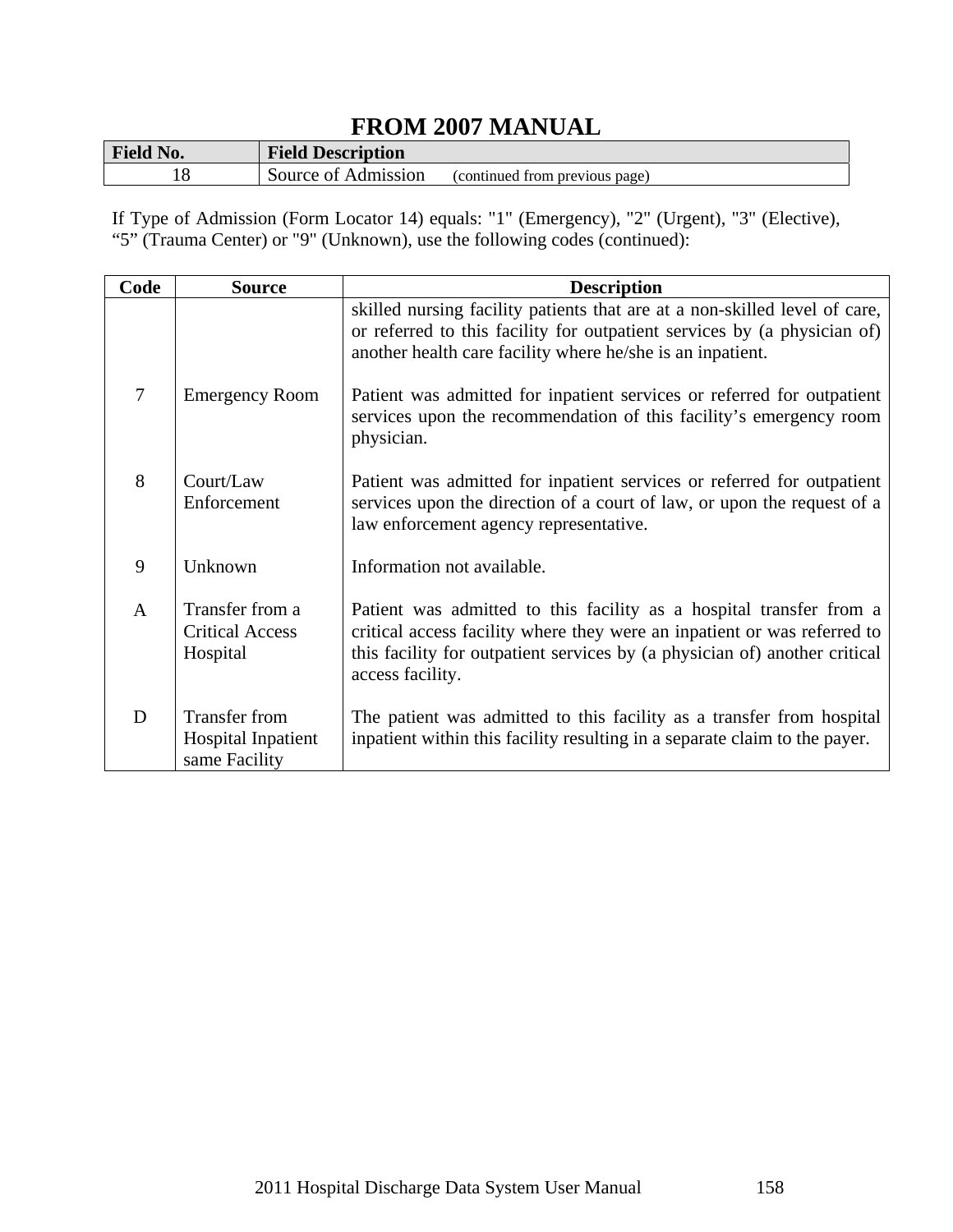| Field No. | <b>Field Description</b>                                 |
|-----------|----------------------------------------------------------|
|           | Payer Classification Code – Primary, Secondary, Tertiary |

### **Field Detail:**

| <b>Field Type</b> | Width | <b>Position</b> | Format                     | <b>Required</b> | UB-04 Form Locator |
|-------------------|-------|-----------------|----------------------------|-----------------|--------------------|
| Alpha-Numeric     |       |                 | 1440-1443   Left Justified | Yes.            | 50A                |

### **Description:**

The name or type of payer organization from which the hospital first expects some payment for the bill.

The UB-04 form has three **lines for Form Locator 50**. The appropriate source may be entered in one or more of the three lines. Each line represents whether the payer is primary, secondary, or tertiary; line one indicating primary, line two indicating secondary, and line three indicating tertiary.

This data is used to identify and analyze data for a particular payer organization and to analyze hospital case mix data.

#### **Valid Values:**

| Code           | <b>Payer Classification</b>                                           |
|----------------|-----------------------------------------------------------------------|
| B              | Blue Cross/Blue Shield (not managed care)                             |
| $\mathsf{C}$   | Federal, Tricare, Champus (Military)                                  |
| $\mathbf D$    | Medicaid (not TennCare – see TennCare codes below)                    |
| $\mathbf I$    | Commercial Insurance (not managed care)                               |
| $\mathbf{M}$   | Medicare (not managed care)                                           |
| ${\bf N}$      | Division of Health Services (Voc. Rehab.)                             |
| $\mathbf{O}$   | Other, Unknown                                                        |
| ${\bf P}$      | Self Pay                                                              |
| ${\bf S}$      | Self Insured, Self Administered                                       |
| W              | Workers/State Compensation                                            |
| Z              | Medically Indigent/Free                                               |
| 11             | Cover TN (also known as Blue Cross InReach plan – new in 2007)        |
| 12             | Cover Kids (new in 2007)                                              |
| 13             | Access TN (new in 2007)                                               |
|                |                                                                       |
|                | <b>TennCare Codes</b>                                                 |
| $\mathbf T$    | TennCare-Plan Unspecified                                             |
| $\mathfrak s$  | UAHC (previously Omni Care)                                           |
| $\overline{7}$ | Windsor Health Plan of TN, Inc. (previously VHP Community Care)       |
| $\,8\,$        | AmeriChoice (previously John Deere/Heritage)                          |
| 9              | Preferred Health Partnership                                          |
| ${\bf F}$      | <b>TLC Family Care</b>                                                |
| $\bf J$        | Blue Care (TennCare plan offered by Blue Cross/Blue Shield)           |
| Q              | TennCare Select (State's TennCare product administered by Blue Cross) |
| $\mathbf R$    | Unison Health Plan (previously Better Health Plans, Inc.)             |
| 10             | AmeriGroup Community Care (new TennCare MCO effective April 1, 2007)  |